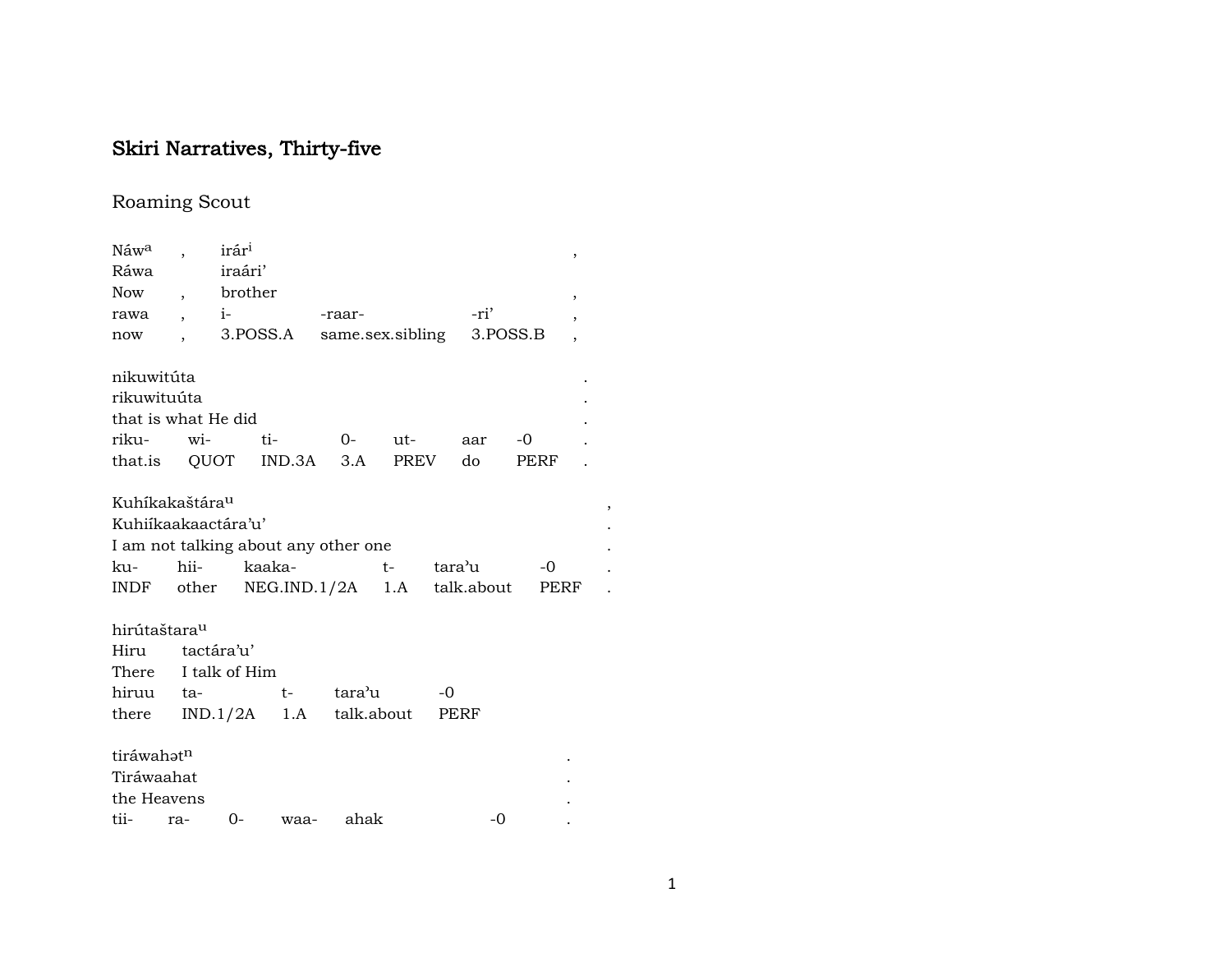| this                                                                 | <b>ABS</b><br>3.A                                            | <b>DIST</b>                      |                                                                                            | extend.in.a.line                           |               | SUB.4               |                 |                                     |                          |                         |                |
|----------------------------------------------------------------------|--------------------------------------------------------------|----------------------------------|--------------------------------------------------------------------------------------------|--------------------------------------------|---------------|---------------------|-----------------|-------------------------------------|--------------------------|-------------------------|----------------|
| Hirunikuwitiharúhura <sup>a</sup><br>Hiru<br>There                   | rikuwitiihaaruúhura'a<br>that is where everything originated |                                  |                                                                                            |                                            |               |                     |                 |                                     |                          |                         |                |
| hiruu                                                                | riku-                                                        | wi-                              | ti-                                                                                        |                                            | $O -$         | ir-                 | ut-             | raa-                                | ruu-                     | hurar                   | $\overline{a}$ |
| there                                                                | that.is                                                      | QUOT                             |                                                                                            | IND.3A                                     | 3.A           | PL.3A               | <b>PREV</b>     | way                                 | <b>DIST</b>              | be.where.one.comes.from | EX             |
| tirašíhwari<br>tiracíhwari<br>our living here<br>tii-<br>ra-<br>this | <b>ABS</b>                                                   | aciir-<br>IN.DU.A                | warii                                                                                      | be.going.about.IMPF                        |               | -hus                | <b>IMPF.SUB</b> | $\cdot$<br>$\overline{\phantom{a}}$ |                          |                         |                |
| anahúrahk <sup>i</sup>                                               |                                                              |                                  | $\overline{\phantom{a}}$                                                                   |                                            | nahurarahkitu |                     |                 |                                     |                          |                         |                |
| a                                                                    | rahúrahki                                                    |                                  |                                                                                            |                                            |               | rahuraaraahkituu'u' |                 |                                     |                          |                         |                |
| and                                                                  | animals                                                      |                                  | $\overline{ }$                                                                             | all animals                                |               |                     |                 |                                     |                          |                         |                |
| a                                                                    | rahuraar                                                     | -kis                             |                                                                                            | rahuraar-                                  |               | raar-               | kituu           | $-u^{\prime}$                       | $\overline{\phantom{a}}$ |                         |                |
| and                                                                  | animal                                                       | DIM                              |                                                                                            | animal                                     |               | PL                  | all             | <b>NOM</b>                          | $\cdot$                  |                         |                |
| Kitúpirus<br>kítuu'u'<br>all<br>kituu<br>all                         | $-u'$<br><b>NOM</b>                                          | piírus<br>bugs<br>piirus<br>worm | $\, ,$<br>$\overline{\phantom{a}}$<br>$\overline{\phantom{a}}$<br>$\overline{\phantom{a}}$ |                                            |               |                     |                 |                                     |                          |                         |                |
| akitutiraráras <sup>a</sup><br>a<br>all<br>and<br>a<br>all<br>and    | kítuu'u'<br>kituu                                            | $-u'$<br><b>NOM</b>              | tiraraárasa<br>tii-<br>this                                                                | these living in water<br>ra-<br><b>ABS</b> | $0-$<br>3.A   | raar-<br>PL.INDV.A  |                 | ha-<br>in.water                     | sa<br>be.lying           | $-0$<br>SUB.4           |                |

.

.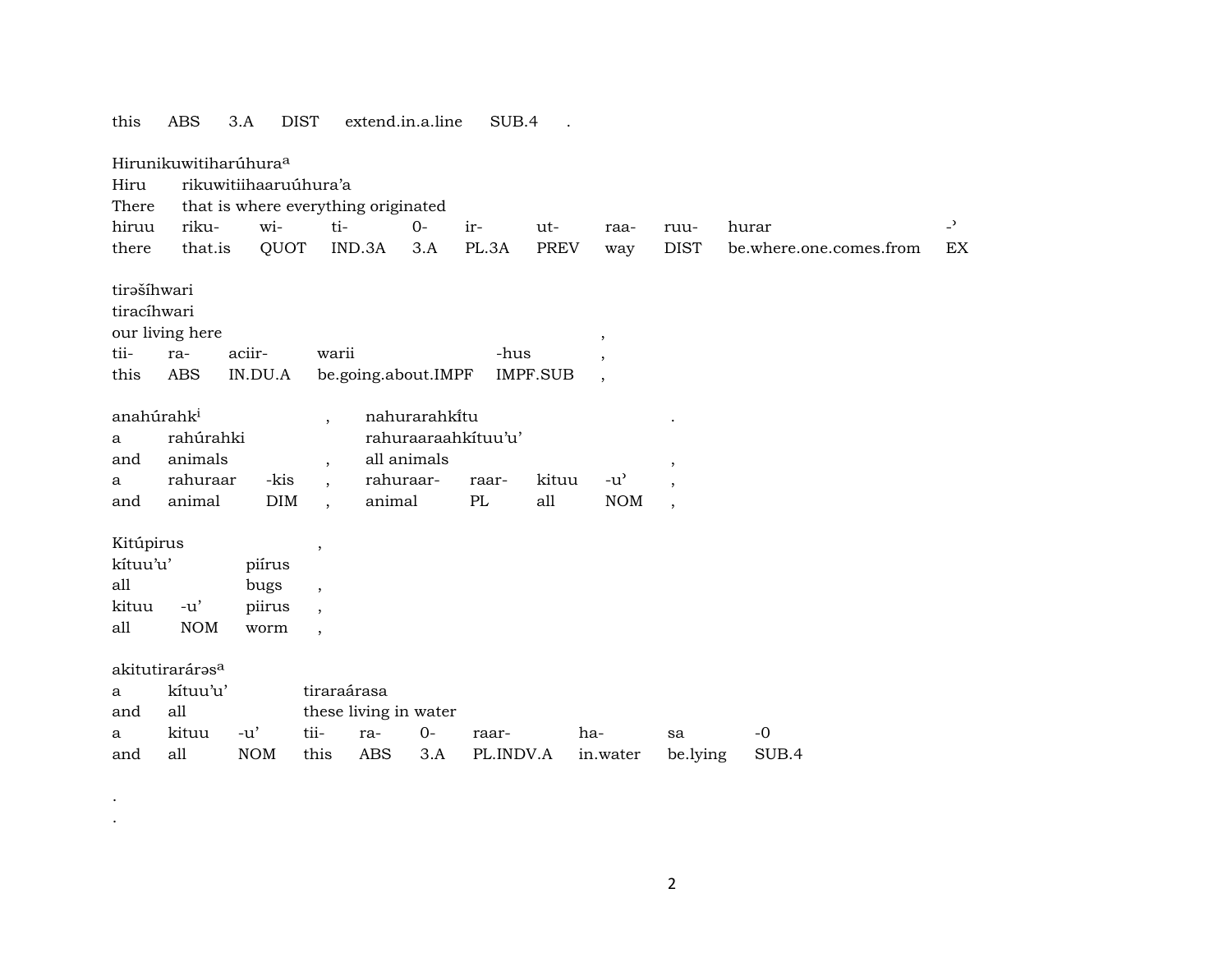| $\bullet$                                       |                                                                                |                   |                    |                       |                                    |                                                             |                                                                                             |         |                                |                         |                |
|-------------------------------------------------|--------------------------------------------------------------------------------|-------------------|--------------------|-----------------------|------------------------------------|-------------------------------------------------------------|---------------------------------------------------------------------------------------------|---------|--------------------------------|-------------------------|----------------|
|                                                 | Hirurikuwitíharuhura <sup>a</sup>                                              |                   |                    |                       |                                    |                                                             |                                                                                             |         |                                |                         |                |
| Hiru                                            |                                                                                |                   |                    | rikuwitiihaaruuhura'a |                                    |                                                             |                                                                                             |         |                                |                         |                |
| There                                           |                                                                                |                   |                    |                       | that is where everything came from |                                                             |                                                                                             |         |                                |                         |                |
| hiruu                                           | riku-                                                                          |                   | wi-                | ti-                   | $0-$                               | ir-                                                         | ut-                                                                                         | raa-    | ruu-                           | hurar                   | $\overline{a}$ |
| there                                           |                                                                                | that.is           | QUOT               | IND.3A                | 3.A                                | PL.3A                                                       | PREV                                                                                        | way     | <b>DIST</b>                    | be.where.one.comes.from | EX             |
| $\cdot$                                         | tiráwahatn<br>Tiráwaahat<br>the Heavens<br>tii-<br>this                        | ra-<br><b>ABS</b> | $0-$<br>3.A        | waa-<br><b>DIST</b>   | ahak<br>extend.in.a.line           |                                                             | $-0$<br>SUB.4                                                                               |         |                                |                         |                |
| ahírau<br>ahíra'u<br>ar-<br>EV                  | his making it<br>ri-<br>CONT.3A                                                |                   | $0-$<br>3.A        | ra'uk<br>make         | $-0$<br>SUB.3                      | I<br>$\bf{I}$<br>And<br>$\mathbf{i}$<br>and<br>$\mathbf{r}$ | $\cdot$<br>$\overline{\phantom{a}}$<br>$\overline{\phantom{a}}$<br>$\overline{\phantom{a}}$ |         |                                |                         |                |
| irári<br>iraári'<br>brother<br>$i-$<br>3.POSS.A |                                                                                | -raar-            | same.sex.sibling   |                       | -ri'<br>3.POSS.B                   | $\,$<br>$\,$<br>$\cdot$<br>$\overline{\phantom{a}}$         |                                                                                             |         |                                |                         |                |
| tii-<br>this                                    | tirúksuriwaw <sup>i</sup><br>tirúksuriiwaawi<br>these who roamed<br>ra-<br>ABS | $0-$<br>3.A       | uks-<br><b>AOR</b> | hurii                 | go.around.PL                       | -waa<br><b>DIST</b>                                         | -wi<br>SUB.L                                                                                | $\cdot$ | ihi<br>ihi<br>uh<br>ihii<br>uh |                         |                |

 $\bullet$  $\sim$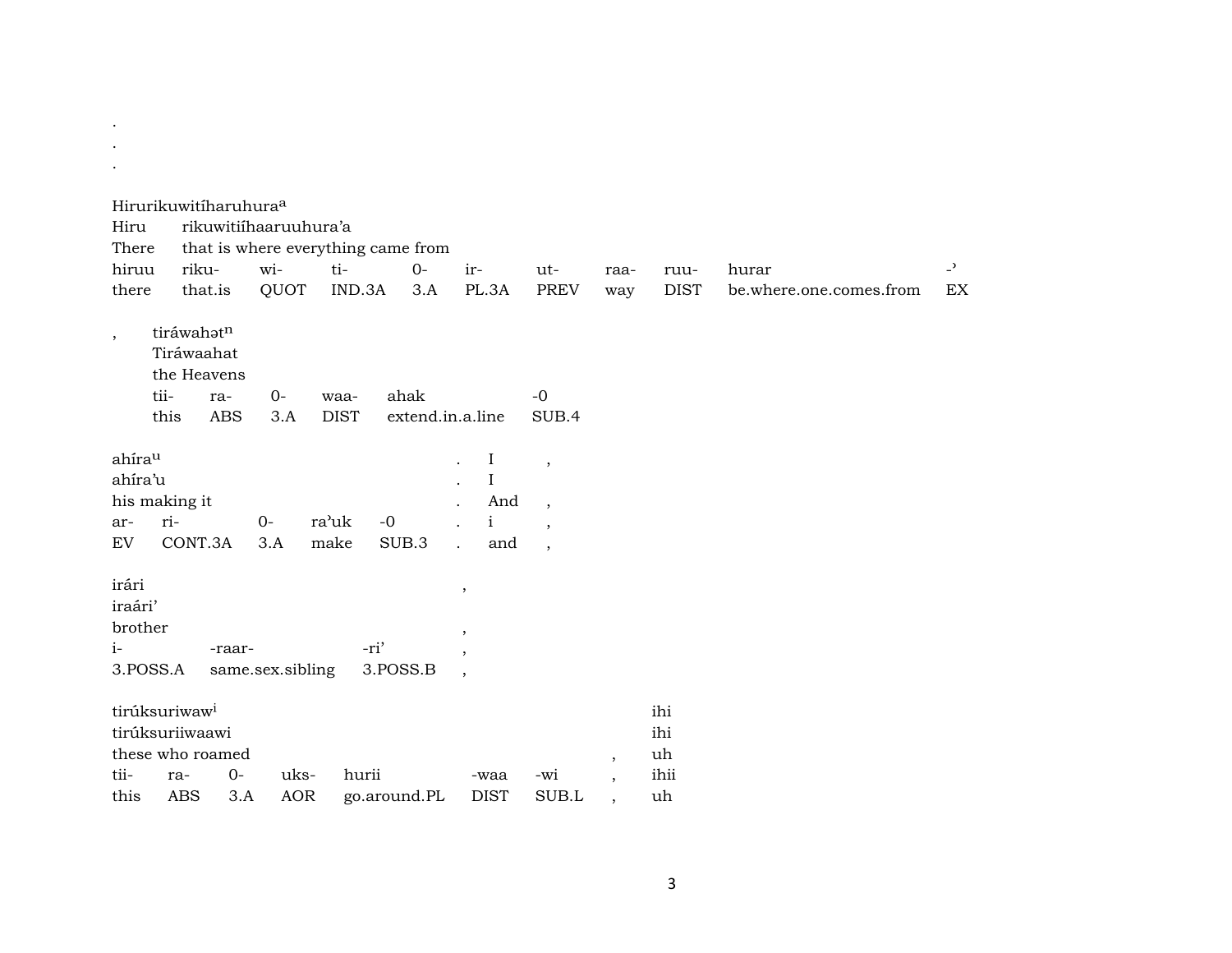|                        | nawiráhis <sup>u</sup><br>raawiiraáhisu'<br>warriors<br>raawiir.aah.his<br>warrior<br>tiruksúriwaw <sup>i</sup><br>tiruksúriiwaawi<br>these who roamed |                                   | $-u^{\prime}$<br><b>NOM</b> | $\overline{ }$<br>warrior           | nawiráhisu<br>raawiiraáhisu'<br>warriors<br>raawiir.aah.his | $-u^{\prime}$     | <b>NOM</b><br>$\, ,$ |      |    |
|------------------------|--------------------------------------------------------------------------------------------------------------------------------------------------------|-----------------------------------|-----------------------------|-------------------------------------|-------------------------------------------------------------|-------------------|----------------------|------|----|
| tii-                   | ra-                                                                                                                                                    | 0-                                | uks-                        | hurii                               | -waa                                                        | -wi               |                      |      |    |
| this                   | ABS                                                                                                                                                    | 3.A                               | <b>AOR</b>                  | go.around.PL                        | <b>DIST</b>                                                 |                   | SUB.L                |      |    |
| hi<br>and<br>hi<br>and | hítiha , kiksta<br>tíhaakiksta<br>ti-<br>IND.3A                                                                                                        | he carried a pipe<br>$O -$<br>3.A | haak-<br>wood               | iks-<br>hand                        | raah<br>have                                                | -0<br><b>PERF</b> | $\, ,$<br>,          |      |    |
|                        | natáwiskar <sup>u</sup>                                                                                                                                |                                   |                             | natáwiskar <sup>u</sup>             |                                                             |                   |                      |      |    |
|                        | rattaáwiskaaru'                                                                                                                                        |                                   |                             |                                     | rattaáwiskaaru'                                             |                   | ,                    |      |    |
| a pipe                 |                                                                                                                                                        |                                   |                             | a pipe                              |                                                             |                   |                      |      |    |
|                        | rak.raawis.kaar-                                                                                                                                       | $-u^{\prime}$                     |                             |                                     | rak.raawis.kaar-                                            | $-u^{\prime}$     |                      |      |    |
| pipe                   |                                                                                                                                                        |                                   | <b>NOM</b>                  | pipe                                |                                                             | <b>NOM</b>        |                      |      |    |
|                        |                                                                                                                                                        |                                   |                             |                                     |                                                             |                   |                      |      |    |
| átihakiksta            |                                                                                                                                                        |                                   |                             |                                     |                                                             |                   |                      |      |    |
| a                      | tíhaakiksta                                                                                                                                            |                                   |                             |                                     |                                                             |                   | $\, ,$               |      |    |
| and                    |                                                                                                                                                        | he carried a pipe                 |                             |                                     |                                                             |                   |                      |      |    |
| a                      | ti-                                                                                                                                                    | 0-                                | haak-                       | iks-                                | raah                                                        | -0                |                      |      |    |
| and                    | IND.3A                                                                                                                                                 | 3.A                               | wood                        | hand                                | have                                                        | PERF              |                      |      |    |
|                        |                                                                                                                                                        |                                   |                             |                                     |                                                             |                   |                      |      |    |
|                        | arikutihatahkáwira                                                                                                                                     |                                   |                             |                                     |                                                             |                   |                      |      |    |
| A                      |                                                                                                                                                        | rikutihaattahkáwira               |                             |                                     |                                                             |                   |                      |      |    |
| And                    |                                                                                                                                                        |                                   |                             | that pipe is what he carried upward |                                                             |                   |                      |      |    |
| a                      | riku-                                                                                                                                                  | ti-                               | $0-$                        | haak-                               | raar-                                                       | ka-               | -wi                  | raah | -0 |
|                        |                                                                                                                                                        |                                   |                             |                                     |                                                             |                   |                      |      |    |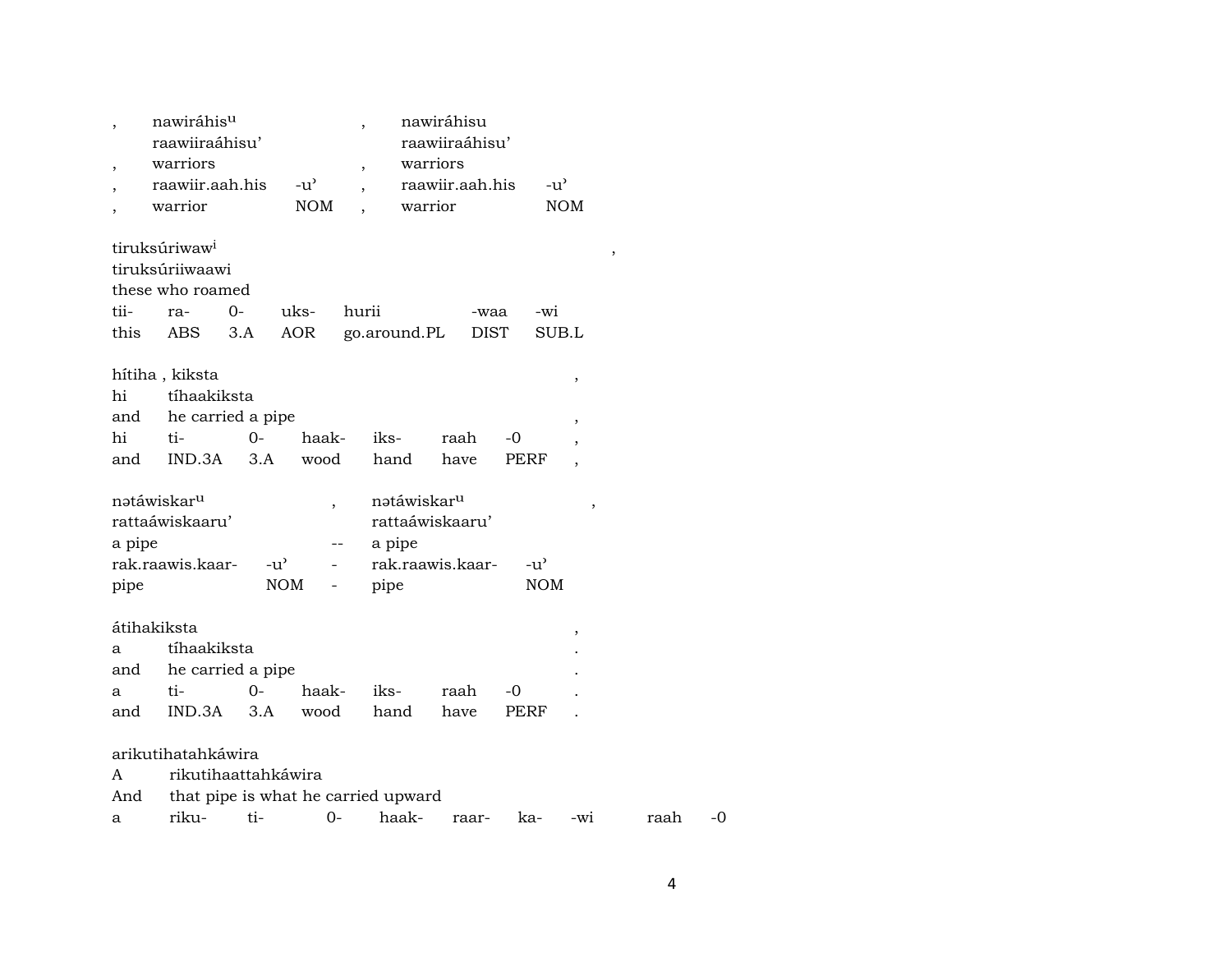| and                            | that.is                                                                                                              | IND.3A                                          | 3.A                         | wood                                          | PL                 | on               | SUB.L               | have          | PERF |
|--------------------------------|----------------------------------------------------------------------------------------------------------------------|-------------------------------------------------|-----------------------------|-----------------------------------------------|--------------------|------------------|---------------------|---------------|------|
|                                | I<br>$\overline{\phantom{a}}$<br>T<br>And<br>$\mathbf{i}$<br>$\overline{\phantom{a}}$<br>and<br>$\ddot{\phantom{0}}$ | irári<br>iraári'<br>brother<br>$i-$<br>3.POSS.A |                             | -raar-<br>same.sex.sibling                    |                    | -ri'<br>3.POSS.B | ,<br>$\overline{ }$ |               |      |
| wihiru<br>there<br>wii-<br>now | wihirurakúpaksk <sup>u</sup><br>hiruu<br>there                                                                       | rakuúpaksku<br>ra-<br>INF.A                     | $0-$<br>3.A                 | when there was a head sitting<br>ku-<br>INF.B | $i-$<br><b>SEQ</b> | paks-<br>head    | kus<br>be.sitting   | $-0$<br>SUB.4 |      |
|                                | tarahápaks <sup>u</sup><br>tarahaápaaksu'<br>a buffalo head<br>tarahaa<br>buffalo                                    | paks-<br>head                                   | $-u^{\prime}$<br><b>NOM</b> | $\, ,$<br>,                                   |                    |                  |                     |               |      |
| wihiru<br>there<br>wii-<br>now | wihirurakúpaksk <sup>u</sup><br>hiruu<br>there                                                                       | rakuúpaksku<br>ra-<br>INF.A                     | $O -$<br>3.A                | when there was a head sitting<br>ku-<br>INF.B | $i-$<br><b>SEQ</b> | paks-<br>head    | kus<br>be sitting   | $-0$<br>SUB.4 |      |
| $\overline{ }$                 | hirutúši <sup>a</sup> ,<br>hiru<br>then<br>hiruu<br>then<br>átipakskusitn                                            | túci'a<br>he did it<br>ti-<br>IND.3A            | $0-$<br>3.A                 | ut-<br>PREV                                   | $i-$<br><b>SEQ</b> | aar<br>do        | $-0$<br><b>PERF</b> |               |      |
| а                              | típakskusit                                                                                                          |                                                 |                             |                                               |                    |                  |                     |               |      |
|                                |                                                                                                                      |                                                 |                             |                                               |                    |                  |                     |               |      |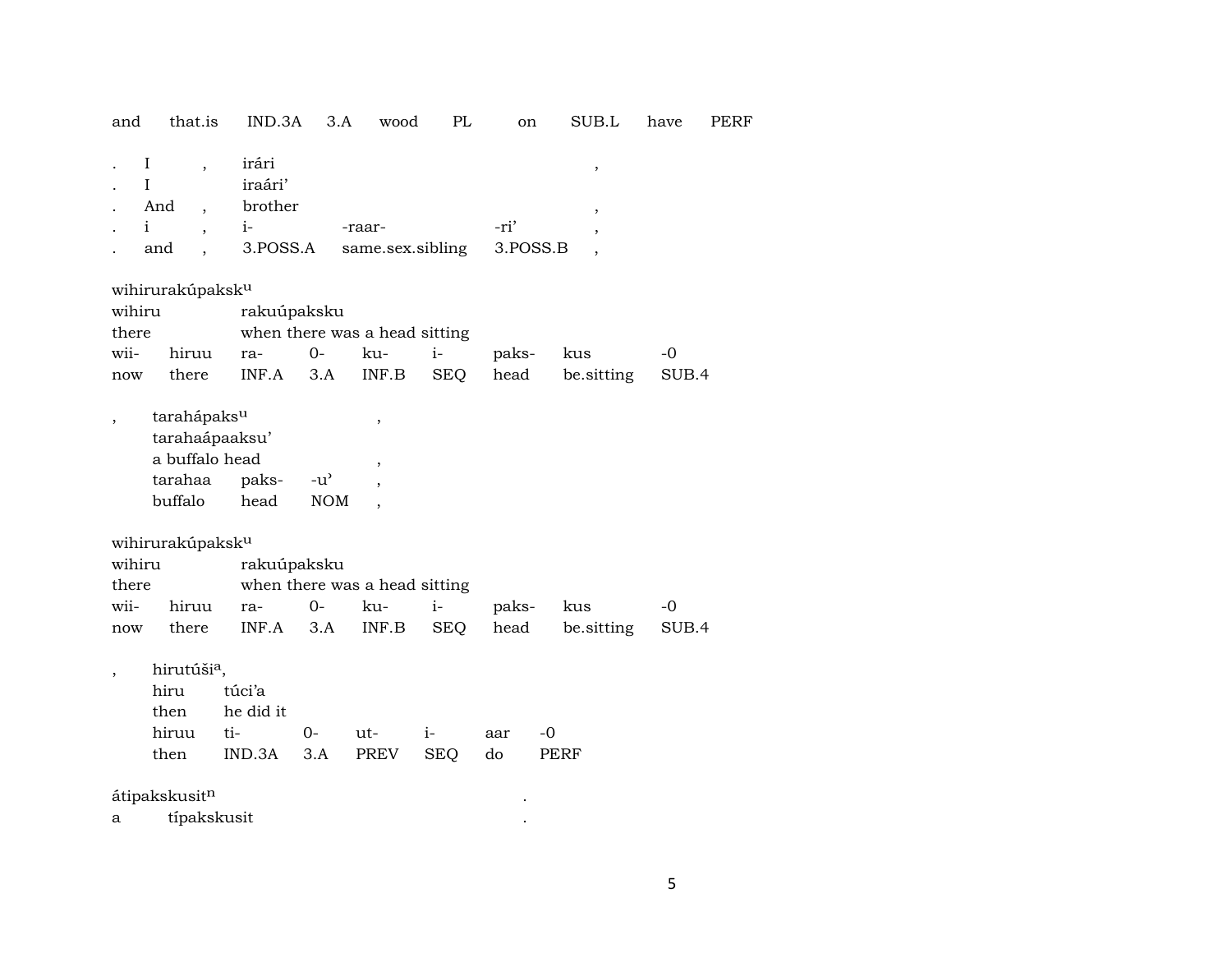| and<br>a                                       |       | ti-                        |        | he picked up the head<br>$0-$ | paks- |     | kusik       |            | $-0$                          |             |        |      |
|------------------------------------------------|-------|----------------------------|--------|-------------------------------|-------|-----|-------------|------------|-------------------------------|-------------|--------|------|
| and                                            |       | IND.3A                     |        | 3.A                           | head  |     | pick.up     |            | PERF                          |             |        |      |
| Irár <sup>i</sup><br>Iraári'<br><b>Brother</b> |       |                            |        |                               |       |     |             |            | $\pmb{\mathcal{E}}$<br>$\, ,$ |             |        |      |
| i-                                             |       |                            | -raar- |                               |       |     | -ri'        |            |                               |             |        |      |
| 3.POSS.A                                       |       |                            |        | same.sex.sibling              |       |     | 3.POSS.B    |            |                               |             |        |      |
|                                                |       |                            |        |                               |       |     |             |            |                               |             |        |      |
|                                                |       | hirutipakstíkaatn          |        |                               |       |     |             |            |                               |             |        | ,    |
| hiru                                           |       |                            |        | tipakstíkaa'at                |       |     |             |            |                               |             |        |      |
| then                                           |       |                            |        | he took the head inside       |       |     |             |            |                               |             |        |      |
| hiruu                                          |       | ti-                        |        | $O -$                         | paks- |     | ri-         |            | kaa-                          | at          | $-0$   |      |
| then                                           |       |                            | IND.3A | 3.A                           | head  |     | PORT        |            | inside                        | go          | PERF   |      |
|                                                |       |                            |        |                               |       |     |             |            |                               |             |        |      |
|                                                |       | híšitutasuh^t <sup>n</sup> |        |                               |       |     |             |            |                               |             | $\, ,$ |      |
| hici                                           |       | tuútasuuhat                |        |                               |       |     |             |            |                               |             |        |      |
| but                                            |       |                            |        | they sat around               |       |     |             |            |                               |             |        |      |
| hi.ci                                          |       | ti-                        |        | $0-$                          | ut-   |     | as.uu.hak   |            |                               | $-0$        |        |      |
| and                                            |       | IND.3A                     |        | 3.A                           | PREV  |     |             |            | be.sitting.around             | PERF        |        |      |
| hiruhítaku                                     |       |                            |        |                               |       |     | átipakskus  |            |                               |             |        |      |
| Hiru                                           |       | hiítaku                    |        |                               | a     |     |             | típakskus  |                               |             |        |      |
| Then                                           |       |                            |        | another place                 | and   |     |             |            | he set the head               |             |        |      |
| hiruu                                          |       | hii-                       |        | -taku                         | a     |     | ti-         |            | 0-                            | paks-       | kus.k  | -0   |
| then                                           |       | other                      |        | LOC                           | and   |     | IND.3A      |            | 3.A                           | head        | put    | PERF |
|                                                |       |                            |        |                               |       |     |             |            |                               |             |        |      |
|                                                |       | Hirutúši <sup>a</sup>      |        |                               |       |     |             |            |                               |             | $\,$   |      |
|                                                | Hiru  |                            | túci'a |                               |       |     |             |            |                               |             |        |      |
|                                                | Then  |                            |        | he did it                     |       |     |             |            |                               |             |        |      |
|                                                | hiruu |                            | ti-    |                               | $0-$  | ut- |             | i-         | aar                           | -0          |        |      |
|                                                | then  |                            | IND.3A |                               | 3.A   |     | <b>PREV</b> | <b>SEQ</b> | do                            | <b>PERF</b> |        |      |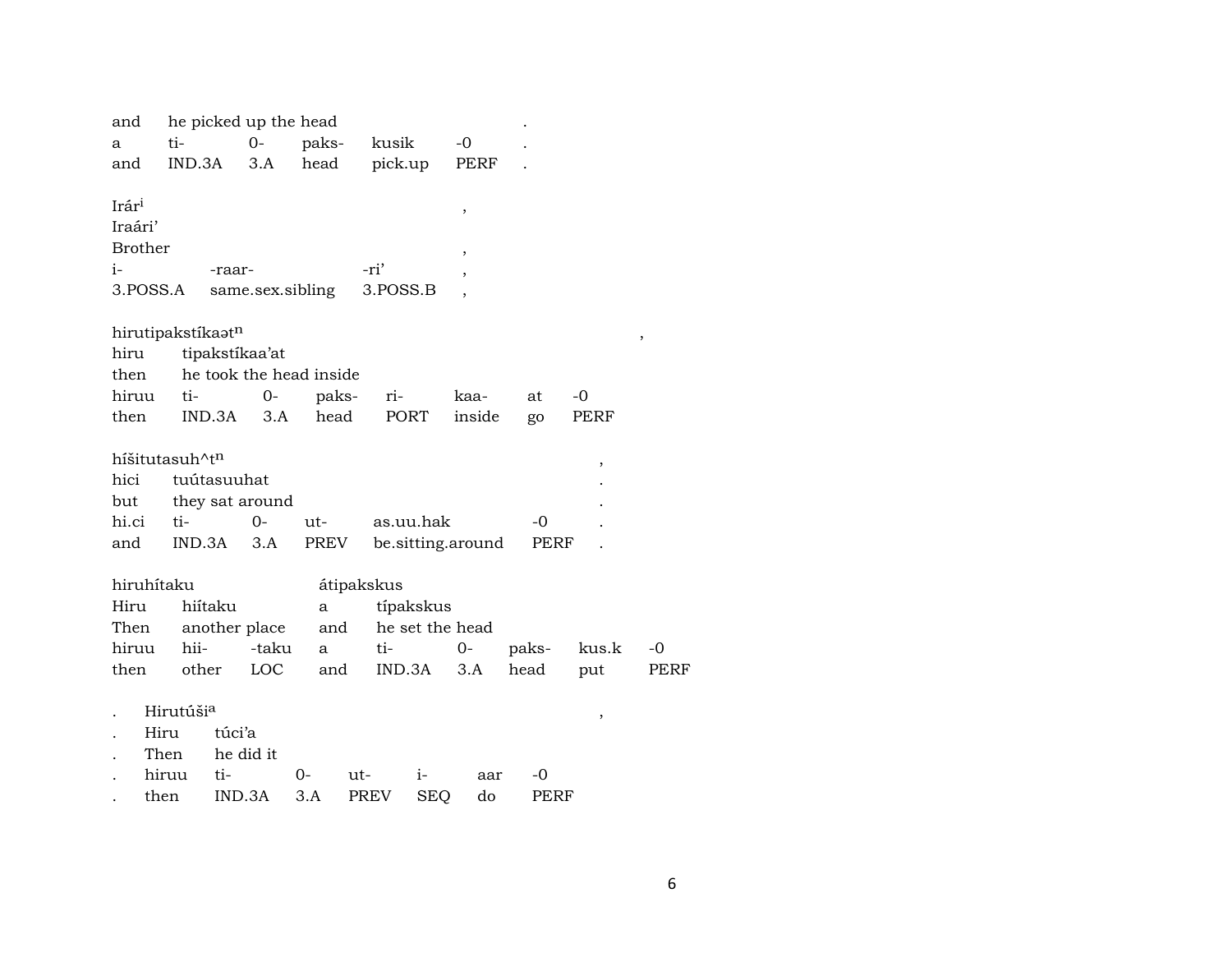| nahataha<br>ráhaattaaha |                    |                     |                    |          | ratáwiskar <sup>u</sup><br>rattaáwiskaaru' |             |               | $\, ,$ |
|-------------------------|--------------------|---------------------|--------------------|----------|--------------------------------------------|-------------|---------------|--------|
|                         | the stick he had   |                     |                    |          | pipe                                       |             |               |        |
| ra-                     | $0-$               | haak-               | raah               | $-a$     | rak.raawis.kaar-                           |             | $-u^{\prime}$ |        |
| ABS                     | 3.A                | wood                | have               | SUB.1    | pipe                                       |             | <b>NOM</b>    |        |
| atutakuríku             |                    |                     |                    |          |                                            |             | $\,$          |        |
| a                       |                    | tutaakuuríkut       |                    |          |                                            |             |               |        |
| and                     |                    | he grasped the pipe |                    |          |                                            |             |               |        |
| a                       | ti-                | $O -$               | ut-                | haak-    | uurikuk                                    | -0          |               |        |
| and                     | IND.3A             | 3.A                 | PREV               | wood     | hold                                       | <b>PERF</b> |               |        |
| atítaku                 |                    |                     | ,                  |          |                                            |             |               |        |
| a                       | títaku             |                     |                    |          |                                            |             |               |        |
| and                     | here               |                     |                    |          |                                            |             |               |        |
| a                       | tii-               | -taku               |                    |          |                                            |             |               |        |
| and here                |                    | LOC                 |                    |          |                                            |             |               |        |
| tákstawia               |                    |                     |                    |          |                                            |             |               |        |
| taákstawi'a'            |                    |                     |                    |          |                                            |             |               |        |
| he stroked it           |                    |                     |                    |          |                                            |             |               |        |
| ti-                     | $0-$               | $a-$                |                    | iks-     | ta.wi.a                                    | -0          |               |        |
|                         | $IND.3A$ $3.A$     |                     | PREV.3A            | hand     | brush.against                              | PERF        |               |        |
|                         | Hawahiruharíraharu |                     |                    |          |                                            |             |               |        |
| Hawá                    | hiru               |                     | haarírahaaru       |          | $\,$                                       |             |               |        |
| Also                    | there              |                     | the other side     |          |                                            |             |               |        |
| haawa                   | hiruu              |                     | haa-               | rirahaar | -u                                         |             |               |        |
| also                    | there              |                     | here be.the.side   |          | SUB.D                                      |             |               |        |
|                         |                    |                     |                    |          |                                            |             |               |        |
|                         | hawáatakstawia     |                     |                    |          |                                            |             |               |        |
| hawá                    | a                  |                     | taákstawi'a'       |          |                                            |             |               |        |
| also                    | and                |                     | he would stroke it |          |                                            |             |               |        |
| haawa                   | a                  | ti-                 | 0-                 | $a-$     | iks-                                       | ta.wi.a     |               | -0     |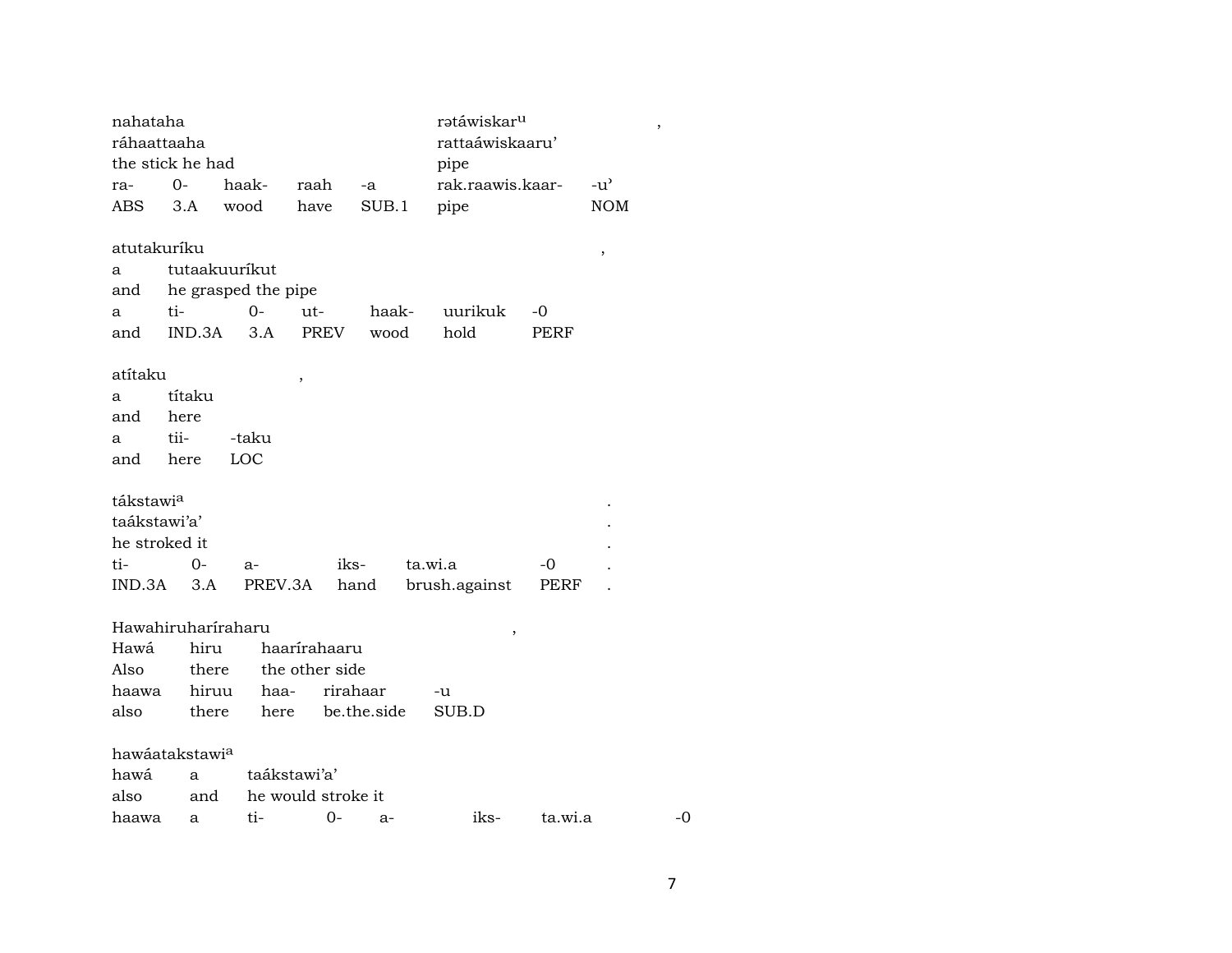| also |  |  |  |  |  | and IND.3A 3.A PREV.3A hand brush.against PERF |  |
|------|--|--|--|--|--|------------------------------------------------|--|
|------|--|--|--|--|--|------------------------------------------------|--|

- . Skítiiks ,
- . Ckiíti'iks
- . Four (times)
- . iks.kiiti"iks
- . four

átakstaiwa

| a    |                                        | taaksta'iwaá'                       |      |           |               |               |                          |             |      |
|------|----------------------------------------|-------------------------------------|------|-----------|---------------|---------------|--------------------------|-------------|------|
|      |                                        | and he was stroking it              |      |           |               |               |                          |             |      |
| a    | ti-                                    | 0-                                  | $a-$ |           | iks-          | ta.wi.a       |                          | -wa         | -0   |
| and  | IND.3A                                 | 3.A                                 |      | PREV.3A   | hand          | brush.against |                          | <b>DIST</b> | PERF |
|      |                                        |                                     |      |           |               |               |                          |             |      |
|      | Hirutíurir <sup>i</sup> t <sup>n</sup> |                                     |      |           |               |               |                          |             |      |
|      | Hiru                                   | tí'uuriirit                         |      |           |               |               | $\cdot$                  |             |      |
|      |                                        | Then he stood up                    |      |           |               |               | $\cdot$                  |             |      |
|      | hiruu                                  | ti-                                 | $0-$ | uuri.arik |               | -0            | $\overline{\phantom{a}}$ |             |      |
|      | then                                   | IND.3A                              | 3.A  |           | stand.upright | PERF          | ,                        |             |      |
|      |                                        |                                     |      |           |               |               |                          |             |      |
|      |                                        | hirutušiwawaktikusitit <sup>n</sup> |      |           |               |               |                          |             |      |
| hiru |                                        | tuciwaawaktikusitit                 |      |           |               |               |                          |             |      |

| then he began talking to it  |  |  |  |                                                                |           |  |  |  |  |
|------------------------------|--|--|--|----------------------------------------------------------------|-----------|--|--|--|--|
|                              |  |  |  | hiruu ti-      0-   ut-    i-      waa.wak.tik   -:hus   -itik |           |  |  |  |  |
| then IND.3A 3.A BEN SEO talk |  |  |  |                                                                | IMPF INCH |  |  |  |  |

- . TirŸtpawáktiku ,
- . Tirutpaawáktiku
- . This one speaking to it
- . tii- ra- 0- ut- waa.wak.tik -hus . this ABS 3.A BEN talk IMPF.SUB

kišitiruhú ,

kici tiruuhú'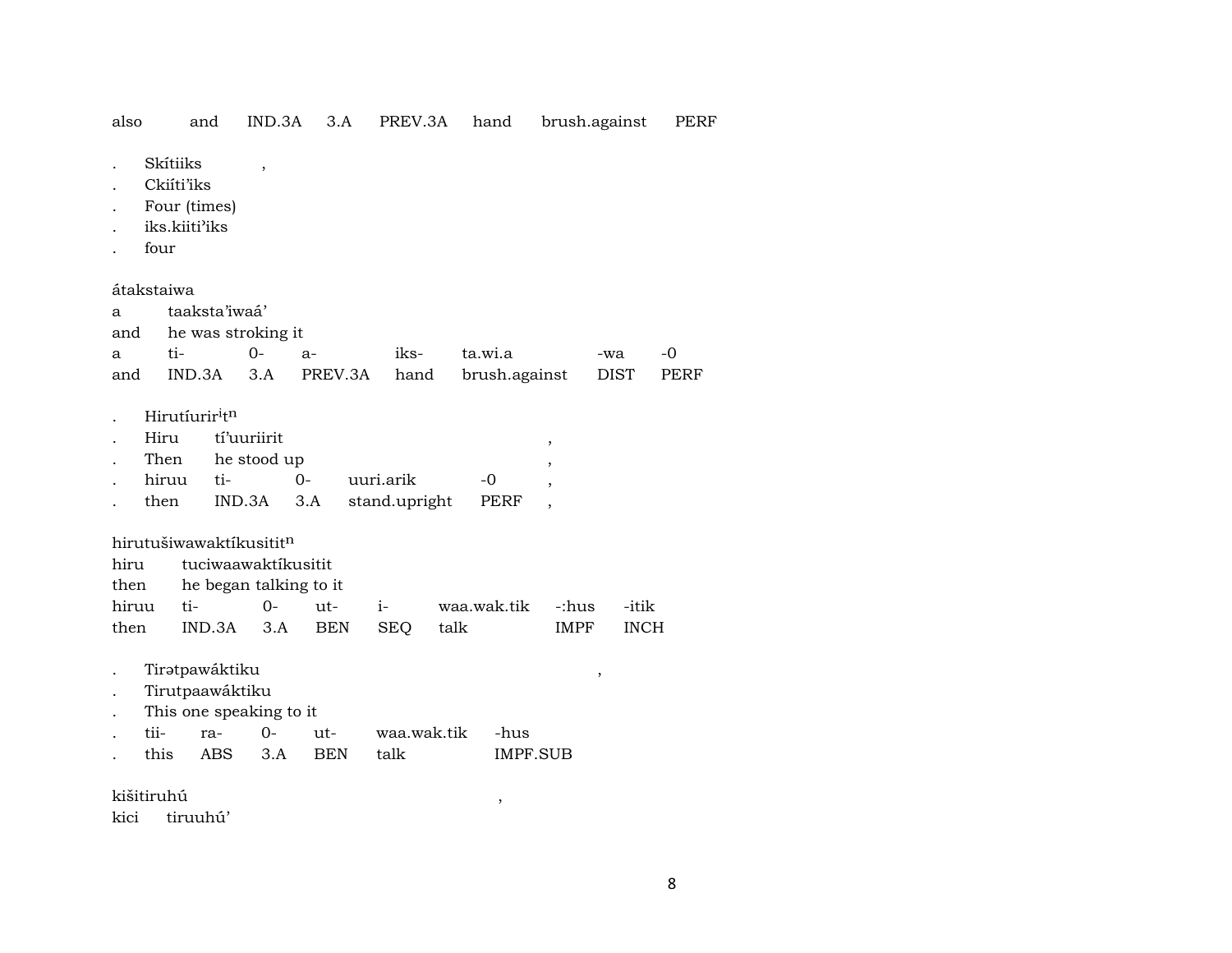| but                    |                            | it was the intention |                  |                     |      |                 |       |       |  |
|------------------------|----------------------------|----------------------|------------------|---------------------|------|-----------------|-------|-------|--|
| kici                   | ti-                        | $O -$                | raa.uhur         |                     | $-0$ |                 |       |       |  |
| but                    | IND.3A                     | 3.A                  |                  | be.the.reason       | PERF |                 |       |       |  |
|                        |                            |                      |                  |                     |      |                 |       |       |  |
| iráwari                |                            |                      |                  |                     |      |                 | ,     |       |  |
| iráwari                |                            |                      |                  |                     |      |                 |       |       |  |
|                        | that one going             |                      |                  |                     |      |                 |       |       |  |
| ii-                    | ra-                        | $0-$                 | warii            |                     |      | -hus            |       |       |  |
| that                   | <b>ABS</b>                 | 3.A                  |                  | be.going.about.IMPF |      | <b>IMPF.SUB</b> |       |       |  |
|                        |                            |                      |                  |                     |      |                 |       |       |  |
| náwirakur <sup>u</sup> |                            |                      |                  |                     |      |                 |       |       |  |
|                        | raáwiirakuuru'             |                      |                  |                     |      |                 |       |       |  |
|                        | (as) a warrior             |                      |                  |                     |      |                 |       |       |  |
|                        | raawiiraak.huur            | $-u^{\prime}$        |                  |                     |      |                 |       |       |  |
| war.party              |                            |                      | <b>NOM</b>       |                     |      |                 |       |       |  |
|                        |                            |                      |                  |                     |      |                 |       |       |  |
|                        | wirutpawáktiku             |                      |                  |                     |      |                 | ,     |       |  |
|                        | wirutpaawáktiku            |                      |                  |                     |      |                 |       |       |  |
|                        | when he was talking to it  |                      |                  |                     |      |                 |       |       |  |
| wii-                   | ra-                        | $O -$                | ut-              | waa.wak.tik         |      | -hus            |       |       |  |
| when                   | ABS                        | 3.A                  | <b>BEN</b>       | talk                |      | IMPF.SUB        |       |       |  |
|                        |                            |                      |                  |                     |      |                 |       |       |  |
|                        | kirikuáskuruh <sup>a</sup> |                      |                  |                     |      |                 |       |       |  |
| kíriku'                |                            |                      | áskuruuha        |                     |      |                 |       |       |  |
|                        | something                  |                      | that you gave me |                     |      |                 |       |       |  |
| kirikuu                |                            | aa-                  |                  | $S-$                | ku-  | raa-            | uh    | -a    |  |
| anything               |                            |                      | SUBJ.1/2A        | 2.A                 | 1.P  | way             | give  | SUB.1 |  |
|                        |                            |                      |                  |                     |      |                 |       |       |  |
|                        | nakúrahira                 |                      |                  |                     |      |                 |       |       |  |
|                        | rakúraahiira               |                      |                  |                     |      |                 |       |       |  |
|                        | its being good             |                      |                  |                     |      |                 |       |       |  |
|                        |                            | 0-                   | ku-              |                     |      | hiir            |       |       |  |
|                        | ra-                        |                      |                  | uur-                | raa- |                 | -a    |       |  |
|                        | INF.A                      | 3.A                  | INF.B            | <b>PREV</b>         | way  | be.good         | SUB.1 |       |  |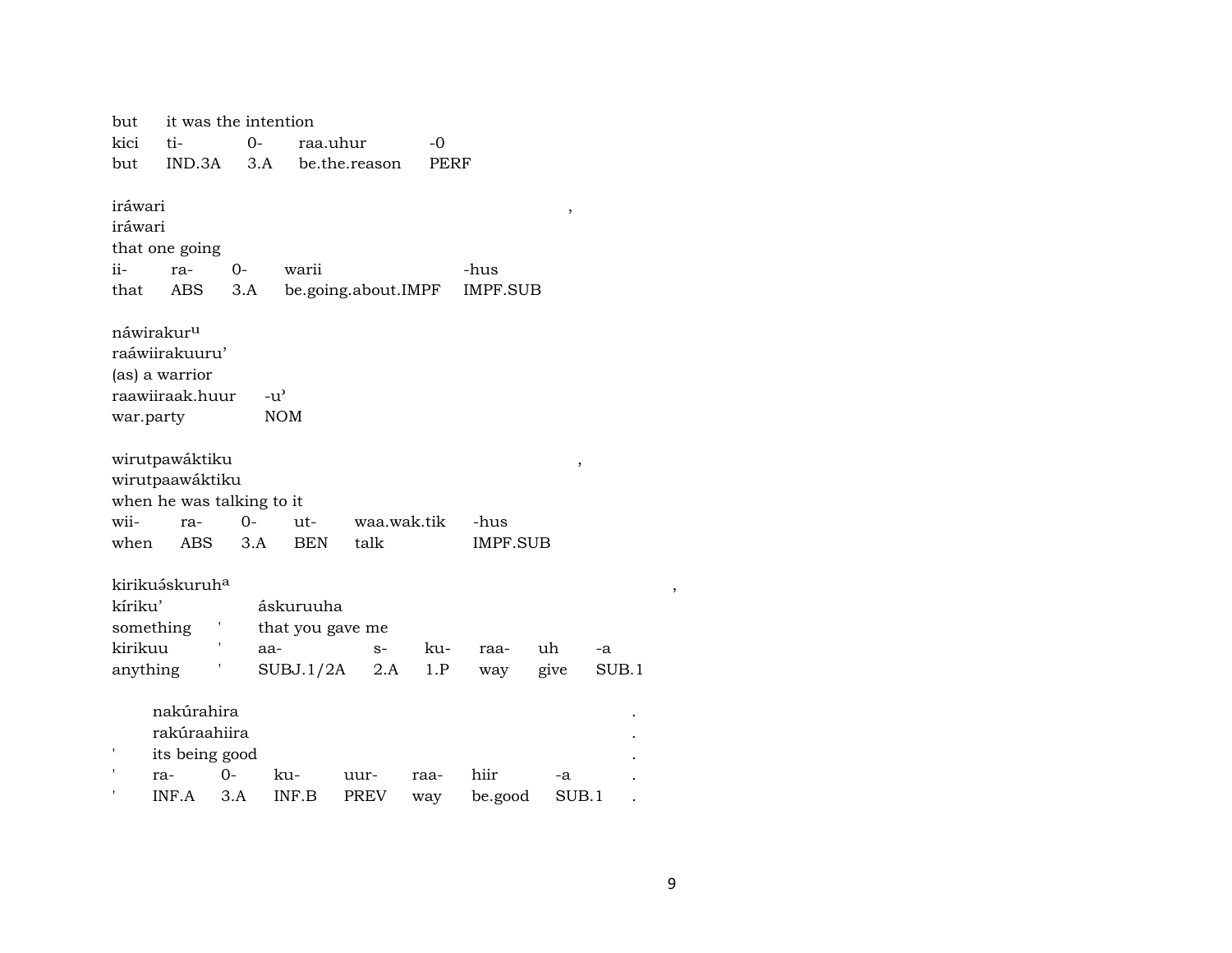| Náhira                                    |                         | $\overline{\phantom{a}}$      | irár <sup>ı</sup>                    |             |                  |            |          | $\, ,$                   |      |       |
|-------------------------------------------|-------------------------|-------------------------------|--------------------------------------|-------------|------------------|------------|----------|--------------------------|------|-------|
| Ráhiira'                                  |                         |                               | iraári'                              |             |                  |            |          |                          |      |       |
| Sometimes                                 |                         | $\overline{\phantom{a}}$      | brother                              |             |                  |            |          | $\overline{\phantom{a}}$ |      |       |
| rahiira                                   |                         | $\overline{ }$                | $i-$                                 |             | -raar-           |            | -ri'     |                          |      |       |
| further                                   |                         |                               | 3.POSS.A                             |             | same.sex.sibling |            | 3.POSS.B |                          |      |       |
| rurakúwakawirariks <sup>a</sup>           |                         |                               | ruurakuuwakaawiraáriksa              |             |                  |            |          |                          |      |       |
|                                           |                         |                               |                                      |             |                  |            |          |                          |      |       |
|                                           |                         |                               | then when he spoke in earnest to it  |             |                  |            |          |                          |      |       |
| ruu-                                      | ra-                     |                               | $O -$                                | ku-         | wakaara-         | -wi        | raariks  | -a                       |      |       |
| then                                      |                         | INF.A                         | 3.A                                  | INF.B       | noise            | SUB.L      |          | SUB.1<br>be.true         |      |       |
|                                           |                         | hisitiráhurit <sup>i</sup> tn |                                      |             |                  |            |          |                          |      |       |
| $\overline{\phantom{a}}$<br>hi            |                         |                               | sitiráhuritit                        |             |                  |            |          |                          |      |       |
|                                           | and                     |                               |                                      |             |                  |            |          |                          |      |       |
| hi                                        |                         |                               | he was gratified                     |             |                  |            |          |                          |      |       |
|                                           |                         | $\sin$<br>DU                  | ti-                                  | $0-$        | ir-              | rahur.itik |          | -0                       |      |       |
|                                           | and                     |                               | IND.3A                               | 3.A         | PL.3A            | gratify    |          | PERF                     |      |       |
| Hisitiráhurit <sup>i</sup> t <sup>n</sup> |                         |                               |                                      |             |                  |            |          |                          |      |       |
| Hi                                        |                         | sitiráhuritit                 |                                      |             |                  |            |          |                          |      |       |
| And                                       |                         |                               | he was gratified                     |             |                  |            |          |                          |      |       |
| hi                                        | $si-$                   | ti-                           |                                      | $0-$<br>ir- |                  | rahur.itik | $-0$     |                          |      |       |
| and                                       | DU                      |                               | IND.3A                               | 3.A         | PL.3A            | gratify    | PERF     |                          |      |       |
|                                           |                         |                               |                                      |             |                  |            |          |                          |      |       |
| arusawisiríhkuraruh <sup>a</sup>          |                         |                               |                                      |             |                  |            |          |                          |      |       |
| aruúsa'                                   |                         |                               | wisiríhkuraaruha                     |             |                  |            |          |                          |      |       |
|                                           |                         |                               |                                      |             |                  |            |          |                          |      |       |
| horses                                    |                         |                               | when they gave them to him<br>$si$ - |             | $0 -$            |            |          |                          |      |       |
| aruusaa                                   |                         | wii-                          |                                      | ra-         |                  | ir-        | ku-      | raar-                    | uh   | -a    |
| horse                                     |                         | when                          | DU                                   | INF.A       | 3.A              | PL.3A      | INF.B    | 3PL.INAN.P               | give | SUB.1 |
|                                           | Iriráwakur <sup>u</sup> |                               |                                      |             |                  |            |          |                          |      |       |
|                                           |                         | Iriiráwakuuru                 |                                      |             |                  |            |          |                          |      |       |
|                                           |                         |                               |                                      |             |                  |            |          |                          |      |       |
|                                           |                         | What he asked for             |                                      |             |                  |            |          |                          |      |       |
| irii-                                     |                         | ra-                           | $0 -$                                | wakur       |                  |            | -u       |                          |      |       |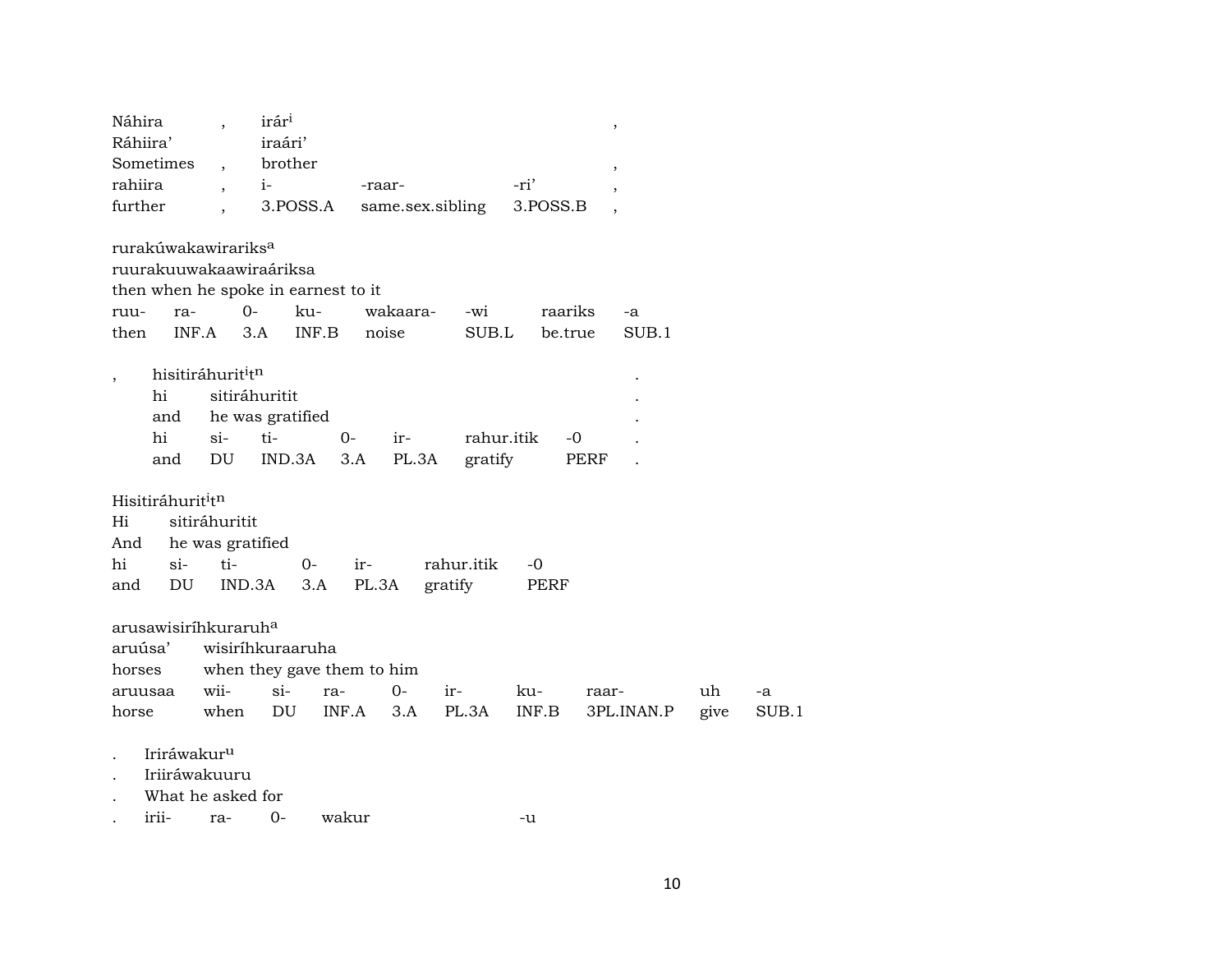. what ABS 3.A be.the.way.one.speaks SUB.D hitáwiša . hi táwica' . and it arrived hi ti- 0- a- wic.a -0 . and IND.3A 3.A PREV.3A arrive PERF . Hitáwiša , Hi táwica' And it arrived , , hi ti- 0- a- wic.a -0 , and IND.3A 3.A PREV.3A arrive PERF , hirutúsi<sup>a</sup> , ihi hiru túci'a ihi  $\begin{minipage}{.4\linewidth} \textbf{then} & \textbf{he did it} & \textbf{in} & \textbf{in} & \textbf{in} \end{minipage}$ hiruu ti- 0- ut- i- aar -0 , ihii , then IND.3A 3.A PREV SEQ do PERF , uh , irirawíška<sup>a</sup> iriirawícka'a what he wanted irii- ra- 0- wicka -a what ABS 3.A want SUB.1 nákuhîšis . rákuuhiicis . to realize ra- 0- ku- ut- riicis -0 . INF.A 3.A INF.B PREV learn.about SUB.4 .

Tuharáihk<sup>u</sup>

Tuuhaará'ihku'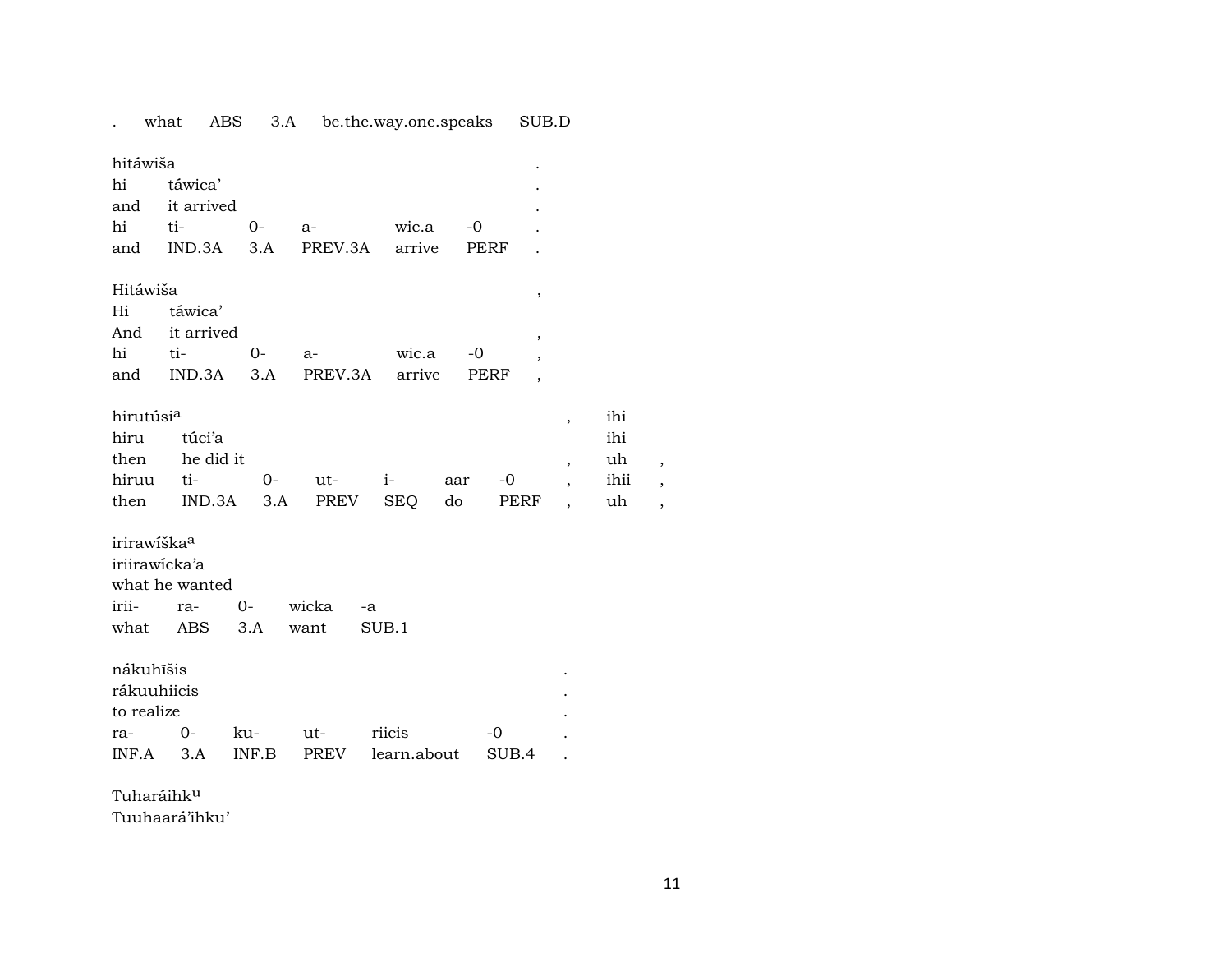|           | He was meaning             |              |                                     |                          |                   |                  |                             |       |                          |      |
|-----------|----------------------------|--------------|-------------------------------------|--------------------------|-------------------|------------------|-----------------------------|-------|--------------------------|------|
| ti-       |                            | $0-$         | $ut -$                              |                          | raa.ra'ihk        |                  | -:hus                       |       |                          |      |
| IND.3A    |                            | 3.A          | <b>PREV</b>                         |                          | mean              |                  | <b>IMPF</b>                 |       |                          |      |
|           |                            |              |                                     |                          |                   |                  |                             |       |                          |      |
|           | nakustahwírik <sup>a</sup> |              |                                     |                          |                   |                  |                             |       | $\, ,$                   |      |
|           | rakustahwiírika            |              |                                     |                          |                   |                  |                             |       |                          |      |
|           |                            |              | to lay it on its back, feet upright |                          |                   |                  |                             |       | $\overline{\phantom{a}}$ |      |
| ra-       |                            | $0-$         | ku-                                 |                          |                   | as.raar.wiira.ik |                             | -a    |                          |      |
| INF.A     |                            | 3.A          | INF.B                               |                          |                   |                  | put.on.its.back.feet.upward | SUB.1 | ,                        |      |
|           |                            |              |                                     |                          |                   |                  |                             |       |                          |      |
| táraha    |                            |              | A                                   | $\overline{\phantom{a}}$ | irár <sup>i</sup> |                  |                             |       |                          |      |
| táraha'   |                            |              | A                                   |                          | iraári'           |                  |                             |       |                          |      |
| a buffalo |                            | $\mathbf{L}$ | And                                 | $\overline{\phantom{a}}$ |                   | brother          |                             |       |                          |      |
| tarahaa   |                            |              | a                                   | $\overline{\phantom{a}}$ | $i-$              |                  | -raar-                      |       | -ri'                     |      |
| buffalo   |                            |              | and                                 |                          |                   | 3.POSS.A         | same.sex.sibling            |       | 3.POSS.B                 |      |
|           |                            |              |                                     |                          |                   |                  |                             |       |                          |      |
|           | kurakúturəs                |              |                                     |                          |                   |                  |                             | ,     |                          |      |
|           |                            |              | kurakuúturas                        |                          |                   |                  |                             |       |                          |      |
|           |                            |              | when he found one dead              |                          |                   |                  |                             |       |                          |      |
|           | ku-                        |              | ra-                                 | 0-                       | kuut-             |                  | huras<br>$-0$               |       |                          |      |
|           | INDF                       |              | ABS                                 | 3.A                      | dead              |                  | find<br>SUB.4               |       |                          |      |
|           |                            |              |                                     |                          |                   |                  |                             |       |                          |      |
|           | wihirurákusa               |              |                                     |                          |                   |                  |                             |       | níkušk <sup>i</sup>      |      |
| wihiru    |                            |              | rákuusa                             |                          |                   |                  |                             |       | ríkucki                  |      |
| there     |                            |              | its lying                           |                          |                   |                  |                             |       | a bird                   |      |
| wii-      |                            | hiruu        | ra-                                 | $0-$                     |                   | ku-              | sa                          | -0    | rikuc                    | -kis |
| now       |                            | there        | INF.A                               |                          | 3.A               | INF.B            | be.lying                    | SUB.4 | bird                     | DIM  |
|           |                            |              |                                     |                          |                   |                  |                             |       |                          |      |
|           | irirúk <sup>i</sup>        |              |                                     |                          |                   |                  |                             |       |                          |      |
|           | iriiruúki                  |              |                                     |                          |                   |                  |                             |       |                          |      |
|           | any kind                   |              |                                     |                          |                   |                  |                             |       |                          |      |
|           | irii-                      |              | ra-                                 | 0-                       | 0                 | -uk              | $-i$                        |       |                          |      |
|           | that                       |              | ABS                                 | 3.A                      | be                | <b>DIST</b>      | SUB <sub>.2</sub>           |       |                          |      |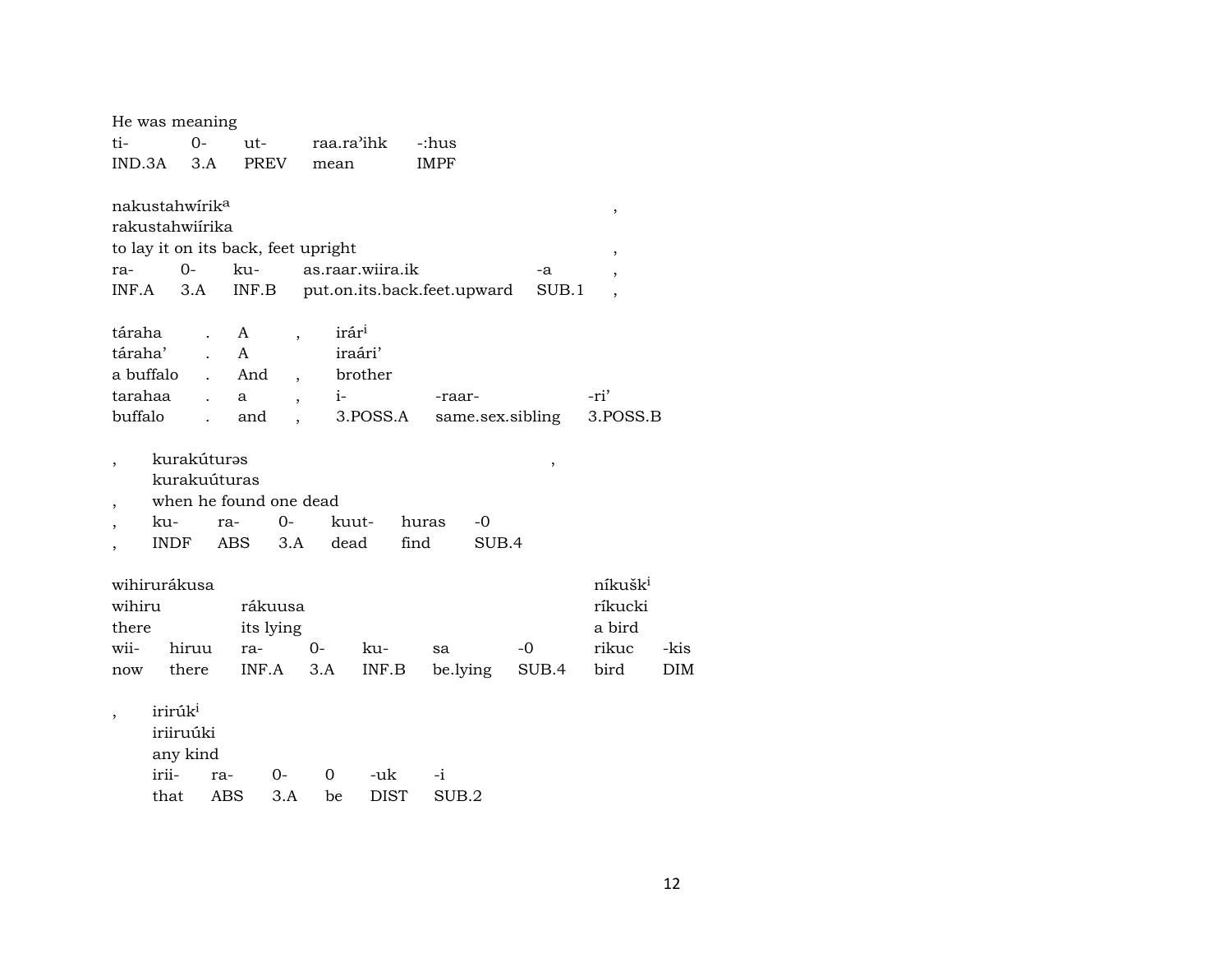|                  | iriruruksáwahšu                                       |              |              |                  |                          |                                  |              |                                                      |                          |       |
|------------------|-------------------------------------------------------|--------------|--------------|------------------|--------------------------|----------------------------------|--------------|------------------------------------------------------|--------------------------|-------|
|                  | iriruuruksáwahcu                                      |              |              |                  |                          |                                  |              |                                                      |                          |       |
|                  | whatever it even was                                  |              |              |                  |                          |                                  |              |                                                      |                          |       |
| irii-            |                                                       | ruu-         | ra-          | 0-               | uks-                     | awahc-                           | 0            | -u                                                   |                          |       |
| what             |                                                       | then         | <b>ABS</b>   | 3.A              | <b>JUSS</b>              | even                             | be           | SUB.D                                                |                          |       |
|                  |                                                       |              |              |                  |                          |                                  |              |                                                      |                          |       |
|                  | Kunikúškatit <sup>n</sup>                             |              |              |                  | $\overline{\phantom{a}}$ | kúnitakəš                        |              |                                                      | ,                        |       |
| Ku               |                                                       |              | rikúckaatit  |                  |                          | ku                               | riítahkaac   |                                                      |                          |       |
| Perhaps          |                                                       |              | a black bird |                  | $\overline{\phantom{a}}$ | perhaps                          | an eagle     |                                                      | $\overline{\phantom{a}}$ |       |
| ku               |                                                       | rikuc-       |              | kaatiit          | $\ddot{\phantom{0}}$     | ku                               | riitaar.kaac |                                                      |                          |       |
| <b>INDF</b>      |                                                       | bird         |              | be.black         |                          | <b>INDF</b>                      | golden.eagle |                                                      |                          |       |
|                  |                                                       |              |              |                  |                          |                                  |              |                                                      |                          |       |
|                  | akuiriruuksáwahšu                                     |              |              |                  |                          |                                  |              |                                                      |                          |       |
| a                | ku                                                    |              |              | iriruuruksáwahcu |                          |                                  |              |                                                      |                          |       |
| or               | perhaps                                               |              |              |                  |                          | whatever it would have even been |              |                                                      |                          |       |
| a                | ku                                                    |              | irii-        | ruu-             | ra-                      | $0 -$                            | uks-         | awahc-                                               | 0                        | -u    |
| or               | <b>INDF</b>                                           |              | what         | then             | <b>ABS</b>               | 3.A                              | <b>JUSS</b>  | even                                                 | be                       | SUB.D |
|                  | nihwakíhu<br>rihwakíhu<br>their saying<br>ra-<br>ABS. | $O -$<br>3.A | ir-          | PL.3A            | waki.a<br>say.PL.IMPF    | -hus                             | IMPF.SUB     | árikt <sup>a</sup><br>árikta<br>arikta<br>bald.eagle | a bald eagle             | ,     |
|                  | hiwihirútisa                                          |              |              |                  |                          |                                  |              |                                                      |                          |       |
| hi               | wihiru                                                |              |              | tiísa            |                          |                                  |              |                                                      |                          |       |
| and              | there                                                 |              |              | it lay           |                          |                                  |              |                                                      |                          |       |
| $\hbox{hi}$      | wii-                                                  |              | hiruu        | ti-              | $O -$                    | $i-$                             | sa           | -0                                                   |                          |       |
| and              | now                                                   |              | there        | IND.3A           | 3.A                      | <b>SEQ</b>                       | be.lying     | PERF                                                 |                          |       |
|                  |                                                       |              |              |                  |                          |                                  |              |                                                      |                          |       |
| Náw <sup>a</sup> |                                                       |              | hirutúšia    |                  |                          |                                  |              |                                                      |                          |       |
| Ráwa             |                                                       |              | hiru         | túci'a           |                          |                                  |              |                                                      |                          |       |
| <b>Now</b>       | $\overline{\phantom{a}}$                              |              | then         | he did it        |                          |                                  |              |                                                      |                          |       |
| rawa             |                                                       |              | hiruu        | ti-              | 0-                       | ut-                              | $i-$         | aar                                                  | $-0$                     |       |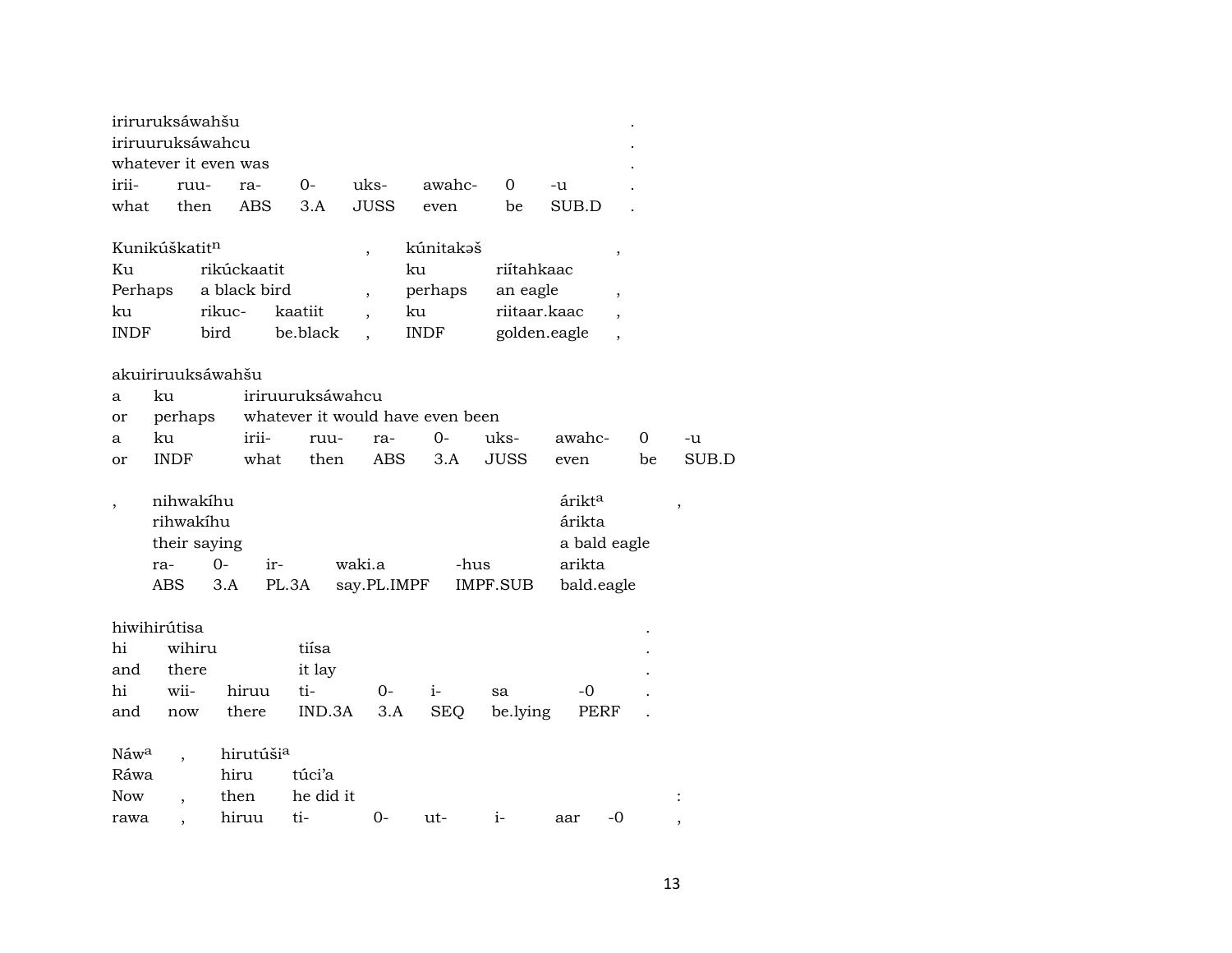now , then IND.3A 3.A PREV SEQ do PERF ,

atitákipap $^{\textrm{u}}$ 

| a   | titákipaapu             |        |           |             |       |           |
|-----|-------------------------|--------|-----------|-------------|-------|-----------|
| and | he gathered it together |        |           |             |       | $\bullet$ |
| a   | ti-                     | $()$ - | takik.wuh | -waa        | $-()$ |           |
| and | $IND.3A$ $3.A$          |        | gather    | <b>DIST</b> | PERF  |           |

atitákipap<sup>u</sup> en antiko a servedor a servedor a servedor a servedor a servedor a servedor a servedor a servedor a se

| A   | titákipaapu             |          |           |             |       |  |
|-----|-------------------------|----------|-----------|-------------|-------|--|
| And | he gathered it together |          |           |             |       |  |
| a   | ti-                     | $\Omega$ | takik.wuh | -waa        | $-()$ |  |
| and | IND.3A 3.A              |          | gather    | <b>DIST</b> | PERF  |  |

### Kitúkisu

| $K$ ituu'u' |        | kiísu' |                    |
|-------------|--------|--------|--------------------|
| A11         |        | bones  |                    |
| kituu       | $-11'$ | kiis   | $-11$ <sup>2</sup> |
| all         | NOM.   | bone   | <b>NOM</b>         |

| wihirurakurušpáw <sup>i</sup> |       |       |                        |     |                                        |      |     |  |  |  |  |  |
|-------------------------------|-------|-------|------------------------|-----|----------------------------------------|------|-----|--|--|--|--|--|
| wihiru                        |       |       | rakurucpaáwi           |     |                                        |      |     |  |  |  |  |  |
| there                         |       |       | the various ones lying |     |                                        |      |     |  |  |  |  |  |
| wii-                          | hiruu | $ra-$ | $\Omega$               | ku- | ra.uc                                  | -waa | -wi |  |  |  |  |  |
| now                           | there |       |                        |     | INF.A 3.A INF.B be.lying.PL DIST SUB.L |      |     |  |  |  |  |  |

atitákipap<br/>^  $\hfill$  ,  $\hfill$  ,  $\hfill$ 

| a a |                   | titákipaapu |                |      |       |  |  |  |  |  |  |  |
|-----|-------------------|-------------|----------------|------|-------|--|--|--|--|--|--|--|
|     | and he gathered   |             |                |      |       |  |  |  |  |  |  |  |
| a   | ti-               | $O-$        | takik.wuh -waa |      | $-()$ |  |  |  |  |  |  |  |
| and | IND.3A 3.A gather |             |                | DIST | PERF  |  |  |  |  |  |  |  |

### átiuš .

 $\begin{tabular}{lllllllll} a & \text{tí'uc} & & & & & . \end{tabular}$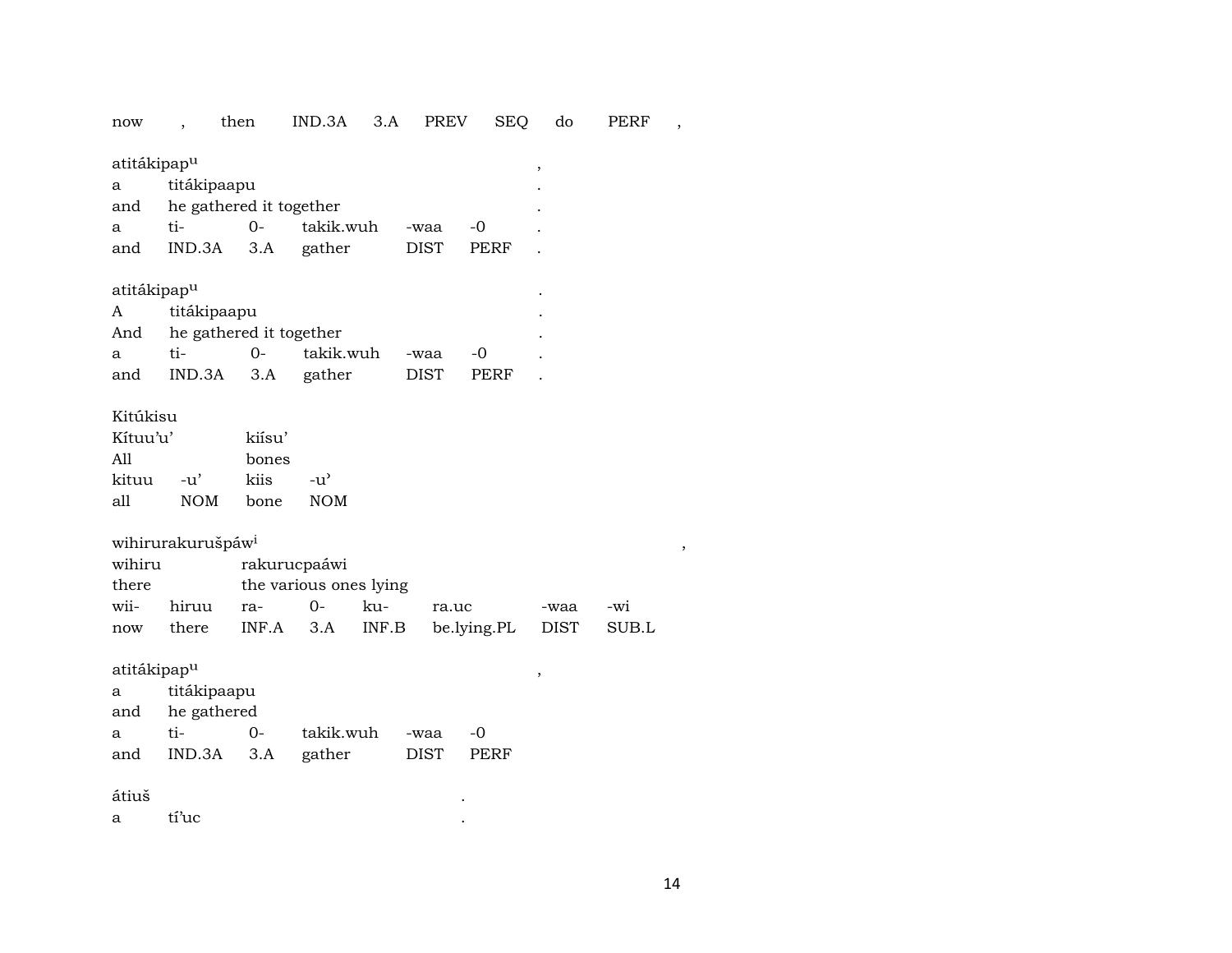| and                   |                        |            | he laid them down      |                     |          |                     |                     |             |                          |                                        |
|-----------------------|------------------------|------------|------------------------|---------------------|----------|---------------------|---------------------|-------------|--------------------------|----------------------------------------|
| a                     | ti-                    |            | $O -$                  | uc                  | -0       |                     |                     |             |                          |                                        |
| and                   | IND.3A                 |            | 3.A                    | lay.SG.P            |          | <b>PERF</b>         |                     |             |                          |                                        |
|                       |                        |            |                        |                     |          |                     |                     |             |                          |                                        |
| Atutpawaktíkusititn   |                        |            |                        |                     |          |                     |                     |             |                          | $\boldsymbol{\zeta}\boldsymbol{\zeta}$ |
| A                     |                        |            | tutpaawaktíkusitit     |                     |          |                     |                     |             |                          | $\epsilon$                             |
| And                   |                        |            | he began talking to it |                     |          |                     |                     |             |                          | $\boldsymbol{\zeta}\boldsymbol{\zeta}$ |
| a                     | ti-                    |            | $0 -$                  | ut-                 |          | waa.wak.tik         | -:hus               | -itik       |                          | П                                      |
| and                   | IND.3A                 |            | 3.A                    | <b>BEN</b>          | talk     |                     | <b>IMPF</b>         | <b>INCH</b> |                          | "                                      |
|                       |                        |            |                        |                     |          |                     |                     |             |                          |                                        |
| Náw <sup>a</sup>      |                        | šasíri     |                        |                     | níspari  |                     |                     |             |                          |                                        |
| Ráwa                  |                        | cásiiri    |                        |                     | ríspari' |                     |                     |             |                          |                                        |
| <b>Now</b>            |                        | even       |                        |                     |          | you are going about |                     |             |                          |                                        |
| rawa                  |                        | casiiri'   |                        | rii-                |          | $S-$                | warii               |             |                          | -:hus                                  |
| now                   |                        | even       |                        |                     | ASSR     | 2.A                 | be.going.about.IMPF |             |                          | <b>IMPF</b>                            |
|                       | tiráwah^t <sup>n</sup> |            |                        |                     |          |                     |                     |             |                          |                                        |
|                       | Tiráwaahat             |            |                        |                     |          |                     |                     |             | $\overline{\phantom{a}}$ |                                        |
|                       | (in) the Heavens       |            |                        |                     |          |                     |                     |             |                          |                                        |
|                       | tii-                   | ra-        | $0-$                   | waa-                |          | ahak                |                     | $-0$        |                          |                                        |
|                       | this                   | <b>ABS</b> | 3.A                    | <b>DIST</b>         |          | extend.in.a.line    |                     | SUB.4       |                          |                                        |
|                       |                        |            |                        |                     |          |                     |                     |             |                          |                                        |
| tiráspari             |                        |            |                        |                     |          |                     |                     |             | $\pmb{\mathsf{H}}$       |                                        |
| tiráspari             |                        |            |                        |                     |          |                     |                     |             | $\pmb{\mathsf{H}}$       |                                        |
| your going about here |                        |            |                        |                     |          |                     |                     |             | $\pmb{\mathsf{H}}$       |                                        |
| tii-                  | ra-                    | $S-$       |                        | warii               |          |                     | -hus                |             | $\mathbf{H}$             |                                        |
| this                  | ABS                    | 2.A        |                        | be.going.about.IMPF |          |                     | <b>IMPF.SUB</b>     |             | $\pmb{\mathsf{H}}$       |                                        |
|                       |                        |            |                        |                     |          |                     |                     |             |                          |                                        |
| tuharáihku,           |                        |            |                        |                     |          |                     |                     |             |                          |                                        |
| Tuuhaará'ihku'        |                        |            |                        |                     |          |                     |                     |             |                          |                                        |
| He meant              |                        |            |                        |                     |          |                     |                     |             |                          |                                        |
| ti-                   | 0-                     |            | ut-                    | raa.ra'ihk          |          | -:hus               |                     |             |                          |                                        |
| IND.3A                |                        | 3.A        | <b>PREV</b>            | mean                |          | <b>IMPF</b>         |                     |             |                          |                                        |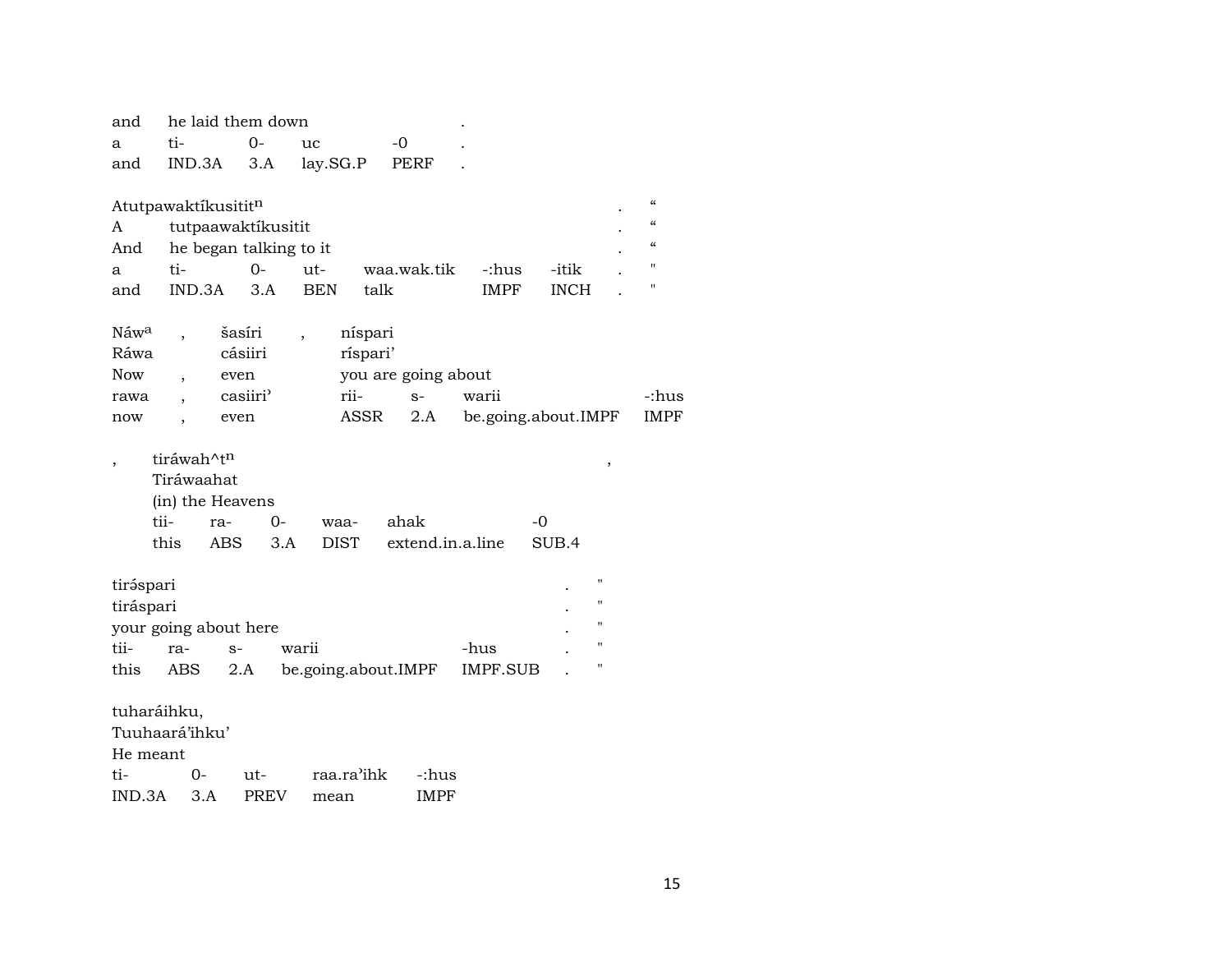| tiráwari<br>tiraáwari |                                              |                          |                                     |                     |                 |             | $\mathcal{C}$<br>$\epsilon$ |       |
|-----------------------|----------------------------------------------|--------------------------|-------------------------------------|---------------------|-----------------|-------------|-----------------------------|-------|
|                       | this one flying                              |                          |                                     |                     |                 |             | $\epsilon$                  |       |
| tii-                  | ra-                                          | $0-$                     | a.warii                             |                     | -hus            |             | "                           |       |
| this                  | ABS                                          | 3.A                      |                                     | go.around.IMPF      | <b>IMPF.SUB</b> |             | $\blacksquare$              |       |
| Šasiriríspari         |                                              |                          |                                     |                     |                 |             |                             |       |
| Cásiiri               | ríspari'                                     |                          |                                     |                     |                 |             |                             |       |
| Even                  |                                              |                          | you are going about                 |                     |                 |             |                             |       |
| casiiri'              | rii-                                         | $S-$                     | warii                               |                     |                 | -:hus       |                             |       |
| even                  | ASSR                                         |                          | 2.A                                 | be.going.about.IMPF |                 | <b>IMPF</b> |                             |       |
| nawahắ                |                                              | Ţ                        | tírasutahš <sup>a</sup>             |                     |                 |             |                             |       |
| Ráwa                  | haa                                          |                          | tírasuutaahca                       |                     |                 |             |                             |       |
| <b>Now</b>            | see                                          | Ţ                        | you were lying about here           |                     |                 |             |                             |       |
| rawa                  | haa                                          | $\overline{\phantom{a}}$ | tii-                                | ra-<br>$S-$         | ut-             | as.sa       |                             | -0    |
| now                   | see                                          | $\ddot{\phantom{0}}$     | here                                | ABS                 | PREV<br>2.A     |             | just.lie.there              | PERF  |
|                       | Nawai                                        |                          | rítiška                             |                     |                 |             |                             |       |
|                       | Ráwa                                         | $\mathbf{i}$             | riíticka'                           |                     |                 |             |                             |       |
| Ţ                     | <b>Now</b>                                   | and                      |                                     | I do want it        |                 |             |                             |       |
|                       |                                              | i                        | rii-                                | t-                  | wicka           | -0          |                             |       |
|                       | rawa                                         | and                      | ASSR                                | 1.A                 | want            | PERF        |                             |       |
|                       | now<br>,                                     |                          |                                     |                     |                 |             |                             |       |
|                       | tiwiratahtakipapuha<br>tiwirataahtakipaapuha |                          |                                     |                     |                 |             |                             |       |
|                       |                                              |                          | since I have gathered all of you up |                     |                 |             |                             |       |
| tii-                  | wii-                                         | ra-                      | $t-$                                | $a-$                | ar-             | takik.wuh   | -waa                        | -a    |
| when                  | when                                         | <b>ABS</b>               | 1.A                                 | 2.P                 | EV              | gather      | <b>DIST</b>                 | SUB.1 |
| ta-                   | tátiška<br>Táticka'<br>I want                | t-                       | wicka                               | $-0$                |                 |             |                             |       |
|                       |                                              |                          |                                     |                     |                 |             |                             |       |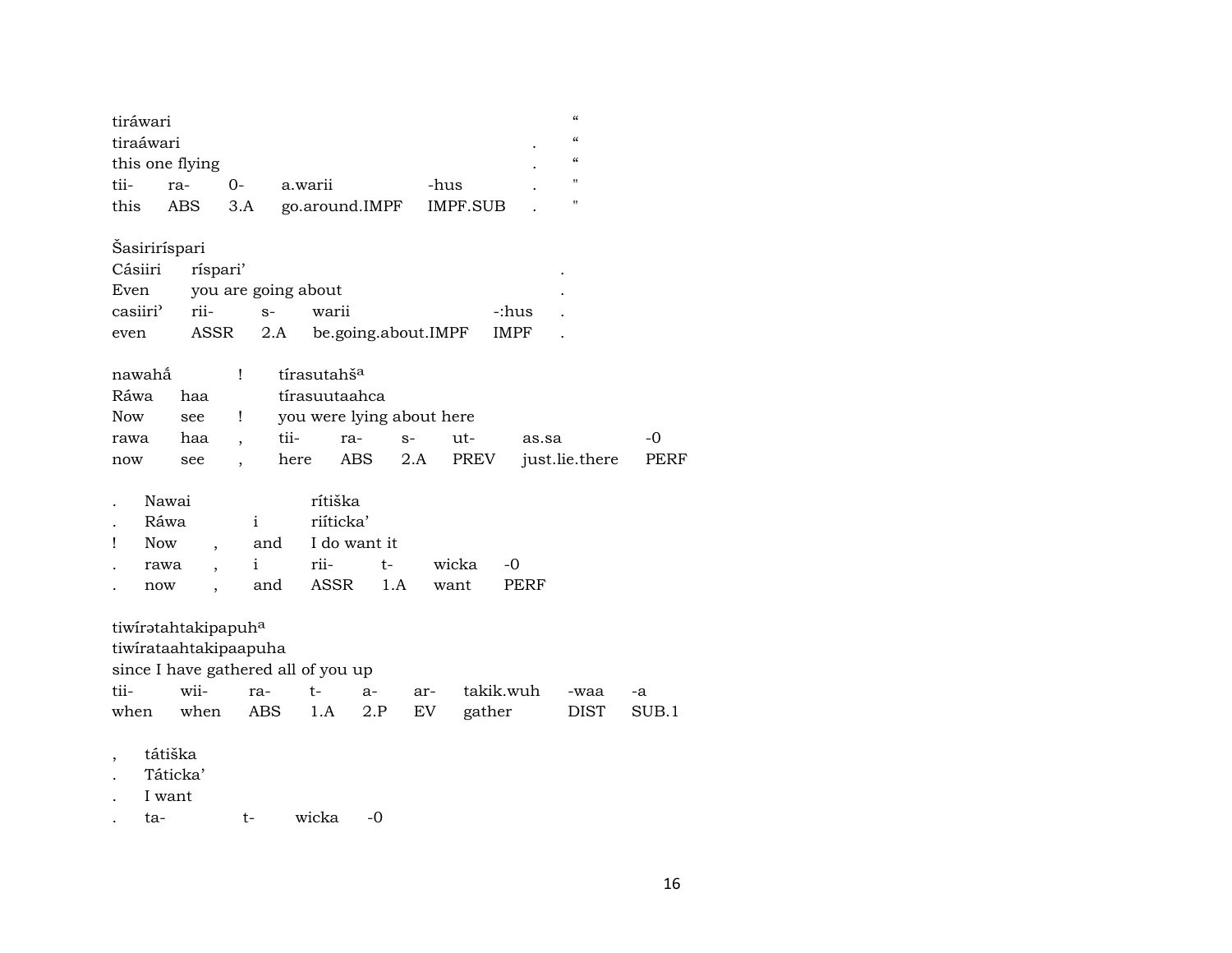## . IND.1/2A 1.A want PERF

| <b>askukuksuhúruha</b>                                                                                                                                               |                                               |                                 |                                |                     |                  | kíriku                                   |                     |
|----------------------------------------------------------------------------------------------------------------------------------------------------------------------|-----------------------------------------------|---------------------------------|--------------------------------|---------------------|------------------|------------------------------------------|---------------------|
| askukuksuhuúruha                                                                                                                                                     |                                               |                                 |                                |                     |                  | kíriku'                                  |                     |
| that you would at last give me                                                                                                                                       |                                               |                                 |                                |                     |                  | something                                |                     |
| aa-                                                                                                                                                                  | $S-$                                          | kuks-<br>ku-                    | uhur-                          | uh                  | $-a$             | kirikuu                                  |                     |
| SUBJ.1/2A                                                                                                                                                            | 2.A                                           | 1.P<br>fleeing                  | finally                        | give                | SUB.1            | anything                                 |                     |
| ihi<br>$\overline{\phantom{a}}$<br>$\overline{\phantom{a}}$<br>ihi<br>uh<br>$\overline{\phantom{a}}$<br>$\overline{\phantom{a}}$<br>ihii<br>$\overline{\phantom{a}}$ |                                               |                                 |                                |                     |                  |                                          |                     |
| uh<br>$\overline{\phantom{a}}$                                                                                                                                       |                                               |                                 |                                |                     |                  |                                          |                     |
| nəkúrahir <sup>a</sup><br>rakúraahiira<br>its being good<br>$0-$<br>ra-<br>INF.A<br>3.A                                                                              | ku-<br>INF.B                                  | uur-<br>PREV                    | hiir<br>raa-<br>be.good<br>way | -a<br>SUB.1         | $\, ,$           |                                          |                     |
| tirátpari<br>tirátpari<br>as I walk here                                                                                                                             |                                               |                                 |                                |                     |                  |                                          |                     |
| tii-<br>ra-                                                                                                                                                          | $t-$                                          | warii                           |                                | -hus                |                  |                                          |                     |
| this<br>ABS                                                                                                                                                          | 1.A                                           | be.going.about.IMPF             |                                | <b>IMPF.SUB</b>     |                  |                                          |                     |
| Aitisuksuhúrišis,<br>A<br>And<br>$i-$<br>a<br>CONT.1/2A<br>and                                                                                                       | iticuksuhuúriiciis<br>then I'll at last learn | ir-<br>$t-$<br>PREV.1/2A<br>1.A | ut-<br>PREV                    | uks-<br><b>JUSS</b> | uhur-<br>finally | riicis<br>learn.about                    | $-0$<br><b>PERF</b> |
| nakúrahir <sup>a</sup><br>rakúraahiira                                                                                                                               |                                               |                                 |                                |                     |                  | $\pmb{\mathsf{H}}$<br>$\pmb{\mathsf{H}}$ |                     |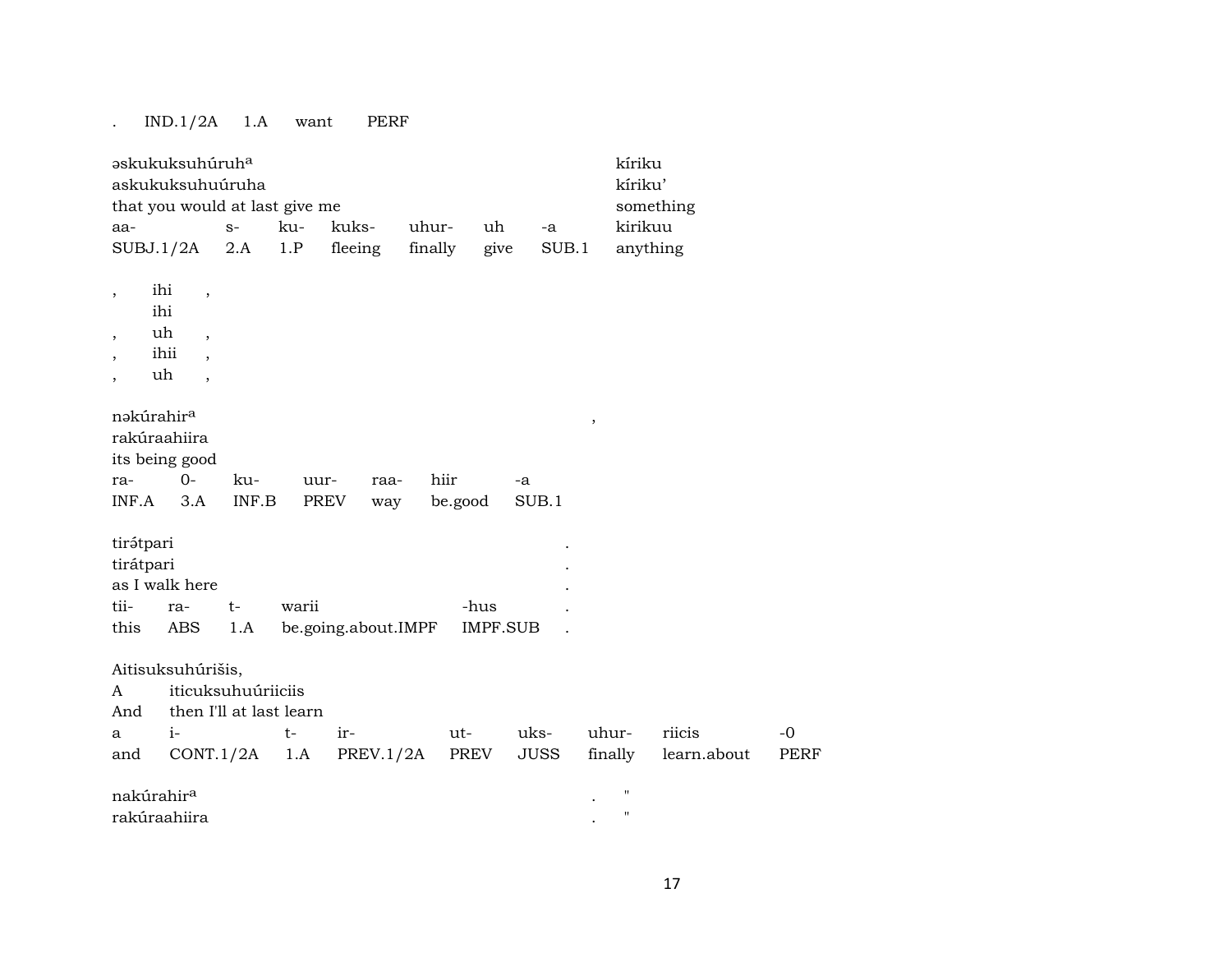|          | its being good          |             |                                |            |             |                        |             |       |             | 11     |
|----------|-------------------------|-------------|--------------------------------|------------|-------------|------------------------|-------------|-------|-------------|--------|
| ra-      | $0-$                    |             | ku-                            |            | uur-        | raa-                   | hiir        | -a    |             | "      |
| INF.A    |                         | 3.A         | INF.B                          |            | <b>PREV</b> | way                    | be.good     |       | SUB.1       | "      |
|          |                         |             |                                |            |             |                        |             |       |             |        |
|          |                         |             | Nikutihwakiáhuhaw <sup>a</sup> |            |             |                        |             |       | ,           |        |
|          | Rikutihwakí'aahu'       |             |                                |            |             |                        |             |       |             | haáwa' |
|          |                         |             | That is what they said         |            |             |                        |             |       |             | also   |
| riku-    |                         | ti-         |                                | $0-$       | ir-         | waki.a                 |             |       | -:hus       | haawa  |
| that.is  |                         | IND.3A      |                                | 3.A        | PL.3A       |                        | say.PL.IMPF |       | <b>IMPF</b> | also   |
|          | nikuškírakuturəs        |             |                                |            |             |                        |             |       |             |        |
| ríkucki  |                         |             |                                | rakuúturas |             |                        |             |       |             |        |
| a bird   |                         |             |                                |            |             | when one found it dead |             |       |             |        |
| rikuc    |                         | -kis        | ra-                            | $0-$       |             | kuut-                  | huras       | -0    |             |        |
| bird     |                         | <b>DIM</b>  | ABS                            | 3.A        |             | dead                   | find        | SUB.4 |             |        |
|          |                         |             |                                |            |             |                        |             |       |             |        |
|          | Atiraráras <sup>a</sup> |             |                                |            |             |                        |             |       |             |        |
| A        |                         | tiraraárasa |                                |            |             |                        |             |       |             |        |
| And      |                         |             | these in the water             |            |             |                        |             |       |             |        |
| a        | tii-                    |             | ra-                            | $0-$       | raar-       |                        | ha-         |       | sa          | $-0$   |
| and      | this                    |             | ABS                            | 3.A        |             | PL.INDV.A              | in.water    |       | be.lying    | SUB.4  |
|          |                         |             |                                |            |             |                        |             |       |             |        |
|          | tiraráras <sup>a</sup>  |             |                                |            |             |                        |             |       |             | ,      |
|          | tiraraárasa             |             |                                |            |             |                        |             |       |             |        |
| ,        |                         |             | these in the water             |            |             |                        |             |       |             |        |
|          | tii-                    | ra-         |                                | $0-$       | raar-       |                        | ha-         | sa    |             | -0     |
|          | this                    |             | ABS.                           | 3.A        |             | PL.INDV.A              | in.water    |       | be.lying    | SUB.4  |
|          |                         |             |                                |            |             |                        |             |       |             |        |
|          | nahúrahk <sup>i</sup>   |             |                                |            |             |                        |             |       |             |        |
|          | rahúrahki               |             |                                |            |             |                        |             |       |             |        |
| animals  |                         |             | $\overline{\phantom{a}}$       |            |             |                        |             |       |             |        |
| rahuraar |                         | -kis        | $\overline{\phantom{a}}$       |            |             |                        |             |       |             |        |

animal DIM,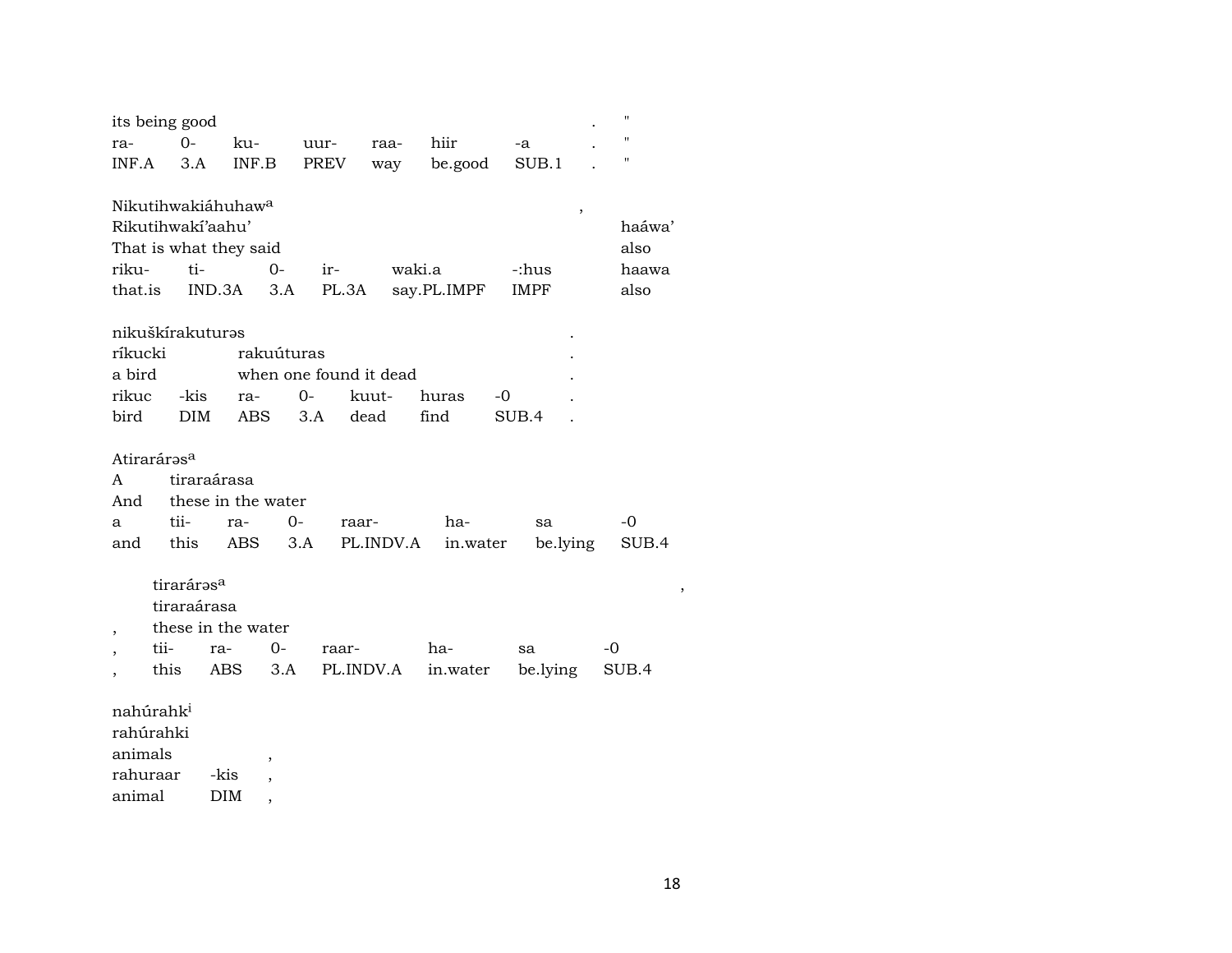|                                                                    | iriruruksáwahš <sup>u</sup><br>iriruuruksáwahcu              |           |       |             |        |          |                          | , |  |  |
|--------------------------------------------------------------------|--------------------------------------------------------------|-----------|-------|-------------|--------|----------|--------------------------|---|--|--|
| whatever kind it might even be                                     |                                                              |           |       |             |        |          |                          |   |  |  |
| irii-                                                              | ruu-                                                         | ra-       | $0 -$ | uks-        | awahc- | 0        | -u                       |   |  |  |
| what                                                               | then                                                         | ABS       | 3.A   | <b>JUSS</b> | even   | be       | SUB.D                    |   |  |  |
| nahúrahk <sup>i</sup><br>rahúrahki<br>animal<br>rahuraar<br>animal | -kis<br>DIM                                                  | $\,$      |       |             |        |          |                          |   |  |  |
| wirahkúkutu                                                        |                                                              |           |       |             |        |          |                          |   |  |  |
|                                                                    | wiraahkúkuutu                                                |           |       |             |        |          |                          |   |  |  |
|                                                                    | when it was dying                                            |           |       |             |        |          | ,                        |   |  |  |
| wii-                                                               | ra-                                                          | $0-$      | ar-   | ku-         | kuut   | -hus     | ,                        |   |  |  |
| when                                                               | INF.A                                                        | 3.P       | EV    | INF.B       | die    | IMPF.SUB | $\overline{\phantom{a}}$ |   |  |  |
|                                                                    |                                                              |           |       |             |        |          |                          |   |  |  |
|                                                                    | hitáhkatah^t <sup>n</sup>                                    |           |       |             |        |          |                          |   |  |  |
| hi                                                                 | taáhkatahat                                                  |           |       |             |        |          |                          |   |  |  |
| and                                                                | it would get out                                             |           |       |             |        |          |                          |   |  |  |
| hi                                                                 | ti-                                                          | $O -$     | ar-   | kata.hak    | $-0$   |          |                          |   |  |  |
| and                                                                | IND.3A                                                       | 3.A       | EV    | get.away    | PERF   |          |                          |   |  |  |
| Kítuu'u'                                                           | Kiturahúrahki                                                | rahúrahki |       | ,           |        |          |                          |   |  |  |
| A11                                                                |                                                              | animals   |       |             |        |          |                          |   |  |  |
| kituu                                                              | -u'                                                          | rahuraar  |       | -kis        |        |          |                          |   |  |  |
| all                                                                | <b>NOM</b>                                                   | animal    |       | DIM         |        |          |                          |   |  |  |
|                                                                    | tiraráras <sup>a</sup><br>,<br>tiraraárasa<br>these in water |           |       |             |        |          |                          |   |  |  |
|                                                                    | tii- ra- 0-                                                  |           | raar- | ha-         |        | sa       | -0                       |   |  |  |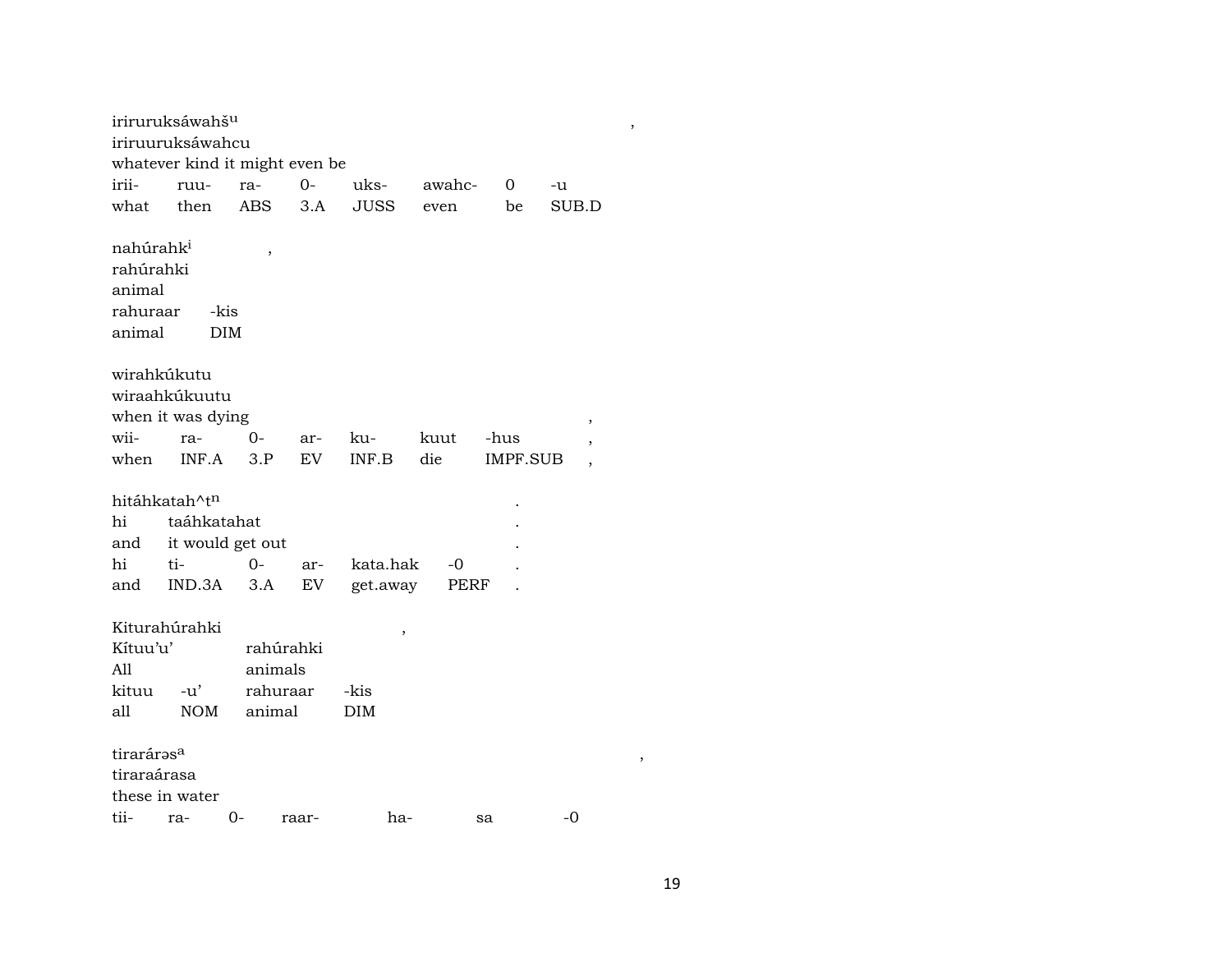| this                     | ABS            | 3.A                      | PL.INDV.A      |                          | in.water     | be.lying    |                 | SUB.4                    |       |
|--------------------------|----------------|--------------------------|----------------|--------------------------|--------------|-------------|-----------------|--------------------------|-------|
| kášik <sup>i</sup>       |                | a                        | páus           |                          |              | aškáwarihus |                 |                          |       |
| káciiki                  |                | a                        | paá'us         |                          | a            |             | ckaáwariihus    |                          |       |
| fish,                    |                | and                      | crayfish       | $\overline{\phantom{a}}$ | and          | mussel      |                 | $\overline{\phantom{a}}$ |       |
| kacii                    | -kis           | a                        | paa'us         | $\ddot{\phantom{0}}$     | $\mathbf{a}$ |             | ickaa.warii.hus |                          |       |
| fish                     | DIM            | and                      | crayfish       |                          | and          | mussel      |                 | $\overline{\phantom{a}}$ |       |
|                          |                |                          |                |                          |              |             |                 |                          |       |
|                          | Kitutirararasa |                          |                |                          |              |             |                 |                          |       |
| kítuu'u'                 |                |                          | tiraraárasa    |                          |              |             |                 |                          |       |
| all                      |                |                          | these in water |                          |              |             |                 |                          |       |
| kituu                    | $-u'$          | tii-                     | ra-            | $0-$                     | raar-        |             | ha-             | sa                       | $-0$  |
| all                      | <b>NOM</b>     | this                     | <b>ABS</b>     | 3.A                      | PL.INDV.A    |             | in.water        | be.lying                 | SUB.4 |
|                          |                |                          |                |                          |              |             |                 |                          |       |
| kášik <sup>i</sup>       |                | arihwakíhu               |                |                          |              |             |                 |                          |       |
| káciiki                  |                | a                        | ríhwakihu      |                          |              |             |                 |                          |       |
| fish,                    |                | and                      | the one called |                          |              |             |                 |                          |       |
| kacii                    | -kis           | a                        | ra-            | $0-$                     | ir-          | waki.a      |                 | -hus                     |       |
| fish                     | <b>DIM</b>     | and                      | ABS            | 3.A                      | PL.3A        |             | say.PL.IMPF     | IMPF.SUB                 |       |
| $\pmb{\zeta}\pmb{\zeta}$ | Išas           | $\overline{\phantom{a}}$ |                |                          |              |             |                 |                          |       |
|                          | ícaas          |                          |                |                          |              |             |                 |                          |       |
|                          | turtle         |                          |                |                          |              |             |                 |                          |       |
|                          | icaas          |                          |                |                          |              |             |                 |                          |       |
|                          | turtle         |                          |                |                          |              |             |                 |                          |       |
|                          |                |                          |                |                          |              |             |                 |                          |       |
|                          | wirahkúkutu    |                          |                |                          |              |             |                 | $\, ,$                   |       |
|                          | wiraahkúkuutu  |                          |                |                          |              |             |                 |                          |       |
| when it dies             |                |                          |                |                          |              |             |                 | $\overline{\phantom{a}}$ |       |
| wii-                     | ra-            | $O -$                    | ar-            | ku-                      | kuut         | -hus        |                 |                          |       |
| when                     | INF.A          | 3.P                      | EV             | INF.B                    | die          |             | <b>IMPF.SUB</b> |                          |       |
|                          |                |                          |                |                          |              |             |                 |                          |       |
| hirutarúši <sup>a</sup>  |                |                          |                |                          |              |             |                 | $\,$                     |       |

hiru tarúci'a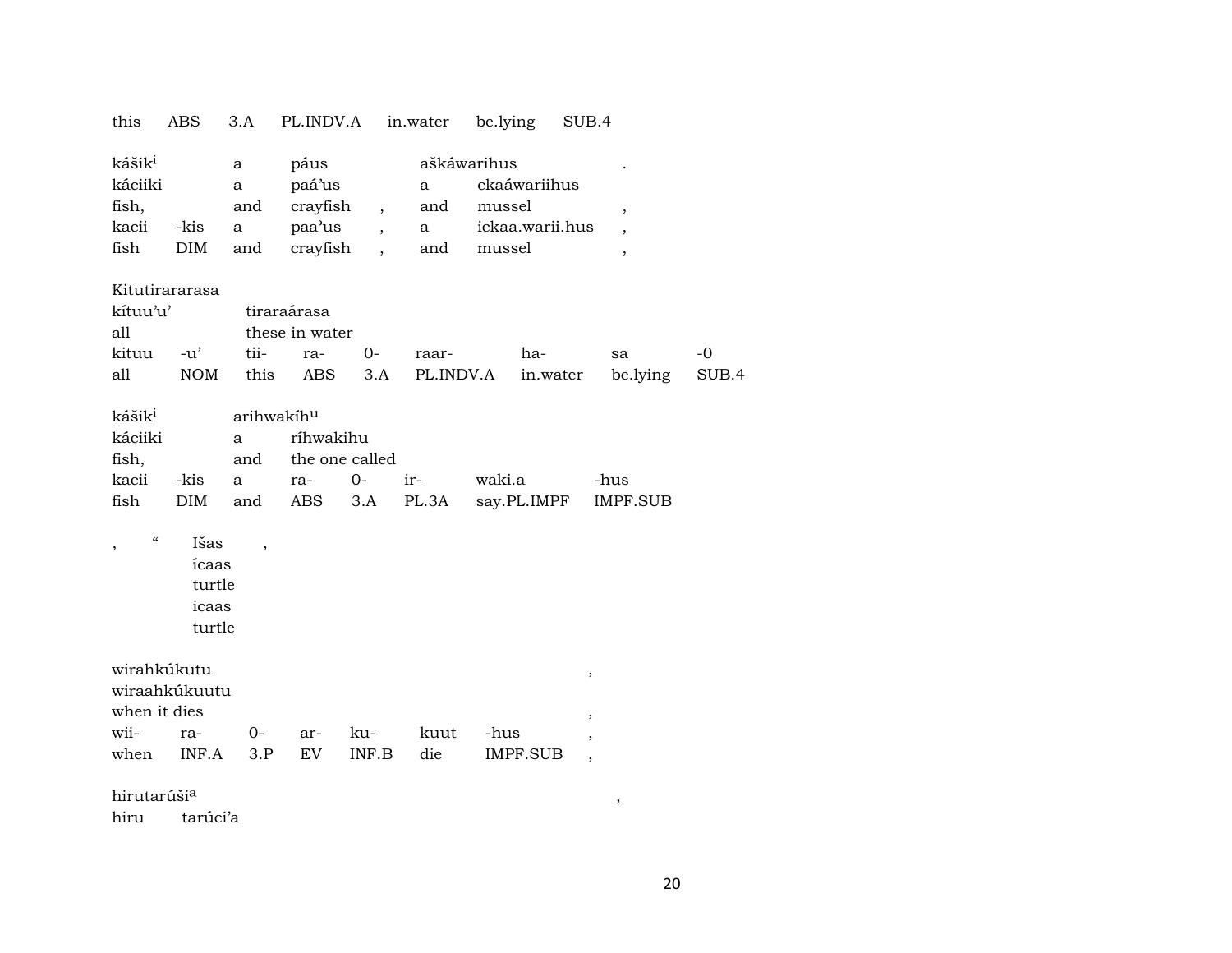| then        |                                | it would do it          |             |             |               |                  |             |                          |             |
|-------------|--------------------------------|-------------------------|-------------|-------------|---------------|------------------|-------------|--------------------------|-------------|
| hiruu       | ti-                            | $0 -$                   | ar-         | ut-         | $i-$          | aar              | -0          | $\overline{\phantom{a}}$ |             |
| then        | IND.3A                         | 3.A                     | EV          | PREV        | <b>SEQ</b>    | do               | <b>PERF</b> | $\overline{ }$           |             |
|             |                                |                         |             |             |               |                  |             |                          |             |
|             | hitáhkatah^tn                  |                         |             |             |               |                  |             |                          |             |
| hi          | taáhkatahat                    |                         |             |             |               |                  |             |                          |             |
| and         |                                | it would get out        |             |             |               |                  |             |                          |             |
| hi          | ti-                            | $0-$                    | ar-         | kata.hak    | -0            |                  |             |                          |             |
| and         | IND.3A                         | 3.A                     | EV          | get.away    | PERF          |                  |             |                          |             |
|             |                                |                         |             |             |               |                  |             |                          |             |
|             | Hiwihirurarútisa,              |                         |             |             |               |                  |             |                          |             |
| Hi          | wihiru                         |                         | raarútiisa  |             |               |                  |             |                          |             |
| And         | then                           |                         | it just lay |             |               |                  |             |                          |             |
| $\hbox{hi}$ | wii-                           | hiruu                   | raa-        | ruu-        | ti-           | $0-$             | sa          | $-0$                     |             |
| and         | now                            | then                    | just        | then        | IND.3A        | 3.A              | be.lying    |                          | <b>PERF</b> |
|             |                                |                         |             |             |               |                  |             |                          |             |
|             | nakuhuwišas <sup>a</sup>       |                         |             |             |               |                  | ,           |                          |             |
|             | rakuhuuwiícasa                 |                         |             |             |               |                  |             |                          |             |
|             | its lying on the bank          |                         |             |             |               |                  |             |                          |             |
| ra-         | 0-                             | ku-                     | huuwiica-   |             | sa            | -0               |             |                          |             |
| INF.A       | 3.A                            | INF.B                   |             | on.the.edge | be.lying      | SUB.4            |             |                          |             |
|             |                                |                         |             |             |               |                  |             |                          |             |
|             | irirakukíštararut <sup>a</sup> |                         |             |             |               |                  |             |                          |             |
|             | iriirakukictararuuta           |                         |             |             |               |                  |             |                          |             |
|             | where the stream runs          |                         |             |             |               |                  |             |                          |             |
| irii-       | ra-                            | $O -$                   | ku-         | kiic-       | tarar.u.at    |                  | -a          |                          |             |
| where       | INF.A                          | 3.A                     | INF.B       | water       |               | extend.in.a.line |             | SUB.1                    |             |
| н           |                                |                         |             |             |               |                  |             |                          |             |
|             | Sirihkúturəs                   |                         |             |             |               |                  |             |                          |             |
|             | Sirihkukuúturas                |                         |             |             |               |                  |             |                          |             |
|             |                                | When they found it dead |             |             |               |                  |             |                          |             |
|             | $\sin$<br>ra-                  | $O-$                    | ir-         | ku-         |               | kuut-            | huras       | -0                       |             |
|             | DU                             | INF.A<br>3.A            | PL.3A       |             | INF.B<br>dead |                  | find        | SUB.4                    |             |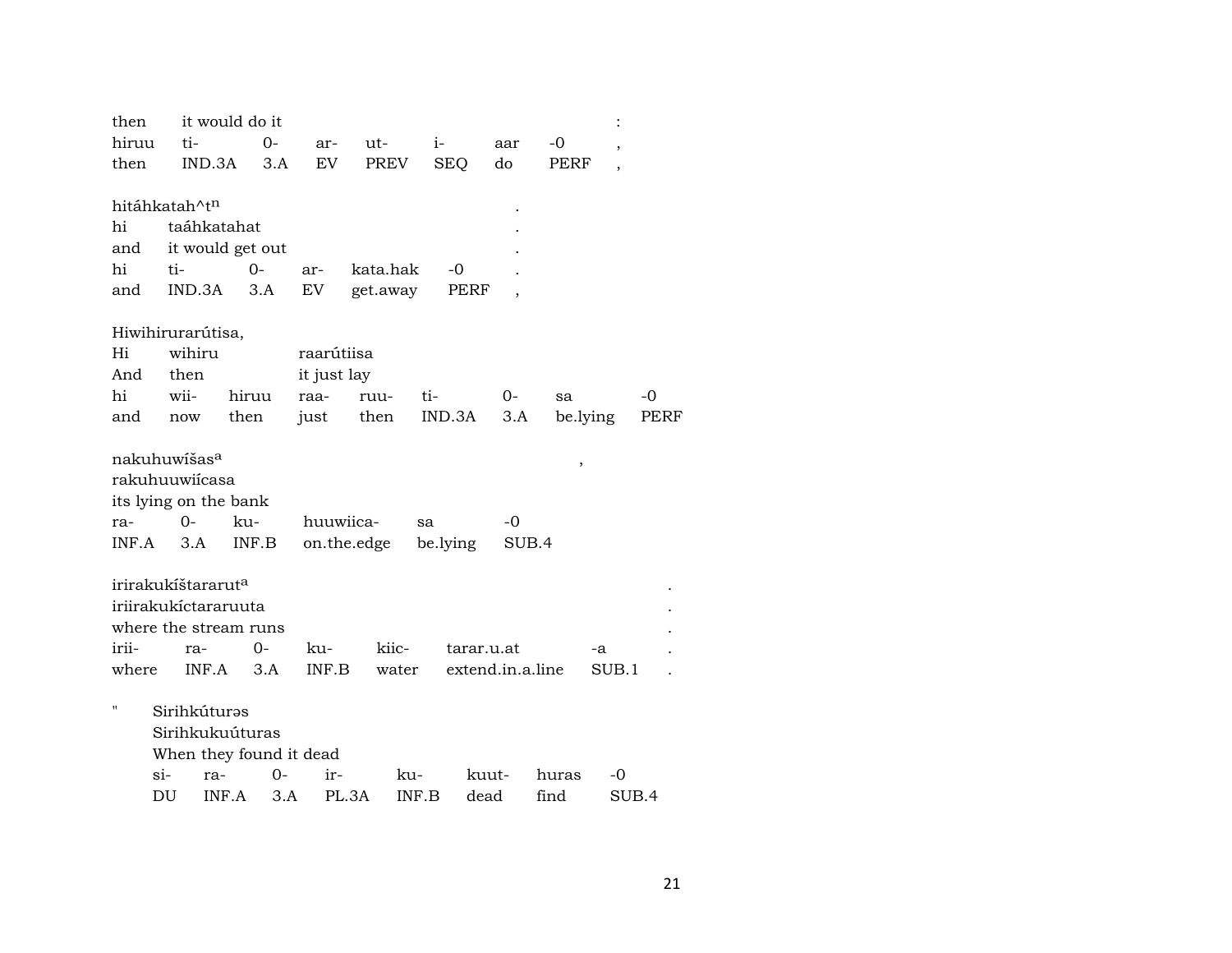|                          |       | Hirutirárirah^tn             |      |                             |                          |           |           |                     |              |                    |                   |      |       |                          |
|--------------------------|-------|------------------------------|------|-----------------------------|--------------------------|-----------|-----------|---------------------|--------------|--------------------|-------------------|------|-------|--------------------------|
|                          | hiru  |                              |      | tiraárirahat                |                          |           |           |                     |              |                    |                   |      |       |                          |
|                          | then  |                              |      |                             | they stopped there       |           |           |                     |              |                    |                   |      |       |                          |
|                          | hiruu |                              | ti-  |                             | $O -$                    | raar-     |           |                     | rirahak      |                    |                   | -0   |       |                          |
|                          | then  |                              |      | IND.3A                      | 3.A                      | PL.INDV.A |           |                     | stop.to.rest |                    |                   | PERF |       |                          |
| Hirútiatn                |       |                              |      |                             |                          |           |           | níhkit <sup>a</sup> |              |                    |                   |      |       |                          |
| Hiru                     |       | tí'at                        |      |                             |                          |           |           | ríhkita             |              |                    |                   |      |       |                          |
| Then                     |       | he went                      |      |                             |                          |           |           | the leader          |              |                    |                   |      |       |                          |
| hiruu                    |       |                              |      |                             |                          |           |           | rihkita             |              |                    |                   |      |       |                          |
|                          |       | ti-                          |      | $O-$                        | at                       | -0        |           |                     |              |                    |                   |      |       |                          |
| then                     |       | IND.3A                       |      | 3.A                         | go                       | PERF      |           | leader              |              |                    |                   |      |       |                          |
| atihtákipap <sup>u</sup> |       |                              |      |                             |                          |           |           |                     |              |                    |                   |      |       |                          |
| a                        |       | tihtákipaapu                 |      |                             |                          |           |           |                     |              |                    |                   |      |       |                          |
| and                      |       |                              |      | he gathered it together     |                          |           |           |                     |              |                    |                   |      |       |                          |
| a                        | ti-   |                              |      | $0-$                        | ir-                      |           | takik.wuh |                     | -waa         |                    | -0                |      |       |                          |
| and                      |       | IND.3A                       |      | 3.A                         | <b>OBV</b>               | gather    |           |                     | <b>DIST</b>  |                    | <b>PERF</b>       |      |       |                          |
|                          |       |                              |      |                             |                          |           |           |                     |              |                    |                   |      |       |                          |
| hirútiwaku               |       |                              |      |                             |                          |           |           |                     |              | $\epsilon$         | Náwahấ            |      |       | Ţ                        |
| Hiru                     |       | tiwáku'                      |      |                             |                          |           |           |                     |              | $\epsilon\epsilon$ | Ráwa              |      | haá   |                          |
| Then                     |       | he said                      |      |                             |                          |           |           |                     |              | "                  | Now               |      | see   | Ţ                        |
| hiruu                    |       | ti-                          |      | 0-                          | waka'u                   |           | -0        |                     |              | 11                 | rawa              |      | haa   | $\overline{\phantom{a}}$ |
| then                     |       | IND.3A                       |      | 3.A                         | say                      |           | PERF      |                     |              | П                  | now               |      | see   | $\overline{\phantom{a}}$ |
|                          |       |                              |      |                             |                          |           |           |                     |              |                    |                   |      |       |                          |
|                          |       | tírəsuhakasuh^t <sup>n</sup> |      |                             |                          |           |           |                     |              |                    |                   |      |       |                          |
|                          |       | tirasuuhaákasuuhat           |      |                             |                          |           |           |                     |              |                    |                   |      |       |                          |
|                          |       |                              |      | these of you sitting around |                          |           |           |                     |              |                    |                   |      |       |                          |
| tii-                     |       | ra-                          | $S-$ | $ut-$                       |                          | rak-      |           | as.uu.hak           |              |                    |                   | -0   |       |                          |
| this                     |       | ABS                          | 2.A  |                             | PREV                     | $1/2$ .PL |           |                     |              |                    | be.sitting.around |      | SUB.4 |                          |
|                          |       |                              |      |                             |                          |           |           |                     |              |                    |                   |      |       |                          |
| Náwahắ                   |       |                              | Ţ    |                             | šasiritíras <sup>a</sup> |           |           |                     |              |                    |                   |      |       |                          |
| Ráwa                     |       | haá                          |      |                             | cásiiri                  | tíraasa   |           |                     |              |                    |                   |      |       |                          |
| Now                      |       | see                          | Ţ    | even                        |                          |           |           | this one lying      |              |                    |                   |      |       |                          |
| rawa                     |       | haa                          |      |                             | casiiri'                 | tii-      |           | ra-                 | 0-           |                    | sa                |      | -0    |                          |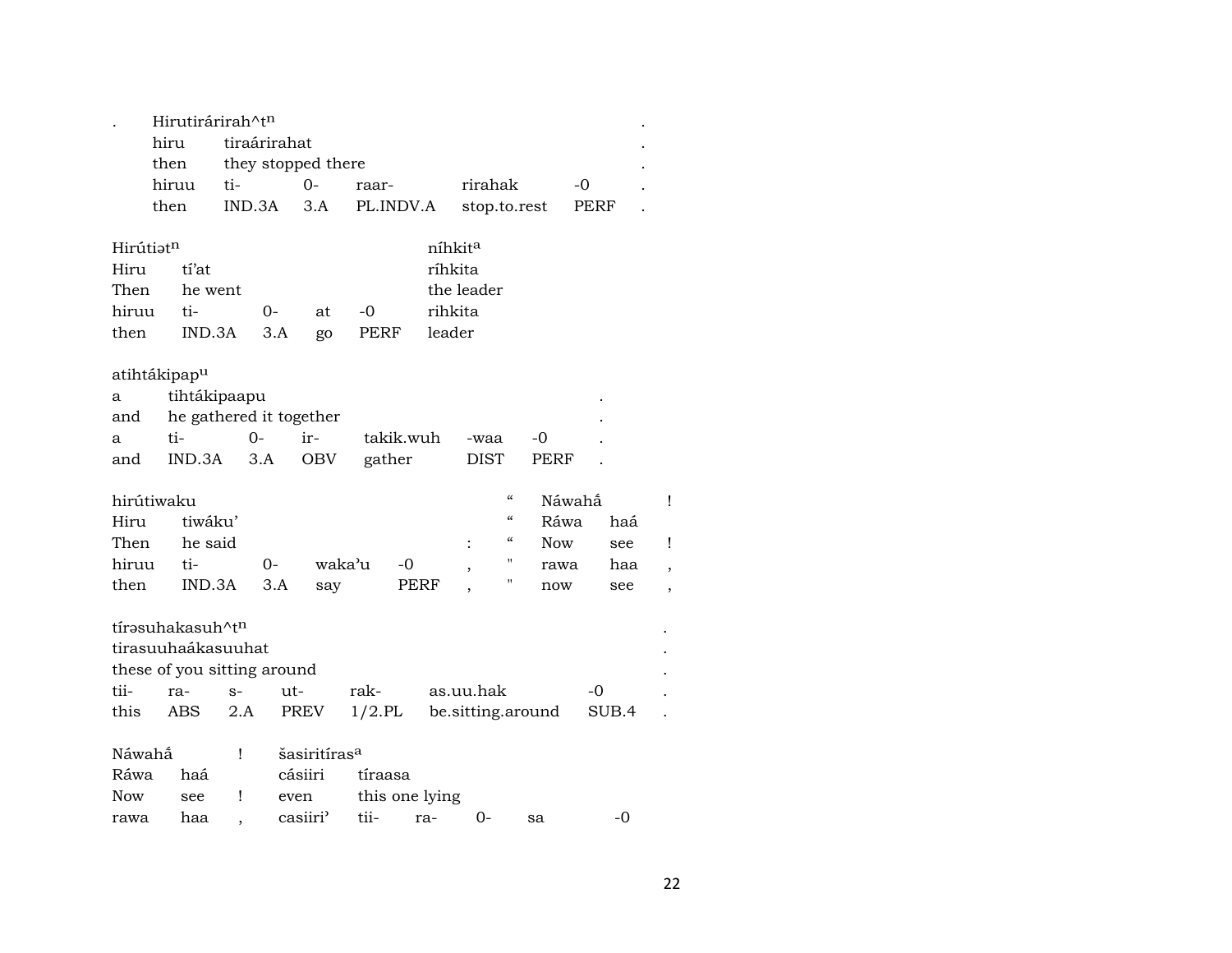| now                  | see                            |               | even                     |       | this                          | ABS    | 3.A          |                            | be.lying    | SUB.3 |
|----------------------|--------------------------------|---------------|--------------------------|-------|-------------------------------|--------|--------------|----------------------------|-------------|-------|
| $\overline{ }$       | hiriwáruksti<br>hi             | riiwaáruksti' |                          |       |                               |        |              | ,                          | "<br>П      |       |
|                      | and                            |               |                          |       | it does have mysterious power |        |              |                            | "           |       |
|                      | hi                             | ri-           |                          | $0-$  | waarukstii                    |        | -0           |                            | "           |       |
|                      | and                            | CONT.3A       |                          | 3.A   | be.holy                       |        | PERF         |                            |             |       |
|                      | tatarapakiahu                  |               |                          |       |                               |        |              |                            |             | ,     |
|                      | Tataraapaki'aahu'              |               |                          |       |                               |        |              |                            |             |       |
|                      | We always say                  |               |                          |       |                               |        |              |                            |             |       |
| ta-                  |                                | $t-$          | $a-$                     |       | rak-                          | waki.a |              |                            | -:hus       |       |
|                      | IND.1/2A                       | 1.A           | IN.PL.P                  |       | $1/2$ .PL                     |        | say.PL.IMPF  |                            | <b>IMPF</b> |       |
|                      |                                |               |                          |       |                               |        |              |                            |             |       |
|                      | tiwáruksti                     |               |                          |       |                               |        | $\mathbf{H}$ |                            |             |       |
|                      | tiwaáruksti'                   |               |                          |       |                               | $\, ,$ |              |                            |             |       |
|                      | it has mysterious power        |               |                          |       |                               |        |              |                            |             |       |
| ti-                  | $O -$                          |               | waarukstii               |       | -0                            |        |              |                            |             |       |
| IND.3A               | 3.A                            |               | be.holy                  |       | PERF                          |        |              |                            |             |       |
|                      | iri, ruruksáwahš <sup>u</sup>  |               |                          |       |                               |        |              |                            |             |       |
|                      | iriruuruksáwahcu               |               |                          |       |                               |        |              |                            |             | ,     |
|                      | whatever kind it might even be |               |                          |       |                               |        |              |                            |             |       |
| irii-                | ruu-                           | ra-           |                          | $O -$ | uks-                          | awahc- |              | 0                          | -u          |       |
|                      |                                |               |                          |       |                               |        |              |                            |             |       |
| what                 | then                           | <b>ABS</b>    |                          | 3.A   | <b>JUSS</b>                   | even   |              | be                         | SUB.D       |       |
| kášik <sup>i</sup> , |                                | áihi          |                          |       |                               | íšas   |              |                            |             |       |
| káciiki              |                                | a             |                          | ihi   |                               | ícaas  |              | $\boldsymbol{\mathcal{C}}$ |             |       |
| fish                 |                                | or            | $\overline{\phantom{a}}$ | uh    | ,                             | turtle |              | $\epsilon$                 |             |       |
| kacii                | -kis                           | а             |                          | ihii  | $\overline{\phantom{a}}$      | icaas  |              | $^{\prime}$                |             |       |
| fish                 | <b>DIM</b>                     | or            |                          | uh    |                               | turtle |              | $\pmb{\mathsf{H}}$         |             |       |
|                      | hiriwáruksti                   |               |                          |       |                               |        |              | $Ati^s$                    |             |       |
|                      |                                |               |                          |       |                               |        |              |                            |             |       |
| Hi                   |                                | riiwaáruksti' |                          |       |                               |        |              | Atí'as                     |             |       |

23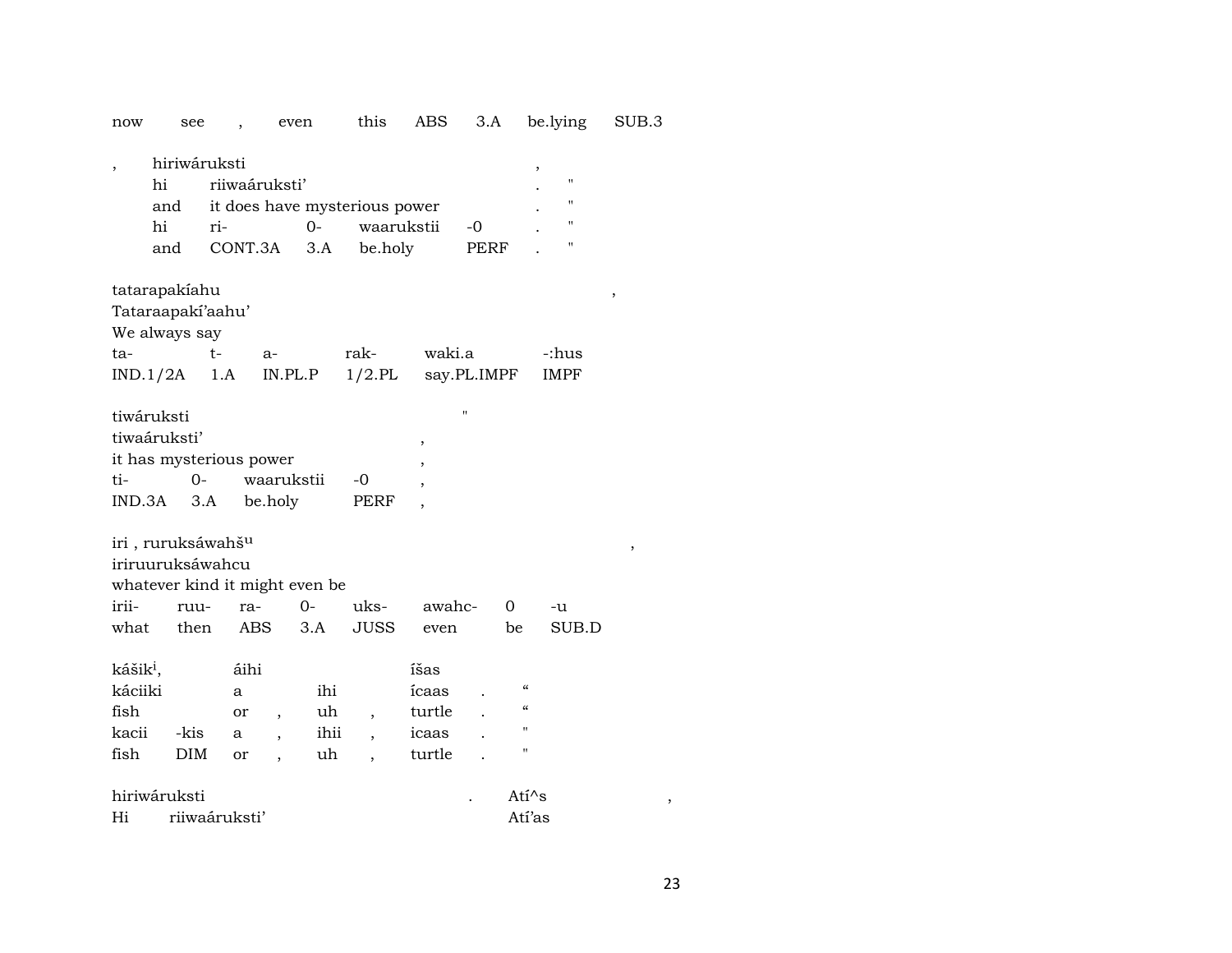And it is powerful our Father  $\overline{\phantom{a}}$ rii- $O$ hi waarukstii  $-0$ atias and ASSR  $3.A$ be.holy PERF 1.POSS father  $\ddot{\phantom{a}}$ áhira<sup>u</sup>  $\overline{\phantom{a}}$ áhira'u his having created it ar- ri- $O$ ra'uk  $-0$ make SUB.3 EV  $CONT.3A$   $3.A$ tirakíšuh^t<sup>n</sup>  $\overline{\phantom{a}}$ tirakiícuhat this stream tii- $-<sup>0</sup>$ ra- $0$ kiicuhak  $3.A$ water extend.in.a.line  $\overline{\phantom{a}}$ this ABS SUB.4 asáwari  $\overline{\phantom{a}}$ asaáwari that you live in water aa- $S$ warii haa--hus  $SUBJ.1/2A$  2.A in.water be.going.about.IMPF IMPF.SUB karaasihuráhaš<sup>u</sup> kara'asiihuráhacu that you not die karaaa $i$ hurahac  $S-$ -hus  $SUBJ.1/2A$  2.A **SEQ NEG** die **IMPF.SUB**  $\mathbf{r}$ Hihá  $\mathbf{I}$ Hi ha And  $\perp$ see

hi ha  $\overline{\phantom{a}}$ 

and see  $\overline{\phantom{a}}$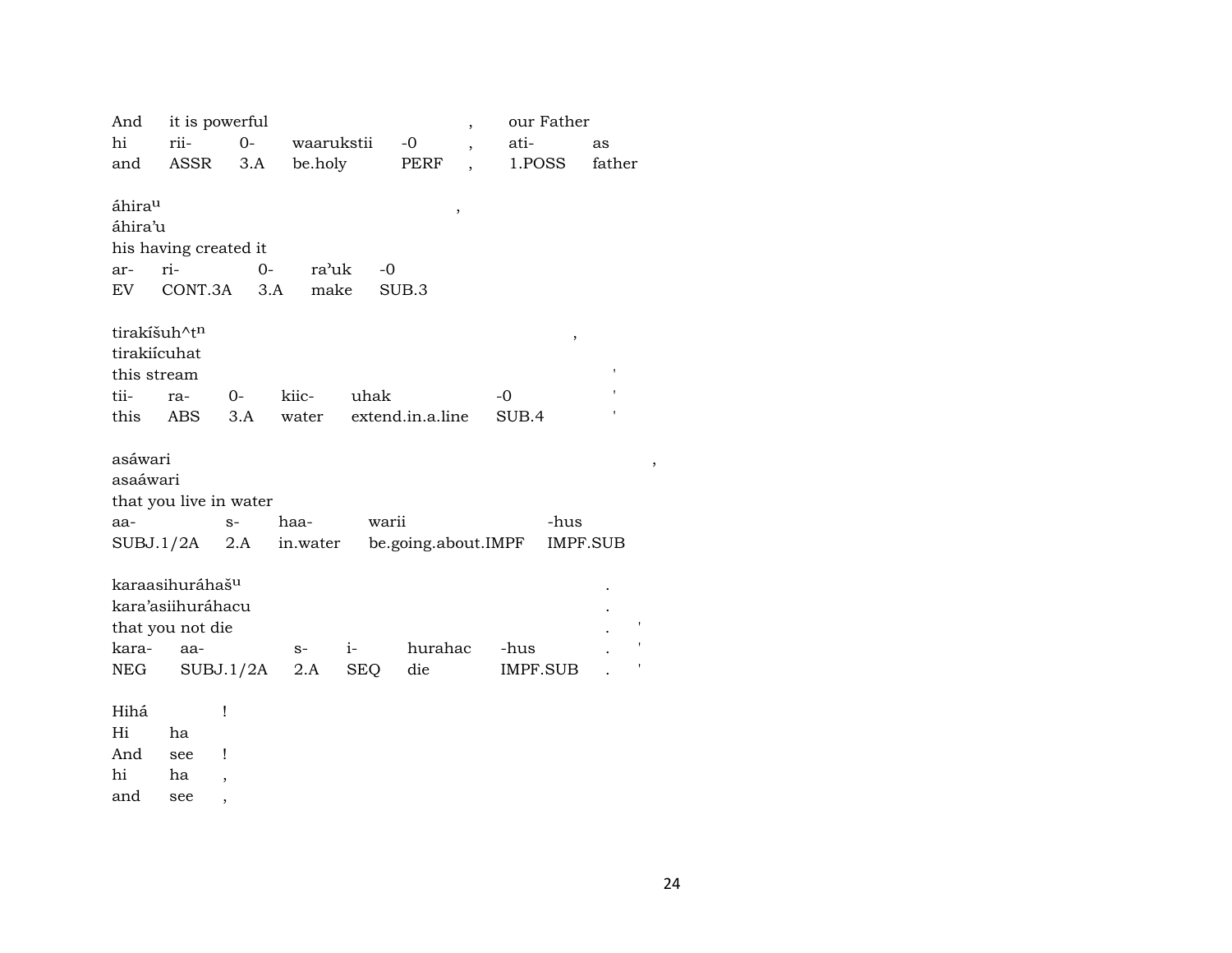|                                | wiraruriwíšosa<br>wiraaruuriiwiícasa                      | now it just lies on the bank                                                        |           |       |             |                   |                                   |
|--------------------------------|-----------------------------------------------------------|-------------------------------------------------------------------------------------|-----------|-------|-------------|-------------------|-----------------------------------|
| wii-                           | raa-                                                      | ruu-                                                                                | rii-      | $0-$  | awiica-     | sa                | $-0$                              |
| now                            | just                                                      | then                                                                                | ASSR      | 3.A   | on.the.edge | be.lying          | PERF                              |
| П                              |                                                           |                                                                                     |           |       |             |                   |                                   |
| $\mathbf{u}$                   |                                                           |                                                                                     |           |       |             |                   |                                   |
|                                |                                                           |                                                                                     |           |       |             |                   |                                   |
|                                |                                                           |                                                                                     |           |       |             |                   |                                   |
| п                              |                                                           |                                                                                     |           |       |             |                   |                                   |
|                                |                                                           |                                                                                     |           |       |             |                   |                                   |
|                                | Nihuksúatuta                                              |                                                                                     |           |       |             |                   |                                   |
| Ríhuksu'                       |                                                           | a                                                                                   | tuúta     |       |             |                   |                                   |
| Only                           |                                                           | and                                                                                 | he did it |       |             |                   |                                   |
| rihuks                         | $-u$ <sup><math>\prime</math></sup>                       | a                                                                                   | ti-       | $0-$  | ut-         | $-0$<br>aar       | ,                                 |
| alone                          | <b>NOM</b>                                                | and                                                                                 | IND.3A    | 3.A   | <b>PREV</b> | do<br><b>PERF</b> | $\overline{\phantom{a}}$          |
|                                |                                                           |                                                                                     |           |       |             |                   | $^\mathrm{,}$                     |
| ihi<br>ihi<br>uh<br>ihii<br>uh | ,<br>$\overline{\phantom{a}}$<br>$\overline{\phantom{a}}$ |                                                                                     |           |       |             |                   |                                   |
|                                |                                                           |                                                                                     |           |       |             |                   |                                   |
|                                |                                                           | nakukistašákipapuha <sup>a</sup><br>rakukiistacákipaapuha<br>to gather up the bones |           |       |             |                   | ,                                 |
| ra-                            | $0-$                                                      | ku-                                                                                 | kiis-     | raar- | takik.wuh   | -waa              | -a                                |
| INF.A                          | 3.A                                                       | INF.B                                                                               | bone      | PL    | gather      | <b>DIST</b>       | SUB.1<br>$\overline{\phantom{a}}$ |
| hiirirútisa<br>hi<br>and       | iriruútiisa                                               | then it lay there                                                                   |           |       |             |                   |                                   |
| hi                             | irii-                                                     | ruu-                                                                                | ti-       | $0-$  | sa          | $-0$              |                                   |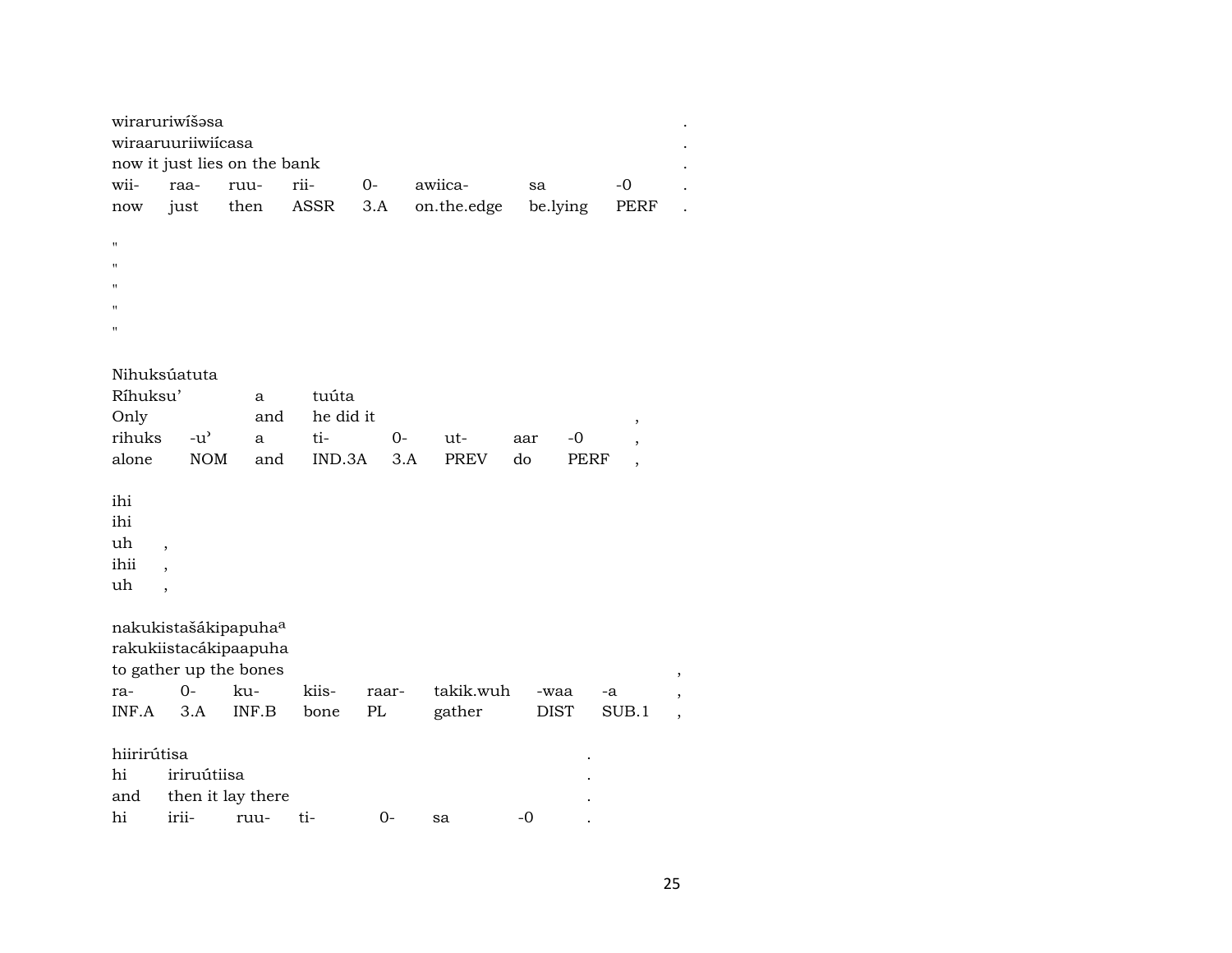| and                                          | there                                                                                      | then                              | IND.3A                                   | 3.A                       | be.lying            | PERF                                       |                       |                                                |                                                      |             |                      |                   |               |
|----------------------------------------------|--------------------------------------------------------------------------------------------|-----------------------------------|------------------------------------------|---------------------------|---------------------|--------------------------------------------|-----------------------|------------------------------------------------|------------------------------------------------------|-------------|----------------------|-------------------|---------------|
| Atirašíhwari<br>$\boldsymbol{A}$<br>And      | tiracíhwari                                                                                |                                   | while we were living here                |                           |                     |                                            |                       | $\,$                                           |                                                      |             |                      |                   |               |
| a                                            | tii-                                                                                       | ra-                               | aciir-                                   | warii                     |                     |                                            | -hus                  |                                                |                                                      |             |                      |                   |               |
| and                                          | this                                                                                       | <b>ABS</b>                        | IN.DU.A                                  |                           | be.going.about.IMPF |                                            | <b>IMPF.SUB</b>       |                                                |                                                      |             |                      |                   |               |
|                                              | iriruruksáwahš <sup>u</sup><br>iriruuruksáwahcu                                            |                                   | whatever kind it might even be           |                           |                     |                                            |                       | $\,$                                           |                                                      |             |                      |                   |               |
| irii-                                        | ruu-                                                                                       | ra-                               | $0-$                                     | uks-                      | awahc-              | 0                                          | $-u$                  |                                                |                                                      |             |                      |                   |               |
| what                                         | then                                                                                       | <b>ABS</b>                        | 3.A                                      | <b>JUSS</b>               | even                | be                                         | SUB.D                 |                                                |                                                      |             |                      |                   |               |
| irirašarísik <sup>i</sup><br>irii-<br>that   | iriiraacariisiki<br>the mean ones<br>ra-<br><b>ABS</b>                                     | $0-$<br>3.A                       | icaris<br>be.mean                        | -ik<br><b>DIST</b>        | $-i$<br>SUB.2       | rahúrahki<br>animals<br>rahuraar<br>animal | nahúrahk <sup>i</sup> | $-$<br>-kis<br><b>DIM</b><br>$\qquad \qquad -$ |                                                      |             |                      |                   |               |
| kúruks<br>kúruks<br>bears<br>kuuruks<br>bear | $\overline{\phantom{a}}$<br>$-\,-$<br>$\overline{\phantom{m}}$<br>$\overline{\phantom{a}}$ | kúruks<br>kúruks<br>bears<br>bear | $\overline{\phantom{a}}$<br>kuuruks      |                           |                     |                                            |                       |                                                |                                                      |             |                      |                   |               |
| ciru<br>yet<br>ciruu<br>yet                  | širuwitúkskari<br>wi-<br>QUOT                                                              | witúkskari'<br>ti-                | there used to be many<br>$O -$<br>IND.3A | uks-<br><b>AOR</b><br>3.A | kari                | be.numerous                                | $-0$<br><b>PERF</b>   | tii-<br>this                                   | tirakaahúraahku<br>this country<br>ra-<br><b>ABS</b> | $0-$<br>3.A | kaa.huraar-<br>earth | kus<br>be.sitting | $-0$<br>SUB.4 |
|                                              | ahúksuriwaw <sup>i</sup><br>ahúksuriiwaawi                                                 |                                   |                                          |                           |                     |                                            | ,                     |                                                |                                                      |             |                      |                   |               |

26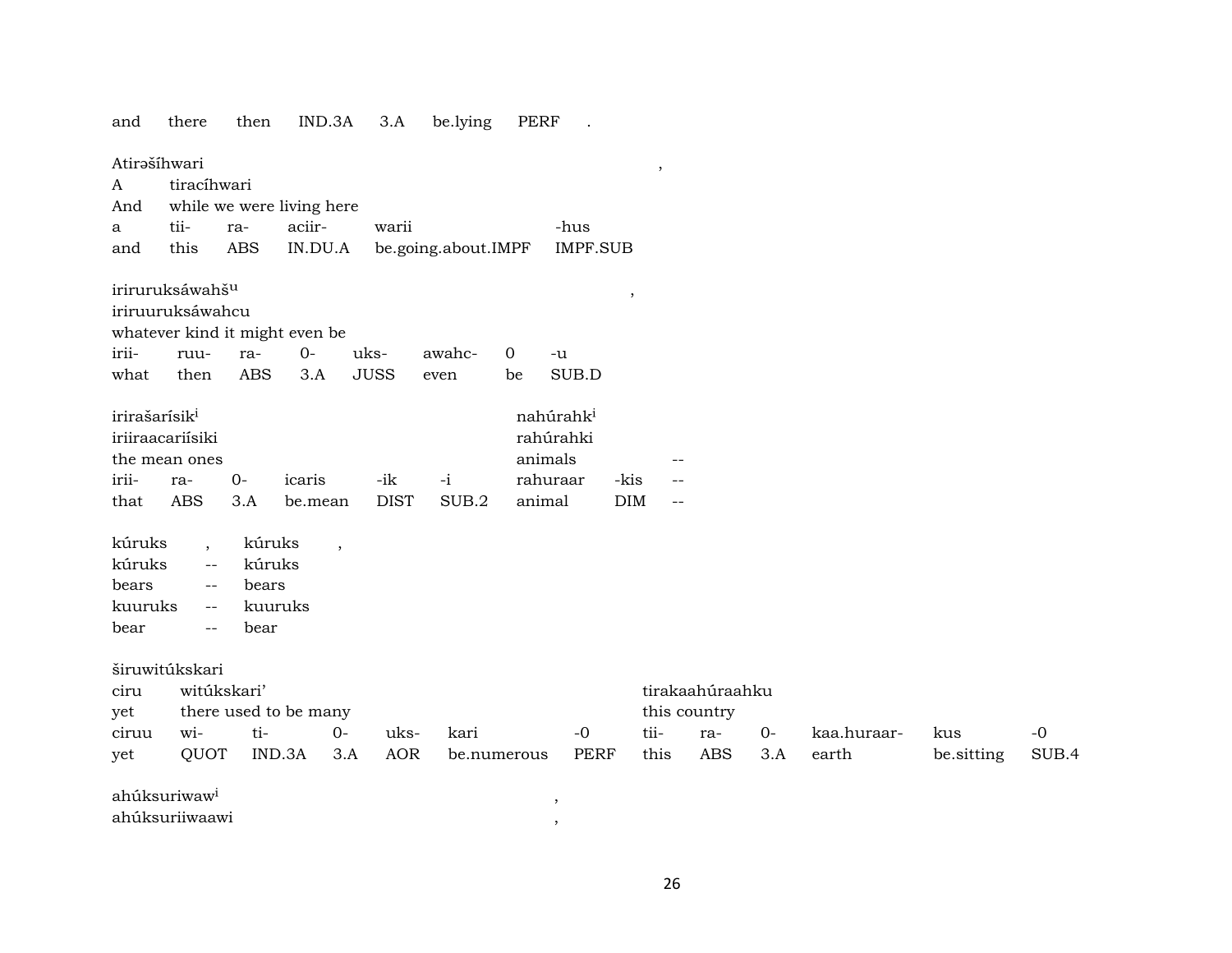|                                                                 |                                                 |               | when they were going around |                                                       |                                                                                            |                              |             |             |                          |                                       | $\,$                             |      |  |
|-----------------------------------------------------------------|-------------------------------------------------|---------------|-----------------------------|-------------------------------------------------------|--------------------------------------------------------------------------------------------|------------------------------|-------------|-------------|--------------------------|---------------------------------------|----------------------------------|------|--|
| ar-                                                             | ra-                                             |               | $0-$                        | uks-                                                  | hurii                                                                                      |                              | -waa        |             | -wi                      |                                       | ,                                |      |  |
| EV.                                                             | <b>ABS</b>                                      |               | 3.A                         | <b>AOR</b>                                            |                                                                                            | live.PL                      | <b>DIST</b> |             | SUB.L                    |                                       | $\overline{\phantom{a}}$         |      |  |
| šahiksíšahiks<br>cahiksícahiks<br>Indians<br>icaahiks<br>person |                                                 |               | icaahiks<br>person          | $\, ,$                                                |                                                                                            |                              |             |             |                          |                                       |                                  |      |  |
| hiwihiruwitahša                                                 |                                                 |               |                             |                                                       |                                                                                            |                              |             |             |                          |                                       |                                  |      |  |
| hi                                                              |                                                 | wihiru        |                             |                                                       | witaahca                                                                                   |                              |             |             |                          |                                       |                                  |      |  |
| and                                                             | there                                           |               |                             |                                                       | it would lie                                                                               |                              |             |             |                          |                                       |                                  |      |  |
| hi                                                              | wii-                                            |               | hiruu                       | wi-                                                   |                                                                                            | ti-                          |             | 0-          |                          | ar-                                   | sa                               | -0   |  |
| and                                                             | now                                             |               | there                       |                                                       | QUOT                                                                                       | IND.3A                       |             | 3.A         |                          | EV                                    | be.lying                         | PERF |  |
| ,                                                               | kúruks<br>kúruks<br>the bear<br>kuuruks<br>bear |               |                             | Náw <sup>a</sup><br>Ráwa<br><b>Now</b><br>rawa<br>now | $\overline{\phantom{a}}$                                                                   |                              |             |             |                          |                                       |                                  |      |  |
| tihwakiahu                                                      |                                                 |               |                             |                                                       |                                                                                            |                              |             |             | $\overline{\phantom{a}}$ |                                       | əsku<br>$\overline{\phantom{a}}$ |      |  |
| tihwakí'aahu'                                                   |                                                 |               |                             |                                                       |                                                                                            |                              |             |             |                          |                                       | ásku                             |      |  |
| they always say                                                 |                                                 |               |                             |                                                       |                                                                                            |                              |             |             |                          |                                       | one                              |      |  |
| ti-                                                             |                                                 | $0 -$         | ir-                         |                                                       | waki.a                                                                                     |                              |             | -:hus       |                          |                                       | asku                             |      |  |
| IND.3A                                                          |                                                 | 3.A           | PL.3A                       |                                                       |                                                                                            | say.PL.IMPF                  |             | <b>IMPF</b> |                          |                                       | one                              |      |  |
| raítusu<br>raa'iitusu'<br>story                                 |                                                 |               |                             |                                                       | $\boldsymbol{\mathcal{C}}$<br>$\boldsymbol{\zeta}\boldsymbol{\zeta}$<br>$\epsilon\epsilon$ | Náwahấ<br>Ráwa<br><b>Now</b> | haá<br>see  |             | Ţ<br>Ţ                   | šásir <sup>i</sup><br>cásiiri<br>even | $\overline{ }$                   |      |  |
| raa.iit.us                                                      |                                                 | $-u^{\prime}$ |                             |                                                       | 11                                                                                         | rawa                         | haa         |             |                          | casiiri'                              |                                  |      |  |
| story                                                           |                                                 |               | <b>NOM</b>                  |                                                       | н                                                                                          | now                          | see         | ,           |                          | even                                  |                                  |      |  |
|                                                                 |                                                 |               |                             |                                                       |                                                                                            |                              |             |             |                          |                                       |                                  |      |  |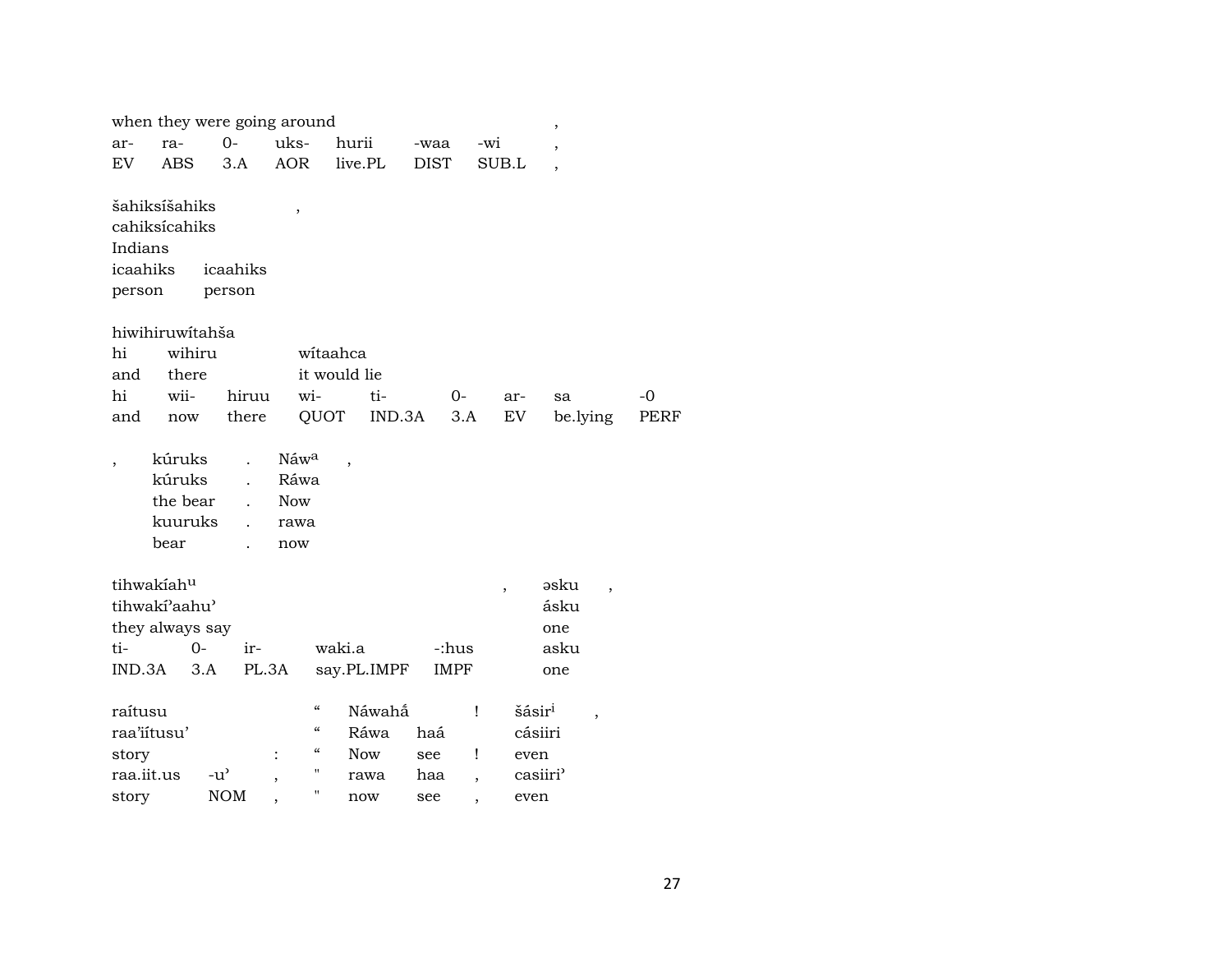| kúharu<br>kuúharu'   |                                     |       |                |            |                  |                |        |                |       |
|----------------------|-------------------------------------|-------|----------------|------------|------------------|----------------|--------|----------------|-------|
| He made it           |                                     |       |                |            |                  |                |        |                |       |
| kuur-                | ra-                                 | $O-$  | ra'uk          | $-0$       |                  |                |        |                |       |
| <b>DUB</b>           | <b>ABS</b>                          | 3.A   | make           | PERF       |                  |                |        |                |       |
| tiráwahatn           |                                     |       |                |            |                  |                |        |                |       |
| Tiráwaahat           |                                     |       |                |            |                  |                |        |                |       |
| the Heavens          |                                     |       |                |            |                  |                |        |                |       |
| tii-                 | ra-                                 | $O-$  | waa-           | ahak       |                  | $-0$           |        |                |       |
| this                 | ABS                                 | 3.A   | <b>DIST</b>    |            | extend.in.a.line | SUB.4          |        |                |       |
|                      | nəskuwarúksti <sup>u</sup>          |       |                |            |                  |                |        |                |       |
|                      | raskuwaarúkstii'u                   |       |                |            |                  |                |        |                |       |
|                      | for you to have power               |       |                |            |                  |                |        |                |       |
| ra-                  | $S-$                                | ku-   |                | waarukstii | -u               |                |        |                |       |
| INF.A                | 2.A                                 | INF.B | be.holy        |            | SUB.D            |                |        |                |       |
|                      | Hihiruirikúhuha <sup>a</sup>        |       |                |            |                  |                |        |                |       |
| Hi                   | hiru                                |       | iriikúhuuha'a  |            |                  |                |        |                |       |
| And                  | there                               |       | whoever did it |            |                  |                |        |                |       |
| hi                   | hiruu                               | irii- | kuur-          | ra-        | $O-$             | ut-            | raar   | $\overline{z}$ |       |
| and                  | there                               | who   | <b>DUB</b>     | <b>ABS</b> | 3.A              | PREV           | do     | EX             |       |
| tirárik <sup>i</sup> |                                     |       |                |            |                  | $\blacksquare$ |        |                |       |
| tiraáriki            |                                     |       |                |            |                  | "              |        |                |       |
| this one             |                                     |       |                |            |                  | "              |        |                |       |
| tii-                 | ra-                                 | 0-    | arik           |            | $-i$             | 11             |        |                |       |
| this                 | ABS                                 | 3.A   | be.standing    |            | SUB.2            | 11             |        |                |       |
|                      |                                     |       |                |            |                  |                |        |                |       |
|                      | Sakurusitiháihk <sup>u</sup>        |       |                |            |                  |                |        |                |       |
| Sakuúru'             |                                     |       | sitiihá'ihku'  |            |                  |                |        |                |       |
| The sun              |                                     |       | they meant     |            |                  |                |        |                |       |
| sakur                | $-u$ <sup><math>\prime</math></sup> | $si-$ | ti-            | 0-         | $ir-$            | ut-            | ra'ihk |                | -:hus |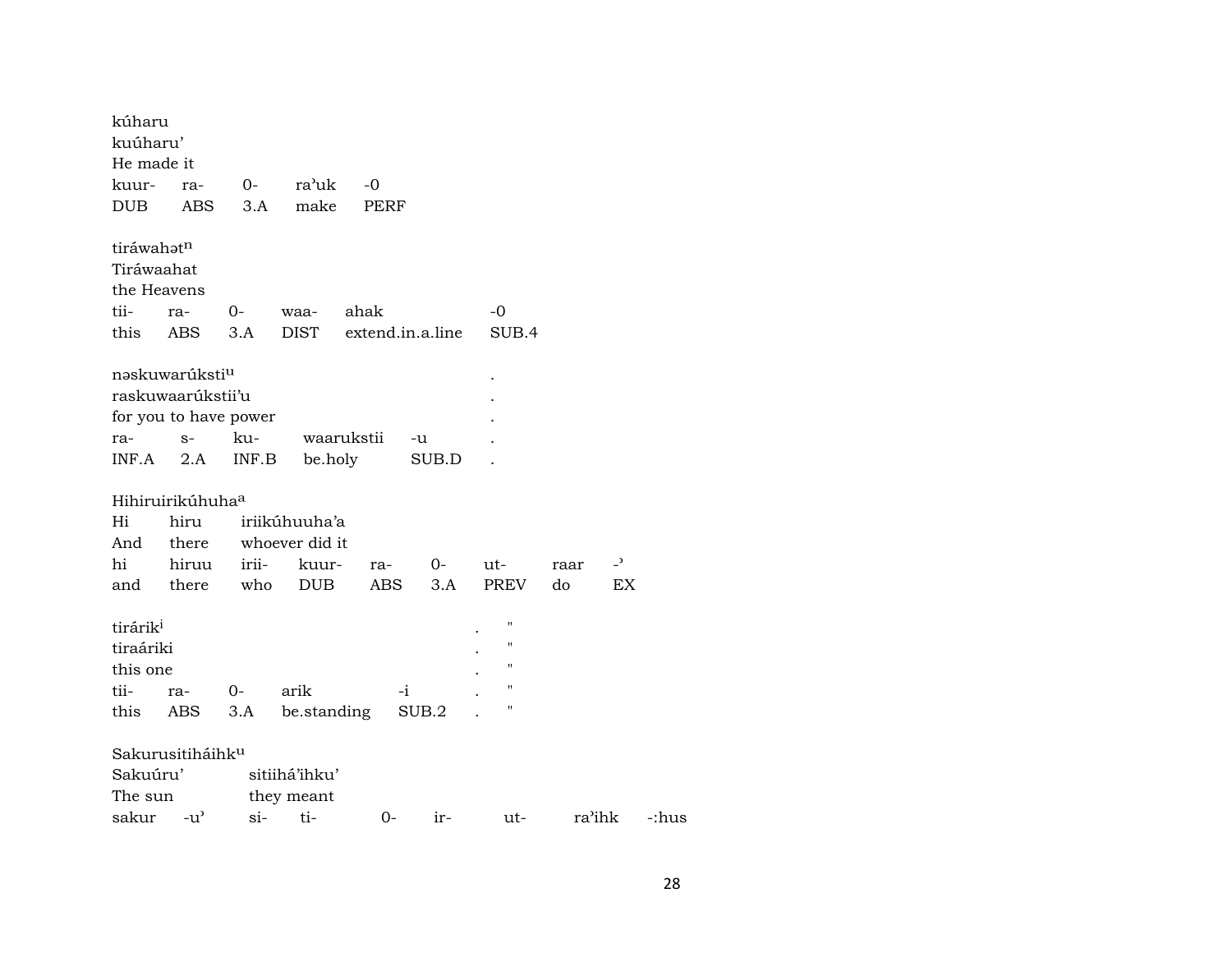### IND.3A 3.A PL.3A PREV sun **NOM** DU mean **IMPF**

|  |  | Hihirúirikuhuha <sup>a</sup> |
|--|--|------------------------------|
|  |  |                              |

 $\bullet$ 

 $\overline{\phantom{a}}$ 

- iriikúhuuha'a hiru Hi
- And then whoever did it
- $\overline{\phantom{a}}$ hi hiruu iriikuurra- $O$ utraar  $\sim$ EX
- **DUB**  $3.A$ then **ABS** PREV  $d<sub>o</sub>$ who and

Irirurakurátih^tn Iriruurakuuraátiihat when it is the time to die  $i -0$ iriiruura- $0$ kutiihak raa-INF.A  $3.A$ INF.B **SEQ** be.the.end SUB.4 when then way

tiráspari tiráspari while you live tiira- $S$ warii -hus this **ABS** be.going.about.IMPF  $2.A$ **IMPF.SUB** 

hirarutirurawiúsitn

raaruutaruúrawi'uusit hi

then one just expires and

 $\overline{\phantom{a}}$ 

 $-0$ hi raaruuti- $0$ riawi.uusik  $a$ uur-**PREV** just IND.3A  $3.P$ PREV.3A PHYS.POSS pass.away PERF and then

Kúruks

Kúruks

 $\, ,$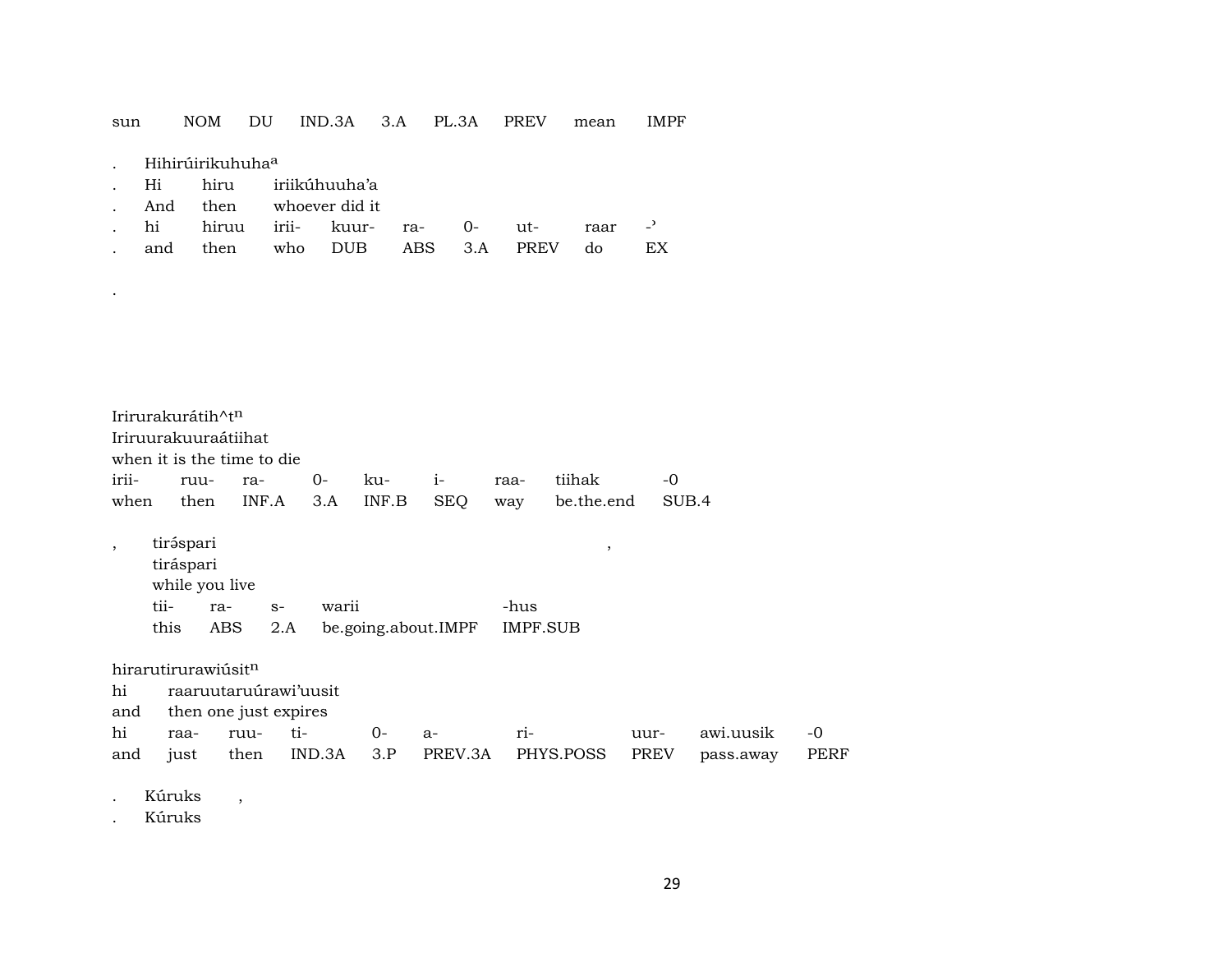Bears  $\cdot$ 

kuuruks

bear  $\sim$ 

witukstátawi witukstaátawi' there used to be around wi- $O$  $ti$ uksraatawi  $-0$ QUOT IND.3A 3.A AOR way PERF be.among

|                          | sirihkúturəs  |  |                    |  |      |       |  |  |  |  |
|--------------------------|---------------|--|--------------------|--|------|-------|--|--|--|--|
| sirihkuúturas            |               |  |                    |  |      |       |  |  |  |  |
| when they found one dead |               |  |                    |  |      |       |  |  |  |  |
|                          | $\sin$ ra- 0- |  | ir- kuut- huras    |  |      | $-()$ |  |  |  |  |
| DU                       |               |  | ABS 3.A PL.3A dead |  | find | SUB.4 |  |  |  |  |

Hirutaruširikárah^tn

|      | Hiru taruciirikáraarahat  |  |  |                                                 |  |  |                           |      |  |  |  |
|------|---------------------------|--|--|-------------------------------------------------|--|--|---------------------------|------|--|--|--|
|      | Then he'd turn it over    |  |  |                                                 |  |  |                           |      |  |  |  |
|      | hiruu ti-        0-    a- |  |  | $ri$ -                                          |  |  | ut- i- irikaraa.ra.hak -0 |      |  |  |  |
| then |                           |  |  | IND.3A 3.A POSS.3A PHYS.POSS PREV SEO turn.over |  |  |                           | PERF |  |  |  |

 $\langle \cdot \rangle$  $\mathcal{L}$ 

 $\mathcal{L}$ 

 $\mathcal{L}$ 

| $\epsilon$        | Náw <sup>a</sup> | witisutk <sup>i</sup> |      | šasírit <sup>n</sup> |
|-------------------|------------------|-----------------------|------|----------------------|
| $\epsilon$        | Ráwa             | wiitiisutki           |      | casiírit             |
| $\epsilon$        | Now              | young men             |      | even                 |
| $^{\prime\prime}$ | rawa             | wiita.isut            | -kis | casiiri'             |
| $^{\prime\prime}$ | now              | young.man             | DIM  | even                 |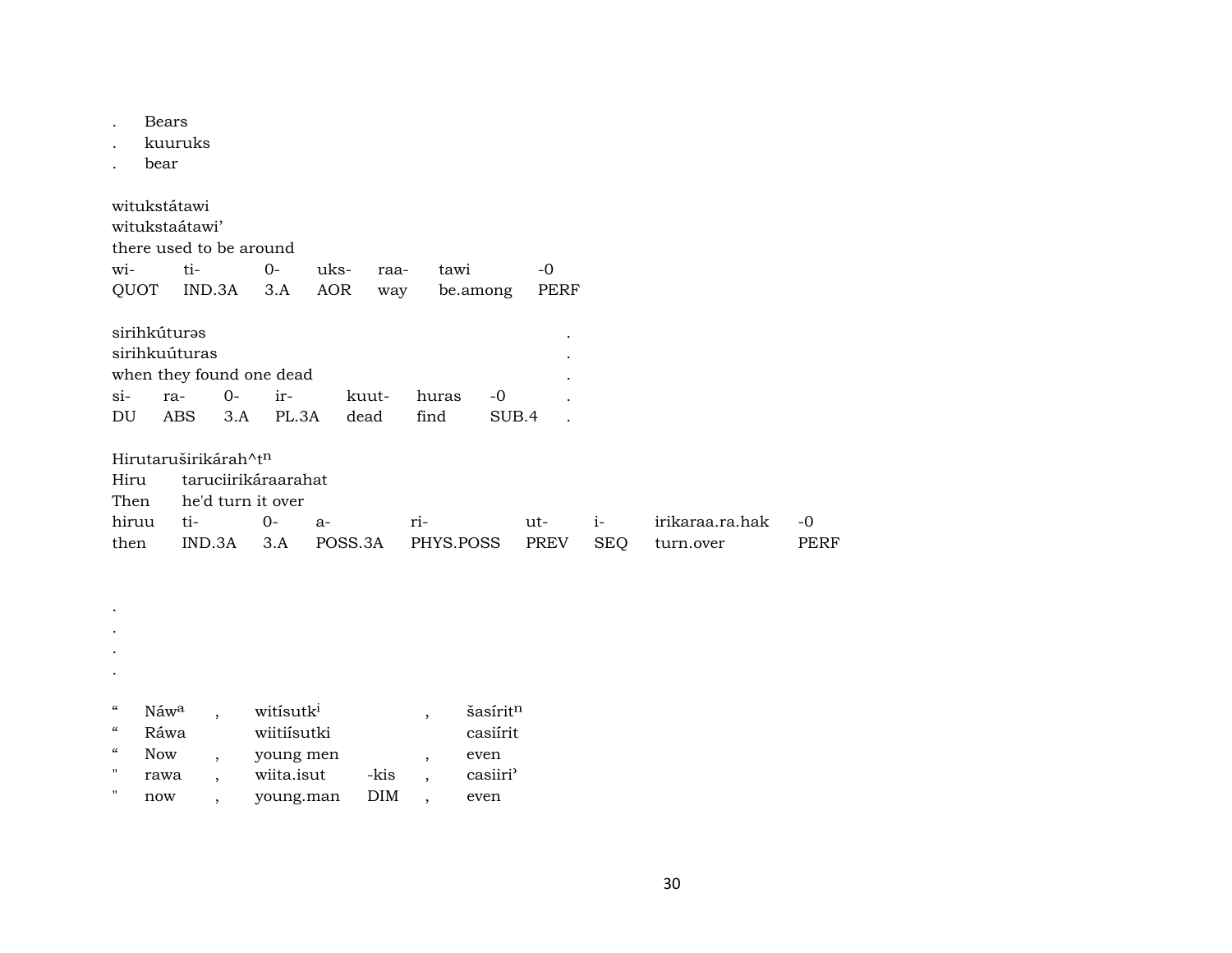| nárušpawi<br>rárucpaawi                    | their lying about                 |                                                   |                                                                  |                                                                    |                     | $\overline{\phantom{a}}$         | nahúrahk <sup>i</sup><br>rahúrahki<br>an animal |               | $\, ,$         |               |
|--------------------------------------------|-----------------------------------|---------------------------------------------------|------------------------------------------------------------------|--------------------------------------------------------------------|---------------------|----------------------------------|-------------------------------------------------|---------------|----------------|---------------|
| ra-                                        | $0-$                              | ra.uc                                             |                                                                  | -waa                                                               | -wi                 |                                  | rahuraar                                        | -kis          |                |               |
| ABS                                        | 3.A                               | be.lying.PL                                       |                                                                  | <b>DIST</b>                                                        | SUB.L               |                                  | animal                                          | DIM           |                |               |
| wihiru<br>there<br>wii-<br>now             | hiruu<br>there                    | wihirurarurakuspáras <sup>a</sup><br>raa-<br>just | raaruurakuspaárasa<br>its just lying on its back<br>ruu-<br>then | ra-<br>$\ensuremath{\mathsf{INF}}\xspace\text{-}\mathrm{A}\xspace$ | $O -$<br>3.A        | ku-<br>$\textsf{INF}.\textsf{B}$ | aspaara-                                        | on.one's.back | sa<br>be.lying | $-0$<br>SUB.4 |
| A<br>And<br>a<br>and                       | Ahíkiri                           | híkiiri<br>indeed<br>hikiiri<br>indeed            |                                                                  |                                                                    |                     |                                  |                                                 |               |                |               |
| tirašíhwari<br>tiracíhwari<br>tii-<br>this | while we live here<br>ra-<br>ABS  | aciir-<br>IN.DU.A                                 | warii                                                            |                                                                    | be.going.about.IMPF | -hus                             | <b>IMPF.SUB</b>                                 |               |                |               |
| do not think                               | karirakúwiška<br>kariirakuúwicka' |                                                   |                                                                  |                                                                    |                     |                                  |                                                 |               |                |               |
| karii-<br>EMPH.NEG                         |                                   | ra-<br>INF.A                                      | $0-$<br>3.A                                                      | ku-<br>INF.B                                                       | $i-$<br><b>SEQ</b>  | wicka<br>think                   | $-0$<br>PERF                                    |               |                |               |
| tihárak <sup>i</sup><br>Tiiháraakii        | It must be long                   |                                                   |                                                                  |                                                                    |                     | $\,$                             |                                                 |               |                |               |
| tiir-                                      | ra-                               | $0-$                                              | raa.kii                                                          |                                                                    | $-0$                |                                  |                                                 |               |                |               |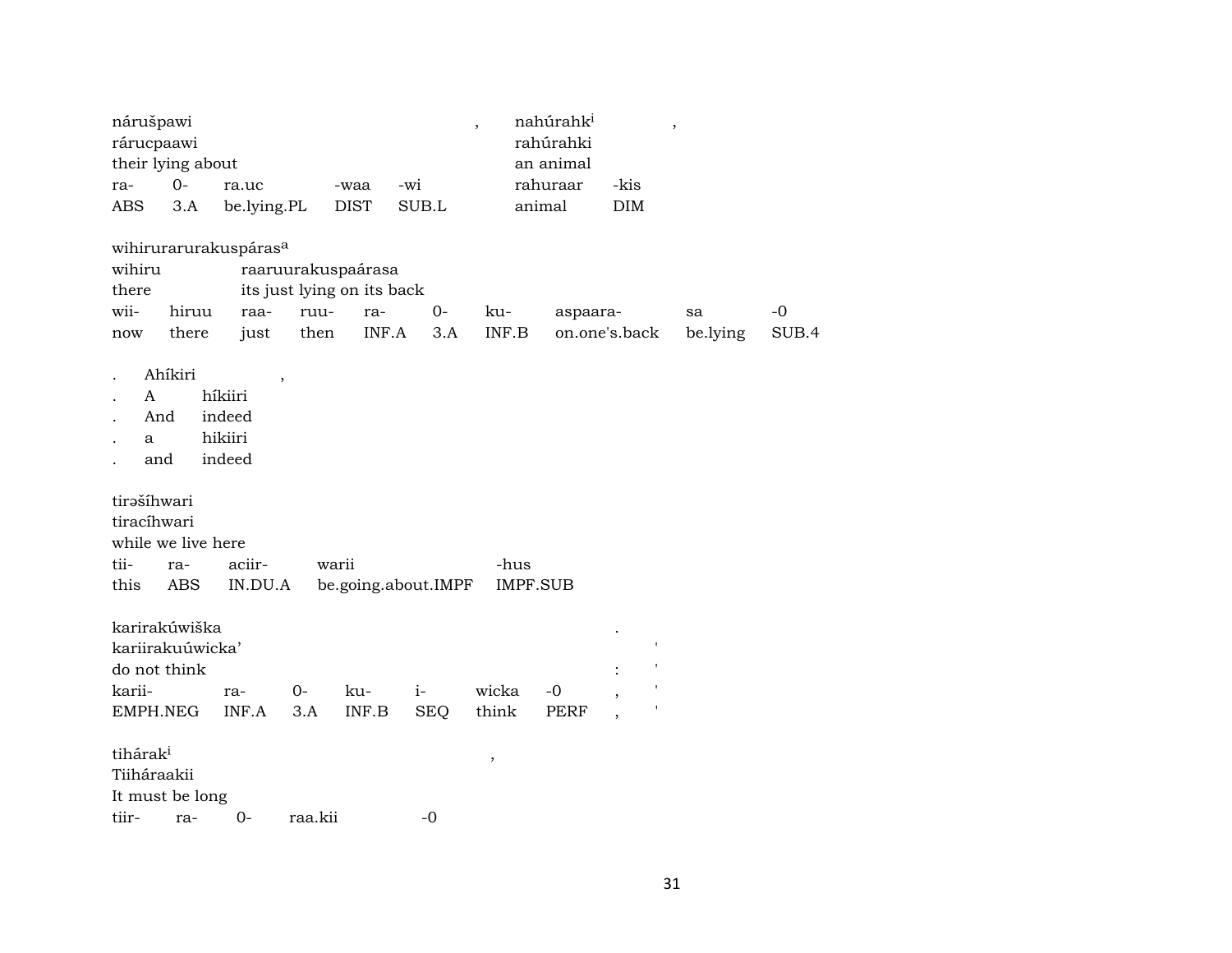## INFR ABS 3.A be.a.long.time PERF

| tirátpari<br>tirátpari                                                                                                                                                                                                             | my living here       |                                                                |        |                       |              |  |            |      |  |
|------------------------------------------------------------------------------------------------------------------------------------------------------------------------------------------------------------------------------------|----------------------|----------------------------------------------------------------|--------|-----------------------|--------------|--|------------|------|--|
| tii-                                                                                                                                                                                                                               | ra-                  | t-                                                             | warii  |                       | -hus         |  |            |      |  |
| this                                                                                                                                                                                                                               | <b>ABS</b>           | 1.A                                                            |        | be.going.about.IMPF   | IMPF.SUB     |  |            |      |  |
|                                                                                                                                                                                                                                    | Askuraukakaširáraspi |                                                                |        |                       |              |  |            |      |  |
| Askúraa'u'                                                                                                                                                                                                                         |                      |                                                                |        | kaakaaciraáraspi'     |              |  |            |      |  |
|                                                                                                                                                                                                                                    | The same thing       |                                                                |        | we are not seeking it |              |  |            |      |  |
| asku                                                                                                                                                                                                                               | raa-                 | $-u^{\prime}$                                                  | kaaka- |                       | aciir-       |  | raa.raspii | -0   |  |
| one                                                                                                                                                                                                                                | way                  | <b>NOM</b>                                                     |        | NEG.IND.1/2A          | IN.DU.A      |  | look.for   | PERF |  |
| Níkutihwakahu<br>,<br>н<br>Rikutihwákaahu'<br>н<br>That is what he was saying<br>н<br>riku-<br>ti-<br>$0-$<br>ir-<br>waka<br>-:hus<br>н<br>that.is<br>IND.3A<br>3.A<br><b>OBV</b><br>say.IMPF<br><b>IMPF</b><br>wirakutiríkarah^tn |                      |                                                                |        |                       |              |  |            |      |  |
|                                                                                                                                                                                                                                    |                      |                                                                |        |                       |              |  |            | ,    |  |
|                                                                                                                                                                                                                                    | wirakuutirikaraáhat  |                                                                |        |                       |              |  |            |      |  |
|                                                                                                                                                                                                                                    | when he turned back  |                                                                |        |                       |              |  |            |      |  |
| wii-                                                                                                                                                                                                                               | ra-                  | $0-$                                                           | ku-    | ut-                   | irikaraa.hak |  | $-0$       |      |  |
| when                                                                                                                                                                                                                               | INF.A                | 3.A                                                            | INF.B  | <b>PREV</b>           | turn.around  |  | SUB.4      |      |  |
| níhkit <sup>a</sup><br>ríhkita<br>the leader<br>rihkita<br>leader                                                                                                                                                                  |                      | $\mathcal{C}\mathcal{C}$<br>$\epsilon$<br>$\epsilon$<br>п<br>п |        |                       |              |  |            |      |  |
|                                                                                                                                                                                                                                    | Pitkutašíhwari       |                                                                |        |                       |              |  | ,          |      |  |
| Pítku                                                                                                                                                                                                                              | tacíhwari'           |                                                                |        |                       |              |  |            |      |  |

32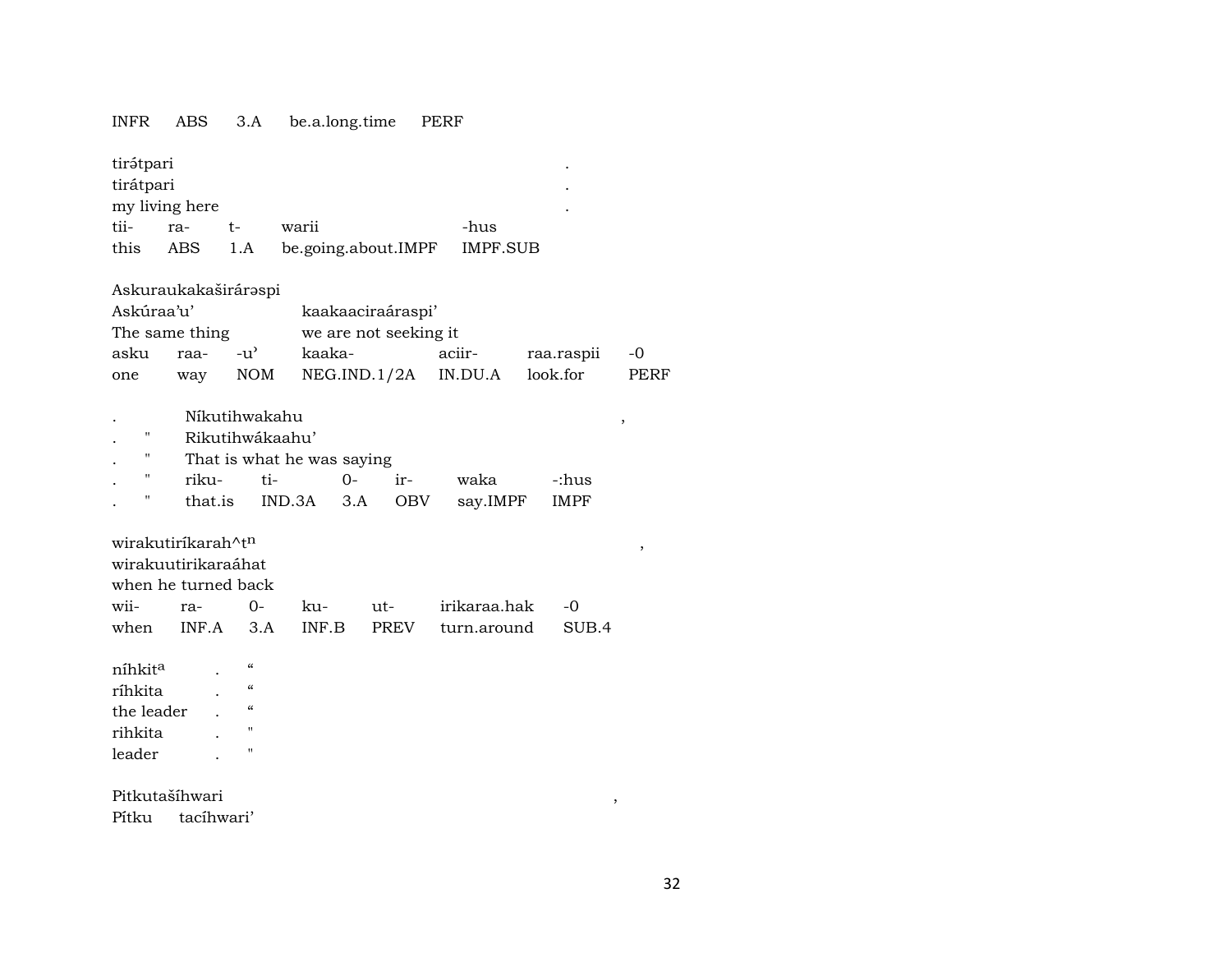| Two                    |      | we are living               |             |            |       |                     |                     |             |                 |
|------------------------|------|-----------------------------|-------------|------------|-------|---------------------|---------------------|-------------|-----------------|
| pitku                  | ta-  |                             | aciir-      |            | warii |                     |                     | -:hus       | $\overline{ }$  |
| two                    |      | IND.1/2A                    | IN.DU.A     |            |       | be.going.about.IMPF |                     | <b>IMPF</b> | ,               |
|                        |      |                             |             |            |       |                     |                     |             |                 |
| tirəsihwari            |      |                             |             |            |       |                     |                     |             |                 |
| tiracíhwari            |      |                             |             |            |       |                     |                     |             |                 |
| we who live here       |      |                             |             |            |       |                     |                     |             |                 |
| tii-                   | ra-  | aciir-                      |             | warii      |       |                     | -hus                |             |                 |
| this                   | ABS  | IN.DU.A                     |             |            |       | be.going.about.IMPF | <b>IMPF.SUB</b>     |             |                 |
|                        |      |                             |             |            |       |                     |                     |             |                 |
| Tiharašíhwari          |      |                             |             |            |       |                     |                     |             |                 |
| Tihaaracíhwari         |      |                             |             |            |       |                     |                     |             |                 |
| We who live here       |      |                             |             |            |       |                     |                     |             |                 |
| tii-                   | haa- | ra-                         | aciir-      |            | warii |                     |                     | -hus        |                 |
| here                   | here | <b>ABS</b>                  | IN.DU.A     |            |       |                     | be.going.about.IMPF |             | <b>IMPF.SUB</b> |
| taširáraspi            |      |                             |             |            |       |                     |                     |             |                 |
| taciraáraspi'          |      |                             |             |            |       | ,                   |                     |             |                 |
| we are seeking it      |      |                             |             |            |       |                     |                     |             |                 |
| ta-                    |      | aciir-                      |             | raa.raspii | -0    |                     |                     |             |                 |
| IND.1/2A               |      | IN.DU.A                     | look.for    |            | PERF  |                     |                     |             |                 |
|                        |      |                             |             |            |       |                     |                     |             |                 |
| kúaskura <sup>u</sup>  |      |                             |             |            |       |                     |                     |             |                 |
| kú'aaskuraa'u          |      |                             |             |            |       |                     |                     |             |                 |
|                        |      | that you give us something' |             |            |       |                     |                     |             |                 |
| ku-                    | aa-  |                             | $S-$        | ku-        | raa-  | uh                  | -0                  |             |                 |
| INDF                   |      | SUBJ.1/2A                   | 2.A         | 1.P        | way   | give                | PERF                |             |                 |
|                        |      |                             |             |            |       |                     |                     |             |                 |
| nakúrahir <sup>a</sup> |      |                             |             |            |       |                     |                     | $\,$        |                 |
| rakúraahiira           |      |                             |             |            |       |                     |                     |             |                 |
|                        |      | its being a good way        |             |            |       |                     |                     |             |                 |
| ra-                    | 0-   | ku-                         | uur-        |            | raa-  | hiir                | -a                  |             |                 |
| INF.A                  | 3.A  | INF.B                       | <b>PREV</b> |            | way   | be.good             | SUB.1               |             |                 |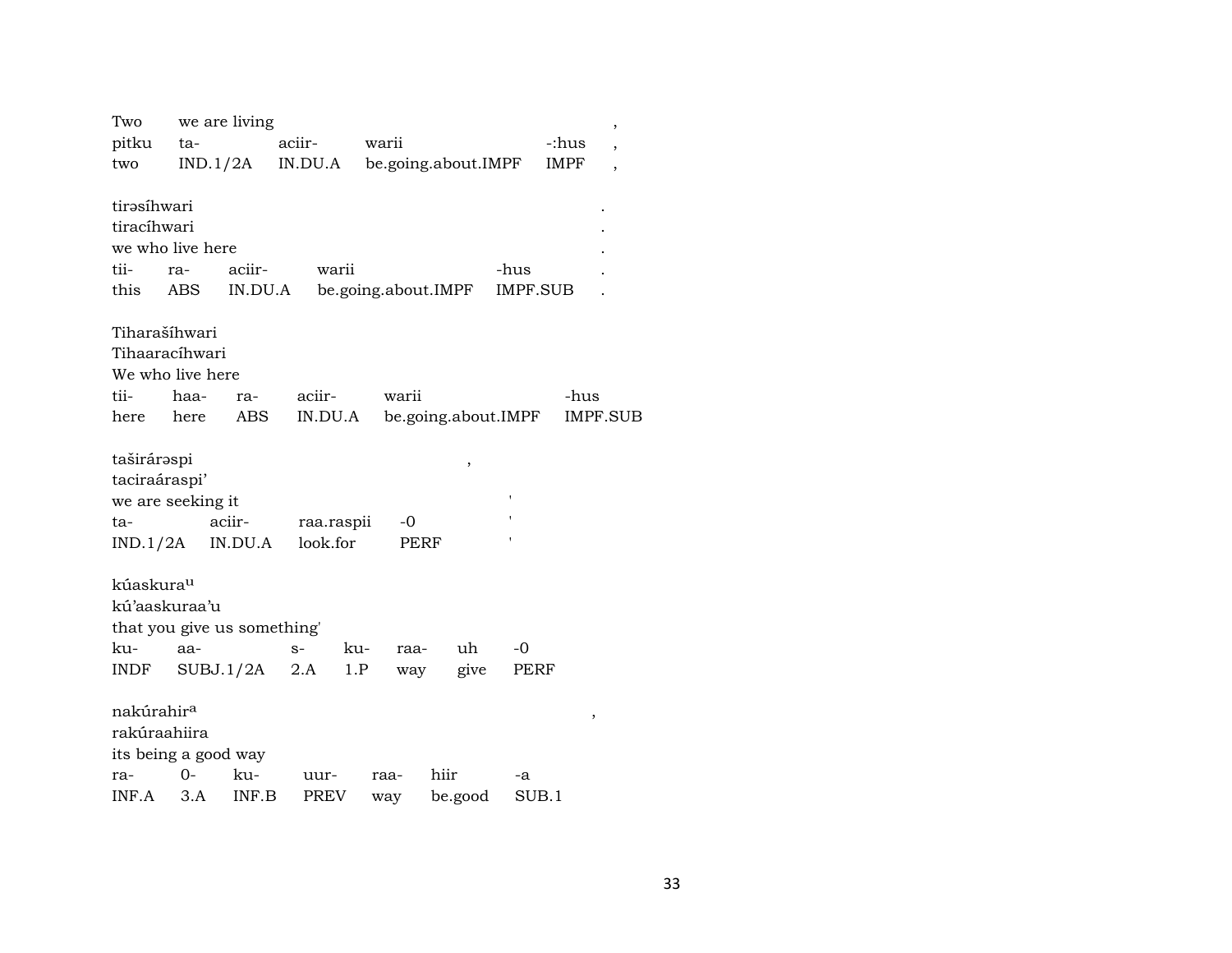| híatawari              |            |                          |                   |        |            |         |             |                |       |                 |    | ,     |
|------------------------|------------|--------------------------|-------------------|--------|------------|---------|-------------|----------------|-------|-----------------|----|-------|
| hi                     |            |                          | aatáwari          |        |            |         |             |                |       |                 |    |       |
| and                    |            |                          | that I would live |        |            |         |             |                |       |                 |    |       |
| hi                     |            |                          | aa-               |        | $t-$       | a.warii |             |                | -hus  |                 |    |       |
| and                    |            |                          | SUBJ.1/2A         |        | 1.A        |         |             | go.around.IMPF |       | <b>IMPF.SUB</b> |    |       |
| nakúrahir <sup>a</sup> |            |                          |                   |        |            |         |             |                |       | ,               |    |       |
| rakúraahiira           |            |                          |                   |        |            |         |             |                |       |                 |    |       |
| its being a good way   |            |                          |                   |        |            |         |             |                |       |                 |    |       |
| ra-                    | $O -$      | ku-                      |                   |        |            | hiir    |             |                |       |                 |    |       |
|                        |            |                          |                   | uur-   | raa-       |         |             | -a<br>SUB.1    |       |                 |    |       |
| INF.A                  | 3.A        | INF.B                    |                   | PREV   | way        |         | be.good     |                |       |                 |    |       |
| híatuhišis             |            |                          |                   |        |            |         |             |                |       |                 |    |       |
| hi                     |            | átuuhiicis               |                   |        |            |         |             |                |       |                 |    |       |
| and                    |            | that I would learn       |                   |        |            |         |             |                |       |                 |    |       |
| hi                     |            | aa-                      |                   | t-     | ut-        |         | riicis      |                | -0    |                 |    |       |
| and                    |            | SUBJ.1/2A                |                   | 1.A    | PREV       |         | learn.about |                | SUB.4 |                 |    |       |
|                        |            |                          |                   |        |            |         |             |                |       |                 |    |       |
| н                      | Tuharaíhku |                          |                   |        |            |         |             |                |       |                 |    |       |
| н                      |            | Tuuhaara'ihku'           |                   |        |            |         |             | $\, ,$         |       |                 |    |       |
| Н                      |            |                          |                   |        |            |         |             |                |       |                 |    |       |
| н                      |            | He was meaning           |                   |        |            |         |             |                |       |                 |    |       |
| ti-<br>Ħ               |            | $0-$                     | ut-               |        | raa.ra'ihk |         | -:hus       |                |       |                 |    |       |
|                        | IND.3A     | 3.A                      | <b>PREV</b>       |        | mean       |         | <b>IMPF</b> |                |       |                 |    |       |
|                        |            |                          |                   |        |            |         |             |                |       |                 |    |       |
| arusarihkuráruha       |            |                          |                   |        |            |         |             |                |       |                 |    |       |
| aruúsa'                |            | rihkuraáruha             |                   |        |            |         |             |                |       |                 |    |       |
| horses                 |            | their being given to him |                   |        |            |         |             |                |       |                 |    |       |
| aruusaa                |            | ra-                      | 0-                | ir-    |            | ku-     | raar-       |                |       | uh              | -a |       |
| horse                  |            | INF.A                    | 3.A               | 3.INDF |            | INF.B   |             | 3PL.INAN.P     |       | give            |    | SUB.1 |
| nakútawi<br>rakútawi   |            |                          |                   |        |            |         |             |                |       |                 |    |       |
| its being among us     |            |                          |                   |        |            |         |             |                |       |                 |    |       |
| ra-                    | $0-$       | ku-                      | ta                |        |            | -wi     |             |                |       |                 |    |       |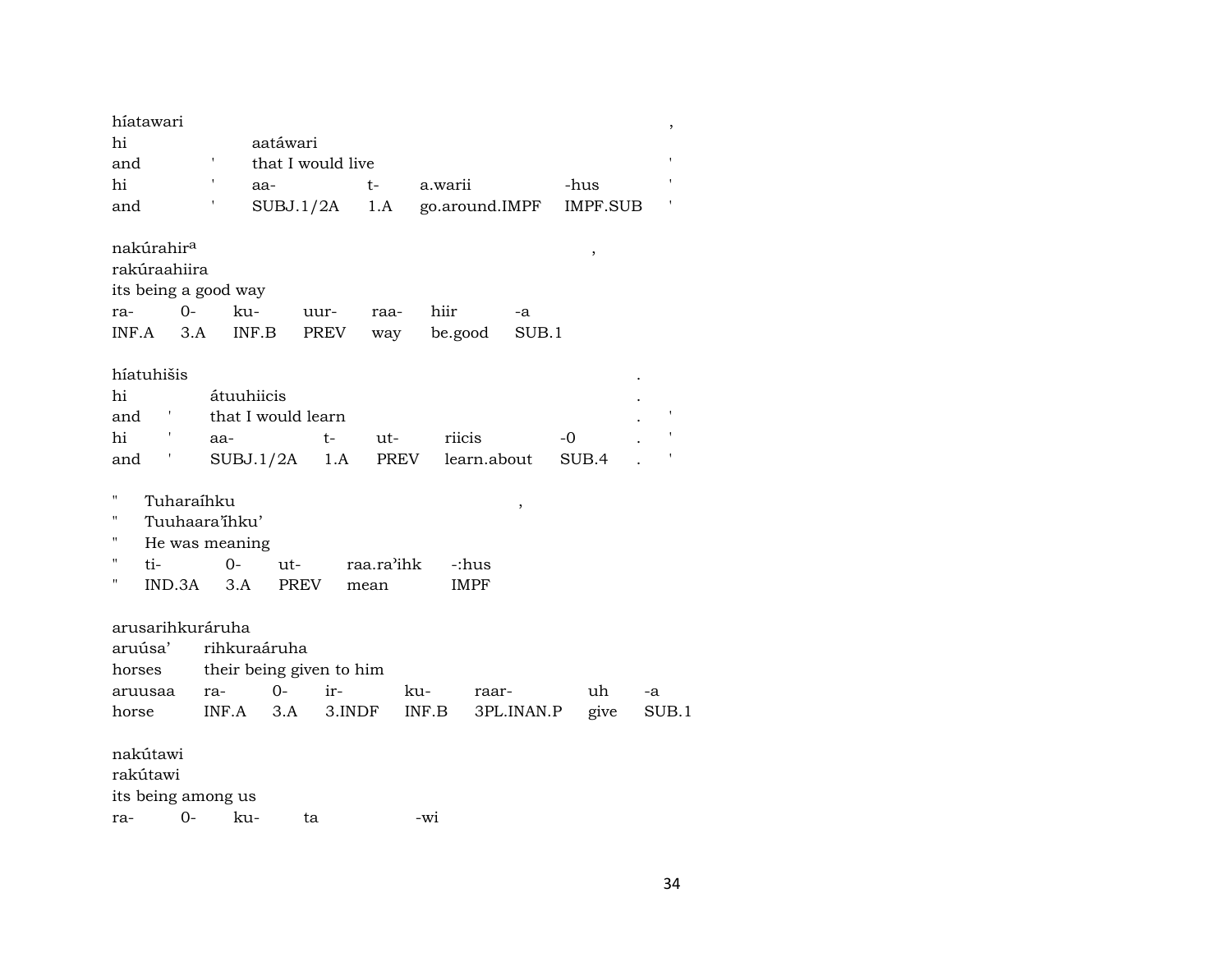### INF.A 3.A INF.B be.hanging SUB.L

| nakukári <sup>u</sup> | šáhiks   |  |  |  |        |        |  |  |  |
|-----------------------|----------|--|--|--|--------|--------|--|--|--|
| rakukári'u<br>cáhiks  |          |  |  |  |        |        |  |  |  |
| there being many      |          |  |  |  | people | $\sim$ |  |  |  |
| ra-                   | icaahiks |  |  |  |        |        |  |  |  |
| INF A                 | person   |  |  |  |        |        |  |  |  |

### Aruharáihiku

|  |  |                                        | <b>IMPF</b>                                            |  |  |  |  |  |  |
|--|--|----------------------------------------|--------------------------------------------------------|--|--|--|--|--|--|
|  |  | A ruuhaará'ihku'<br>And he was meaning | a ra- 0- ut- raa.ra'ihk -:hus<br>and ABS 3.A PREV mean |  |  |  |  |  |  |

| írawakahu |                 |         |       |                   |  | $\epsilon$ |  |  |  |  |
|-----------|-----------------|---------|-------|-------------------|--|------------|--|--|--|--|
|           | írawaakahu      |         |       |                   |  |            |  |  |  |  |
|           | that one saying |         |       |                   |  | $\epsilon$ |  |  |  |  |
| $ii -$    | ra-             | $O -$   | waaka | -hus              |  |            |  |  |  |  |
| that      |                 | ABS 3.A |       | say.IMPF IMPF.SUB |  |            |  |  |  |  |

## Tirakúwari ,

Tirakúwari

,

While one goes around here

| tii- | ra- | $\Omega$ | ku- | warii                                             | -hus |
|------|-----|----------|-----|---------------------------------------------------|------|
|      |     |          |     | when INF.A 3.A INF.B be.going.about.IMPF IMPF.SUB |      |

|  | hiruiriruasaruksáwašta |  |  |
|--|------------------------|--|--|
|  |                        |  |  |
|  |                        |  |  |

hiru iriruu'aasaruksáwahcata

| then | wherever you might even go |  |  |
|------|----------------------------|--|--|

| hiruu irii- ruu- aa- |                                                     |  | s- ar- uks- awahc- at -a |  |
|----------------------|-----------------------------------------------------|--|--------------------------|--|
|                      | then where then SUBJ.1/2A 2.A EV JUSS even go SUB.1 |  |                          |  |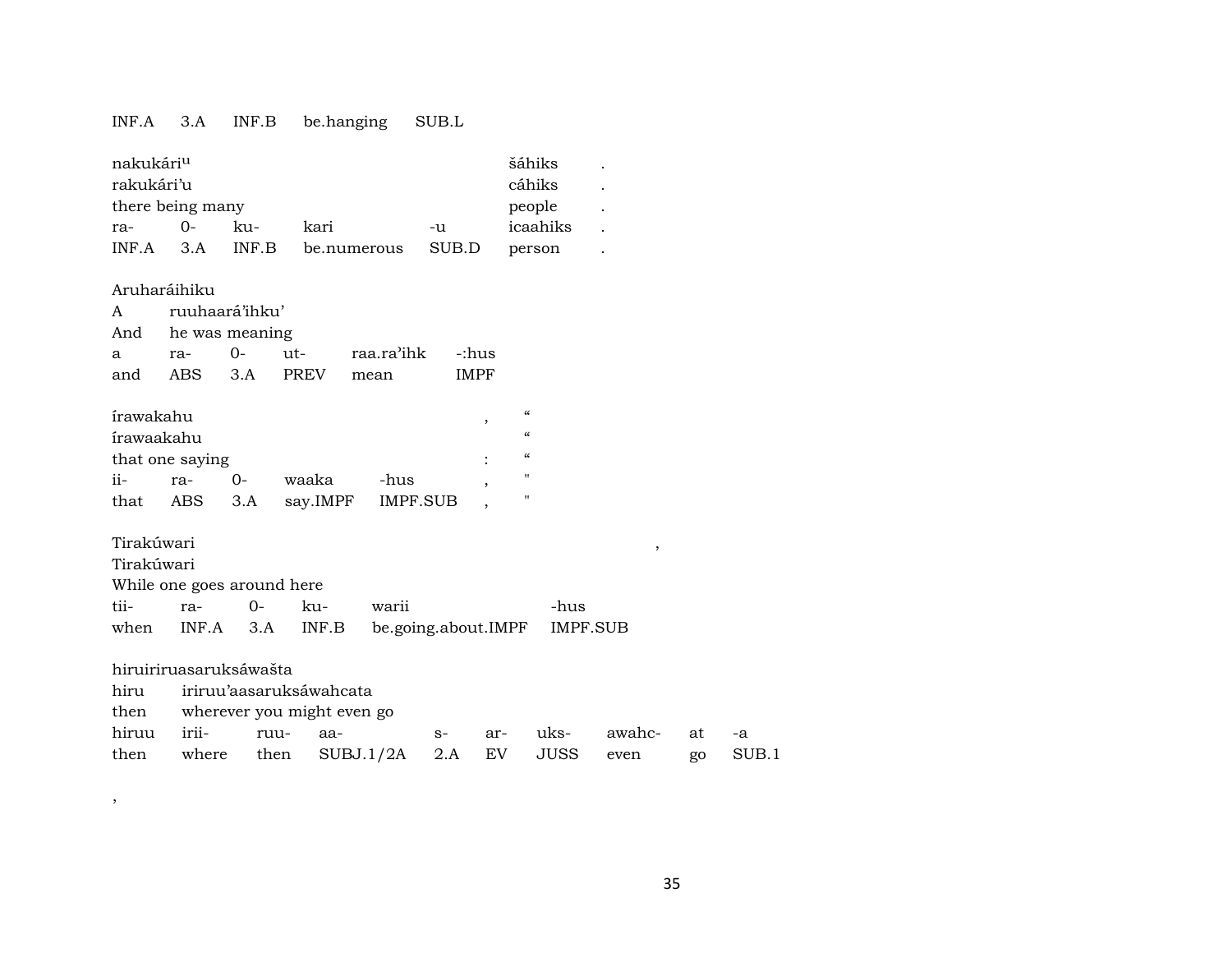|         | iriruraruksawasiška <sup>a</sup>                                      |                               |                            |              |                |        |             |                 |                               |                                        |  |  |
|---------|-----------------------------------------------------------------------|-------------------------------|----------------------------|--------------|----------------|--------|-------------|-----------------|-------------------------------|----------------------------------------|--|--|
|         | iriruuraruksawahcicka'a                                               |                               |                            |              |                |        |             |                 |                               |                                        |  |  |
|         | whatever He might even want                                           |                               |                            |              |                |        |             |                 |                               |                                        |  |  |
| irii-   |                                                                       | ruu-                          | ra-                        | $O -$        | ar-            | uks-   |             | awahc-          | wicka                         | -a                                     |  |  |
| what    |                                                                       | then                          | ABS                        | 3.A          | EV <sub></sub> |        | <b>JUSS</b> | even            | want                          | SUB.1                                  |  |  |
|         |                                                                       |                               |                            |              |                |        |             |                 |                               |                                        |  |  |
| $\cdot$ |                                                                       | tiráwahatn                    |                            |              |                |        |             |                 | ,                             |                                        |  |  |
|         |                                                                       | Tiráwaahat                    |                            |              |                |        |             |                 |                               |                                        |  |  |
|         | the Heavens                                                           |                               |                            |              |                |        |             |                 |                               |                                        |  |  |
|         | tii-<br>ahak<br>$-0$<br>$0-$<br>ra-<br>waa-                           |                               |                            |              |                |        |             |                 |                               |                                        |  |  |
|         | this<br><b>ABS</b><br><b>DIST</b><br>3.A<br>extend.in.a.line<br>SUB.4 |                               |                            |              |                |        |             |                 |                               |                                        |  |  |
|         |                                                                       |                               |                            |              |                |        |             |                 |                               |                                        |  |  |
|         | araruisáhša                                                           |                               |                            |              |                |        |             |                 |                               |                                        |  |  |
| a       | raaruu'isaáhca                                                        |                               |                            |              |                |        |             |                 |                               |                                        |  |  |
| and     |                                                                       |                               | then you'll just lie there |              |                |        |             |                 |                               |                                        |  |  |
| a       | raa-                                                                  |                               | ruu-                       | $\mathbf{i}$ |                | $S-$   |             | ar-<br>sa       | -0                            |                                        |  |  |
| and     | just                                                                  |                               | then                       | CONT.1/2A    |                | 2.A    |             | EV.<br>be.lying |                               | PERF                                   |  |  |
|         |                                                                       |                               |                            |              |                |        |             |                 |                               |                                        |  |  |
|         |                                                                       | Kakirarahúrarist <sup>a</sup> |                            |              |                |        |             |                 |                               |                                        |  |  |
|         |                                                                       |                               | Kaakiraaraahúraarista      |              |                |        |             |                 |                               |                                        |  |  |
|         |                                                                       | It is not going to spoil      |                            |              |                |        |             |                 |                               |                                        |  |  |
| kaaki-  |                                                                       |                               | $O -$                      | raar-        |                | raahur |             | -aar            | -his                          | -ta                                    |  |  |
|         | NEG.IND.3A                                                            |                               | 3.A                        | PL.INDV.A    |                |        | be.spoiled  | <b>INCH</b>     | PERF                          | <b>INT</b>                             |  |  |
|         |                                                                       |                               |                            |              |                |        |             |                 |                               |                                        |  |  |
| 11      |                                                                       | níhkutihwakiah <sup>u</sup>   |                            |              |                |        |             |                 |                               | $\boldsymbol{\zeta}\boldsymbol{\zeta}$ |  |  |
| 11      |                                                                       |                               | Rikutihwaki'aahu'          |              |                |        |             |                 |                               | $\mathcal{C}\mathcal{C}$               |  |  |
| н       |                                                                       |                               | That is what they say      |              |                |        |             |                 |                               | $\boldsymbol{\zeta}\boldsymbol{\zeta}$ |  |  |
| 11      | riku-                                                                 | $ti-$                         |                            | $0-$         | ir-            |        | waki.a      |                 | -:hus                         | 11                                     |  |  |
| п       | that.is                                                               |                               | IND.3A                     | 3.A          | PL.3A          |        |             | say.PL.IMPF     | <b>IMPF</b><br>$\overline{ }$ | $\mathbf{H}$                           |  |  |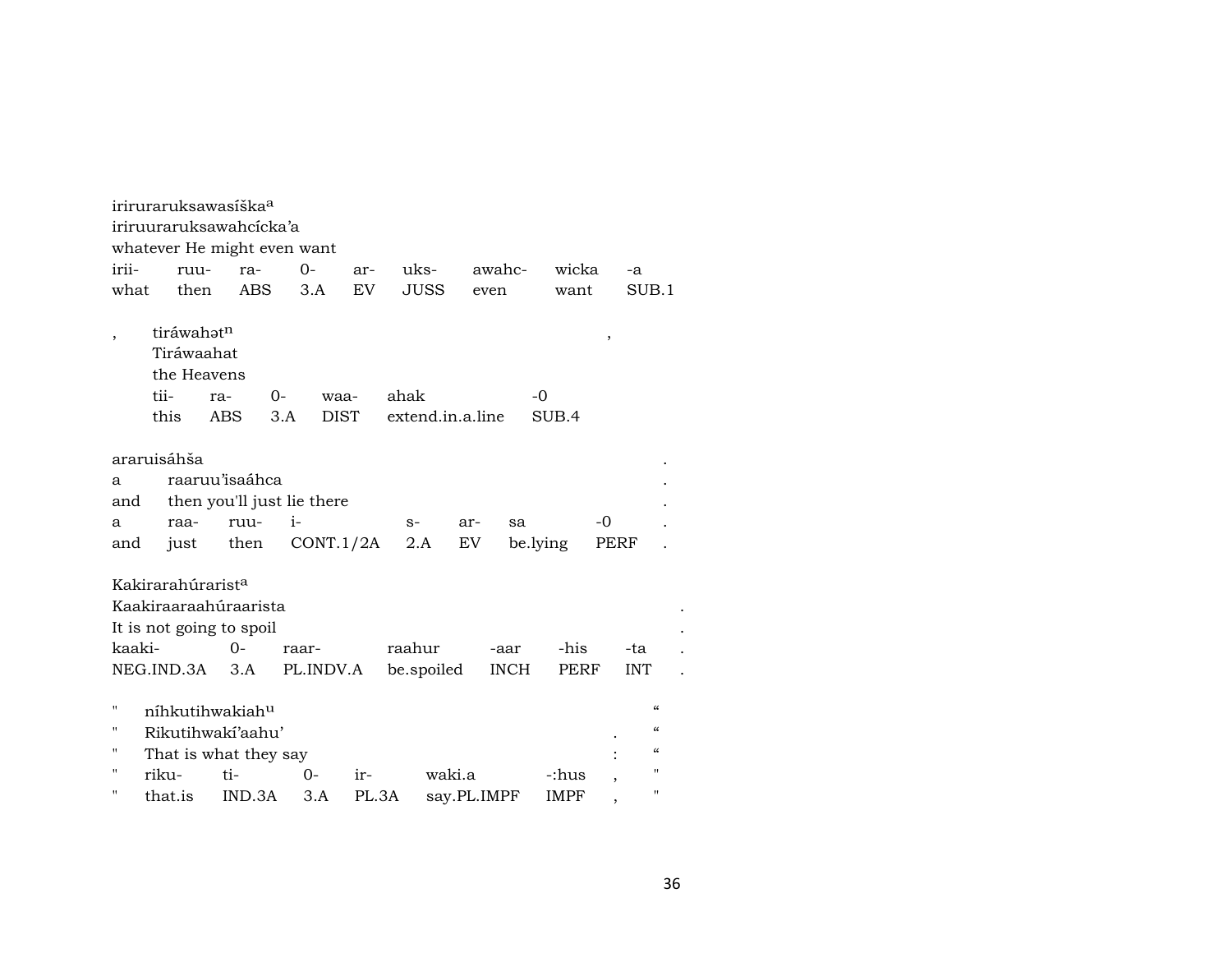| Kakirárahurarist <sup>a</sup> |             |                                      |                          |             |                  |                     |             | $\,$               |             |            |
|-------------------------------|-------------|--------------------------------------|--------------------------|-------------|------------------|---------------------|-------------|--------------------|-------------|------------|
|                               |             | Kaakiraáraahuraarista                |                          |             |                  |                     |             |                    |             |            |
| kaaki-                        |             | They are not going to spoil<br>$0 -$ | raar-                    |             | raahur           |                     | -his        | -ta                |             |            |
| NEG.IND.3A                    |             | 3.A                                  | PL.INDV.A                |             | be.spoiled       | -aar<br><b>INCH</b> | <b>PERF</b> | <b>INT</b>         |             |            |
|                               |             |                                      |                          |             |                  |                     |             |                    |             |            |
| tiráwah^tn                    |             |                                      |                          |             |                  |                     |             |                    |             |            |
| Tiráwaahat                    |             |                                      |                          |             |                  |                     |             |                    |             |            |
| the Heavens                   |             |                                      |                          |             |                  |                     |             |                    |             |            |
| tii-                          | ra-         | $0-$                                 | waa-                     | ahak        |                  | -0                  |             |                    |             |            |
| this                          | <b>ABS</b>  | 3.A                                  | <b>DIST</b>              |             | extend.in.a.line | SUB.4               |             |                    |             |            |
|                               |             |                                      |                          |             |                  |                     |             |                    |             |            |
|                               |             | Akaririrarahúrarist <sup>a</sup>     |                          |             |                  |                     |             |                    |             |            |
| A                             |             |                                      | kariiriraaraahúraarista  |             |                  |                     |             |                    |             |            |
| And                           |             |                                      | it is not going to spoil |             |                  |                     |             |                    |             |            |
| a                             | karii-      |                                      | ri-                      | 0-          | raar-            |                     | raahur      | -aar               | -his        | -ta        |
| and                           |             | EMPH.NEG                             | CONT.3A                  | 3.A         | PL.INDV.A        |                     | be.spoiled  | <b>INCH</b>        | <b>PERF</b> | <b>INT</b> |
|                               | tirahúrahša |                                      |                          |             |                  |                     |             |                    |             |            |
|                               |             | tirahúraahca                         |                          |             |                  |                     |             |                    |             |            |
|                               | this earth  |                                      |                          |             |                  |                     |             |                    |             |            |
|                               | tii-        | ra-                                  | 0-                       | huraar-     | sa               | -0                  |             |                    |             |            |
|                               | this        | <b>ABS</b>                           | 3.A                      | earth       | be.lying         | SUB.3               |             |                    |             |            |
|                               |             |                                      |                          |             |                  |                     |             |                    |             |            |
| Kakírariks                    |             |                                      |                          |             |                  |                     |             |                    |             |            |
| Kaakíraariks                  |             |                                      |                          |             | $^\mathrm{,}$    |                     |             |                    |             |            |
| It is not real                |             |                                      |                          |             |                  |                     |             |                    |             |            |
| kaaki-                        |             | $0-$                                 | raariks                  | $-0$        |                  |                     |             |                    |             |            |
| NEG.IND.3A                    |             | 3.A                                  | be.true                  | <b>PERF</b> |                  |                     |             |                    |             |            |
|                               |             |                                      |                          |             |                  |                     |             |                    |             |            |
| tirašíhwari                   |             |                                      |                          |             |                  |                     |             |                    |             |            |
| tiracíhwari                   |             |                                      |                          |             |                  |                     |             | $\pmb{\mathsf{H}}$ |             |            |
| our living here               |             |                                      |                          |             |                  |                     |             | $^{\prime\prime}$  |             |            |
| tii-                          | ra-         | aciir-                               |                          | warii       |                  | -hus                |             | $\pmb{\mathsf{H}}$ |             |            |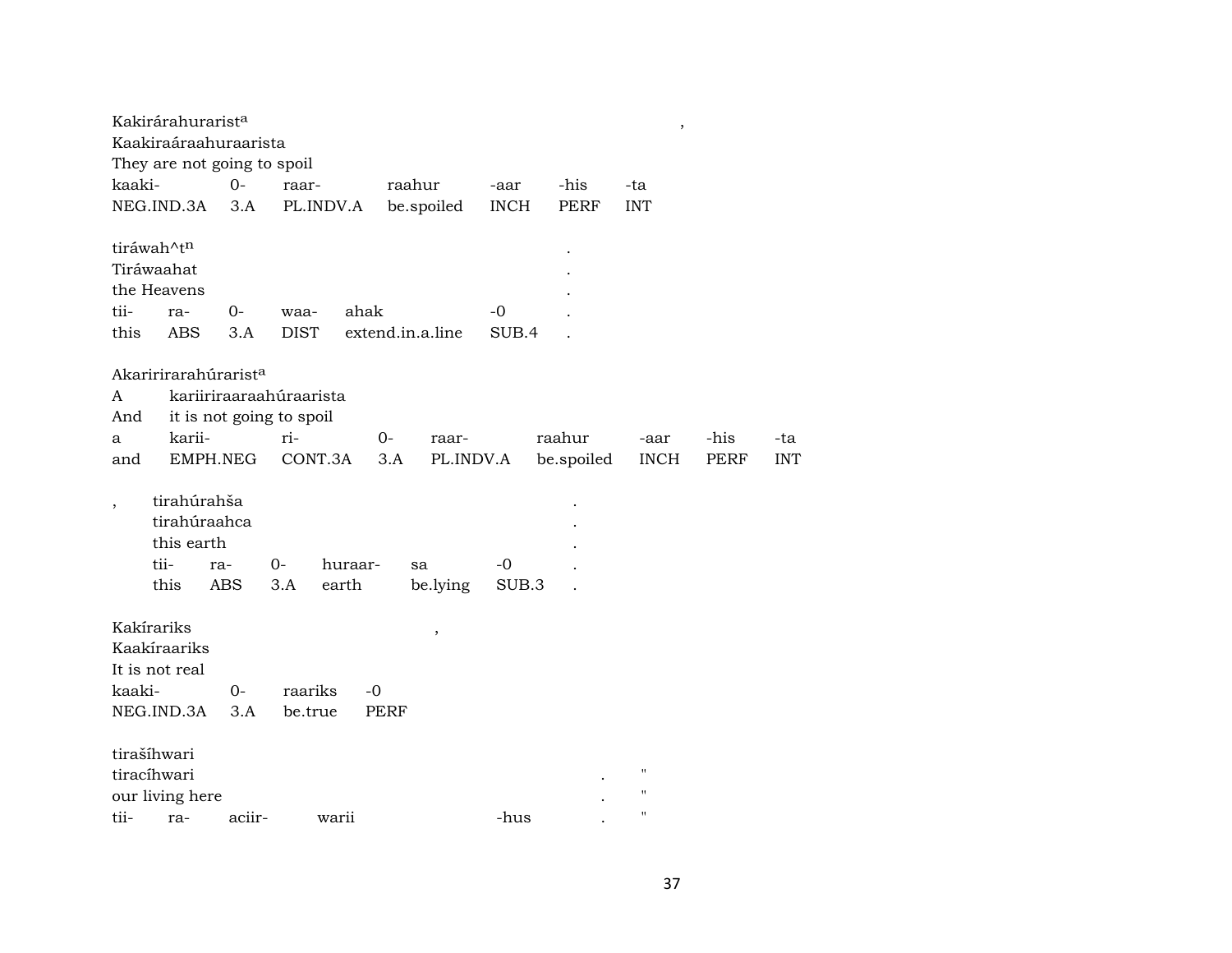### this ABS IN.DU.A be.going.about.IMPF IMPF.SUB . "

| nikutiwákah <sup>u</sup> |                      |    | níhkita    |             |         |  |
|--------------------------|----------------------|----|------------|-------------|---------|--|
| Rikutiwákaahu'           |                      |    | ríhkita    |             |         |  |
|                          | That is what he said |    | the leader |             |         |  |
| riku-                    | ti-                  | ∩– | waka       | -:hus       | rihkita |  |
| that.is                  | IND.3A 3.A           |    | say.IMPF   | <b>IMPF</b> | leader  |  |

#### Kitutuharirahkáwari

| Kítuu'u' |            | tuuhaariraahkaáwari'          |     |      |      |                                    |        |                     |       |
|----------|------------|-------------------------------|-----|------|------|------------------------------------|--------|---------------------|-------|
| All      |            | he was enumerating everything |     |      |      |                                    |        |                     |       |
| kituu    | -u'        | $t_1$ -                       | ( ) | -ut- | raa- | ri.raar                            | kaa-   | warii               | -:hus |
| all      | <b>NOM</b> | IND.3A                        | 3.A | PREV | way  | be.one's.intention.that.someone.do | inside | be.going.about.IMPF | IMPF  |

## .

, . .

## kitutuharirahkáwari

| Kítuu'u' |        |                               | tuuhaariraahkaáwari' |     |      |                                                                   |      |       |       |  |  |
|----------|--------|-------------------------------|----------------------|-----|------|-------------------------------------------------------------------|------|-------|-------|--|--|
| All      |        | he was enumerating everything |                      |     |      |                                                                   |      |       |       |  |  |
| kituu    | $-11'$ | $+i-$                         | $()$ -               | ut- | raa- | ri.raar                                                           | kaa- | warii | -:hus |  |  |
| all      | NOM    | IND.3A 3.A PREV               |                      |     |      | way be.one's.intention.that.someone.do inside be.going.about.IMPF |      |       | IMPF  |  |  |

| Nakistírawawi |  |
|---------------|--|
|               |  |

| Rákis | tirawaawi |
|-------|-----------|
|       |           |

| Wood |  | this growing         |  |                                              |       |  |  |  |
|------|--|----------------------|--|----------------------------------------------|-------|--|--|--|
|      |  | rak -kis tii- ra- 0- |  | waa                                          | $-W1$ |  |  |  |
|      |  |                      |  | wood DIM this ABS 3.A be.upright.DIST SUB.L, |       |  |  |  |

### nakiskitutuharirahkáwari

rákis kítuu'u' tuuhaariraahkaáwari'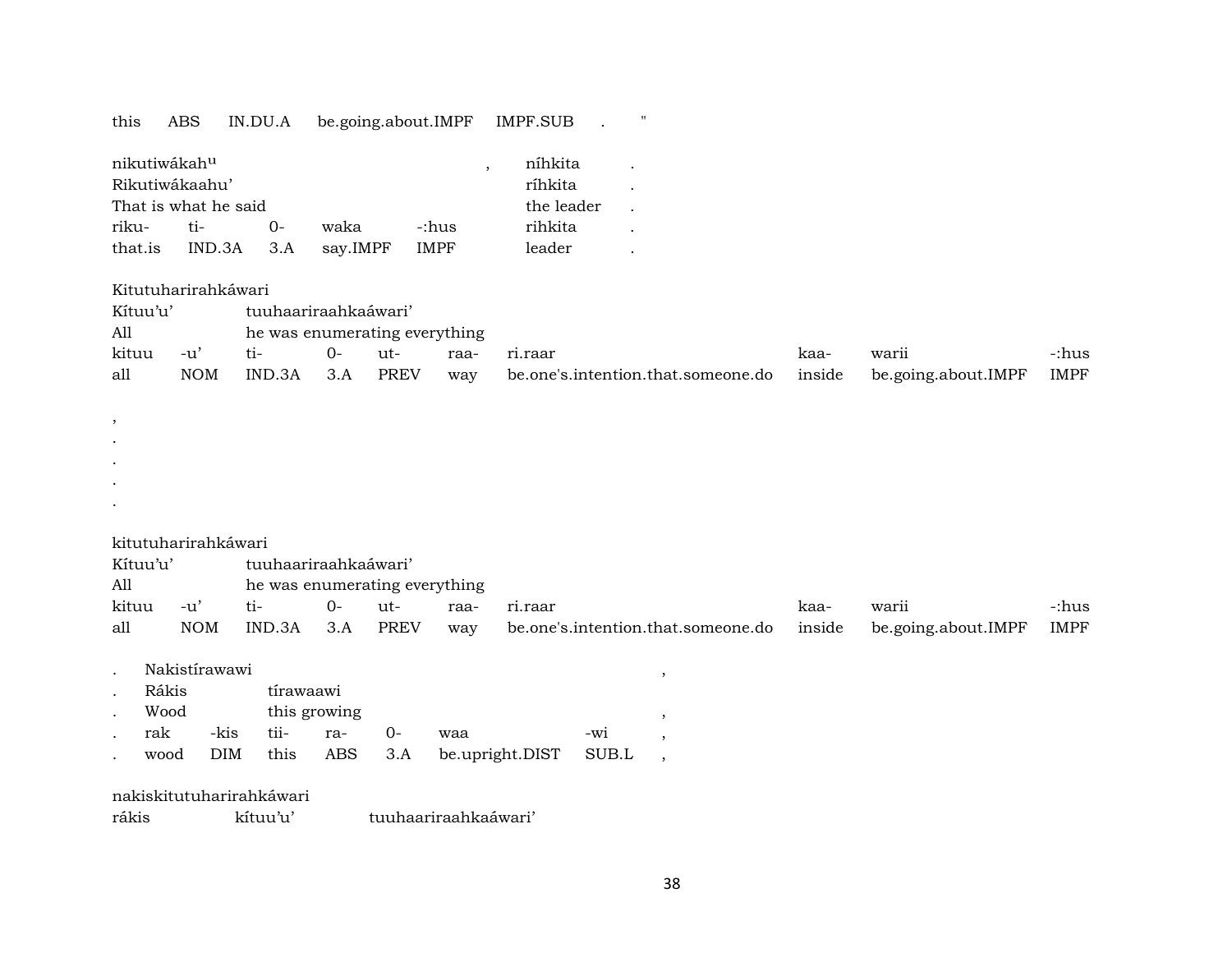| wood                   |                                 | all                        |                                 | he was enumerating everything     |             |                      |                                        |         |                                    |        |                     |             |
|------------------------|---------------------------------|----------------------------|---------------------------------|-----------------------------------|-------------|----------------------|----------------------------------------|---------|------------------------------------|--------|---------------------|-------------|
| rak                    | -kis                            | kituu                      | $-u'$                           | $\operatorname{ti}$ -             | $0-$        | ut-                  | raa-                                   | ri.raar |                                    | kaa-   | warii               | -:hus       |
| wood                   | <b>DIM</b>                      | all                        | <b>NOM</b>                      | IND.3A                            | 3.A         | <b>PREV</b>          | way                                    |         | be.one's.intention.that.someone.do | inside | be.going.about.IMPF | <b>IMPF</b> |
|                        |                                 |                            |                                 |                                   |             |                      |                                        |         |                                    |        |                     |             |
| níhkita                | $\ddot{\phantom{0}}$            | $\epsilon\epsilon$         | Ahá<br>T                        | šarír <sup>i</sup> t <sup>n</sup> | $\,$ ,      |                      |                                        |         |                                    |        |                     |             |
| ríhkita                | $\ddot{\phantom{a}}$            | $\boldsymbol{\mathcal{G}}$ | Ahá                             | casiírit                          |             |                      |                                        |         |                                    |        |                     |             |
| the leader             | $\ddot{\phantom{a}}$            | $\boldsymbol{\mathcal{G}}$ | Aha<br>Ţ                        | Even                              |             |                      |                                        |         |                                    |        |                     |             |
| rihkita                | $\ddot{\phantom{a}}$            | $\blacksquare$             | aha<br>$\overline{\phantom{a}}$ | casiiri'                          |             |                      |                                        |         |                                    |        |                     |             |
| leader                 | $\overline{a}$                  | $\pmb{\mathsf{H}}$         | aha                             | $\,$ even                         |             |                      |                                        |         |                                    |        |                     |             |
| tíras <sup>a</sup>     |                                 |                            |                                 |                                   | híihi       |                      |                                        |         |                                    |        |                     |             |
| tíraasa                |                                 |                            |                                 |                                   | $\hbox{hi}$ | ihi                  | $\cdot$                                |         |                                    |        |                     |             |
| this one               |                                 |                            |                                 |                                   | and         | $\ddot{\phantom{0}}$ | uh<br>$\overline{\phantom{a}}$         |         |                                    |        |                     |             |
| tii-                   | ra-                             | $0-$                       | sa                              | $-0$                              | hi          |                      | ihii                                   |         |                                    |        |                     |             |
| this                   | ABS                             | 3.A                        | be.lying                        | SUB.3                             | and         | $\cdot$              | $\,$<br>uh<br>$\overline{\phantom{a}}$ |         |                                    |        |                     |             |
|                        |                                 |                            |                                 |                                   |             |                      |                                        |         |                                    |        |                     |             |
| nišíhwišk <sup>a</sup> |                                 |                            |                                 | $\,$                              |             |                      |                                        |         |                                    |        |                     |             |
| riicíhwicka'           |                                 |                            |                                 |                                   |             |                      |                                        |         |                                    |        |                     |             |
| we think               |                                 |                            |                                 |                                   |             |                      |                                        |         |                                    |        |                     |             |
| rii-                   | aciir-                          |                            | wicka<br>$-0$                   |                                   |             |                      |                                        |         |                                    |        |                     |             |
| ASSR                   | IN.DU.A                         |                            | think<br><b>PERF</b>            |                                   |             |                      |                                        |         |                                    |        |                     |             |
| tirákas <sup>i</sup> s |                                 |                            |                                 |                                   |             |                      |                                        |         |                                    |        |                     |             |
| tiraákasis             |                                 |                            |                                 |                                   | $\cdot$     |                      |                                        |         |                                    |        |                     |             |
| it is solid            |                                 |                            |                                 |                                   |             |                      |                                        |         |                                    |        |                     |             |
| ti-                    | $O-$                            | raa-                       | kasis                           | $-0$                              |             |                      |                                        |         |                                    |        |                     |             |
| IND.3A                 | 3.A                             |                            | be.hard                         | PERF                              |             |                      |                                        |         |                                    |        |                     |             |
|                        |                                 | way                        |                                 |                                   |             |                      |                                        |         |                                    |        |                     |             |
|                        | akihikaririrákas <sup>i</sup> s |                            |                                 |                                   |             |                      |                                        |         |                                    |        |                     |             |
| Aki                    |                                 | hi                         | kariiriraákasis                 |                                   |             |                      |                                        |         |                                    |        |                     |             |
| And here               |                                 | and                        | it is not solid                 |                                   |             |                      |                                        |         |                                    |        |                     |             |
| a-                     | ki                              | hi                         | karii-                          | ri-                               |             | $0-$                 | raa-                                   | kasis   | $\mbox{-}0$                        |        |                     |             |
| and                    | there                           | and                        | EMPH.NEG                        |                                   | CONT.3A     | 3.A                  | way                                    | be.hard | <b>PERF</b>                        |        |                     |             |
|                        |                                 |                            |                                 |                                   |             |                      |                                        |         |                                    |        |                     |             |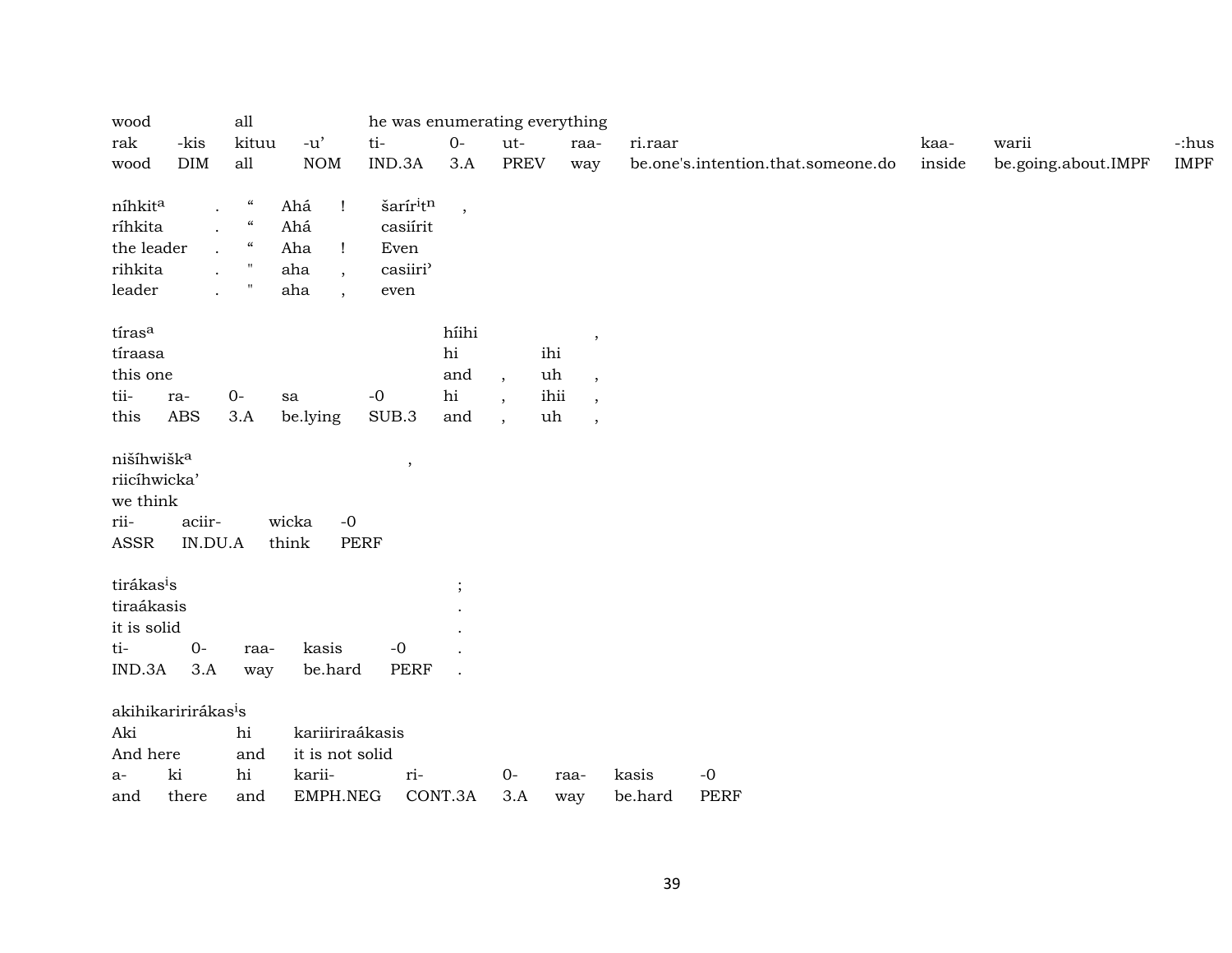| $\pmb{\mathsf{H}}$<br>$\pmb{\mathsf{H}}$<br>$\pmb{\mathsf{H}}$<br>$\pmb{\mathsf{H}}$ | Kitúnihkita<br>Kítuu'u'<br>Everything<br>kituu<br>all       | $-u'$<br><b>NOM</b>                                                                                  | ríhkita<br>the leader<br>rihkita<br>leader                  |                              |                                    |                                                                           |                              |                      |
|--------------------------------------------------------------------------------------|-------------------------------------------------------------|------------------------------------------------------------------------------------------------------|-------------------------------------------------------------|------------------------------|------------------------------------|---------------------------------------------------------------------------|------------------------------|----------------------|
| ti-<br>IND.3A                                                                        | tuharirahkáwari<br>tuuhaariraahkaáwari'<br>$O -$<br>3.A     | he was enumerating everything<br>ut-<br><b>PREV</b>                                                  | raa-<br>way                                                 | ri.raar                      | be.one's.intention.that.someone.do | kaa-<br>inside                                                            | warii<br>be.going.about.IMPF | -:hus<br><b>IMPF</b> |
| $\,$                                                                                 | wirakúwari<br>wirakúwari<br>when he roamed<br>wii-<br>when  | $0-$<br>ra-<br>INF.A                                                                                 | ku-<br>INF.B<br>3.A                                         | warii<br>be.going.about.IMPF | -hus<br><b>IMPF.SUB</b>            |                                                                           |                              |                      |
| náwirakur <sup>u</sup><br>war.party                                                  | raáwiirakuuru'<br>(as) a warrior<br>raawiiraak.huur         | $-u^{\prime}$<br><b>NOM</b>                                                                          |                                                             |                              |                                    |                                                                           |                              |                      |
| Náwa<br>Ráwa<br><b>Now</b><br>rawa<br>now                                            | $\mathbf{i}$<br>$\mathbf{i}$<br>$\mathbf{i}$                | $\overline{ }$<br>and<br>$\ddot{\phantom{0}}$<br>$\ddot{\phantom{1}}$<br>and<br>$\ddot{\phantom{1}}$ | irár <sup>i</sup><br>iraári'<br>brother<br>$i-$<br>3.POSS.A | -raar-<br>same.sex.sibling   | -ri'<br>3.POSS.B                   | $\, ,$<br>$\overline{\phantom{a}}$<br>$\cdot$<br>$\overline{\phantom{a}}$ |                              |                      |
| tii-                                                                                 | tirátpawakahu<br>tirátpaawaakahu<br>this I am saying<br>ra- | $t-$<br>waa-                                                                                         | waaka                                                       | -hus                         |                                    |                                                                           |                              |                      |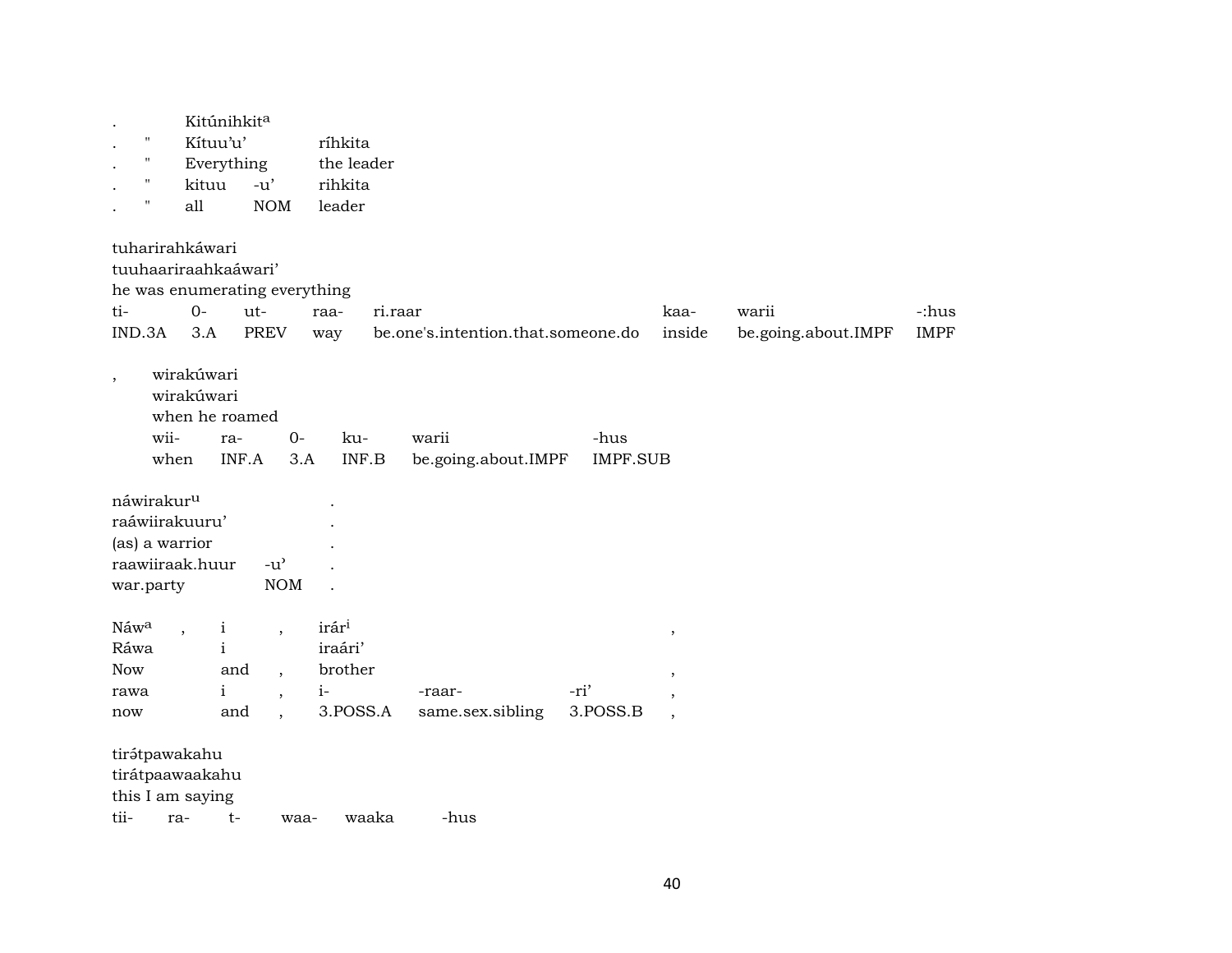# this ABS 1.A DIST say.IMPF IMPF.SUB  $\qquad \qquad \text{harisiráit}^{\text{a}} \qquad \qquad \text{harisiráit}^{\text{a}} \qquad \qquad \text{hers}^{\text{b}} \qquad \text{hers}^{\text{b}} \qquad \text{hers}^{\text{b}} \qquad \text{hers}^{\text{b}} \qquad \text{hers}^{\text{b}} \qquad \text{hers}^{\text{b}} \qquad \text{hers}^{\text{b}} \qquad \text{hers}^{\text{b}} \qquad \text{hers}^{\text{b}} \qquad \text{hers}^{\text{b}} \qquad \text{hers}^{\text{b}} \qquad \text{hers}^$ haariisiraá'iita you do know it haa- rii- s- ir- raa.iita -0 here ASSR 2.A PREV.1/2A know PERF hiruirikuruhárəsah^t $^{\text{th}}$  ; hiru iriikuruuhaarásahat . there wherever you grew up hiruu irii- kuruur- ri- a- rasahat -0 . there where DUB CONT.3A 2.P grow.up PERF kúhŸsutir³t¶ , arús° , Kuúhasuutiirit aruúsa' aruúsa' aruúsa' aruúsa' aruúsa' aruúsa' aruúsa' aruúsa' aruúsa' aruúsa You must have seen it a horse . A horse . kuur- ra- s- ut- iirik -0 aruusaa . DUB ABS 2.A PREV see PERF horse . isikuh¿surŸs , I sikuuhásuras . And you found them (du) . i si- kuur- ra- s- huras -0 . and DU DUB ABS 2.A find PERF . isikuhəsírihwar<sup>i</sup>t<sup>n</sup> I sikuuhasírihwaarit And you had them (du) i si- kuur- ra- s- ir- ri- uur- wa- arik -0 and DU DUB ABS 2.A POSS.1/2A PHYS.POSS POSS.A DIST be.standing PERF

Náw<sup>a</sup>,

. Ráwa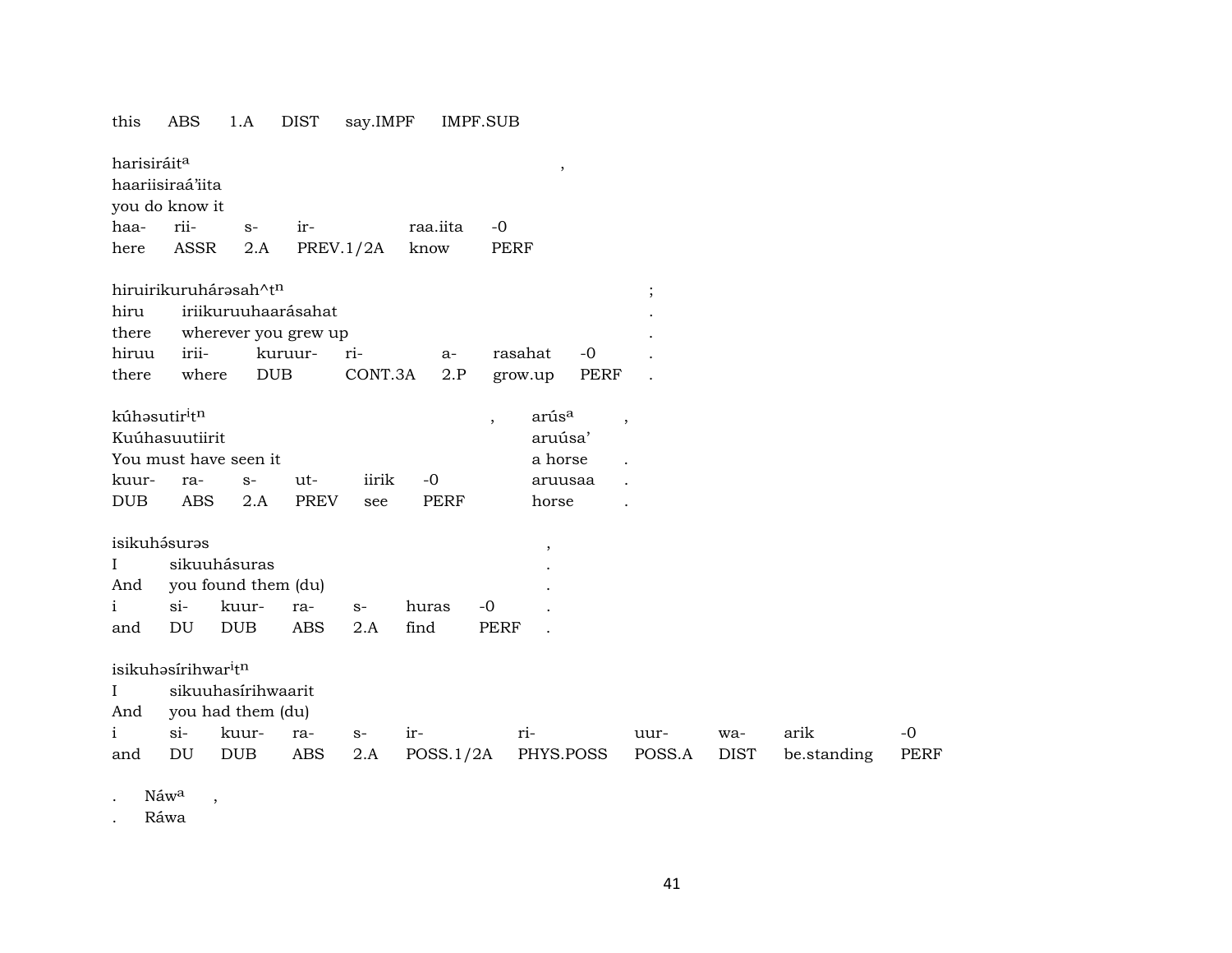|                | Now<br>rawa<br>now                                                                               | $\overline{ }$<br>$\overline{\phantom{a}}$<br>$\overline{\phantom{a}}$ |                                 |              |                     |                     |                          |                                                            |                      |                     |               |
|----------------|--------------------------------------------------------------------------------------------------|------------------------------------------------------------------------|---------------------------------|--------------|---------------------|---------------------|--------------------------|------------------------------------------------------------|----------------------|---------------------|---------------|
| ii-<br>there   | ikuharataríta <sup>a</sup><br>iikuuharaataritta'a<br>there they had colts<br>kuur-<br><b>DUB</b> |                                                                        | ra-<br><b>ABS</b>               | $0-$<br>3.A  | $a-$<br>POSS.3A     | raa-<br>way         | tarikta-<br>body         | aar                                                        | become               | $-0$<br><b>PERF</b> |               |
| $\, ,$         |                                                                                                  |                                                                        |                                 |              |                     |                     |                          |                                                            |                      |                     |               |
| $ii -$<br>that | isirəsirihwarik <sup>i</sup><br>isirasírihwaariki<br>those (du) you (du) have<br>$si-$<br>DU     | ra-<br>ABS                                                             | $S-$<br>2.A                     | ir-          | POSS.1/2A           | ri-<br>PHYS.POSS    |                          | uur-<br>POSS.A                                             | wa-<br><b>DIST</b>   | arik<br>be.standing | $-i$<br>SUB.2 |
|                | iaskurúritn<br>$\mathbf{i}$<br>and<br>$\mathbf{i}$<br>and                                        | together<br>asku<br>one                                                | askuruúrit<br>ra-<br><b>ABS</b> | $0-$<br>3.A  | uur-<br><b>PREV</b> | ik<br>look.like     | $-0$                     | $\,$<br><b>PERF</b>                                        |                      |                     |               |
| $si-$<br>DU    | sikuhárasah^tn<br>sikuuhárasahat<br>they (du) grew up<br>kuur-<br><b>DUB</b>                     | ra-                                                                    | <b>ABS</b>                      | $O -$<br>3.P | rasahat<br>grow.up  | $-0$<br><b>PERF</b> | $\overline{\phantom{a}}$ | arús <sup>a</sup><br>aruúsa'<br>horses<br>aruusaa<br>horse | $\ddot{\phantom{0}}$ |                     |               |

42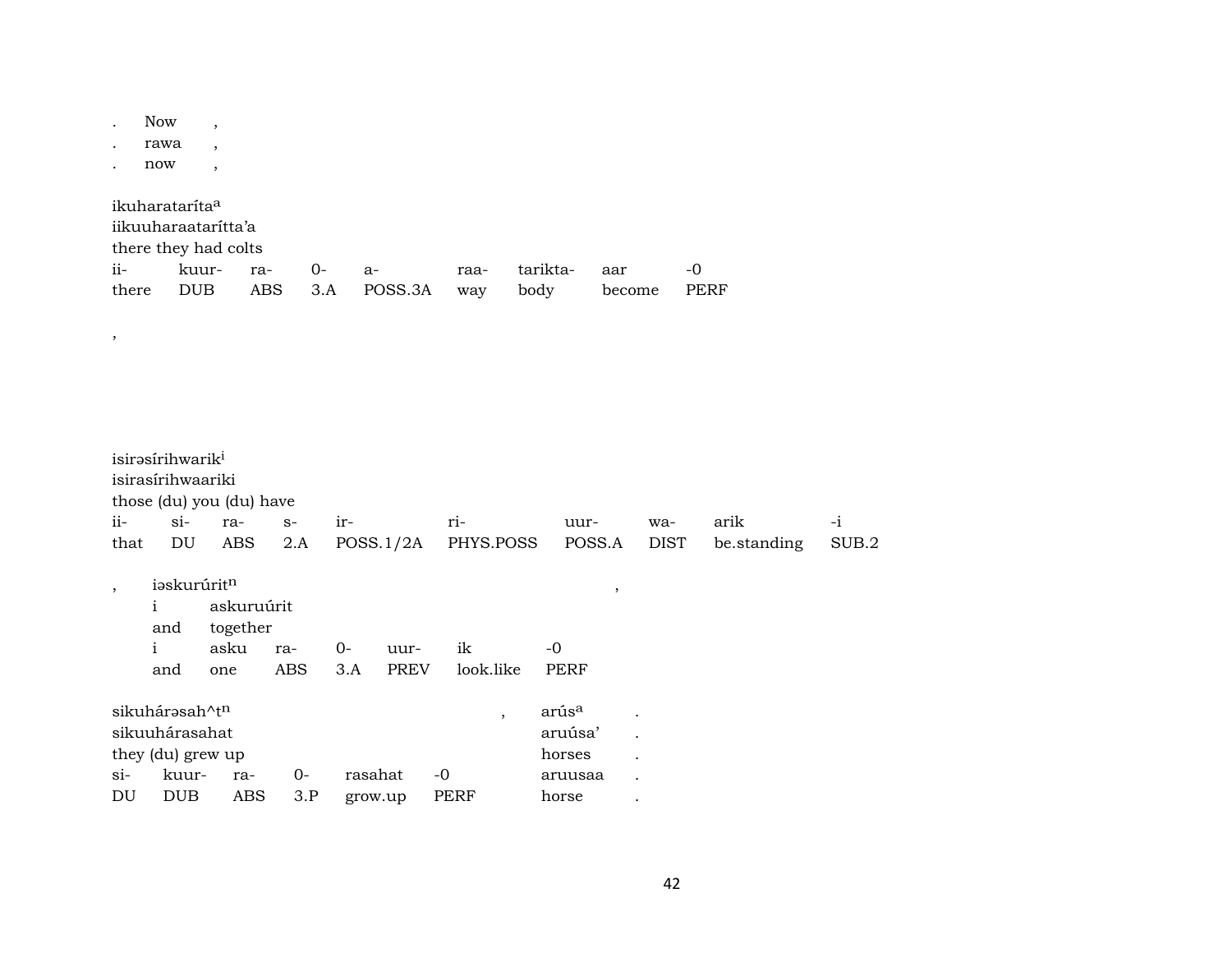|               | Irikuháratih^tn              |                |        |             |             |                |                          |        |    |
|---------------|------------------------------|----------------|--------|-------------|-------------|----------------|--------------------------|--------|----|
|               | Irikuuháraatiihat            |                |        |             |             |                |                          |        |    |
|               | There at the end             |                |        |             |             |                |                          |        |    |
| irii-         | kuur-                        | ra-            | $O-$   | raa-        | tiihak      |                | $-0$                     |        |    |
| there         | <b>DUB</b>                   | ABS            | 3.A    | way         | be.the.end  |                | PERF                     |        |    |
|               | hikuhásuhišis                |                |        |             |             |                |                          | $\, ,$ |    |
| hi            |                              | kuuhásuuhiicis |        |             |             |                |                          |        |    |
| and           |                              | you found out  |        |             |             |                |                          |        |    |
| hi            | kuur-                        | ra-            | $S-$   | ut-         | riicis      |                | -0                       |        |    |
| and           | <b>DUB</b>                   | <b>ABS</b>     | 2.A    | <b>PREV</b> | learn.about |                | <b>PERF</b>              |        |    |
| hirurisíwiška |                              |                |        |             |             |                |                          |        |    |
| Hiru          |                              | riisíwicka'    |        |             |             |                | $\epsilon\epsilon$       |        |    |
| Then          |                              | you did think  |        |             |             |                | $\epsilon$               |        |    |
| hiruu         | rii-                         | $S-$           | $i-$   | wicka       | $-0$        |                | 11                       |        |    |
| then          | ASSR                         | 2.A            | SEQ    | think       | PERF        |                | н                        |        |    |
|               | kurahúswitiarus <sup>a</sup> |                |        |             |             |                |                          |        |    |
| Kúrahus       |                              | witi'          |        |             |             |                | aruúsa'                  |        | П  |
| An old man    |                              | it is          |        |             |             |                | the horse                |        | 11 |
| kurahuus      |                              | wi-            | ti-    | $0-$        | 0           | -0             | aruusaa                  |        | 11 |
| old.man       |                              | QUOT           | IND.3A | 3.A         | be          | <b>PERF</b>    | horse                    |        | "  |
| hirísiška     |                              |                |        |             |             | $\, ,$         |                          |        |    |
| Hi            | riisíwicka'                  |                |        |             |             |                | $\epsilon$               |        |    |
| And           | you thought                  |                |        |             |             |                | $\mathcal{C}\mathcal{C}$ |        |    |
| hi            | rii-                         | $S-$           | $i-$   | wicka       | -0          |                | н                        |        |    |
| and           | ASSR                         | 2.A            | SEQ    | think       | PERF        |                | п                        |        |    |
|               | kirakiríkiruat <sup>n</sup>  |                |        |             |             |                |                          |        |    |
|               | Kíra kiriki ruú'ut           |                |        |             |             |                | н                        |        |    |
|               | What is the reason           |                |        |             |             |                | P<br>"                   |        |    |
| kira          |                              | kirikii<br>ra- | 0-     | ut-         | 0           | $\overline{ }$ | "                        |        |    |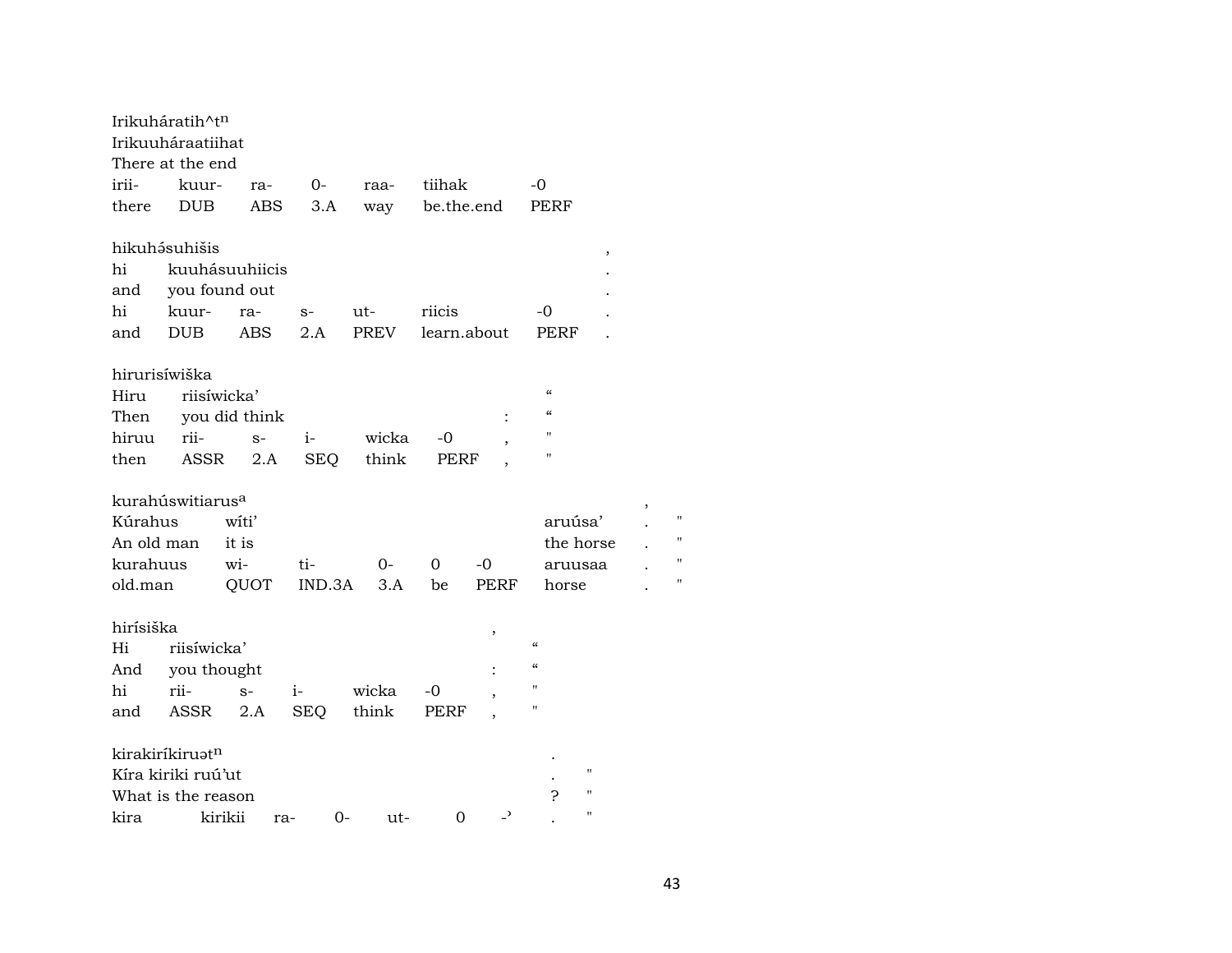| perhaps                                                                     | what                                         |                      | ABS                      | 3.A                     | PREV        | be        | EX          | .,          |             |      |
|-----------------------------------------------------------------------------|----------------------------------------------|----------------------|--------------------------|-------------------------|-------------|-----------|-------------|-------------|-------------|------|
| Arísirirar <sup>itn</sup><br>A<br>And                                       | riísiriirarit<br>you had it standing         |                      |                          |                         |             |           |             |             |             |      |
| a                                                                           | rii-                                         | $S-$                 | ir-                      |                         | ri-         |           | uur-        |             | arik        | $-0$ |
| and                                                                         | ASSR                                         | 2.A                  |                          | POSS.1/2A               |             | PHYS.POSS |             | POSS.A      | be.standing | PERF |
| $\overline{\phantom{a}}$<br>hi<br>and                                       | hínahiritn                                   | raáhiirit<br>finally | $\overline{\phantom{a}}$ | rúta<br>ruúta           | it did it   |           |             |             | $\, ,$      |      |
| hi                                                                          |                                              | raahiirit            |                          | ra-                     | $0 -$       | ut-       | aar         | $-0$        |             |      |
| and                                                                         |                                              | finally              |                          | <b>ABS</b>              | 3.A         | PREV      | do          | <b>PERF</b> |             |      |
| hi<br>and<br>hi<br>and<br>kaririwáwa <sup>a</sup><br>kariiriwaáwa'a         | raáhiirit<br>finally<br>raahiirit<br>finally |                      |                          |                         |             |           |             | $\vdots$    |             |      |
| it did not eat                                                              |                                              |                      |                          |                         |             |           |             |             |             |      |
| karii-                                                                      |                                              | ri-                  |                          | $0-$                    | waawa-      | a         | $-0$        |             |             |      |
| EMPH.NEG                                                                    |                                              | CONT.3A              |                          | 3.A                     | <b>DIST</b> | eat       | <b>PERF</b> |             |             |      |
| kurahúskahiku<br>kurahúskaahiiku'<br>an aged old man<br>kurahuus<br>old.man |                                              | kaahik<br>aged       | $-u'$<br>NOM             | $^\mathrm{^\mathrm{o}}$ |             |           |             |             |             |      |
| wiráar <sup>a</sup>                                                         |                                              |                      |                          |                         |             |           |             |             |             |      |
| wirá'aara                                                                   |                                              |                      |                          |                         |             |           |             |             |             |      |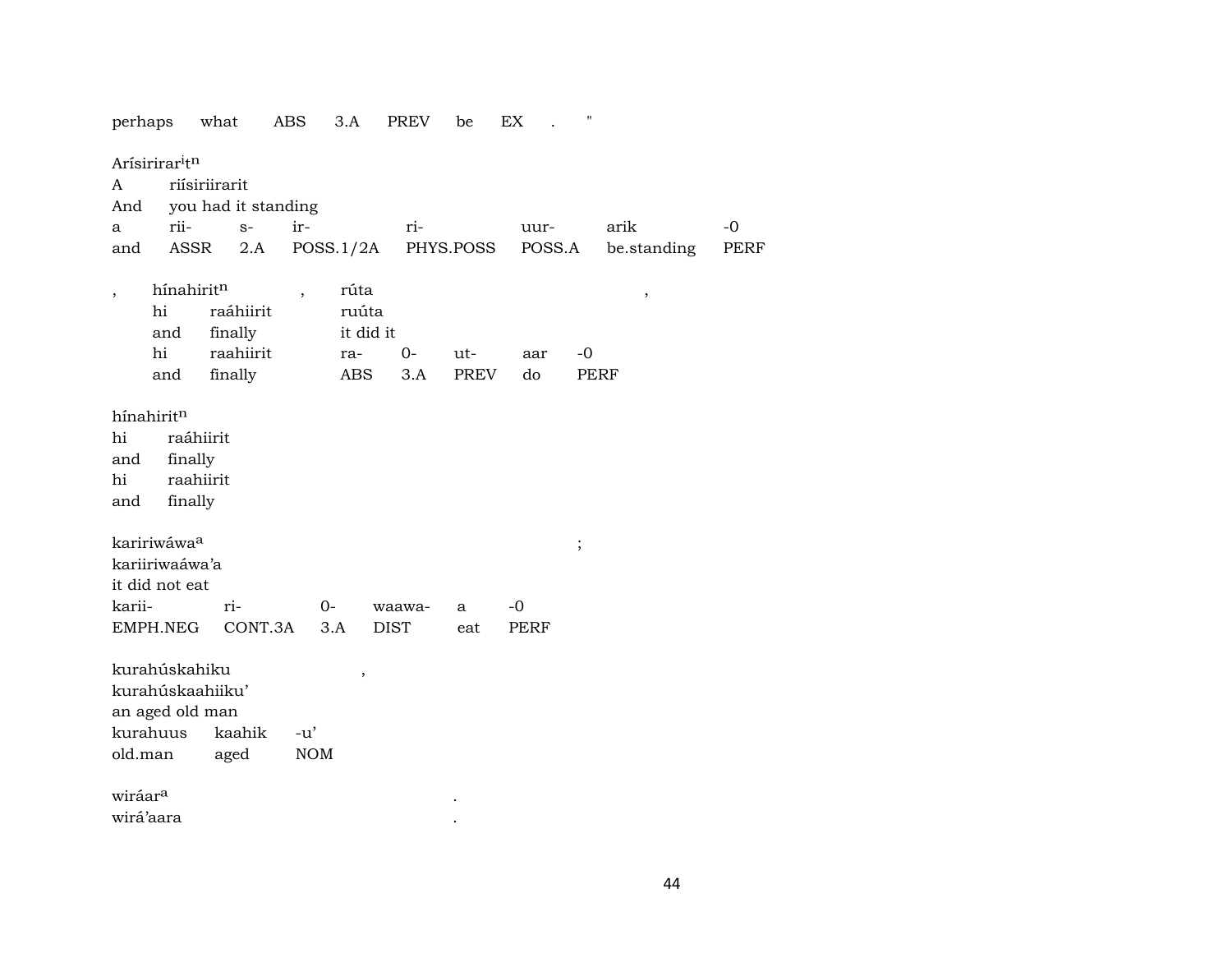|                          | when it became            |                                                            |                  |                        |                          |                     |                  |                     |         |            |             |
|--------------------------|---------------------------|------------------------------------------------------------|------------------|------------------------|--------------------------|---------------------|------------------|---------------------|---------|------------|-------------|
| wii-<br>when             | ra-<br><b>ABS</b>         | $0-$<br>3.P                                                | aar<br>become    | -a<br>SUB.1            |                          |                     |                  |                     |         |            |             |
|                          |                           |                                                            |                  |                        |                          |                     |                  |                     |         |            |             |
|                          | Rutasiriráit <sup>a</sup> |                                                            |                  |                        |                          |                     |                  |                     |         |            |             |
|                          | Ruutasiriiraá'iita        |                                                            |                  |                        |                          |                     |                  |                     |         |            |             |
|                          | Then you knew it          |                                                            |                  |                        |                          |                     |                  |                     |         |            |             |
| ruu-<br>then             | ta-<br>IND.1/2A           | $S-$<br>2.A                                                | ir-<br>PREV.1/2A |                        | ri-<br>PHYS.POSS         | uur-<br><b>PREV</b> | raa.iita<br>know | $-0$<br><b>PERF</b> |         |            |             |
|                          |                           |                                                            |                  |                        |                          |                     |                  |                     |         |            |             |
| $\overline{\phantom{a}}$ | kurahusnáari              |                                                            |                  |                        |                          |                     |                  |                     |         |            |             |
|                          | kúrahus                   | rá'aari                                                    |                  |                        |                          |                     |                  |                     |         |            |             |
|                          | an old man                |                                                            | when it became   |                        |                          |                     |                  |                     |         |            |             |
|                          | kurahuus                  | ra-                                                        | $O -$            | aar                    | $-i$                     |                     |                  |                     |         |            |             |
|                          | old.man                   | <b>ABS</b>                                                 | 3.P              | become                 | <b>IMPF.SUB</b>          |                     |                  |                     |         |            |             |
|                          |                           |                                                            |                  |                        |                          |                     |                  |                     |         |            |             |
|                          |                           | liríkuruharuhurahtih^tn                                    |                  |                        |                          |                     |                  |                     |         |            |             |
| $\mathbf{I}$<br>And      |                           | iriikuruuháruuhuraahtiihat<br>that was the end of its life |                  |                        |                          |                     |                  |                     |         |            |             |
| i                        | irii-                     | kuruur-                                                    | ri-              | $O -$                  | $a-$                     | ri-                 |                  | uur-                | huraar- | tiihak     | $-0$        |
| and                      | that                      | <b>DUB</b>                                                 | CONT.3A          | 3.A                    | POSS.3A                  | PHYS.POSS           |                  | POSS.A              | earth   | be.the.end | <b>PERF</b> |
|                          |                           |                                                            |                  |                        |                          |                     |                  |                     |         |            |             |
| $\overline{\phantom{a}}$ | ikuhakáhikut <sup>n</sup> |                                                            |                  |                        |                          |                     |                  |                     |         |            |             |
|                          | I                         | kuuhakaáhikut                                              |                  |                        |                          |                     |                  |                     |         |            |             |
|                          | And                       | it died of old age                                         |                  |                        |                          |                     |                  |                     |         |            |             |
|                          | $\mathbf{i}$              | kuur-<br>ra-                                               | $O -$            | kaahik                 | kuut<br>$-0$             |                     |                  |                     |         |            |             |
|                          | and                       | <b>DUB</b><br><b>ABS</b>                                   | 3.P              | aged                   | die                      | <b>PERF</b>         |                  |                     |         |            |             |
|                          |                           |                                                            |                  |                        |                          |                     |                  |                     |         |            |             |
|                          | Ikuháwiuhatn              |                                                            |                  |                        | $\overline{\phantom{a}}$ |                     |                  |                     |         |            |             |
| L                        |                           | kuuháwi'uuhat                                              |                  |                        |                          |                     |                  |                     |         |            |             |
| And                      | it fell over              |                                                            |                  |                        |                          |                     |                  |                     |         |            |             |
| i<br>and                 | kuur-<br><b>DUB</b>       | ra-<br><b>ABS</b>                                          | 0-<br>3.P        | wi.uu.hak<br>fall.over | $-0$<br><b>PERF</b>      |                     |                  |                     |         |            |             |
|                          |                           |                                                            |                  |                        |                          |                     |                  |                     |         |            |             |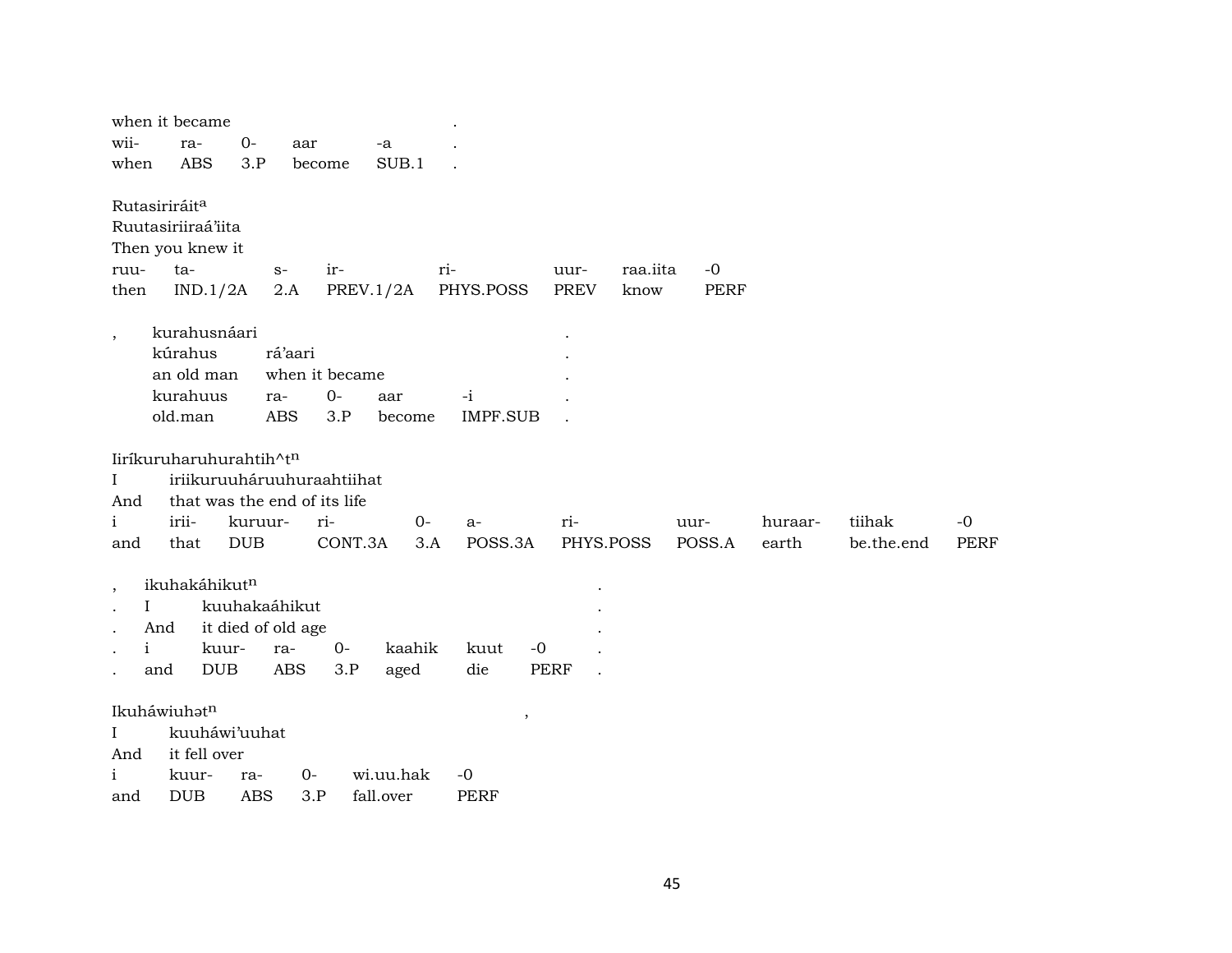| ihawakarásiruša               |       |                             |                           |       |         |           |          |                |      |                |       |            |             |  |
|-------------------------------|-------|-----------------------------|---------------------------|-------|---------|-----------|----------|----------------|------|----------------|-------|------------|-------------|--|
| i                             | hawá  |                             | karásiruucaa'             |       |         |           |          |                |      |                |       |            |             |  |
| and                           | again |                             | you won't raise it up     |       |         |           |          |                |      |                |       |            |             |  |
| i                             | haawa | ka-                         | ra-                       |       | $S-$    | ir-       |          |                | ra-  |                | uca.a |            | $-0$        |  |
| and                           | also  | NEG                         | ABS                       |       | 2.A     | PREV.1/2A |          |                | PORT |                | rise  |            | <b>PERF</b> |  |
|                               |       |                             |                           |       |         |           |          |                |      |                |       |            |             |  |
|                               |       | hawakakušáhist <sup>a</sup> |                           |       |         |           |          |                |      |                |       |            |             |  |
| Hawá                          |       |                             | kaakuucaáhista            |       |         |           |          |                |      |                |       |            |             |  |
|                               | Again |                             | it is not going to get up |       |         |           |          |                |      |                |       |            |             |  |
|                               | haawa | kaaki-                      |                           | $0-$  | a-      |           |          | uca.a          |      | -his           |       | -ta        |             |  |
| also                          |       | NEG.IND.3A                  |                           | 3.A   |         | PREV.3A   |          | get.up         |      | PERF           |       | <b>INT</b> |             |  |
|                               |       |                             |                           |       |         |           |          |                |      |                |       |            |             |  |
| Kurahuswiráar <sup>a</sup>    |       |                             |                           |       |         |           |          |                |      |                |       |            |             |  |
| Kúrahus                       |       | wíra'aara                   |                           |       |         |           |          |                |      |                |       |            |             |  |
| An old man                    |       |                             | when it became            |       |         |           |          |                |      |                |       |            |             |  |
| kurahuus                      |       | wii-                        | ra-                       | 0-    |         | aar       |          | -a             |      |                |       |            |             |  |
| old.man                       |       | when                        | <b>ABS</b>                | 3.P   |         | become    |          | SUB.1          |      |                |       |            |             |  |
|                               |       |                             |                           |       |         |           |          |                |      |                |       |            |             |  |
| nikuwitúutn                   |       |                             |                           |       |         |           |          |                |      |                |       |            |             |  |
| rikuwituú'ut                  |       |                             |                           |       |         |           |          |                |      |                |       |            |             |  |
| that is how it was            |       |                             |                           |       |         |           |          |                |      |                |       |            |             |  |
| riku-                         | wi-   | ti-                         |                           | $O -$ | ut-     |           | $\Omega$ | $\overline{a}$ |      |                |       |            |             |  |
| that.is                       |       | QUOT                        | IND.3A                    | 3.A   | PREV    |           | be       | EX             |      |                |       |            |             |  |
|                               |       |                             |                           |       |         |           |          |                |      |                |       |            |             |  |
| Šahíksnikutašiit <sup>n</sup> |       |                             |                           |       |         |           |          |                |      |                |       | ,          |             |  |
| Cáhiks                        |       | rikutacií'it                |                           |       |         |           |          |                |      |                |       |            |             |  |
| Persons                       |       | we are that way             |                           |       |         |           |          |                |      |                |       |            |             |  |
| icaahiks                      |       | riku-                       | ta-                       |       | aciir-  |           | ut-      |                | 0    | $\overline{z}$ |       |            |             |  |
| person                        |       | that.is                     | IND.1/2A                  |       | IN.DU.A |           |          | PREV           | be   | EX             |       |            |             |  |
|                               |       |                             |                           |       |         |           |          |                |      |                |       |            |             |  |
| tirəšíhwari                   |       |                             |                           |       |         |           |          |                |      |                |       |            |             |  |
| tiracíhwari                   |       |                             |                           |       |         |           |          |                |      |                |       |            |             |  |
| we living here                |       |                             |                           |       |         |           |          |                |      |                |       |            |             |  |
| tii-                          | ra-   | aciir-                      |                           | warii |         |           |          | -hus           |      |                |       |            |             |  |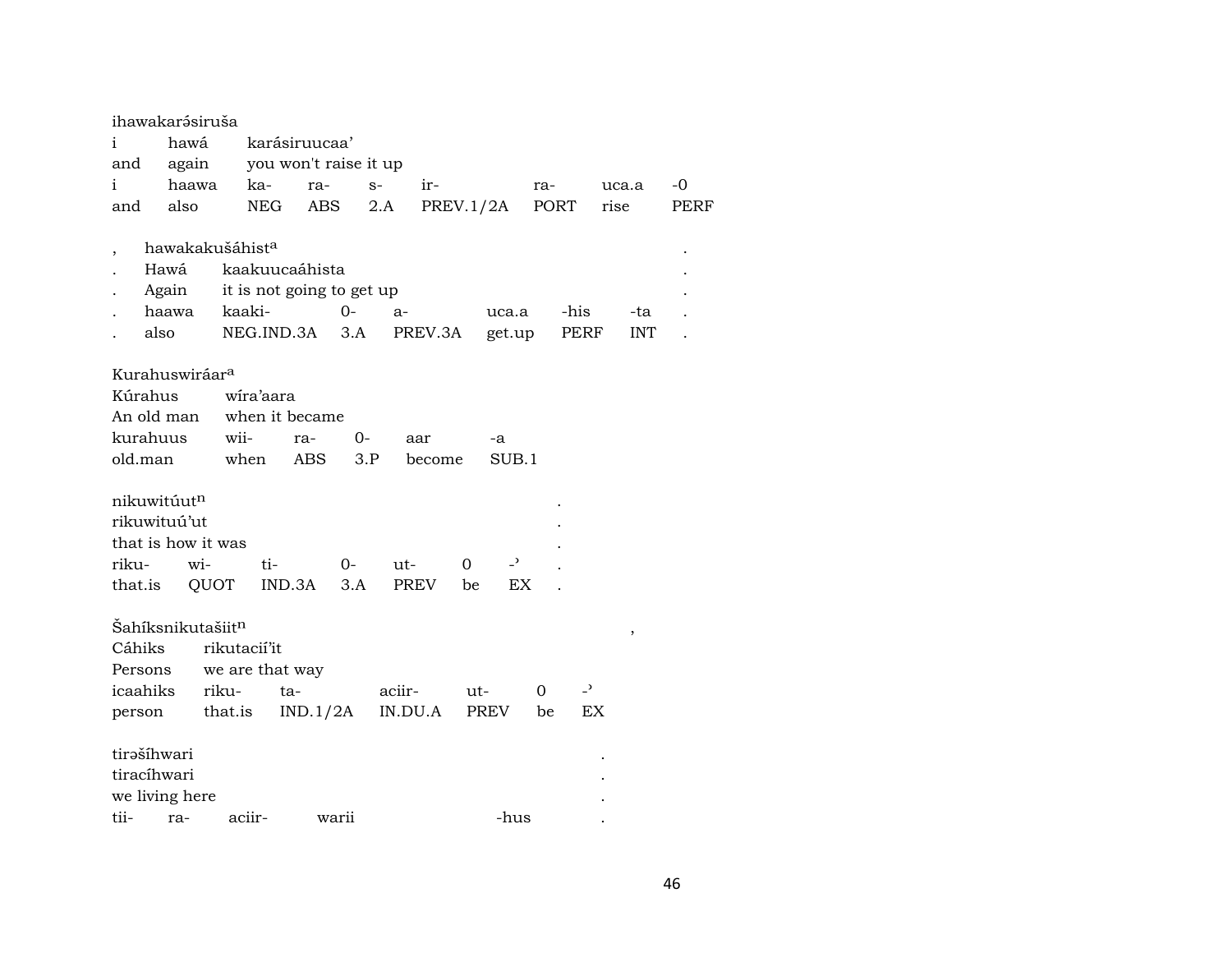this ABS IN.DU.A be.going.about.IMPF IMPF.SUB .

 $\overline{\phantom{a}}$ 

Túhá<sup>a</sup>

Tuuhá'a

He is the cause

ti- $0$ utraar

IND.3A 3.A PREV  $d$ o EX

| natuhaíriku       |            | kúrahus |      |       |          |          |
|-------------------|------------|---------|------|-------|----------|----------|
| ratuuhaa'iiriku   |            | kúrahus |      |       |          |          |
| my having seen it | an old man |         |      |       |          |          |
| ra-               | $+ -$      | $11t-$  | raa- | jirik | -hus     | kurahuus |
| ABS               | 1.A        | PREV    | way  | see   | IMPF.SUB | old.man  |

 $\overline{a}$ 

| nákut <sup>i</sup>      |              |        |            |        |  | Šáhiks   |  |  |  |  |
|-------------------------|--------------|--------|------------|--------|--|----------|--|--|--|--|
|                         | rakaáhikuuti |        |            |        |  |          |  |  |  |  |
| when he died of old age |              |        | . A person |        |  |          |  |  |  |  |
| ra-                     | $O-$         | kaahik | kuut       | $-i$   |  | icaahiks |  |  |  |  |
| ABS 3.P                 |              | aged   | die        | SUB.2. |  | person   |  |  |  |  |

tiiritútkiriku

| ti'    |  |  |  |  | i riitútkiriku |                     |  |                                              |      |  |  |  |
|--------|--|--|--|--|----------------|---------------------|--|----------------------------------------------|------|--|--|--|
| he was |  |  |  |  |                | and I did watch him |  |                                              |      |  |  |  |
|        |  |  |  |  |                |                     |  | ti- 0- 0 -0 i rii- t- ut- kirik.kus -0       |      |  |  |  |
|        |  |  |  |  |                |                     |  | IND.3A 3.A be PERF and ASSR 1.A PREV look.at | PERF |  |  |  |

| ٠ | hítiwaku |                |      | $\epsilon$ | Tik <sup>i</sup> |                |             |       |                          |
|---|----------|----------------|------|------------|------------------|----------------|-------------|-------|--------------------------|
|   | hi       | tiwáku'        |      |            |                  |                | $\epsilon$  | Tíki  |                          |
|   | and      | he said        |      |            |                  | $\ddot{\cdot}$ | $\alpha$    | Sonny | $\overline{\phantom{a}}$ |
|   | hi       | ti-            | $0-$ | waka'u     | $-0$             |                | "           | tikis |                          |
|   | and      | $IND.3A$ $3.A$ |      | say        | PERF             |                | $^{\prime}$ | sonny |                          |
|   |          |                |      |            |                  |                |             |       |                          |

| wikakaštárahkis   |  |
|-------------------|--|
| wikaakaactárahkis |  |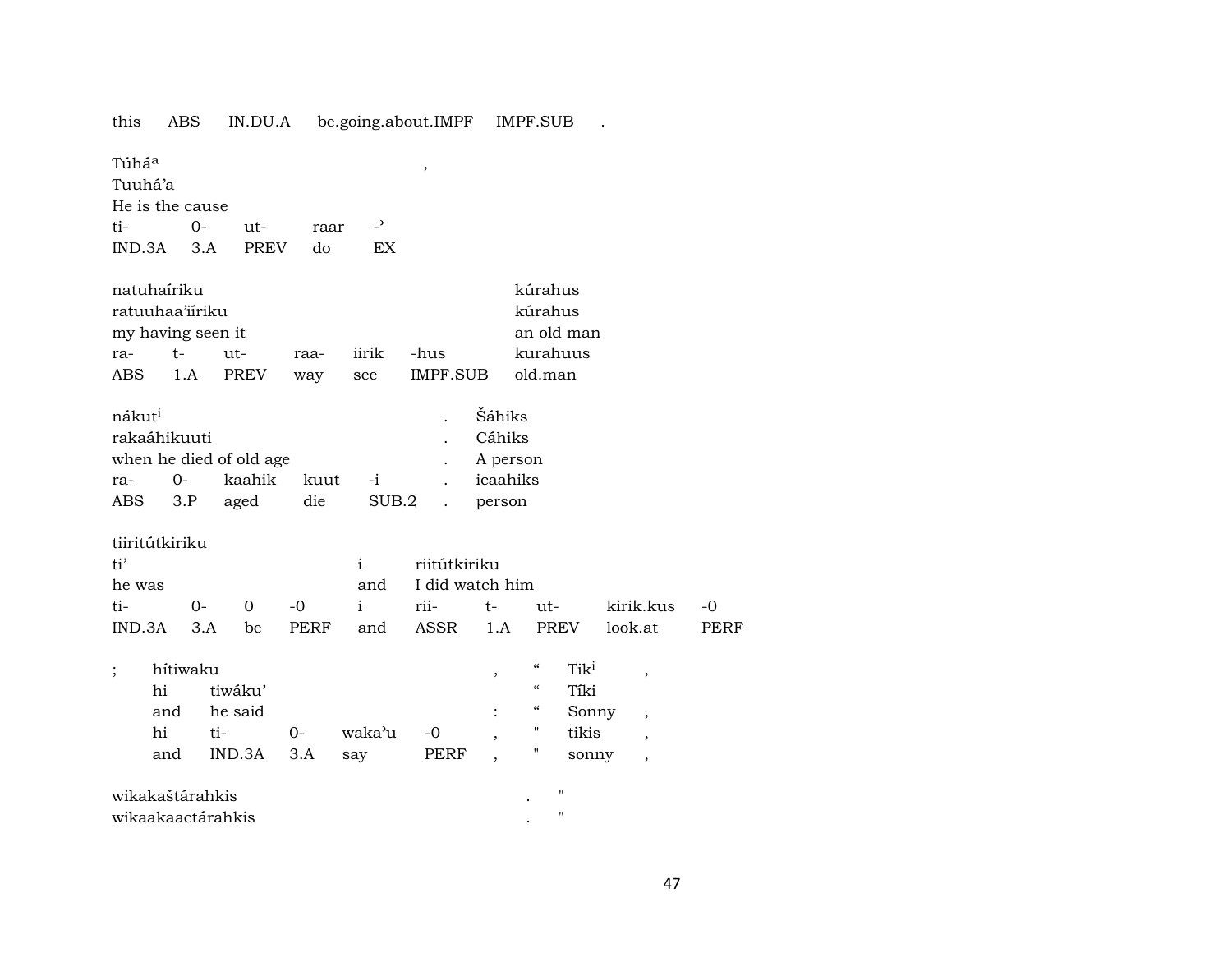|                           | I am not strong                     |      |           |               |      | $^{\prime}$        |
|---------------------------|-------------------------------------|------|-----------|---------------|------|--------------------|
| wii-                      | kaaka-                              |      |           | t- tarahkis   | $-0$ | $\pmb{\mathsf{H}}$ |
|                           | now NEG.IND.1/2A 1.A be.strong PERF |      |           |               |      | $\pmb{\mathsf{H}}$ |
|                           |                                     |      |           |               |      |                    |
| Hirutatúši <sup>a</sup>   |                                     |      |           |               |      |                    |
| Hiru                      | tatúci'a                            |      |           |               |      |                    |
| Then                      | I did it                            |      |           |               |      |                    |
| hiruu                     | ta-                                 | $t-$ |           | ut- i-        | aar  | -0                 |
|                           | then IND.1/2A 1.A PREV              |      |           | SEQ           | do   | PERF               |
|                           |                                     |      |           |               |      |                    |
| atáštakus                 |                                     |      |           |               | ,    |                    |
| a                         | táctakus                            |      |           |               |      |                    |
|                           | and I put him on my back            |      |           |               |      |                    |
| a                         | $t-$<br>ta-                         |      | ta.kus.k  | -0            |      |                    |
| and                       | IND.1/2A 1.A hang.on PERF           |      |           |               |      |                    |
|                           |                                     |      |           |               |      |                    |
| ataháwašitit <sup>n</sup> |                                     |      |           |               |      |                    |
| a                         | tahaáwacitit                        |      |           |               |      |                    |
| and                       | I took him out                      |      |           |               |      |                    |
| a                         | ta-                                 | t-   | ra-       | awacitik      | $-0$ |                    |
|                           | and IND.1/2A 1.A                    |      | PORT      | go.out        |      | PERF               |
|                           |                                     |      |           |               |      |                    |
| Ataháhukat <sup>n</sup>   |                                     |      |           |               |      |                    |
| A                         | taháhuukat                          |      |           |               |      |                    |
|                           | And I took him inside               |      |           |               |      |                    |
| a                         | ta-                                 | t-   | ra-       | huuk-         | at   | $-0$               |
| and                       | IND.1/2A                            |      | 1.A PORT  | into          | go   | PERF               |
|                           |                                     |      |           |               |      |                    |
| irírahakakaw <sup>i</sup> |                                     |      |           |               |      |                    |
|                           | iriirahaakákaawi                    |      |           |               |      |                    |
|                           | where our lodge was                 |      |           |               |      |                    |
| irii-                     | ra-                                 | $t-$ | rak-      | akaa          |      | -wi                |
| where                     | ABS                                 | 1.A  | $1/2$ .PL | be.a.dwelling |      | SUB.L              |

 $\,$  ,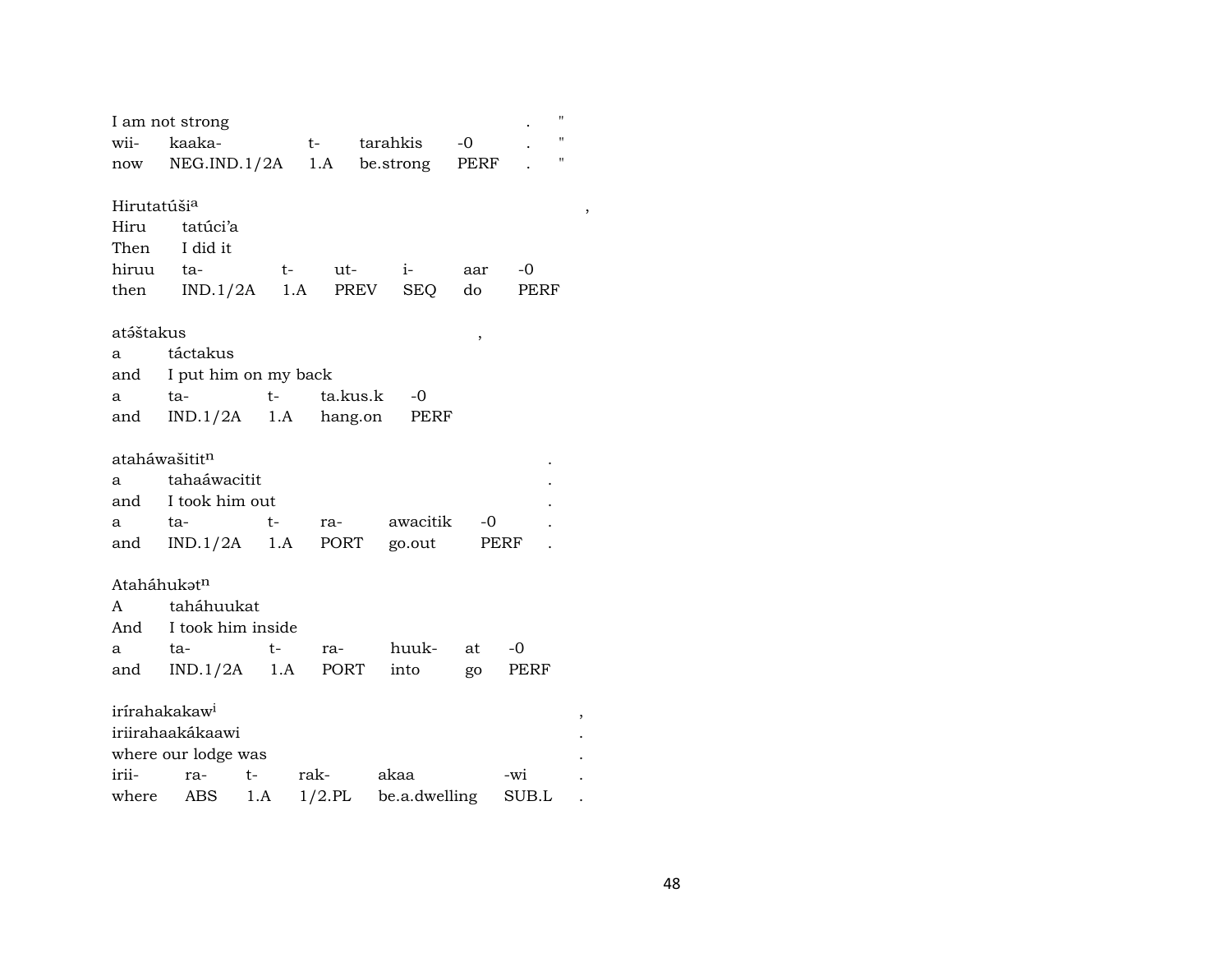|                       | hirutiwáwahisit <sup>i</sup> tn |                                |                |          |           |                |                          | $\, ,$           |                          |      |
|-----------------------|---------------------------------|--------------------------------|----------------|----------|-----------|----------------|--------------------------|------------------|--------------------------|------|
| Hiru                  |                                 | tiwaáwaahisitit                |                |          |           |                |                          |                  |                          |      |
| Then                  |                                 | he began to eat                |                |          |           |                |                          |                  |                          |      |
| hiruu                 | ti-                             | $0-$                           |                | waawa-   | a         | -his           | -itik                    |                  |                          |      |
| then                  | IND.3A                          | 3.A                            | <b>DIST</b>    |          | eat       | PERF           | <b>INCH</b>              |                  |                          |      |
|                       | hiistutitaráhkisa               |                                |                |          |           |                |                          |                  |                          |      |
| hi                    | sístu                           | titaráhkisa                    |                |          |           |                |                          |                  |                          |      |
| and                   | again                           | he became strong               |                |          |           |                |                          |                  |                          |      |
| hi                    | sistu                           | ti-                            | $0-$           |          | tarahkis  | -aar           | -0                       |                  |                          |      |
| and                   | again                           |                                | $IND.3A$ $3.A$ |          | be.strong | <b>INCH</b>    | PERF                     |                  |                          |      |
|                       | Híwiriwakahu                    |                                |                |          |           |                | $\mathcal{C}$<br>,       | Tik <sup>i</sup> | $^\mathrm{^\mathrm{o}}$  |      |
| Hi                    | wiriiwákaahu'                   |                                |                |          |           |                | $\mathcal{C}$            | Tíki             |                          |      |
| And                   | he was saying                   |                                |                |          |           |                | $\mathcal{C}\mathcal{C}$ | Sonny            | $\overline{\phantom{a}}$ |      |
| hi                    | wii-                            | rii-                           | $0-$           | waka     |           | -:hus          | 11                       | tikis            | $\overline{ }$           |      |
| and                   | now                             | ASSR                           | 3.A            | say.IMPF |           | IMPF           | 11                       | sonny            | $\overline{\phantom{a}}$ |      |
|                       | iriwirutatiwitih^tn             |                                |                |          |           |                |                          |                  |                          |      |
|                       | iriwiruutatiiwitiihat           |                                |                |          |           |                |                          |                  |                          |      |
|                       |                                 | this is where I'll have my end |                |          |           |                |                          |                  |                          |      |
| irii-                 | wii-                            | ruu-                           | ta-            |          | t-        | $i-$           | awi-                     | tiihak           |                          | $-0$ |
| where                 | now                             | there                          |                | IND.1/2A | 1.A       | SEQ            |                          | image be.the.end |                          | PERF |
| н                     | Iritiráita                      |                                |                |          |           |                |                          | ,                |                          |      |
| 11                    | L                               | riitiraá'iita                  |                |          |           |                |                          |                  |                          |      |
| 11                    | And                             | I do know                      |                |          |           |                |                          |                  |                          |      |
| $\pmb{\mathsf{H}}$    | i.                              | rii-                           | t-             | ir-      |           | raa.iita       | -0                       |                  |                          |      |
| 11                    | and                             | ASSR                           | 1.A            |          |           | PREV.1/2A know | PERF                     |                  |                          |      |
| hírihwak <sup>i</sup> |                                 |                                |                |          |           |                |                          |                  |                          |      |
| hi                    | ríhwaki'                        |                                |                |          |           |                |                          |                  |                          |      |
| and                   | they said                       |                                |                |          |           |                |                          |                  |                          |      |
| hi                    | ra-                             | $0-$                           | ir-            | waki     | $-0$      |                |                          |                  |                          |      |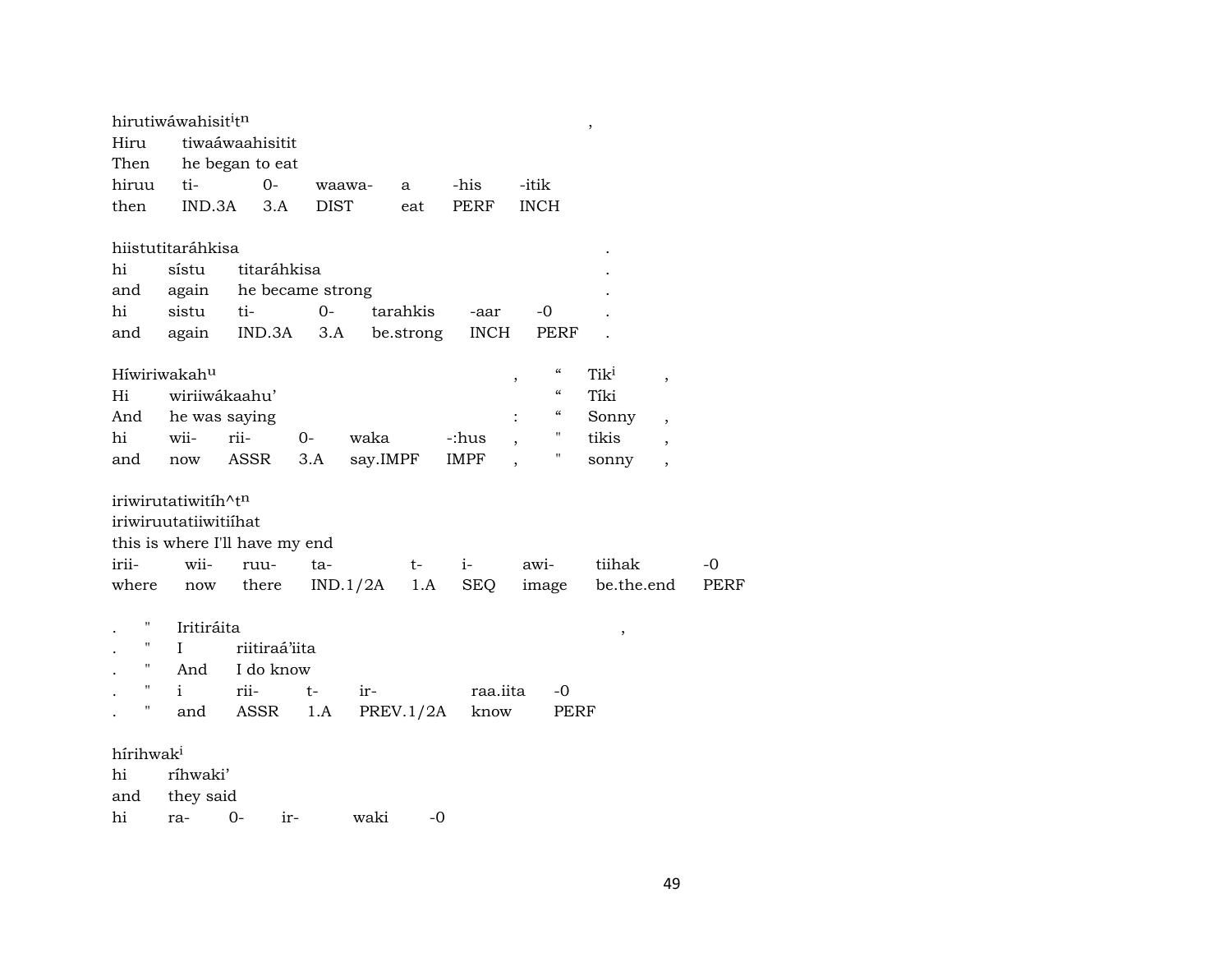### and ABS 3.A PL.3A say.PL PERF

|                        | witikáhikut <sup>n</sup><br>kúrahus<br>witikaáhikut<br>kúrahus<br>he died of old age<br>the old man |                  |               |            |            |                          |          |                          |  |  |  |  |
|------------------------|-----------------------------------------------------------------------------------------------------|------------------|---------------|------------|------------|--------------------------|----------|--------------------------|--|--|--|--|
| wi-                    | ti-                                                                                                 | $0-$             | kaahik-       |            | kuut       | $-0$                     | kurahuus |                          |  |  |  |  |
| QUOT                   | IND.3A                                                                                              | 3.P              | aged          |            | die        | PERF                     | old.man  |                          |  |  |  |  |
| takúruksk <sup>u</sup> |                                                                                                     |                  |               |            |            |                          |          |                          |  |  |  |  |
| táku                   | rúksku                                                                                              |                  |               |            |            |                          |          |                          |  |  |  |  |
| here                   |                                                                                                     | his having lived |               |            |            |                          |          |                          |  |  |  |  |
| taku                   | ra-                                                                                                 | $0-$             | uks-          | kus        |            | $-0$                     |          |                          |  |  |  |  |
| someone                | ABS                                                                                                 | 3.A              | AOR           |            | be.sitting | SUB.4                    |          |                          |  |  |  |  |
|                        |                                                                                                     |                  |               |            |            |                          |          |                          |  |  |  |  |
| Irikúruhau             |                                                                                                     |                  |               |            |            |                          |          | $\, ,$                   |  |  |  |  |
| Irikúruuhaa'u'         |                                                                                                     |                  |               |            |            |                          |          |                          |  |  |  |  |
| It was that way        |                                                                                                     |                  |               |            |            |                          |          | $\overline{\phantom{a}}$ |  |  |  |  |
| irii-                  | ku-<br>ra-                                                                                          |                  | $O-$<br>$ut-$ |            | raa-       | uu                       | -0       | ,                        |  |  |  |  |
| that                   | <b>INDF</b><br>ABS                                                                                  |                  | 3.A           | PREV       | way        | be                       | PERF     | $\overline{ }$           |  |  |  |  |
|                        |                                                                                                     |                  |               |            |            |                          |          |                          |  |  |  |  |
| irár <sup>i</sup>      |                                                                                                     |                  |               |            |            | $\,$                     |          |                          |  |  |  |  |
| iraári'                |                                                                                                     |                  |               |            |            |                          |          |                          |  |  |  |  |
| brother                |                                                                                                     |                  |               |            |            | $\overline{\phantom{a}}$ |          |                          |  |  |  |  |
| $i-$                   | -raar-                                                                                              |                  |               | -ri'       |            | ,                        |          |                          |  |  |  |  |
| 3.POSS.A               |                                                                                                     | same.sex.sibling |               |            | 3.POSS.B   |                          |          |                          |  |  |  |  |
|                        |                                                                                                     |                  |               |            |            |                          |          |                          |  |  |  |  |
| nahurarahkitu          |                                                                                                     |                  |               |            |            |                          |          |                          |  |  |  |  |
|                        | rahúraaraahkítuu'u'                                                                                 |                  |               |            |            |                          |          |                          |  |  |  |  |
| all animal kind        |                                                                                                     |                  |               |            |            |                          |          |                          |  |  |  |  |
| rahuraar-              | raar-                                                                                               | kituu            | $-u^{\prime}$ |            |            |                          |          |                          |  |  |  |  |
| animal                 | PL                                                                                                  | all              |               | <b>NOM</b> |            |                          |          |                          |  |  |  |  |
|                        | iríkuruhuširahuraráru                                                                               |                  |               |            |            |                          |          |                          |  |  |  |  |

iriikuruuhucirahuraaráru'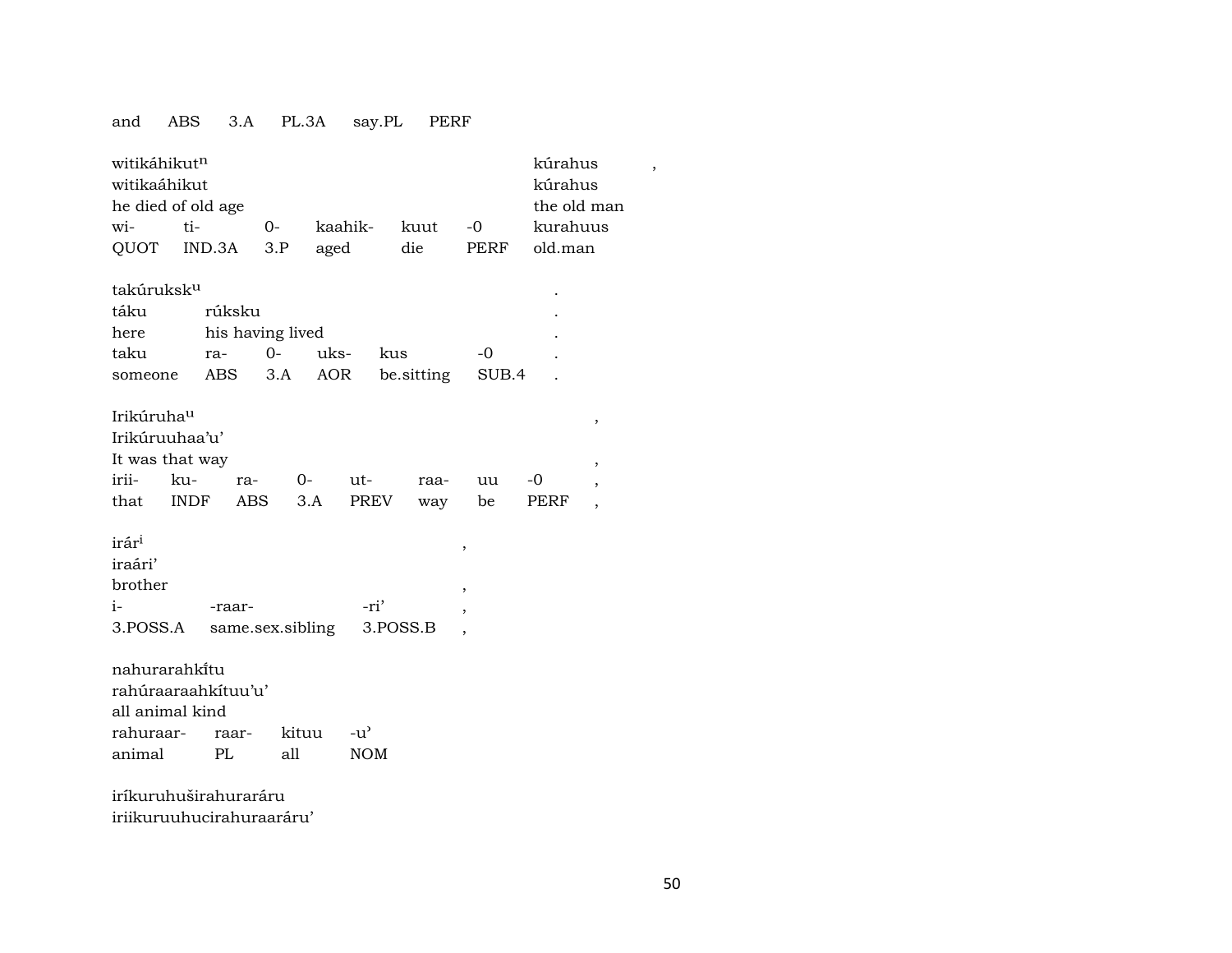| the different kinds of animals |  |  |  |  |                                                                               |  |  |  |  |  |  |
|--------------------------------|--|--|--|--|-------------------------------------------------------------------------------|--|--|--|--|--|--|
|                                |  |  |  |  | irii- kuruur- ri-        0-    ut-    i-       rahuraar-    raar-    uu    -0 |  |  |  |  |  |  |
|                                |  |  |  |  | that DUB CONT.3A 3.A PREV SEQ animal PL be PERF                               |  |  |  |  |  |  |

 $\overline{\phantom{a}}$ 

|                | ahikušukskárauati^s     |        |                  |            |                                  |                |               |            |        |  |
|----------------|-------------------------|--------|------------------|------------|----------------------------------|----------------|---------------|------------|--------|--|
|                | ahikucukskára'u         |        |                  |            |                                  |                |               | Atí'as     |        |  |
|                | the ones He made for us |        |                  |            |                                  |                |               | our Father |        |  |
| ar-            | ri-                     | $O -$  | ku-              | ut-        | uks-                             | ka.ra'uk       | -0            | ati-       | as     |  |
| EV.            | CONT.3A                 | 3.A    | 1.P              | <b>BEN</b> | <b>AOR</b>                       | make.PL.P      | SUB.3         | 1.POSS     | father |  |
|                | nətkuwáwa <sup>a</sup>  |        |                  |            |                                  |                |               |            |        |  |
|                | ratkuwaáwa'a            |        |                  |            |                                  |                |               |            |        |  |
|                | for me to eat           |        |                  |            |                                  |                |               |            |        |  |
| ra-            | t-                      | ku-    | waawa-           | a          | $-0$                             |                |               |            |        |  |
| INF.A          | 1.A                     | INF.B  | <b>DIST</b>      | eat        | SUB.3                            |                |               |            |        |  |
| Irári          |                         |        |                  |            | $\, ,$                           |                |               |            |        |  |
| Iraári'        |                         |        |                  |            |                                  |                |               |            |        |  |
| <b>Brother</b> |                         |        |                  |            |                                  |                |               |            |        |  |
| $i-$           |                         | -raar- |                  | -ri'       | $\overline{\phantom{a}}$         |                |               |            |        |  |
| 3.POSS.A       |                         |        | same.sex.sibling | 3.POSS.B   | $\overline{ }$<br>$\overline{ }$ |                |               |            |        |  |
|                | uskurúritn              |        |                  |            |                                  | $\overline{ }$ | nahúrahki     |            |        |  |
|                | askuruúrit              |        |                  |            |                                  |                | rahúrahki     |            |        |  |
| together       |                         |        |                  |            |                                  |                | the animal(s) |            |        |  |
| asku           | ra-                     | $O -$  | uur-             | ik         | -0                               |                | rahuraar      | -kis       |        |  |
| one            | ABS                     | 3.A    | <b>PREV</b>      | look.like  | PERF                             |                | animal        | DIM        |        |  |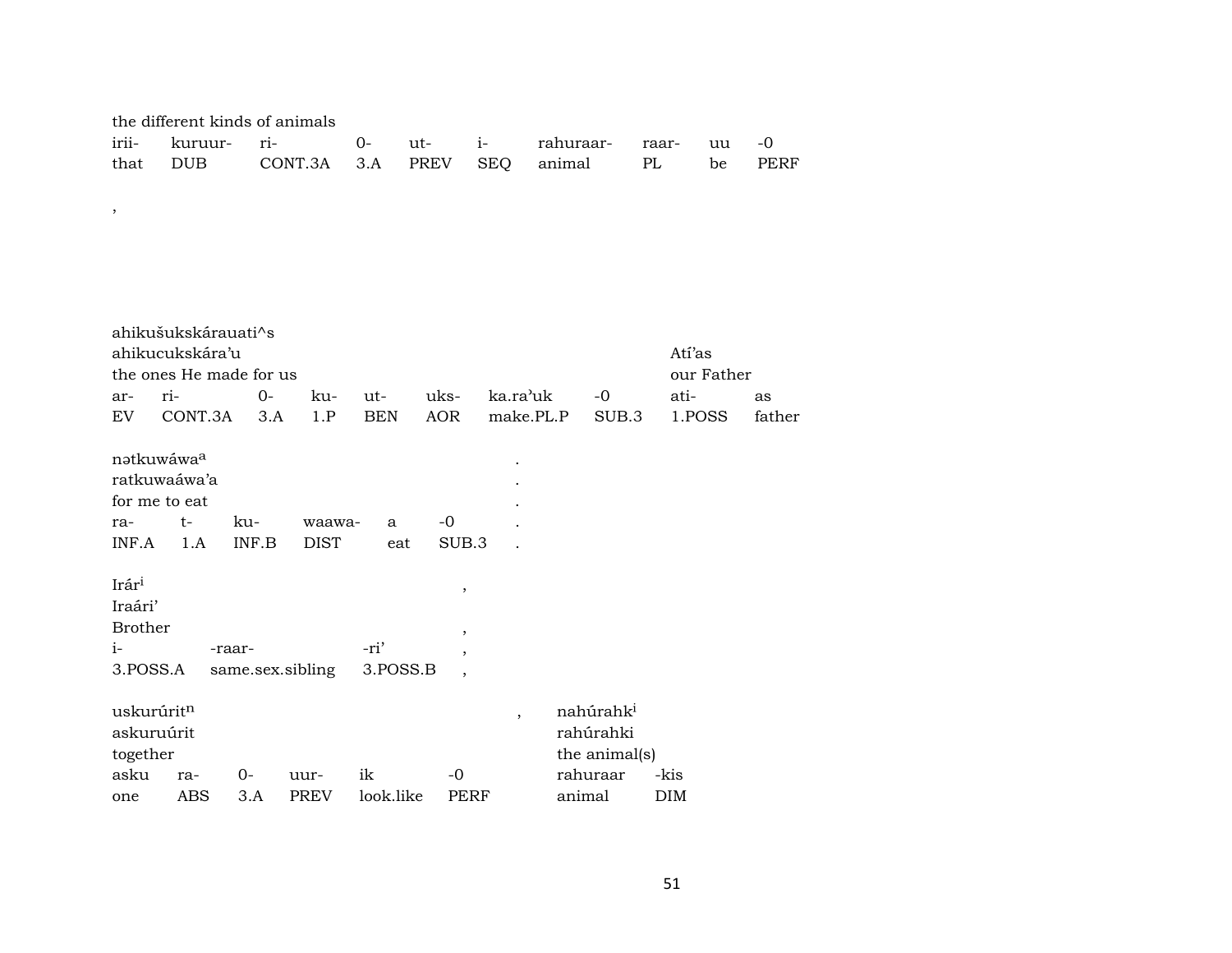| tášira<br>táciira |       |                           |                             |               |     |                      |             |       |           |       |       |            |             |           |
|-------------------|-------|---------------------------|-----------------------------|---------------|-----|----------------------|-------------|-------|-----------|-------|-------|------------|-------------|-----------|
|                   |       | we are living             |                             |               |     |                      |             |       |           |       |       |            |             |           |
|                   |       |                           | aciir-                      |               | aah | -0                   |             |       |           |       |       |            |             |           |
| ta-               |       |                           |                             |               |     |                      |             |       |           |       |       |            |             |           |
| IND.1/2A          |       |                           | IN.DU.A                     |               | be  | PERF                 |             |       |           |       |       |            |             |           |
|                   |       | Nahkukahíkut <sup>i</sup> |                             |               |     |                      |             |       |           |       |       |            |             |           |
|                   |       |                           | Raahkukaahíkuuti            |               |     |                      |             |       |           |       |       |            |             |           |
|                   |       |                           | When it dies of old age     |               |     |                      |             |       |           |       |       |            |             |           |
| ra-               |       | $0-$                      | ar-                         | ku-           |     |                      | kaahik-     |       | kuut      | $-i$  |       |            |             |           |
| IFN.A             |       | 3.P                       | EV                          | INF.B         |     | aged                 |             |       | die       |       | SUB.2 |            |             |           |
|                   |       |                           |                             |               |     |                      |             |       |           |       |       |            |             |           |
| arihuksú          |       |                           |                             |               |     | tiškarítpiraku       |             |       |           |       |       |            |             |           |
| а                 |       | ríhuksu'                  |                             |               |     | tickarítpiraku       |             |       |           |       |       |            |             |           |
| and               |       | only                      |                             |               |     | the skin is wrinkled |             |       |           |       |       |            |             |           |
| a                 |       | rihuks                    |                             | $-u^{\prime}$ | ti- |                      | $0-$        |       | ickariit- |       |       | pira.kus   |             | -0        |
| and               |       | alone                     |                             | <b>NOM</b>    |     | IND.3A               | 3.A         |       | hide      |       |       |            | be.wrinkled | PERF      |
|                   |       |                           | Iriruruksáwahš <sup>u</sup> |               |     |                      |             |       |           |       |       |            |             |           |
|                   |       |                           | Iriruuruksáwahcu            |               |     |                      |             |       |           |       |       |            |             |           |
|                   |       |                           | Whatever it might even be   |               |     |                      |             |       |           |       |       |            |             |           |
|                   | irii- |                           | ruu-                        | ra-           | 0-  |                      | uks-        |       | awahc-    |       | 0     |            | -u          |           |
|                   | what  |                           | then                        | ABS           |     | 3.A                  | <b>JUSS</b> |       | even      |       | be    |            | SUB.D       |           |
|                   |       |                           |                             |               |     |                      |             |       |           |       |       |            |             |           |
|                   |       | sirihkúturas,             |                             |               |     |                      |             |       |           |       |       |            |             |           |
|                   |       | sirihkuúturas             |                             |               |     |                      |             |       |           |       |       |            |             |           |
|                   |       |                           | when they found it dead     |               |     |                      |             |       |           |       |       |            |             |           |
| si-               |       | ra-                       | $0-$                        | ir-           |     | kuut-                |             | huras |           | -0    |       |            |             |           |
| DU                |       | ABS                       | 3.A                         | PL.3A         |     | dead                 |             | find  |           | SUB.4 |       |            |             |           |
|                   |       |                           |                             |               |     |                      |             |       |           |       |       |            |             |           |
| hitíhwaki         |       |                           |                             |               |     |                      |             |       |           |       |       | $\epsilon$ | Hã          | Ţ         |
| hi                |       | tíhwaki'                  |                             |               |     |                      |             |       |           |       |       | $\epsilon$ | Haá         |           |
| and               |       | they said                 |                             |               |     |                      |             |       |           |       |       | "          | Ha          | $\,$<br>Ţ |
| hi                |       | ti-                       |                             | 0-            | ir- |                      | waki        |       | -0        |       |       | "          | haa         |           |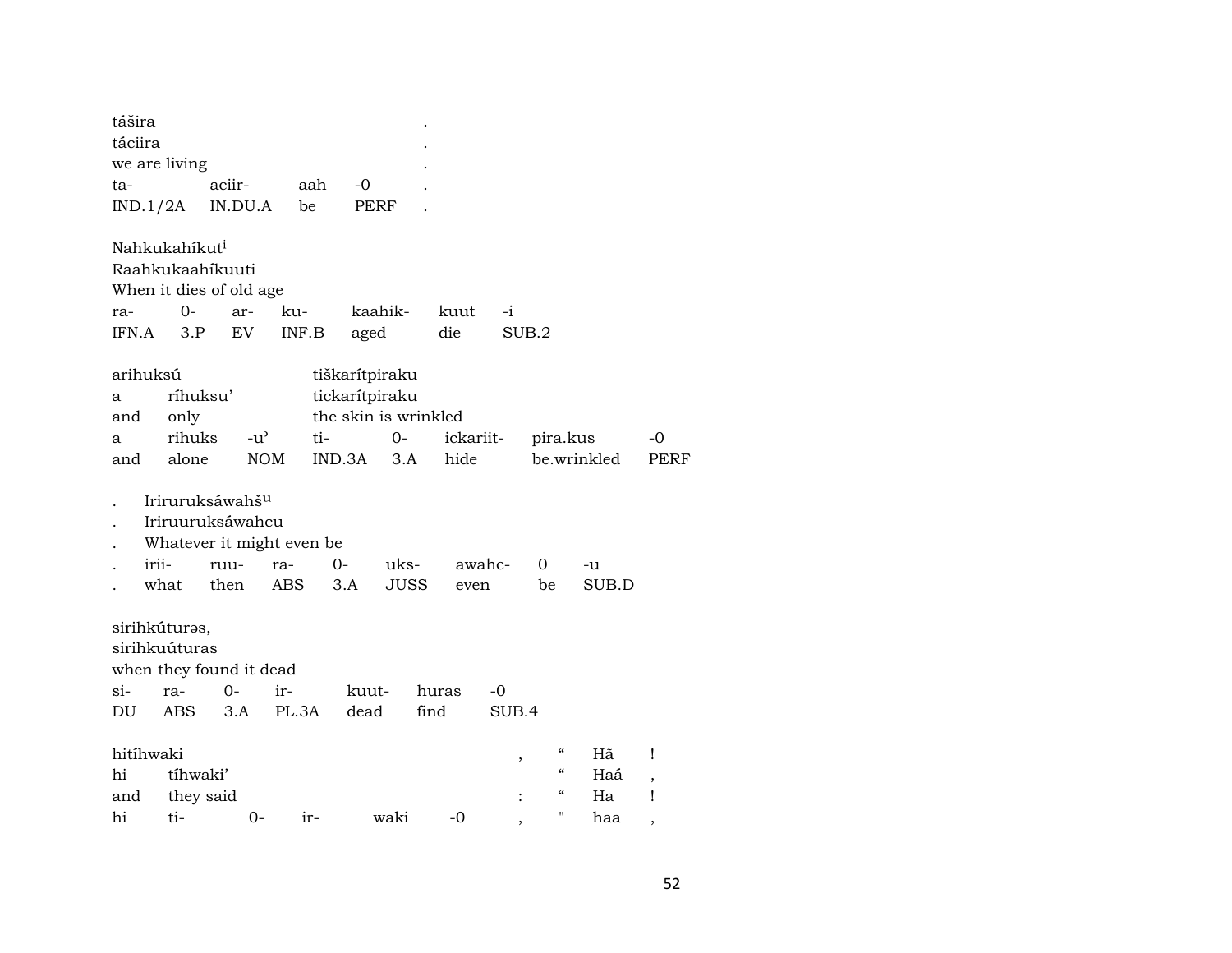and IND.3A 3.A PL.3A say.PL PERF, " ha,

| tiras <sup>a</sup><br>tíraasa<br>this one lying<br>tii-<br>this                                                                                                                                                                                                   | ra-<br>ABS                                                                       | 0-<br>3.A          | sa<br>be.lying            | -0<br>SUB.3                                                       | ,              |         |             |  |  |  |  |
|-------------------------------------------------------------------------------------------------------------------------------------------------------------------------------------------------------------------------------------------------------------------|----------------------------------------------------------------------------------|--------------------|---------------------------|-------------------------------------------------------------------|----------------|---------|-------------|--|--|--|--|
| tihakáhikut <sup>n</sup><br>tiihakaáhikut<br>tiir-<br><b>INFR</b>                                                                                                                                                                                                 | it must have died of old age<br>ra-<br>ABS                                       | $O -$<br>3.P       | kaahik-<br>aged           | kuut<br>die                                                       | $-0$<br>PERF   | $\,$    |             |  |  |  |  |
| hušakarúsut <sup>i</sup><br>11<br>Huucakaruúsu'<br>$^{\prime}$<br>ti'<br>П<br>A shriveled (hide)<br>it is<br>$\blacksquare$<br>huuca.karuus<br>$-u^{\prime}$<br>ti-<br>$0-$<br>$\Omega$<br>$-0$<br>"<br>be.shriveled<br><b>NOM</b><br>IND.3A<br>3.A<br>PERF<br>be |                                                                                  |                    |                           |                                                                   |                |         |             |  |  |  |  |
| irii-<br>what                                                                                                                                                                                                                                                     | Iriruruksawáhšu<br>iriruuruksáwahcu<br>whatever it might even be<br>ruu-<br>then | ra-<br>ABS         | $0-$<br>3.A               | uks-<br><b>JUSS</b>                                               | awahc-<br>even | 0<br>be | -u<br>SUB.D |  |  |  |  |
| nahúrahk <sup>i</sup><br>rahúrahki<br>the animal<br>rahuraar<br>animal                                                                                                                                                                                            |                                                                                  | -kis<br><b>DIM</b> | I<br>Ι<br>And<br>i<br>and | ,<br>$\overline{\phantom{a}}$<br>$\overline{ }$<br>$\overline{ }$ |                |         |             |  |  |  |  |
| irár <sup>i</sup>                                                                                                                                                                                                                                                 |                                                                                  |                    |                           |                                                                   | ,              |         |             |  |  |  |  |

iraári'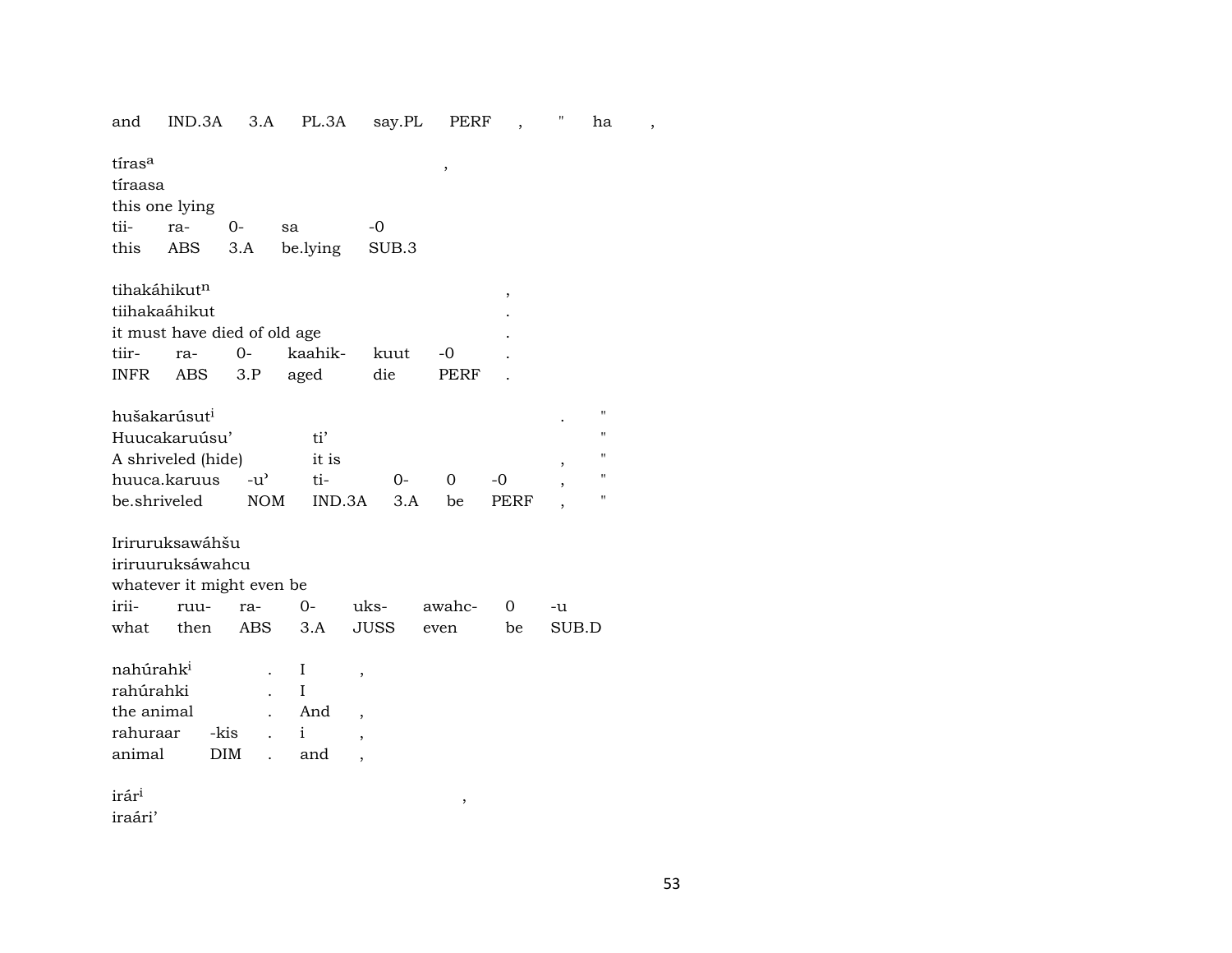| brother                    |                               |                      |                          | $\overline{\phantom{a}}$             |          |                  |                          |      |
|----------------------------|-------------------------------|----------------------|--------------------------|--------------------------------------|----------|------------------|--------------------------|------|
| $i-$                       | -raar-                        |                      | -ri'                     | ,                                    |          |                  |                          |      |
| 3.POSS.A                   |                               | same.sex.sibling     |                          | 3.POSS.B<br>$\overline{\phantom{a}}$ |          |                  |                          |      |
|                            |                               |                      |                          |                                      |          |                  |                          |      |
|                            | škarakárəširawak <sup>i</sup> |                      |                          |                                      |          |                  |                          |      |
| ckára                      | karaciraáwaki'                |                      |                          |                                      |          |                  |                          |      |
| alone                      |                               | we are not different |                          |                                      |          |                  |                          |      |
| ckara                      | ka-                           | ra-                  | aciir-                   | ir-                                  |          | raa-             | awakir                   | $-0$ |
| alone                      | NEG                           | ABS                  | IN.DU.A                  | PREV.1/2A                            |          | way              | be.strange               | PERF |
|                            |                               |                      |                          |                                      |          |                  |                          |      |
| $\overline{\phantom{a}}$   | Nikutaší <sup>i</sup> tn      |                      |                          |                                      |          |                  | $\overline{\phantom{a}}$ |      |
|                            | Rikutacií'it                  |                      |                          |                                      |          |                  |                          |      |
|                            | We are that way               |                      |                          |                                      |          |                  |                          |      |
| riku-                      | ta-                           |                      | aciir-                   | ut-                                  | $\Omega$ | $-$ <sup>2</sup> |                          |      |
|                            | that.is                       | IND.1/2A             | IN.DU.A                  | PREV                                 | be       | EX               |                          |      |
| šahiksíšahiks              |                               |                      |                          |                                      |          |                  |                          |      |
| Cahiksícahiks              |                               |                      |                          |                                      |          |                  |                          |      |
| Indians                    |                               |                      |                          |                                      |          |                  |                          |      |
| icaahiks                   | icaahiks                      |                      |                          |                                      |          |                  |                          |      |
| person                     | person                        |                      |                          |                                      |          |                  |                          |      |
|                            |                               |                      |                          |                                      |          |                  |                          |      |
| tašakukahíkut <sup>u</sup> |                               |                      |                          |                                      |          |                  |                          |      |
|                            | tacakukaahikuutu'             |                      |                          |                                      |          |                  |                          |      |
|                            | we die of old age             |                      |                          |                                      |          |                  |                          |      |
| ti-                        | aca-                          | ku-                  | kaahik-                  | kuut                                 | -:hus    |                  |                          |      |
|                            | IND.3A IN.DU.P                | 1.P                  | aged                     | die                                  | IMPF     |                  |                          |      |
|                            |                               |                      |                          |                                      |          |                  |                          |      |
| Arahúrahk <sup>i</sup>     |                               |                      | $\overline{\phantom{a}}$ |                                      |          |                  |                          |      |
| A                          | rahúrahki                     |                      |                          |                                      |          |                  |                          |      |

| $\mathsf{A}$ | ranuranki  |            |
|--------------|------------|------------|
| And          | the animal |            |
| a            | rahuraar   | -kis       |
| and          | animal     | <b>DIM</b> |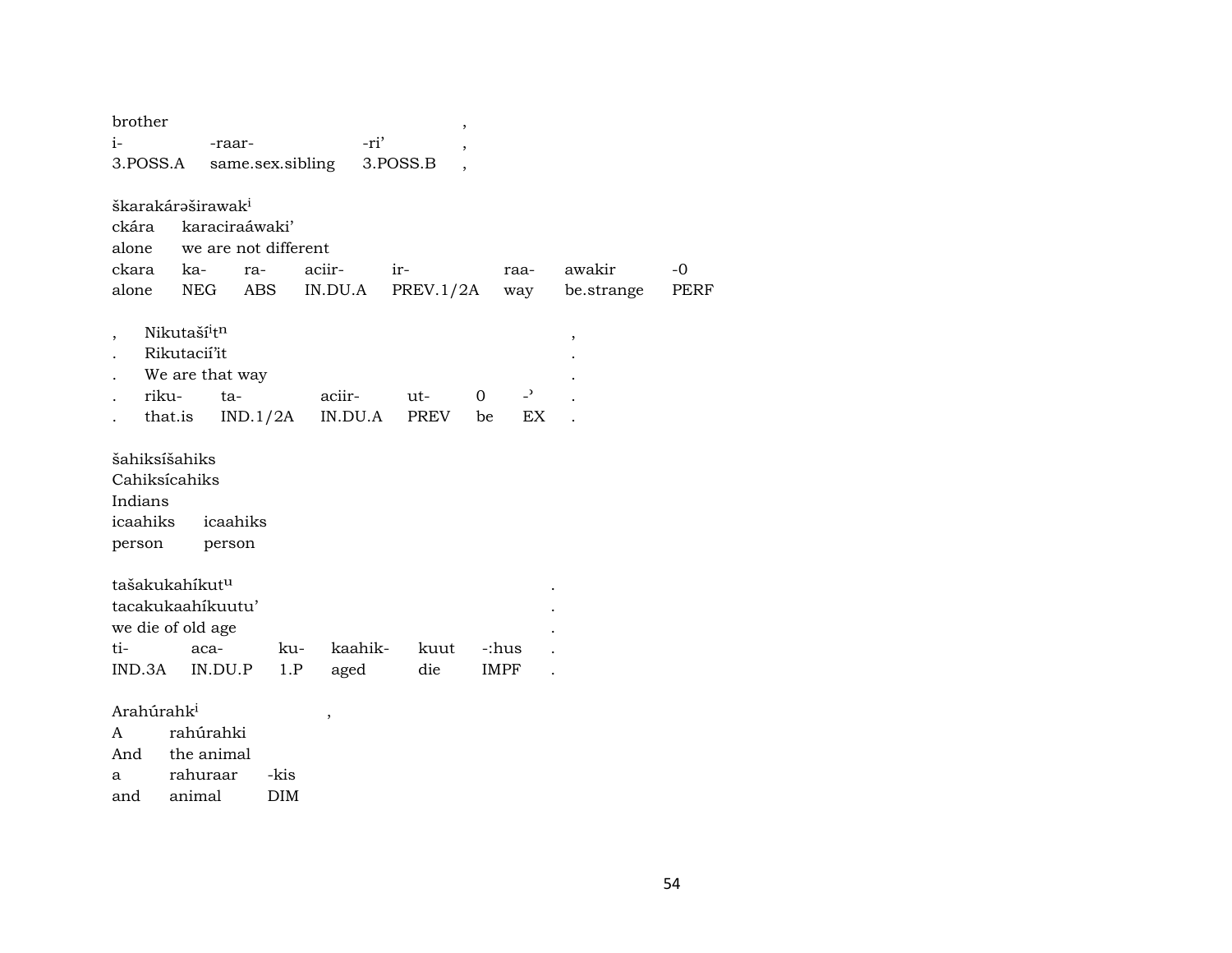| raaruuriihuráhaacu'<br>then it just dies<br>rii-<br>hurahac<br>0-<br>-:hus<br>ruu-<br>raa-<br><b>ASSR</b><br>3.P<br>die<br><b>IMPF</b><br>then<br>just<br>Ahawárarurišaku huráhaš <sup>a</sup><br>hawá<br>raaruuriicakuuhuráhaacu'<br>A<br>then you and I just die<br>And<br>also<br>rii-<br>hurahac<br>haawa<br>$i-$<br>-:hus<br>raa-<br>ruu-<br>aca-<br>ku-<br>a<br><b>ASSR</b><br>1.P<br><b>SEQ</b><br>die<br><b>IMPF</b><br>also<br>then<br>IN.DU.P<br>and<br>just<br>Kúkakirak <sup>u</sup><br>Kukaakiiraáku<br>There is nothing there<br>kaaki-<br>ku-<br>0-<br>kus<br>-0<br>raa-<br><b>INDF</b><br>NEG.IND.3A<br>3.A<br>be.sitting<br>PERF<br>way<br>nakurahurahkitawi<br>rakuraahuraahkítawi<br>its being certain<br>$0-$<br>kita<br>ku-<br>huraar-<br>$-wi$<br>ra-<br>raa-<br>INF.B<br>earth<br>SUB.L<br>INF.A<br>3.A<br>be.on.top<br>way<br>tirašíhwari<br>tiracíhwari<br>our living here<br>tii-<br>aciir-<br>warii<br>-hus<br>ra-<br>be.going.about.IMPF<br>this<br>ABS<br>IN.DU.A<br>IMPF.SUB<br>Kišitirahúrahš <sup>a</sup><br>$\, ,$<br>Kici<br>tirahúraahca<br>this earth<br>But |      | narurihuráhaš <sup>u</sup> |  |  |  |  |
|--------------------------------------------------------------------------------------------------------------------------------------------------------------------------------------------------------------------------------------------------------------------------------------------------------------------------------------------------------------------------------------------------------------------------------------------------------------------------------------------------------------------------------------------------------------------------------------------------------------------------------------------------------------------------------------------------------------------------------------------------------------------------------------------------------------------------------------------------------------------------------------------------------------------------------------------------------------------------------------------------------------------------------------------------------------------------------------------------|------|----------------------------|--|--|--|--|
|                                                                                                                                                                                                                                                                                                                                                                                                                                                                                                                                                                                                                                                                                                                                                                                                                                                                                                                                                                                                                                                                                                  |      |                            |  |  |  |  |
|                                                                                                                                                                                                                                                                                                                                                                                                                                                                                                                                                                                                                                                                                                                                                                                                                                                                                                                                                                                                                                                                                                  |      |                            |  |  |  |  |
|                                                                                                                                                                                                                                                                                                                                                                                                                                                                                                                                                                                                                                                                                                                                                                                                                                                                                                                                                                                                                                                                                                  |      |                            |  |  |  |  |
|                                                                                                                                                                                                                                                                                                                                                                                                                                                                                                                                                                                                                                                                                                                                                                                                                                                                                                                                                                                                                                                                                                  |      |                            |  |  |  |  |
|                                                                                                                                                                                                                                                                                                                                                                                                                                                                                                                                                                                                                                                                                                                                                                                                                                                                                                                                                                                                                                                                                                  |      |                            |  |  |  |  |
|                                                                                                                                                                                                                                                                                                                                                                                                                                                                                                                                                                                                                                                                                                                                                                                                                                                                                                                                                                                                                                                                                                  |      |                            |  |  |  |  |
|                                                                                                                                                                                                                                                                                                                                                                                                                                                                                                                                                                                                                                                                                                                                                                                                                                                                                                                                                                                                                                                                                                  |      |                            |  |  |  |  |
|                                                                                                                                                                                                                                                                                                                                                                                                                                                                                                                                                                                                                                                                                                                                                                                                                                                                                                                                                                                                                                                                                                  |      |                            |  |  |  |  |
|                                                                                                                                                                                                                                                                                                                                                                                                                                                                                                                                                                                                                                                                                                                                                                                                                                                                                                                                                                                                                                                                                                  |      |                            |  |  |  |  |
|                                                                                                                                                                                                                                                                                                                                                                                                                                                                                                                                                                                                                                                                                                                                                                                                                                                                                                                                                                                                                                                                                                  |      |                            |  |  |  |  |
|                                                                                                                                                                                                                                                                                                                                                                                                                                                                                                                                                                                                                                                                                                                                                                                                                                                                                                                                                                                                                                                                                                  |      |                            |  |  |  |  |
|                                                                                                                                                                                                                                                                                                                                                                                                                                                                                                                                                                                                                                                                                                                                                                                                                                                                                                                                                                                                                                                                                                  |      |                            |  |  |  |  |
|                                                                                                                                                                                                                                                                                                                                                                                                                                                                                                                                                                                                                                                                                                                                                                                                                                                                                                                                                                                                                                                                                                  |      |                            |  |  |  |  |
|                                                                                                                                                                                                                                                                                                                                                                                                                                                                                                                                                                                                                                                                                                                                                                                                                                                                                                                                                                                                                                                                                                  |      |                            |  |  |  |  |
|                                                                                                                                                                                                                                                                                                                                                                                                                                                                                                                                                                                                                                                                                                                                                                                                                                                                                                                                                                                                                                                                                                  |      |                            |  |  |  |  |
|                                                                                                                                                                                                                                                                                                                                                                                                                                                                                                                                                                                                                                                                                                                                                                                                                                                                                                                                                                                                                                                                                                  |      |                            |  |  |  |  |
|                                                                                                                                                                                                                                                                                                                                                                                                                                                                                                                                                                                                                                                                                                                                                                                                                                                                                                                                                                                                                                                                                                  |      |                            |  |  |  |  |
|                                                                                                                                                                                                                                                                                                                                                                                                                                                                                                                                                                                                                                                                                                                                                                                                                                                                                                                                                                                                                                                                                                  |      |                            |  |  |  |  |
| 0-<br>$-0$<br>huraar-<br>ra-<br>sa                                                                                                                                                                                                                                                                                                                                                                                                                                                                                                                                                                                                                                                                                                                                                                                                                                                                                                                                                                                                                                                               | kici | tii-                       |  |  |  |  |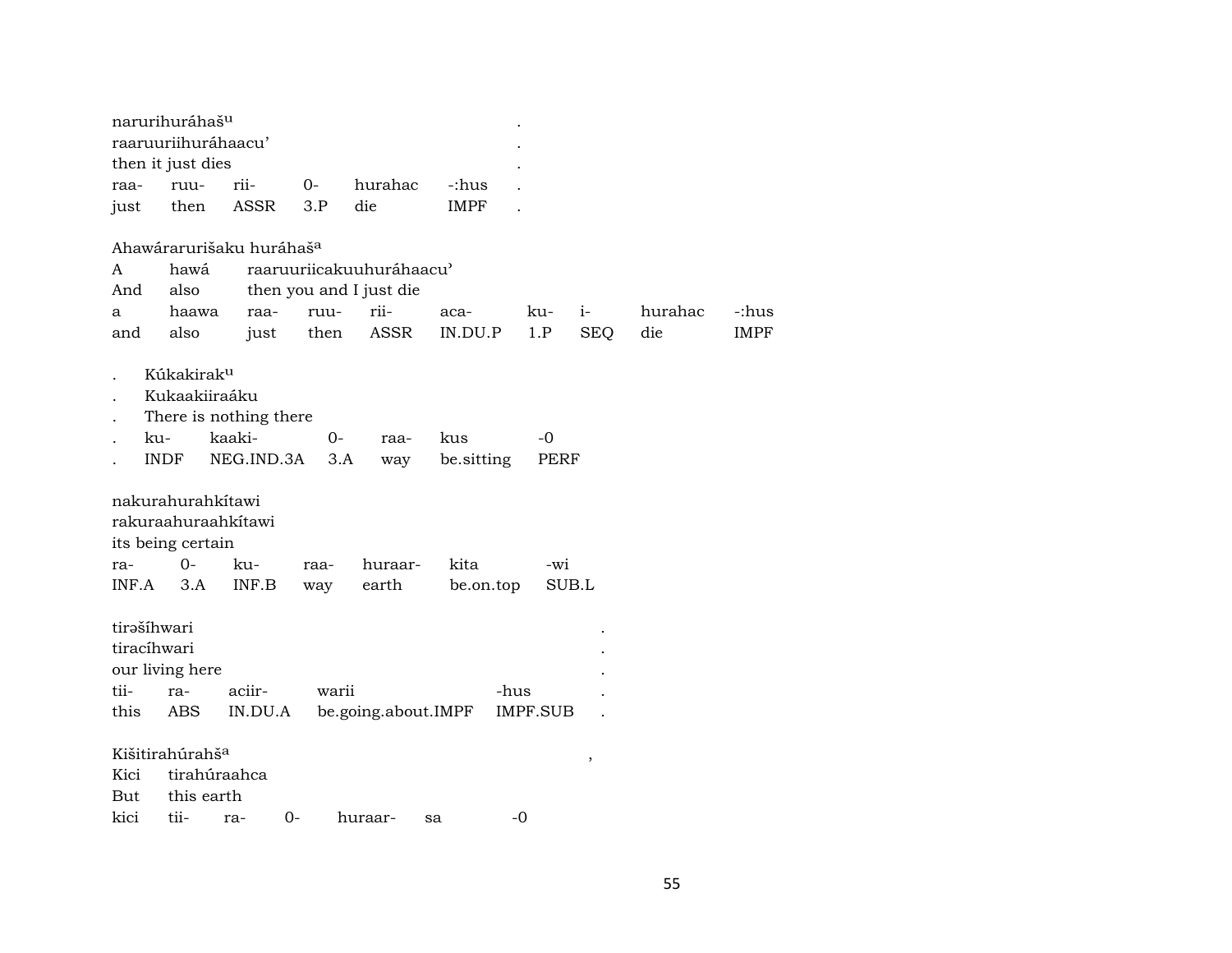| but                                                    | this                                                           | ABS                                     | 3.A                 | earth | be.lying         |       | SUB.3 |   |
|--------------------------------------------------------|----------------------------------------------------------------|-----------------------------------------|---------------------|-------|------------------|-------|-------|---|
| tiráwah^t <sup>n</sup><br>Tiráwaahat<br>the Heavens    |                                                                |                                         |                     |       |                  |       |       |   |
| tii-                                                   | ra-                                                            | 0-                                      | waa-                | ahak  |                  | $-0$  |       |   |
| this                                                   | ABS                                                            | 3.A                                     | <b>DIST</b>         |       | extend.in.a.line |       | SUB.4 |   |
| irikúharu                                              |                                                                |                                         |                     |       |                  | $\,$  |       |   |
| iriikuúharu'                                           |                                                                |                                         |                     |       |                  |       |       |   |
|                                                        | He made that one                                               |                                         |                     |       |                  |       |       |   |
| irii-                                                  | kuur-                                                          | ra-                                     | $O-$                | ra'uk | -0               |       |       |   |
| that                                                   | <b>DUB</b>                                                     | ABS.                                    | 3.A                 | make  | <b>PERF</b>      |       |       |   |
| nəkúrakir <sup>u</sup><br>rakúraakiiru<br>ra-<br>INF.A | its being a long time<br>$0-$<br>3.A                           | ku-<br>INF.B                            | raa.kiir<br>be.long |       | ,<br>-u<br>SUB.D |       |       |   |
|                                                        | nəkuhúrahš <sup>a</sup><br>rakuhúraahca                        |                                         |                     |       |                  |       |       |   |
|                                                        | its being the earth                                            |                                         |                     |       |                  |       | ,     |   |
| ra-                                                    | $O-$                                                           | ku-                                     | huraar-             |       | sa               | -0    | ,     |   |
| INF.A                                                  | 3.A                                                            | INF.B                                   | earth               |       | be.lying         | SUB.4 |       |   |
| riku-                                                  | Nikurašihkukísikit <sup>u</sup><br>rikuracihkukísikiitu<br>ra- | that being where we are alive<br>aciir- |                     | ku-   | kisikit          | -u    |       | , |
| that.is                                                | INF.A                                                          |                                         | IN.DU.A             | INF.B | be.alive         |       | SUB.D |   |
|                                                        | $\sim$<br>$\sim$                                               |                                         |                     |       |                  |       |       |   |

tiharahúrahša tihaarahúraahca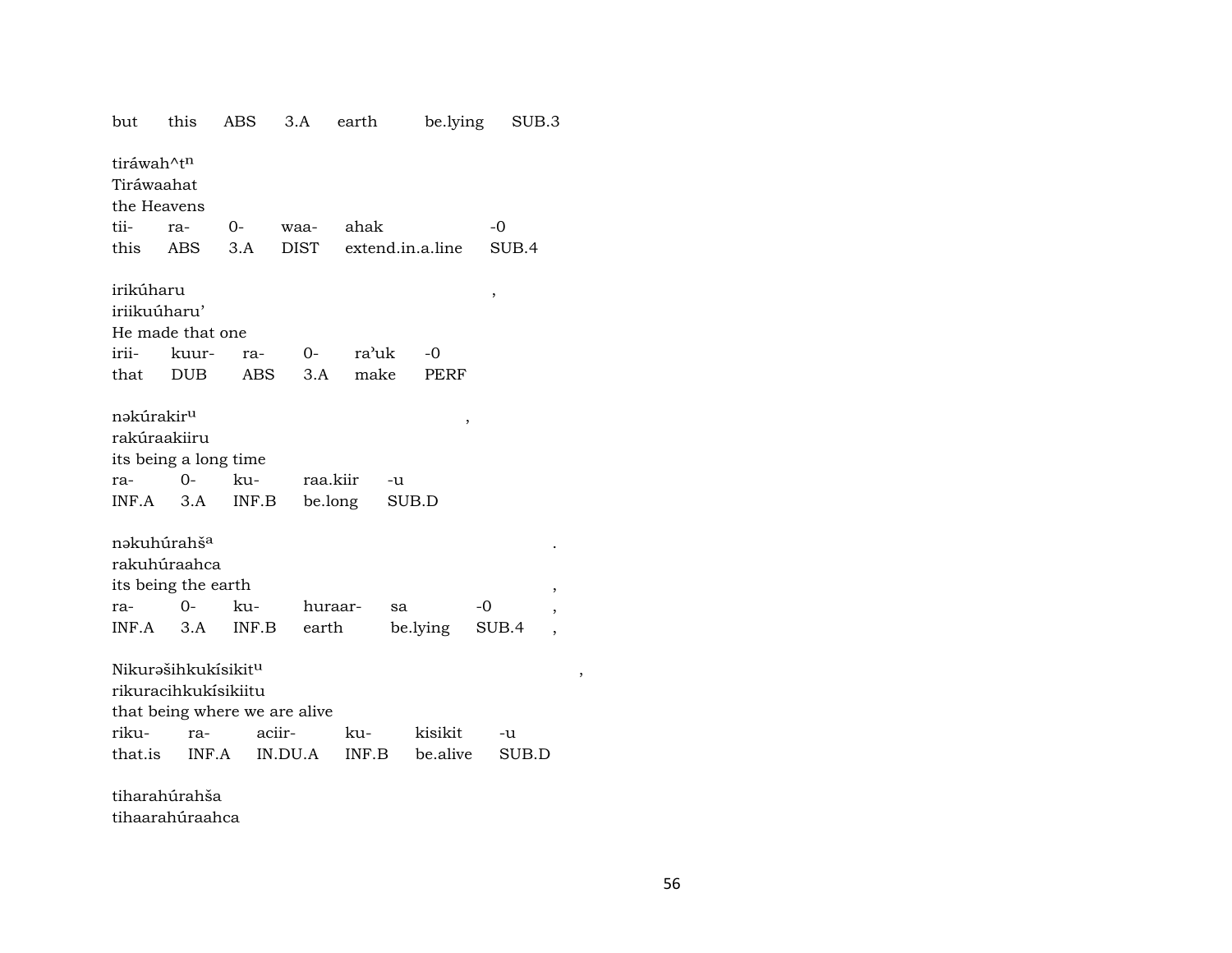|                                          |                       | this earth here                                                                         |        |              |                       |                     |          |              |       |                                      |                                              |
|------------------------------------------|-----------------------|-----------------------------------------------------------------------------------------|--------|--------------|-----------------------|---------------------|----------|--------------|-------|--------------------------------------|----------------------------------------------|
| tii-                                     |                       | haa-                                                                                    | ra-    | 0-           |                       | huraar-             | sa       |              | $-0$  |                                      |                                              |
| this                                     |                       | here                                                                                    | ABS    |              | 3.A                   | earth               |          | be.lying     | SUB.4 |                                      |                                              |
| ra-<br>INF.A                             |                       | našihkukísikit <sup>u</sup><br>racihkukísikiitu<br>our being alive<br>aciir-<br>IN.DU.A |        | ku-<br>INF.B |                       | kisikit<br>be.alive | -u       | SUB.D        |       |                                      |                                              |
|                                          |                       | tiharahúrahša                                                                           |        |              |                       |                     |          |              |       |                                      |                                              |
|                                          |                       | tihaarahúraahca                                                                         |        |              |                       |                     |          |              |       |                                      |                                              |
|                                          |                       | this earth here                                                                         |        |              |                       |                     |          |              |       |                                      |                                              |
| tii-                                     |                       | haa-                                                                                    | ra-    | 0-           |                       | huraar-             | sa       |              | $-0$  |                                      |                                              |
| this                                     |                       | here                                                                                    | ABS    |              | 3.A                   | earth               |          | be.lying     | SUB.4 |                                      |                                              |
|                                          |                       | Níkurakuhar <sup>u</sup><br>Rikurakuúhaaru<br>That one being the cause                  |        |              |                       |                     |          |              |       |                                      |                                              |
| riku-                                    |                       | ra-                                                                                     |        | 0-           | ku-                   | ut-                 |          | raar         |       | -u                                   |                                              |
| that.is                                  |                       | INF.A                                                                                   |        | 3.A          | INF.B                 | <b>PREV</b>         |          | be.the.cause |       | SUB.D                                |                                              |
| tirašihwáwa <sup>a</sup><br>tii-<br>here |                       | tiracihwaáwa'a<br>our eating here<br>ra-<br><b>ABS</b>                                  | aciir- | IN.DU.A      | waawa-<br><b>DIST</b> |                     | a<br>eat | -0<br>SUB.3  | ,     | hínahiritn<br>hi<br>and<br>hi<br>and | raahiírit<br>finally<br>raahiirit<br>finally |
|                                          | titaríta <sup>a</sup> |                                                                                         |        |              |                       |                     |          |              |       |                                      |                                              |
|                                          |                       | titarítta'a                                                                             |        |              |                       |                     |          |              |       |                                      |                                              |
|                                          |                       | one develops                                                                            |        |              |                       |                     |          |              |       |                                      |                                              |
|                                          | ti-                   |                                                                                         | 0-     |              | tarikta-              | aar                 |          | -0           |       |                                      |                                              |
|                                          | IND.3A                |                                                                                         | 3.A    |              | body                  | become              |          | PERF         |       |                                      |                                              |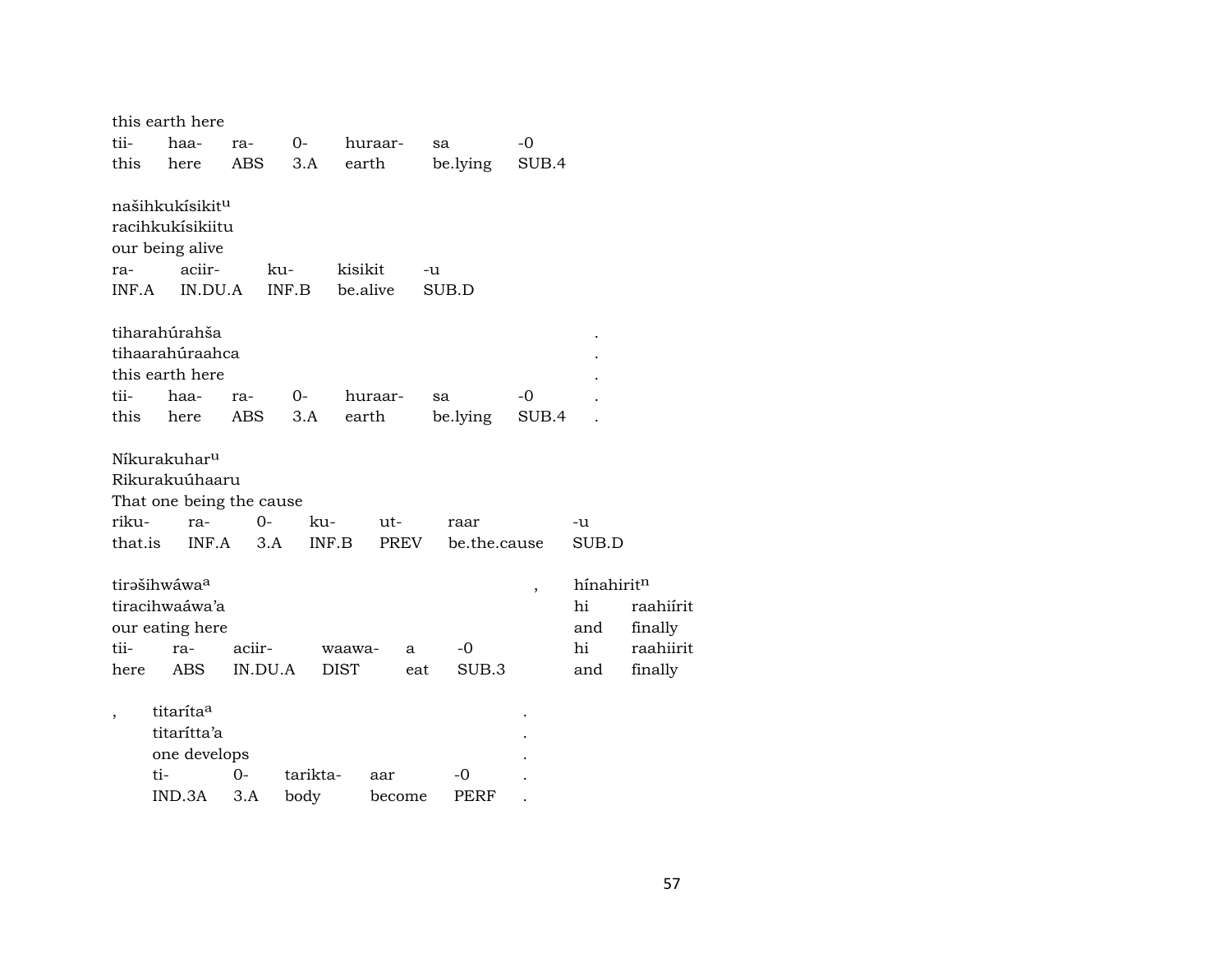| Nikutíhuta              |                                |            |             |         |                  |                  |       |       |                |
|-------------------------|--------------------------------|------------|-------------|---------|------------------|------------------|-------|-------|----------------|
| Rikutíhuuta             |                                |            |             |         |                  |                  |       |       |                |
|                         | That is what He must have done |            |             |         |                  |                  |       |       |                |
| riku-                   | tiir-                          | ra-        |             | $O -$   | ut-              | aar              | -0    |       |                |
| that.is                 | <b>INFR</b>                    | <b>ABS</b> |             | 3.A     | <b>PREV</b>      | do               | PERF  |       |                |
| tiráwah^t <sup>n</sup>  |                                |            |             |         |                  |                  |       |       |                |
| Tiráwaahat              |                                |            |             |         |                  |                  |       |       |                |
| the Heavens             |                                |            |             |         |                  |                  |       |       |                |
| tii-                    | ra-                            | $0-$       | waa-        | ahak    |                  |                  | -0    |       |                |
| this                    | ABS                            | 3.A        | <b>DIST</b> |         | extend.in.a.line |                  | SUB.4 |       |                |
|                         | Ikaririrahúrari                |            |             |         |                  |                  |       |       |                |
| I                       | kariiríraahúraari'             |            |             |         |                  |                  |       |       |                |
| And                     | so it does not spoil           |            |             |         |                  |                  |       |       |                |
| i                       | karii-                         |            | ri-         |         | 0-               | raahur           |       | -aar  | $-i$           |
| and                     | EMPH.NEG                       |            |             | CONT.3A | 3.A              | be.spoiled       |       | INCH  | IMPF           |
| tirahúrahš <sup>a</sup> |                                |            |             |         |                  |                  |       |       |                |
| tirahúraahca            |                                |            |             |         |                  |                  |       |       |                |
| this earth              |                                |            |             |         |                  |                  |       |       |                |
| tii-                    | ra-                            | $0-$       | huraar-     |         | sa               | -0               |       |       |                |
| this                    | ABS                            | 3.A        | earth       |         | be.lying         | SUB.3            |       |       |                |
| Atirákíšuh^tn           |                                |            |             |         |                  |                  |       |       | ,              |
| A                       | tirakiícuhat                   |            |             |         |                  |                  |       |       |                |
| And                     | this stream                    |            |             |         |                  |                  |       |       | $\, ,$         |
| a                       | tii-                           | ra-        | $O-$        | kiic-   |                  | uhak             |       | -0    | ,              |
| and                     | this                           | ABS        | 3.A         |         | water            | extend.in.a.line |       | SUB.4 | $\overline{ }$ |
| tirakíšúh^tn            |                                |            |             |         |                  |                  |       |       |                |
| tirakiícuhat            |                                |            |             |         |                  |                  |       |       |                |
| this stream             |                                |            |             |         |                  |                  |       |       |                |
| tii-                    | ra-                            | $0-$       | kiic-       |         | uhak             |                  | $-0$  |       |                |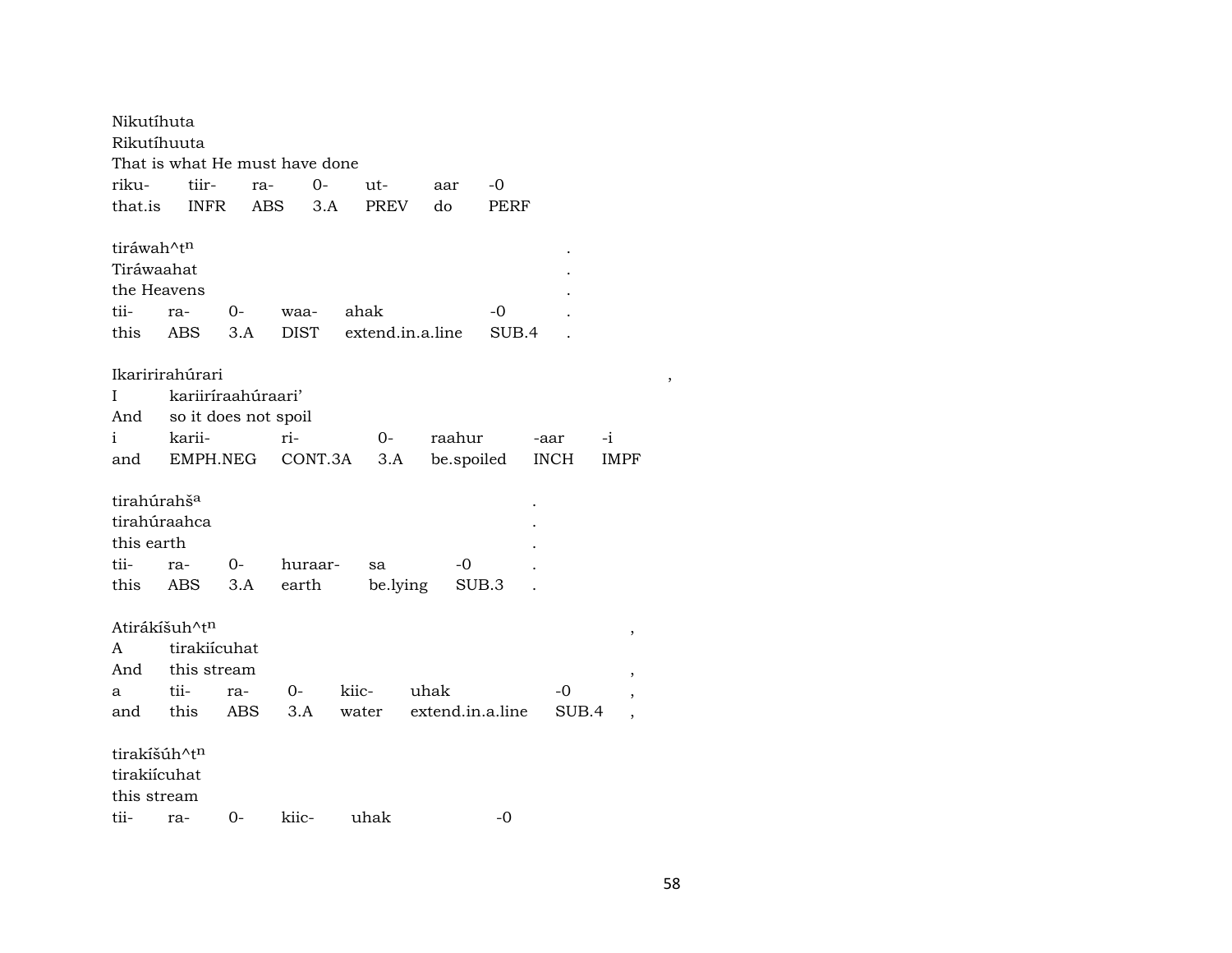this ABS 3.A water extend.in.a.line SUB.4

|              | hawakaririrahúrari    |                    |                                 |             |                  |                      |             |               | $\, ,$ |            |        |
|--------------|-----------------------|--------------------|---------------------------------|-------------|------------------|----------------------|-------------|---------------|--------|------------|--------|
| hawá         |                       | kariiríraahúraari' |                                 |             |                  |                      |             |               |        |            |        |
| also         |                       | it does not spoil  |                                 |             |                  |                      |             |               |        |            |        |
| haawa        | karii-                |                    | ri-                             |             | $0-$             | raahur               | -aar        | $-i$          |        |            |        |
| also         |                       | EMPH.NEG           | CONT.3A                         |             | 3.A              | be.spoiled           | <b>INCH</b> | <b>IMPF</b>   |        |            |        |
|              |                       |                    |                                 |             |                  |                      |             |               |        |            |        |
|              | hawakákihuráhašu      |                    |                                 |             |                  |                      |             |               |        |            |        |
| Hawá         |                       | kaakiihuráhaacu'   |                                 |             |                  |                      |             |               |        |            |        |
| Also         |                       | it does not die    |                                 |             |                  |                      |             |               |        |            |        |
| haawa        | kaaki-                |                    | $0-$                            | $i-$        |                  | hurahac              | -:hus       |               |        |            |        |
| also         |                       | NEG.IND.3A         | 3.P                             | <b>SEQ</b>  | die              |                      | <b>IMPF</b> |               |        |            |        |
|              |                       |                    |                                 |             |                  |                      |             |               |        |            |        |
|              | Irisitiháraruati^s    |                    |                                 |             |                  |                      |             |               |        |            |        |
|              | Irisitiiháraaru'      |                    |                                 |             |                  |                      |             |               |        | Atí'as     |        |
|              |                       |                    | That is how He made it for them |             |                  |                      |             |               |        | our Father |        |
| irii-        | $si-$                 | ti-                | $0-$                            | ir-         | ut-              | raar-                |             | ra'uk<br>raa- | $-0$   | ati-       | as     |
| that         | DU                    | IND.3A             | 3.A                             | <b>OBV</b>  | <b>BEN</b>       | 3PL.INAN.P           |             | make<br>way   | PERF   | 1.POSS     | father |
|              |                       |                    |                                 |             |                  |                      |             |               |        |            |        |
| níkurákuta   |                       |                    |                                 |             |                  |                      |             |               |        |            |        |
| ríkurakuuta  |                       |                    |                                 |             |                  |                      |             |               |        |            |        |
|              | for it to be that way |                    |                                 |             |                  |                      |             |               |        |            |        |
| riku-        | ra-                   | $0-$               | ku-                             | ut-         |                  | $\overline{0}$<br>-a |             |               |        |            |        |
| that.is      | <b>ABS</b>            | 3.A                | INF.B                           | <b>PREV</b> |                  | SUB.1<br>be          |             |               |        |            |        |
|              |                       |                    |                                 |             |                  |                      |             |               |        |            |        |
| tírakišuh^tn |                       |                    |                                 |             |                  |                      | $\, ,$      |               |        |            |        |
| tírakiicuhat |                       |                    |                                 |             |                  |                      |             |               |        |            |        |
| this stream  |                       |                    |                                 |             |                  |                      |             |               |        |            |        |
| tii-         | ra-                   | $0-$               | kiic-                           | u.hak       |                  | $-0$                 |             |               |        |            |        |
| this         | <b>ABS</b>            | 3.A                | water                           |             | extend.in.a.line | SUB.4                |             |               |        |            |        |
|              |                       |                    |                                 |             |                  |                      |             |               |        |            |        |
|              | rašakukutaritāri      |                    |                                 |             |                  |                      |             |               |        |            |        |
|              | racakukutarittá'aari  |                    |                                 |             |                  |                      |             |               |        |            |        |

59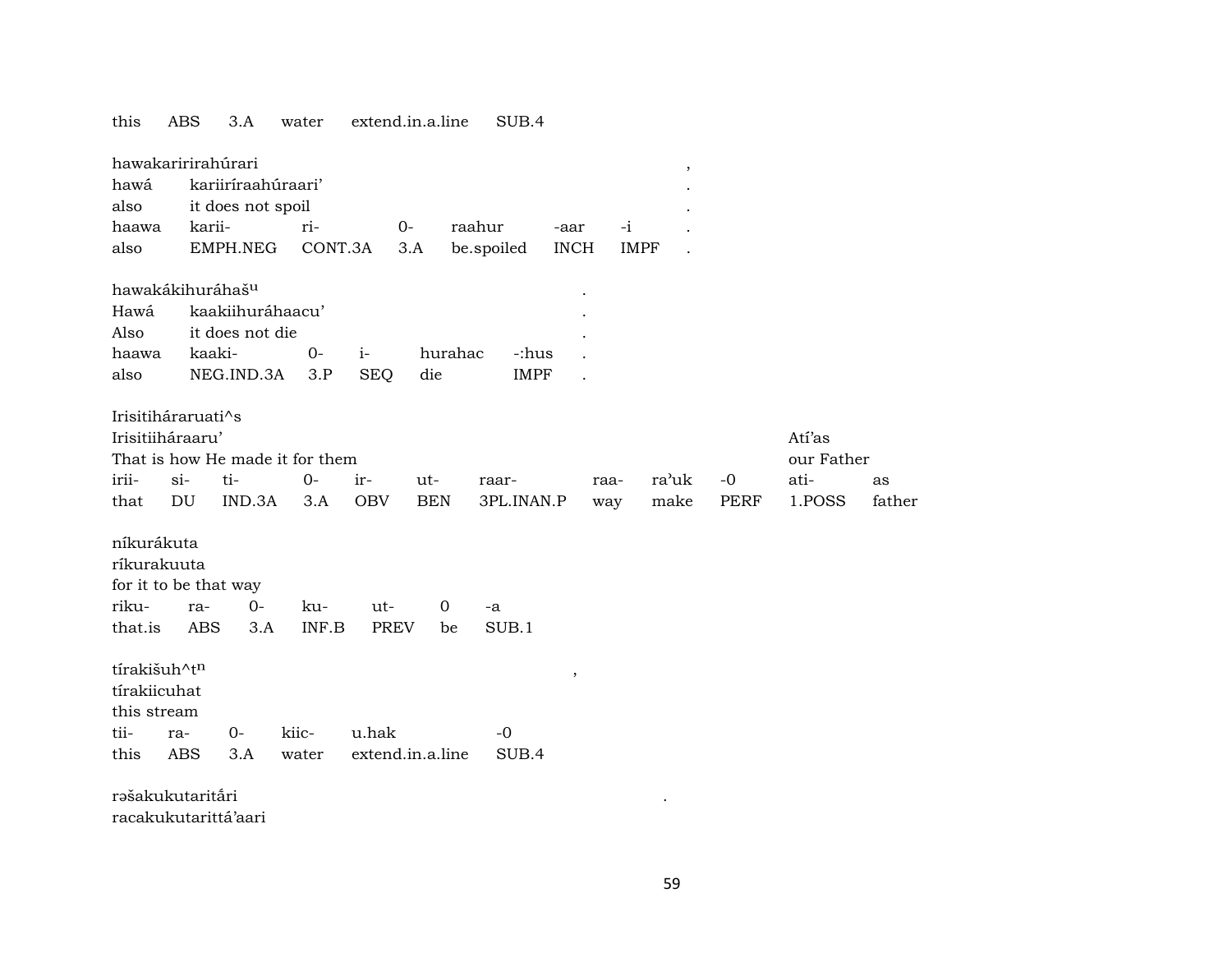|                      | when our bodies develop |               |                 |                    |              |                    |
|----------------------|-------------------------|---------------|-----------------|--------------------|--------------|--------------------|
| ra-                  | aca-                    | ku-           | ku-             | tarikta-           | aar          | -i                 |
| INF.A                | IN.DU.P                 | 1.P           | INF.B           | body               | become       | IMPF.SUB           |
|                      |                         |               |                 |                    |              |                    |
| Nákuhar <sup>u</sup> |                         |               |                 |                    |              | $\, ,$             |
| rákuuhaaru           |                         |               |                 |                    |              |                    |
|                      | its being the reason    |               |                 |                    |              |                    |
| ra-                  | $O -$                   | ku-           | ut-             | raar               | -u           |                    |
| INF.A                | 3.A                     | INF.B         | PREV            | be.the.cause       | SUB.D        |                    |
|                      |                         |               |                 |                    |              |                    |
|                      | nasihkukíkahu           |               |                 |                    |              |                    |
|                      | racihkukiíkahu          |               |                 |                    |              |                    |
|                      | for us to be drinking   |               |                 |                    |              |                    |
| ra-                  | aciir-                  | ku-           | kiikaa          | -hus               |              |                    |
| INF.A                | IN.DU.A                 | INF.B         | drink           | <b>IMPF.SUB</b>    |              |                    |
|                      |                         |               |                 |                    |              |                    |
| Ikuháraru            |                         |               |                 |                    |              | ,                  |
| I                    | kuuháraru               |               |                 |                    |              |                    |
| And                  | He gave them            |               |                 |                    |              |                    |
| $\mathbf{i}$         | kuur-                   | ra-           | $O-$<br>raar-   |                    | uh<br>$-0$   |                    |
| and                  | <b>DUB</b>              | ABS           | 3.A             | 3PL.INAN.P         | give<br>PERF |                    |
|                      |                         |               |                 |                    |              |                    |
| $ati^s$              |                         | $\, ,$        |                 |                    |              |                    |
| Atí'as               |                         |               |                 |                    |              |                    |
| our Father           |                         |               |                 |                    |              |                    |
| ati-                 | as                      |               |                 |                    |              |                    |
| 1.POSS               | father                  |               |                 |                    |              |                    |
|                      |                         |               |                 |                    |              |                    |
|                      | nakirikutirašihákawašu  |               |                 |                    |              |                    |
| rákiriiku'           |                         |               |                 | tiraciihaákawaahcu |              |                    |
| seeds                |                         |               | this our eating |                    |              |                    |
| rak-                 | kirik                   | $-u^{\prime}$ | tii-<br>ra-     | aciir-             |              | haakawaahc<br>-hus |
| wood                 | eye                     | <b>NOM</b>    | this            | ABS<br>IN.DU.A     | eat          | IMPF.SUB           |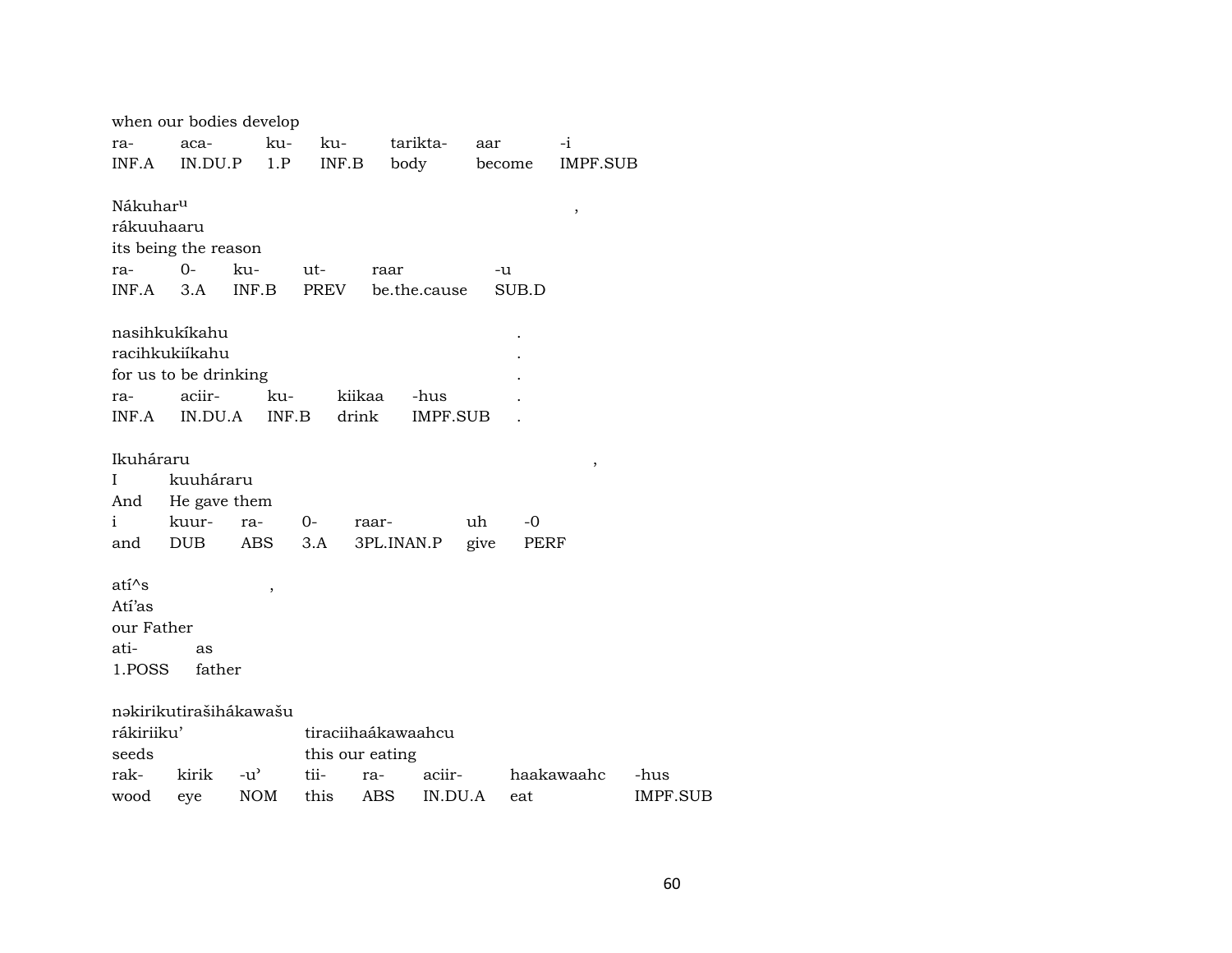| Náw <sup>a</sup><br>Ráwa<br><b>Now</b><br>rawa<br>now |                                |                            | irár <sup>i</sup><br>iraári'<br>brother<br>$i$ - $\sim$ | 3.POSS.A                                               | -raar-                                     | same.sex.sibling           |       | -ri' | 3.POSS.B                 | ,<br>,<br>, |               |
|-------------------------------------------------------|--------------------------------|----------------------------|---------------------------------------------------------|--------------------------------------------------------|--------------------------------------------|----------------------------|-------|------|--------------------------|-------------|---------------|
| nikutíhuta<br>rikutíhuuta                             |                                |                            |                                                         |                                                        |                                            |                            |       |      | $\, ,$                   |             |               |
|                                                       |                                |                            |                                                         | that is what He must have done                         |                                            |                            |       |      |                          |             |               |
| riku-                                                 |                                | tiir-                      |                                                         | ra-                                                    | $0-$                                       | ut-                        | aar   | -0   |                          |             |               |
|                                                       | that.is                        |                            | INFR                                                    | ABS                                                    | 3.A                                        | PREV                       | do    |      | PERF                     |             |               |
| $ati^s$<br>Atí'as<br>ati-                             | our Father<br>1.POSS           | as                         | father                                                  | tirakítak <sup>u</sup><br>tii-<br>this                 | tirakítaku<br>this one above<br>ra-<br>ABS | $O -$<br>3.A               | kita- |      | kus<br>on.top be.sitting |             | $-0$<br>SUB.4 |
|                                                       | ar-<br>EV.                     | aharakawakára <sup>u</sup> | $ra-$<br>ABS                                            | aharaakawaakára'u<br>His making things<br>$O -$<br>3.A | raa-<br>way                                | kawaaka.ra'uk<br>make.DIST |       |      | -0<br>SUB.3              |             |               |
| This our eating<br>tii- ra- aciir-                    | Tirašihwáwaa<br>Tiracihwaáwa'a |                            |                                                         |                                                        | waawa-                                     | a                          |       | -0   |                          |             |               |

 $\sim$  $\sim$  $\sim$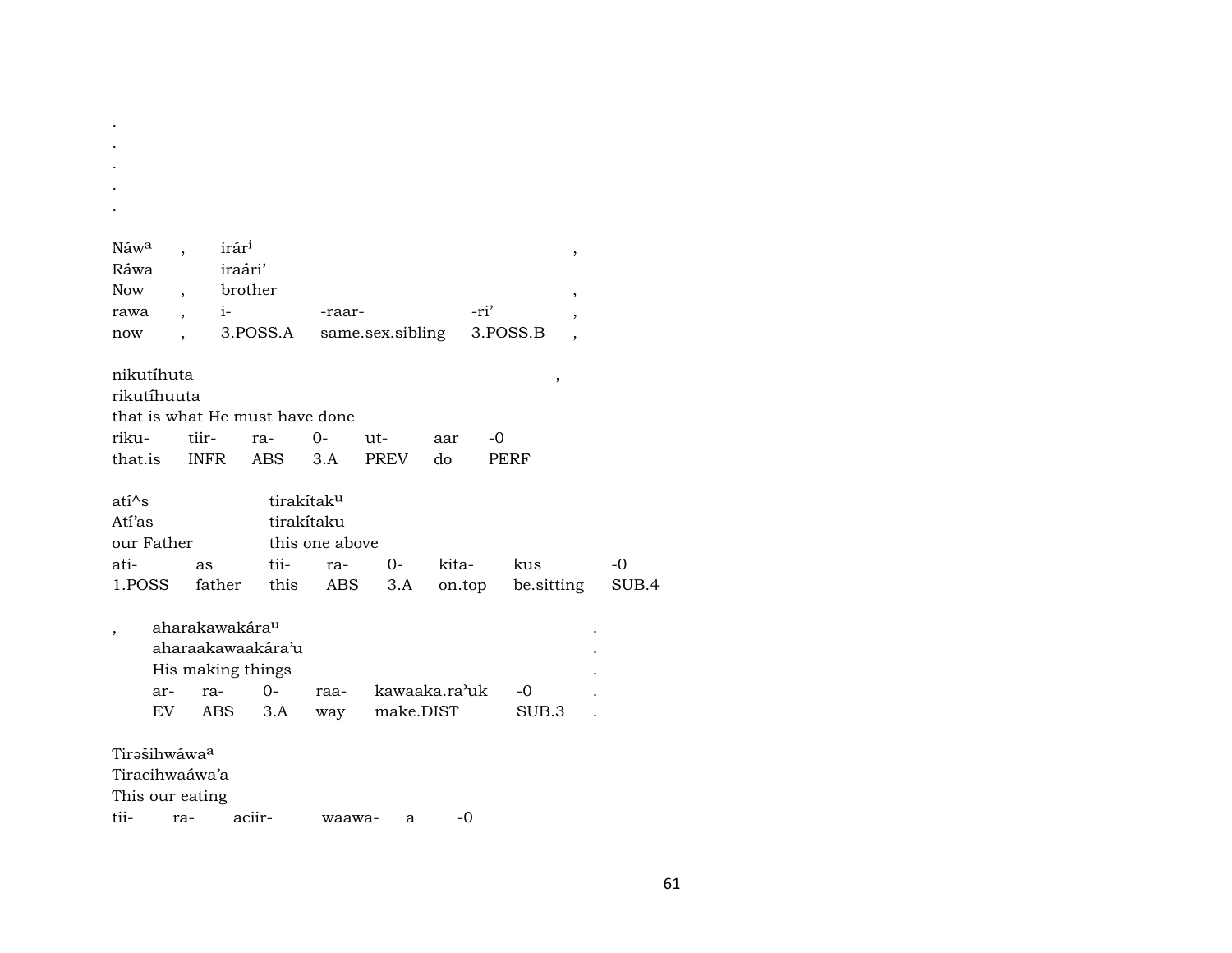| here                                        | <b>ABS</b>                                                               | IN.DU.A                       | <b>DIST</b> |                       | eat  |          | SUB.3         |       |            |       |    |             |
|---------------------------------------------|--------------------------------------------------------------------------|-------------------------------|-------------|-----------------------|------|----------|---------------|-------|------------|-------|----|-------------|
| nákirik <sup>u</sup><br>rákiriiku'<br>seeds |                                                                          |                               | $\, ,$      |                       |      |          |               |       |            |       |    |             |
| rak-                                        | kirik                                                                    | $-u^{\prime}$                 |             |                       |      |          |               |       |            |       |    |             |
| wood                                        | eye                                                                      | <b>NOM</b>                    |             |                       |      |          |               |       |            |       |    |             |
|                                             | irikuruhuširáru<br>iriikúruuhuciráru'<br>whatever the kinds are          |                               |             |                       |      |          |               |       |            |       |    |             |
| irii-                                       | kuruur-                                                                  | ri-                           |             | $0-$                  | ut-  |          | $i-$          | raar- |            |       | uu | $-0$        |
| what                                        | <b>DUB</b>                                                               |                               | CONT.3A     | 3.A                   | PREV |          | <b>SEQ</b>    |       | 3PL.INAN.P |       | be | <b>PERF</b> |
| $\overline{\phantom{a}}$                    | tirašihwáwaa<br>tiracihwaáwa'a<br>this our eating<br>tii-<br>ra-<br>here | aciir-<br><b>ABS</b>          | IN.DU.A     | waawa-<br><b>DIST</b> |      | a<br>eat | $-0$<br>SUB.3 |       |            |       |    |             |
| $Ati^s$                                     |                                                                          |                               |             |                       |      |          |               |       |            |       |    |             |
| Atí'as                                      |                                                                          |                               |             |                       |      |          |               |       |            |       |    |             |
| our Father                                  |                                                                          |                               |             |                       |      |          |               |       |            |       |    |             |
| ati-                                        | as                                                                       |                               |             |                       |      |          |               |       |            |       |    |             |
| 1.POSS                                      | father                                                                   |                               |             |                       |      |          |               |       |            |       |    |             |
|                                             | nikutihašakúhar <sup>u</sup><br>rikutiihacakuúhaaru'                     | that is how he made it for us |             |                       |      |          |               |       |            |       |    |             |
| riku-                                       | tiir-                                                                    | ra-                           | 0-          | aca-                  |      | ku-      | ut-           |       | raa-       | ra'uk |    | $-0$        |
| that.is                                     | <b>INFR</b>                                                              | ABS                           | 3.A         | IN.DU.P               |      | 1.P      | <b>BEN</b>    |       | way        | make  |    | PERF        |
|                                             | Níkurakuhar <sup>u</sup>                                                 |                               |             |                       |      |          |               |       |            |       |    |             |

rikurakuuhaáru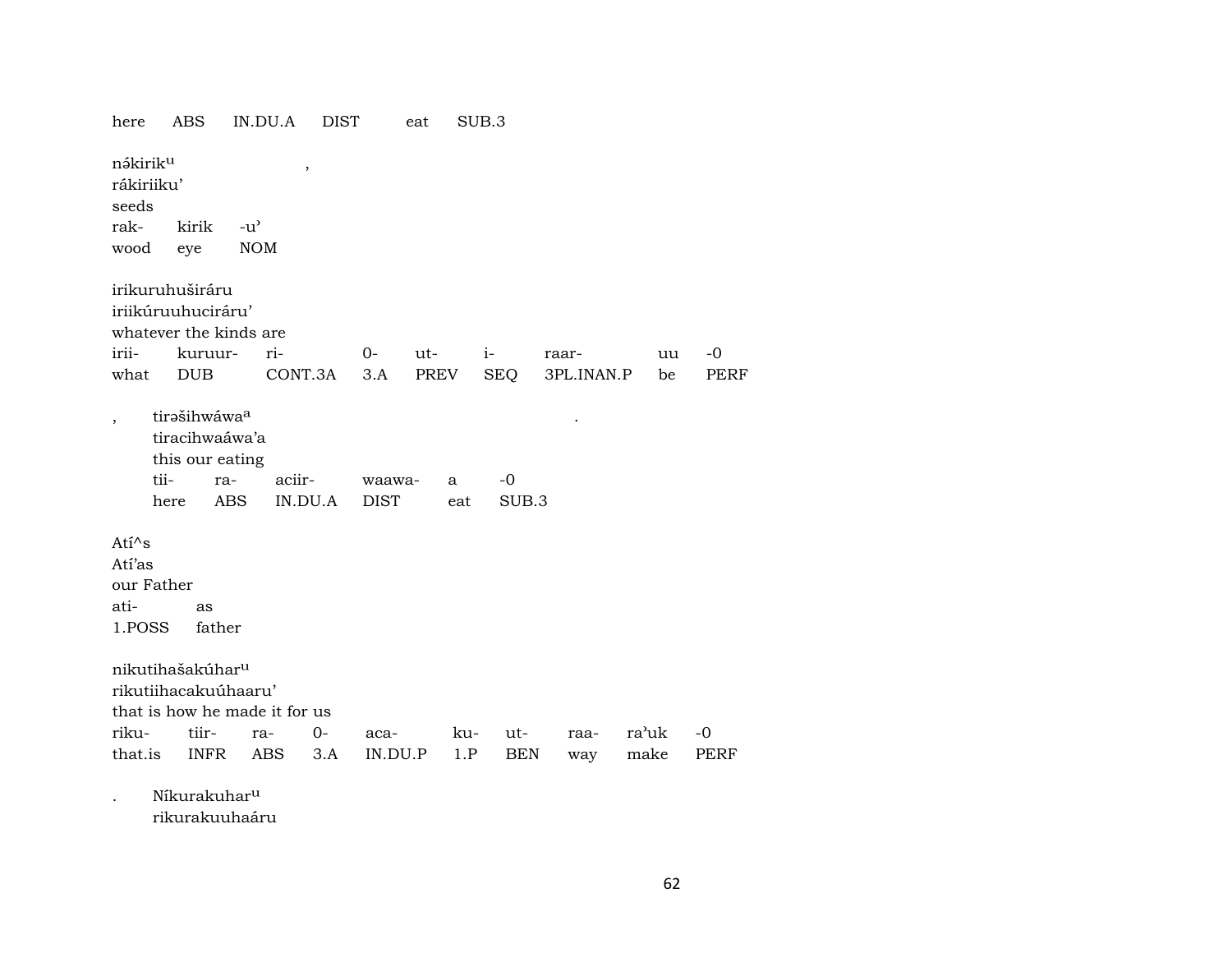| $\cdot$       | that being the plan          |                            |               |                        |                                 |                          |             |                          |            |           |             |     |             |
|---------------|------------------------------|----------------------------|---------------|------------------------|---------------------------------|--------------------------|-------------|--------------------------|------------|-----------|-------------|-----|-------------|
| $\cdot$       | riku-                        | ra-                        | $0-$          | ku-                    | ut-                             | raar                     | -u          |                          |            |           |             |     |             |
| $\cdot$       | that.is                      | INF.A                      | 3.A           | INF.B                  | <b>PREV</b>                     | be.the.cause             |             | SUB.D                    |            |           |             |     |             |
|               |                              |                            |               |                        |                                 |                          |             |                          |            |           |             |     |             |
|               | nəkurasáhatu                 |                            |               |                        |                                 |                          |             |                          |            |           |             |     |             |
|               | rakurasáhatu                 |                            |               |                        |                                 |                          |             |                          |            |           |             |     |             |
|               | when one is growing up       |                            |               |                        |                                 |                          |             |                          |            |           |             |     |             |
| ra-           | $O-$                         | ku-                        | rasahat       |                        | -hus                            |                          |             |                          |            |           |             |     |             |
| INF.A         | 3.P                          | INF.B                      | grow.up       |                        | <b>IMPF.SUB</b>                 |                          |             |                          |            |           |             |     |             |
|               |                              |                            |               |                        |                                 |                          |             |                          |            |           |             |     |             |
|               | Hirurusirihkúra <sup>u</sup> |                            |               |                        |                                 |                          |             |                          |            |           |             |     |             |
| Hiru          |                              | ruusirihkúra'u             |               |                        |                                 |                          |             |                          |            |           |             |     |             |
| Then<br>hiruu |                              | when one is born<br>$si$ - |               | $0-$                   | ir-                             | ku-                      | ra'uk       | $-0$                     |            |           |             |     |             |
| then          | ruu-<br>then                 | <b>DU</b>                  | ra-<br>INF.A  | 3.A                    | 3.INDF                          | INF.B                    | make        | SUB.3                    |            |           |             |     |             |
|               |                              |                            |               |                        |                                 |                          |             |                          |            |           |             |     |             |
|               | hisitiruharátawawuhu         |                            |               |                        |                                 |                          |             |                          |            |           |             |     |             |
| hi            |                              | sitiiruuhaarátawaawuhu'    |               |                        |                                 |                          |             |                          |            |           |             |     |             |
| and           |                              | they are feeding it things |               |                        |                                 |                          |             |                          |            |           |             |     |             |
| hi            | $si$ -                       | ti-                        | $0-$          | a-                     | ir-                             | ri-                      |             | ut-                      | raar-      | hata      | waa-        | wuh | -:hus       |
| and           | DU                           | IND.3A                     | 3.A           | PREV.3A                | PL.3A                           | PHYS.POSS                |             | <b>PREV</b>              | 3PL.INAN.P | be.a.hole | <b>DIST</b> | put | <b>IMPF</b> |
|               |                              |                            |               |                        |                                 |                          |             |                          |            |           |             |     |             |
| hínahiritn    |                              |                            | tahtaráhkisa  |                        |                                 |                          |             | $\overline{\phantom{a}}$ |            |           |             |     |             |
| hi            | raáhiirit                    |                            | taahtaráhkisa |                        |                                 |                          |             |                          |            |           |             |     |             |
| and           | finally                      |                            |               | he would become strong |                                 |                          |             |                          |            |           |             |     |             |
| hi            | raahiirit                    | ti-                        |               | $O -$                  | tarahkis<br>ar-                 | -aar                     | $-0$        |                          |            |           |             |     |             |
| and           | finally                      |                            | IND.3A        | 3.P                    | EV                              | <b>INCH</b><br>be.strong |             | <b>PERF</b>              |            |           |             |     |             |
|               |                              |                            |               |                        |                                 |                          |             |                          |            |           |             |     |             |
|               | hínahiritahwíšaksa           |                            |               |                        |                                 |                          |             | $\,$                     |            |           |             |     |             |
| hi            | raáhiirit                    |                            | taahwicaksa   |                        |                                 |                          |             |                          |            |           |             |     |             |
| and           | finally                      |                            |               |                        | he would become aware of things |                          |             |                          |            |           |             |     |             |
| hi            | raahiirit                    | ti-                        |               | $0-$                   | ar-                             | wicaks.aar               | $-0$        |                          |            |           |             |     |             |
| and           | finally                      |                            | IND.3A        | 3.P                    | EV                              | come.to.mind             | <b>PERF</b> |                          |            |           |             |     |             |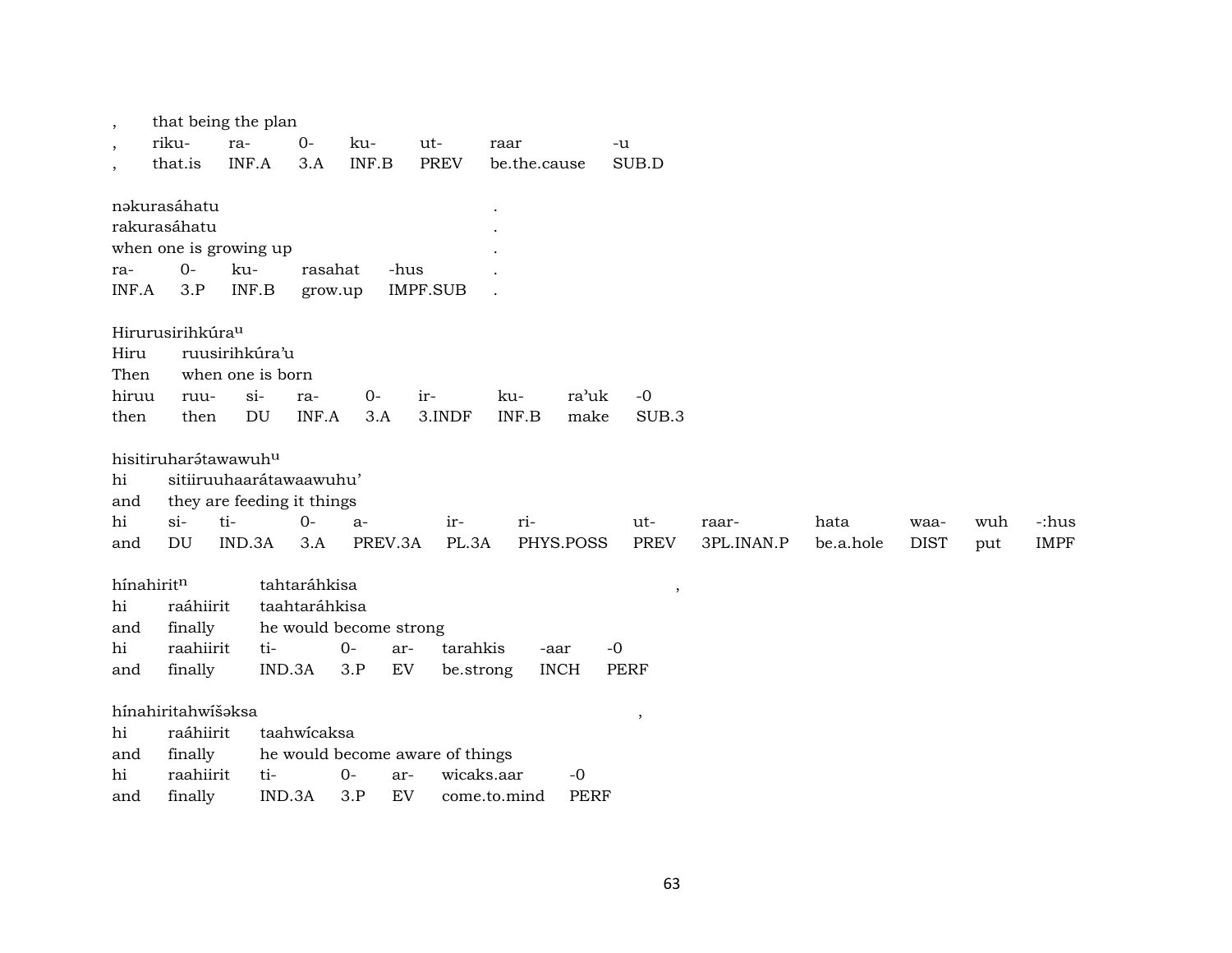| hínahirit <sup>n</sup><br>hi<br>and<br>hi<br>and | raáhiirit<br>finally<br>raahiirit<br>finally |                        |                          |      |              |                          |                 |
|--------------------------------------------------|----------------------------------------------|------------------------|--------------------------|------|--------------|--------------------------|-----------------|
|                                                  | tahwaríhusititn                              |                        |                          |      |              |                          |                 |
|                                                  | taahwariihusitit                             |                        |                          |      |              |                          |                 |
|                                                  |                                              | he would start walking |                          |      |              |                          |                 |
| ti-                                              | $0-$                                         | ar-                    | warii                    |      | -:hus        | -itik                    |                 |
| IND.3A                                           | 3.A                                          | EV                     | be.going.about.IMPF      |      | <b>IMPF</b>  | <b>INCH</b>              |                 |
|                                                  | Hirurikutuhá <sup>a</sup>                    |                        |                          |      |              |                          |                 |
| Hiru                                             |                                              | rikutuuhá'a            |                          |      |              |                          |                 |
| Then                                             |                                              | He is the cause        |                          |      |              |                          |                 |
| hiruu                                            | riku-                                        | ti-                    | $0-$                     | ut-  | raar         | $\overline{\phantom{0}}$ |                 |
| then                                             | that.is                                      |                        | IND.3A<br>3.A            | PREV | be.the.cause | EX                       |                 |
|                                                  | tirašihákawaš <sup>u</sup>                   |                        |                          |      |              |                          |                 |
|                                                  | tiraciihaákawaahcu                           |                        |                          |      |              |                          |                 |
|                                                  | this our eating                              |                        |                          |      |              | ,                        |                 |
| tii-                                             | ra-                                          | aciir-                 | haakawaahc               |      | -hus         |                          |                 |
| this                                             | ABS                                          | IN.DU.A                | eat                      |      | IMPF.SUB     |                          |                 |
|                                                  | hawatirəšakutarítåri                         |                        |                          |      |              |                          |                 |
| hawá                                             |                                              | tiracakutarítta'aari   |                          |      |              |                          |                 |
| also                                             |                                              |                        | this development of ours |      |              |                          |                 |
| haawa                                            | tii-                                         | ra-                    | aca-                     | ku-  | tarikta-     | aar                      | $-i$            |
| also                                             | this                                         | ABS                    | IN.DU.P                  | 1.P  | body         | become                   | <b>IMPF.SUB</b> |
|                                                  | Hirikutíhuta                                 |                        |                          |      |              |                          | ,               |
| Hi                                               |                                              | rikutíhuuta            |                          |      |              |                          |                 |
| And                                              |                                              | that is what He did    |                          |      |              |                          | $\,$            |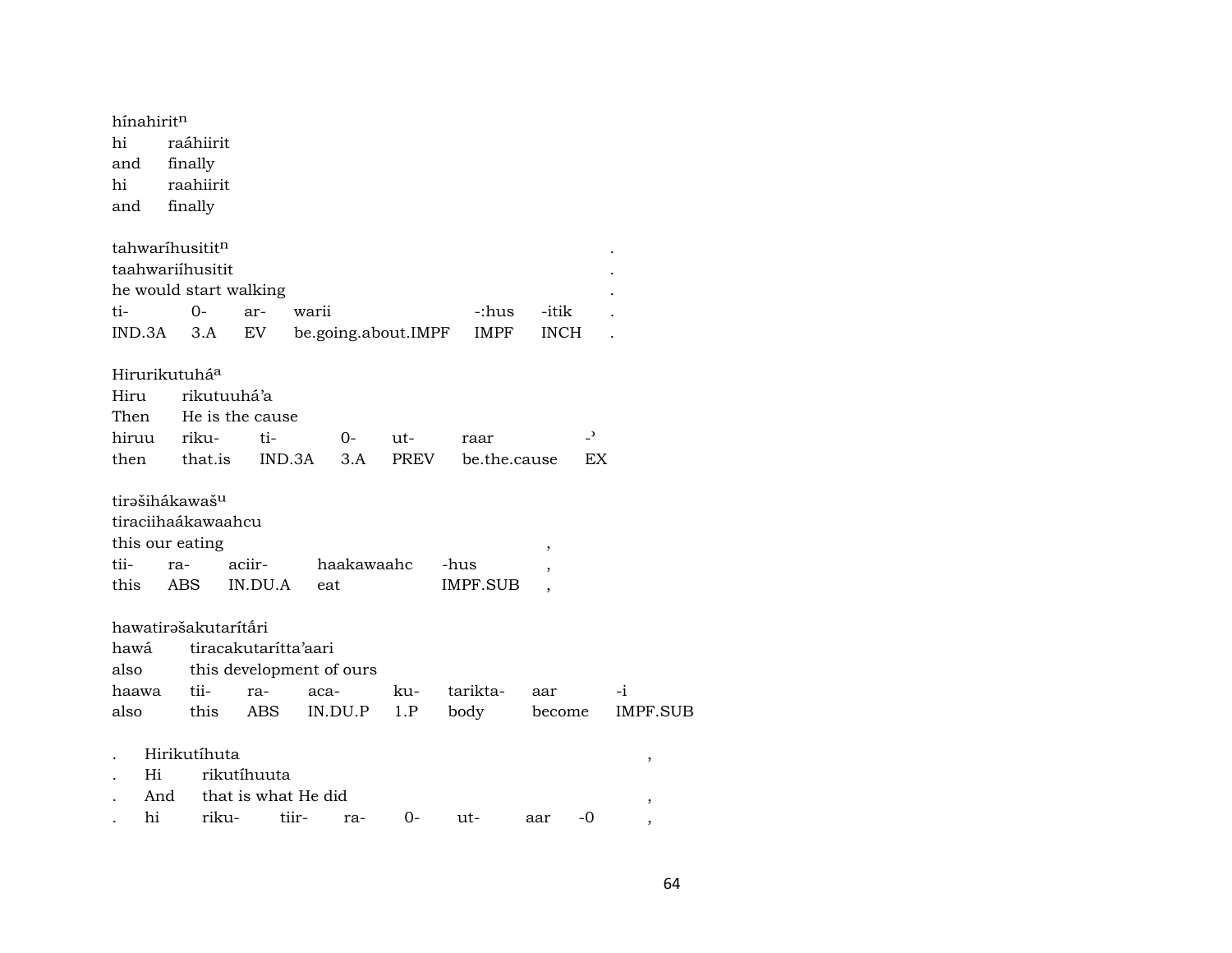|                                               | and                                                                  | that.is                           | <b>INFR</b>        | <b>ABS</b>          | 3.A                      | <b>PREV</b>         | do                                                  | PERF       |                                            |
|-----------------------------------------------|----------------------------------------------------------------------|-----------------------------------|--------------------|---------------------|--------------------------|---------------------|-----------------------------------------------------|------------|--------------------------------------------|
| irár <sup>i</sup><br>iraári'<br>brother<br>i- | 3.POSS.A                                                             | -raar-                            | same.sex.sibling   | -ri'                | 3.POSS.B                 | ,<br>$\overline{ }$ |                                                     |            |                                            |
| tii-<br>this                                  | tírararuš <sup>i</sup><br>tíraraaruuci<br>these things<br>ra-<br>ABS | $0-$<br>3.A                       | raar-<br>PL.INDV.A |                     | ra.uc<br>be.lying.PL     |                     | -i<br>SUB.2                                         |            | táwitn<br>táwit<br>three<br>tawit<br>three |
|                                               | Áhawiška <sup>a</sup><br>aháwicka'a<br>ar-<br>EV                     | His thinking<br>ra-<br><b>ABS</b> | $0-$<br>3.A        | wicka<br>think      | -a<br>SUB.1              | ,                   | $\epsilon\epsilon$<br>$\epsilon\epsilon$<br>11<br>н |            |                                            |
| tii-<br>this                                  | tihásišuks<br>Tihaásucuks<br>Let it be this way<br>haa-<br>here      | $i-$                              | CONT.1/2A          | $S-$<br>2.A         | ut-<br>PREV              | uks-<br><b>JUSS</b> | 0<br>be                                             | -0<br>PERF | $\,$<br>Ţ                                  |
| П<br>п<br>п<br>Н                              | tiráwah^tn<br>Tiráwaahat<br>tii-<br>this                             | the Heavens<br>ra-<br><b>ABS</b>  | $0-$<br>3.A        | waa-<br><b>DIST</b> | ahak<br>extend.in.a.line |                     | -0                                                  | SUB.4      |                                            |
| A<br>A                                        | $\overline{ }$                                                       | irári<br>iraári'                  |                    |                     |                          |                     |                                                     | ,          |                                            |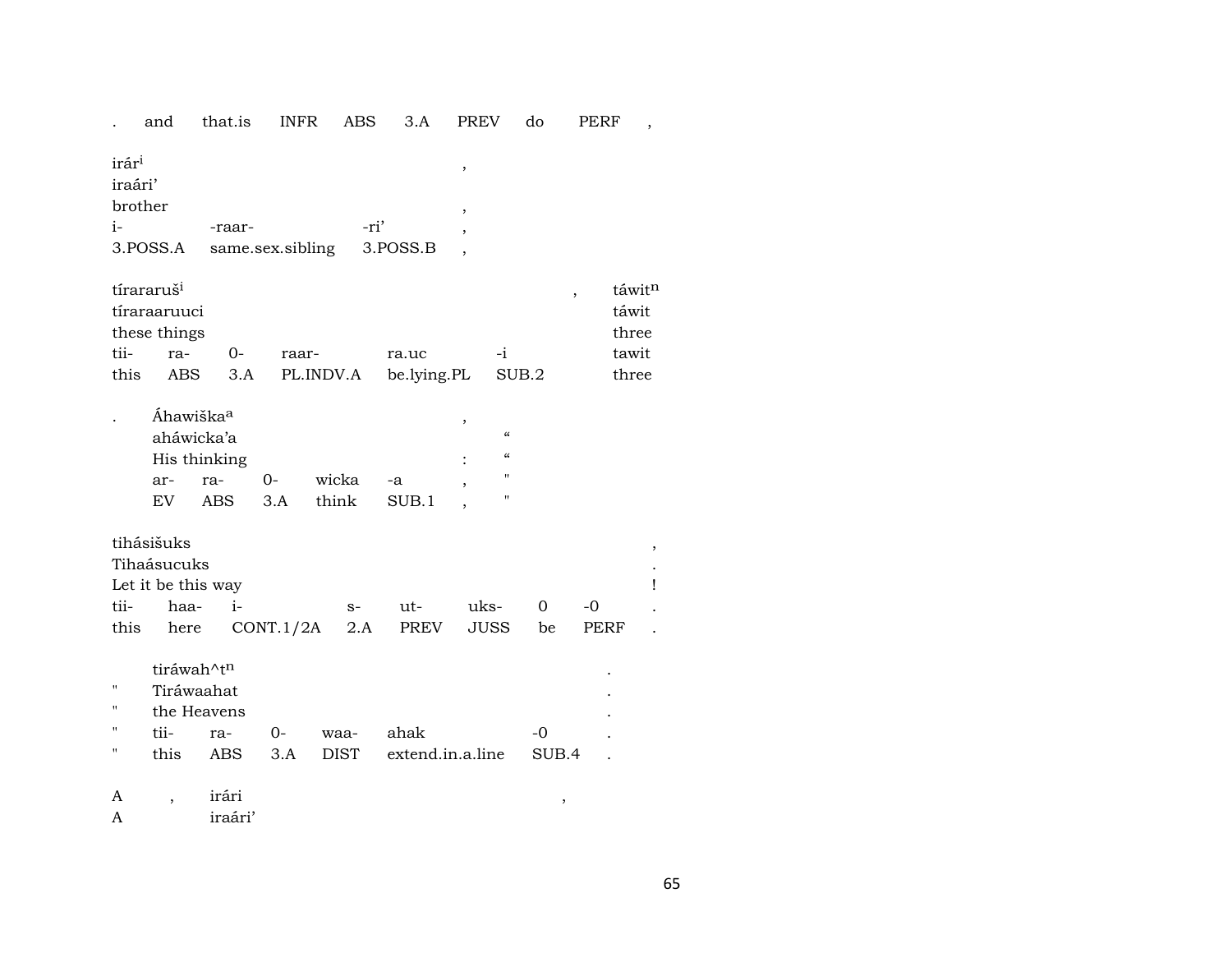| And                         | $\cdot$ | brother               |          |                     |       |        |          |                          | $\, ,$              |            |            |
|-----------------------------|---------|-----------------------|----------|---------------------|-------|--------|----------|--------------------------|---------------------|------------|------------|
| а                           |         | $i-$                  |          | -raar-              |       |        | -ri'     |                          | ,                   |            |            |
| and                         |         |                       | 3.POSS.A | same.sex.sibling    |       |        | 3.POSS.B |                          |                     |            |            |
|                             |         |                       |          |                     |       |        |          |                          |                     |            |            |
| kuhárar <sup>u</sup>        |         |                       |          |                     |       |        |          | $\,$                     |                     |            |            |
| kuuháraru                   |         |                       |          |                     |       |        |          |                          |                     |            |            |
|                             |         | He gave it to them    |          |                     |       |        |          |                          |                     |            |            |
| kuur-                       | ra-     |                       | $0-$     | raar-               | uh    |        | -0       |                          |                     |            |            |
| <b>DUB</b>                  |         | <b>ABS</b>            | 3.A      | 3PL.INAN.P          | give  |        | PERF     |                          |                     |            |            |
|                             |         |                       |          |                     |       |        |          |                          |                     |            |            |
| atíəstirakitak <sup>u</sup> |         |                       |          |                     |       |        |          |                          |                     |            |            |
| Atí'as                      |         |                       |          | tirakítaku          |       |        |          |                          |                     |            |            |
| our Father                  |         |                       |          | this one above      |       |        |          |                          |                     |            |            |
| ati-                        |         | as                    | tii-     | ra-                 | $0-$  | kita-  |          | kus                      |                     | -0         |            |
| 1.POSS                      |         | father                | this     | ABS                 | 3.A   | on.top |          | be sitting               |                     | SUB.4      |            |
|                             |         |                       |          |                     |       |        |          |                          |                     |            |            |
|                             |         | aháwiška <sup>a</sup> |          |                     |       |        |          | $\pmb{\zeta}\pmb{\zeta}$ |                     |            |            |
|                             |         | aháwicka'a            |          |                     |       |        |          | $\pmb{\zeta}\pmb{\zeta}$ |                     |            |            |
|                             |         | when He thought       |          |                     |       |        |          | $\mathbf{H}$             |                     |            |            |
|                             | ar-     | ra-                   | $0-$     | wicka               | -a    |        |          | п                        |                     |            |            |
|                             | EV.     | ABS                   | 3.A      | think               | SUB.1 |        |          |                          |                     |            |            |
| tiráwari                    |         |                       |          |                     |       |        |          |                          | ákitar <sup>u</sup> |            |            |
| Tiráwari                    |         |                       |          |                     |       |        |          |                          | ákitaaru'           |            |            |
| This one living             |         |                       |          |                     |       |        |          |                          | tribe               |            |            |
| tii-                        | ra-     | $O -$                 | warii    |                     |       |        | -hus     |                          | akitaar-            |            | $-u'$      |
| this                        |         | 3.A                   |          | be.going.about.IMPF |       |        |          | IMPF.SUB                 | tribe               |            | <b>NOM</b> |
|                             | ABS     |                       |          |                     |       |        |          |                          |                     |            |            |
| tihárasa                    |         |                       |          |                     |       |        |          | kátuhar <sup>u</sup>     |                     |            |            |
| tiháraasa                   |         |                       |          |                     |       |        |          | kaátuhaaru'              |                     |            |            |
| this one lying              |         |                       |          |                     |       |        |          | woods                    |                     |            |            |
| tii-                        | haa-    | ra-                   | 0-       | sa                  |       | $-0$   |          | kaatu.haar               |                     | -u'        |            |
| this                        | here    | ABS                   | 3.A      | be.lying            |       | SUB.3  |          | grove                    |                     | <b>NOM</b> |            |
|                             |         |                       |          |                     |       |        |          |                          |                     |            |            |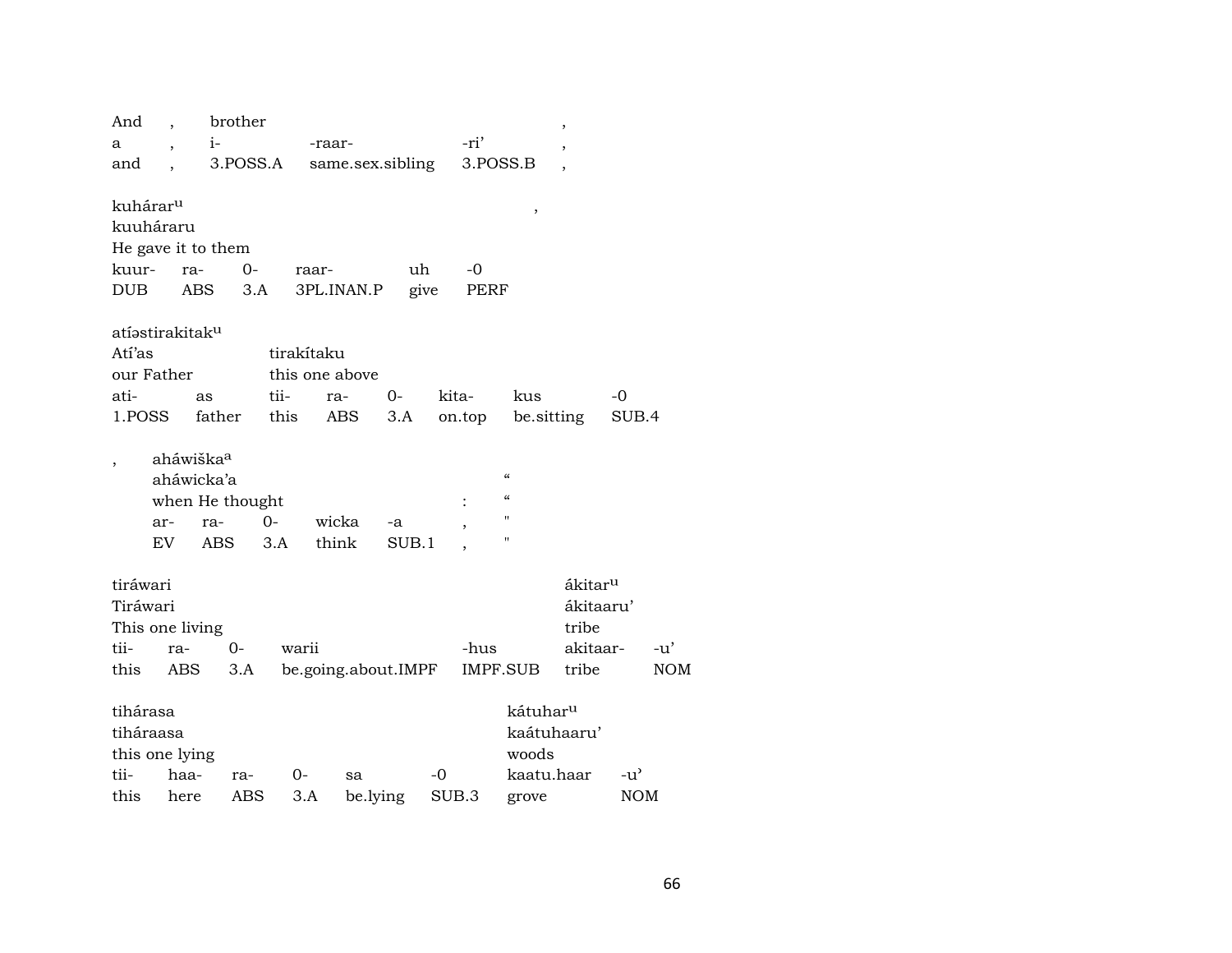| tíras <sup>a</sup><br>tíraasa<br>this |     |                          |                                                           |       |
|---------------------------------------|-----|--------------------------|-----------------------------------------------------------|-------|
| tii-                                  | ra- | 0-                       | sa                                                        | -0    |
| this                                  | ABS | 3.A                      | be.lying                                                  | SUB.3 |
| hiru<br>there                         |     | hiruirikasuširararíksawu | irikaasuciraaraariksawu'<br>you will be reaching for that |       |

|  | hiruu irii- kaas- s- ut- i- raar- |  |  | raar- iks- a.wuu |                                                                           | -:hus |
|--|-----------------------------------|--|--|------------------|---------------------------------------------------------------------------|-------|
|  |                                   |  |  |                  | there that POT.2A 2.A BEN SEQ 3PL.INAN.P ITER hand go.in.a.line.IMPF IMPF |       |

|                        | iriruruksawášta <sup>u</sup> |     |      |              |        |                |    |         |
|------------------------|------------------------------|-----|------|--------------|--------|----------------|----|---------|
|                        | iriruuruksawáctaa'u          |     |      |              |        |                |    |         |
|                        | whatever it may even be      |     |      |              |        |                |    |         |
| irii-                  | ruu-                         | ra- | $O-$ | uks-         | awahc- | raa-           | 0  | -u      |
|                        | what then ABS                |     | 3.A  | JUSS         | even   | way            | be | SUB.D   |
|                        | witiiskáruruku               |     |      |              |        |                |    | $\cdot$ |
|                        | Witi'iskaáruruku             |     |      |              |        |                |    |         |
|                        | When you'll feed yourself    |     |      |              |        |                |    |         |
| witi-                  | $i-$                         |     | $S-$ | kaaruur-     | ra'uk  | -hus           |    |         |
| REFL                   | $CONT.1/2A$ 2.A              |     |      | meal         | make   | IMPF.SUB       |    |         |
| híistaruš <sup>u</sup> |                              |     |      |              |        | $\overline{ }$ |    |         |
| hi                     | istaruúcu                    |     |      |              |        |                |    |         |
|                        | and you'll build a fire      |     |      |              |        | ,              |    |         |
| hi                     | $i-$                         |     | $S-$ | ta.ra.uc.wuh | -0     |                |    |         |

 $\overline{\phantom{a}}$ 

 $\cdot$ 

 $\ddot{\phantom{a}}$  $\bullet$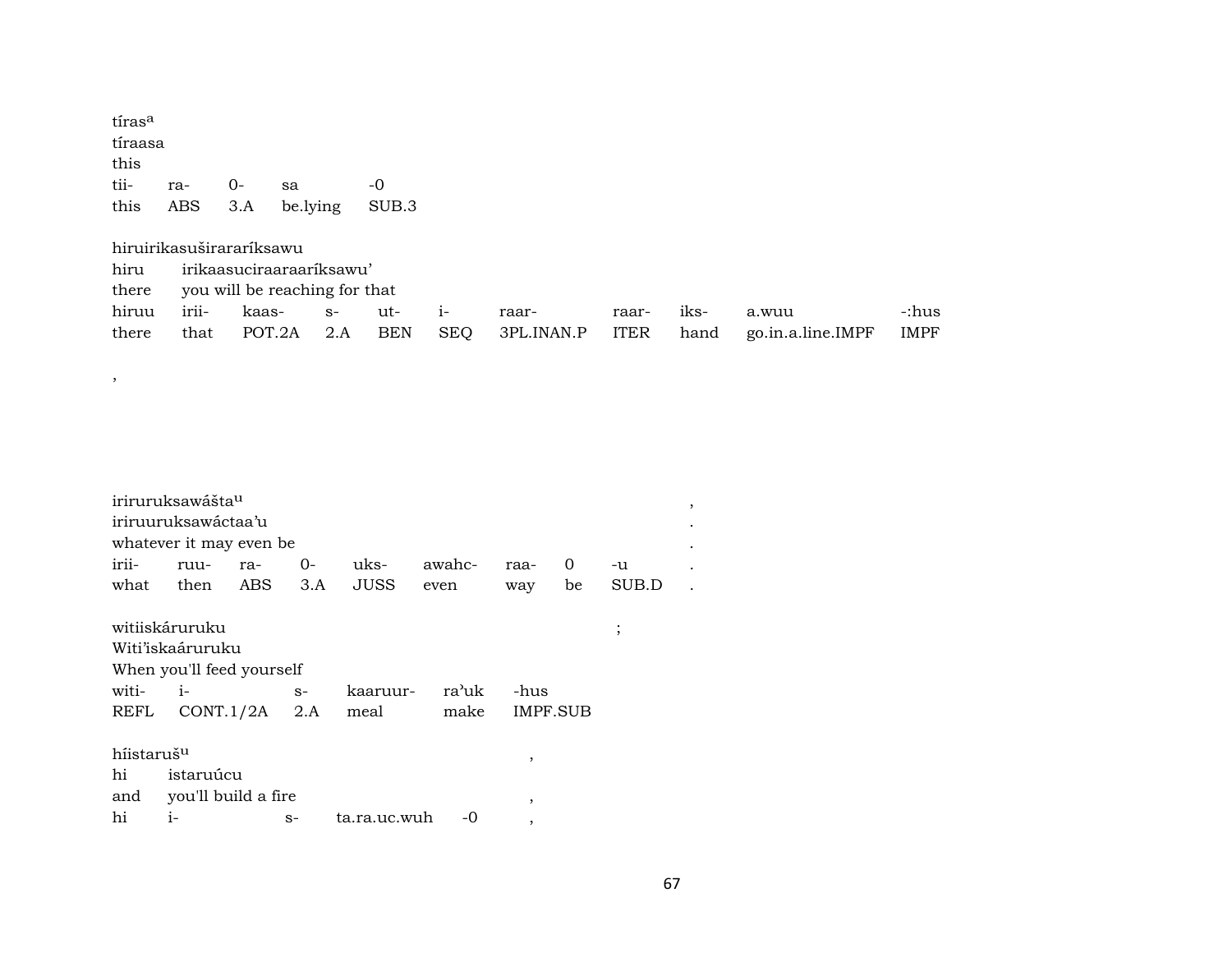| and                                             | CONT.1/2A                                                                      |                                    | 2.A                 | make.a.fire           |                   | PERF                                                                       | $\overline{\phantom{a}}$                               |                                              |
|-------------------------------------------------|--------------------------------------------------------------------------------|------------------------------------|---------------------|-----------------------|-------------------|----------------------------------------------------------------------------|--------------------------------------------------------|----------------------------------------------|
| hi<br>and<br>hi<br>and                          | hirikurirákita<br>rikuriiraákita<br>riku-<br>that.is                           | that is the reason<br>rii-<br>ASSR | $O -$<br>3.A        | raa.kita              | be.the.way.on.top |                                                                            | -0<br>PERF                                             |                                              |
| hiispáwa <sup>a</sup><br>hi<br>and<br>hi<br>and | ispaáwa'a<br>you'll eat<br>$i-$<br>CONT.1/2A                                   |                                    | $S-$<br>2.A         | waawa-<br><b>DIST</b> | a<br>eat          | -0<br>PERF                                                                 |                                                        |                                              |
| ra-<br>INF.A                                    | nəkuwarásik <sup>i</sup><br>rakuwaaraásiki<br>when it is cooked<br>$0-$<br>3.A | ku-<br>INF.B                       | waa-<br><b>DIST</b> | araas                 | be.cooked         | -ik<br>CAUS                                                                | $-i$<br>SUB.2                                          | п<br>$\pmb{\mathsf{H}}$<br>п<br>$\mathbf{H}$ |
| Irikuháraru<br>irii-<br>that                    | Irikuuháraaru'<br>He made that way<br>kuur-<br><b>DUB</b>                      | ra-<br>ABS                         | $0-$<br>3.A         | raa-<br>way           | ra'uk<br>make     | $-0$<br>PERF                                                               | atí^s<br>Atí'as<br>our Father<br>ati-<br>1.POSS        | as<br>father                                 |
|                                                 | áhawiška <sup>a</sup><br>áhawicka'a<br>His thought<br>ar-<br>ra-<br>EV<br>ABS  | $O -$<br>3.A                       | wicka<br>think      | -a                    | SUB.1             | $\mathcal{C}$<br>$\boldsymbol{\varsigma}\boldsymbol{\varsigma}$<br>11<br>П | arísitn<br>Ariísit<br>Yourself<br>ariisit<br>one's.own | $\, ,$                                       |
| tírak <sup>u</sup><br>tíraaku                   |                                                                                |                                    |                     |                       |                   |                                                                            | tihátaku<br>tihaátaku                                  |                                              |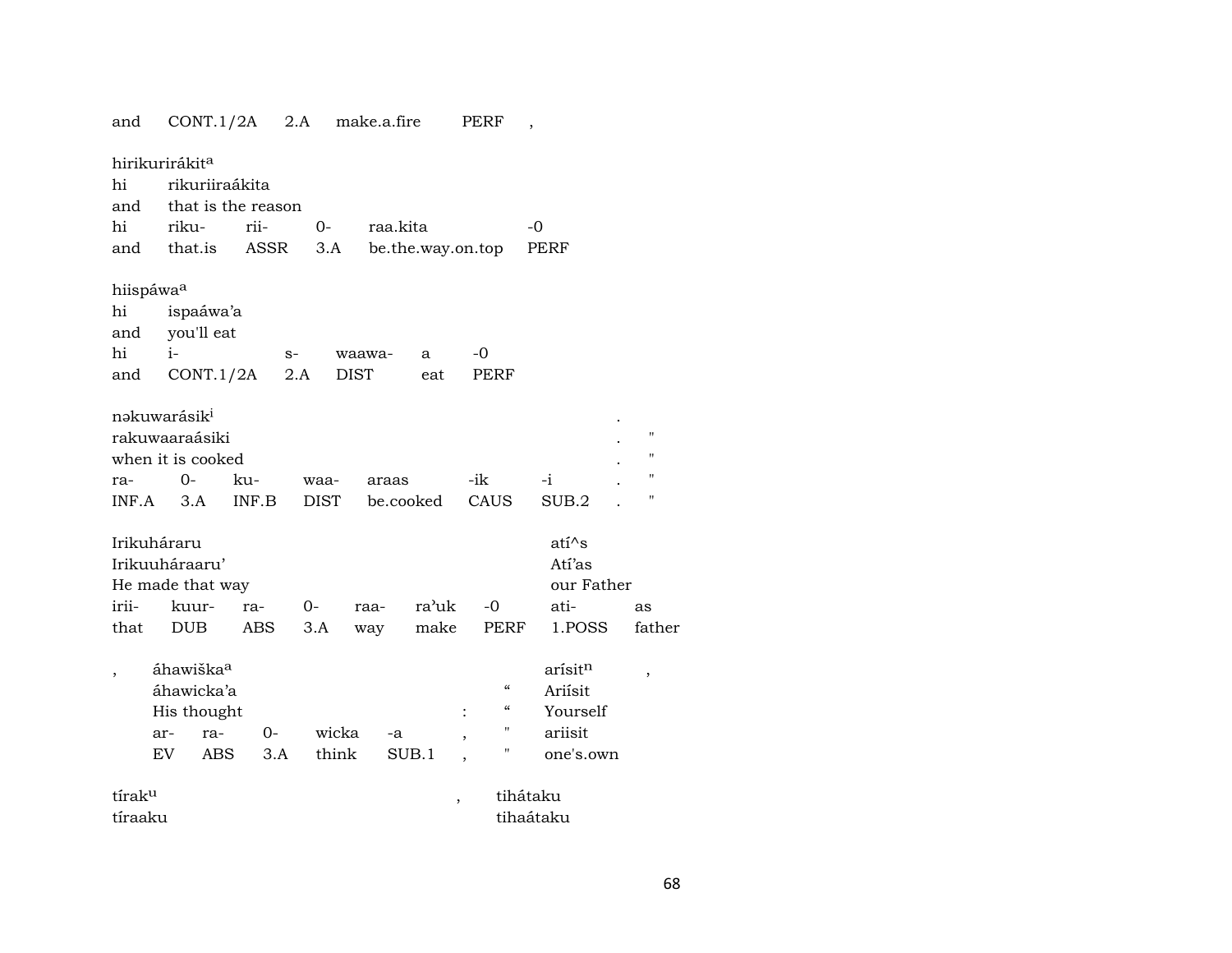| this one                |                       |              |                                          |     |               |                 | here         |              |              |      |            |             |             |       |
|-------------------------|-----------------------|--------------|------------------------------------------|-----|---------------|-----------------|--------------|--------------|--------------|------|------------|-------------|-------------|-------|
| tii-<br>this            | ra-<br><b>ABS</b>     | $O -$<br>3.A | kus<br>be.sitting                        |     | $-0$<br>SUB.4 |                 | tii-<br>here | haa-<br>here | -taku<br>LOC |      |            |             |             |       |
|                         |                       |              |                                          |     |               |                 |              |              |              |      |            |             |             |       |
| arísitn                 |                       |              |                                          |     |               |                 |              |              |              |      |            |             |             |       |
| ariísit                 |                       |              |                                          |     |               |                 |              |              |              |      |            |             |             |       |
| myself<br>ariisit       |                       |              |                                          |     |               |                 |              |              |              |      |            |             |             |       |
| one's.own               |                       |              |                                          |     |               |                 |              |              |              |      |            |             |             |       |
|                         |                       |              |                                          |     |               |                 |              |              |              |      |            |             |             |       |
|                         | kustaríširašikstawa   |              |                                          |     |               |                 |              |              |              |      |            |             |             |       |
|                         | kustariíciraacikstawa |              |                                          |     |               |                 |              |              |              |      |            |             |             |       |
|                         |                       |              | I will watch over your foods             |     |               |                 |              |              |              |      |            |             |             |       |
| kuus-                   |                       | $t-$         | ir-                                      |     | a-            | ri-             |              | ut-          | $i-$         | raa- | aciks.ta   | -waa        | $-0$        |       |
| POT.1/3A                |                       | 1.A          | PREV. $1/2A$                             |     | 2.P           | PHYS.POSS       |              | PREV         | <b>SEQ</b>   | way  | watch.over | <b>DIST</b> | <b>PERF</b> |       |
|                         |                       |              |                                          |     |               |                 |              |              |              |      |            |             |             |       |
| $\cdot$<br>$\mathbf{H}$ |                       |              |                                          |     |               |                 |              |              |              |      |            |             |             |       |
| $^{\prime}$             |                       |              |                                          |     |               |                 |              |              |              |      |            |             |             |       |
| $\blacksquare$          |                       |              |                                          |     |               |                 |              |              |              |      |            |             |             |       |
| $\mathbf{H}$            |                       |              |                                          |     |               |                 |              |              |              |      |            |             |             |       |
|                         |                       |              | Kitúahikušukstákaruhtawáwuh <sup>u</sup> |     |               |                 |              |              |              |      |            |             |             |       |
| Kítuu'u'                |                       |              | ahikucukstaakaaruhtawaáwuha              |     |               |                 |              |              |              |      |            |             |             |       |
| All                     |                       |              | foods He put on trees for us             |     |               |                 |              |              |              |      |            |             |             |       |
| kituu                   | $-u'$                 | ar-          | ri-                                      |     | $0-$          | ku-             | ut-          | uks-         | rak-         |      | kaaruur-   | ta.wuh      | -waa        | -a    |
| all                     | <b>NOM</b>            | ${\rm EV}$   | CONT.3A                                  |     | 3.A           | 1.P             | <b>BEN</b>   | AOR          | $1/2$ .PL    | meal |            | hang.up     | <b>DIST</b> | SUB.1 |
| tírahapaw <sup>i</sup>  |                       |              |                                          |     |               |                 |              |              |              |      |            |             |             |       |
|                         | tírahaapaawi          |              |                                          |     |               |                 |              |              |              |      |            |             |             |       |
| these trees             |                       |              |                                          |     |               |                 |              |              |              |      |            |             |             |       |
| tii-                    | ra-                   | $O -$        | haak-                                    | waa |               |                 | -wi          |              |              |      |            |             |             |       |
| this                    | <b>ABS</b>            | 3.A          | wood                                     |     |               | be.upright.DIST | SUB.L        |              |              |      |            |             |             |       |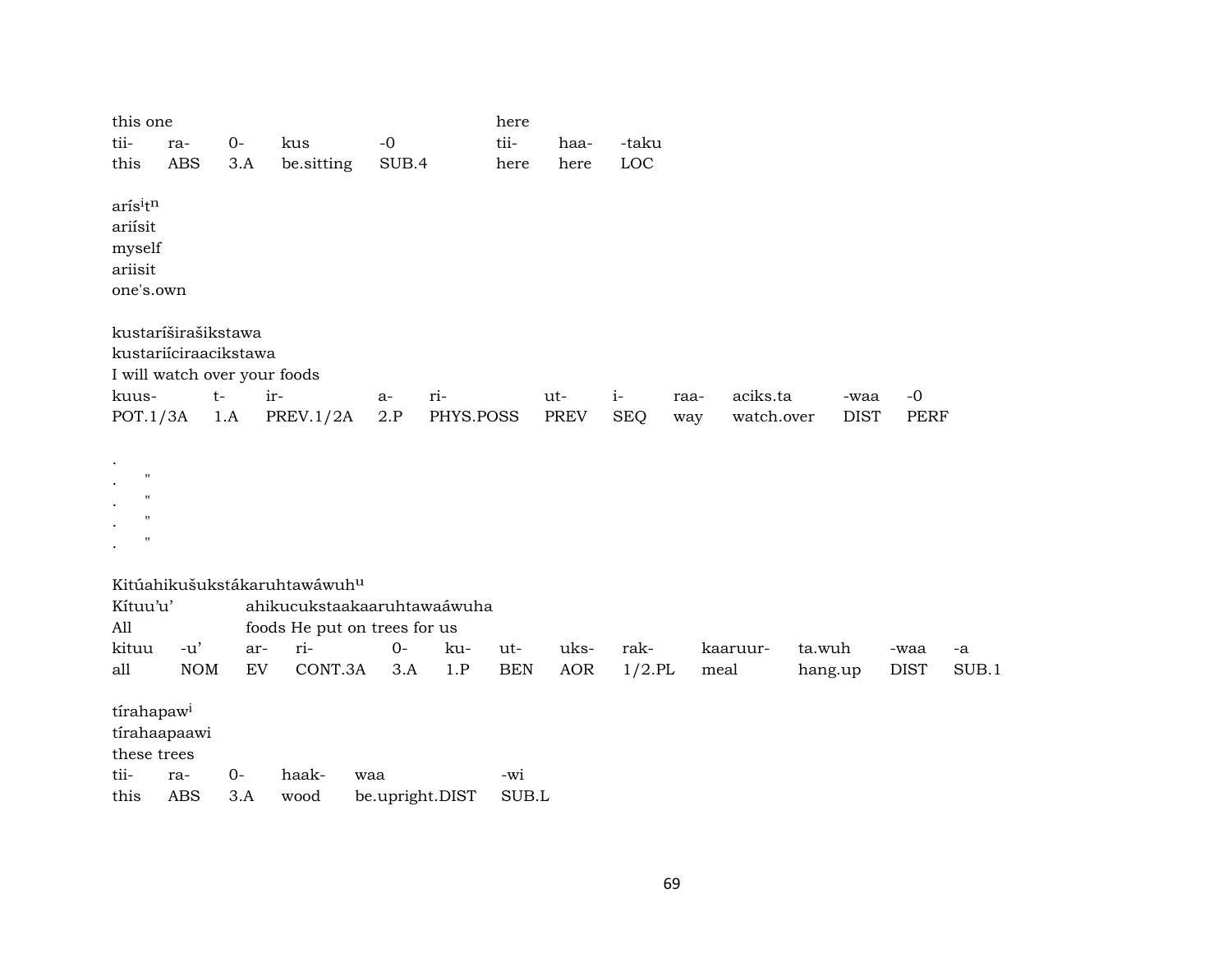|     | rakarurahkítu        |        |     |               |                    |      |        |
|-----|----------------------|--------|-----|---------------|--------------------|------|--------|
|     | raakaaruraahkituu'u' |        |     |               |                    |      | ۰      |
|     | all kinds of food    |        |     |               |                    |      | ۰      |
|     | raa- kaaruur-        | raar-  |     | kituu         | $-11$ <sup>2</sup> |      |        |
| way | meal                 | - PL   |     | all           | <b>NOM</b>         |      |        |
|     |                      |        |     |               |                    |      |        |
|     | Hikitutiwáwaras      |        |     |               |                    |      |        |
| Hi  | kítuu'u'             |        |     | tiwaáwaaraas  |                    |      |        |
| And | all                  |        |     | they are ripe |                    |      |        |
| hi  | kituu                | $-11'$ | ti- |               | $()$ -             |      | waawa- |
| and | all                  | NOM    |     | IND.3A        | 3.A                | DIST |        |

### árikutətpa $^{\rm a}$

| a ríkutatpa'a |                                   |      |       |       |
|---------------|-----------------------------------|------|-------|-------|
|               | and they are the ones I eat       |      |       |       |
| a riku- ta-   | and the contract of the           | $t-$ | wa- a | $-()$ |
|               | and that.is IND.1/2A 1.A DIST eat |      |       | PERF  |

### nətkúwari

| nətkuwarı |      |                        |                              |      |  |
|-----------|------|------------------------|------------------------------|------|--|
| ratkúwari |      |                        |                              |      |  |
|           |      | when I am going around |                              |      |  |
| ra-       | $t-$ | ku-                    | warii                        | -hus |  |
|           |      | $INF.A$ $1.A$ $INF.B$  | be.going.about.IMPF IMPF.SUB |      |  |

 $\mathcal{A}$ 

### $\mathrm{ir\acute{a}r^{i}}$

| iraári' |                                      |      |  |
|---------|--------------------------------------|------|--|
| brother |                                      |      |  |
| $i-$    | -raar-                               | -ri' |  |
|         | 3. POSS.A same.sex.sibling 3. POSS.B |      |  |

| Nakarurahkitu             | Ati $\wedge$ s |       |        |    |
|---------------------------|----------------|-------|--------|----|
| raakaaruraahkituu'u'      | Atí'as         |       |        |    |
| all kinds of food         |                |       | Father |    |
| raa- kaaruur- raar- kituu |                | $-11$ | ati-   | as |

 $\,$  ,  $\,$ 

araas

be.ripe

 $-0$ 

PERF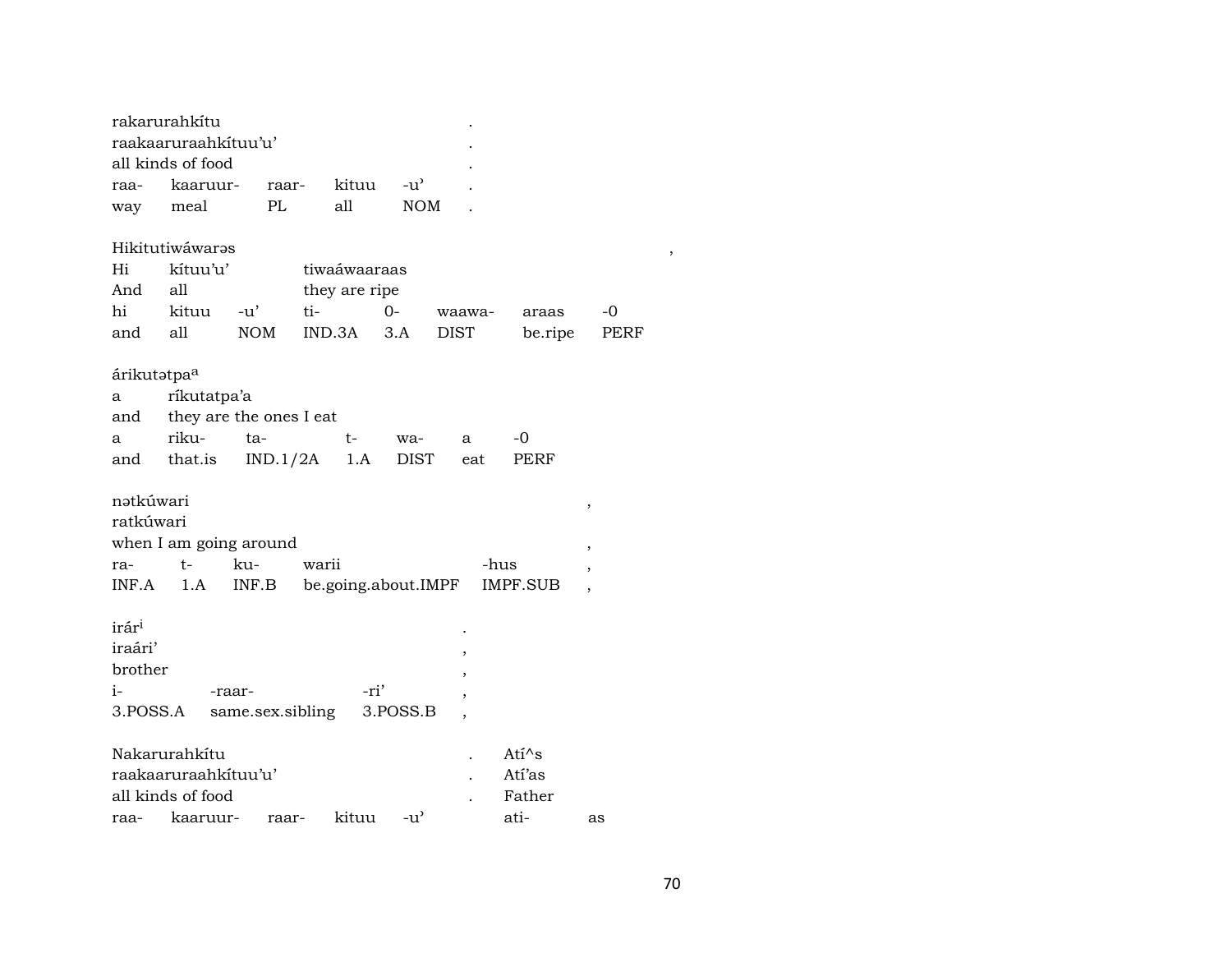| way                                      | meal                                                     | PL                      | all                 | NOM         |             | 1.POSS                            | father     |             |       |             |             |      |
|------------------------------------------|----------------------------------------------------------|-------------------------|---------------------|-------------|-------------|-----------------------------------|------------|-------------|-------|-------------|-------------|------|
|                                          | tihikurihašikstawirútitn<br>tiihíkuriihaacikstawiiruútit |                         |                     |             |             |                                   |            |             |       |             |             |      |
| He must have watched over us in all ways |                                                          |                         |                     |             |             |                                   |            |             |       |             |             |      |
| tiir-                                    | ri-                                                      | $O-$                    | ku-                 | ri-         |             | ut-                               | raa-       | aciks.ta    | -wi   | -itik       | -ruu        | $-0$ |
| <b>INFR</b>                              | CONT.3A                                                  | 3.A                     | 1.P                 | PHYS.POSS   |             | <b>PREV</b>                       | way        | watch.over  | SUB.L | <b>INCH</b> | <b>DIST</b> | PERF |
|                                          | arísitn                                                  |                         | Nahurarahkítu       |             |             |                                   |            |             |       |             |             |      |
| $\cdot$                                  | ariísit                                                  |                         | Rahuraaraahkituu'u' |             |             |                                   | $\,$       |             |       |             |             |      |
|                                          | himself                                                  |                         | All animals         |             |             |                                   |            |             |       |             |             |      |
|                                          | ariisit                                                  | $\ddot{\phantom{a}}$    | rahuraar-           | raar-       | kituu       | $-u$ <sup><math>\sim</math></sup> |            |             |       |             |             |      |
|                                          | one's.own                                                | $\ddot{\phantom{a}}$    | animal              | PL          | all         | <b>NOM</b>                        |            |             |       |             |             |      |
|                                          |                                                          |                         |                     |             |             |                                   |            |             |       |             |             |      |
|                                          | hitahkutahítkaruku                                       |                         |                     |             |             |                                   |            |             |       |             |             |      |
| hi                                       |                                                          | taahkuutahitkaruuku'    |                     |             |             |                                   |            |             |       |             |             |      |
| and                                      |                                                          | he made them fat for me |                     |             |             |                                   |            |             |       |             |             |      |
| hi                                       | ti-                                                      | $O-$                    | ar-<br>ku-          | ut-         |             | ahiht                             | ka.ra'uk   | -:hus       |       |             |             |      |
| and                                      | IND.3A                                                   | 3.A                     | 1.P<br>EV           | <b>PREV</b> |             | be.fat                            | make.PL.P  | <b>IMPF</b> |       |             |             |      |
|                                          |                                                          |                         |                     |             |             |                                   |            |             |       |             |             |      |
| $^\mathrm{^\mathrm{o}}$                  |                                                          |                         |                     |             |             |                                   |            |             |       |             |             |      |
|                                          |                                                          |                         |                     |             |             |                                   |            |             |       |             |             |      |
|                                          |                                                          |                         |                     |             |             |                                   |            |             |       |             |             |      |
|                                          |                                                          |                         |                     |             |             |                                   |            |             |       |             |             |      |
|                                          |                                                          |                         |                     |             |             |                                   |            |             |       |             |             |      |
|                                          | tihakusirikatíhahtihatn                                  |                         |                     |             |             |                                   |            |             |       |             |             |      |
|                                          | Tihaakuusirikatihaahtiihat                               |                         |                     |             |             |                                   |            |             |       |             |             |      |
|                                          | This will be the end of a season                         |                         |                     |             |             |                                   |            |             |       |             |             |      |
| tii-                                     | haa-                                                     | kuus-                   | $O -$               | $i-$        | rikatihaar- |                                   | tiihak     | $-0$        |       |             |             |      |
| this                                     | here                                                     | POT.1/3A                | 3.A                 | <b>SEQ</b>  | be.a.year   |                                   | be.the.end | PERF        |       |             |             |      |
|                                          |                                                          |                         |                     |             |             |                                   |            |             |       |             |             |      |
|                                          | hirúšikst <sup>i</sup> tn                                |                         |                     |             |             |                                   |            |             |       |             |             |      |
|                                          | $\sim$ $\sim$                                            |                         |                     |             |             |                                   |            |             |       |             |             |      |

hiru cíkstit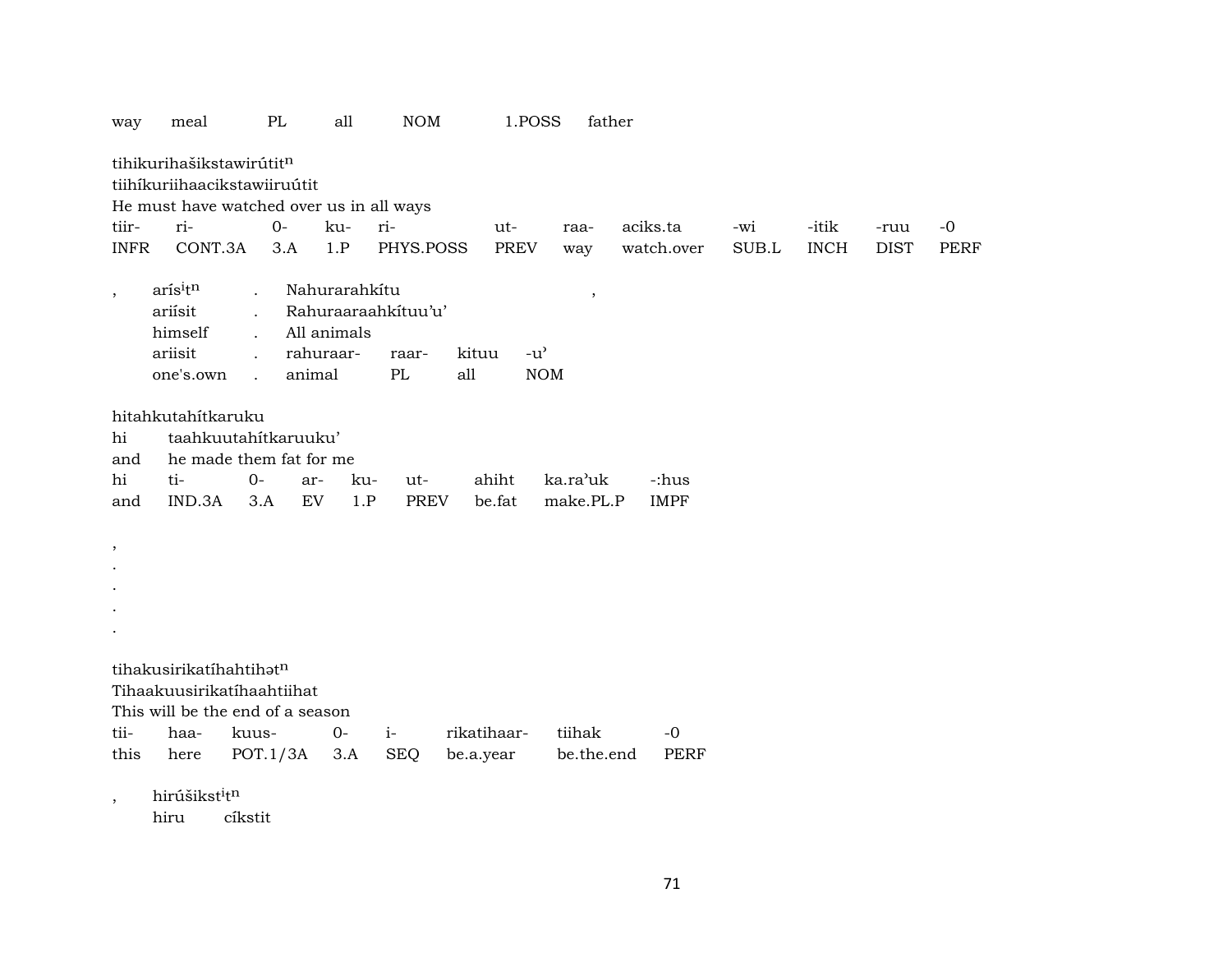|          | then                                     | well       |                             |               |      |              |                |   |
|----------|------------------------------------------|------------|-----------------------------|---------------|------|--------------|----------------|---|
|          | hiruu                                    |            | cikstik                     |               |      |              |                |   |
|          | then                                     | well       |                             |               |      |              |                |   |
|          | niwawahistar <sup>i</sup> t <sup>n</sup> |            |                             |               |      |              |                |   |
|          | riwaawaahistarit                         |            |                             |               |      |              |                |   |
|          | when he is going to eat                  |            |                             |               |      |              |                |   |
| ri-      |                                          | $0-$       | waawa-                      | a             | -his | -ta          | -rit           |   |
|          | CONT.3A                                  | 3.A        | <b>DIST</b>                 | eat           | PERF | <b>INT</b>   | <b>INT.SUB</b> |   |
|          | Nahurarahkítu                            |            |                             |               | ,    |              |                |   |
|          | Rahuraaraahkituu'u'                      |            |                             |               |      |              |                |   |
|          | All animals                              |            |                             |               |      |              |                |   |
|          | rahuraar-                                | raar-      | kituu                       | $-u^{\prime}$ |      |              |                |   |
| animal   |                                          | PL         | all                         | <b>NOM</b>    |      |              |                |   |
|          | tatutatáihku                             |            |                             |               |      |              |                |   |
|          | tatuutattá'ihku'                         |            |                             |               |      |              |                |   |
|          | I mean them                              |            |                             |               |      |              |                |   |
| ta-      |                                          | t-         | ut-                         | ak-           |      | ra'ihk       | -:hus          |   |
|          | IND.1/2A                                 | 1.A        | PREV                        | PL.AN.3P      |      | mean         | IMPF           |   |
| Kítu     |                                          |            | $ati^s$                     |               |      |              |                |   |
| Kítuu'u' |                                          |            | Atí'as                      |               |      |              |                |   |
| A11      |                                          |            | our Father                  |               |      |              |                |   |
| kituu    | -u'                                      |            | ati-                        | as            |      |              |                |   |
| all      |                                          | <b>NOM</b> | 1.POSS                      | father        |      |              |                |   |
|          |                                          |            | ahakusuhuhtakarah^tn        |               |      |              |                | , |
|          |                                          |            | ahakusuhuhtakaárahat        |               |      |              |                |   |
|          |                                          |            | He dropped the flocks on it |               |      |              |                |   |
| ar-      | ra-                                      | 0-         |                             | kus.uhuur-    |      | takaa.ra.hak | -0             |   |
| EV       | ABS                                      | 3.A        | flock                       |               | drop |              | PERF           |   |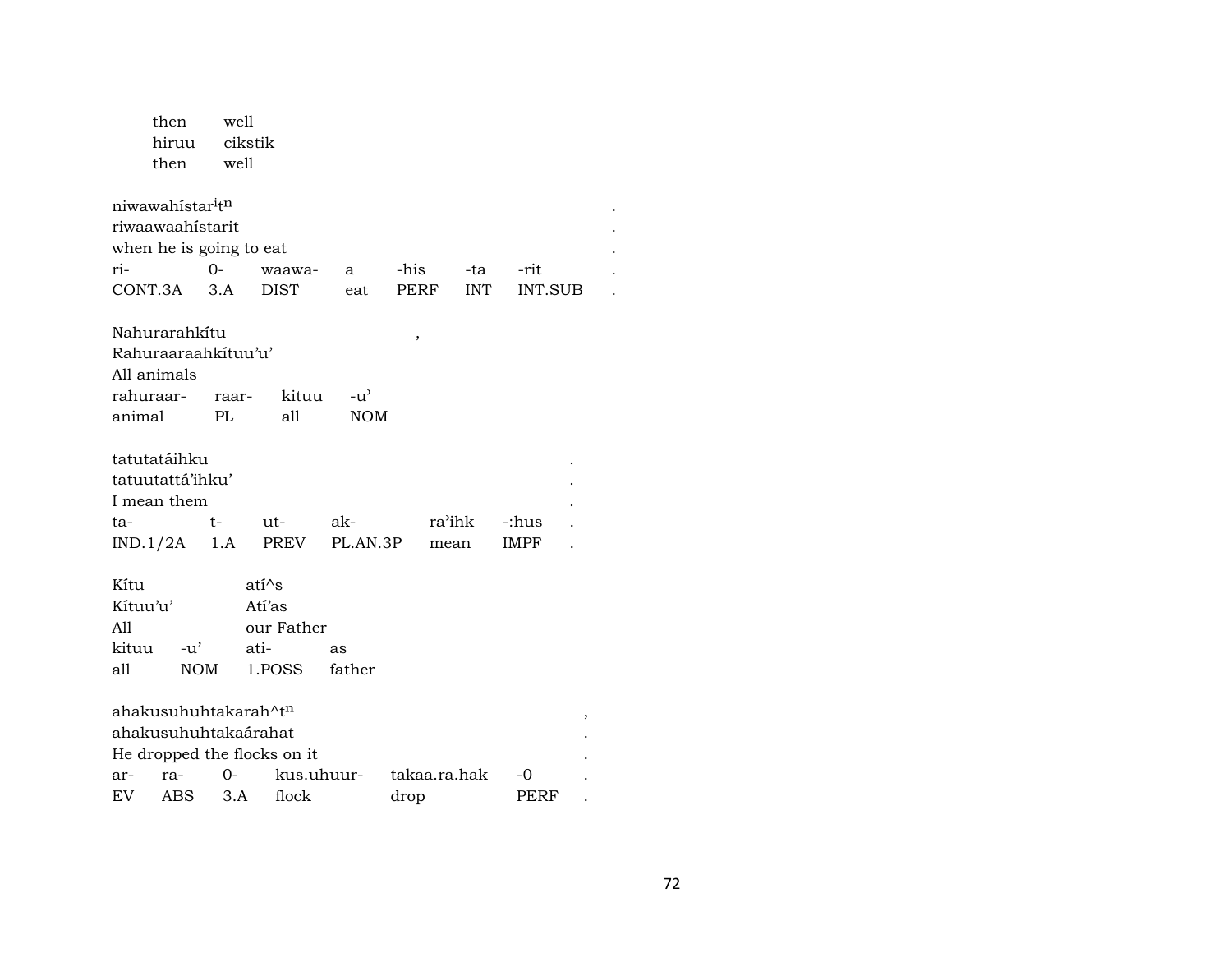|                          |                        |                   | áhik <sup>atn</sup> kusúhuhkus <sup>a</sup><br>ahikutkusúhuhkuska |          |             |      |               |             |        |         |                                        |             |
|--------------------------|------------------------|-------------------|-------------------------------------------------------------------|----------|-------------|------|---------------|-------------|--------|---------|----------------------------------------|-------------|
|                          |                        |                   | When he put the flocks on it for me                               |          |             |      |               |             |        |         |                                        |             |
| ar-                      | ri-                    |                   | $O -$                                                             | ku-      | ut-         |      | kus.uhuur-    |             | kus.k  | -a      |                                        |             |
| EV                       |                        | CONT.3A           | 3.A                                                               | 1.P      | <b>BEN</b>  |      | flock         |             | put    | SUB.1   |                                        |             |
| $\overline{\phantom{a}}$ |                        | tirakahúrahku     |                                                                   |          |             |      |               |             |        |         |                                        |             |
|                          |                        |                   | tirakaahúraahku                                                   |          |             |      |               |             |        |         | $\mathcal{C}$                          |             |
|                          |                        | this earth        |                                                                   |          |             |      |               |             |        | ,       | $\boldsymbol{\zeta}\boldsymbol{\zeta}$ |             |
|                          | tii-                   | ra-               | $0-$                                                              |          | kaa.huraar- |      | kus           |             | $-0$   |         | $\pmb{\mathsf{H}}$                     |             |
|                          | this                   | <b>ABS</b>        | 3.A                                                               | earth    |             |      | be.sitting    |             | SUB.4  |         | $\pmb{\mathsf{H}}$                     |             |
|                          |                        | hirutihakusiwáwaa |                                                                   |          |             |      |               |             |        |         |                                        |             |
| Hiru                     |                        |                   | tihaakuusiwaáwa'a                                                 |          |             |      |               |             |        |         |                                        |             |
| Then                     |                        |                   | these are what he will eat                                        |          |             |      |               |             |        |         |                                        |             |
| hiruu                    |                        | tii-              | haa-                                                              | kuus-    |             | $0-$ | $i-$          |             | waawa- | a       | -0                                     |             |
| then                     |                        | this              | here                                                              | POT.1/3A |             | 3.A  | <b>SEQ</b>    | <b>DIST</b> |        | eat     | PERF                                   |             |
| $\vdots$                 |                        |                   |                                                                   |          |             |      |               |             |        |         |                                        |             |
| $\blacksquare$           |                        |                   |                                                                   |          |             |      |               |             |        |         |                                        |             |
| $\mathbf H$              |                        |                   |                                                                   |          |             |      |               |             |        |         |                                        |             |
| $\mathbf{H}$             |                        |                   |                                                                   |          |             |      |               |             |        |         |                                        |             |
| $\blacksquare$           |                        |                   |                                                                   |          |             |      |               |             |        |         |                                        |             |
|                          |                        | hirikurarurákita  |                                                                   |          |             |      |               |             |        |         |                                        |             |
| Hi                       |                        |                   | rikuraruuraákita                                                  |          |             |      |               |             |        |         |                                        |             |
| And                      |                        |                   | that is the reason                                                |          |             |      |               |             |        |         |                                        |             |
| hi                       | riku-                  |                   | ra-                                                               | $0-$     | $a-$        |      | $ri-$         |             | uur-   | raakita |                                        | $-0$        |
| and                      |                        | that.is           | ABS                                                               | 3.A      | PREV.3A     |      | CONT.3A       |             | PREV   |         | be.the.way.on.top                      | <b>PERF</b> |
| $\overline{\phantom{a}}$ | tirátaruš <sup>i</sup> |                   |                                                                   |          |             |      | $^\mathrm{,}$ |             |        |         |                                        |             |
|                          |                        | tirátaruuci       |                                                                   |          |             |      |               |             |        |         |                                        |             |
|                          | this fire              |                   |                                                                   |          |             |      |               |             |        |         |                                        |             |
|                          | tii-                   | ra-               | $0-$                                                              |          | ta.ra.uc    | $-i$ |               |             |        |         |                                        |             |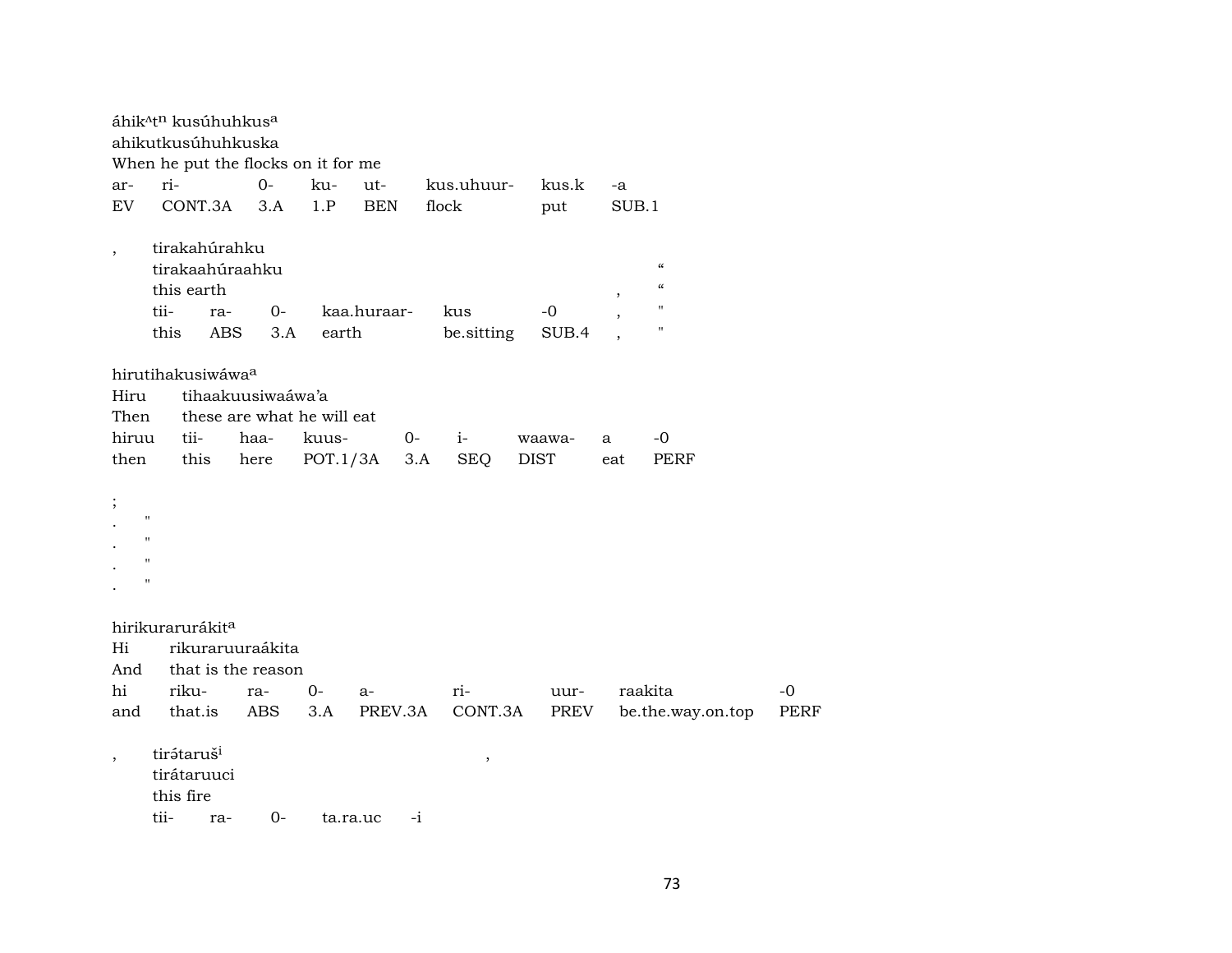## ABS 3.A be.fire  $SUB.2$ this

| nítarušuh <sup>u</sup>  |                             |             |              |           |           |                         |                   |      |
|-------------------------|-----------------------------|-------------|--------------|-----------|-----------|-------------------------|-------------------|------|
| rítaruucuhu             |                             |             |              |           |           |                         |                   |      |
|                         | His making a fire           |             |              |           |           |                         |                   |      |
| ri-                     | $0-$                        |             | ta.ra.uc.wuh | -hus      |           |                         |                   |      |
| CONT.3A                 | 3.A                         |             | make.a.fire  | IMPF.SUB  |           |                         |                   |      |
|                         |                             |             |              |           |           |                         |                   |      |
|                         | Irikusarurákit <sup>a</sup> |             |              |           |           |                         |                   |      |
|                         | Irikuusaruuraákita          |             |              |           |           |                         |                   |      |
|                         | That will be the reason     |             |              |           |           |                         |                   |      |
| irii-                   | kuus-                       | $O -$       | $a-$         | ri-       |           | uur-                    | raa.kita          | $-0$ |
| that                    | POT.1/3A                    | 3.A         | PREV.3A      |           | PHYS.POSS | PREV                    | be.the.way.on.top | PERF |
|                         |                             |             |              |           |           |                         |                   |      |
| riwawarəsíku            |                             |             |              |           |           |                         | $\, ,$            |      |
|                         | riwaawaarasíku              |             |              |           |           |                         |                   |      |
|                         | when he cooks the food      |             |              |           |           |                         |                   |      |
| ri-                     | $0-$                        | waawa-      | araas        |           | -ik       | -hus                    |                   |      |
| CONT.3A                 | 3.A                         | <b>DIST</b> |              | be.cooked | CAUS      | <b>IMPF.SUB</b>         |                   |      |
| ariwáwaa                |                             |             |              |           |           |                         |                   |      |
| a                       | riwaáwa'a                   |             |              |           |           |                         |                   |      |
| and                     | then he eats it             |             |              |           |           |                         |                   |      |
| a                       | ri-                         | $0-$        | waawa-       | a         | $-0$      |                         |                   |      |
| and                     | CONT.3A                     | 3.A         | <b>DIST</b>  | eat       | PERF      |                         |                   |      |
|                         |                             |             |              |           |           |                         |                   |      |
| Kituníkušk <sup>i</sup> |                             |             |              |           |           |                         |                   |      |
| Kítuu'u'                |                             | ríkucki     | $\, ,$       |           |           |                         |                   |      |
| All                     |                             | birds       |              |           |           |                         |                   |      |
| kituu                   | $-u'$                       | rikuc       | -kis         |           |           |                         |                   |      |
| all                     | <b>NOM</b>                  | bird        | DIM          |           |           |                         |                   |      |
|                         |                             |             |              |           |           |                         |                   |      |
| tatutataíhku            |                             |             |              |           |           | $^\mathrm{^\mathrm{o}}$ |                   |      |
|                         | tatuutatta'ihku'            |             |              |           |           |                         |                   |      |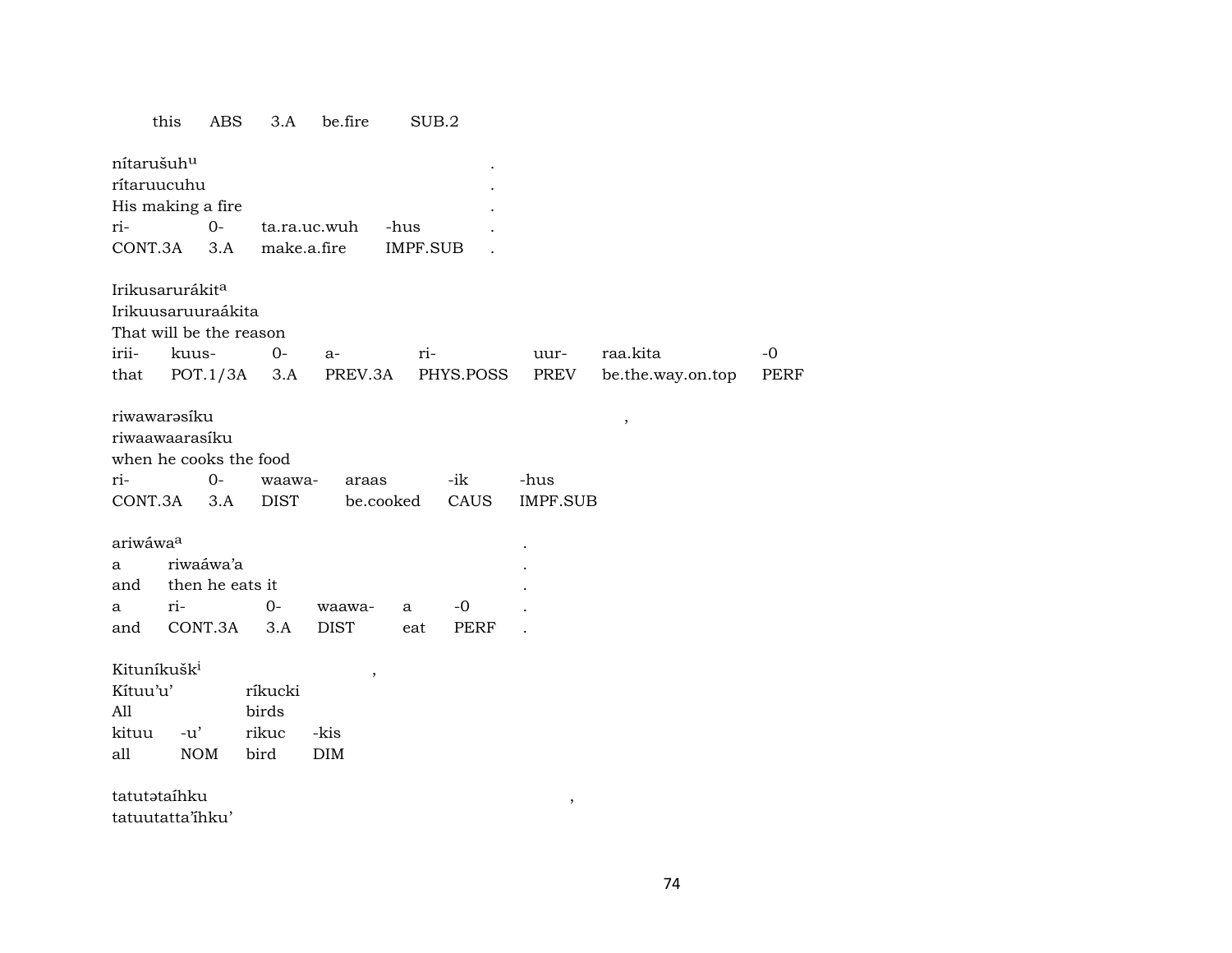|                                           | I mean them                                                                  |                                                            |                                                                                                    |                                                             |                            |                     |                  |                                                                 |                |                              |                      |
|-------------------------------------------|------------------------------------------------------------------------------|------------------------------------------------------------|----------------------------------------------------------------------------------------------------|-------------------------------------------------------------|----------------------------|---------------------|------------------|-----------------------------------------------------------------|----------------|------------------------------|----------------------|
| ta-                                       |                                                                              | $t-$                                                       | ut-                                                                                                | ak-                                                         | ra'ihk                     | -:hus               |                  |                                                                 |                |                              |                      |
|                                           | IND.1/2A                                                                     | 1.A                                                        | PREV                                                                                               | PL.AN.3P                                                    | mean                       | <b>IMPF</b>         |                  |                                                                 |                |                              |                      |
| tii-<br>this                              | tirukskusuhúhwari<br>tirukskusuhúhwari<br>ra-<br><b>ABS</b>                  | $O -$<br>3.A                                               | this flock that flew around<br>uks-<br><b>AOR</b>                                                  | kus.uhuur-<br>flock                                         | warii                      | be.going.about.IMPF |                  | -hus<br><b>IMPF.SUB</b>                                         |                |                              |                      |
| $\, ,$                                    | titaku<br>tiítaku<br>here<br>tii-<br>here                                    | -taku<br>LOC                                               |                                                                                                    |                                                             |                            |                     |                  |                                                                 |                |                              |                      |
| Náwa<br>Ráwa<br><b>Now</b><br>rawa<br>now | $\overline{\phantom{a}}$<br>$\overline{\phantom{a}}$<br>$\ddot{\phantom{1}}$ | $\mathbf{i}$<br>$\mathbf{i}$<br>and<br>$\mathbf{i}$<br>and | $\overline{ }$<br>$\overline{\phantom{a}}$<br>$\overline{\phantom{a}}$<br>$\overline{\phantom{a}}$ | irár <sup>i</sup><br>iraári'<br>brother<br>$i-$<br>3.POSS.A | -raar-<br>same.sex.sibling |                     | -ri'<br>3.POSS.B | $\, ,$<br>$\cdot$<br>$\overline{\phantom{a}}$<br>$\overline{ }$ |                |                              |                      |
| ku-<br><b>INDF</b>                        | kuwikariritiruhwari<br>kuwikariiriitirúhwari'<br>wii-<br>now                 | karii-                                                     | I do not have any going around<br>EMPH.NEG                                                         | rii-<br>ASSR                                                | $t-$<br>ir-<br>1.A         | POSS.1/2A           | ri-<br>PHYS.POSS |                                                                 | uur-<br>POSS.A | warii<br>be.going.about.IMPF | -:hus<br><b>IMPF</b> |
| $\, ,$                                    | kírik <sup>u</sup><br>kíriku'<br>anything                                    |                                                            | Šasíri<br>Cásiiri<br>Even                                                                          |                                                             |                            |                     |                  |                                                                 |                |                              |                      |

kirikuu . casiiri<sup>y</sup>

anything . even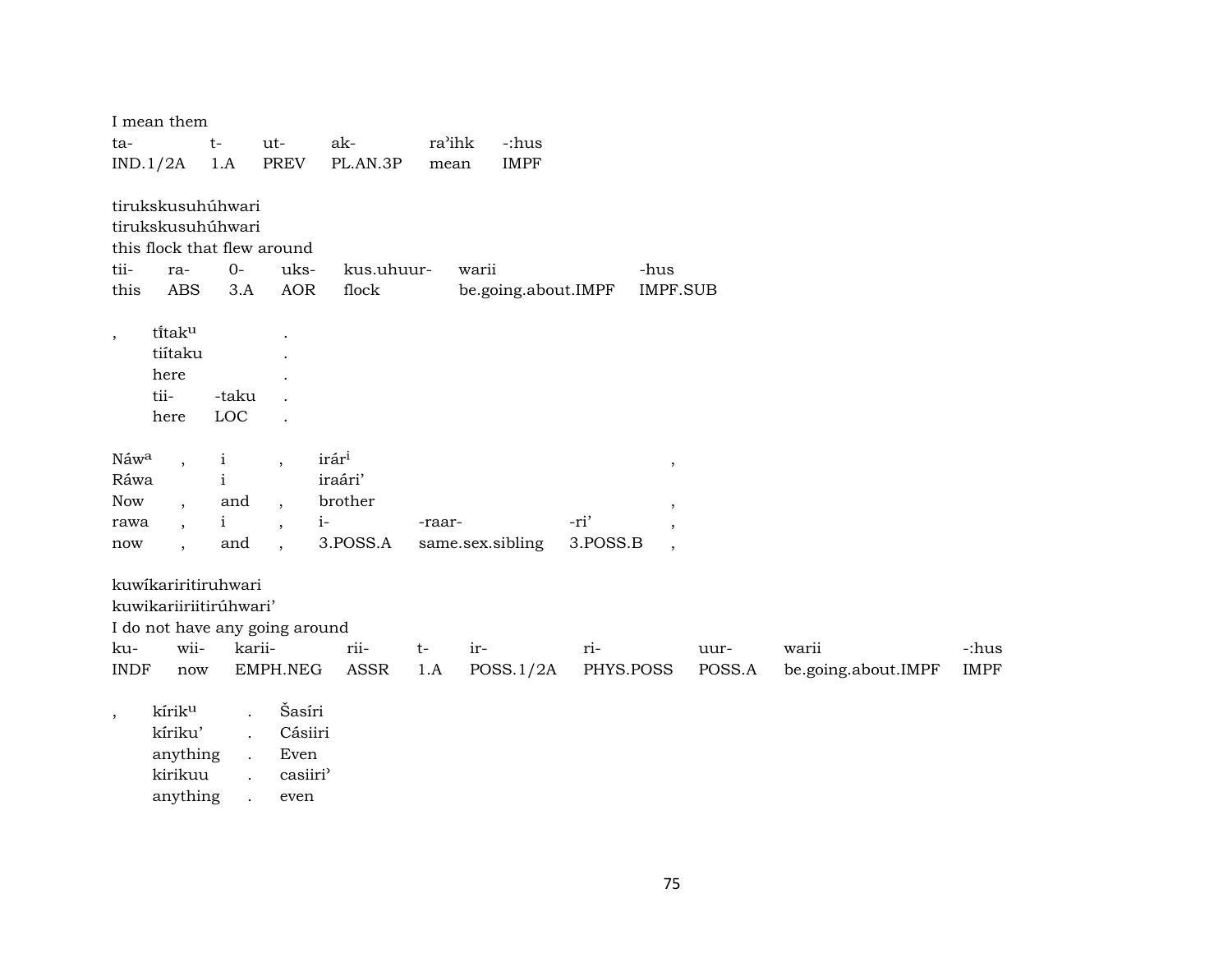|                          | tirátpawakahu<br>tirátpaawaakahu<br>this that I am speaking |            |                             |                                      |       |                  | $\cdot$                  |                    |           |             |            |             |       |             |             |
|--------------------------|-------------------------------------------------------------|------------|-----------------------------|--------------------------------------|-------|------------------|--------------------------|--------------------|-----------|-------------|------------|-------------|-------|-------------|-------------|
| tii-                     | ra-                                                         | $t-$       | waa-                        | waaka                                |       | -hus             |                          |                    |           |             |            |             |       |             |             |
| this                     | <b>ABS</b>                                                  | 1.A        | <b>DIST</b>                 | say.IMPF                             |       | <b>IMPF.SUB</b>  |                          |                    |           |             |            |             |       |             |             |
|                          | hikuwikariritirutawáwiku                                    |            |                             |                                      |       |                  |                          |                    |           |             |            |             |       |             |             |
| hi                       |                                                             |            | kuwikariiriitiruutawaáwiku' |                                      |       |                  |                          |                    |           |             |            |             |       |             |             |
| and                      |                                                             |            |                             | I do not have any hanging from trees |       |                  |                          |                    |           |             |            |             |       |             |             |
| hi                       | ku-                                                         | wii-       | karii-                      |                                      | rii-  | $t-$             | ir-                      |                    | ri-       | ut-         | ta         | -waa        | -wi   | -ka'uk      | $-0$        |
| and                      | <b>INDF</b>                                                 | now        |                             | EMPH.NEG                             | ASSR  | 1.A              | POSS.1/2A                |                    | PHYS.POSS | <b>PREV</b> | be.hanging | <b>DIST</b> | SUB.L | <b>DIST</b> | <b>PERF</b> |
|                          | nakuhtaháriwar <sup>a</sup>                                 |            |                             |                                      |       |                  |                          |                    |           |             |            |             |       |             |             |
|                          | rakuhtaháriwaara                                            |            |                             |                                      |       |                  |                          |                    |           |             |            |             |       |             |             |
|                          | their being things tasting good                             |            |                             |                                      |       |                  |                          |                    |           |             |            |             |       |             |             |
| ra-                      | $0-$                                                        | ku-        | uur-                        | taha-                                |       | hi.wa.ar         | -a                       |                    |           |             |            |             |       |             |             |
| INF.A                    | 3.A                                                         | INF.B      | <b>PREV</b>                 | flavor                               |       | be.good.DIST     |                          | SUB.1              |           |             |            |             |       |             |             |
| Akítu                    |                                                             |            | $\overline{\phantom{a}}$    | irári                                |       |                  |                          |                    |           |             |            |             |       |             |             |
| A                        | kítuu'u'                                                    |            |                             | iraári'                              |       |                  |                          |                    |           |             |            |             |       |             |             |
| And                      | all                                                         |            | $\cdot$                     | brother                              |       |                  |                          |                    |           |             |            |             |       |             |             |
| a                        | kituu                                                       | $-u'$      | $\cdot$                     | $i-$                                 |       | -raar-           |                          | -ri'               |           |             |            |             |       |             |             |
| and                      | all                                                         | <b>NOM</b> |                             | 3.POSS.A                             |       | same.sex.sibling |                          |                    | 3.POSS.B  |             |            |             |       |             |             |
| $\overline{\phantom{a}}$ | áhawiška <sup>a</sup><br>ahawicka'a                         |            |                             |                                      |       |                  |                          |                    |           |             |            |             |       |             |             |
| $\cdot$                  | when He thought                                             |            |                             |                                      |       |                  |                          |                    |           |             |            |             |       |             |             |
| $\overline{\phantom{a}}$ | ra-<br>ar-                                                  | $0-$       |                             | wicka<br>$-a$                        |       |                  |                          |                    |           |             |            |             |       |             |             |
| $\cdot$                  | <b>ABS</b><br><b>EV</b>                                     |            | 3.A                         | think                                | SUB.1 |                  |                          |                    |           |             |            |             |       |             |             |
| Tiráwah^tn               |                                                             |            |                             |                                      |       |                  | $\overline{\phantom{a}}$ |                    |           |             |            |             |       |             |             |
| Tiráwaahat               |                                                             |            |                             |                                      |       |                  |                          | $\epsilon\epsilon$ |           |             |            |             |       |             |             |
| the Heavens              |                                                             |            |                             |                                      |       |                  |                          | $\zeta\zeta$       |           |             |            |             |       |             |             |
| tii-                     | ra-                                                         | $O -$      | waa-                        | ahak                                 |       | $-0$             | $\cdot$                  | $^{\prime\prime}$  |           |             |            |             |       |             |             |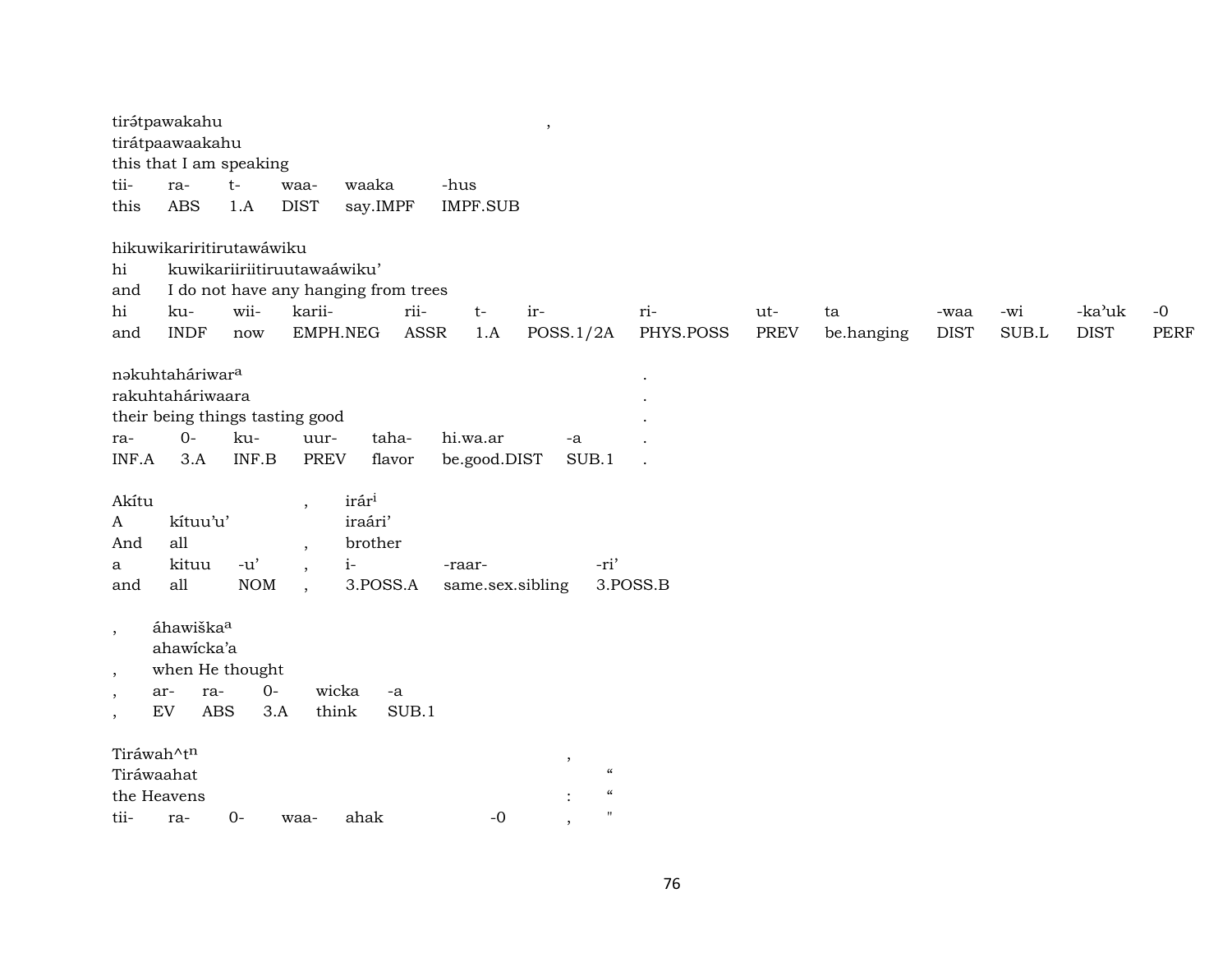| this                          | ABS             | 3.A     | DIST                |       | extend.in.a.line    | SUB.4               |          | $\pmb{\mathsf{H}}$ |
|-------------------------------|-----------------|---------|---------------------|-------|---------------------|---------------------|----------|--------------------|
| súkspari<br>Súkspari'<br>Live |                 |         |                     |       |                     |                     |          | ,<br>Ţ             |
| $i-$                          |                 | $S-$    | uks-                | warii |                     |                     | -:hus    |                    |
|                               | CONT.1/2A       | 2.A     | JUSS                |       |                     | be.going.about.IMPF | IMPF     |                    |
|                               | hikarisírariks  |         |                     |       |                     |                     |          |                    |
| Hi                            | kariisiraáriks  |         |                     |       |                     |                     |          |                    |
| But                           | it is not real  |         |                     |       |                     |                     |          |                    |
| hi                            | kara-           | $i-$    |                     | $S-$  | $i-$                | raariks             | $-0$     |                    |
| and                           | NEG             |         | CONT.1/2A           | 2.A   | SEQ                 | be.true             | PERF     |                    |
| íspari                        |                 |         |                     |       |                     |                     |          |                    |
| íspari                        |                 |         |                     |       |                     |                     |          | "                  |
| your living                   |                 |         |                     |       |                     |                     |          | н                  |
| $i-$                          |                 | $S-$    | warii               |       |                     | -hus                |          | $\pmb{\mathsf{H}}$ |
|                               | CONT.1/2A       | 2.A     | be.going.about.IMPF |       |                     | IMPF.SUB            |          | "                  |
| Irár <sup>i</sup>             |                 |         |                     |       |                     | ,                   |          |                    |
| Iraári'                       |                 |         |                     |       |                     |                     |          |                    |
| <b>Brother</b>                |                 |         |                     |       |                     |                     |          |                    |
| $i-$                          |                 | -raar-  |                     | -ri'  |                     |                     |          |                    |
| 3.POSS.A                      |                 |         | same.sex.sibling    |       | 3.POSS.B            |                     |          |                    |
| tirašíhwari                   |                 |         |                     |       |                     |                     |          | $\,$               |
| tiracíhwari                   |                 |         |                     |       |                     |                     |          |                    |
|                               | our living here |         |                     |       |                     |                     |          |                    |
| tii-                          | ra-             | aciir-  | warii               |       |                     | -hus                |          |                    |
| this                          | ABS             | IN.DU.A |                     |       | be.going.about.IMPF |                     | IMPF.SUB |                    |
| kakírariks                    |                 |         |                     |       |                     | I                   | ,        |                    |
| kaakíraariks                  |                 |         |                     |       |                     | I                   |          |                    |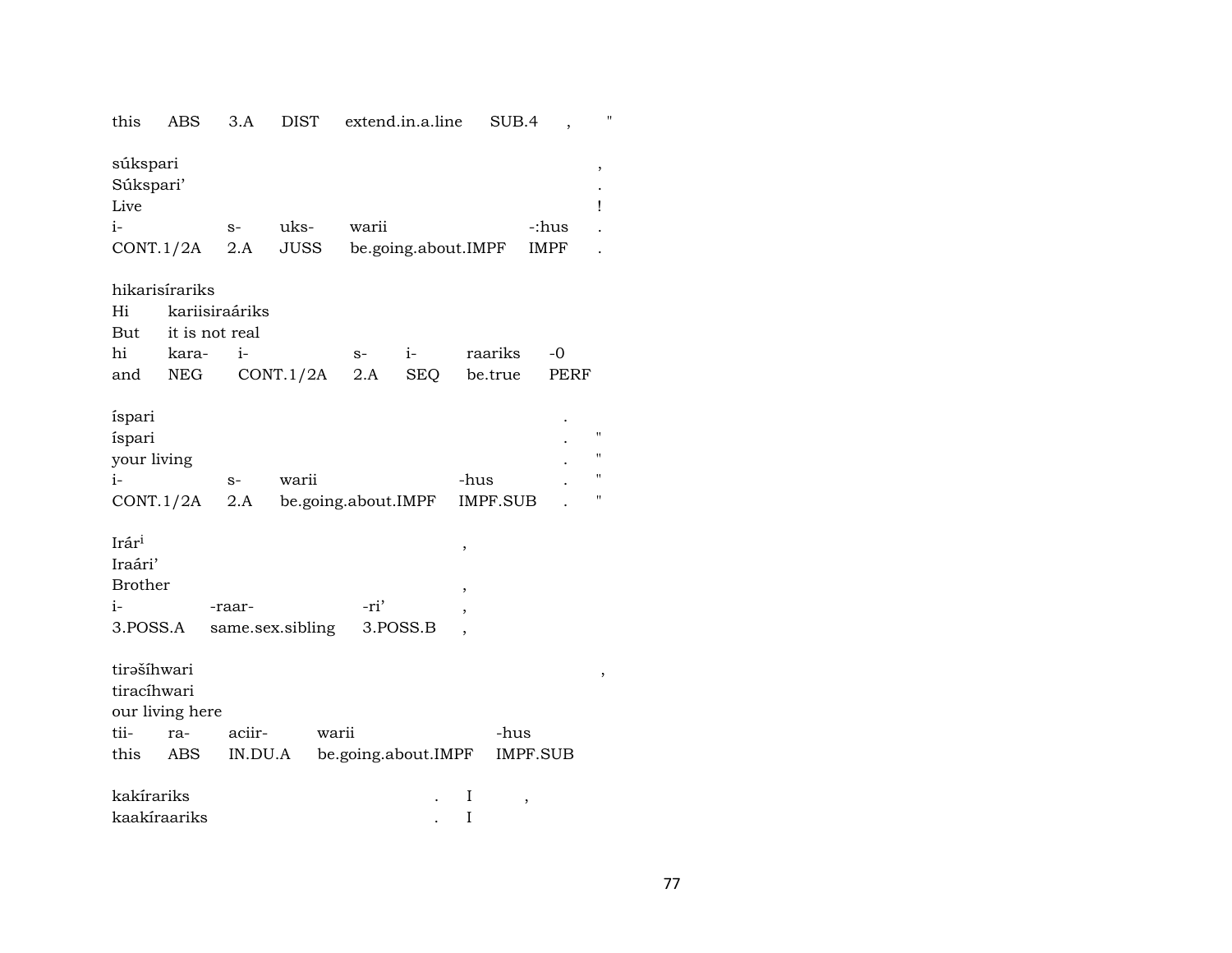| it is not real<br>kaaki-<br>NEG.IND.3A  |           | 0-<br>3.A | raariks<br>be.true        | $-0$<br>PERF |          | And<br>$\mathbf{i}$<br>and | ,<br>$\overline{ }$<br>$\overline{\phantom{a}}$ |      |
|-----------------------------------------|-----------|-----------|---------------------------|--------------|----------|----------------------------|-------------------------------------------------|------|
| irár <sup>i</sup><br>iraári'<br>brother |           |           |                           |              |          | ,                          |                                                 |      |
| i-                                      |           | -raar-    |                           | -ri'         |          | $\overline{\phantom{a}}$   |                                                 |      |
| 3.POSS.A                                |           |           | same.sex.sibling          |              | 3.POSS.B | ,                          |                                                 |      |
|                                         |           |           |                           |              |          |                            |                                                 |      |
| irirəsíška                              |           |           |                           |              | $\,$     |                            |                                                 |      |
| irirasícka'                             |           |           |                           |              |          |                            |                                                 |      |
| you want that                           |           |           |                           |              |          |                            |                                                 |      |
| irii-                                   | ra-       | $S-$      | wicka                     | -0           |          |                            |                                                 |      |
| that                                    | ABS       | 2.A       | want                      | PERF         |          |                            |                                                 |      |
|                                         |           |           |                           |              |          |                            |                                                 |      |
| kuátuhišis                              |           |           |                           |              |          |                            |                                                 |      |
| ku'átuuhiicis                           |           |           |                           |              |          |                            |                                                 |      |
| would that I learn it                   |           |           |                           |              |          |                            |                                                 |      |
| ku-                                     | aa-       |           | t-                        | ut-          | riicis   |                            | -0                                              |      |
| INDF                                    | SUBJ.1/2A |           | 1.A                       | PREV         |          | learn.about                |                                                 | PERF |
|                                         |           |           |                           |              |          |                            |                                                 |      |
| Irári                                   |           |           |                           |              |          | ,                          |                                                 |      |
| Iraári'                                 |           |           |                           |              |          |                            |                                                 |      |
| <b>Brother</b>                          |           |           |                           |              |          | ,                          |                                                 |      |
| $i-$                                    |           | -raar-    |                           | -ri'         |          | ,                          |                                                 |      |
| 3.POSS.A                                |           |           | same.sex.sibling 3.POSS.B |              |          |                            |                                                 |      |
|                                         |           |           |                           |              |          |                            |                                                 |      |
| nikuwitú <sup>u</sup> t <sup>n</sup>    |           |           |                           |              |          |                            |                                                 |      |
| rikuwituú'ut                            |           |           |                           |              |          |                            |                                                 |      |
| that is how it is                       |           |           |                           |              |          |                            |                                                 |      |
| riku-                                   | wi-       | ti-       |                           | 0-           | ut-      | 0                          | د_                                              |      |
| that.is                                 | QUOT      |           | IND.3A                    | 3.A          | PREV     | be                         | EX                                              |      |

 $\ddot{\phantom{a}}$ 

 $\ddot{\phantom{a}}$ 

 $\ddot{\phantom{a}}$ 

 $\mathbf{I}$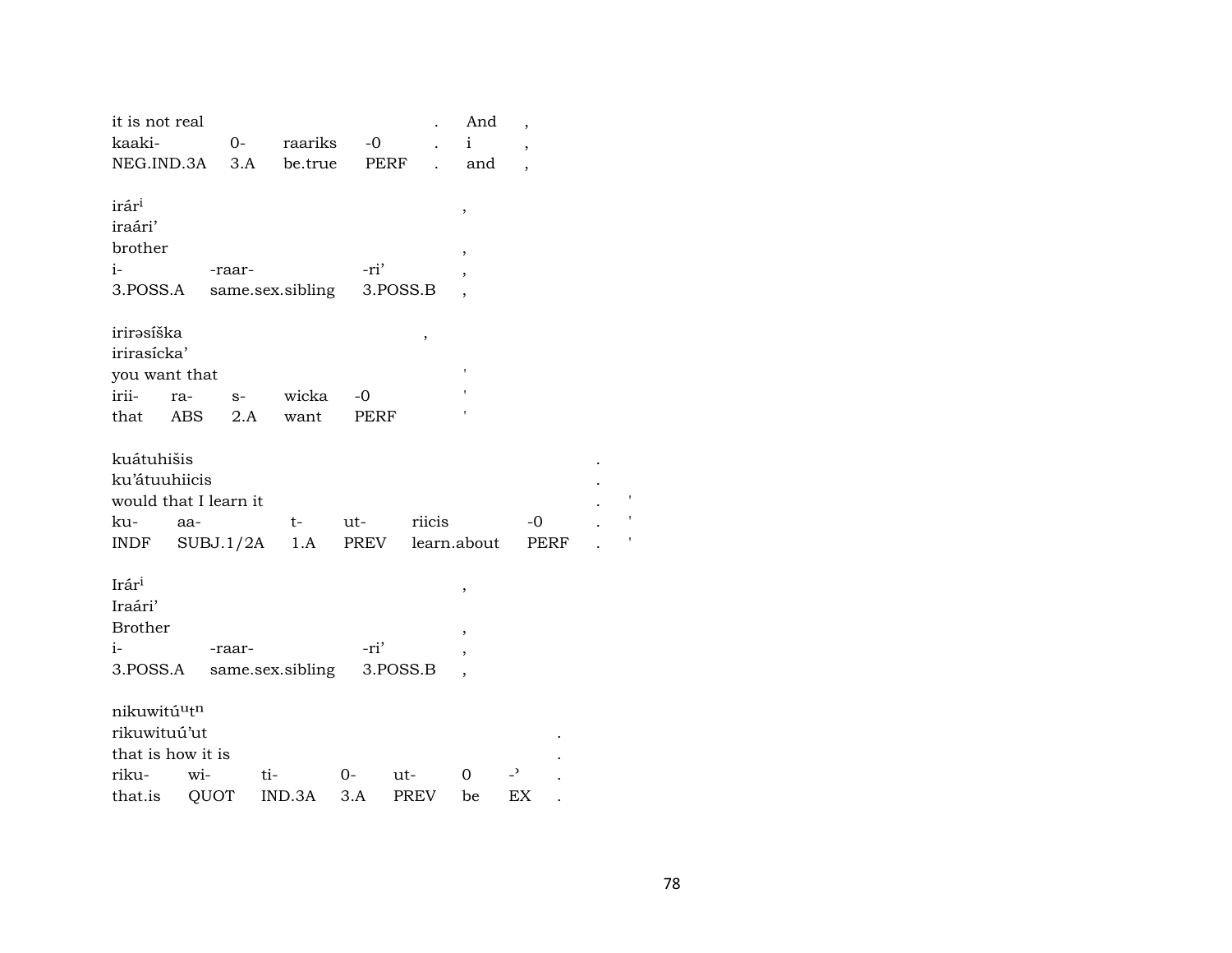| kuháraru                |                |                                     |                 |                          |                |             | $\overline{\phantom{a}}$ | $ati^s$ |                                        |             | , |
|-------------------------|----------------|-------------------------------------|-----------------|--------------------------|----------------|-------------|--------------------------|---------|----------------------------------------|-------------|---|
| Kuuháraaru'             |                |                                     |                 |                          |                |             |                          | Atí'as  |                                        |             |   |
|                         |                | He made it that way                 |                 |                          |                |             |                          |         | our Father                             |             |   |
| kuur-                   |                | ra-                                 | $O -$           | raa-                     | ra'uk          | $-0$        |                          | ati-    |                                        | as          |   |
| <b>DUB</b>              |                | ABS                                 | 3.A             | way                      | make           | PERF        |                          | 1.POSS  |                                        | father      |   |
| hirukuhuhá <sup>a</sup> |                |                                     |                 |                          |                |             |                          |         | $\boldsymbol{\zeta}\boldsymbol{\zeta}$ |             |   |
| Hiru                    |                | kúhuuha'a                           |                 |                          |                |             |                          |         | $\epsilon\epsilon$                     |             |   |
| There                   |                | He did it                           |                 |                          |                |             |                          |         | $\epsilon\epsilon$                     |             |   |
| hiruu                   |                | kuur-                               | ra-             | $0-$                     | ut-            | raar        | $\overline{\phantom{a}}$ |         | Ħ                                      |             |   |
| there                   |                | <b>DUB</b>                          | <b>ABS</b>      | 3.A                      | <b>PREV</b>    | do          | EX                       |         | 11                                     |             |   |
| Kustiwu                 |                |                                     |                 |                          |                |             |                          |         |                                        |             |   |
| Kústiiwu'               |                |                                     |                 |                          |                |             |                          |         |                                        |             |   |
| I will go               |                |                                     |                 |                          |                |             |                          |         |                                        |             |   |
| kuus-                   |                | t-                                  | $i-$            | wuu                      |                | -:hus       |                          |         |                                        |             |   |
| POT.1/3A                |                | 1.A                                 |                 | SEQ                      | go.IMPF        | <b>IMPF</b> |                          |         |                                        |             |   |
|                         |                |                                     |                 |                          |                |             |                          |         |                                        |             |   |
|                         |                | hiruirahurahašústar <sup>i</sup> tn |                 |                          |                |             |                          |         |                                        |             |   |
| hiru                    |                | irahurahacustarit                   |                 |                          |                |             |                          |         |                                        |             |   |
| there                   |                |                                     |                 | where he is going to die |                |             |                          |         |                                        |             |   |
| hiruu                   |                | $ii-$                               | ra-             | $0-$                     | hurahac        |             | -hus                     |         | -ta                                    | -rit        |   |
| there                   |                | where                               | <b>ABS</b>      | 3.P                      | die            |             | IMPF.SUB                 |         | <b>INT</b>                             | INT.SUB     |   |
|                         |                |                                     |                 |                          |                |             |                          |         |                                        |             |   |
| ,                       |                |                                     | hihiruruhaíriku |                          |                |             |                          |         |                                        |             |   |
|                         | $\blacksquare$ | hi                                  | hiru            |                          | ruuhaa'iiriku' |             |                          |         |                                        |             |   |
| ,                       |                | and                                 | there           |                          | he sees it     |             |                          |         |                                        |             |   |
|                         | "              | hi                                  | hiruu           | ra-                      | $0-$           | ut-         | raa-                     |         | iirik                                  | -:hus       |   |
| ,                       | "              | and                                 | there           | ABS                      | 3.A            | PREV        | way                      |         | see                                    | <b>IMPF</b> |   |
| 11                      |                | Hihiruruhaírik <sup>u</sup>         |                 |                          |                |             |                          |         |                                        | $\, ,$      |   |
|                         | Hi             | hiru                                |                 | ruuhaa'iiriku'           |                |             |                          |         |                                        |             |   |
| 11                      | And            | then                                |                 | he saw it                |                |             |                          |         |                                        |             |   |
| $\pmb{\mathsf{H}}$      | hi             | hiruu                               |                 | ra-                      | $0-$<br>ut-    |             | raa-                     | iirik   | -:hus                                  |             |   |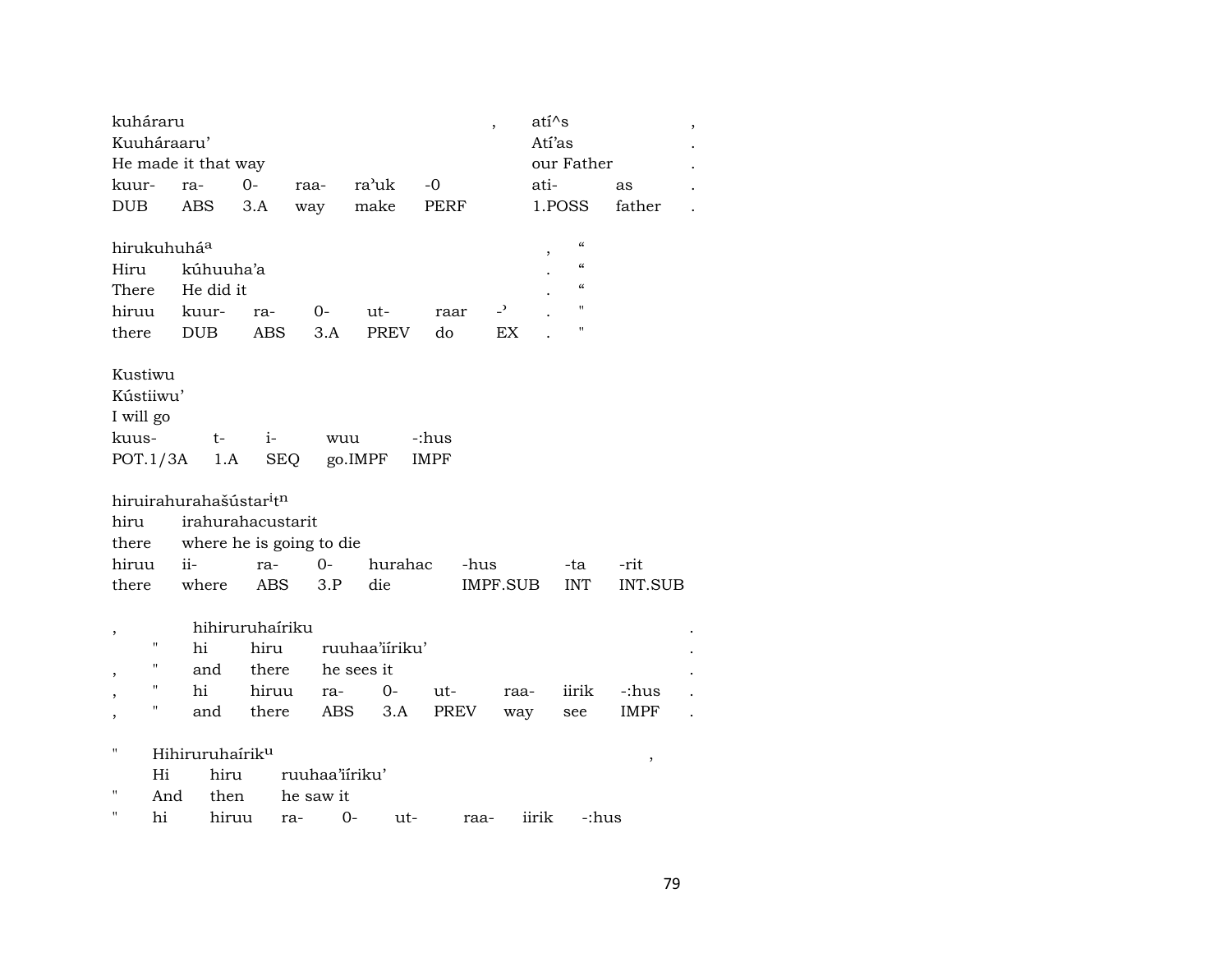## $\theta_{\rm eff}$ 3.A PREV way **IMPF** and then ABS see

nakútka

rakútka when he slept  $-0$  $0$ rakuitka  $INF.A$  3.A  $INF.B$  $SUB.4$ , sleep

## hihirurikurirákit<sup>a</sup>

|  |                                                        | $-()$                                                                                 |
|--|--------------------------------------------------------|---------------------------------------------------------------------------------------|
|  |                                                        |                                                                                       |
|  | hi hiru rikuriiraákita<br>and there that is the reason | hi hiruu riku- rii-  0- raa.kita<br>and there that is ASSR 3.A be the way on top PERF |

 $\,$ 

 $\overline{\phantom{a}}$ 

| nihúrahaš            |      |         |        | šáhiks   |  |
|----------------------|------|---------|--------|----------|--|
| rihúrahac            |      |         | cáhiks |          |  |
| when he dies         |      |         |        | a person |  |
| ri-                  | $O-$ | hurahac | -0     | icaahiks |  |
| $CONT.3A \qquad 3.P$ |      | die     | SUB.4  | person   |  |

| híriwakah <sup>u</sup> |             |    | Náw <sup>a</sup> |       |   |      |            |  |
|------------------------|-------------|----|------------------|-------|---|------|------------|--|
| hi                     | riiwákaahu' |    |                  |       | " | Ráwa |            |  |
| and                    | he says     |    |                  |       |   |      | <b>Now</b> |  |
| hi                     | rii-        | ∩– | waka             | -:hus |   |      | rawa       |  |
| and                    | ASSR 3.A    |    | say.IMPF         | IMPF  |   |      | now        |  |

hiruwitásətn

| hiru witaásat  |                                  |      |       |  |
|----------------|----------------------------------|------|-------|--|
| then you'll go |                                  |      |       |  |
| hiruu wi- ta-  |                                  | $S-$ | at -0 |  |
|                | then $QUOT$ IND.1/2A 2.A go PERF |      |       |  |

| irikararirakapákisu      |  |
|--------------------------|--|
| iriikarariiraakaapaákisu |  |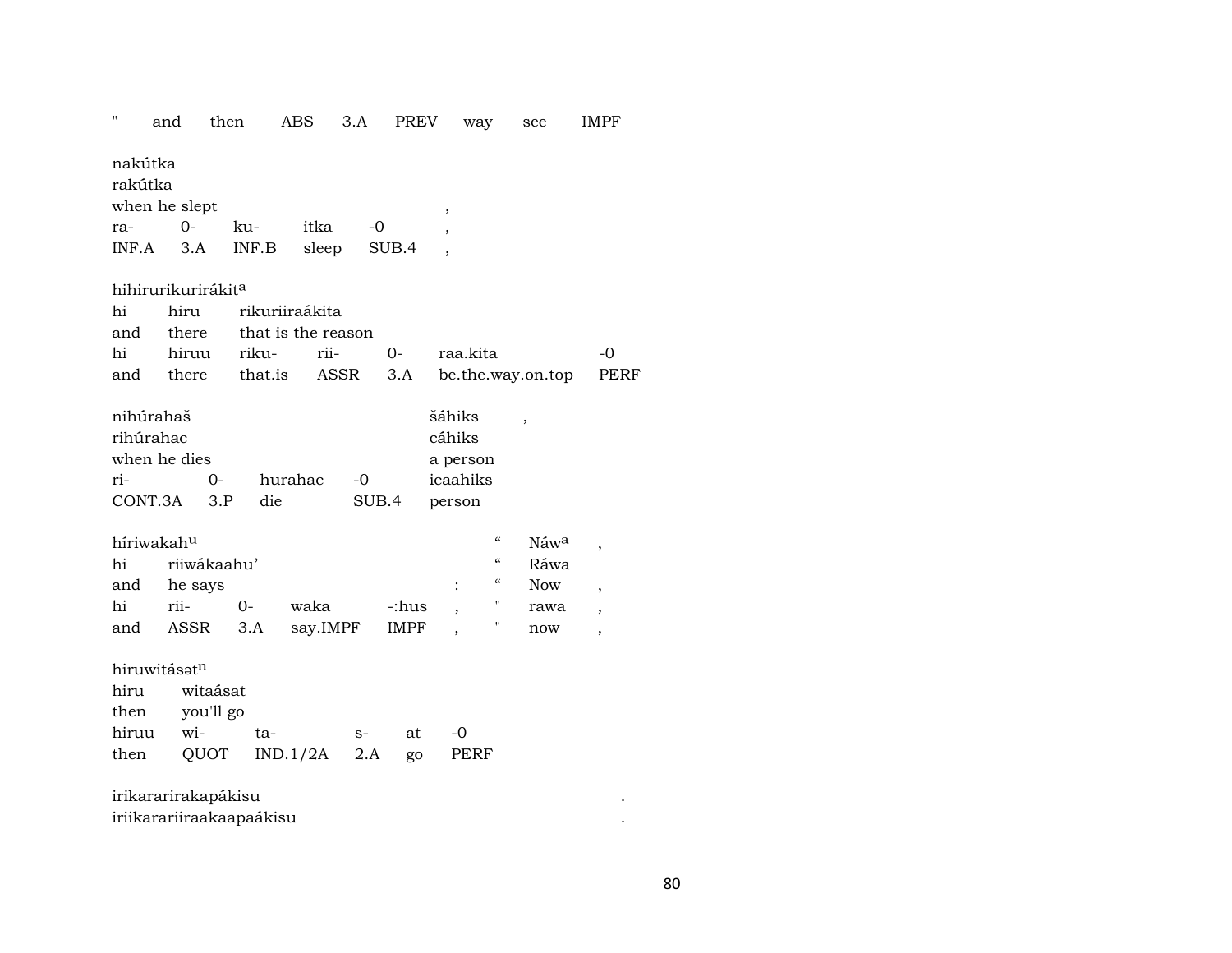|                        | where there is no pitifulness    |        |                           |       |            |             |       |                         |
|------------------------|----------------------------------|--------|---------------------------|-------|------------|-------------|-------|-------------------------|
| irii-                  | kara-                            | rii-   | $O -$                     | raa-  |            | kaapaakis   | -u    |                         |
| where                  | <b>NEG</b>                       | ASSR   | 3.A                       | way   | be.pitiful |             | SUB.D |                         |
|                        |                                  |        |                           |       |            |             |       |                         |
|                        | Škarawikakaskapak <sup>i</sup> s |        |                           |       |            |             |       | "<br>$\pmb{\mathsf{H}}$ |
| Ckará                  |                                  |        | wikaakaskaápaakis         |       |            |             |       | $\pmb{\mathsf{H}}$      |
| Alone                  |                                  | kaaka- | you are no longer pitiful |       |            |             |       | $\pmb{\mathsf{H}}$      |
| ckara                  | wii-                             |        |                           | $S-$  | kaapaakis  |             | $-0$  | $\pmb{\mathsf{H}}$      |
| alone                  | now                              |        | NEG.IND.1/2A              | 2.A   | be.pitiful |             | PERF  |                         |
| Hiwitiatn              |                                  |        |                           |       |            | ,           |       |                         |
| Hi                     | witi'at                          |        |                           |       |            |             |       |                         |
| And                    | he went                          |        |                           |       |            |             |       |                         |
| hi                     | wi-                              | ti-    | 0-                        | at    | $-0$       |             |       |                         |
| and                    | QUOT                             | IND.3A | 3.A                       | go    | PERF       |             |       |                         |
|                        |                                  |        |                           |       |            |             |       |                         |
| wirakúkut <sup>i</sup> |                                  |        |                           |       |            |             |       |                         |
|                        | wirakúkuuti                      |        |                           |       |            |             |       |                         |
|                        | after he died                    |        |                           |       |            | ,           |       |                         |
| wii-                   | ra-                              | 0-     | ku-                       | kuut  | -i         |             |       |                         |
| when                   | INF.A                            | 3.P    | INF.B                     | die   | SUB.2      |             |       |                         |
|                        |                                  |        |                           |       |            |             |       |                         |
|                        | Sirihkúkutik <sup>a</sup>        |        |                           |       |            |             | $\,$  |                         |
|                        | sirihkukuútika                   |        |                           |       |            |             |       |                         |
|                        | after they killed him            |        |                           |       |            |             |       |                         |
| $si-$                  | ra-                              | 0-     | ir-                       | ku-   | kuut.ik    | -a          |       |                         |
| DU                     | INF.A                            | 3.A    | PL.3A                     | INF.B | kill       | SUB.1       |       |                         |
|                        | sirihkətpawáktiku                |        |                           |       |            |             |       |                         |
|                        | sirihkutpaawáktiku               |        |                           |       |            |             |       |                         |
|                        | after they were talking to him   |        |                           |       |            |             |       |                         |
| $\sin$                 | ra-                              | $O -$  | ir-                       | ku-   | ut-        | waa.wak.tik |       | -hus                    |
| DU                     | INF.A                            | 3.A    | P1.3A                     | INF.B | <b>BEN</b> | talk        |       | <b>IMPF.SUB</b>         |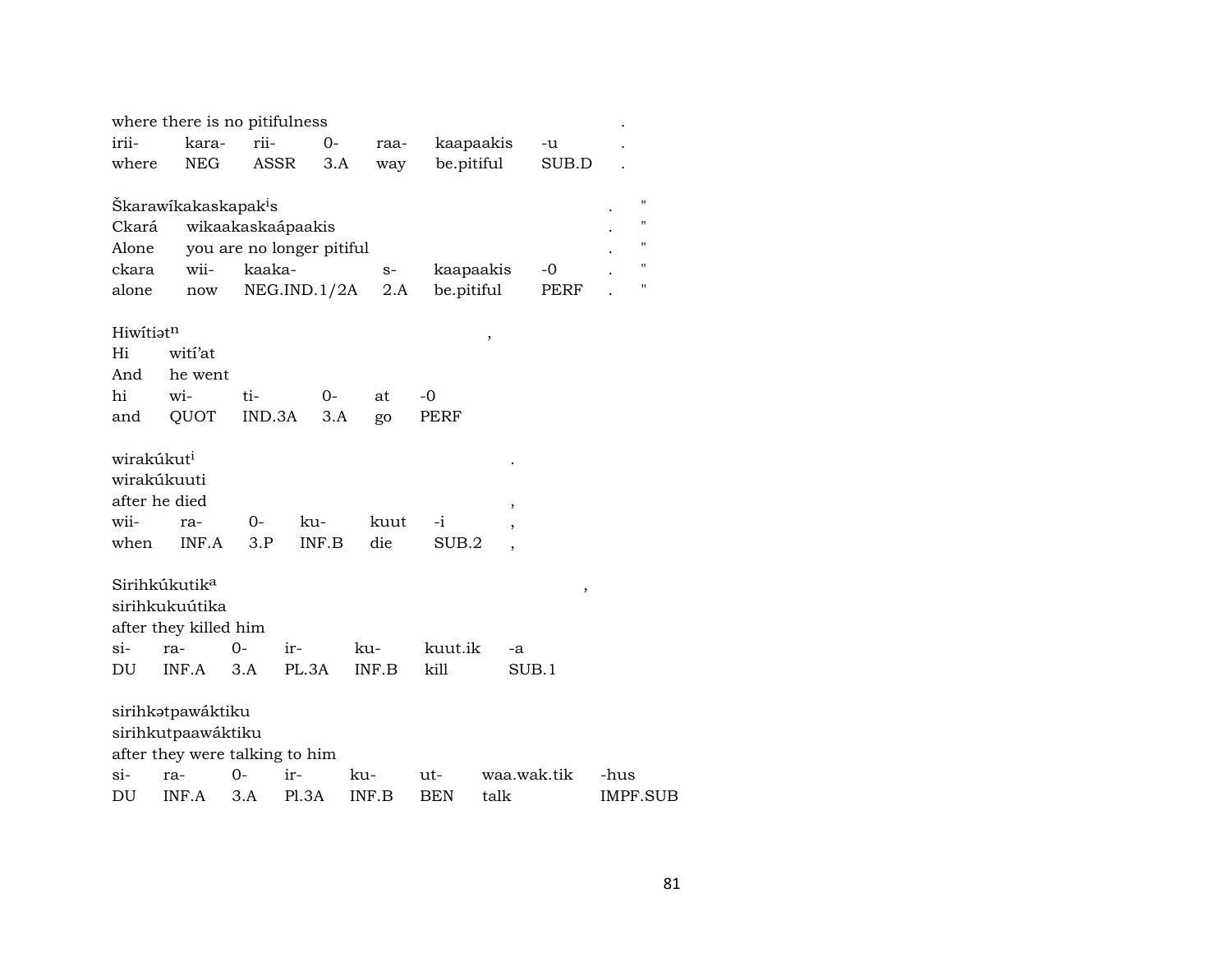|       |                          | Hitihwakiahu                    |                  |          |         |      |        |             |       |             |     | $\mathcal{C}$                          |       |
|-------|--------------------------|---------------------------------|------------------|----------|---------|------|--------|-------------|-------|-------------|-----|----------------------------------------|-------|
|       | Hi                       |                                 | tihwakí'aahu'    |          |         |      |        |             |       |             |     | $\epsilon\epsilon$                     |       |
|       | And                      |                                 | they were saying |          |         |      |        |             |       |             |     | $\boldsymbol{\zeta}\boldsymbol{\zeta}$ |       |
|       | hi                       | ti-                             |                  | $0-$     | ir-     |      | waki.a |             |       | -:hus       |     | $^{\prime\prime}$                      |       |
|       | and                      | IND.3A                          |                  | 3.A      | PL.3A   |      |        | say.PL.IMPF |       | <b>IMPF</b> |     | 11                                     |       |
|       | Hiruwitás^t <sup>n</sup> |                                 |                  |          |         |      |        |             | ,     |             |     |                                        |       |
| Hiru  |                          | witaásat                        |                  |          |         |      |        |             |       |             |     |                                        |       |
| There |                          | you have gone                   |                  |          |         |      |        |             |       |             |     |                                        |       |
| hiruu |                          | wi-                             | ta-              |          | $S-$    |      | at     | $-0$        |       |             |     |                                        |       |
| there |                          | QUOT                            |                  | IND.1/2A |         | 2.A  | go     | <b>PERF</b> |       |             |     |                                        |       |
|       |                          | irikararirakapákis <sup>u</sup> |                  |          |         |      |        |             |       |             |     |                                        |       |
|       |                          | iriikarariiraakaapaákisu        |                  |          |         |      |        |             |       |             |     |                                        |       |
|       |                          | where there is no pitifulness   |                  |          |         |      |        |             |       |             |     |                                        |       |
| irii- |                          | kara-                           | rii-             |          | $O -$   | raa- |        | kaapaakis   |       | -u          |     |                                        |       |
| where |                          | <b>NEG</b>                      | <b>ASSR</b>      |          | 3.A     | way  |        | be.pitiful  |       | SUB.D       |     |                                        |       |
|       |                          | Irikáraahirakapakisu            |                  |          |         |      |        |             |       |             |     |                                        |       |
|       |                          | iriikara'ahiraakaapaákisu       |                  |          |         |      |        |             |       |             |     |                                        |       |
|       |                          | where there is no pitifulness   |                  |          |         |      |        |             |       |             |     |                                        |       |
| irii- |                          | kara-                           | ar-              | ri-      |         |      | $0-$   | raa-        |       | kaapaakis   |     | -u                                     |       |
| where |                          | <b>NEG</b>                      | EV.              |          | CONT.3A |      | 3.A    | way         |       | be.pitiful  |     |                                        | SUB.D |
|       |                          |                                 |                  |          |         |      |        |             |       |             |     |                                        |       |
|       | Šíkstit <sup>n</sup>     |                                 |                  |          |         |      |        |             |       |             |     |                                        |       |
|       | Cíkstit                  |                                 |                  |          |         |      |        |             |       |             |     |                                        |       |
|       | Well                     |                                 |                  |          |         |      |        |             |       |             |     |                                        |       |
|       | cikstik                  |                                 |                  |          |         |      |        |             |       |             |     |                                        |       |
|       | well                     |                                 |                  |          |         |      |        |             |       |             |     |                                        |       |
|       |                          | witasparíhusta                  |                  |          |         |      |        |             |       |             |     |                                        |       |
|       |                          | witaspariíhusta                 |                  |          |         |      |        |             |       |             |     |                                        |       |
|       |                          | you are going to go about       |                  |          |         |      |        |             |       |             |     |                                        | П     |
| wii-  |                          | ta-                             | $S-$             |          | warii   |      |        |             | -:hus |             | -ta |                                        | п     |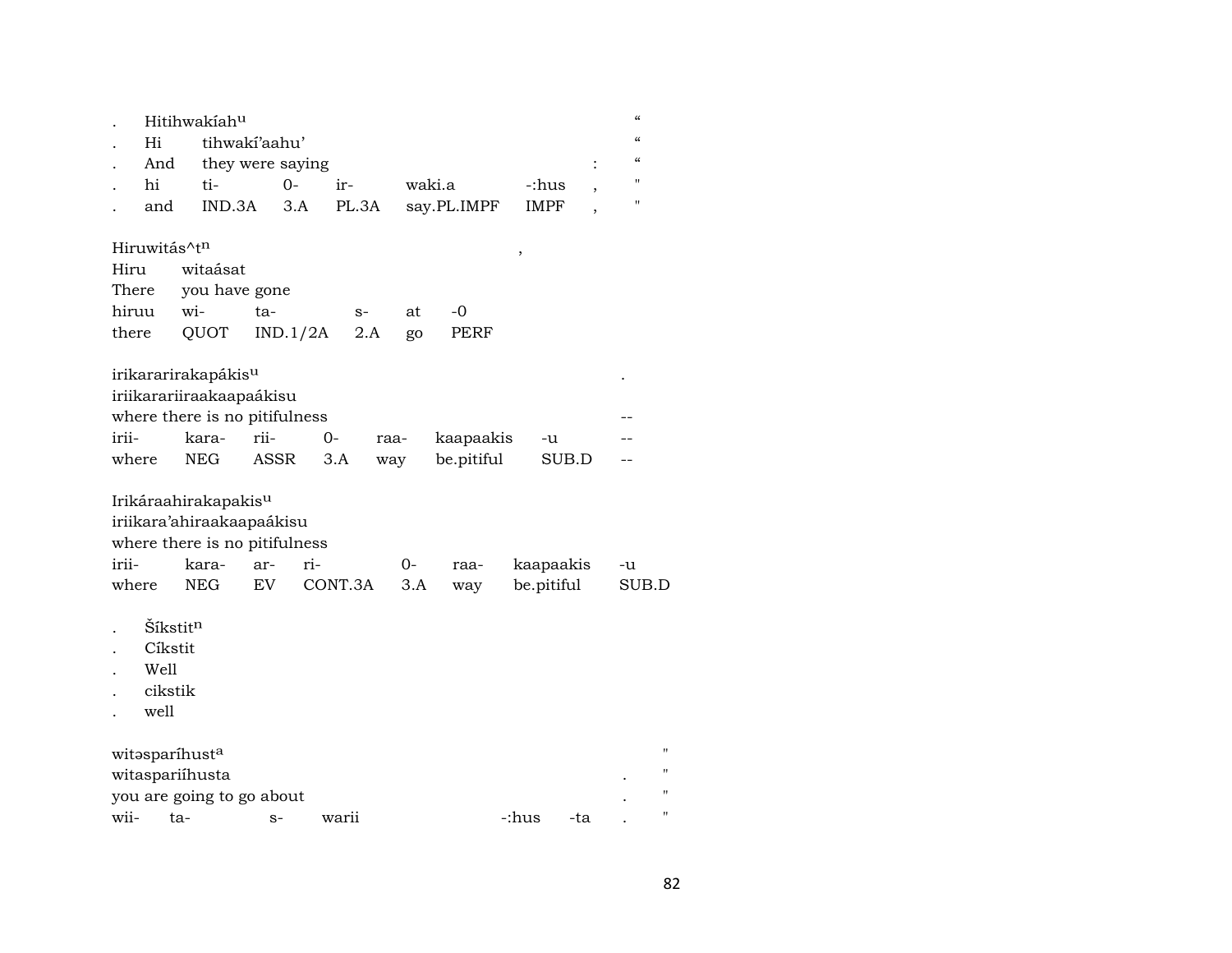now IND.1/2A 2.A be.going.about.IMPF IMPF INT . "

| hiwitikúatn<br>Hi<br>And                               | witikuú'at<br>he was already dead               |                   |                                             |                       |             |                           |                               |                                                   |
|--------------------------------------------------------|-------------------------------------------------|-------------------|---------------------------------------------|-----------------------|-------------|---------------------------|-------------------------------|---------------------------------------------------|
| hi                                                     | wii-                                            | ti-               | $0 -$                                       | kuu'at                | -0          |                           |                               |                                                   |
| and                                                    | now                                             | IND.3A            | 3.A                                         | be.dead               | PERF        |                           |                               |                                                   |
| riku-<br>that.is                                       | Nikutihwakiáhu<br>Rikutihwakí'aahu'<br>ti-      | $0-$<br>IND.3A    | That is what they were saying<br>ir-<br>3.A | waki.a<br>PL.3A       | say.PL.IMPF | -:hus<br>IMPF             |                               |                                                   |
| Arihwakíahu<br>A<br>And<br>a<br>and                    | rihwaki'aahu'<br>they were saying<br>ra-<br>ABS | $0 -$<br>3.A      | ir-<br>PL.3A                                | waki.a<br>say.PL.IMPF |             | ,<br>-:hus<br><b>IMPF</b> |                               |                                                   |
| tirašíhwari<br>tiracíhwari<br>tii-<br>this             | these of us living<br>ra-<br><b>ABS</b>         | aciir-<br>IN.DU.A | warii                                       | be.going.about.IMPF   |             | -hus<br><b>IMPF.SUB</b>   | ,<br>$\overline{\phantom{a}}$ | $\epsilon$<br>$\epsilon$<br>$\epsilon$<br>Ħ<br>11 |
| Tirátpari<br>Tirátpari<br>While I live<br>tii-<br>this | ra-<br>ABS                                      | $t-$<br>1.A       | warii                                       | be.going.about.IMPF   | -hus        | ,<br>IMPF.SUB             |                               |                                                   |
| tiratkapákis <sup>u</sup>                              |                                                 |                   |                                             |                       | ,           |                           |                               |                                                   |
|                                                        | tiratkaapaákisu                                 |                   |                                             |                       |             |                           |                               |                                                   |

83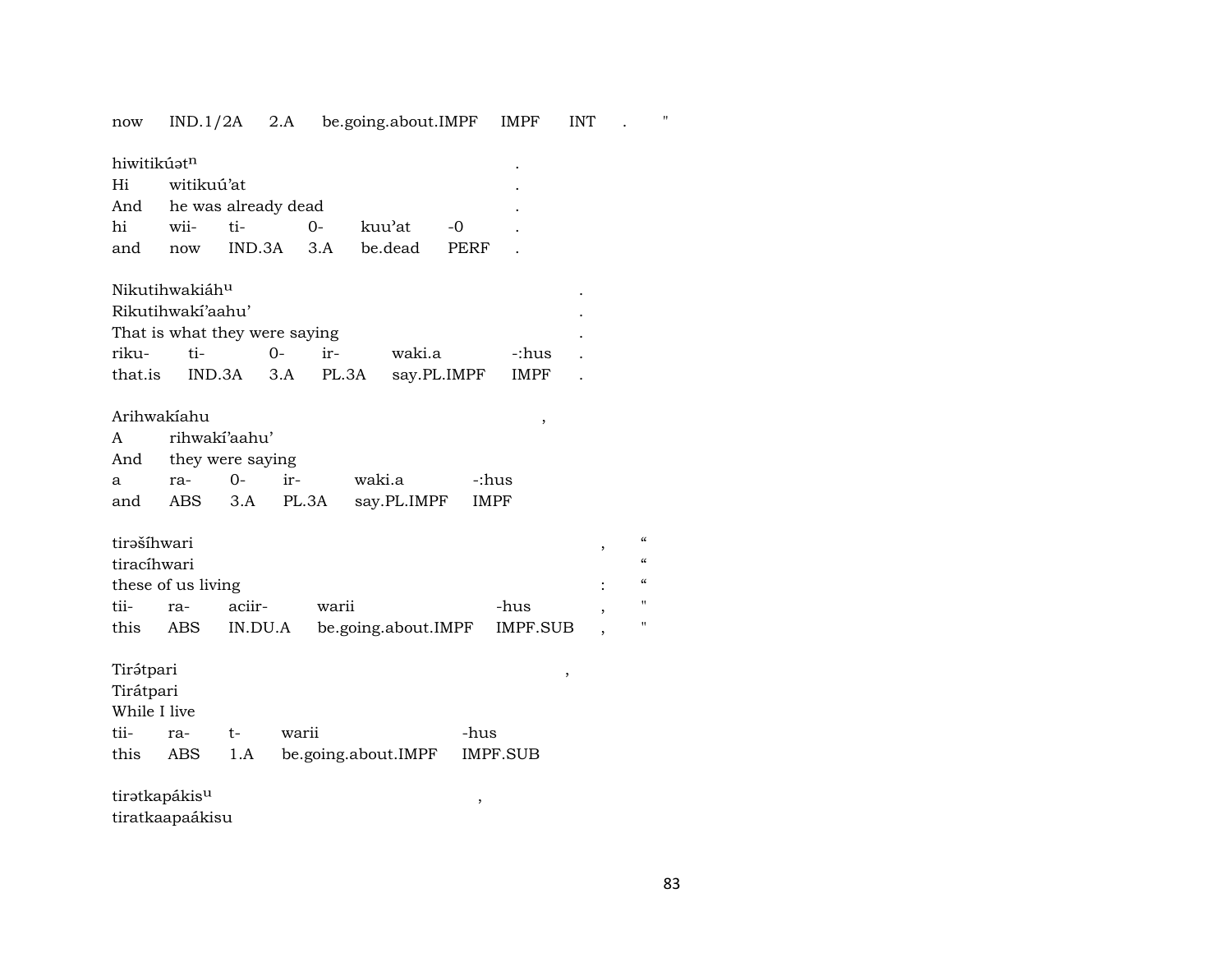|                          | my being pitiful                                   |                       |                       |                     |             |        |                 |               |                     |                 |  |
|--------------------------|----------------------------------------------------|-----------------------|-----------------------|---------------------|-------------|--------|-----------------|---------------|---------------------|-----------------|--|
| tii-                     | ra-                                                | t-                    | kaapaakis             |                     | -u          |        |                 |               |                     |                 |  |
| when                     | ABS                                                | 1.A                   | be.pitiful            |                     | SUB.D       |        |                 |               |                     |                 |  |
|                          |                                                    |                       |                       |                     |             |        |                 |               |                     |                 |  |
| tirátpari                |                                                    |                       |                       |                     |             |        |                 |               |                     |                 |  |
| tirátpari                |                                                    |                       |                       |                     |             |        |                 |               |                     |                 |  |
|                          | while I live                                       |                       |                       |                     |             |        |                 | $^\mathrm{,}$ |                     |                 |  |
| tii-                     | ra-                                                | t-                    | warii                 |                     |             | -hus   |                 |               |                     |                 |  |
| this                     | ABS                                                | 1.A                   | be.going.about.IMPF   |                     |             |        | <b>IMPF.SUB</b> |               |                     |                 |  |
|                          | Irihiwitəskurahuhkápak <sup>i</sup> s <sup>u</sup> |                       |                       |                     |             |        |                 |               |                     |                 |  |
| irihii                   |                                                    |                       | witaskurahuhkaápaakis |                     |             |        |                 |               |                     |                 |  |
| that                     |                                                    |                       | you have grieved me   |                     |             |        |                 |               |                     |                 |  |
| irii-                    | hii                                                | wii-                  | $ta-$                 |                     | $S-$        | ku-    | rahur           |               | kaapaakis           | -0              |  |
| that                     | other                                              | now                   |                       | IND.1/2A            | 2.A         | 1.P    | grieve          |               | be.pitiful          | PERF            |  |
|                          |                                                    |                       |                       |                     |             |        |                 |               |                     |                 |  |
| $\overline{\phantom{a}}$ | tiratpáriširu                                      |                       |                       |                     |             |        |                 |               |                     |                 |  |
|                          | tirátpari                                          |                       |                       |                     |             |        |                 |               | ciru                |                 |  |
|                          | while I live                                       |                       |                       |                     |             |        |                 |               | yet                 |                 |  |
|                          | tii-                                               | ra-                   | t-                    | warii               |             |        | -hus            |               | ciruu               |                 |  |
|                          | when                                               | <b>ABS</b>            | 1.A                   | be.going.about.IMPF |             |        |                 | IMPF.SUB      | yet                 |                 |  |
|                          | kaskušúkstar <sup>u</sup>                          |                       |                       |                     |             |        |                 |               |                     |                 |  |
| $\, ,$                   | kaskucúkstaaru'                                    |                       |                       |                     |             |        |                 |               |                     |                 |  |
|                          | you must make a way for me                         |                       |                       |                     |             |        |                 |               |                     |                 |  |
|                          | kaas-                                              | $S-$                  | ku-                   | ut-                 | uks-        | raa-   |                 | ra'uk         | $-0$                |                 |  |
|                          | POT.2A                                             | 2.A                   | 1.P                   | <b>BEN</b>          | <b>JUSS</b> | way    |                 | make          | PERF                |                 |  |
|                          |                                                    |                       |                       |                     |             |        |                 |               |                     |                 |  |
|                          | hiratkuksuhúwari                                   |                       |                       |                     |             |        |                 |               |                     |                 |  |
| hi                       |                                                    | ratkuksuhúhwari       |                       |                     |             |        |                 |               |                     |                 |  |
| and                      |                                                    | for me to live awhile |                       |                     |             |        |                 |               |                     |                 |  |
| hi                       | ra-                                                | t-                    | ku-                   | uks-                |             | uhur-  | warii           |               |                     | -hus            |  |
| and                      | INF.A                                              | 1.A                   | INF.B                 | <b>JUSS</b>         |             | awhile |                 |               | be.going.about.IMPF | <b>IMPF.SUB</b> |  |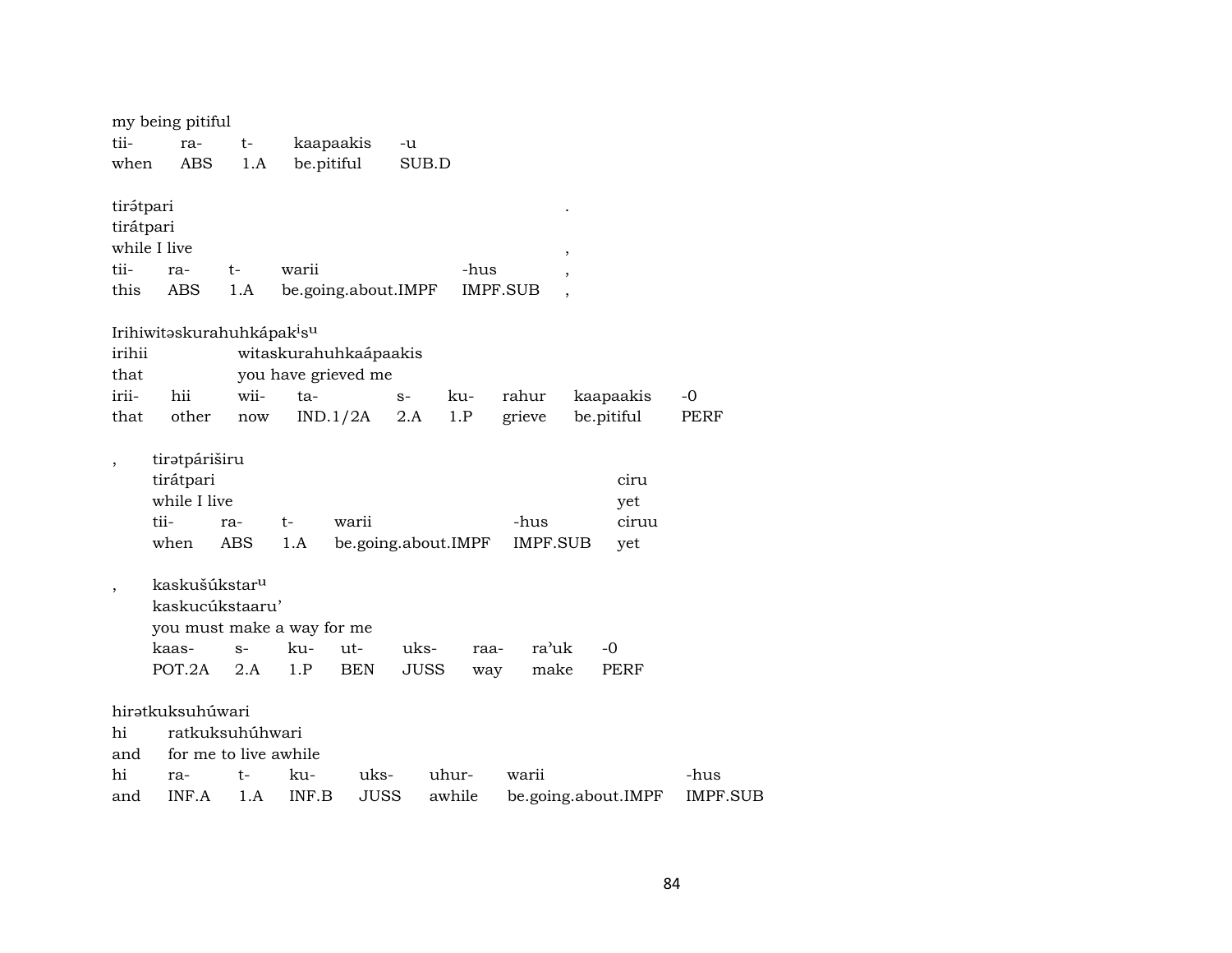|                            |                          | Hikirikuiskuksuhúra <sup>u</sup> |                |                  |        |                  |             |                          |                    |      |             |
|----------------------------|--------------------------|----------------------------------|----------------|------------------|--------|------------------|-------------|--------------------------|--------------------|------|-------------|
| Hi                         | kíriku'                  |                                  |                | iskuksuhuúraa'u  |        |                  |             |                          |                    |      |             |
| And                        |                          | something                        |                | give me a way    |        |                  |             |                          |                    |      |             |
| hi                         | kirikuu                  |                                  | $i-$           |                  | $S-$   | ku-              | uks-        | uhur-                    | raa-               | uh   | $-0$        |
| and                        |                          | anything                         |                | CONT.1/2A        | 2.A    | 1.P              | <b>JUSS</b> | now                      | way                | give | <b>PERF</b> |
| $^\mathrm{,}$              |                          | karatkukapákis <sup>u</sup>      |                |                  |        |                  |             |                          | $\pmb{\mathsf{H}}$ |      |             |
|                            |                          | karaatkuukaapaákisu              |                |                  |        |                  |             |                          | $\pmb{\mathsf{H}}$ |      |             |
|                            |                          | that I not be pitiful            |                |                  |        |                  |             | ı                        | $\pmb{\mathsf{H}}$ |      |             |
|                            | ka-                      | ra-                              | $t-$           | ku-              |        | kaapaakis        | -u          |                          | $\pmb{\mathsf{H}}$ |      |             |
|                            | <b>NEG</b>               | INF.A                            | 1.A            | INF.B            |        | be.pitiful       | SUB.D       |                          | 11                 |      |             |
| Nikutihwakiáhu             |                          |                                  |                |                  |        |                  |             |                          |                    |      |             |
|                            |                          | Rikutihwakí'aahu'                |                |                  |        |                  |             |                          |                    |      |             |
|                            |                          | That is what they were saying    |                |                  |        |                  |             |                          |                    |      |             |
| riku-                      | ti-                      |                                  | $O -$          | ir-              | waki.a |                  | -:hus       |                          |                    |      |             |
| that.is                    |                          | IND.3A                           | 3.A            | PL.3A            |        | say.PL.IMPF      | <b>IMPF</b> |                          |                    |      |             |
| A                          | $\overline{ }$           | irár <sup>i</sup>                |                |                  |        |                  |             | $\, ,$                   |                    |      |             |
| A                          |                          | iraári <sup></sup>               |                |                  |        |                  |             |                          |                    |      |             |
| And                        |                          | brother                          |                |                  |        |                  |             | $\, ,$                   |                    |      |             |
| a                          | $\overline{\phantom{a}}$ | $i-$                             |                | -raar-           |        | -ri <sup>3</sup> |             | $\overline{\phantom{a}}$ |                    |      |             |
| and                        | $\ddot{\phantom{0}}$     | 3.POSS.A                         |                | same.sex.sibling |        |                  | 3.POSS.B    | $\overline{ }$           |                    |      |             |
| kitúiriahutar <sup>a</sup> |                          |                                  |                |                  |        |                  |             |                          |                    |      |             |
| kítuu'u'                   |                          |                                  | irii'ahuútaara |                  |        |                  |             |                          |                    |      |             |
| all                        |                          |                                  | what He did    |                  |        |                  |             |                          |                    |      |             |
| kituu                      | $-u'$                    | irii-                            |                | ar-<br>ra-       | $0-$   | ut-              | aar         | -a                       |                    |      |             |

 $\sim 10^{-1}$  $\sim$  $\sim 10^{-11}$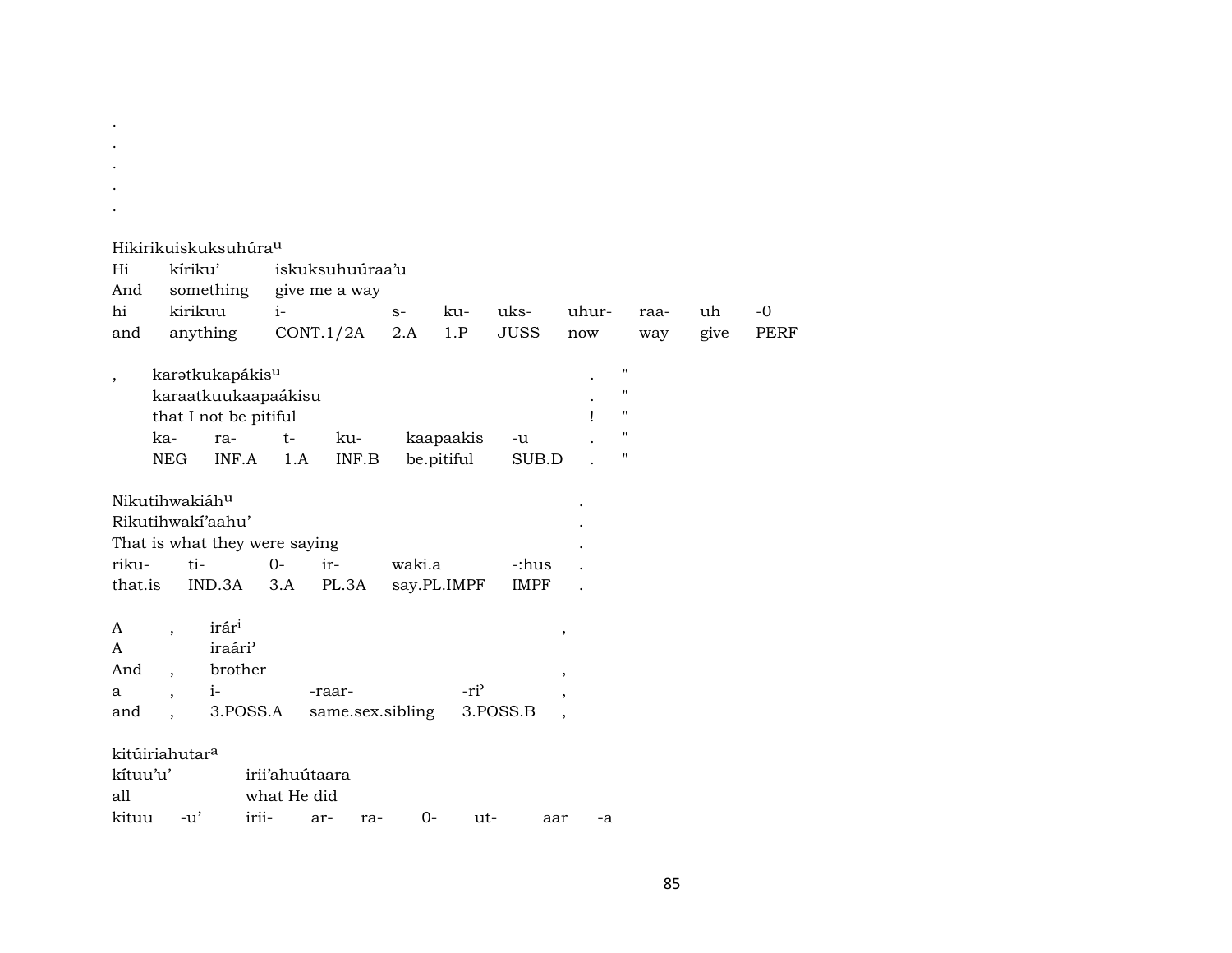| all<br><b>NOM</b><br>what<br>EV<br><b>PREV</b><br>do<br>ABS<br>3.A | SUB.1                                            |
|--------------------------------------------------------------------|--------------------------------------------------|
| tiráwahatn<br>Tiráwaahat<br>the Heavens                            | $\epsilon\epsilon$<br>$\boldsymbol{\mathcal{C}}$ |
| tii-<br>ahak<br>$-0$                                               | $\pmb{\mathsf{H}}$                               |
| 0-<br>waa-<br>ra-<br><b>DIST</b>                                   | $\pmb{\mathsf{H}}$                               |
| this<br>3.A<br>extend.in.a.line<br>SUB.4<br>ABS                    |                                                  |
| tihásisuks                                                         |                                                  |
| Tihaásucuks                                                        |                                                  |
| Let it be this way                                                 | Ţ                                                |
| tii-<br>haa-<br>$i-$<br>uks-<br>ut-<br>0<br>$-0$<br>$S-$           |                                                  |
| this<br>CONT.1/2A<br>PREV<br><b>JUSS</b><br>here<br>2.A<br>be      | <b>PERF</b>                                      |
|                                                                    |                                                  |
| Tatuharáihku<br>$\,$                                               |                                                  |
| п<br>Tatuuhaará'ihku'                                              |                                                  |
| н<br>I am meaning                                                  |                                                  |
| п<br>raa.ra'ihk<br>$t-$<br>ut-<br>c:hus:-<br>ta-                   |                                                  |
| п<br>IND.1/2A<br>1.A<br>PREV<br><b>IMPF</b><br>mean                |                                                  |
|                                                                    |                                                  |
| nárau<br>nakawirau                                                 |                                                  |
| rakaawira'u'<br>ráraa'u                                            |                                                  |
| jealousy<br>the way                                                |                                                  |
| $0-$<br>kaawira'u<br>$-0$<br>$0-$<br>0<br>ra-<br>ra-<br>raa-       | -u                                               |
| 3.A<br>be.jealous<br>SUB.3<br>3.A<br>ABS<br>ABS<br>be<br>way       | SUB.D                                            |
|                                                                    |                                                  |
| Nawahắ<br>Ţ                                                        |                                                  |
| Ráwa<br>haá                                                        |                                                  |
| <b>Now</b><br>see                                                  |                                                  |
| haa<br>rawa                                                        |                                                  |

 $\sec$  $\operatorname{now}$  $\sim$ 

irihisitihkákawakatk<sup>u</sup> irihiisitihkákawaakatku'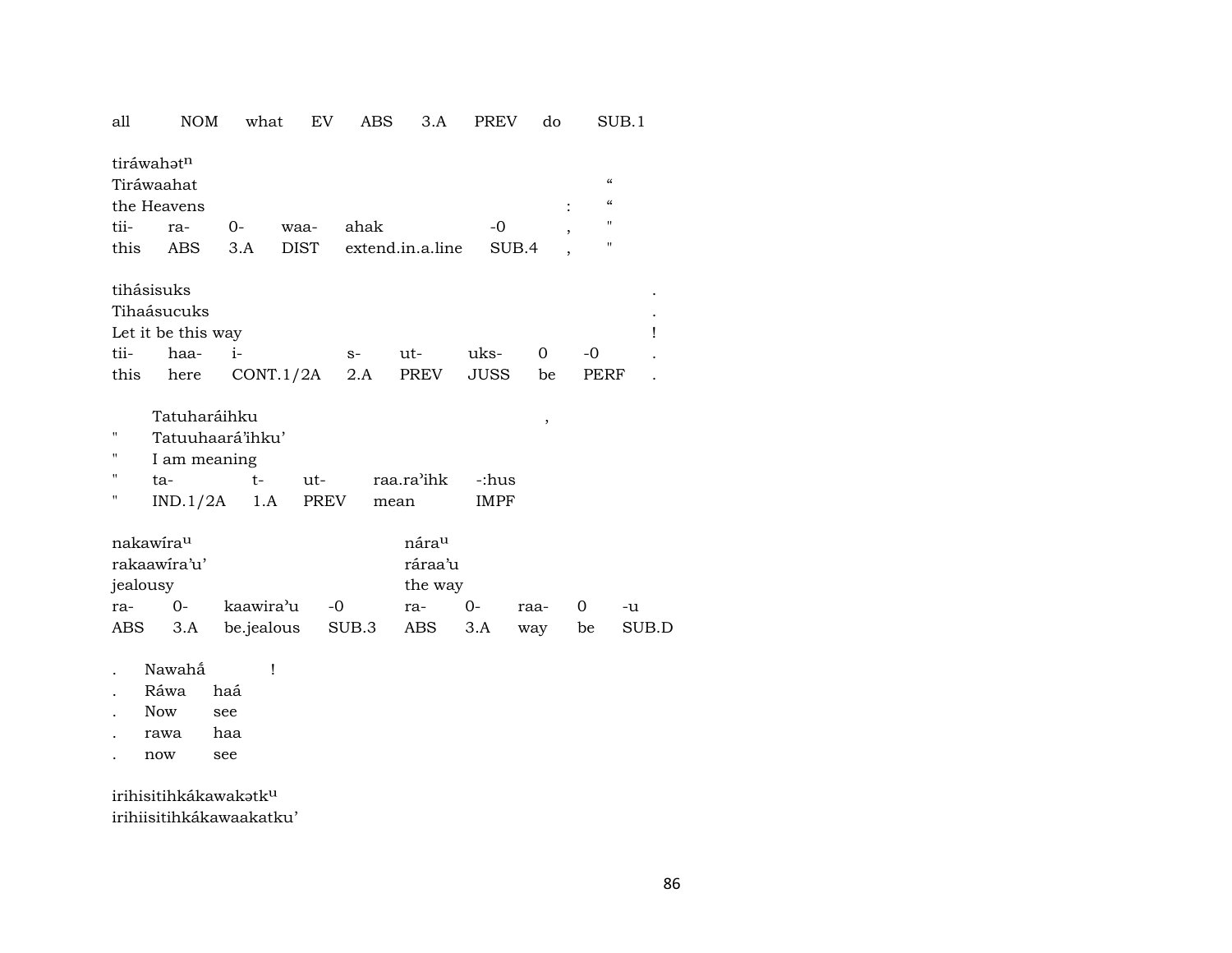|                      |                                |           | they were cutting that other one up |             |             |           |                     |             |            |      |          |       |         |             |
|----------------------|--------------------------------|-----------|-------------------------------------|-------------|-------------|-----------|---------------------|-------------|------------|------|----------|-------|---------|-------------|
| irii-                | hii-                           | $si-$     | ti-                                 | $O -$       | ir-         | ka.ukac.k | -waa                | -:hus       |            |      |          |       |         |             |
| that                 | other                          | <b>DU</b> | IND.3A                              | 3.A         | PL.3A       | cut.up    | <b>DIST</b>         | <b>IMPF</b> |            |      |          |       |         |             |
|                      |                                |           |                                     |             |             |           |                     |             |            |      |          |       |         |             |
| $\bullet$            |                                |           |                                     |             |             |           |                     |             |            |      |          |       |         |             |
|                      |                                |           |                                     |             |             |           |                     |             |            |      |          |       |         |             |
|                      |                                |           |                                     |             |             |           |                     |             |            |      |          |       |         |             |
|                      |                                |           |                                     |             |             |           |                     |             |            |      |          |       |         |             |
|                      |                                |           |                                     |             |             |           |                     |             |            |      |          |       |         |             |
|                      | Narutíkarušpakitu              |           |                                     |             |             |           |                     |             |            |      |          |       |         |             |
|                      | Raaruutíkarucpa                |           |                                     |             |             |           |                     | kítuu'u'    |            |      |          |       |         |             |
|                      | Then the pieces were scattered |           |                                     |             |             |           |                     | all         |            |      |          |       |         |             |
| raa-                 | ruu-                           | ti-       | $O -$                               | ka-         | ra.uc       |           | $-0$<br>-waa        | kituu       | $-u'$      |      |          |       |         |             |
| just                 | then                           | IND.3A    | 3.A                                 | <b>ITER</b> | be.lying.PL |           | <b>DIST</b><br>PERF | all         | <b>NOM</b> |      |          |       |         |             |
|                      |                                |           |                                     |             |             |           |                     |             |            |      |          |       |         |             |
| $\ddot{\phantom{a}}$ | Sirihkukákawakatka             |           |                                     |             |             |           |                     |             |            |      |          |       |         |             |
|                      | sirihkukákawaakatka            |           |                                     |             |             |           |                     |             |            |      |          |       |         |             |
|                      | after they cut him up          |           |                                     |             |             |           |                     |             |            |      |          |       |         |             |
|                      | $si-$<br>ra-                   |           | $0-$<br>ir-                         | ku-         |             | ka.ukac.k | -waa<br>$-a$        |             |            |      |          |       |         |             |
|                      | DU                             | INF.A     | 3.A<br>PL.3A                        |             | INF.B       | cut.up    | <b>DIST</b>         | SUB.1       |            |      |          |       |         |             |
|                      |                                |           |                                     |             |             |           |                     |             |            |      |          |       |         |             |
| $\bullet$            |                                |           |                                     |             |             |           |                     |             |            |      |          |       |         |             |
|                      |                                |           |                                     |             |             |           |                     |             |            |      |          |       |         |             |
|                      |                                |           |                                     |             |             |           |                     |             |            |      |          |       |         |             |
|                      |                                |           |                                     |             |             |           |                     |             |            |      |          |       |         |             |
|                      |                                |           |                                     |             |             |           |                     |             |            |      |          |       |         |             |
|                      | Hiirihiraririráwakawiri        |           |                                     |             |             |           |                     |             |            |      |          |       |         |             |
| Hi                   |                                |           | irihiiraaririiraawakaarawiri        |             |             |           |                     |             |            |      |          |       |         |             |
| And                  |                                |           | they just spoke well of that one    |             |             |           |                     |             |            |      |          |       |         |             |
| hi                   | irii-                          | hii-      | raa-                                | ri-         | $0-$        | ir-       | ri-                 | uur-        | $i-$       | raa- | wakaara- | -wi   | hiir    | $-0$        |
| and                  | that                           | other     | just                                | CONT.3A     | 3.A         | PL.3A     | PHYS.POSS           | <b>PREV</b> | <b>SEQ</b> | way  | noise    | SUB.L | be.good | <b>PERF</b> |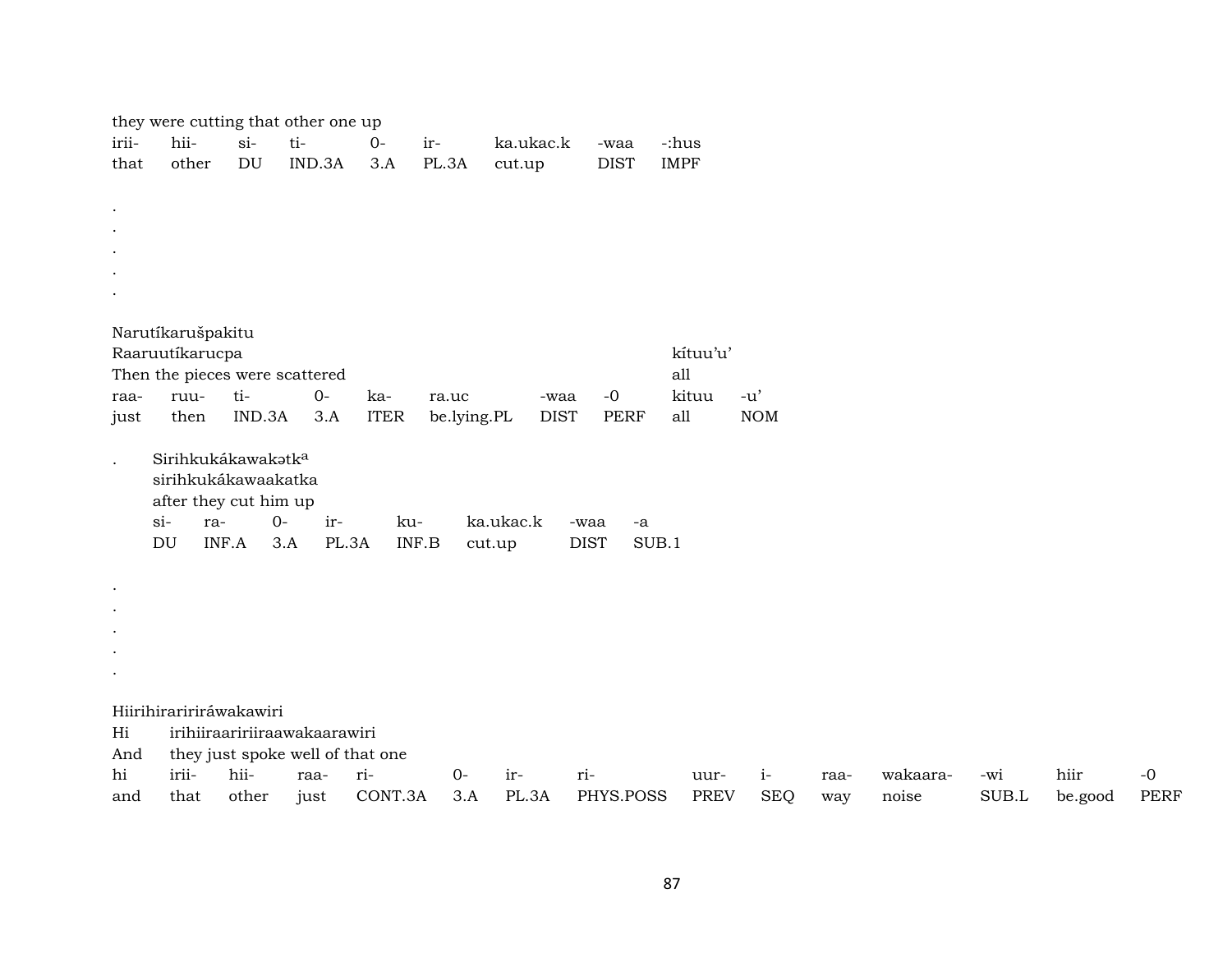|          |                            | Irihitihwakiahu                |                         |                               |                |        |            |          |             |                          |             |
|----------|----------------------------|--------------------------------|-------------------------|-------------------------------|----------------|--------|------------|----------|-------------|--------------------------|-------------|
|          | Hi                         |                                |                         | irihiitihwakí'aahu'           |                |        |            |          |             |                          |             |
|          | And                        |                                |                         | of that one they were saying  |                |        |            |          |             |                          |             |
|          | hi                         | irii-                          | hii-                    | ti-                           |                | $0 -$  | ir-        |          | waki.a      | -:hus                    |             |
|          | and                        | that                           | other                   |                               | IND.3A         | 3.A    | PL.3A      |          | say.PL.IMPF | <b>IMPF</b>              |             |
|          |                            |                                |                         |                               |                |        |            |          |             |                          |             |
| $\cdot$  | $\epsilon\epsilon$         | Náwa                           |                         | isíritn                       |                | $\, ,$ |            |          |             |                          |             |
|          | $\boldsymbol{\mathcal{C}}$ | Ráwa                           |                         | isiírit                       |                |        |            |          |             |                          |             |
|          | "                          | <b>Now</b>                     |                         | prominent                     |                |        |            |          |             |                          |             |
|          | $\mathbf H$                | rawa                           |                         | isii.rik                      |                |        |            |          |             |                          |             |
| ,        | н.                         | now                            |                         |                               | in.plain.sight |        |            |          |             |                          |             |
|          |                            |                                |                         |                               |                |        |            |          |             |                          |             |
|          | wirarutasítawi             |                                |                         |                               |                |        |            |          |             | $\overline{\phantom{a}}$ |             |
|          |                            | wiraaruutasítawi'              |                         |                               |                |        |            |          |             |                          |             |
|          |                            |                                |                         | you have just been among us   |                |        |            |          |             |                          |             |
| wii-     |                            | raa-                           | ruu-                    | ta-                           | $S-$           |        | $i-$       | tawi     |             | -0                       |             |
| now      |                            | just                           | then                    | IND.1/2A                      |                | 2.A    | <b>SEQ</b> | be.among |             | PERF                     |             |
|          |                            |                                |                         |                               |                |        |            |          |             |                          |             |
|          |                            | isiritwirarutasíwari           |                         |                               |                |        |            |          |             |                          |             |
| Isiírit  |                            |                                |                         | wiraaruutasíwari'             |                |        |            |          |             |                          |             |
| Plainly  |                            |                                |                         | you have just gone around     |                |        |            |          |             |                          |             |
| isii.rik |                            |                                | wii-                    | raa-                          | ruu-           | ta-    |            | $S-$     | $i-$        | warii                    | -:hus       |
|          | in.plain.sight             |                                | now                     | just                          | then           |        | IND.1/2A   | 2.A      | <b>SEQ</b>  | be.going.about.IMPF      | <b>IMPF</b> |
|          |                            |                                |                         |                               |                |        |            |          |             |                          |             |
|          |                            |                                |                         |                               |                |        |            |          |             |                          |             |
|          |                            |                                |                         |                               |                |        |            |          |             |                          |             |
|          |                            |                                |                         |                               |                |        |            |          |             |                          |             |
|          |                            |                                |                         |                               |                |        |            |          |             |                          |             |
|          |                            |                                |                         |                               |                |        |            |          |             |                          |             |
|          |                            |                                |                         |                               |                |        |            |          |             |                          |             |
|          |                            | Tihairiwirasutahš <sup>a</sup> |                         |                               |                |        |            |          |             |                          |             |
|          |                            |                                |                         |                               |                |        |            |          |             |                          |             |
|          |                            |                                | Tihaa'iriiwirasuutaahca |                               |                |        |            |          |             |                          |             |
|          |                            |                                |                         | Here where you are lying thus |                |        |            |          |             |                          |             |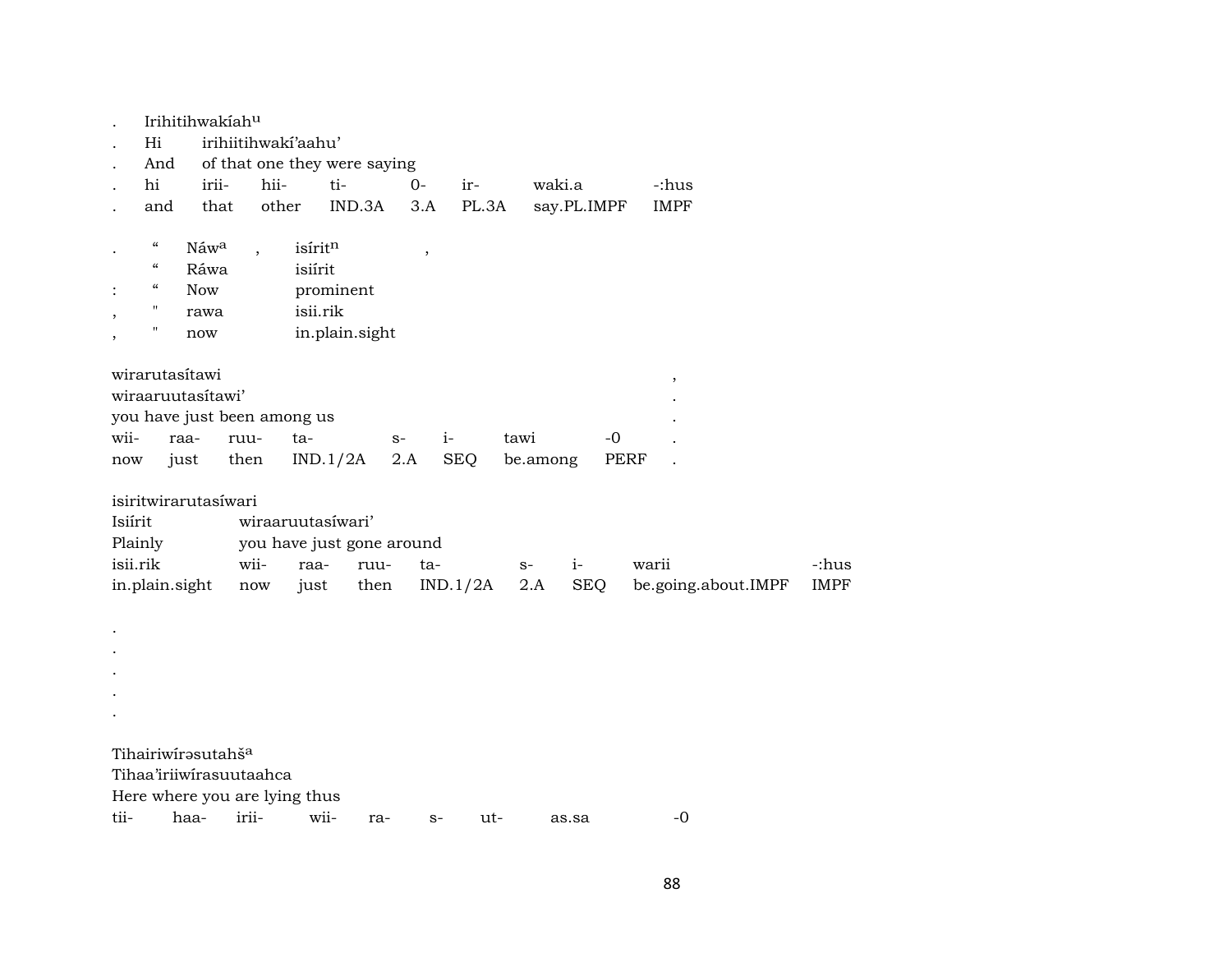| here                            | here                                                | where                       | $\operatorname{now}$                      | ABS            | 2.A          | <b>PREV</b>        | just.lie.there      | SUB.4       |
|---------------------------------|-----------------------------------------------------|-----------------------------|-------------------------------------------|----------------|--------------|--------------------|---------------------|-------------|
|                                 | tiwisirarawakis <sup>a</sup><br>tiwisiraraawaáhkisa |                             |                                           |                |              |                    |                     |             |
|                                 | here they tortured you                              |                             |                                           |                |              |                    |                     |             |
| tii-                            | wii-                                                | $si-$                       | $0-$<br>ra-                               | ir-            | a-           | raawaahkisaar      |                     | $-0$        |
| here                            | now                                                 | DU                          | <b>ABS</b>                                | 3.A            | PL.3A<br>2.P | torture            |                     | <b>PERF</b> |
| kawirau<br>jealousy<br>jealousy | kaawira'u'<br>kaa.wi.ra-                            | $-u^{\prime}$<br><b>NOM</b> | Isíritn<br>Isiírit<br>Plainly<br>isii.rik | in.plain.sight |              |                    |                     |             |
|                                 | wirarutasíwari<br>wiraaruutasíwari'                 |                             |                                           |                |              |                    |                     |             |
|                                 | you have just gone about                            |                             |                                           |                |              |                    |                     |             |
| wii-                            | raa-                                                | ruu-                        | ta-                                       | $S-$           | $i-$         | warii              |                     | -:hus       |
| now                             | just                                                | then                        | IND.1/2A                                  | 2.A            | SEQ          |                    | be.going.about.IMPF | <b>IMPF</b> |
|                                 |                                                     |                             |                                           |                |              |                    |                     |             |
|                                 | Hikutarataríktu                                     |                             |                                           |                |              |                    |                     |             |
| Hi                              |                                                     | kutaraatáriktu'             |                                           |                |              |                    |                     |             |
| But                             |                                                     | it is a terrible sight      |                                           |                |              |                    |                     |             |
| hi                              | ku-                                                 | ti-                         | 0-                                        | $a-$           | raa-         | tarikta'u          | $-0$                |             |
| and                             | <b>INDF</b>                                         | IND.3A                      | 3.A                                       | PREV.3A        | way          | be.deplorable      |                     | PERF        |
|                                 | rákus <sup>a</sup><br>rákuusa                       |                             |                                           |                |              | $\pmb{\mathsf{H}}$ |                     |             |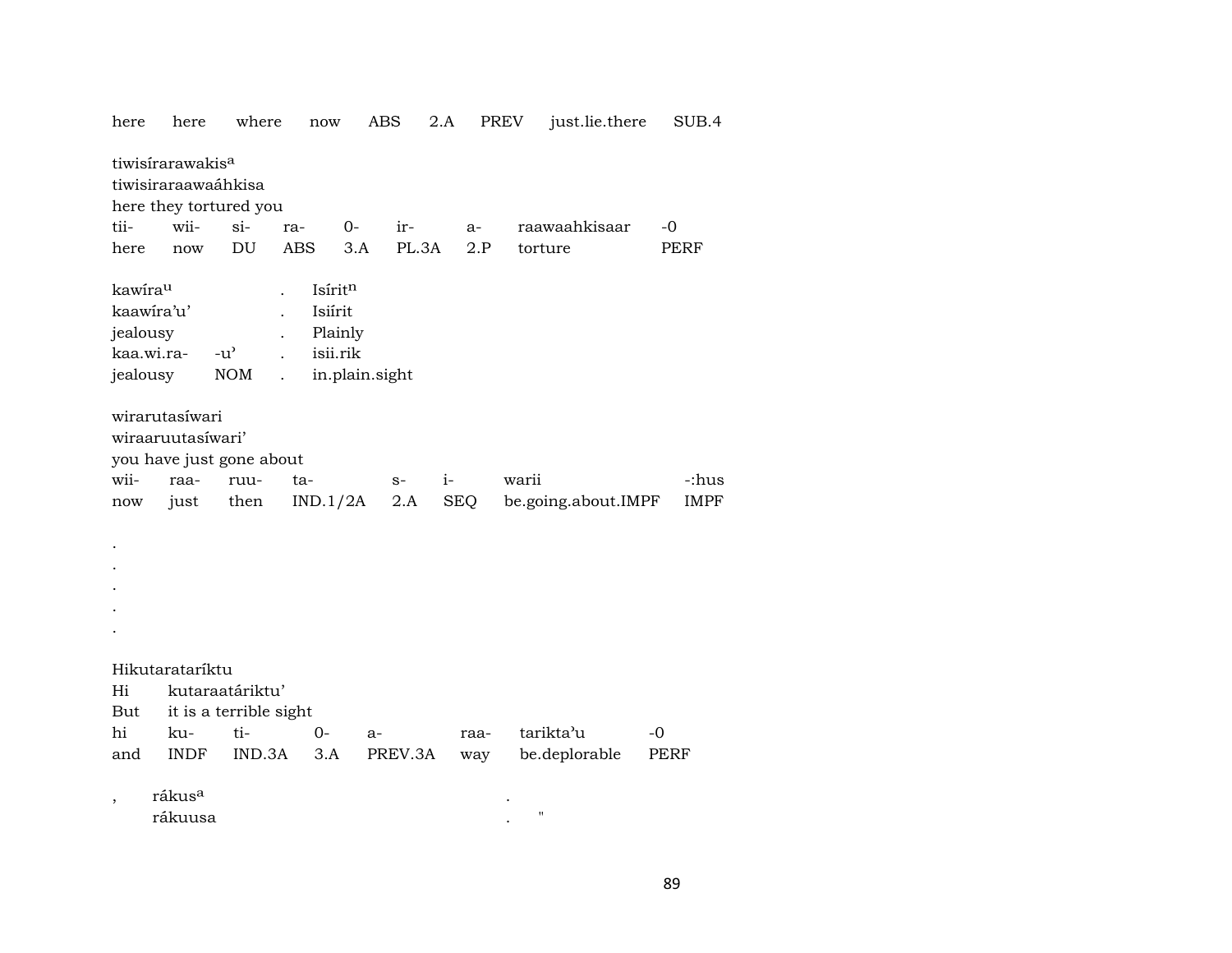|                   | his lying         |                               |                           |             |                                        | $\blacksquare$ |
|-------------------|-------------------|-------------------------------|---------------------------|-------------|----------------------------------------|----------------|
|                   | ra-               | 0-                            | ku-                       | sa          | $-0$                                   | $^{\prime}$    |
|                   | INF.A             | 3.A                           | $\textsf{INF}.\textsf{B}$ | be.lying    | SUB.4                                  | $\blacksquare$ |
|                   |                   |                               |                           |             |                                        |                |
| Irár <sup>i</sup> |                   |                               |                           |             | ,                                      |                |
| Iraári'           |                   |                               |                           |             |                                        |                |
| <b>Brother</b>    |                   |                               |                           |             | ,                                      |                |
| i-                |                   | -raar-                        |                           | -ri'        | ,                                      |                |
|                   | 3.POSS.A          | same.sex.sibling              |                           |             | 3.POSS.B                               |                |
|                   |                   |                               |                           |             |                                        |                |
|                   | kakírariks        |                               |                           |             | ,                                      |                |
|                   | kaakíraariks      |                               |                           |             |                                        |                |
|                   | it is not real    |                               |                           |             |                                        |                |
| kaaki-            |                   | 0-                            | raariks                   | -0          |                                        |                |
|                   | NEG.IND.3A        | 3.A                           | be.true                   | <b>PERF</b> |                                        |                |
|                   | tirašíhwari       |                               |                           |             |                                        |                |
|                   | tiracíhwari       |                               |                           |             |                                        |                |
|                   |                   |                               |                           |             |                                        |                |
|                   | our living        |                               |                           |             |                                        |                |
| tii-              | ra-               | aciir-                        |                           | warii       |                                        | -hus           |
| this              | ABS               | IN.DU.A                       |                           |             | be.going.about.IMPF                    | IMPF.SUB       |
|                   | Nikutihwakiáhu    |                               |                           |             |                                        |                |
|                   | Rikutihwakí'aahu' |                               |                           |             |                                        |                |
|                   |                   | That is what they used to say |                           |             |                                        |                |
| riku-             | ti-               |                               | $O -$                     | ir-         | waki.a                                 | -:hus          |
| that.is           |                   | IND.3A                        | 3.A                       | PL.3A       | say.PL.IMPF                            | <b>IMPF</b>    |
|                   |                   |                               |                           |             |                                        |                |
|                   | kurahúskahiku     |                               |                           |             | $\boldsymbol{\zeta}\boldsymbol{\zeta}$ |                |
|                   | kurahúskaahiiku'  |                               |                           |             | $\epsilon$                             |                |
|                   | the aged old men  |                               |                           |             | $\epsilon$                             |                |
|                   | kurahuus          | kaahik                        | -u'                       |             | п                                      |                |
| old.man           |                   | aged                          | <b>NOM</b>                |             | п                                      |                |

 $\ddot{\phantom{a}}$ 

 $\cdot$  $\cdot$ 

 $\ddot{\phantom{a}}$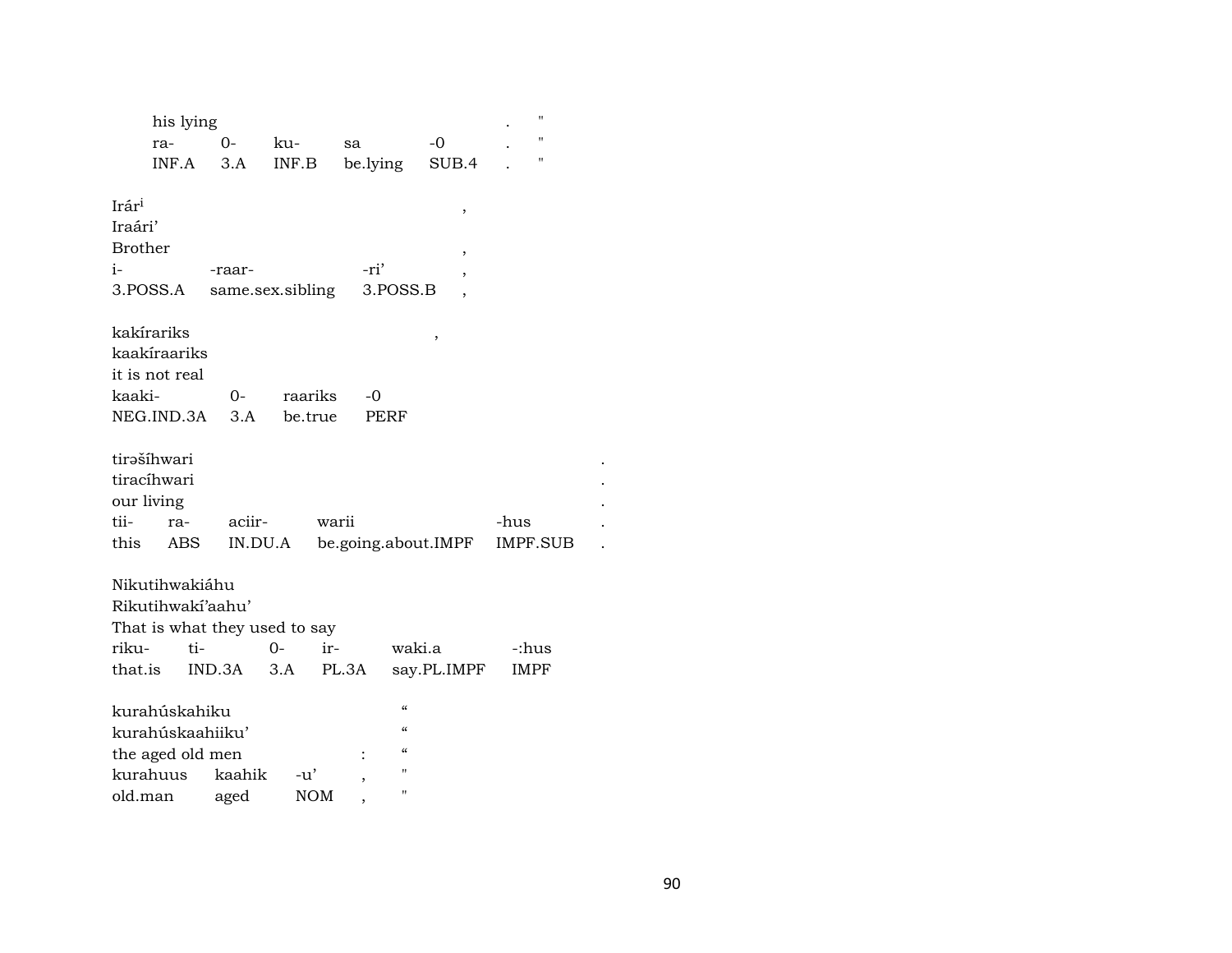| Hasten                   | Witisuksikiráwar <sup>i</sup> t <sup>n</sup><br>Witisuksikiraáwarit |            |             |                             |                     |     |             | $^\mathrm{,}$ |             |       |
|--------------------------|---------------------------------------------------------------------|------------|-------------|-----------------------------|---------------------|-----|-------------|---------------|-------------|-------|
| witi-                    | $i-$                                                                |            | $S-$        | uks-                        | ikiraa.warik        |     | -0          |               |             |       |
| <b>REFL</b>              | CONT.1/2A                                                           |            | 2.A         | <b>JUSS</b>                 | hurry               |     | <b>PERF</b> |               |             |       |
| tiwirarásah^tn           |                                                                     |            |             |                             |                     |     |             |               |             |       |
| tiwirarásahat            |                                                                     |            |             |                             |                     |     |             |               |             |       |
|                          | while you grow up                                                   |            |             |                             |                     |     | Ţ           |               |             |       |
| tii-                     | wii-                                                                | ra-        | $0-$        | rasahat                     | $-0$                |     |             |               |             |       |
| when                     | when                                                                | <b>ABS</b> | 3.P         | grow.up                     | SUB.4               |     |             |               |             |       |
| súkspari                 |                                                                     |            |             |                             |                     |     |             |               |             |       |
| Súkspari'                |                                                                     |            |             |                             |                     |     |             |               |             |       |
| Be around                |                                                                     |            |             |                             |                     |     |             | Ţ             |             |       |
| $i-$                     | $S-$                                                                |            | uks-        | warii                       |                     |     | -:hus       |               |             |       |
| CONT.1/2A                | 2.A                                                                 |            | <b>JUSS</b> |                             | be.going.about.IMPF |     | <b>IMPF</b> |               |             |       |
|                          | Hiruiriruasaruksáwašt <sup>a</sup>                                  |            |             |                             |                     |     |             |               |             |       |
| Hiru                     | iriruu'aasaruksáwacca                                               |            |             |                             |                     |     |             |               |             |       |
| There                    | wherever you might even lie                                         |            |             |                             |                     |     |             |               |             |       |
| hiruu                    | irii-                                                               | ruu-       | aa-         |                             | $S-$                | ar- | uks-        | awahc-        | sa          | $-0$  |
| there                    | where                                                               | then       |             | SUBJ.1/2A                   | 2.A                 | EV  | <b>JUSS</b> | even          | be.lying    | SUB.4 |
|                          |                                                                     |            |             |                             |                     |     |             |               |             |       |
|                          |                                                                     |            |             |                             |                     |     |             |               |             |       |
|                          |                                                                     |            |             |                             |                     |     |             |               |             |       |
| $\, ,$<br>$\, ,$         |                                                                     |            |             |                             |                     |     |             |               |             |       |
| $\overline{\phantom{a}}$ |                                                                     |            |             |                             |                     |     |             |               |             |       |
|                          |                                                                     |            |             |                             |                     |     |             |               |             |       |
|                          | Hiruiriruiruksawahsíška <sup>a</sup>                                |            |             |                             |                     |     |             |               |             |       |
| hiru                     | iriruu'iiruksawahcícka'a                                            |            |             |                             |                     |     |             |               |             |       |
| then                     |                                                                     |            |             | whatever He might even wish |                     |     |             |               |             |       |
| hiruu                    | irii-                                                               | ruu-       | $ii-$       |                             | 0-<br>ar-           |     | uks-        | awahc-        | wicka<br>-a |       |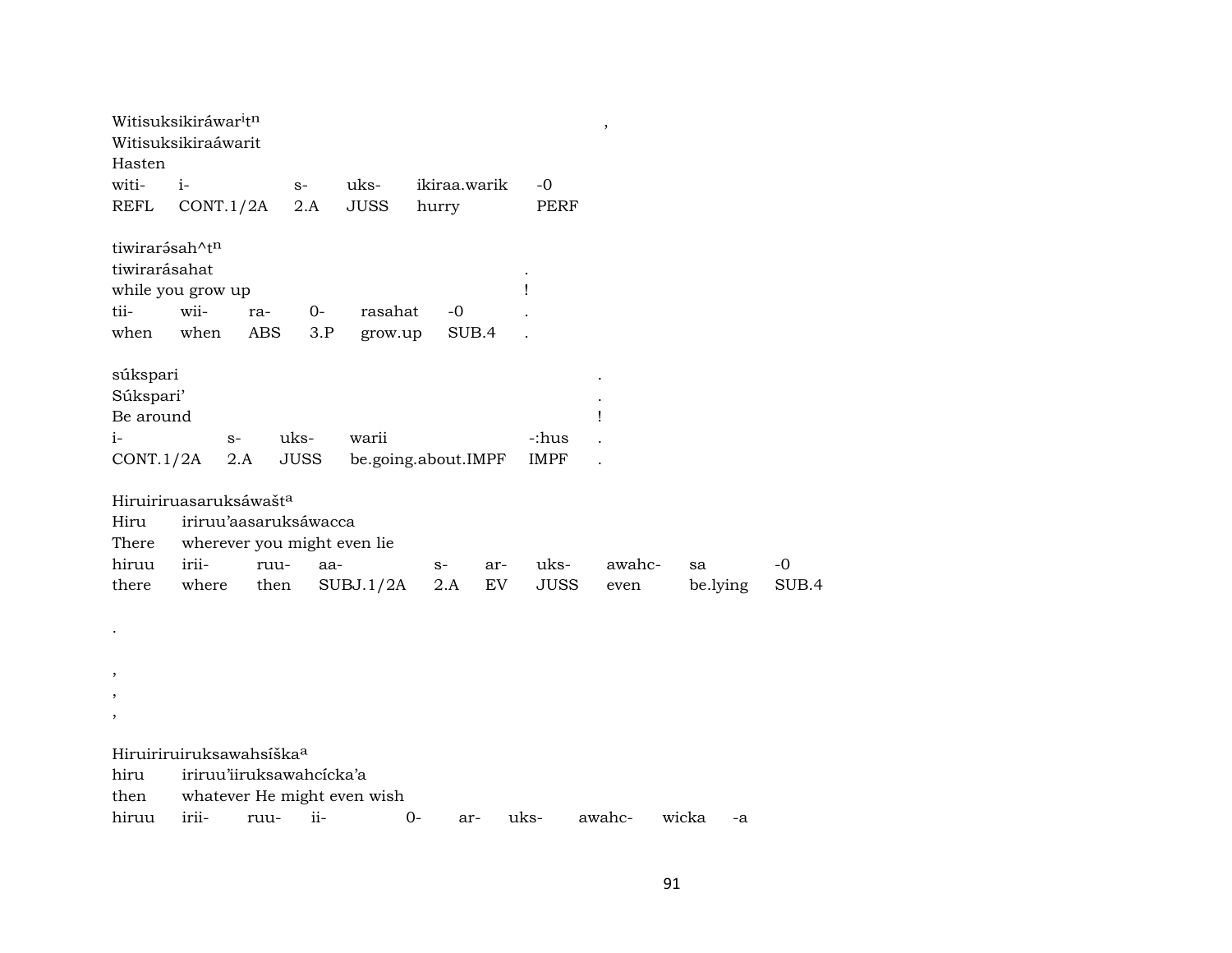| then                                                    | what                                            | then                                                     | SUBJ.3A                           | 3.A       | EV                                                                                         | JUSS                                                           | even              | want                  | SUB.1 |
|---------------------------------------------------------|-------------------------------------------------|----------------------------------------------------------|-----------------------------------|-----------|--------------------------------------------------------------------------------------------|----------------------------------------------------------------|-------------------|-----------------------|-------|
| $\, ,$<br>$\overline{\phantom{a}}$                      | tii-<br>this                                    | tihásišuks<br>Tihaásusuks<br>Be this way<br>haa-<br>here | $si$ -<br>$i-$<br>DU              | CONT.1/2A | $S-$<br>2.A                                                                                | uks-<br><b>JUSS</b>                                            | $\mathbf 0$<br>be | $-0$<br><b>PERF</b>   |       |
| tiráwari<br>tiráwari<br>this one living<br>tii-<br>this | ra-<br>ABS                                      | $0-$<br>3.A                                              | warii<br>be.going.about.IMPF      |           | -hus<br>IMPF.SUB                                                                           |                                                                |                   | Ħ<br>н<br>Н<br>п<br>Н |       |
| Kukakúutn<br>Kukaakuú'ut<br>ku-<br><b>INDF</b>          | There was nothing to it<br>kaaki-<br>NEG.IND.3A |                                                          | $0-$<br>ut-<br>3.A<br><b>PREV</b> | 0<br>be   | $\overline{\phantom{0}}$<br>EX                                                             |                                                                |                   |                       |       |
| Irári<br>Iraári'<br><b>Brother</b><br>$i-$<br>3.POSS.A  |                                                 | -raar-<br>same.sex.sibling                               | -ri'                              | 3.POSS.B  | $\, ,$<br>$\overline{\phantom{a}}$<br>$\overline{\phantom{a}}$<br>$\overline{\phantom{a}}$ |                                                                |                   |                       |       |
| tihwakiahu<br>tihwakí'aahu'<br>ti-<br>IND.3A            | they were saying<br>$0 -$<br>3.A                | ir-<br>PL.3A                                             | waki.a<br>say.PL.IMPF             |           | -:hus<br>$\overline{\phantom{a}}$<br><b>IMPF</b>                                           | $\epsilon$<br>$\boldsymbol{\zeta}\boldsymbol{\zeta}$<br>П<br>" |                   |                       |       |

 $\text{tráwahət}^{\text{n}}$  ,

Tiráwaahat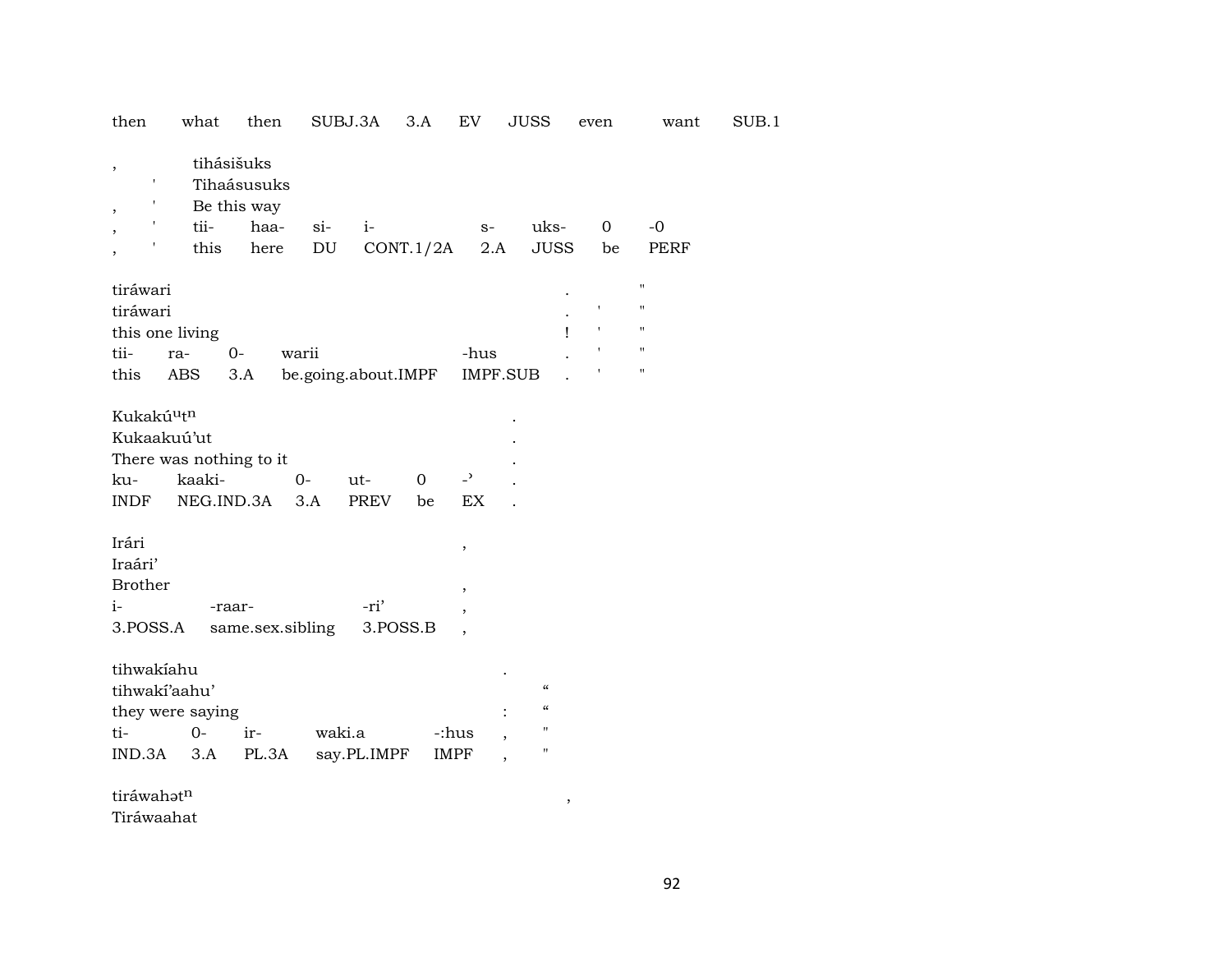| The Heavens                 |                          |                               |              |                  |                  |                    |   |       |  |
|-----------------------------|--------------------------|-------------------------------|--------------|------------------|------------------|--------------------|---|-------|--|
| tii-                        | ra-                      | $0-$                          | waa-         | ahak             |                  | $-0$               |   |       |  |
| this                        | ABS                      | 3.A                           | DIST         |                  | extend.in.a.line | SUB.4              |   |       |  |
|                             |                          |                               |              |                  |                  |                    |   |       |  |
| kakírahurarist <sup>a</sup> |                          |                               |              |                  |                  |                    | , |       |  |
| kaakiraahúraarista          |                          |                               |              |                  |                  |                    |   |       |  |
|                             |                          | He is not going to be spoiled |              |                  |                  |                    |   |       |  |
| kaaki-                      |                          | $O -$                         | raahur       | -aar             | -his             | -ta                |   |       |  |
| NEG.IND.3A 3.A              |                          |                               | be.spoiled   |                  | <b>INCH</b>      | <b>INT</b><br>PERF |   |       |  |
|                             |                          |                               |              |                  |                  |                    |   |       |  |
| ruksawahšúrahaš             |                          |                               |              |                  |                  |                    |   | п     |  |
| ruksawahcúrahac             |                          |                               |              |                  |                  |                    |   | н     |  |
|                             |                          | if He were even to die        |              |                  |                  |                    |   | н     |  |
| ri-                         |                          | $a-$                          | uks-         | awahc-           | hurahac          | -0                 |   | п     |  |
| CONT.3A                     |                          | 2.P                           | <b>JUSS</b>  | even.if          | die              | <b>PERF</b>        |   | П     |  |
|                             |                          |                               |              |                  |                  |                    |   |       |  |
| Nikutihwakiáh <sup>u</sup>  |                          |                               |              |                  |                  |                    |   |       |  |
| Rikutihwakí'aahu'           |                          |                               |              |                  |                  |                    |   |       |  |
|                             |                          | That is what they were saying |              |                  |                  |                    |   |       |  |
| riku-                       | ti-                      |                               | $0 -$<br>ir- |                  | waki.a           | -:hus              |   |       |  |
| that.is                     |                          | IND.3A                        | 3.A<br>PL.3A |                  | say.PL.IMPF      | <b>IMPF</b>        |   |       |  |
| A                           |                          | irár <sup>i</sup>             |              |                  |                  |                    |   |       |  |
| A                           | $\overline{\phantom{a}}$ | iraári'                       |              |                  |                  |                    | , |       |  |
| And                         |                          | brother                       |              |                  |                  |                    |   |       |  |
|                             |                          |                               |              |                  | -ri'             |                    |   |       |  |
| а                           | $\overline{\phantom{a}}$ | $i-$                          | -raar-       |                  |                  |                    |   |       |  |
| and                         |                          | 3.POSS.A                      |              | same.sex.sibling |                  | 3.POSS.B           |   |       |  |
| iriwikurihwakiahu           |                          |                               |              |                  |                  |                    |   |       |  |
|                             |                          | iriwikurihwaki'aahu'          |              |                  |                  |                    |   |       |  |
|                             |                          | that is what they used to say |              |                  |                  |                    |   |       |  |
| irii-                       | wii-                     | ku-                           | ra-          | $0-$             | $ir-$            | waki.a             |   | -:hus |  |
| what                        | now                      | INDF                          | ABS          | 3.A              | PL.3A            | say.PL.IMPF        |   | IMPF  |  |
|                             |                          |                               |              |                  |                  |                    |   |       |  |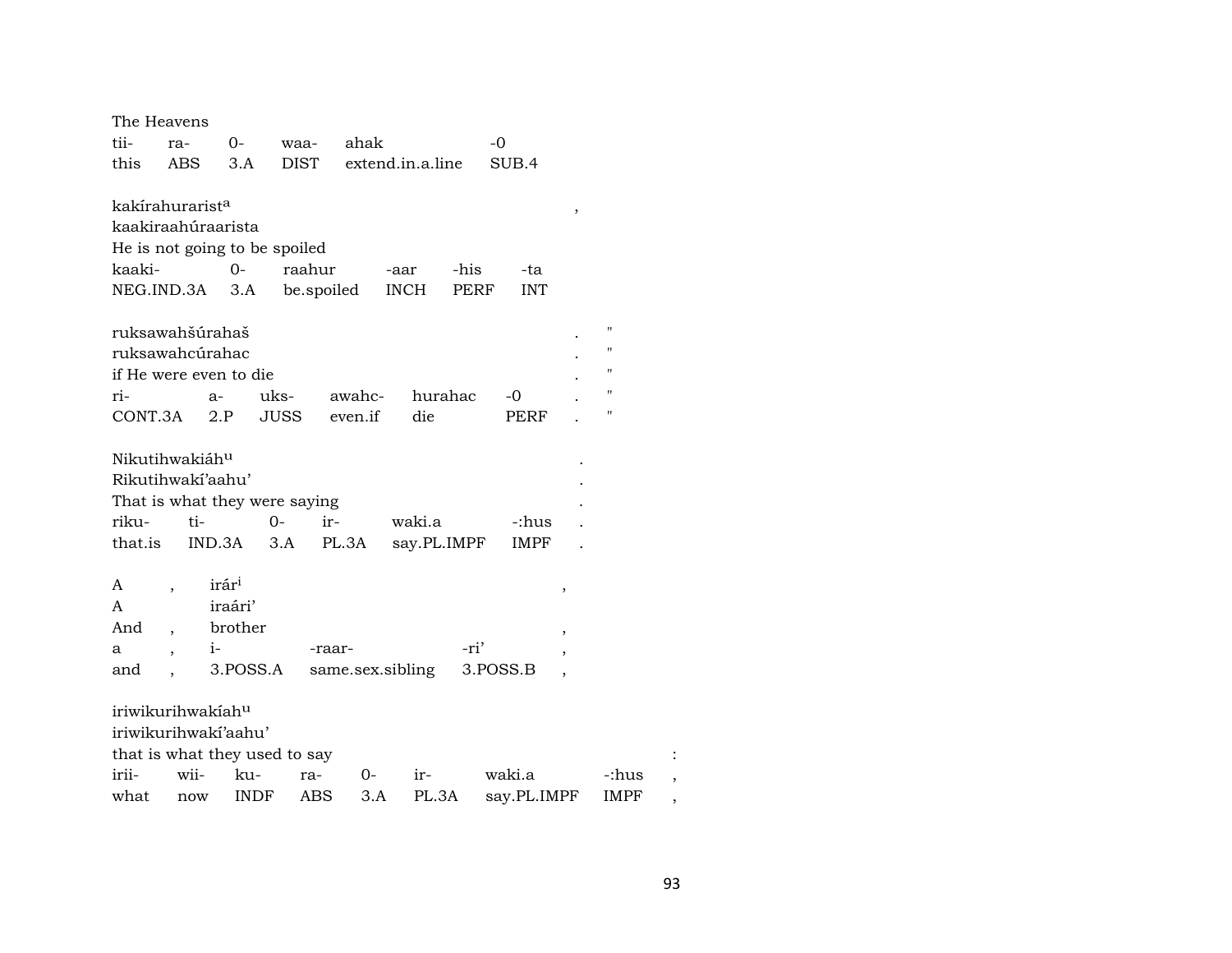hirutiráwahatn " Hiru Tiráwaahat " There the Heavens " hiruu tii- ra- 0- waa- ahak -0 " there this ABS 3.A DIST extend.in.a.line SUB.4  ${\bf tr} {\bf a} {\bf w} {\bf a} {\bf v} {\bf a} {\bf i} {\bf k}^{\rm i} \tag{3}$ tirawaawaáriki these various ones tii- ra- 0- waawa- arik -i this ABS 3.A DIST be.standing SUB.2 hiruirihisikusušiší $k$ stawitit $<sup>n</sup>$ </sup> hiru irihiisikusuuciicíkstawiitit there those will look after him hiruu irii- hii- si- kuus- 0- ut- i- aciks.ta -wi -itik -0 there that other DU POT.1/3A 3.A PREV SEQ watch.over SUB.L INCH PERF

. irihisikusušisikskápak<sup>i</sup>s Irihiisikusuuciicikskaápaakis Those will pity you irii- hii- si- kuus- 0- ut- i- aciks.kaapaakis -0 that other DU POT.1/3A 3.A PREV SEQ feel.pity.for PERF tiwir¿spari , tiwiráspari . while you are living here tii- wii- ra- s- warii -hus .

. . .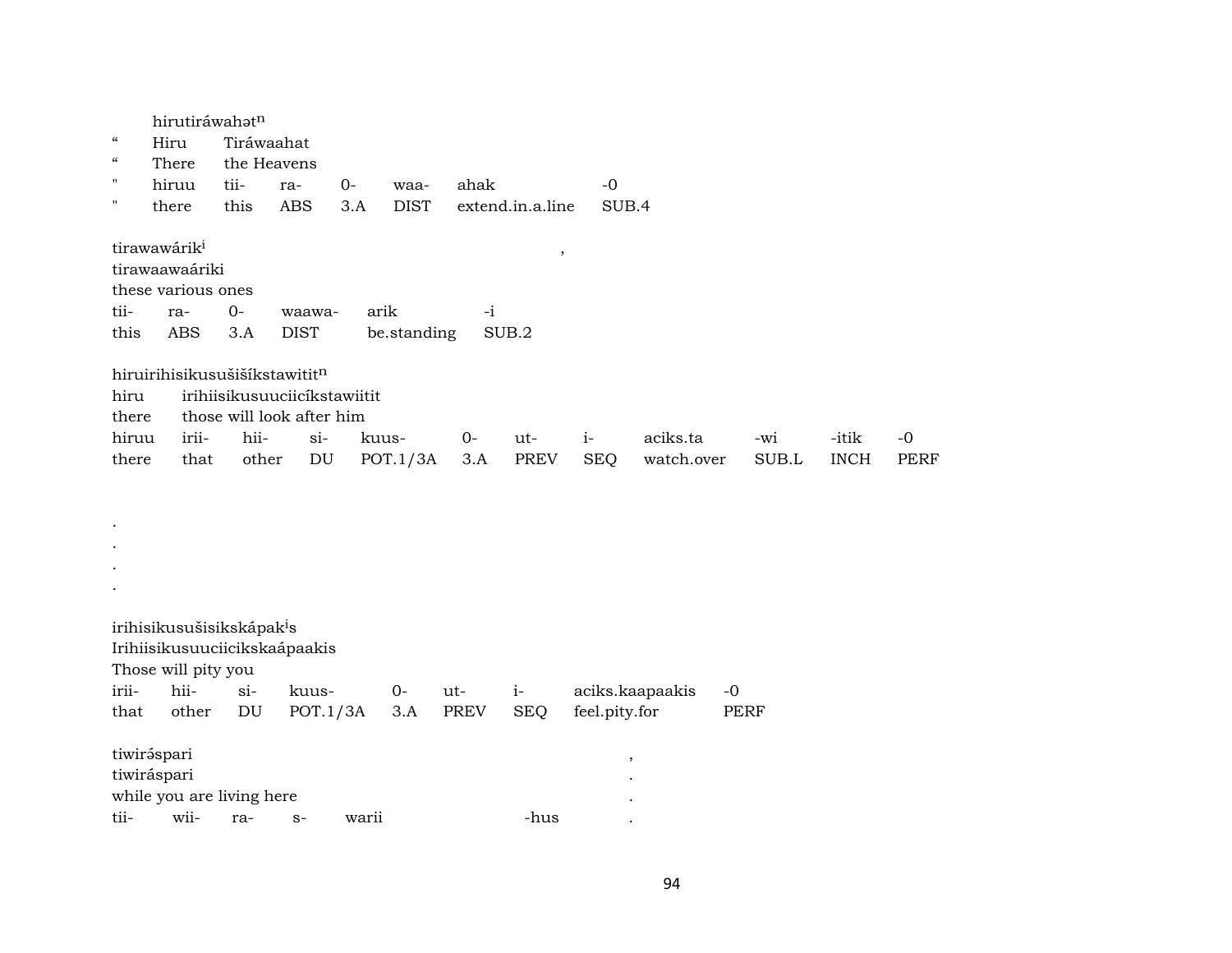here now ABS 2.A be.going.about.IMPF IMPF.SUB .

|                                 | irihisikusára <sup>u</sup> |  |                           |         |  |      |      |           | $\bullet$ |  |  |  |
|---------------------------------|----------------------------|--|---------------------------|---------|--|------|------|-----------|-----------|--|--|--|
| Irihiisikusaáraa'u<br>$\bullet$ |                            |  |                           |         |  |      |      |           |           |  |  |  |
|                                 | Those will give you a way  |  |                           |         |  |      |      |           |           |  |  |  |
|                                 | irii- hii- si- kuus-       |  |                           | $0-$ a- |  | raa- | uh   | $ \Omega$ |           |  |  |  |
| that                            |                            |  | other DU POT.1/3A 3.A 2.P |         |  | way  | give | PERF      |           |  |  |  |
|                                 |                            |  |                           |         |  |      |      |           |           |  |  |  |

"  $^{\prime\prime}$ 

"

 $\boldsymbol{\mathsf{H}}$ 

| Nikutihwakiahúkurahus |  |
|-----------------------|--|
|-----------------------|--|

| Rikutihwaki'aahu'      | kúrahus     |       |                                                   |  |                |
|------------------------|-------------|-------|---------------------------------------------------|--|----------------|
| That is what they said | the old men |       |                                                   |  |                |
|                        |             | $ir-$ | waki.a                                            |  | -:hus kurahuus |
|                        |             |       | that.is IND.3A 3.A PL.3A say.PL.IMPF IMPF old.man |  |                |

. . . .

.

Akisikutiraíta

sikutiiraá'iita

| And here |  |                     |     | they knew about them |  |             |  |
|----------|--|---------------------|-----|----------------------|--|-------------|--|
| a-       |  | $\operatorname{si}$ | ku- |                      |  | raa.jita -0 |  |

|  |  |  | and there DU INDF IND.3A 3.A PREV.3A PL.3A know PERF |  |  |
|--|--|--|------------------------------------------------------|--|--|
|  |  |  |                                                      |  |  |

 $,\qquad$  irár $^{1}$ 

iraári'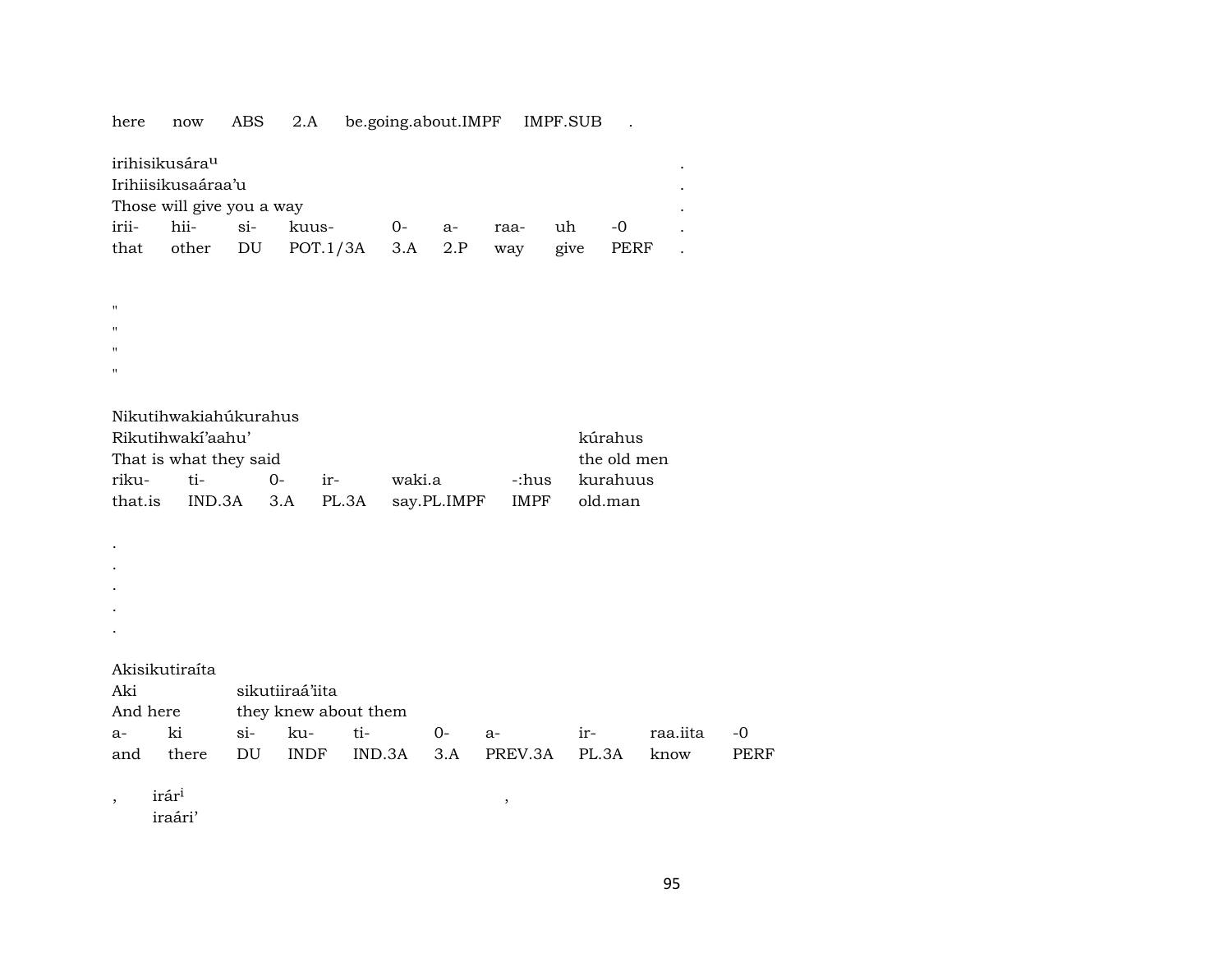| $\,$<br>$\, ,$<br>$\, ,$                                | brother<br>$i-$<br>3.POSS.A                                                         |             | -raar-<br>same.sex.sibling |        | -ri'<br>3.POSS.B |               |             |                                           |                                      |              |                     |                          |               |
|---------------------------------------------------------|-------------------------------------------------------------------------------------|-------------|----------------------------|--------|------------------|---------------|-------------|-------------------------------------------|--------------------------------------|--------------|---------------------|--------------------------|---------------|
| tii-<br>this                                            | tiráwawarikitirawahatn<br>tiráwaawaariki<br>these various ones<br>ra-<br><b>ABS</b> | $0-$<br>3.A | waawa-<br><b>DIST</b>      | arik   | be.standing      | $-i$<br>SUB.2 |             | Tiráwaahat<br>the Heavens<br>tii-<br>this | ra-<br>$\mathbf A\mathbf B\mathbf S$ | $O -$<br>3.A | waa-<br><b>DIST</b> | ahak<br>extend.in.a.line | $-0$<br>SUB.4 |
| $\bullet$<br>$\cdot$<br>$\cdot$<br>$\ddot{\phantom{0}}$ | Kurahús<br>Kúrahus<br>The old men<br>kurahuus<br>old.man                            |             |                            |        |                  |               |             |                                           |                                      |              |                     |                          |               |
| aki                                                     | akisikutiráita                                                                      |             | sikutiiraá'iita            |        |                  |               |             |                                           |                                      |              |                     |                          |               |
|                                                         | and here                                                                            |             | they knew about them       |        |                  |               |             |                                           |                                      |              |                     |                          |               |
| $a-$                                                    | ki                                                                                  | $si-$       | ku-                        | ti-    | $0-$             | a-            |             | ir-                                       |                                      | raa.iita     | $-0$                |                          |               |
| and                                                     | there                                                                               | DU          | <b>INDF</b>                | IND.3A | 3.A              | PREV.3A       |             | PL.3A                                     |                                      | know         | <b>PERF</b>         |                          |               |
| $\cdot$                                                 |                                                                                     |             |                            |        |                  |               |             |                                           |                                      |              |                     |                          |               |
|                                                         | Nikuwíšuksar <sup>a</sup>                                                           |             |                            |        |                  |               |             |                                           |                                      |              |                     |                          |               |
|                                                         | Rikuwitucuksaahu'                                                                   |             |                            |        |                  |               |             |                                           |                                      |              |                     |                          |               |
|                                                         | That is the way it used to be                                                       |             |                            |        |                  |               |             |                                           |                                      |              |                     |                          |               |
| riku-                                                   | wi-                                                                                 | ti-         |                            | $0-$   | ut-              | uks-          | $\mathbf 0$ | -a                                        |                                      | -:hus        |                     |                          |               |
| that.is                                                 | QUOT                                                                                |             | IND.3A                     | 3.A    | <b>PREV</b>      | <b>AOR</b>    | be          | SUB.1                                     |                                      | <b>IMPF</b>  |                     |                          |               |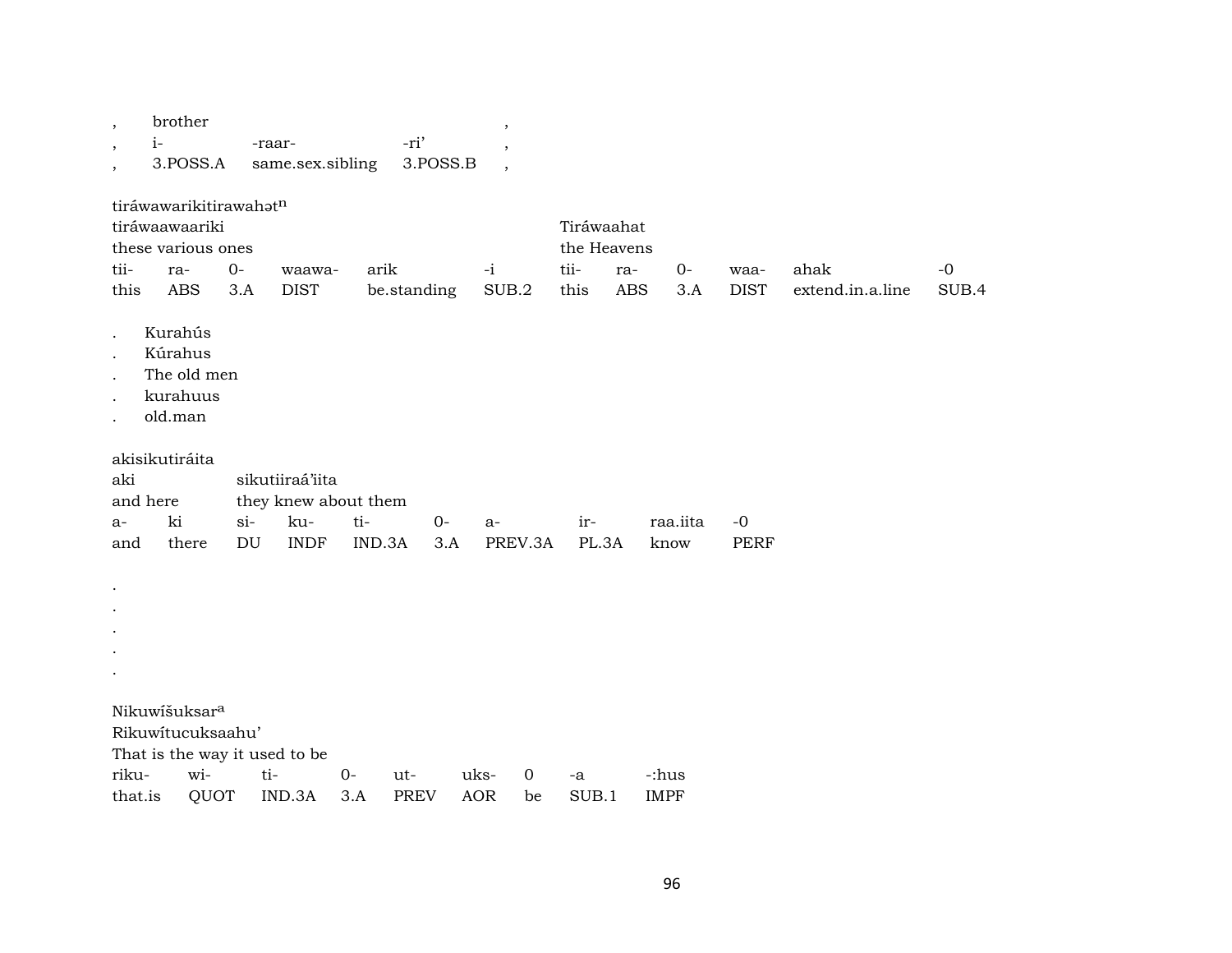| $\overline{\phantom{a}}$                                                                           | kíš <sup>i</sup><br>kici<br>but<br>kici<br>but  | $\overline{\phantom{a}}$                                     |             |                                                              |                                          |                  |                         |                      |                               |                         |         |                      |    |
|----------------------------------------------------------------------------------------------------|-------------------------------------------------|--------------------------------------------------------------|-------------|--------------------------------------------------------------|------------------------------------------|------------------|-------------------------|----------------------|-------------------------------|-------------------------|---------|----------------------|----|
|                                                                                                    |                                                 | nikutaturakatkáwawuku                                        |             | rikutatuuraakatkáwaawuuku'<br>that is what I heard from them |                                          |                  |                         |                      |                               |                         |         |                      |    |
| riku-<br>that.is                                                                                   |                                                 | ta-<br>IND.1/2A                                              |             | t-<br>1.A                                                    | uur-<br>PREV                             | ak-              | PL.AN.3P                | hear                 | atka'uk                       | -waawa<br><b>DIST</b>   |         | -:hus<br><b>IMPF</b> |    |
|                                                                                                    |                                                 |                                                              |             |                                                              |                                          |                  |                         |                      |                               |                         |         |                      |    |
| $\overline{\phantom{a}}$<br>$\overline{\phantom{a}}$<br>$\overline{\phantom{a}}$<br>$\overline{ }$ | irár <sup>i</sup><br>iraári'<br>brother<br>$i-$ | 3.POSS.A                                                     | -raar-      |                                                              | same.sex.sibling                         | -ri'<br>3.POSS.B |                         |                      | Kurahuš<br>Kúrahus<br>old.man | The old men<br>kurahuus |         |                      |    |
| kutiraítusta                                                                                       |                                                 | kutiiraa'iitusta'<br>they are their stories                  |             |                                                              |                                          |                  |                         |                      |                               |                         |         |                      |    |
| ku-<br><b>INDF</b>                                                                                 |                                                 | ti-<br>IND.3A                                                | $0-$<br>3.A | a-                                                           | POSS.3A                                  | ir-<br>PL.3A     |                         | raa.iit.us-<br>story |                               | raar-<br>$\rm PL$       | 0<br>be | -0<br>PERF           |    |
| tii-<br>this                                                                                       | ra-                                             | tirátpawakahu<br>tirátpaawaakahu<br>this I am saying<br>ABS  | $t-$<br>1.A | waa-<br><b>DIST</b>                                          | waaka<br>say.IMPF                        |                  | -hus<br><b>IMPF.SUB</b> |                      |                               |                         |         |                      |    |
| Hiru<br>There<br>hiruu                                                                             |                                                 | Hirukituahušúksawar <sup>a</sup><br>kítuu'u'<br>all<br>kituu | $-u'$       |                                                              | ahucuksáwara<br>the ones that were about | $0-$             |                         |                      | uks-                          |                         |         |                      |    |
|                                                                                                    |                                                 |                                                              |             | ar-                                                          | ra-                                      |                  |                         | ut-                  |                               |                         | a.war   |                      | -a |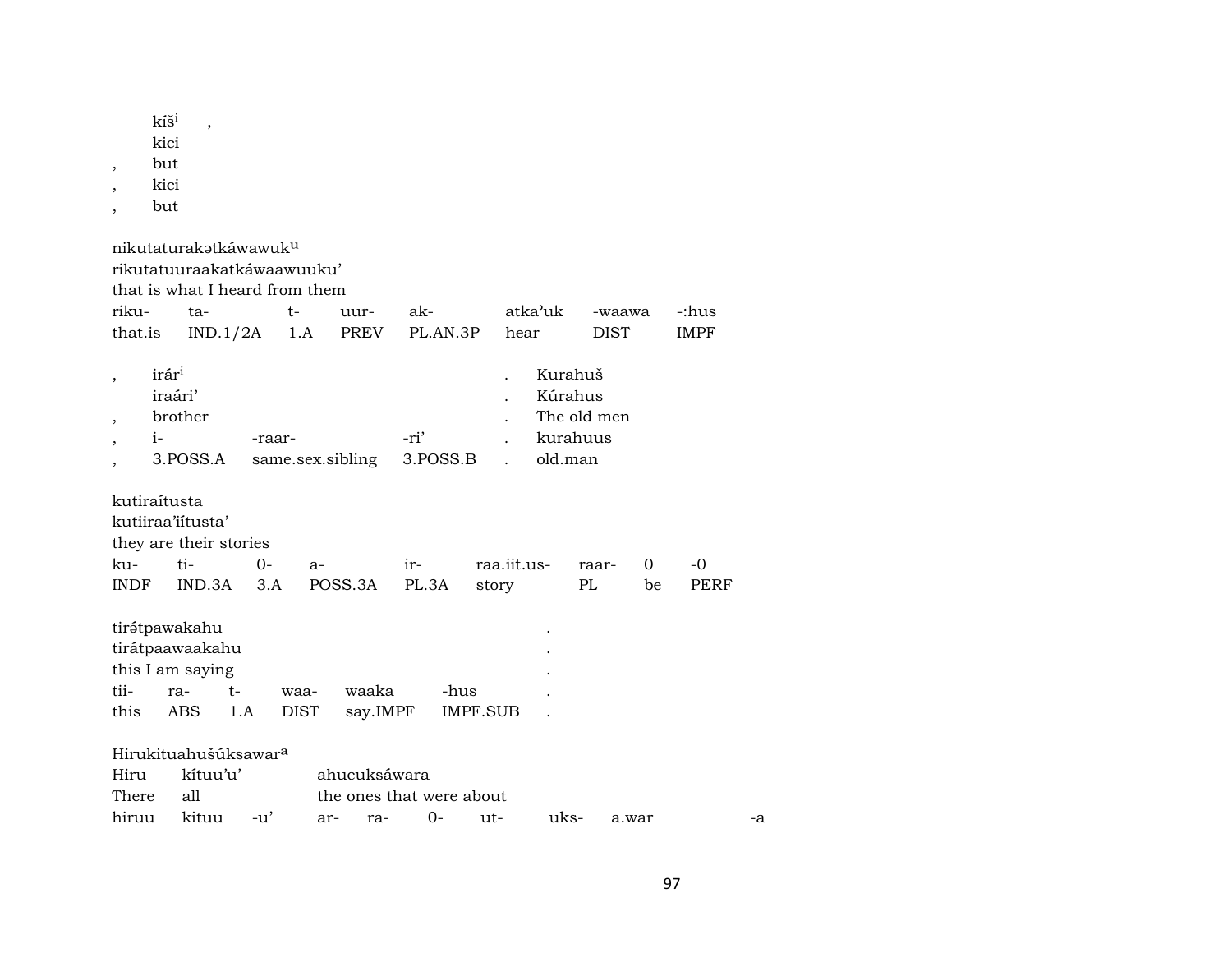| there                                               | all                                                                                             | <b>NOM</b>                  | EV               | ABS                 | 3.A          | PREV                    | AOR                                                                                                        | go.in.a.line.DU    | SUB.1 |
|-----------------------------------------------------|-------------------------------------------------------------------------------------------------|-----------------------------|------------------|---------------------|--------------|-------------------------|------------------------------------------------------------------------------------------------------------|--------------------|-------|
| $\overline{\phantom{a}}$                            | nahúrahk <sup>i</sup><br>rahúrahki<br>animals<br>rahuraar<br>animal                             | -kis<br>$\rm{DIM}$          | $\, ,$           |                     |              |                         |                                                                                                            |                    |       |
| ar-<br>EV                                           | ahukstahkawawárika<br>ahukstaahkaawaawárika<br>after He put them in lodges<br>ra-<br><b>ABS</b> | $O -$<br>uks-<br>3.A<br>AOR |                  | raar-<br>3PL.INAN.P |              | kaa.warik<br>put.inside | -waa<br><b>DIST</b>                                                                                        | -a<br>SUB.1        |       |
| $\overline{\phantom{a}}$                            | $ati^s$<br>Atí'as<br>our Father<br>ati-<br>1.POSS                                               | as<br>father                | $\, ,$           |                     |              |                         |                                                                                                            |                    |       |
| hi<br>and<br>hi<br>and                              | hitáhwiška<br>taáhwicka'<br>He thought<br>ti-<br>IND.3A                                         | $O -$<br>3.A                | ar-<br><b>EV</b> | wicka<br>think      | $-0$<br>PERF | $^\mathrm{^\mathrm{o}}$ | $\boldsymbol{\mathcal{C}}$<br>$\boldsymbol{\zeta}\boldsymbol{\zeta}$<br>$\mathbf{H}$<br>$\pmb{\mathsf{H}}$ |                    |       |
| tihátaku<br>Tihaátaku<br>This place<br>tii-<br>here | haa-<br>here                                                                                    | -taku<br>LOC                |                  |                     |              |                         |                                                                                                            |                    |       |
| kísuhišís                                           | kí'isuuhiicis                                                                                   |                             |                  |                     |              |                         |                                                                                                            | $\pmb{\mathsf{H}}$ |       |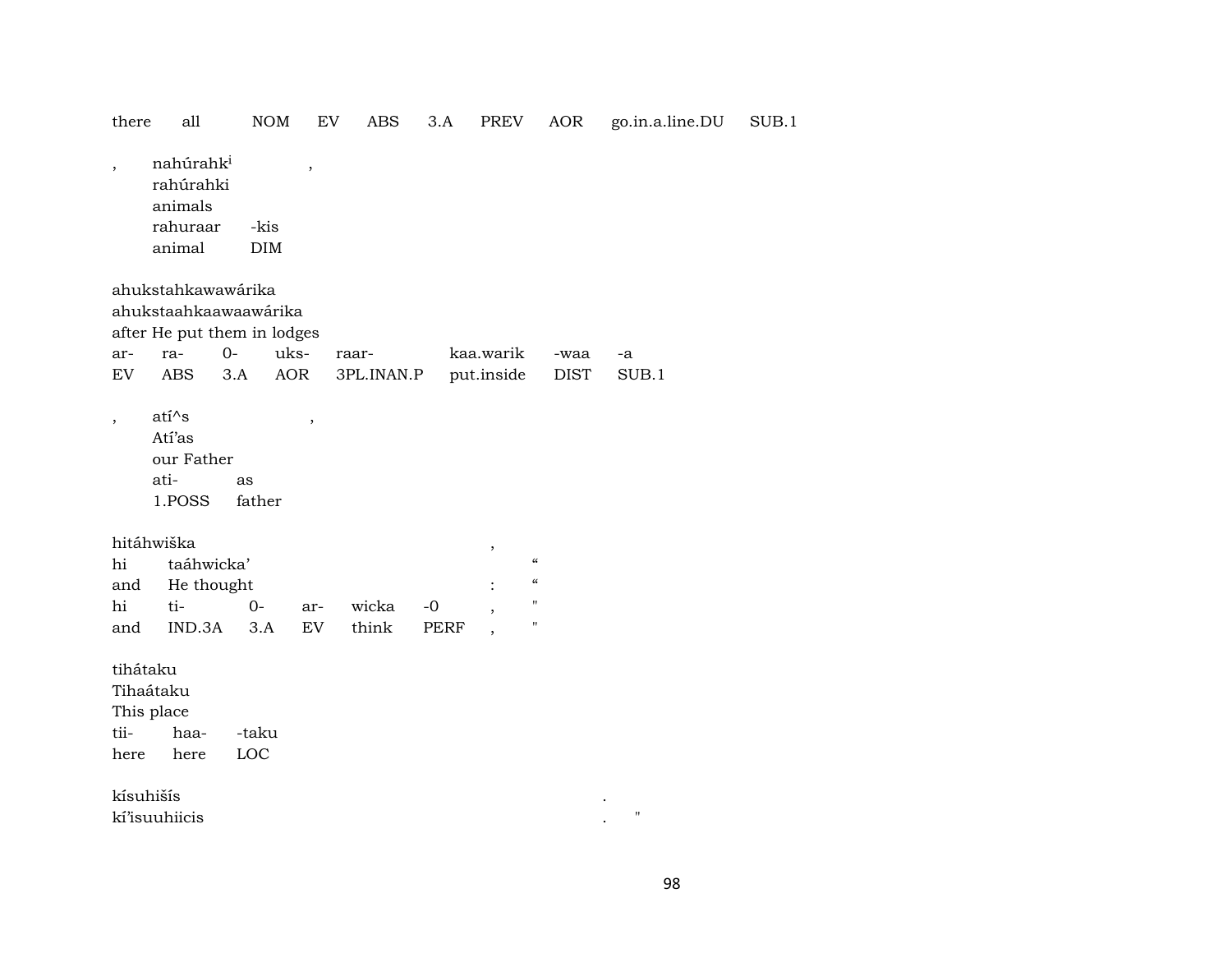|                                                   | let you find out                                    |                                         |                    |                  |                     |              |                                                  | П    |
|---------------------------------------------------|-----------------------------------------------------|-----------------------------------------|--------------------|------------------|---------------------|--------------|--------------------------------------------------|------|
| kii-                                              | $i-$                                                |                                         | $S-$               | ut-              | riicis              |              | -0                                               | п    |
| <b>HORT</b>                                       |                                                     | CONT.1/2A                               | 2.A                | PREV             | learn.about         |              | PERF                                             | п    |
| ar-<br>EV                                         | Ahúksuriwawi<br>Ahúksuriiwaawi<br>ra-<br><b>ABS</b> | The ones who were living<br>$0-$<br>3.A | uks-<br><b>AOR</b> | hurii<br>live.PL | -waa<br><b>DIST</b> | -wi<br>SUB.L | šáhiks<br>cáhiks<br>people<br>icaahiks<br>person |      |
|                                                   | rahkutarítār <sup>a</sup>                           |                                         |                    |                  |                     |              |                                                  |      |
|                                                   | raahkutarítta'aara                                  |                                         |                    |                  |                     |              |                                                  |      |
|                                                   | after he developed                                  |                                         |                    |                  |                     |              |                                                  |      |
| ra-                                               | $0 -$                                               | ar-                                     | ku-                | tarikta-         | aar                 | -a           |                                                  |      |
| INF.A                                             | 3.P                                                 | EV                                      | INF.B              | body             | become              |              | SUB.1                                            |      |
| hináhurahk <sup>i</sup><br>hi<br>and<br>hi<br>and | rahúrahki<br>animals<br>rahuraar<br>animal          |                                         | -kis<br><b>DIM</b> |                  |                     |              |                                                  |      |
|                                                   | hisitírahukat <sup>n</sup>                          |                                         |                    |                  |                     |              |                                                  |      |
| hi                                                |                                                     | sitiírahuukat                           |                    |                  |                     |              |                                                  |      |
| and                                               |                                                     | they took him inside                    |                    |                  |                     |              |                                                  |      |
| hi                                                | $si-$                                               | ti-                                     | $0-$               | ir-              | ra-                 | huuk-        | at                                               | $-0$ |
| and                                               | DU                                                  | IND.3A                                  | 3.A                | PL.3A            | PORT                | into         | go                                               | PERF |
| hitarúhišis<br>hi<br>and                          | taruúhiicis                                         | he would learn                          |                    |                  |                     |              |                                                  |      |
| hi                                                | ti-                                                 | $0-$                                    | ar-                | ut-              | riicis              |              | -0                                               |      |
| and                                               | IND.3A                                              | 3.A                                     | EV                 | <b>PREV</b>      | learn.about         |              | <b>PERF</b>                                      |      |

 $\overline{\phantom{a}}$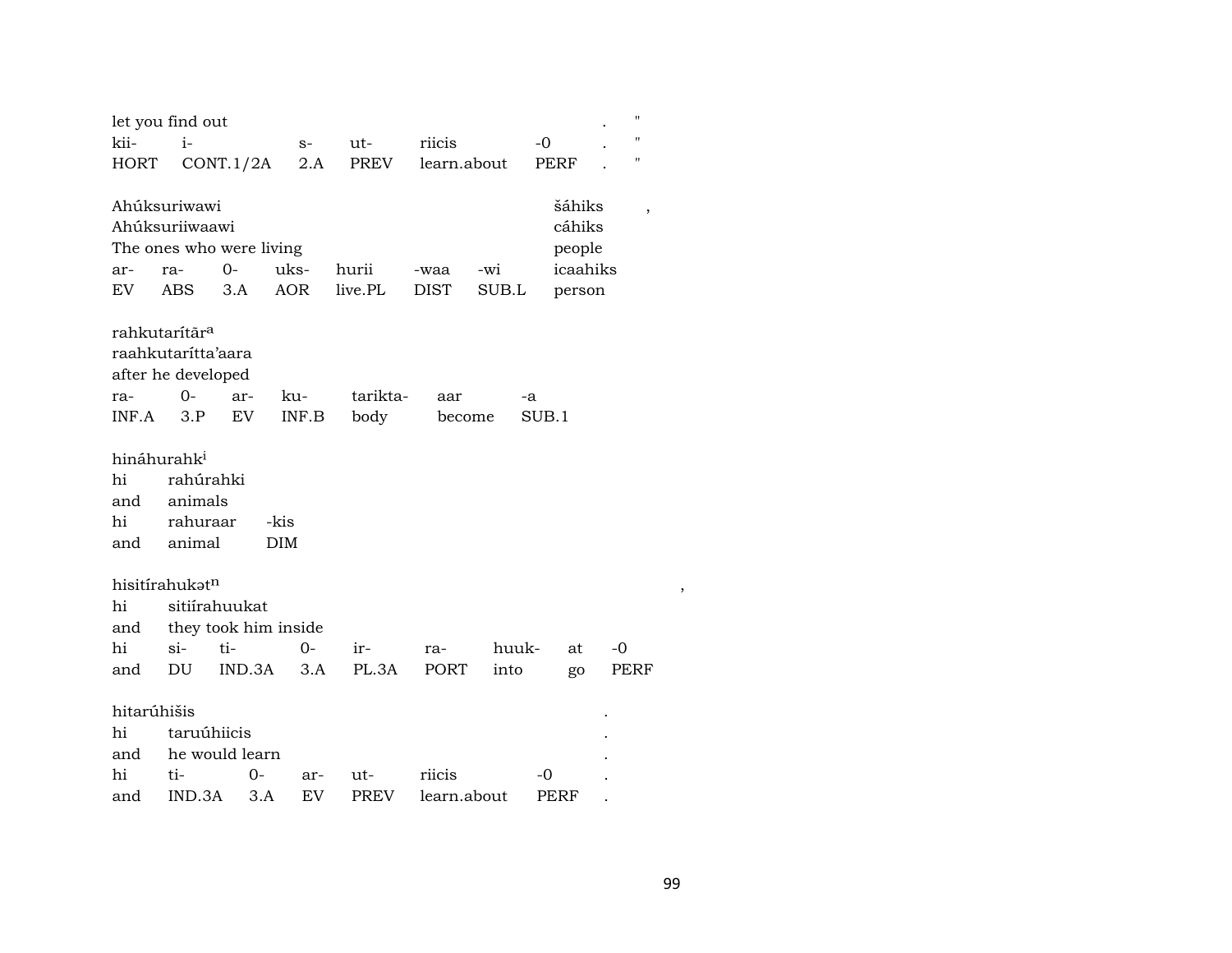|                          | Irírutasitiku               |            |           |      |             |             |         | ,                        |                          |               |
|--------------------------|-----------------------------|------------|-----------|------|-------------|-------------|---------|--------------------------|--------------------------|---------------|
|                          | Iriruutasitiku              |            |           |      |             |             |         |                          |                          |               |
|                          | How it happened             |            |           |      |             |             |         |                          |                          |               |
| irii-                    | ra-                         | $0-$       | ut-       |      | asitik      | -hus        |         |                          |                          |               |
| what                     | ABS                         | 3.A        | PREV      |      | happen      | IMPF.SUB    |         |                          |                          |               |
|                          | irikuháwiška                |            |           |      |             |             | $ati^s$ |                          |                          |               |
|                          | irikuuháwicka'              |            |           |      |             |             | Atí'as  |                          |                          |               |
|                          | that is what He thought     |            |           |      |             |             |         | our Father               |                          |               |
| irii-                    | kuur-                       | ra-        | 0-        |      | wicka       | $-0$        | ati-    |                          | as                       |               |
| what                     | <b>DUB</b>                  | <b>ABS</b> | 3.A       |      | think       | <b>PERF</b> | 1.POSS  |                          | father                   |               |
|                          | tirakítak <sup>u</sup>      |            |           |      |             |             |         |                          |                          |               |
|                          | tirakítaku                  |            |           |      |             |             |         |                          | $\pmb{\zeta}\pmb{\zeta}$ |               |
|                          | this one above              |            |           |      |             |             |         |                          | $\pmb{\zeta}\pmb{\zeta}$ |               |
| tii-                     | ra-                         | $0-$       | kita-     | kus  |             | -0          |         | $\overline{\phantom{a}}$ | $\pmb{\mathsf{H}}$       |               |
| this                     | ABS                         | 3.A        | on.top    |      | be sitting  | SUB.4       |         |                          | П                        |               |
|                          | tihásišuks                  |            |           |      |             |             |         |                          |                          | ,             |
|                          | Tihaásucuks                 |            |           |      |             |             |         |                          |                          |               |
|                          | Let it be this way          |            |           |      |             |             |         |                          |                          |               |
| tii-                     | haa-                        | $i-$       |           | $S-$ | ut-         | uks-        |         | 0                        | -0                       |               |
| this                     | here                        |            | CONT.1/2A | 2.A  | <b>PREV</b> |             | JUSS    | be                       | PERF                     |               |
|                          | tirahurátkahar <sup>u</sup> |            |           |      |             |             |         |                          |                          |               |
| tíraahu                  |                             |            |           |      |             |             |         |                          | rátkahaaru'              |               |
|                          | this one coming             |            |           |      |             |             |         | night                    |                          |               |
| tii-                     | ra-                         | $0-$       | $a-$      | a    |             | -hus        |         |                          | ratkahaar-               | $-u^{\prime}$ |
| this                     | <b>ABS</b>                  | 3.A        | PREV.3A   |      | come        | IMPF.SUB    |         | night                    |                          | <b>NOM</b>    |
| $\overline{\phantom{a}}$ | nahkútka                    |            |           |      |             |             |         |                          |                          |               |
|                          | raahkútka                   |            |           |      |             |             |         |                          | "                        |               |
|                          | when he sleeps              |            |           |      |             |             |         | ı                        | $\blacksquare$           |               |
|                          | ra-                         | $0-$       | ar-       | ku-  | itka        | $-0$        |         |                          | $\blacksquare$           |               |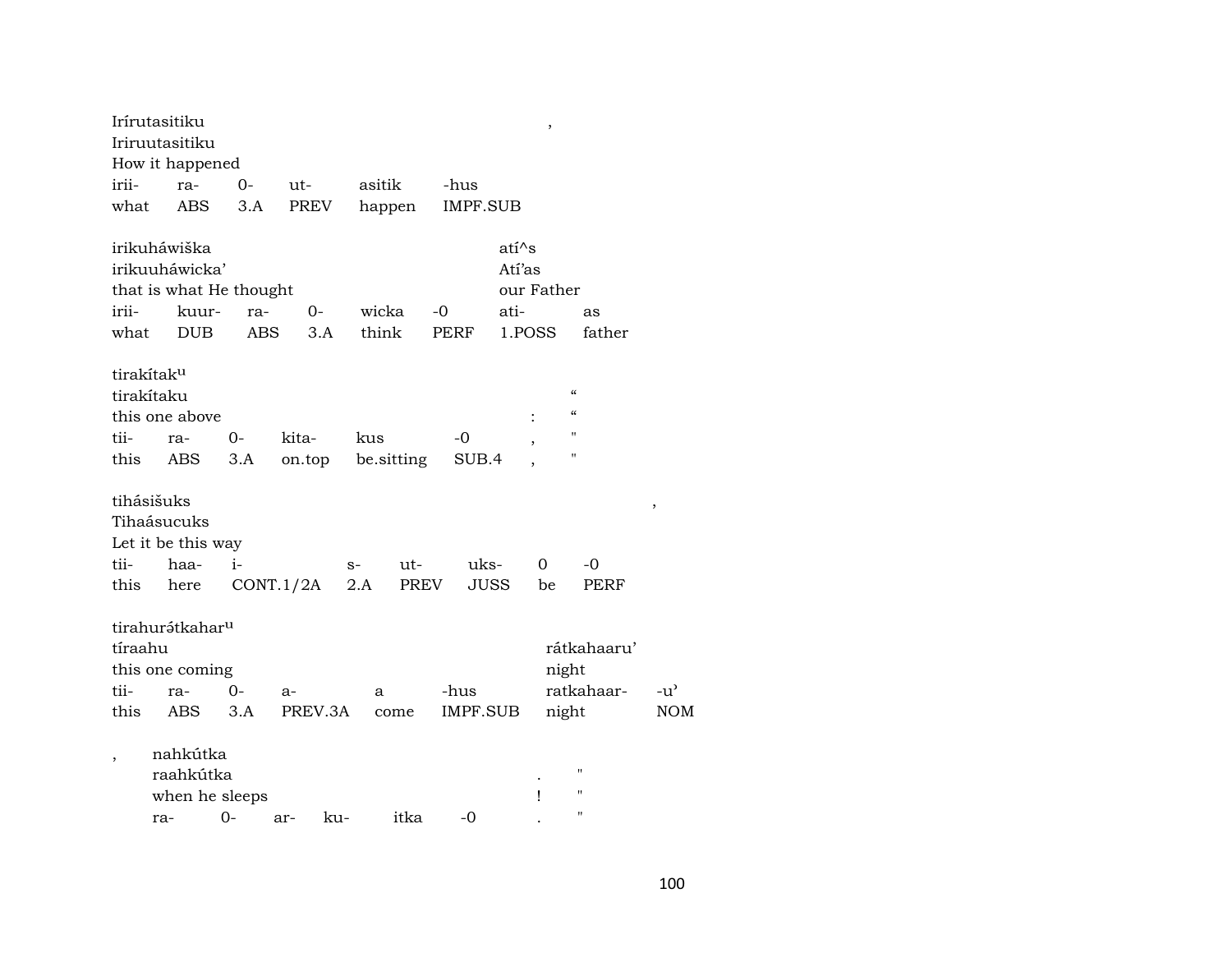INF.A 3.A EV INF.B sleep SUB.4 . "

| Hi<br>And<br>hi<br>and | hihirutátuhišis<br>hiru<br>then<br>hiruu<br>then                                                  | ta-                | tátuuhiicis<br>I learned<br>IND.1/2A |     | $t-$<br>1.A              | ut-<br>PREV |          | riicis<br>learn.about |    |         | $-0$<br>PERF |      |      |       |
|------------------------|---------------------------------------------------------------------------------------------------|--------------------|--------------------------------------|-----|--------------------------|-------------|----------|-----------------------|----|---------|--------------|------|------|-------|
|                        | irikuwítura                                                                                       |                    |                                      |     |                          |             |          |                       |    |         |              |      |      |       |
|                        | Irikuwitura'                                                                                      |                    |                                      |     |                          |             |          |                       |    |         |              |      |      |       |
|                        | It was that way                                                                                   |                    |                                      |     |                          |             |          |                       |    |         |              |      |      |       |
| ii-                    | riku-                                                                                             | wi-                |                                      | ti- |                          | $0-$        |          | uur-                  |    | raa-    | 0            |      | $-0$ |       |
| that                   | that.is                                                                                           |                    | QUOT                                 |     | IND.3A                   | 3.A         |          | PREV                  |    | way     | be           |      | PERF |       |
|                        | Nahúrahk <sup>i</sup><br>Rahúrahki<br>Animals<br>rahuraar<br>animal                               | -kis<br><b>DIM</b> |                                      |     |                          |             |          |                       |    |         |              |      |      |       |
|                        | ahuksakahwirarawawárika<br>ahuksakaahwiiraarawaawárika<br>when he placed the lodges along in rows |                    |                                      |     |                          |             |          |                       |    |         |              |      |      |       |
| ar-                    | ra-                                                                                               | $O -$              | uks-                                 |     | akaar-                   |             | wiiraar- |                       |    | a.warik |              | -waa |      | -a    |
| EV                     | ABS                                                                                               | 3.A                | <b>AOR</b>                           |     | dwelling                 |             |          | in.a.row              |    | throw   |              | DIST |      | SUB.1 |
| $\overline{ }$         | náhurarut <sup>a</sup><br>ráhuraaruuta<br>the land extending<br>ra-<br>ABS                        | 0-<br>3.A          | huraar-<br>earth                     |     | u.at<br>extend.in.a.line |             |          |                       | -a | SUB.1   |              |      |      |       |
|                        | nahurarahkítu                                                                                     |                    |                                      |     |                          |             |          |                       |    |         |              |      |      |       |
|                        | rahúraaraahkítuu'u'                                                                               |                    |                                      |     |                          |             |          |                       |    |         |              |      |      |       |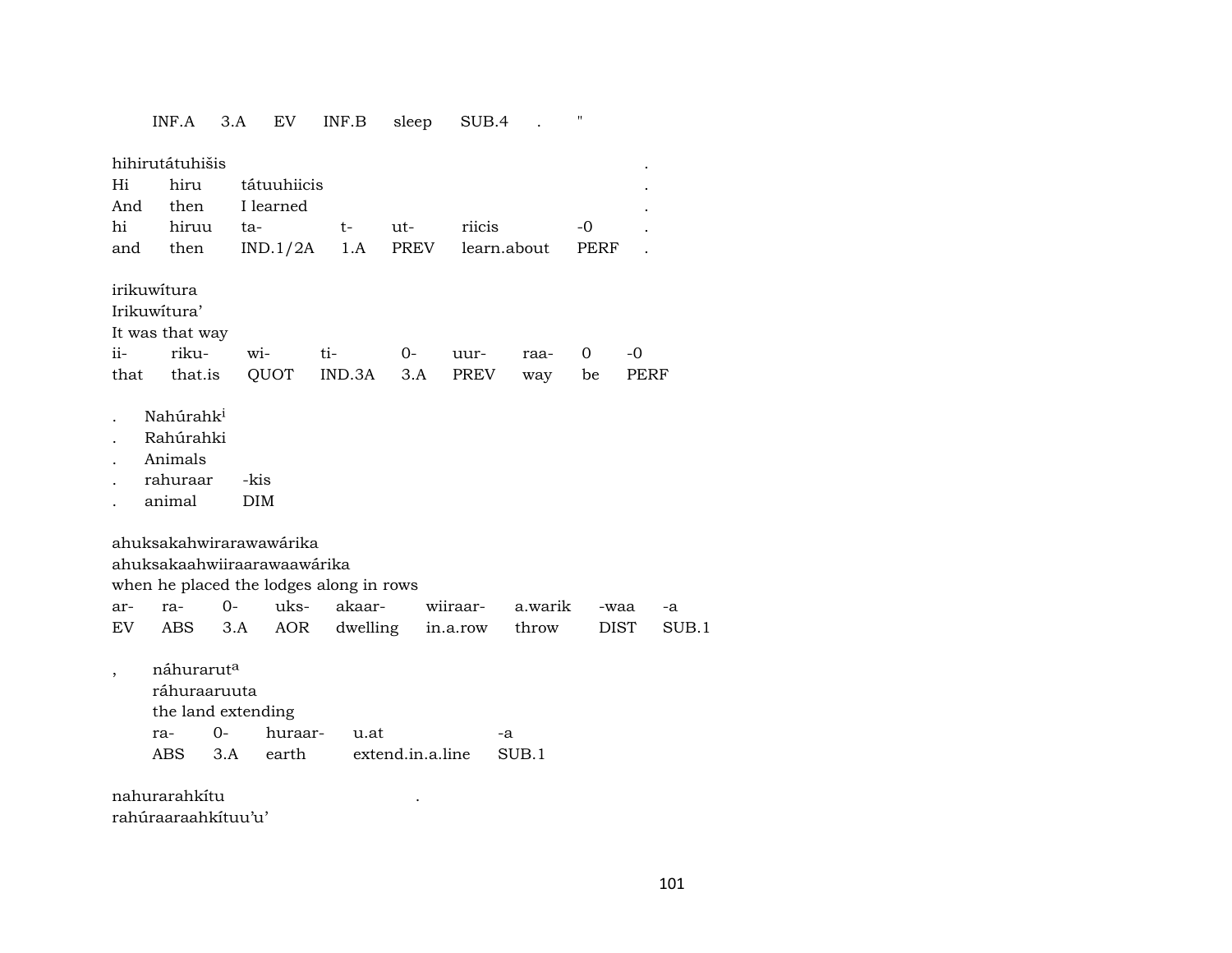| all kinds of animals                 |                               |                  |                             |              |             |                                        |       |
|--------------------------------------|-------------------------------|------------------|-----------------------------|--------------|-------------|----------------------------------------|-------|
| rahuraar-<br>animal                  | raar-<br>PL                   | kituu<br>all     | $-u^{\prime}$<br><b>NOM</b> |              |             |                                        |       |
|                                      |                               |                  |                             |              |             |                                        |       |
| Isirurakuhurahtáwiku                 |                               |                  |                             |              |             |                                        |       |
| isiiruurakuuhuraahtáwiku             |                               |                  |                             |              |             |                                        |       |
| its being a special place among them |                               |                  |                             |              |             |                                        |       |
| isiiruu-                             | ra-                           | $0-$<br>ku-      | $i-$                        | huraar-      | tawi        | kus                                    | $-0$  |
| plainly                              | INF.A                         | 3.A              | INF.B                       | SEQ<br>earth | be.among    | be sitting                             | SUB.4 |
| hirikutihwakiah <sup>u</sup>         |                               |                  |                             |              |             | $\alpha$                               |       |
| hi                                   | rikutihwaki'aahu'             |                  |                             |              |             | $\epsilon$                             |       |
| and                                  | that is what they were saying |                  |                             |              |             | $\epsilon$                             |       |
| hi<br>riku-                          | ti-                           | $0-$             | ir-                         | waki.a       | -:hus       | п                                      |       |
| and that.is                          |                               | $IND.3A$ $3.A$   | PL.3A                       | say.PL.IMPF  | IMPF        | п                                      |       |
|                                      |                               |                  |                             |              |             |                                        |       |
| Takutihúrawaruksti                   |                               |                  |                             |              |             | п                                      |       |
| Táku                                 | tihúraahwaaruksti'            |                  |                             |              |             | $\pmb{\mathsf{H}}$                     |       |
| There                                | it is holy ground             |                  |                             |              |             | п                                      |       |
| taku                                 | ti-                           | $0-$             | huraar-                     | waarukstii   | $-0$        | н                                      |       |
| someone                              | IND.3A                        | 3.A              | earth                       | be.holy      | <b>PERF</b> | Н                                      |       |
|                                      |                               |                  |                             |              |             |                                        |       |
| Akirihwakíah <sup>u</sup>            |                               |                  |                             |              |             | $\boldsymbol{\mathcal{C}}$             |       |
| Aki                                  |                               | rihwaki'aahu'    |                             |              |             | $\mathcal{C}$                          |       |
| And here                             |                               | they were saying |                             |              |             | $\boldsymbol{\zeta}\boldsymbol{\zeta}$ |       |
| ki<br>a-                             | ra-                           | $0-$             | ir-                         | waki.a       | -:hus       | $\pmb{\mathsf{H}}$                     |       |
| there<br>and                         | ABS                           | 3.A              | PL.3A                       | say.PL.IMPF  | IMPF        | $\blacksquare$                         |       |
| Šahíks                               |                               |                  |                             |              |             |                                        |       |
| ~ * * * * *                          | $\overline{\phantom{a}}$      |                  |                             |              |             |                                        |       |

Cáhiks A person

icaahiks

person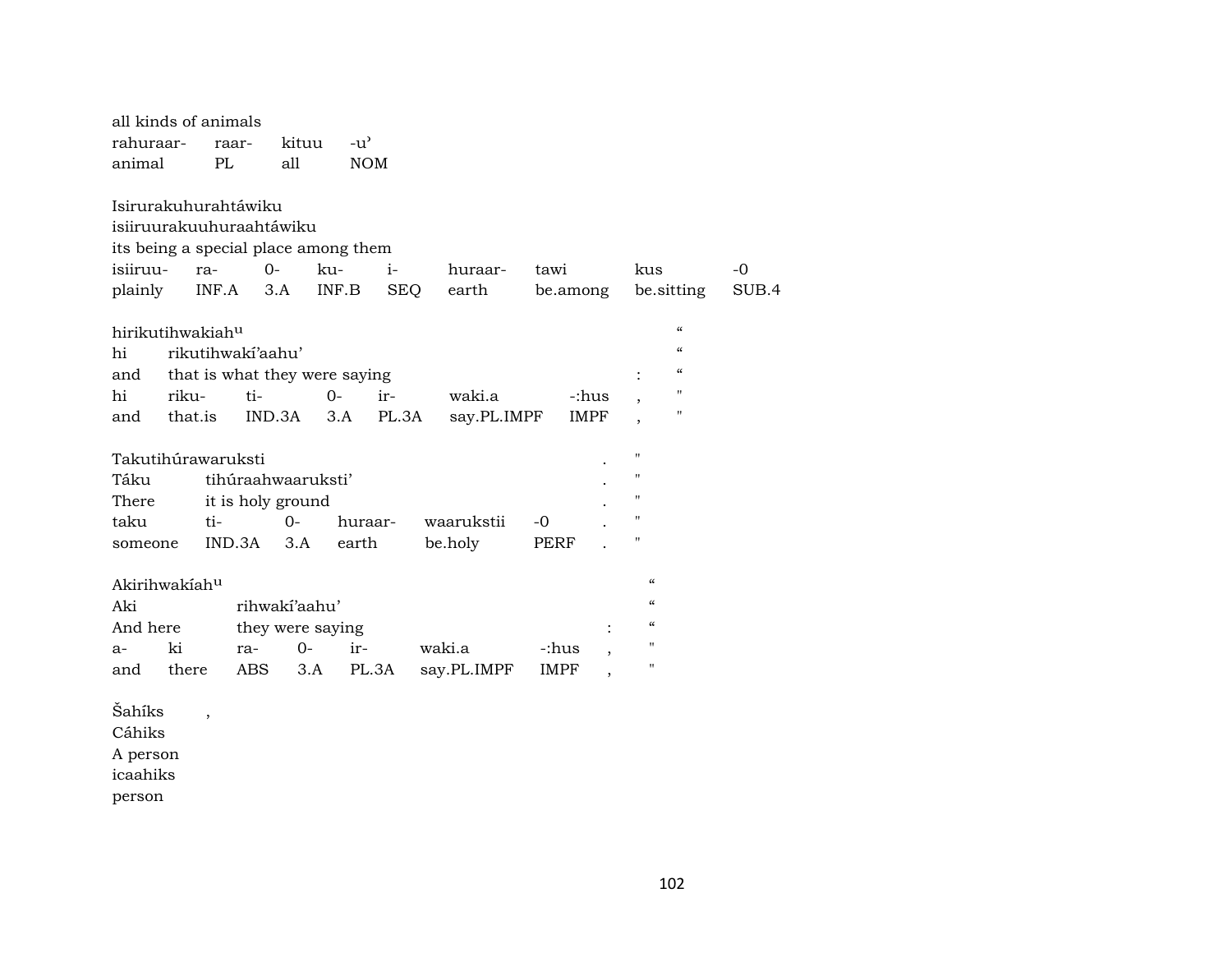|                                                    |        | nikusiwitirahúk^tn                                      |                                              |             |             |              |                                    |                                 |      |      |
|----------------------------------------------------|--------|---------------------------------------------------------|----------------------------------------------|-------------|-------------|--------------|------------------------------------|---------------------------------|------|------|
|                                                    |        | rikusiwitirahuukat                                      |                                              |             |             |              |                                    |                                 |      |      |
|                                                    |        |                                                         | that is where they took him inside           |             |             |              |                                    |                                 |      |      |
| riku-                                              |        | $si-$                                                   | wi-                                          | ti-         | $0-$        | ir-          | ra-                                | huuk-                           | at   | $-0$ |
| that.is                                            |        | DU                                                      | QUOT                                         | IND.3A      | 3.A         | PL.3A        | <b>PORT</b>                        | into                            | go   | PERF |
| $\overline{\phantom{a}}$                           | person | šahiksíšahiks<br>cahiksícahiks<br>an Indian<br>icaahiks | icaahiks<br>person                           |             |             |              |                                    |                                 |      |      |
| Nikuwitutura<br>Rikuwitútura'                      |        |                                                         | That is where he had his origin              |             |             |              |                                    |                                 |      |      |
| riku-                                              |        | wi-                                                     | ti-                                          | 0-          | ut-         | hurar        |                                    |                                 | $-0$ |      |
| that.is                                            |        | QUOT                                                    | IND.3A                                       | 3.A         | PREV        |              |                                    | be.where.one.comes.from         |      | PERF |
| kúrau<br>kúraa'u'<br>the doctor<br>kuraa<br>doctor |        | -u'<br><b>NOM</b>                                       |                                              |             |             |              |                                    |                                 |      |      |
| nikuwitutura<br>Rikuwituturá'<br>riku-<br>that.is  |        | wi-<br>QUOT                                             | That is where he originated<br>ti-<br>IND.3A | $0-$<br>3.A | ut-<br>PREV | hurar        |                                    | be.where.one.comes.from         | $-0$ | PERF |
| tírawaruksti <sup>u</sup><br>this holy one<br>tii- | ra-    | tírawaarukstii'u                                        | $0-$                                         | waarukstii  | -u          | "<br>Ħ<br>11 | Išəski<br>I<br>And<br>$\mathbf{i}$ | cáski<br>a little bit<br>caskii |      |      |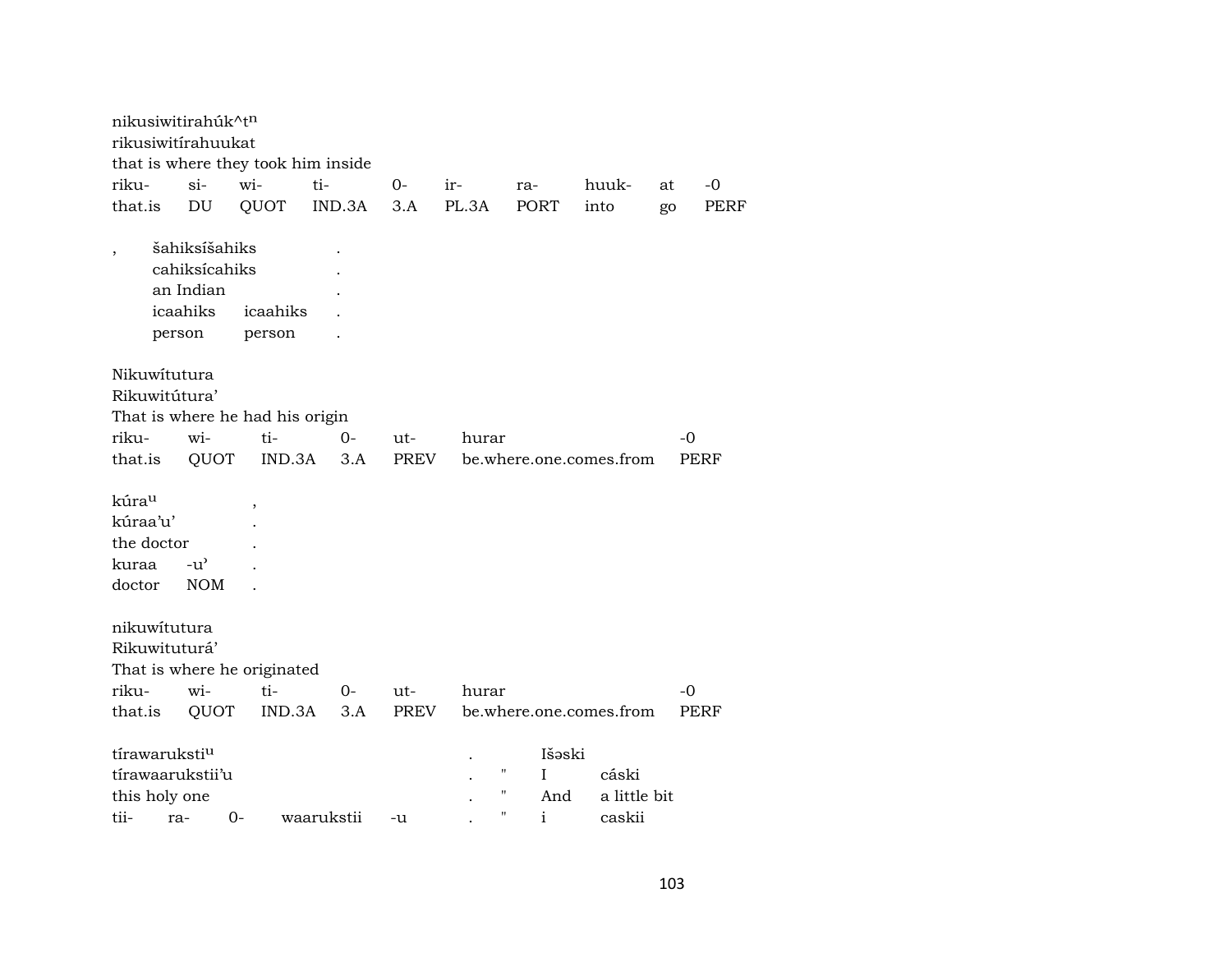| this                                                         | ABS  |        | 3.A              | be.holy    |                    |                   | SUB.D |                | $\mathbf{u}$ | and  | a.little |
|--------------------------------------------------------------|------|--------|------------------|------------|--------------------|-------------------|-------|----------------|--------------|------|----------|
| ritúhairit <sup>n</sup><br>rituúhaa'iirit<br>I did see of it |      |        |                  |            |                    |                   |       | $\,$<br>$\, ,$ |              |      |          |
| rii-                                                         | $t-$ |        | ut-              | raa-       |                    | iirik             | $-0$  | ,              |              |      |          |
| ASSR                                                         |      | 1.A    | PREV             |            | way                | see               | PERF  |                |              |      |          |
|                                                              |      |        |                  |            |                    |                   |       |                |              |      |          |
| irár <sup>i</sup>                                            |      |        |                  |            |                    |                   |       | $\, ,$         |              |      |          |
| iraári'                                                      |      |        |                  |            |                    |                   |       |                |              |      |          |
| brother                                                      |      |        |                  |            |                    |                   |       |                |              |      |          |
| $i-$                                                         |      |        | -raar-           |            |                    | -ri'              |       | ,              |              |      |          |
| 3.POSS.A                                                     |      |        | same.sex.sibling |            |                    | 3.POSS.B          |       |                |              |      |          |
|                                                              |      |        |                  |            |                    |                   |       |                |              |      |          |
| kuraúahikura <sup>u</sup>                                    |      |        |                  |            |                    |                   |       |                |              |      |          |
| kúraa'u'                                                     |      |        |                  | áhikuraa'u |                    |                   |       |                |              |      |          |
| doctor                                                       |      |        |                  |            | He gave me the way |                   |       |                |              |      |          |
| kuraa                                                        |      | $-u^2$ | ar-              | ri-        |                    | $O -$             |       | ku-            | raa-         | uh   | $-0$     |
| doctor                                                       |      | NOM    |                  |            | EV CONT.3A 3.A     |                   |       | 1.P            | way          | give | PERF     |
|                                                              |      |        |                  |            |                    |                   |       |                |              |      |          |
| akitaru                                                      |      |        |                  | páni       |                    | Šúsk <sup>i</sup> |       |                |              |      |          |
| ákitaaru'                                                    |      |        |                  | Paári      | $\mathbf{r}$       | Cáski             |       |                |              |      |          |
| tribe                                                        |      |        |                  | Pawnee     | $\mathbf{L}$       | A little          |       |                |              |      |          |
| akitaar-                                                     |      | -u'    |                  | paari      |                    | caski             |       |                |              |      |          |
| tribe                                                        |      | NOM    |                  | Pawnee     | $\mathbf{L}$       | a.little          |       |                |              |      |          |
|                                                              |      |        |                  |            |                    |                   |       |                |              |      |          |
| tatúhairitn                                                  |      |        |                  |            |                    |                   |       |                |              |      |          |
| tatuúhaa'iirit                                               |      |        |                  |            |                    |                   |       |                |              |      |          |
| I saw of it                                                  |      |        |                  |            |                    |                   |       |                |              |      |          |
| ta-                                                          |      | $t-$   | ut-              |            | raa-               | iirik             |       | $-0$           |              |      |          |
| $IND.1/2A$ 1.A                                               |      |        |                  | PREV       | way                | see               |       | PERF           |              |      |          |
|                                                              |      |        |                  |            |                    |                   |       |                |              |      |          |
| Wirakurarítis <sup>u</sup>                                   |      |        |                  |            |                    |                   |       |                |              | ,    |          |

Wirakuraaríttisu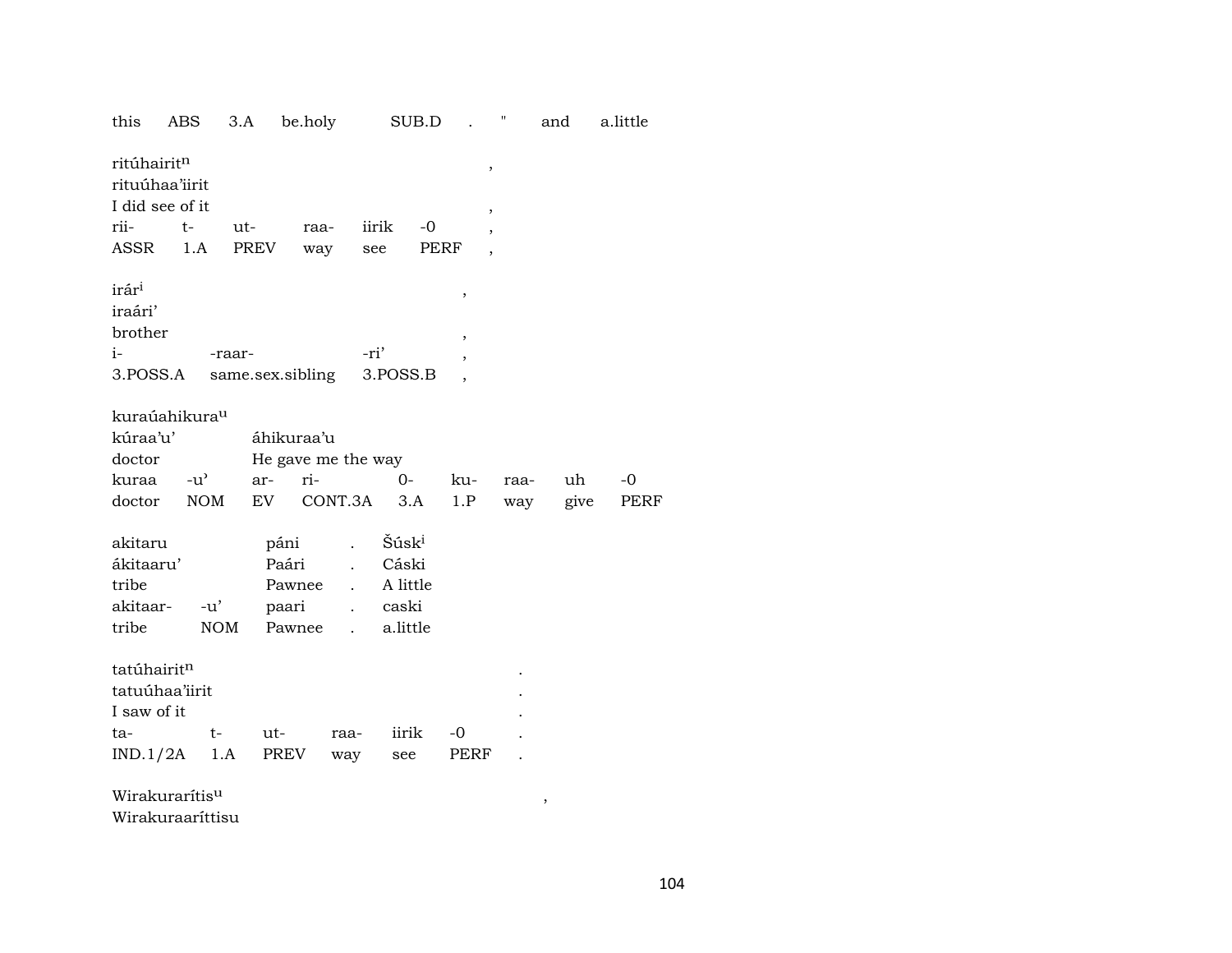|                         | When he was old              |                  |       |             |            |             |                                        |     |   |
|-------------------------|------------------------------|------------------|-------|-------------|------------|-------------|----------------------------------------|-----|---|
| wii-                    | ra-                          | $0-$             | ku-   | raariktis   | -u         |             |                                        |     |   |
| when                    | INF.A                        | 3.A              | INF.B | be.older    |            | SUB.D       |                                        |     |   |
| hitihwakiahu            |                              |                  |       |             |            |             |                                        |     |   |
| hi                      | tihwaki'aahu'                |                  |       |             |            |             | $\boldsymbol{\zeta}\boldsymbol{\zeta}$ |     |   |
| and                     | they were saying             |                  |       |             |            |             | $\boldsymbol{\zeta}\boldsymbol{\zeta}$ |     |   |
| hi                      | ti-                          | $0 -$            | ir-   | waki.a      |            | -:hus       | 11                                     |     |   |
| and                     | IND.3A                       | 3.A              | PL.3A | say.PL.IMPF |            | <b>IMPF</b> | 11                                     |     |   |
| kúra <sup>u</sup>       |                              | tíraku           |       |             |            |             |                                        |     |   |
| Kúraa'u'                |                              | tíraaku          |       |             |            |             |                                        |     |   |
| Doctor                  |                              | this one         |       |             |            |             |                                        |     |   |
| kuraa                   | $-u^{\prime}$                | tii-             | ra-   | $0-$        | kus        | $-0$        |                                        |     |   |
| doctor                  | NOM                          | this             | ABS   | 3.A         | be sitting |             | SUB.4                                  |     |   |
| nikutihíra <sup>u</sup> |                              |                  |       |             |            |             |                                        |     |   |
| rikutiihíraa'u          |                              |                  |       |             |            |             |                                        |     |   |
|                         | he was one given the way     |                  |       |             |            |             |                                        |     |   |
| riku-                   | tiir-                        | ra-              | $0-$  | ir-         | raa-       | uh          | $-0$                                   |     |   |
| that.is                 | INFR                         | ABS              | 3.A   | 3.INDF      | way        | give        | PERF                                   |     |   |
|                         | kararakukapákis <sup>u</sup> |                  |       |             |            |             |                                        | Hi  | , |
|                         | kararakuukaapaákisu          |                  |       |             |            |             | $\pmb{\mathsf{H}}$                     | Hi  |   |
|                         | not to be pitiful            |                  |       |             |            |             | 11                                     | And | , |
| kara-                   | ra-                          | $0-$             | ku-   | kaapaakis   | -u         |             | $\pmb{\mathsf{H}}$                     | hi  |   |
| NEG                     | ABS                          | 3.A              | INF.B | be.pitiful  |            | SUB.D       | Η                                      | and |   |
| irár <sup>i</sup>       |                              |                  |       |             | ,          |             |                                        |     |   |
| iraári'                 |                              |                  |       |             |            |             |                                        |     |   |
| brother                 |                              |                  |       |             |            |             |                                        |     |   |
| $i-$                    | -raar-                       |                  |       | -ri'        |            |             |                                        |     |   |
| 3.POSS.A                |                              | same.sex.sibling |       | 3.POSS.B    |            |             |                                        |     |   |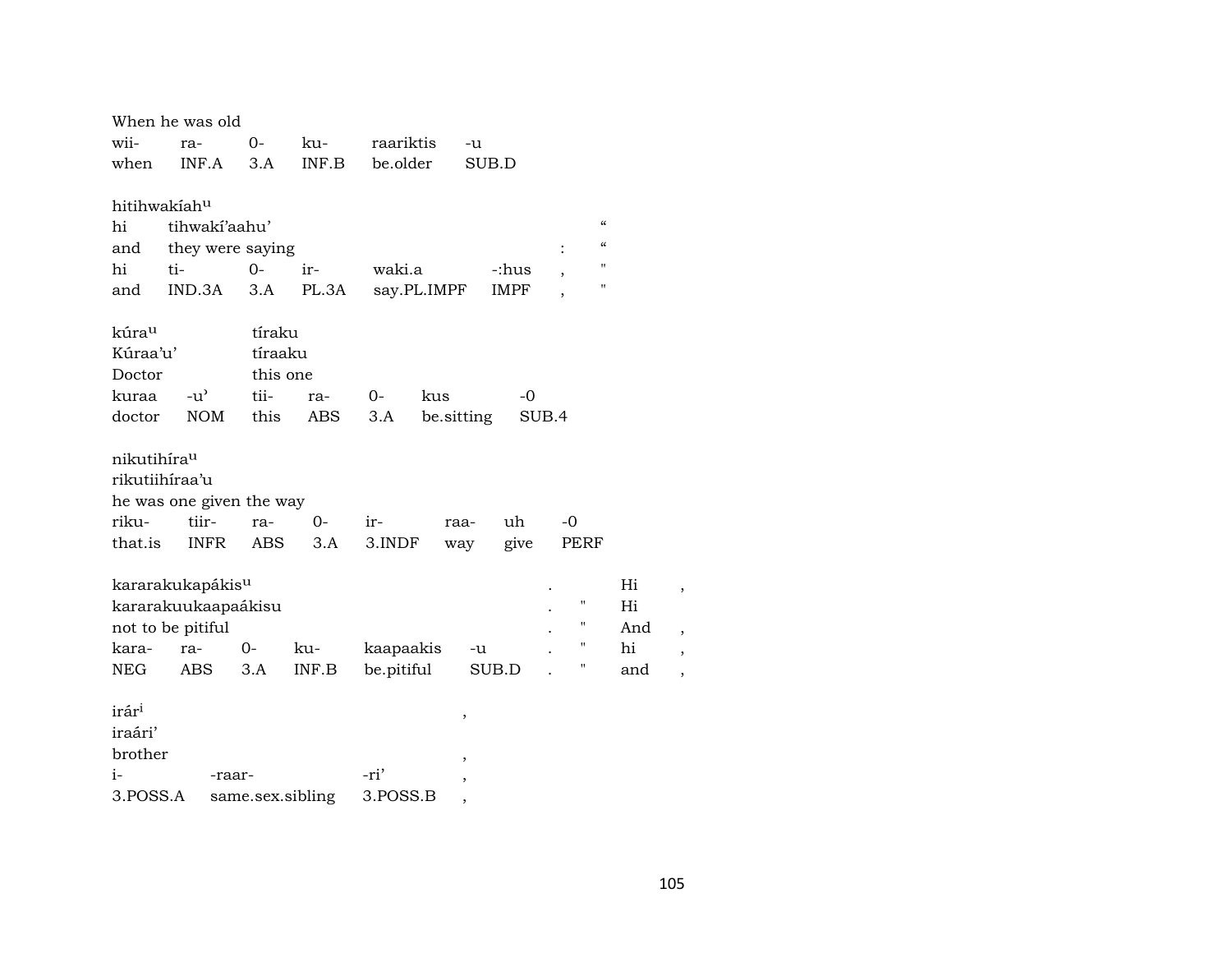| hitatutakárikusir <sup>i</sup> t <sup>n</sup> |  |  |  |  |                                                         |          |  |  |  |  |
|-----------------------------------------------|--|--|--|--|---------------------------------------------------------|----------|--|--|--|--|
| hi tatuutakaárikusiirit                       |  |  |  |  |                                                         |          |  |  |  |  |
| and I saw his lodge                           |  |  |  |  |                                                         |          |  |  |  |  |
| hi ta-  t- ut- akaar- ri- kus                 |  |  |  |  |                                                         | iirik -0 |  |  |  |  |
|                                               |  |  |  |  | and IND.1/2A 1.A PREV dwelling PORT be sitting see PERF |          |  |  |  |  |

|     | ahirukirikukutíkahtih^t <sup>n</sup> |         |                                |                         |       |        |                                                 |      |  |  |  |  |
|-----|--------------------------------------|---------|--------------------------------|-------------------------|-------|--------|-------------------------------------------------|------|--|--|--|--|
| a — | hiru                                 |         |                                | kíriku' kutiíkaahtiihat |       |        |                                                 |      |  |  |  |  |
| and | there                                |         | something it was a large lodge |                         |       |        |                                                 |      |  |  |  |  |
| a   | hiruu                                | kirikuu | ku-                            | ti-                     | $O -$ | akaar- | tiihak                                          | $-0$ |  |  |  |  |
| and | there                                |         |                                |                         |       |        | anything INDF IND.3A 3.A dwelling be.the.border | PERF |  |  |  |  |

. Hiirírakukawi

,

- . Hi iriirakúkaawi
- . And where his lodge was

|  |  |  | . hi irii-  ra-  0- ku-  akaa                 | -wi |
|--|--|--|-----------------------------------------------|-----|
|  |  |  | and where INF.A 3.A INF.B be.a.dwelling SUB.L |     |

arusá a aruúsa' a horses and aruusaa a horse and rutušikahwíik $^a$ ruutuciikaahwí'iikaku his lodge would be in the midst (of them) ruu- ti- 0- ut- i- akaar- -wi iika- kus -0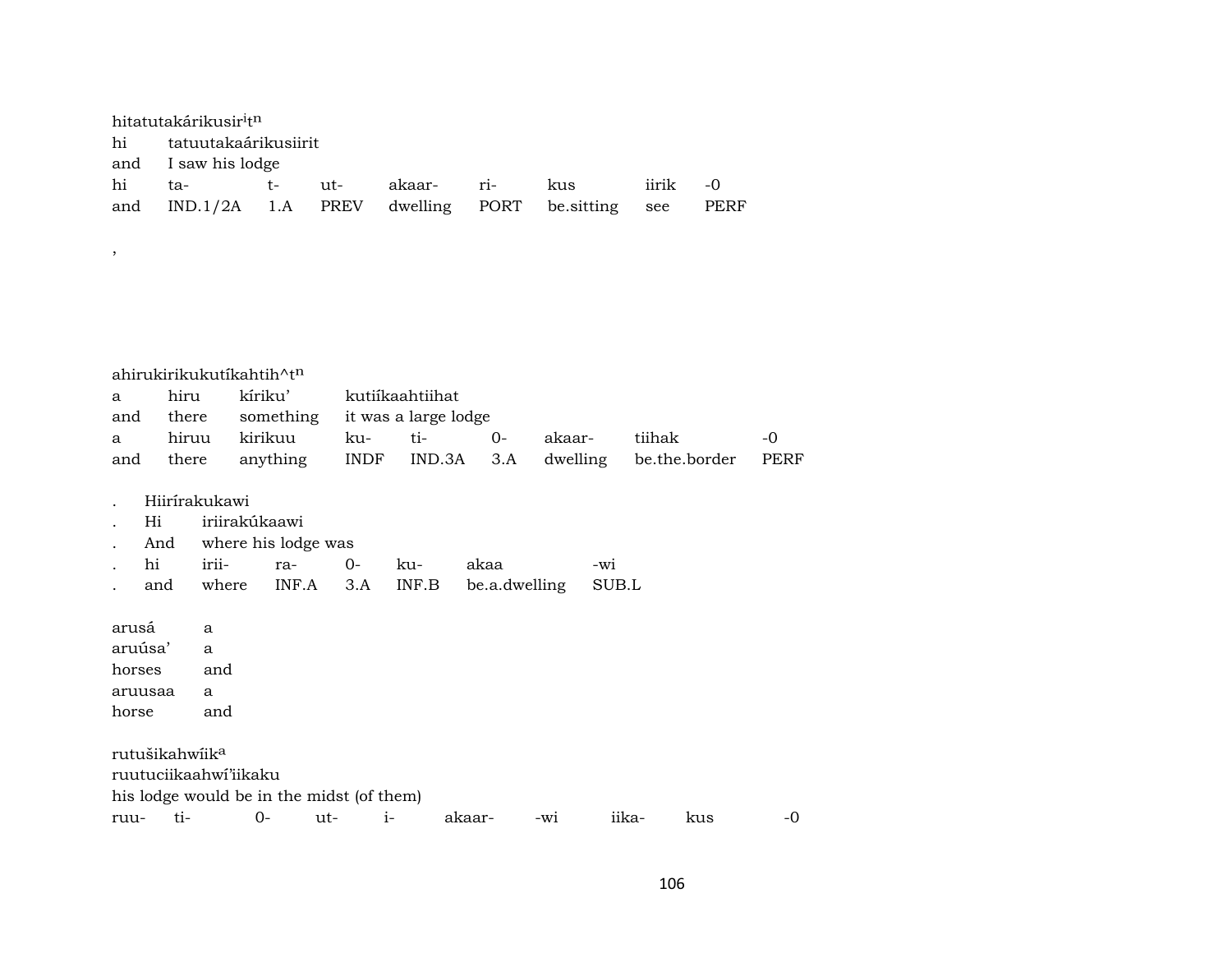| then                       | IND.3A                                  | <b>SEQ</b>            | <b>PREV</b>                |            | <b>SEQ</b>          | dwelling                        | SUB.L       |                      | center   | be.sitting     | <b>PERF</b> |
|----------------------------|-----------------------------------------|-----------------------|----------------------------|------------|---------------------|---------------------------------|-------------|----------------------|----------|----------------|-------------|
|                            |                                         |                       |                            |            |                     |                                 |             |                      |          |                |             |
| $\bullet$                  |                                         |                       |                            |            |                     |                                 |             |                      |          |                |             |
|                            |                                         |                       |                            |            |                     |                                 |             |                      |          |                |             |
|                            |                                         |                       |                            |            |                     |                                 |             |                      |          |                |             |
|                            |                                         |                       |                            |            |                     |                                 |             |                      |          |                |             |
|                            |                                         |                       |                            |            |                     |                                 |             |                      |          |                |             |
| Akirikutaruhá <sup>a</sup> |                                         |                       |                            |            |                     |                                 |             |                      |          |                |             |
| Aki                        |                                         |                       | rikutaruuhá'a              |            |                     |                                 |             |                      |          |                |             |
| And here                   | ki                                      | riku-                 | that was the reason<br>ti- |            | $O -$               |                                 |             |                      |          | $\overline{a}$ |             |
| a-<br>and                  | there                                   | that.is               | IND.3A                     |            | 3.A                 | ut-<br>ar-<br><b>PREV</b><br>EV |             | raar<br>be.the.cause |          | EX             |             |
|                            |                                         |                       |                            |            |                     |                                 |             |                      |          |                |             |
| $\overline{\phantom{a}}$   | irašawáwuhu<br>$\overline{\phantom{a}}$ |                       |                            |            |                     |                                 |             |                      |          |                |             |
|                            | iraacawaáwuhu                           |                       |                            |            |                     |                                 |             |                      |          |                |             |
|                            | when he was doctoring (people)          |                       |                            |            |                     |                                 |             |                      |          |                |             |
|                            | $ii -$                                  | ra-                   | $0-$                       | ica.wuh    | -waa                | -hus                            |             |                      |          |                |             |
|                            | when                                    | <b>ABS</b>            | 3.A                        | doctor     | <b>DIST</b>         | <b>IMPF.SUB</b>                 |             |                      |          |                |             |
|                            | širuahukstawarúksti <sup>u</sup>        |                       |                            |            |                     |                                 |             |                      |          |                |             |
| ciru                       |                                         | ahukstaawaarúkstii'u  |                            |            |                     |                                 |             |                      |          |                |             |
| yet                        |                                         | when the way was holy |                            |            |                     |                                 |             |                      |          |                |             |
| ciruu                      | ar-                                     | ra-                   | $0-$                       | uks-       | raa-                | waarukstii                      |             | $-u$                 |          |                |             |
| yet                        | EV                                      | <b>ABS</b>            | 3.A                        | <b>AOR</b> | way                 | be.holy                         |             | SUB.D                |          |                |             |
| Hitáhwari                  |                                         |                       |                            |            |                     |                                 |             |                      | šahíks   |                |             |
| Hi                         | taáhwari'                               |                       |                            |            |                     |                                 |             |                      | cáhiks   |                |             |
| And                        | he would live                           |                       |                            |            |                     |                                 |             |                      | a person |                |             |
| hi                         | ti-                                     | $0-$                  | ar-                        | warii      |                     |                                 | -:hus       |                      | icaahiks |                |             |
| and                        | IND.3A                                  | 3.A                   | EV                         |            | be.going.about.IMPF |                                 | <b>IMPF</b> |                      | person   |                |             |

,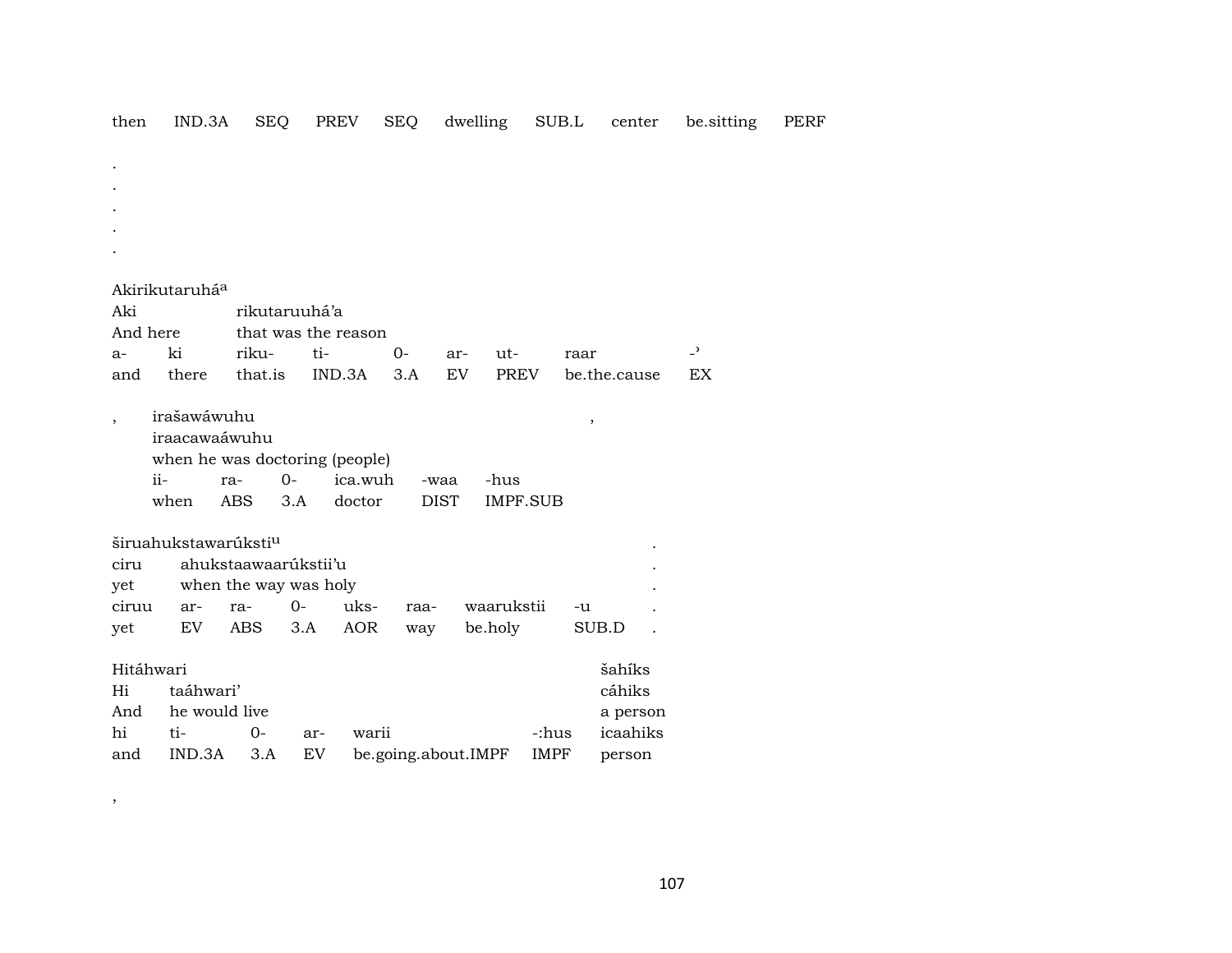|                  |                | wirakuksawahšurahašístar <sup>i</sup> tn |          |             |                  |                                                |                          |              |                |
|------------------|----------------|------------------------------------------|----------|-------------|------------------|------------------------------------------------|--------------------------|--------------|----------------|
|                  |                | wirakuksawahcurahacístarit               |          |             |                  |                                                |                          |              |                |
|                  |                | even though he had been about to die     |          |             |                  |                                                |                          |              |                |
| wii-             | ra-            | $0-$                                     | ku-      | uks-        | awahc-           | hurahac                                        | -his                     | -ta          | -rit           |
| when             | INF.A          | 3.P                                      | INF.B    | <b>AOR</b>  | even.if          | die                                            | PERF                     | <b>INT</b>   | <b>INT.SUB</b> |
|                  |                |                                          |          |             |                  |                                                |                          |              |                |
|                  |                |                                          |          |             |                  |                                                |                          |              |                |
|                  |                |                                          |          |             |                  |                                                |                          |              |                |
|                  |                |                                          |          |             |                  |                                                |                          |              |                |
|                  |                |                                          |          |             |                  |                                                |                          |              |                |
|                  |                |                                          |          |             |                  |                                                |                          |              |                |
| Nawahí           |                | irár <sup>i</sup>                        |          |             |                  |                                                |                          |              |                |
| Ráwa             | hi             | $\ddot{\phantom{0}}$                     | iraári'  |             |                  |                                                | $\, ,$                   |              |                |
| Now              | and            | $\ddot{\phantom{0}}$                     | brother  |             |                  |                                                |                          |              |                |
| rawa             | hi             | $i-$<br>$\overline{\phantom{a}}$         |          | -raar-      |                  | -ri'                                           | $\overline{\phantom{a}}$ |              |                |
| now              | and            |                                          | 3.POSS.A |             | same.sex.sibling |                                                | $\cdot$<br>3.POSS.B      |              |                |
|                  |                |                                          |          |             |                  |                                                |                          |              |                |
| hikirukuráhuriwa |                |                                          |          |             |                  |                                                |                          |              |                |
| hi               |                | kiru kuráhuriwa                          |          |             |                  |                                                |                          |              |                |
| and              | where are they |                                          |          |             |                  |                                                |                          | <sub>5</sub> |                |
| hi               | kiruu          | ku-                                      | ra-      | $O-$        | hurii            |                                                | $-0$<br>-waa             |              |                |
| and              | where          | <b>INDF</b>                              | ABS      | 3.A         | go.around.PL     |                                                | DIST<br>PERF             |              |                |
|                  |                |                                          |          |             |                  |                                                |                          |              |                |
| Tihwakiahu       |                |                                          |          |             |                  | $\mathcal{C}$<br>,                             |                          |              |                |
| Tihwaki'aahu'    |                |                                          |          |             |                  | $\epsilon\epsilon$<br>$\pmb{\zeta}\pmb{\zeta}$ |                          |              |                |
| They were saying |                |                                          |          |             |                  | "                                              |                          |              |                |
| ti-              | $0-$           | ir-                                      | waki.a   |             | -:hus            | 11                                             |                          |              |                |
| IND.3A           | 3.A            | PL.3A                                    |          | say.PL.IMPF | IMPF             | $\overline{\phantom{a}}$                       |                          |              |                |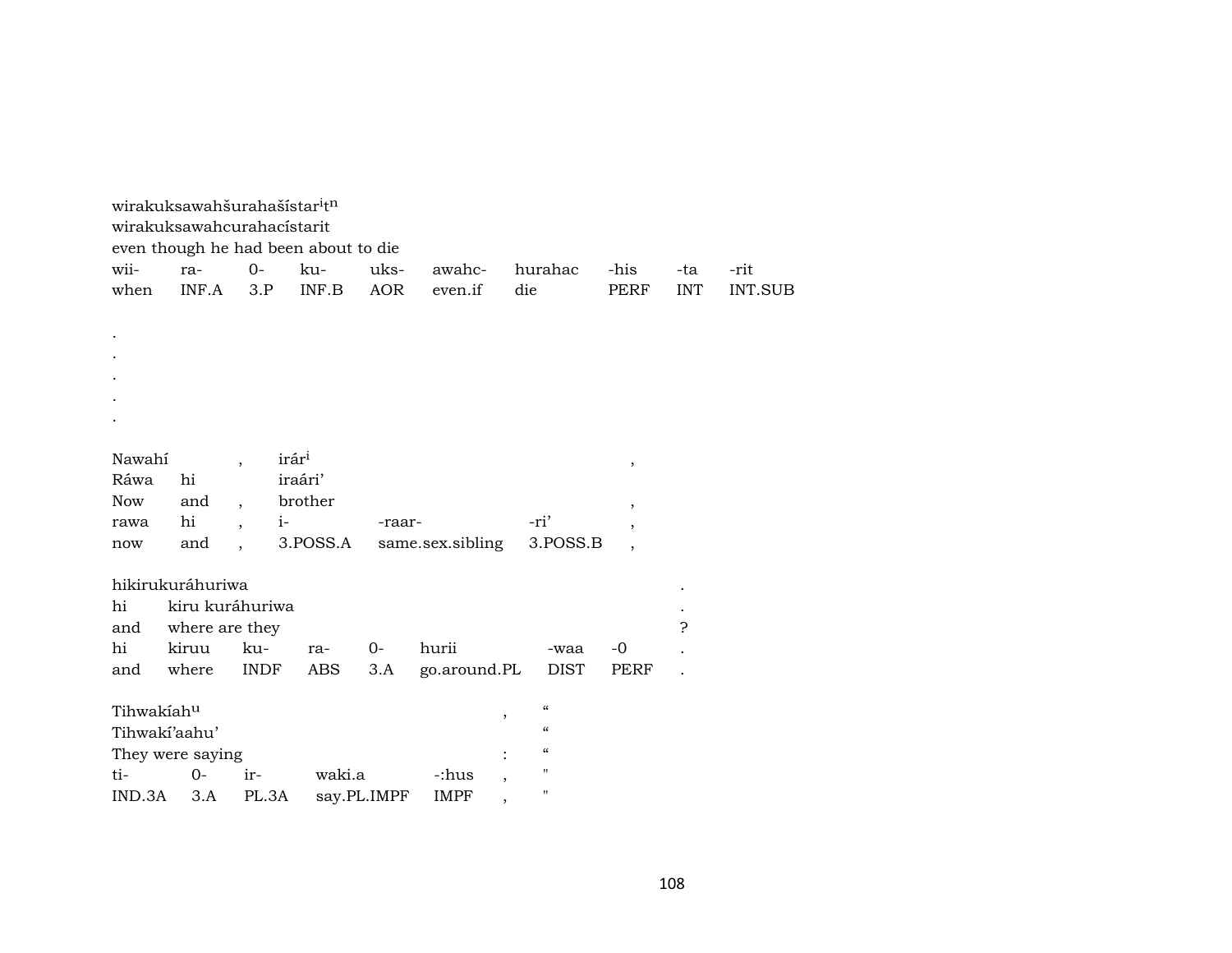|                    | Hikaririrakúwari                             |                          |             |             |             |             |                 |        |       |                     |      |          |
|--------------------|----------------------------------------------|--------------------------|-------------|-------------|-------------|-------------|-----------------|--------|-------|---------------------|------|----------|
| Hi                 | kariirií'                                    |                          |             |             |             |             | rakúwari        |        |       |                     |      |          |
| And                | he cannot                                    |                          |             |             |             |             | be living       |        |       |                     |      |          |
| hi                 | karii-                                       |                          | rii-        | $0-$        | $\mathbf 0$ | $-0$        | ra-             | $0-$   | ku-   | warii               |      | -hus     |
| and                | EMPH.NEG                                     |                          | <b>ASSR</b> | 3.A         | be          | <b>PERF</b> | INF.A           | 3.A    | INF.B | be.going.about.IMPF |      | IMPF.SUB |
|                    |                                              |                          |             |             |             |             |                 |        |       |                     |      |          |
|                    | Hã                                           | Ţ                        |             |             |             |             |                 |        |       |                     |      |          |
| $\pmb{\mathsf{H}}$ | Haa                                          |                          |             |             |             |             |                 |        |       |                     |      |          |
| $\pmb{\mathsf{H}}$ | Ha                                           | $\overline{\phantom{a}}$ |             |             |             |             |                 |        |       |                     |      |          |
| $\pmb{\mathsf{H}}$ | haa                                          |                          |             |             |             |             |                 |        |       |                     |      |          |
| $\pmb{\mathsf{H}}$ | ha                                           | $\overline{\phantom{a}}$ |             |             |             |             |                 |        |       |                     |      |          |
|                    |                                              |                          |             |             |             |             |                 |        |       |                     |      |          |
|                    | wirutárarih <sup>i</sup> tn                  |                          |             |             |             |             |                 |        |       |                     |      |          |
|                    | wiruutaáraarihit                             |                          |             |             |             |             |                 |        |       |                     |      |          |
|                    | there is only this single way                |                          |             |             |             |             |                 |        |       |                     |      |          |
| wii-               | ruu-                                         | ti-                      | $0-$        | a-          |             | raa-        | rihik           |        | $-0$  |                     |      |          |
| now                | that                                         | IND.3A                   | 3.A         |             | PREV.3A     | way         | be.the.only.one |        | PERF  |                     |      |          |
|                    |                                              |                          |             |             |             |             |                 |        |       |                     |      |          |
| $\, ,$             | wirəsúhair <sup>i</sup> t <sup>n</sup>       |                          |             |             |             |             |                 |        |       |                     |      |          |
|                    | wirasuúhaa'iirit                             |                          |             |             |             |             |                 |        |       |                     |      |          |
|                    | what you have seen                           |                          |             |             |             |             |                 |        |       |                     |      |          |
|                    | wii-<br>ra-                                  | $S-$                     | ut-         |             | raa-        | iirik       | $-0$            |        |       |                     |      |          |
|                    | ABS<br>now                                   | 2.A                      |             | <b>PREV</b> | way         | see         | SUB.4           |        |       |                     |      |          |
|                    |                                              |                          |             |             |             |             |                 |        |       |                     |      |          |
|                    | Akararikapákis <sup>u</sup>                  |                          |             |             |             |             |                 | $\, ,$ |       |                     |      |          |
| A                  | karariikaapaákisu                            |                          |             |             |             |             |                 |        |       |                     |      |          |
| And                | the one who was not pitiful                  |                          |             |             |             |             |                 |        |       |                     |      |          |
| a                  | kara-                                        | ra-                      | $0-$        | $i-$        |             | kaapaakis   | -u              |        |       |                     |      |          |
| and                | <b>NEG</b>                                   | <b>ABS</b>               | 3.A         | <b>SEQ</b>  |             | be.pitiful  | SUB.D           |        |       |                     |      |          |
|                    | hiirikuharúhšakurukst <sup>a</sup>           |                          |             |             |             |             |                 |        |       |                     |      |          |
| hi                 | iriikuhaarúhcakuruksta                       |                          |             |             |             |             |                 |        |       |                     |      |          |
|                    |                                              |                          |             |             |             |             |                 |        |       |                     |      |          |
| and<br>hi          | when that one's day was going to be<br>irii- | kuur-                    | ra-         | $O -$       | $a-$        |             | ri-             |        | uur-  | sakur<br>uk         | -his | -ta      |
|                    |                                              |                          |             |             |             |             |                 |        |       |                     |      |          |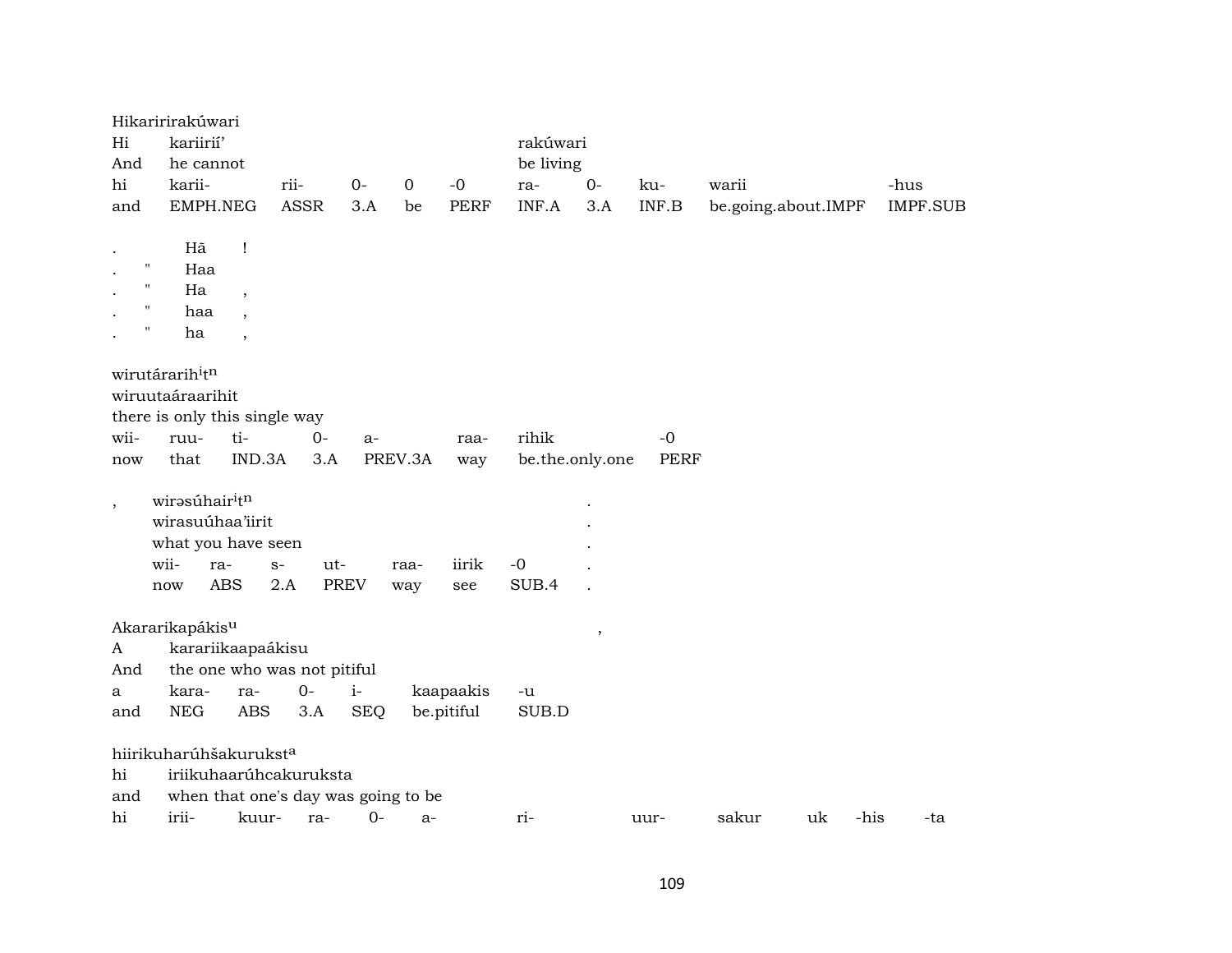| and                                                                  | when                                                                                                                                     | $_{\rm DUB}$                                                                                         | ABS            | 3.A                          | POSS.3A                                          |                          | PHYS.POSS                                                       |                                                      | POSS.A                                                                                                       | be.a.day | be | <b>PERF</b> | <b>INT</b> |
|----------------------------------------------------------------------|------------------------------------------------------------------------------------------------------------------------------------------|------------------------------------------------------------------------------------------------------|----------------|------------------------------|--------------------------------------------------|--------------------------|-----------------------------------------------------------------|------------------------------------------------------|--------------------------------------------------------------------------------------------------------------|----------|----|-------------|------------|
| $\cdot$                                                              | hiríhurahaš<br>hi<br>and<br>hi<br>and                                                                                                    | riíhurahac<br>then he died<br>ri-<br>CONT.3A                                                         | $O -$<br>3.P   | $i-$<br><b>SEQ</b>           | hurahac<br>die                                   | $-0$<br>PERF             | $\ddot{\phantom{a}}$                                            | $\mathbf I$<br>$\rm I$<br>And<br>$\mathbf{i}$<br>and | $\overline{\phantom{a}}$<br>$\overline{\phantom{a}}$<br>$\overline{\phantom{a}}$<br>$\overline{\phantom{a}}$ |          |    |             |            |
| irári<br>iraári'<br>brother<br>$i-$<br>ritiráit <sup>a</sup><br>rii- | 3.POSS.A<br>riitiraá'iita<br>I did know it<br>$t-$                                                                                       | -raar-<br>same.sex.sibling<br>ir-                                                                    |                | -ri'<br>3.POSS.B<br>raa.iita | $\,$<br>$\overline{\phantom{a}}$<br>$\,$<br>$-0$ |                          |                                                                 |                                                      |                                                                                                              |          |    |             |            |
| ASSR<br>hi<br>and<br>hi<br>and<br>,<br>$\overline{ }$                | 1.A<br>hitíhwaki<br>tíhwaki'<br>ti-<br>$\epsilon\epsilon$<br>$\epsilon\epsilon$<br>$\epsilon\epsilon$<br>$\pmb{\mathsf{H}}$<br>tii-<br>" | PREV.1/2A<br>they said<br>$0-$<br>IND.3A<br>3.A<br>Titaku<br>Tiítaku<br>Here<br>-taku<br>LOC<br>here | $ir-$<br>PL.3A | know<br>waki<br>say.PL       | PERF<br>$-0$<br>PERF                             | $\overline{\phantom{a}}$ | kúra <sup>u</sup><br>kúraa'u'<br>the doctors<br>kuraa<br>doctor | $-u$ <sup><math>\prime</math></sup><br><b>NOM</b>    |                                                                                                              |          |    |             |            |

ruksakárik<sup>u</sup> ruksakáriku

 $\overline{\phantom{a}}$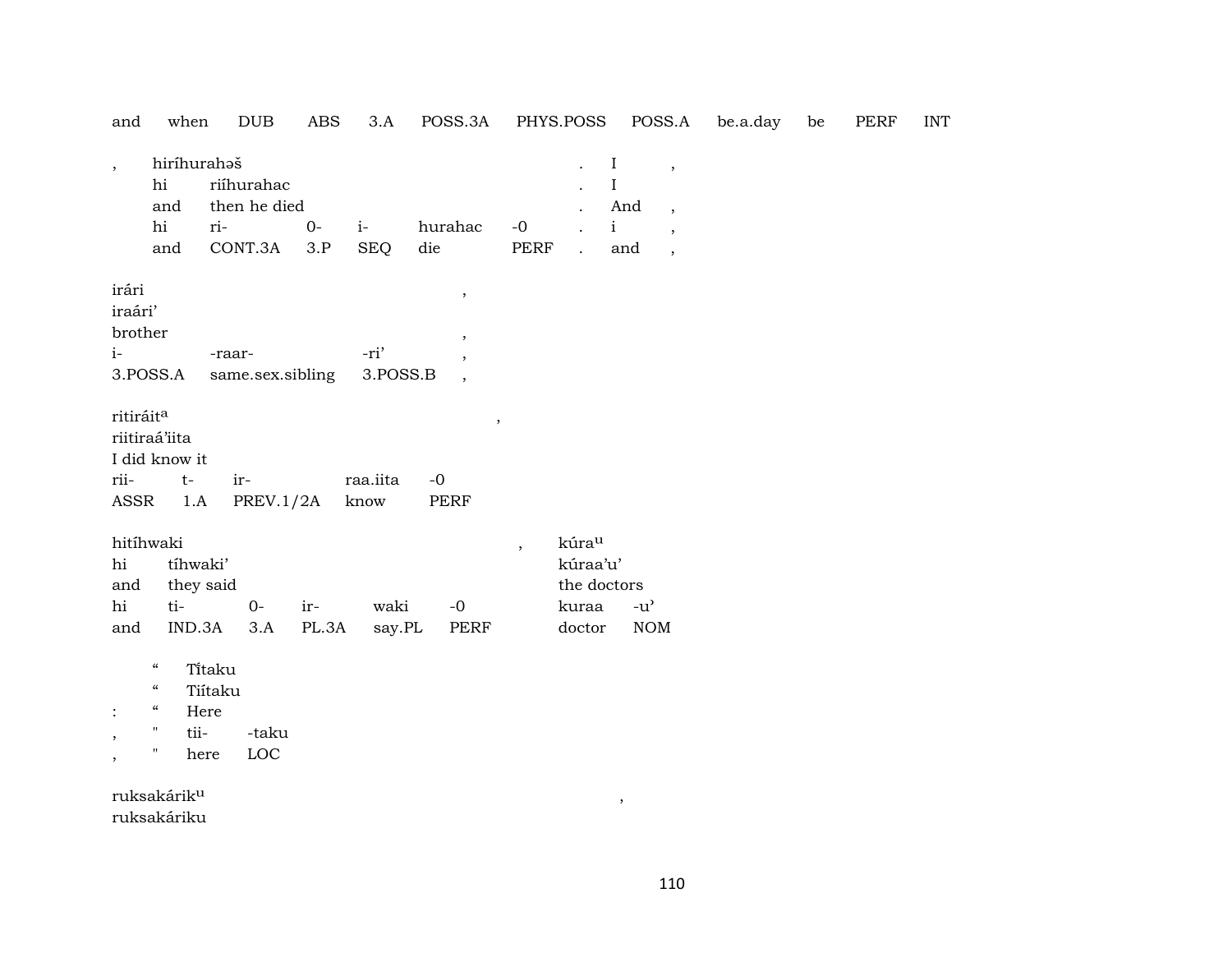|                           |                  | the one who had a home |                                  |                  |                          |                    |              |                          |          |
|---------------------------|------------------|------------------------|----------------------------------|------------------|--------------------------|--------------------|--------------|--------------------------|----------|
| ra-                       | $O-$             | uks-                   | akaar-                           | ri-              | kus                      |                    | $-0$         |                          |          |
| <b>ABS</b>                | 3.A              | AOR                    | dwelling                         | PORT             |                          | be.sitting         | SUB.4        |                          |          |
|                           |                  |                        |                                  |                  |                          |                    |              |                          |          |
| witíhurah^š               |                  |                        |                                  |                  |                          | 11                 | $\bf{I}$     | $\, ,$                   |          |
| witíhurahac               |                  |                        |                                  |                  |                          |                    | $\mathbf{I}$ |                          |          |
| he has died               |                  |                        |                                  |                  |                          | $\mathbf{H}$       | And          | $\overline{\phantom{a}}$ |          |
| wi-                       | ti-              |                        | $0-$                             | hurahac<br>$-0$  |                          | $\pmb{\mathsf{H}}$ | $\mathbf{i}$ | $\overline{\phantom{a}}$ |          |
| QUOT                      | IND.3A           |                        | die<br>3.P                       |                  | <b>PERF</b>              | 11                 | and          | $\overline{\phantom{a}}$ |          |
| irár <sup>i</sup>         |                  |                        |                                  |                  |                          |                    |              |                          |          |
| iraári <sup>3</sup>       |                  |                        |                                  |                  | $^\mathrm{^{^\circ}}$    |                    |              |                          |          |
| brother                   |                  |                        |                                  |                  |                          |                    |              |                          |          |
|                           |                  |                        |                                  |                  | $\overline{\phantom{a}}$ |                    |              |                          |          |
| $i-$                      |                  | -raar-                 |                                  | -ri <sup>3</sup> |                          |                    |              |                          |          |
| 3.POSS.A                  |                  |                        | same.sex.sibling                 | 3.POSS.B         |                          |                    |              |                          |          |
|                           |                  |                        | witirakáksawahšuhúhkaruku        |                  |                          |                    |              |                          |          |
|                           |                  |                        | witirakuksawahcuhúhkaruku        |                  |                          |                    |              |                          |          |
|                           |                  |                        | even though he could be doing it |                  |                          |                    |              |                          |          |
|                           |                  | $O -$                  |                                  |                  |                          |                    |              |                          |          |
| witi-                     | ra-              |                        | ku-                              | uks-             |                          | awahc-             | uhur-        | ka.ra'uk                 | -hus     |
| REFL                      | INF.A            | 3.A                    | INF.B                            | <b>JUSS</b>      | even.if                  |                    | now          | make.PL.P                | IMPF.SUB |
| rákuwaruksti <sup>u</sup> |                  |                        |                                  |                  |                          | $\, ,$             |              |                          |          |
|                           | rákuwaarukstii'u |                        |                                  |                  |                          |                    |              |                          |          |
| to be holy                |                  |                        |                                  |                  |                          |                    |              |                          |          |
| ra-                       | 0-               | ku-                    | waarukstii                       |                  | -u                       |                    |              |                          |          |
| INF.A                     | 3.A              | INF.B                  | be.holy                          |                  | SUB.D                    |                    |              |                          |          |
|                           |                  |                        |                                  |                  |                          |                    |              |                          |          |
| kúrakur <sup>u</sup>      |                  |                        |                                  |                  |                          |                    | $\,$         |                          |          |
| kúrakuuru                 |                  |                        |                                  |                  |                          |                    |              |                          |          |
|                           | his looking like |                        |                                  |                  |                          |                    |              |                          |          |
| ku-                       | ra-              | $0 -$                  | ku-                              | uur-             | 0                        | -u                 |              |                          |          |
| INF.B                     | ABS              | 3.A                    | INF.B                            | <b>PREV</b>      | be                       | SUB.D              |              |                          |          |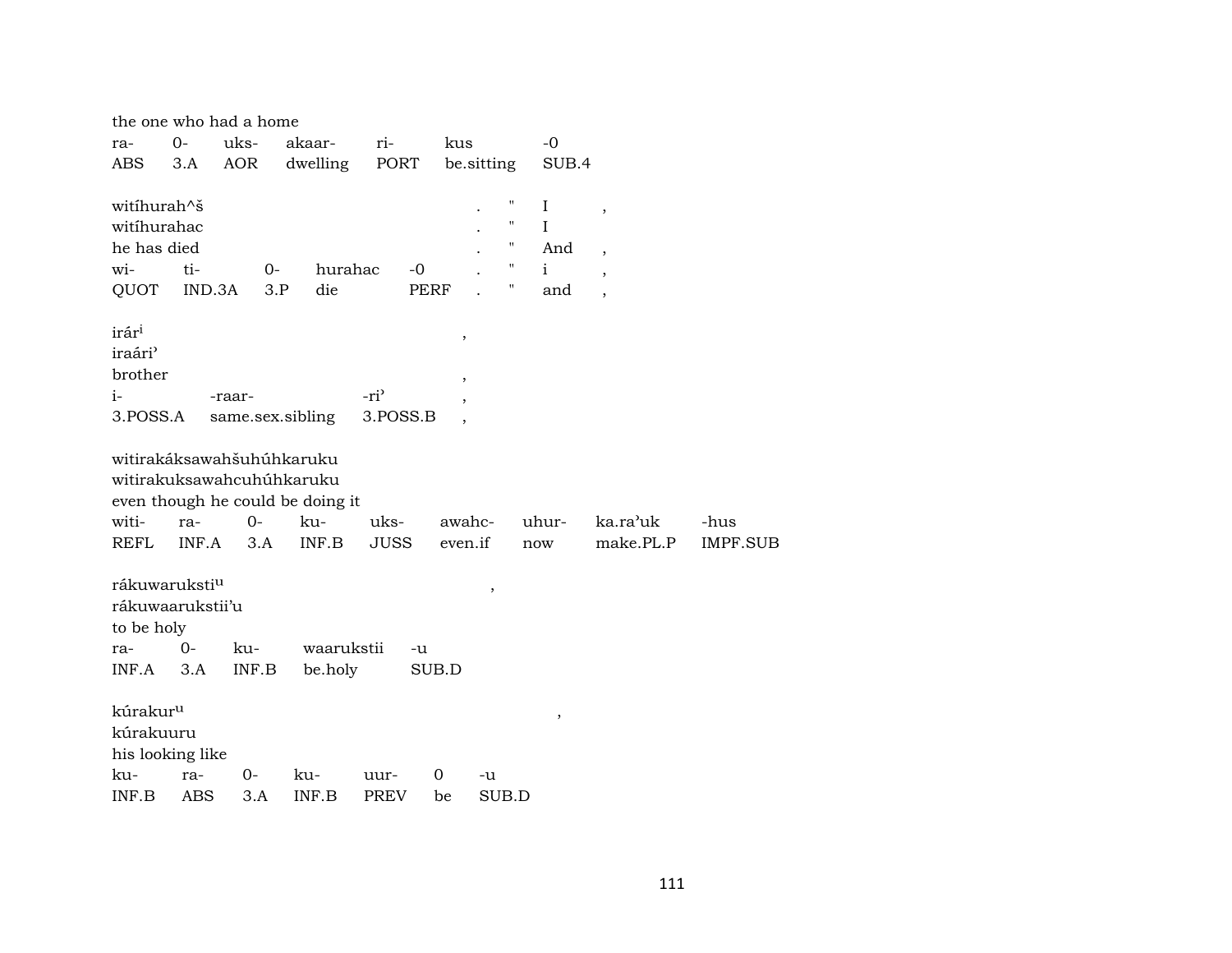| rahuraar-                            | nahurararíksis <sup>u</sup><br>rahuraaraaríksisu'<br>a real animal             | raariks             | -his          | $-u$ <sup><math>\prime</math></sup> | $^\mathrm{,}$                |                                                                           |                                                                                                                |           |             |         |             |
|--------------------------------------|--------------------------------------------------------------------------------|---------------------|---------------|-------------------------------------|------------------------------|---------------------------------------------------------------------------|----------------------------------------------------------------------------------------------------------------|-----------|-------------|---------|-------------|
| animal                               |                                                                                | be.true             | <b>PERF</b>   | <b>NOM</b>                          |                              |                                                                           |                                                                                                                |           |             |         |             |
| kúrakur <sup>u</sup><br>ku-<br>INF.B | kúrakuuru<br>his looking like<br>ra-<br><b>ABS</b>                             | $0-$<br>3.A         | ku-<br>INF.B  | uur-<br><b>PREV</b>                 | $\mathbf 0$<br>be            | -u<br>SUB.D                                                               |                                                                                                                |           |             |         |             |
| ra-<br>INF.A                         | nákuriškuhwaw <sup>i</sup><br>rákurickuhwaawi<br>his having fur<br>$0-$<br>3.A | ku-<br>INF.B        |               | ra.ickuur-<br>animal.fur            | waa                          | be.upright.DIST                                                           | -wi<br>SUB.L                                                                                                   |           |             |         |             |
| hi<br>and<br>hi                      | uúpiiru'<br>wrong<br>uupir                                                     | hiupirútarurawaritn | $-u^{\prime}$ | taruuráwarit<br>ti-                 | he would do for him<br>$O -$ | $a-$                                                                      | ar-                                                                                                            | ri-       | uur-        | a.warik | $-0$        |
| and                                  |                                                                                | be.different        | <b>NOM</b>    | IND.3A                              | 3.A                          | PREV.3A                                                                   | <b>EV</b>                                                                                                      | PHYS.POSS | <b>PREV</b> | throw   | <b>PERF</b> |
| $\overline{\phantom{a}}$             | hitíhwaki<br>hi                                                                | tíhwaki'            |               |                                     |                              |                                                                           | $\mathcal{C}\mathcal{C}$<br>$\overline{\phantom{a}}$<br>$\pmb{\zeta}\pmb{\zeta}$<br>$\boldsymbol{\mathcal{C}}$ |           |             |         |             |
| $\, ,$<br>$\cdot$                    | and<br>hi                                                                      | they said<br>ti-    | $0-$          | ir-                                 | waki                         | $-0$                                                                      | $\pmb{\mathsf{H}}$<br>$\overline{\phantom{a}}$                                                                 |           |             |         |             |
| $\overline{\phantom{a}}$             | and                                                                            | IND.3A              | 3.A           | PL.3A                               | say.PL                       | <b>PERF</b>                                                               | 11                                                                                                             |           |             |         |             |
| Witikutn<br>Witikut<br>wi-           | He has died<br>ti-                                                             | $0-$                | kuut          | $-0$                                |                              | 11<br>$\bf{I}$<br>11<br>$\bf{I}$<br>п<br>And<br>$\blacksquare$<br>$\rm i$ | $\,$                                                                                                           |           |             |         |             |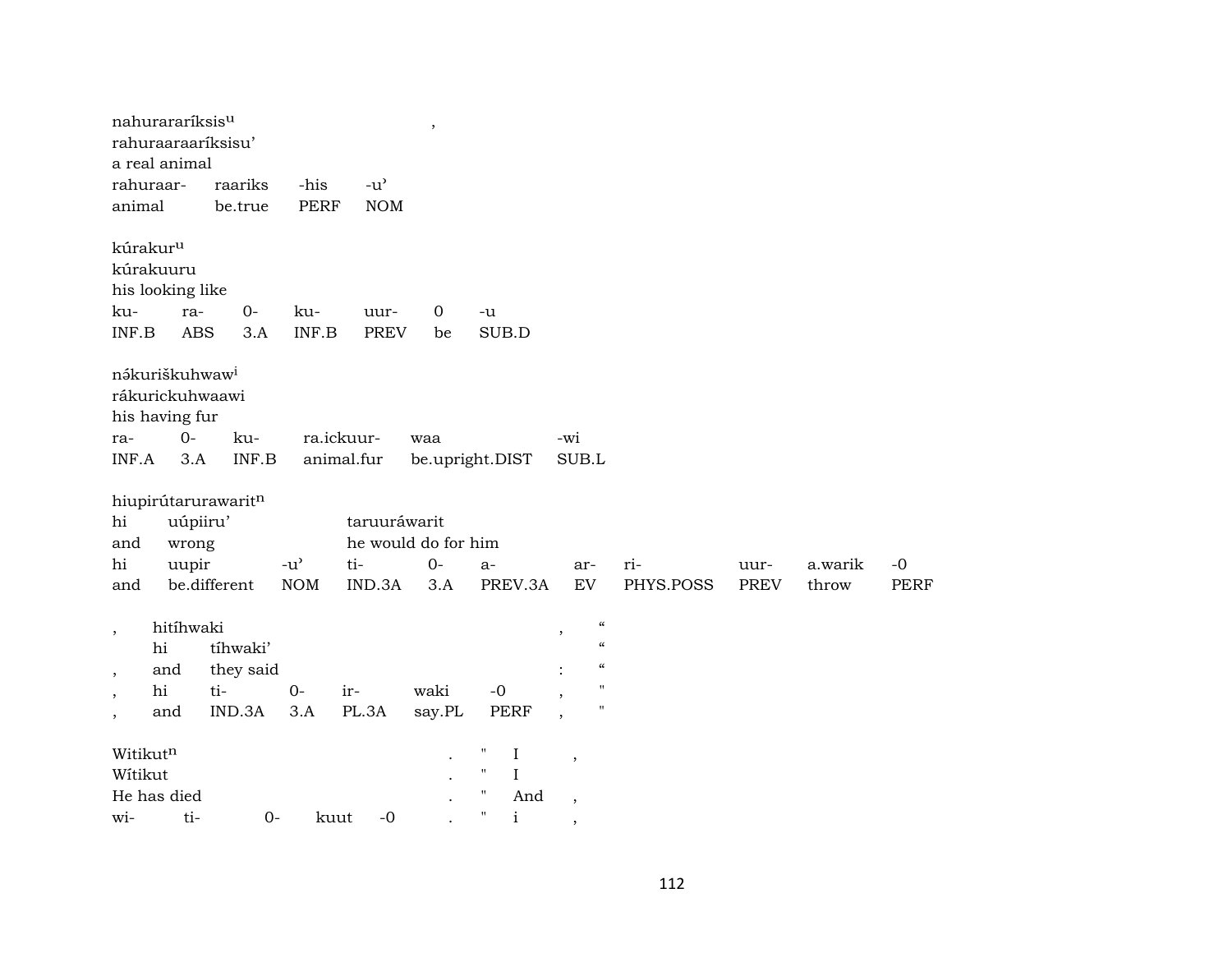| QUOT                                            |            | IND.3A                                                    | 3.P              | die     | <b>PERF</b>                        |                          | and     |      |                 |           |             |               |             |             |
|-------------------------------------------------|------------|-----------------------------------------------------------|------------------|---------|------------------------------------|--------------------------|---------|------|-----------------|-----------|-------------|---------------|-------------|-------------|
| irár <sup>i</sup><br>iraári'<br>brother<br>$i-$ | 3.POSS.A   | -raar-                                                    | same.sex.sibling |         | -ri'<br>3.POSS.B                   | $\,$<br>$\,$             |         |      |                 |           |             |               |             |             |
|                                                 |            | kukaririrahuráhkit <sup>a</sup><br>kukariiriraahuraáhkita |                  |         |                                    | $\overline{\phantom{a}}$ |         |      |                 |           |             |               |             |             |
|                                                 |            | there is not any certainty                                |                  |         |                                    |                          |         |      |                 |           |             |               |             |             |
| ku-<br><b>INDF</b>                              |            | karii-                                                    | ri-              | CONT.3A | $0 -$                              | raa-                     | huraar- |      | kita            |           | $-0$        |               |             |             |
|                                                 |            | EMPH.NEG                                                  |                  |         | 3.A                                | way                      | earth   |      |                 | be.on.top | <b>PERF</b> |               |             |             |
|                                                 |            | tirašíhwari<br>tiracíhwari<br>these of us living          |                  |         |                                    |                          |         |      |                 |           |             |               |             |             |
|                                                 | tii-       | ra-                                                       | aciir-           |         | warii                              |                          |         | -hus |                 |           |             |               |             |             |
|                                                 | this       | <b>ABS</b>                                                |                  | IN.DU.A | be.going.about.IMPF                |                          |         |      | <b>IMPF.SUB</b> |           |             |               |             |             |
|                                                 |            | Akituraruahirakawakaraúati^s                              |                  |         |                                    |                          |         |      |                 |           |             |               |             |             |
| A                                               |            | kítuu'u'                                                  |                  |         | raaruu'ahiraakawaákara'u           |                          |         |      |                 |           |             |               |             |             |
| And                                             | all        |                                                           |                  |         | His just having made things        |                          |         |      |                 |           |             |               |             |             |
| a                                               |            | kituu<br>$-u'$                                            |                  | raa-    | ruu-                               | ar-                      | ri-     |      | $O -$           | raa-      |             | kawaaka.ra'uk | $-0$        |             |
| and                                             | all        |                                                           | <b>NOM</b>       |         | then                               | EV                       | CONT.3A |      | 3.A             |           |             | make.DIST     | SUB.3       |             |
|                                                 |            |                                                           |                  | just    |                                    |                          |         |      |                 | way       |             |               |             |             |
|                                                 |            | naruwitikásišiksawawarik <sup>u</sup>                     |                  |         |                                    |                          |         |      |                 |           |             |               |             |             |
| Atí'as                                          |            |                                                           |                  |         | raaruuwitikásiiciksawaawariku'     |                          |         |      |                 |           |             |               |             |             |
|                                                 | our Father |                                                           |                  |         | then you will cut your lives short |                          |         |      |                 |           |             |               |             |             |
| ati-                                            |            | as                                                        | raa-             | ruu-    | witi-                              |                          | kaas-   | $S-$ | $i-$            |           | aciks-      | a.warik       | -waa        | -:hus       |
| 1.POSS                                          |            | father                                                    | just             | then    | <b>REFL</b>                        |                          | POT.2A  | 2.A  | <b>SEQ</b>      |           | mind        | throw.away    | <b>DIST</b> | <b>IMPF</b> |
|                                                 |            |                                                           |                  |         |                                    |                          |         |      |                 |           |             |               |             |             |

 $\overline{\phantom{a}}$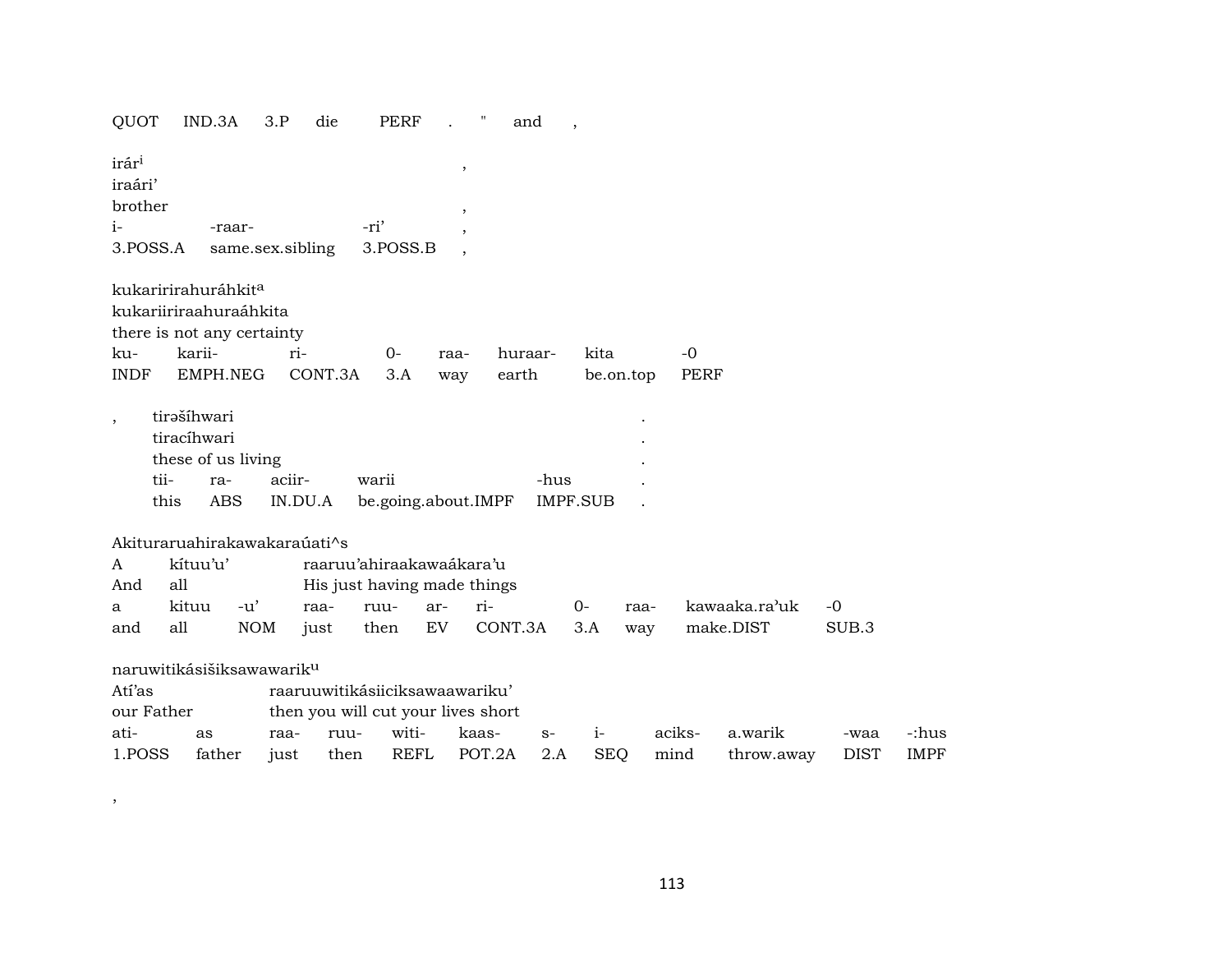|                                              | narusirihkukútik <sup>a</sup>                                               |                    |                                                       |                |             |         |             |                                          |
|----------------------------------------------|-----------------------------------------------------------------------------|--------------------|-------------------------------------------------------|----------------|-------------|---------|-------------|------------------------------------------|
|                                              | raaruusirihkukuútika                                                        |                    |                                                       |                |             |         |             |                                          |
|                                              | when they just kill him                                                     |                    |                                                       |                |             |         |             |                                          |
| raa-                                         | ruu-                                                                        | $\sin$             | ra-                                                   | $0-$           | ir-         | ku-     |             | kuut.ik<br>-a                            |
| just                                         | then                                                                        | DU                 | INF.A                                                 | 3.A            | PL.3A       | INF.B   | kill        | SUB.1                                    |
|                                              | šáhiks<br>cáhiks<br>a person<br>icaahiks<br>person                          | $\overline{a}$     | Isir <sup>itn</sup><br>Isiírit<br>Plainly<br>isii.rik | in.plain.sight | ,           |         |             |                                          |
|                                              | kururuksáwahš <sup>u</sup><br>kuruuruksáwahcu<br>even if he were like one   |                    |                                                       |                |             |         |             |                                          |
| ku-                                          | ri-                                                                         |                    | $0-$                                                  | uur-           | uks-        | awahc-  | $\Omega$    | $-11$                                    |
| <b>INDF</b>                                  | CONT.3A                                                                     |                    | 3.A                                                   | PREV           | <b>JUSS</b> | even.if | be          | SUB.D                                    |
| rahúrahki<br>an animal<br>rahuraar<br>animal | nahúrahk <sup>i</sup>                                                       | -kis<br><b>DIM</b> | ,                                                     |                |             |         |             |                                          |
| witi-                                        | witirihúhkaruku<br>witiriihúhkaruuku'<br>he was transforming himself<br>ri- |                    | $O -$                                                 | uhuur-         | ka.ra'uk    |         | -:hus       | šáhiks<br>cáhiks<br>a person<br>icaahiks |
| REFL                                         | CONT.3A                                                                     |                    | 3.A                                                   | way            | make.PL.P   |         | <b>IMPF</b> | person                                   |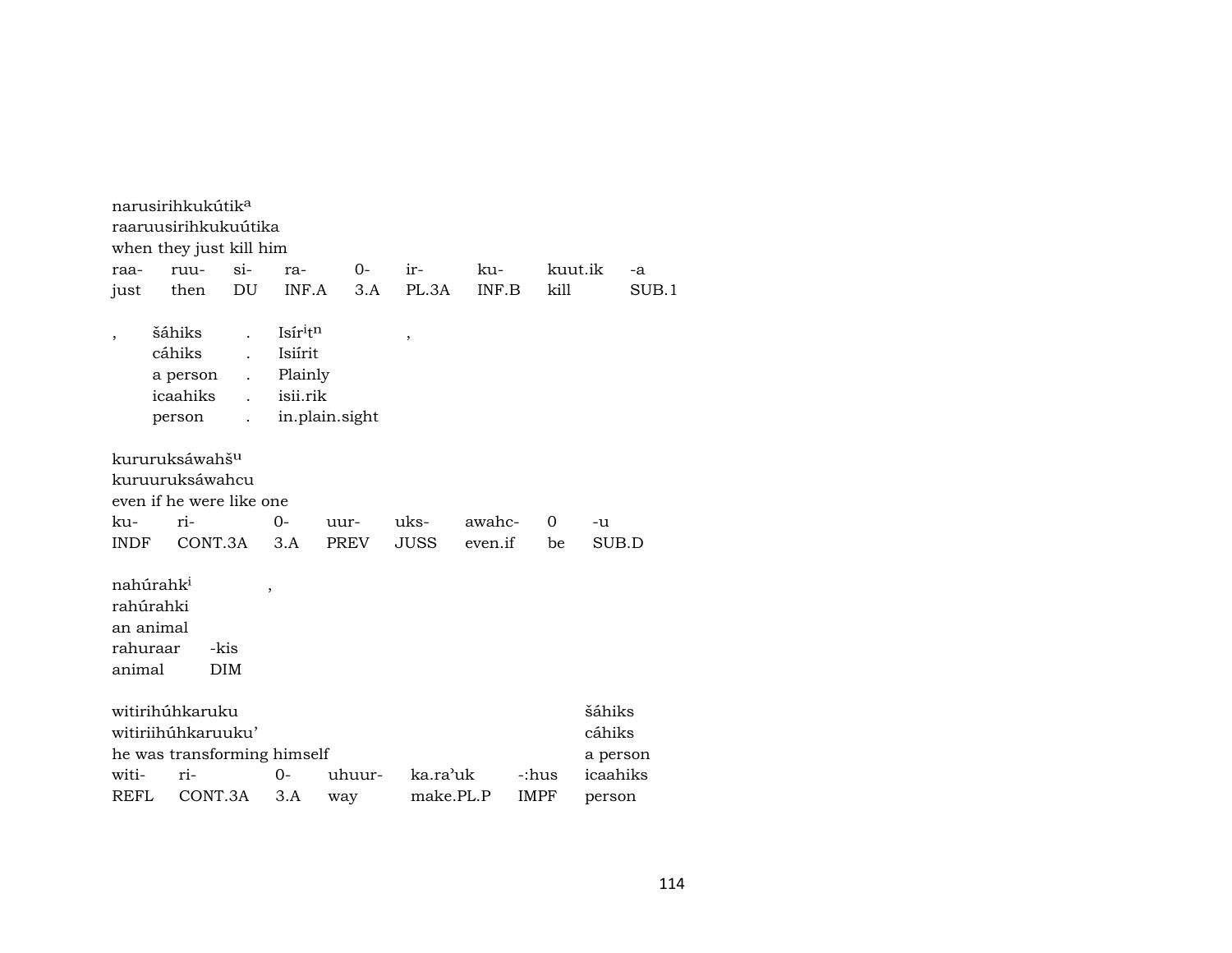| wiruhahuruku         |              |  |  |                                  |          |  |  |  |  |  |
|----------------------|--------------|--|--|----------------------------------|----------|--|--|--|--|--|
| wiruuháhuruuku       |              |  |  |                                  |          |  |  |  |  |  |
| when he doctored him |              |  |  |                                  |          |  |  |  |  |  |
|                      |              |  |  | wii- ra- 0- ut- rahur.ra'uk -hus |          |  |  |  |  |  |
| when                 | ABS 3.A PREV |  |  | treat                            | IMPF SUB |  |  |  |  |  |
|                      |              |  |  |                                  |          |  |  |  |  |  |

 $\mathsf{Isir}^{\text{it}}$ Isiírit Openly isii.rik in.plain.sight

 $\, ,$ 

|    | hírutairikuhu <sup>u</sup> t <sup>n</sup> |  |
|----|-------------------------------------------|--|
| hi | ่ muuta                                   |  |

 $\,$ 

| hi  | ruúta         |                 |      | iriikúhuu'ut    |                               |  |  |  |                               |    |  |  |
|-----|---------------|-----------------|------|-----------------|-------------------------------|--|--|--|-------------------------------|----|--|--|
|     | and he did it |                 |      | whatever it was |                               |  |  |  |                               |    |  |  |
|     | hi ra- 0- ut- |                 |      |                 | aar -0 irii- kuur- ra- 0- ut- |  |  |  | $\overline{0}$ $\overline{z}$ |    |  |  |
| and |               | ABS 3.A PREV do | PERF |                 | what DUB ABS 3.A PREV be      |  |  |  |                               | EX |  |  |

irírihkutašikskapakis<sup>u</sup> iriirihkuutacikskapaákisu whatever it was that had pitied him iriira- $0$ irkuutaciks.kaapaakis  $-u$ what INF.A  $3.A$  $INF.B$ feel.pity.for  $\rm SUB.D$ OBV PREV nahúrahki Hi̇̃ruta  $\ddot{\phantom{a}}$ rahúrahki  $Hi$ ruúta  $\ddot{\phantom{a}}$ 

| . And he did it<br>the animal      |  |  |  |  |  |  |  |
|------------------------------------|--|--|--|--|--|--|--|
| rahuraar -kis . hi  ra- 0- ut- aar |  |  |  |  |  |  |  |

 $\,$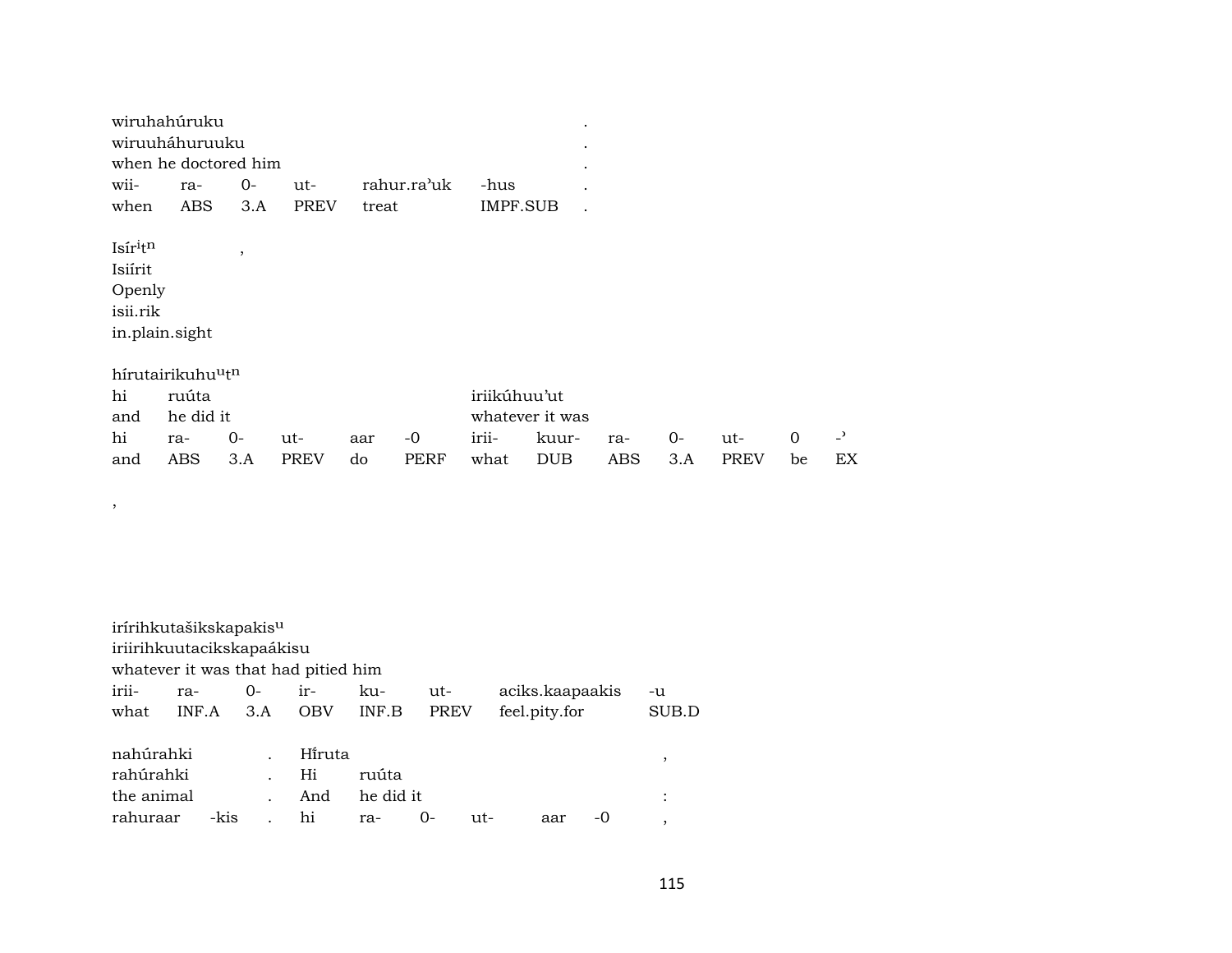| <b>DIM</b><br>3.A<br><b>PREV</b><br>do<br>animal<br>and<br>ABS<br>PERF<br>$\overline{a}$ |  |
|------------------------------------------------------------------------------------------|--|
| hiriraríkatah^t <sup>n</sup>                                                             |  |
| hi<br>riiraaríkatahat                                                                    |  |
| he took them out<br>and                                                                  |  |
| hi<br>rii-<br>kata.hak<br>0-<br>ri-<br>-0<br>raar-                                       |  |
| ASSR<br>3.A<br>3PL.INAN.P<br>PORT<br>get.away<br>PERF<br>and                             |  |
|                                                                                          |  |
| $\epsilon$<br>hitihwak <sup>i</sup><br>$\, ,$                                            |  |
| $\boldsymbol{\zeta}\boldsymbol{\zeta}$<br>hi<br>tíhwaki'                                 |  |
| $\epsilon$<br>they said<br>and                                                           |  |
| $^{\prime}$<br>hi<br>ti-<br>$0-$<br>waki<br>-0<br>ir-                                    |  |
| П<br>3.A<br>PL.3A<br>say.PL<br>IND.3A<br>PERF<br>and                                     |  |
|                                                                                          |  |
| 11<br>Nikuwitú <sup>u</sup> t <sup>n</sup>                                               |  |
| 11<br>Rikuwituú'ut                                                                       |  |
| 11<br>That is the way it is                                                              |  |
| 11<br>$\overline{\phantom{a}}$<br>riku-<br>wi-<br>$\Omega$<br>ti-<br>$0-$<br>ut-         |  |
| 11<br>PREV<br>that.is<br>QUOT<br>IND.3A<br>3.A<br>EX<br>be                               |  |
|                                                                                          |  |
| Nikuwitú <sup>u</sup> t <sup>n</sup>                                                     |  |
| Rikuwituú'ut                                                                             |  |
| That was how it was                                                                      |  |
| $\overline{\phantom{0}}$<br>riku-<br>wi-<br>ti-<br>0-<br>0<br>ut-                        |  |
| QUOT<br>IND.3A<br>3.A<br><b>PREV</b><br><b>EX</b><br>that.is<br>be                       |  |
|                                                                                          |  |
| ahitašikskapákis <sup>u</sup>                                                            |  |
| ahiitacikskapaákisu                                                                      |  |
| when he was pitied                                                                       |  |
| $0-$<br>aciks.kaapaakis<br>ra-<br>ir-<br>ut-<br>ar-<br>-u                                |  |
| feel.pity.for<br>EV<br>ABS<br>3.A<br>3.INDF<br>PREV<br>SUB.D                             |  |
| Wítiwaka<br>nahúrahk <sup>i</sup>                                                        |  |
| $\,$<br>Witiwáku'<br>rahúrahki                                                           |  |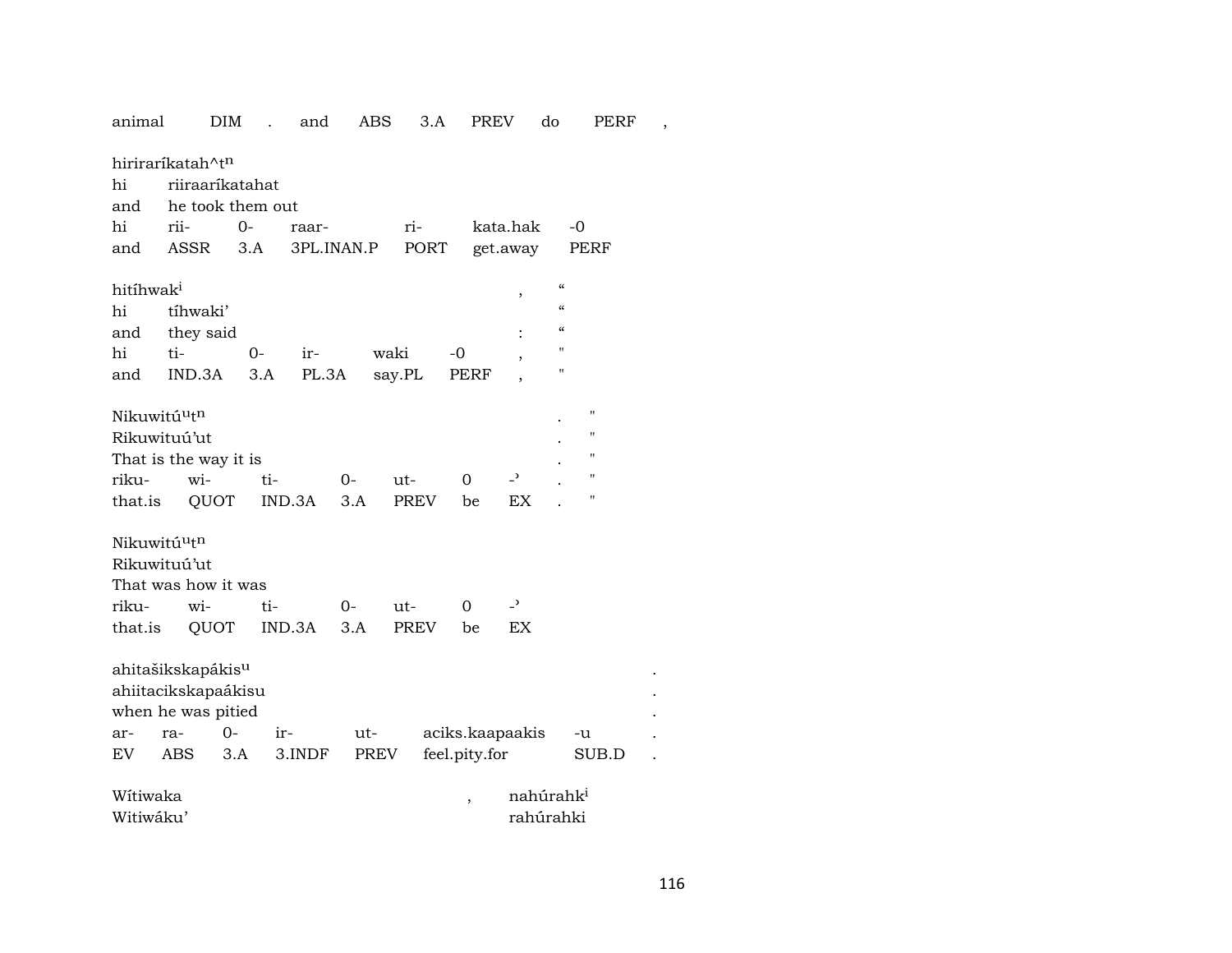| It said<br>wi-<br>QUOT                                                                                   | ti-<br>IND.3A                            |                                          | $O-$<br>3.A                   | waka'u<br>say               | $-0$<br>PERF   | the animal<br>rahuraar<br>animal |          | -kis<br><b>DIM</b> | $\ddot{\cdot}$<br>$\overline{\phantom{a}}$<br>$\overline{\phantom{a}}$ |
|----------------------------------------------------------------------------------------------------------|------------------------------------------|------------------------------------------|-------------------------------|-----------------------------|----------------|----------------------------------|----------|--------------------|------------------------------------------------------------------------|
| $\mathcal{C}\mathcal{C}$<br>$\boldsymbol{\mathcal{C}}$<br>$\epsilon\epsilon$<br>н<br>tii-<br>н<br>п<br>п | Tihátasutasta<br>Tihaátasuutasta<br>this | This is how you shall be<br>haa-<br>here | ta-<br>IND.1/2A               | $S-$<br>2.A                 | $ut-$<br>PREV  | 0<br>-as<br>be                   | IMPF.IRR | -ta<br><b>INT</b>  |                                                                        |
| Ħ<br>Ħ                                                                                                   |                                          |                                          |                               |                             |                |                                  |          |                    |                                                                        |
| Н                                                                                                        |                                          |                                          |                               |                             |                |                                  |          |                    |                                                                        |
| Náwa<br>Ráwa<br><b>Now</b>                                                                               |                                          | $\mathbf{i}$<br>$\mathbf{i}$<br>SO       | $\overline{\phantom{a}}$      | irari<br>iraári'<br>brother |                |                                  |          |                    | $^\mathrm{^\mathrm{o}}$                                                |
| rawa<br>now                                                                                              |                                          | $\mathbf{i}$<br>and                      | $\overline{\phantom{a}}$<br>, | $i-$<br>3.POSS.A            | -raar-         | same.sex.sibling                 | -ri'     | 3.POSS.B           | $^\mathrm{\textdegree}$<br>$^\mathrm{^{^\circ}}$                       |
| hikáraraki <sup>a</sup><br>hi<br>and<br>hi                                                               | káraraakii'a<br>ka-                      | it was not long<br>ra-                   | $0-$                          | raa.kii                     |                | $-0$<br>-aar                     |          |                    |                                                                        |
| and                                                                                                      | NEG                                      | ABS                                      | 3.A                           |                             | be.a.long.time | <b>INCH</b>                      | PERF     |                    |                                                                        |
| árarutikut <sup>n</sup><br>a<br>and<br>a                                                                 | raaruutíkut<br>he just died<br>raa-      | ruu-                                     | ti-                           | $0-$                        | kuut           | $-0$                             |          |                    |                                                                        |
| and                                                                                                      | just                                     | then                                     | IND.3A                        | 3.P                         | die            | <b>PERF</b>                      |          |                    |                                                                        |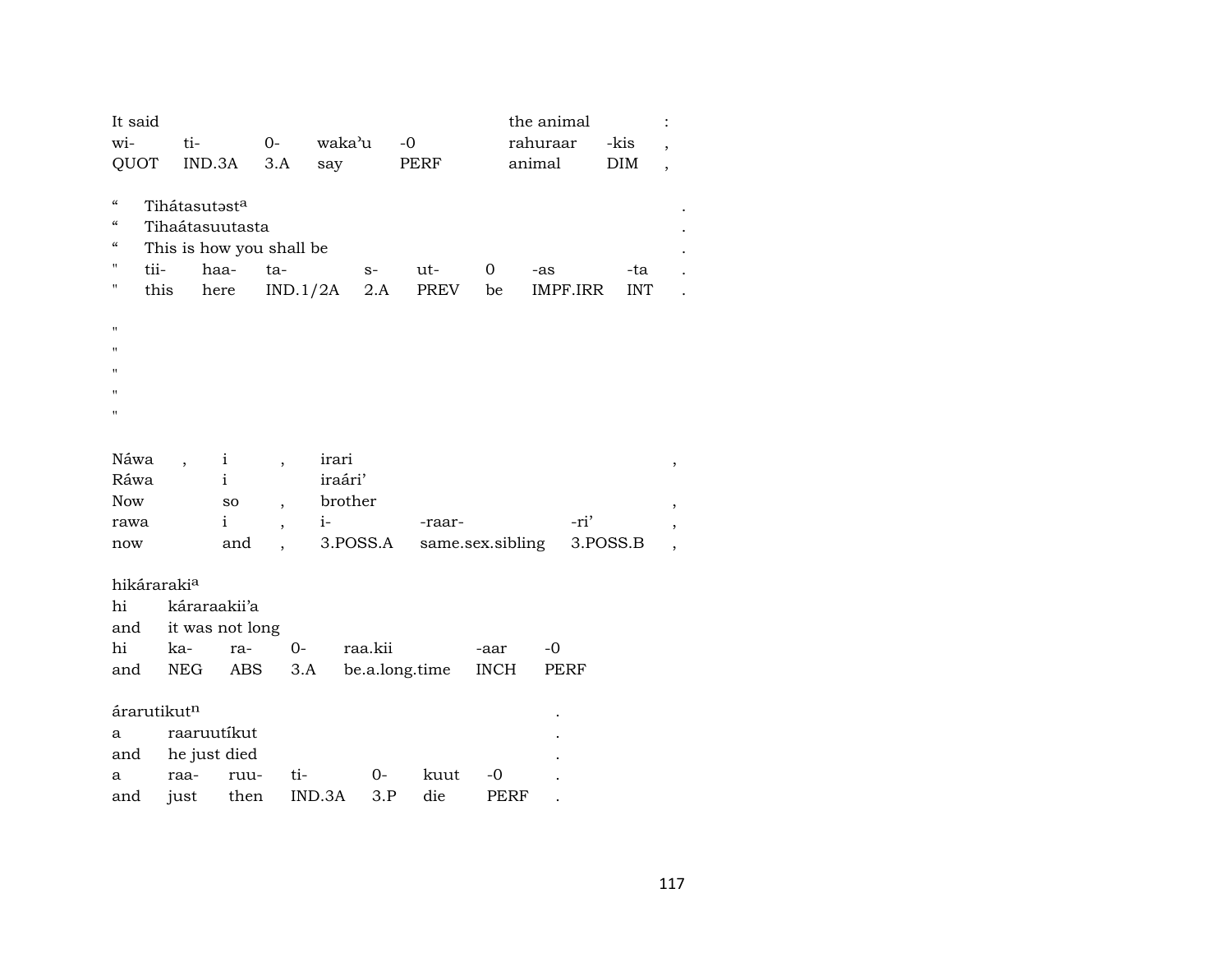| Kakírariks<br>Kaakíraariks |                              |                           |            |                     | ,                      |                 |                                   |  |
|----------------------------|------------------------------|---------------------------|------------|---------------------|------------------------|-----------------|-----------------------------------|--|
| It is not real             |                              |                           |            |                     |                        |                 |                                   |  |
| kaaki-                     |                              | 0-                        | raariks    | -0                  |                        |                 |                                   |  |
| NEG.IND.3A                 |                              | 3.A                       | be.true    | PERF                |                        |                 |                                   |  |
|                            |                              |                           |            |                     |                        |                 |                                   |  |
| tirašíhwari                |                              |                           |            |                     |                        |                 |                                   |  |
| tiracíhwari                |                              |                           |            |                     |                        |                 |                                   |  |
|                            | our living here              |                           |            |                     |                        |                 |                                   |  |
| tii-                       | ra-                          | aciir-                    | warii      |                     |                        | -hus            |                                   |  |
| this                       | <b>ABS</b>                   | IN.DU.A                   |            | be.going.about.IMPF |                        |                 | IMPF.SUB                          |  |
| Aríhkuruh <sup>a</sup>     |                              |                           |            |                     |                        |                 |                                   |  |
| A                          | ríhkuruuha                   |                           |            |                     |                        |                 |                                   |  |
| And                        |                              | what he was given         |            |                     |                        |                 |                                   |  |
| a                          | ra-                          | $0-$                      | ir-        | ku-                 | raa-                   | uh              | -a                                |  |
| and                        | INF.A                        | 3.A                       | <b>OBV</b> | INF.B               | way                    | give            | SUB.1                             |  |
|                            | kararakukapákis <sup>u</sup> |                           |            |                     |                        |                 | ;                                 |  |
|                            |                              | kararakuukaapaákisu       |            |                     |                        |                 |                                   |  |
|                            | that he not be pitiful       |                           |            |                     |                        |                 |                                   |  |
| kara-                      | ra-                          | 0-                        | ku-        | kaapaakis           |                        | -u              |                                   |  |
| NEG                        | ABS.                         | 3.A                       | INF.B      | be.pitiful          |                        | SUB.D           |                                   |  |
| níhkuruha                  |                              |                           |            |                     |                        |                 | ,                                 |  |
| ríhkuruuha                 |                              |                           |            |                     |                        |                 |                                   |  |
|                            |                              | when he was given the way |            |                     |                        |                 |                                   |  |
| ra-                        | $0-$                         | ir-                       | ku-        | raa-                | uh                     | -a              |                                   |  |
| INF.A                      | 3.A                          | OBV                       | INF.B      | way                 | give                   | SUB.1           |                                   |  |
| nətpákahu                  |                              |                           |            |                     | nawiráhis <sup>u</sup> |                 |                                   |  |
| ratpaákahu                 |                              |                           |            |                     |                        | raawiiraáhisu'  |                                   |  |
| what I say                 |                              |                           |            |                     | the warrior            |                 |                                   |  |
| ra-                        | $t -$                        | waaka                     | -hus       |                     |                        | raawiir.aah.his | $-u$ <sup><math>\sim</math></sup> |  |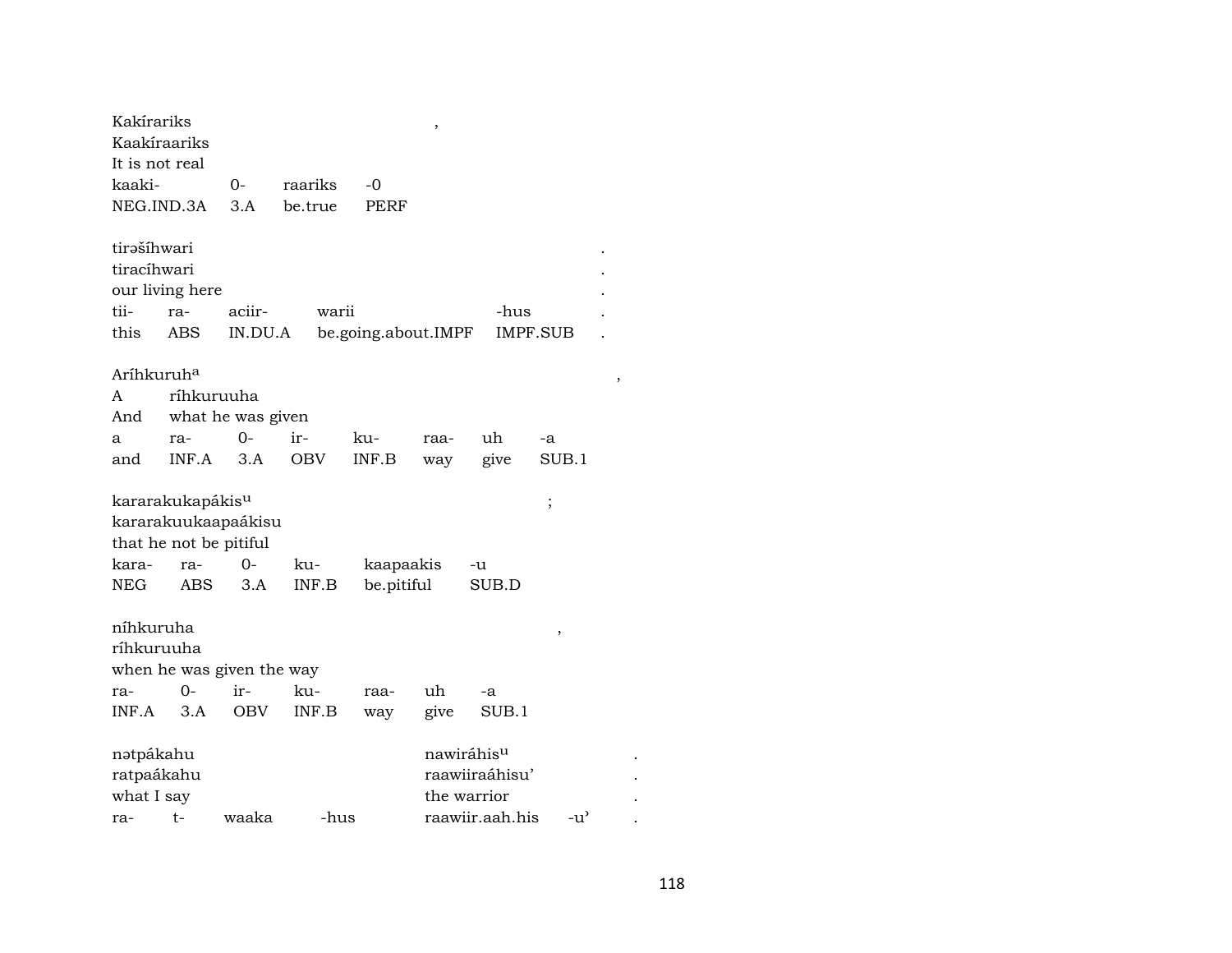|                    | Ahirukutaruratihátarus <sup>a</sup> |             |                         |             |               |      |         |                                             |     |             |        |        |      |            |            |             |             |
|--------------------|-------------------------------------|-------------|-------------------------|-------------|---------------|------|---------|---------------------------------------------|-----|-------------|--------|--------|------|------------|------------|-------------|-------------|
| A                  | hiru                                |             | kutaruúraatiihat        |             |               |      |         |                                             |     |             |        |        |      |            |            |             | aruúsa'     |
| And                | then                                |             |                         |             |               |      |         | he would have a large number of them horses |     |             |        |        |      |            |            |             | horses      |
| a                  | hiruu                               | ku-         | ti-                     |             | $O -$         | $a-$ |         | ar-                                         | ri- |             | uur-   |        | raa- | tiihak     |            | $-0$        | aruusaa     |
| and                | then                                | <b>INDF</b> |                         | IND.3A      | 3.A           |      | POSS.3A | EV                                          |     | PHYS.POSS   | POSS.A |        | way  | be.the.end |            | <b>PERF</b> | horse       |
|                    | hirawitakaráhis <sup>u</sup>        |             |                         |             |               |      |         |                                             |     |             |        |        |      |            |            |             |             |
| hi                 | raawiitakaaraáhisu'                 |             |                         |             |               |      | $\cdot$ |                                             |     |             |        |        |      |            |            |             |             |
| and                | suddenly                            |             |                         |             |               |      |         |                                             |     |             |        |        |      |            |            |             |             |
| hi                 | raa-                                | wii-        | takaaraahis             |             | $-u^{\prime}$ |      |         |                                             |     |             |        |        |      |            |            |             |             |
| and                | just                                | now         | all.at.once             |             | <b>NOM</b>    |      |         |                                             |     |             |        |        |      |            |            |             |             |
|                    |                                     |             |                         |             |               |      |         |                                             |     |             |        |        |      |            |            |             |             |
| tíhurahaš          |                                     |             |                         |             |               |      |         |                                             |     |             |        |        |      |            |            |             |             |
| tíhurahac          |                                     |             |                         |             |               |      |         |                                             |     |             |        |        |      |            |            |             |             |
| he died            |                                     |             |                         |             |               |      |         |                                             |     |             |        |        |      |            |            |             |             |
| ti-                | $0-$                                |             | hurahac                 | $-0$        |               |      |         |                                             |     |             |        |        |      |            |            |             |             |
| IND.3A             | 3.P                                 | die         |                         | <b>PERF</b> |               |      |         |                                             |     |             |        |        |      |            |            |             |             |
|                    |                                     |             |                         |             |               |      |         |                                             |     |             |        |        |      |            |            |             |             |
|                    | Arusaararutarúhkariksk <sup>u</sup> |             |                         |             |               |      |         |                                             |     |             |        |        |      |            |            |             |             |
| Aruúsa'            | a                                   |             | raaruutarúhkariksku     |             |               |      |         |                                             |     |             |        |        |      |            |            |             |             |
| Horses             | and                                 |             | his herd was just there |             |               |      |         |                                             |     |             |        |        |      |            |            |             |             |
| aruusaa            | $\mathbf{a}$                        |             | raa-                    | ruu-        | ti-           |      | $0-$    | a-                                          |     | ri-         |        | uur-   |      | kariiks-   | kus        |             | $-0$        |
| horse              | and                                 |             | just                    | there       | IND.3A        |      | 3.A     | POSS.3A                                     |     | PHYS.POSS   |        | POSS.A |      | herd       | be.sitting |             | <b>PERF</b> |
|                    | hihiruwitahša                       |             |                         |             |               |      |         |                                             |     |             |        |        |      |            |            |             |             |
| $\cdot$            | hi                                  | hiru        | witaahca                |             |               |      |         |                                             |     |             |        |        |      |            |            |             |             |
|                    | and                                 | then        | he lay yonder           |             |               |      |         |                                             |     |             |        |        |      |            |            |             |             |
|                    | hi                                  | hiruu       | wi-                     | ti-         |               | $0-$ | ar-     | sa                                          |     | $-0$        |        |        |      |            |            |             |             |
|                    | and                                 | then        | QUOT                    |             | IND.3A        | 3.A  | EV      | be.lying                                    |     | <b>PERF</b> |        |        |      |            |            |             |             |
|                    |                                     |             |                         |             |               |      |         |                                             |     |             |        |        |      |            |            |             |             |
| kírik <sup>u</sup> |                                     |             |                         |             |               |      |         |                                             |     |             |        |        |      |            |            |             |             |
| kíriku'            |                                     | $\bullet$   |                         |             |               |      |         |                                             |     |             |        |        |      |            |            |             |             |

ABS 1.A say.IMPF IMPF.SUB warrior NOM .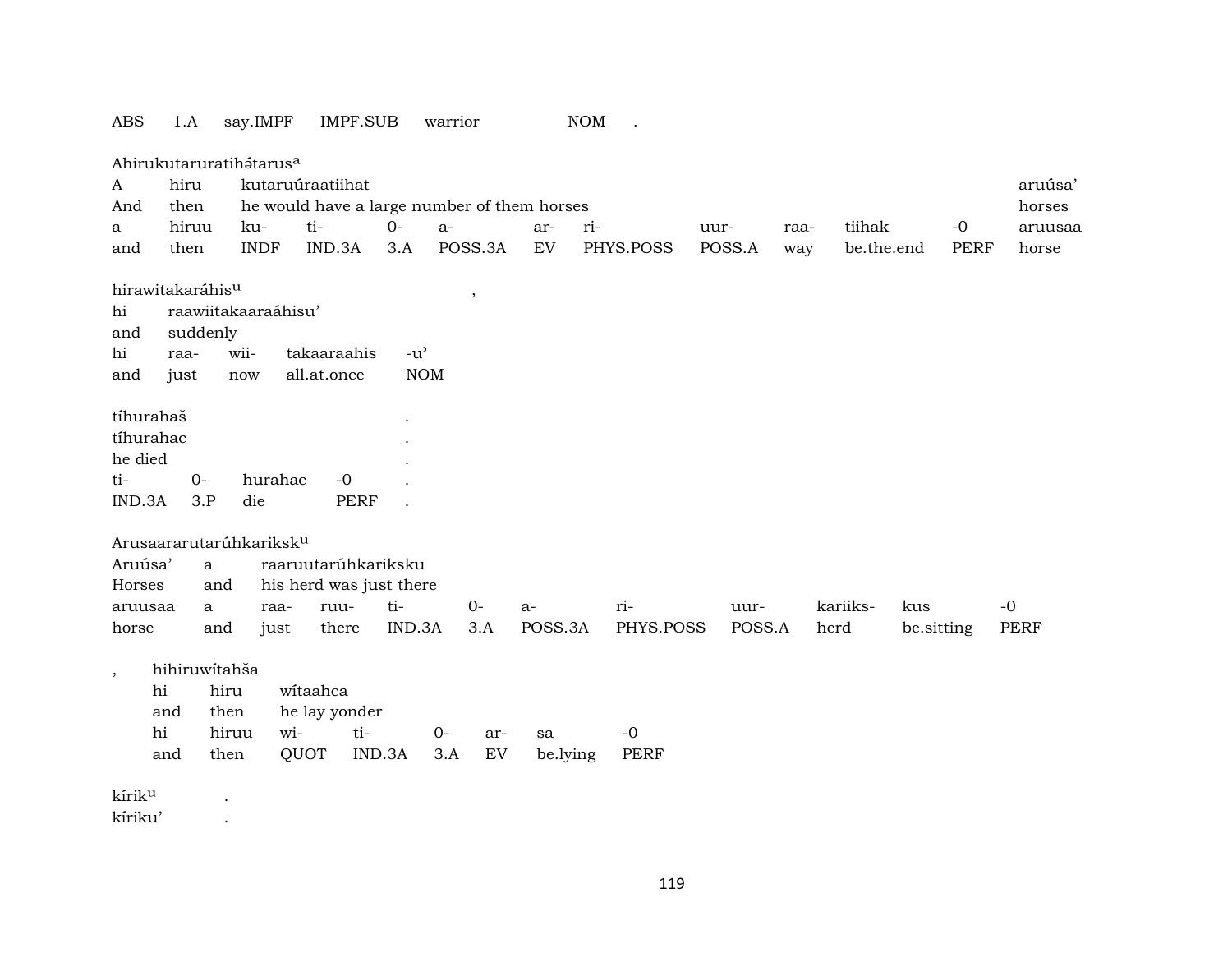| somewhere               |     |        |                  |       |      |          |                     |                          |                |                |          |  |
|-------------------------|-----|--------|------------------|-------|------|----------|---------------------|--------------------------|----------------|----------------|----------|--|
| kirikuu                 |     |        |                  |       |      |          |                     |                          |                |                |          |  |
| anything                |     |        |                  |       |      |          |                     |                          |                |                |          |  |
| Irár <sup>i</sup>       |     |        |                  |       |      |          |                     |                          |                |                |          |  |
|                         |     |        |                  |       |      |          |                     | ,                        |                |                |          |  |
| Iraári'                 |     |        |                  |       |      |          |                     |                          |                |                |          |  |
| <b>Brother</b>          |     |        |                  |       |      |          |                     | ,                        |                |                |          |  |
| $i-$                    |     | -raar- |                  |       | -ri' |          |                     | ,                        |                |                |          |  |
| 3.POSS.A                |     |        | same.sex.sibling |       |      | 3.POSS.B |                     | $\overline{ }$           |                |                |          |  |
| nikuwitú^tn             |     |        |                  |       |      |          |                     |                          |                |                |          |  |
| rikuwituú'ut            |     |        |                  |       |      |          |                     |                          |                |                |          |  |
| that is how it was      |     |        |                  |       |      |          |                     |                          |                |                |          |  |
|                         |     |        |                  |       |      |          |                     |                          |                | $\overline{a}$ |          |  |
| riku-                   |     | wi-    | ti-              | $0-$  |      | $ut-$    |                     | $\Omega$                 |                |                |          |  |
| that.is                 |     | QUOT   | IND.3A           |       | 3.A  |          | PREV                | be                       |                | EX             |          |  |
| Tuhá                    |     |        |                  |       |      |          |                     |                          |                |                |          |  |
|                         |     |        |                  |       |      |          |                     |                          |                |                |          |  |
| Tuuhá'                  |     |        |                  |       |      |          |                     |                          |                |                |          |  |
| He was the cause of it, |     |        |                  |       |      |          |                     |                          | ,              |                |          |  |
| ti-                     |     | 0-     | ut-              | raa-  | 0    |          | -0                  |                          | $\overline{ }$ |                |          |  |
| IND.3A                  |     | 3.A    | PREV             | way   | be   |          | PERF                |                          | $\cdot$        |                |          |  |
|                         |     |        |                  |       |      |          |                     |                          |                |                |          |  |
| irár <sup>i</sup>       |     |        |                  |       |      |          |                     |                          |                | šahiksíšahiks  |          |  |
| iraári'                 |     |        |                  |       |      |          |                     |                          |                | cahiksícahiks  |          |  |
| brother                 |     |        |                  |       |      |          |                     | $\overline{\phantom{a}}$ |                | Indian         |          |  |
| $i-$                    |     | -raar- |                  |       | -ri' |          |                     |                          |                | icaahiks       | icaahiks |  |
| 3.POSS.A                |     |        | same.sex.sibling |       |      | 3.POSS.B |                     |                          |                | person         | person   |  |
| tirašíhwari             |     |        |                  |       |      |          |                     |                          |                |                |          |  |
| tiracíhwari             |     |        |                  |       |      |          |                     |                          |                |                |          |  |
| our living here         |     |        |                  |       |      |          |                     |                          |                |                |          |  |
| tii-                    | ra- |        | aciir-           | warii |      |          |                     |                          |                | -hus           |          |  |
| this                    |     |        |                  |       |      |          |                     |                          |                |                |          |  |
|                         | ABS |        | IN.DU.A          |       |      |          | be.going.about.IMPF |                          |                | IMPF.SUB       |          |  |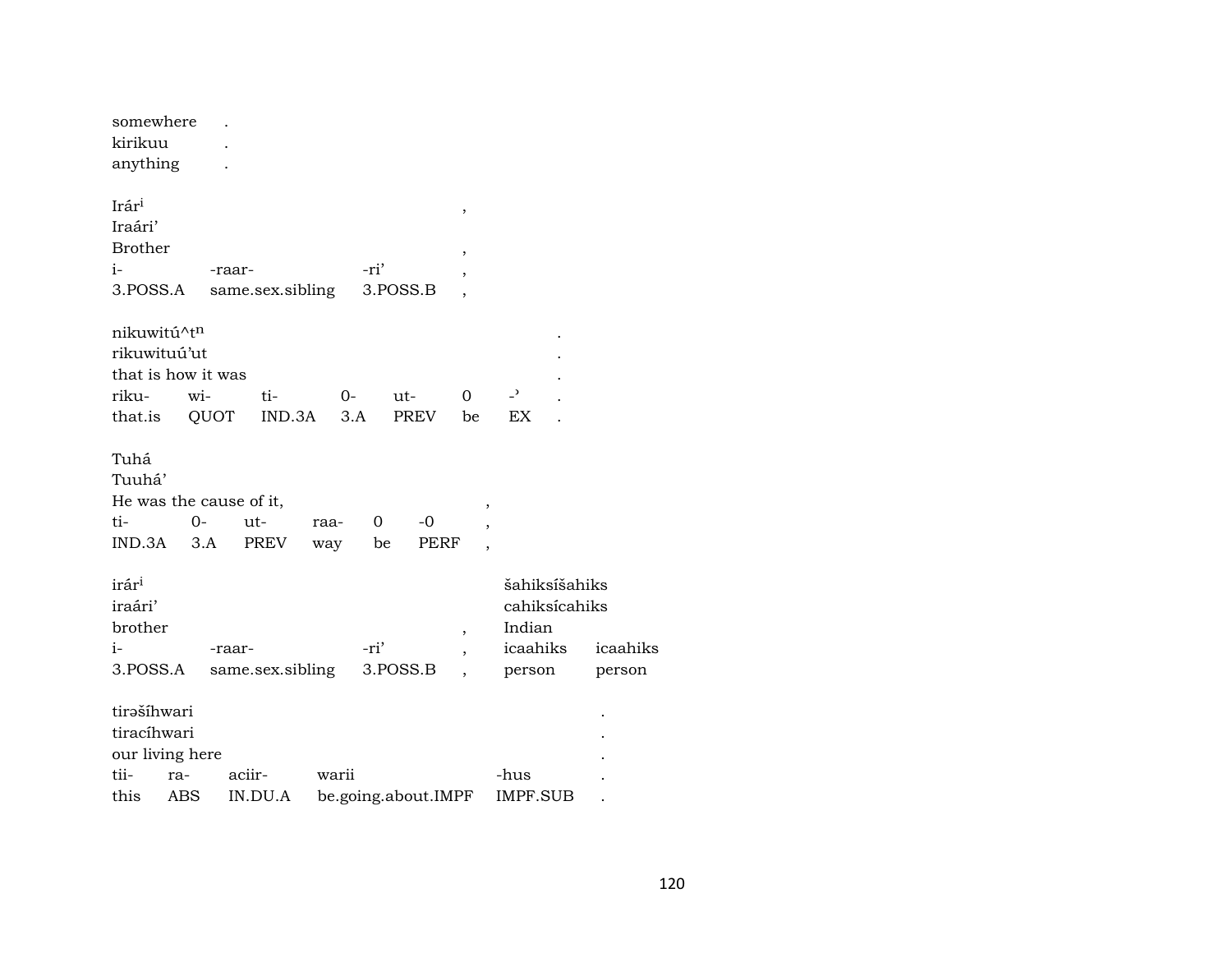|                          | Kituirikuharakawákaru |                       |                               |      |                                |            |             |               |      |             |
|--------------------------|-----------------------|-----------------------|-------------------------------|------|--------------------------------|------------|-------------|---------------|------|-------------|
| Kítuu'u'                 |                       |                       | irikuuharaakawaákaru'         |      |                                |            |             |               |      |             |
| All                      |                       |                       | He is the one who made things |      |                                |            |             |               |      |             |
| kituu                    | $-u'$                 | irii-                 | kuur-                         | ra-  | $O -$                          | raa-       |             | kawaaka.ra'uk | -0   |             |
| all                      | <b>NOM</b>            | that                  | <b>DUB</b>                    | ABS  | 3.A                            | way        | make.DIST   |               | PERF |             |
|                          |                       |                       |                               |      |                                |            |             |               |      |             |
| $\overline{\phantom{a}}$ | áti^s                 |                       | Šahíks                        |      |                                |            |             |               |      |             |
|                          | Atí'as                |                       | Cáhiks                        |      |                                |            |             |               |      |             |
|                          | our Father            |                       | A person                      |      |                                |            |             |               |      |             |
|                          | ati-                  | as                    | icaahiks                      |      |                                |            |             |               |      |             |
|                          | 1.POSS                | father                | person                        |      |                                |            |             |               |      |             |
|                          |                       |                       |                               |      |                                |            |             |               |      |             |
| witahuhawira             |                       |                       |                               |      |                                |            |             |               |      |             |
|                          | witahuuhawiraa'       |                       |                               |      |                                |            |             |               |      |             |
|                          | he came downriver     |                       |                               |      |                                |            |             |               |      |             |
| wi-                      | ti-                   | $0-$                  | $a-$                          |      | huu.hawi.raa-                  |            |             |               | a    | $-0$        |
| QUOT                     | IND.3A                | 3.A                   | PREV.3A                       |      | downstream.alongside.the.water |            |             |               | come | <b>PERF</b> |
|                          |                       |                       |                               |      |                                |            |             |               |      |             |
| $\cdot$                  | $p$ ita               | Širuráku <sup>u</sup> |                               |      |                                |            |             |               |      |             |
|                          | piíta                 | Ciru                  | ráku'u                        |      |                                |            |             |               |      |             |
| $\,$                     | a man                 | Yet                   | his being                     |      |                                |            |             |               |      |             |
|                          | wiita                 | ciruu                 | ra-                           | $0-$ | ku-                            | 0          | -u          |               |      |             |
| $\overline{\phantom{a}}$ | man                   | yet                   | INF.A                         | 3.A  | INF.B                          | be         | SUB.D       |               |      |             |
|                          |                       |                       |                               |      |                                |            |             |               |      |             |
| tihwakiahu               |                       |                       |                               |      |                                | pītisutki  |             |               |      |             |
| tihwakí'aahu'            |                       |                       |                               |      |                                |            | piitiísutki |               |      |             |
| they say                 |                       |                       |                               |      |                                |            | a young man |               |      |             |
| ti-                      | 0-                    | ir-                   | waki.a                        |      | -:hus                          | wiita.isut |             | -kis          |      |             |
| IND.3A                   | 3.A                   | PL.3A                 | say.PL.IMPF                   |      | <b>IMPF</b>                    |            | young.man   | <b>DIM</b>    |      |             |
|                          |                       |                       |                               |      |                                |            |             |               |      |             |
| Ahahuhawira              |                       |                       |                               |      |                                |            |             |               |      |             |
|                          | Ahahuuhawiraa'        |                       |                               |      |                                |            |             |               |      |             |
|                          | He came downriver     |                       |                               |      |                                |            |             |               |      |             |
| ar-                      | $O -$<br>ra-          | $a-$                  |                               |      | huuha.wi.raa-                  | a          | $-0$        |               |      |             |
|                          |                       |                       |                               |      |                                |            |             |               |      |             |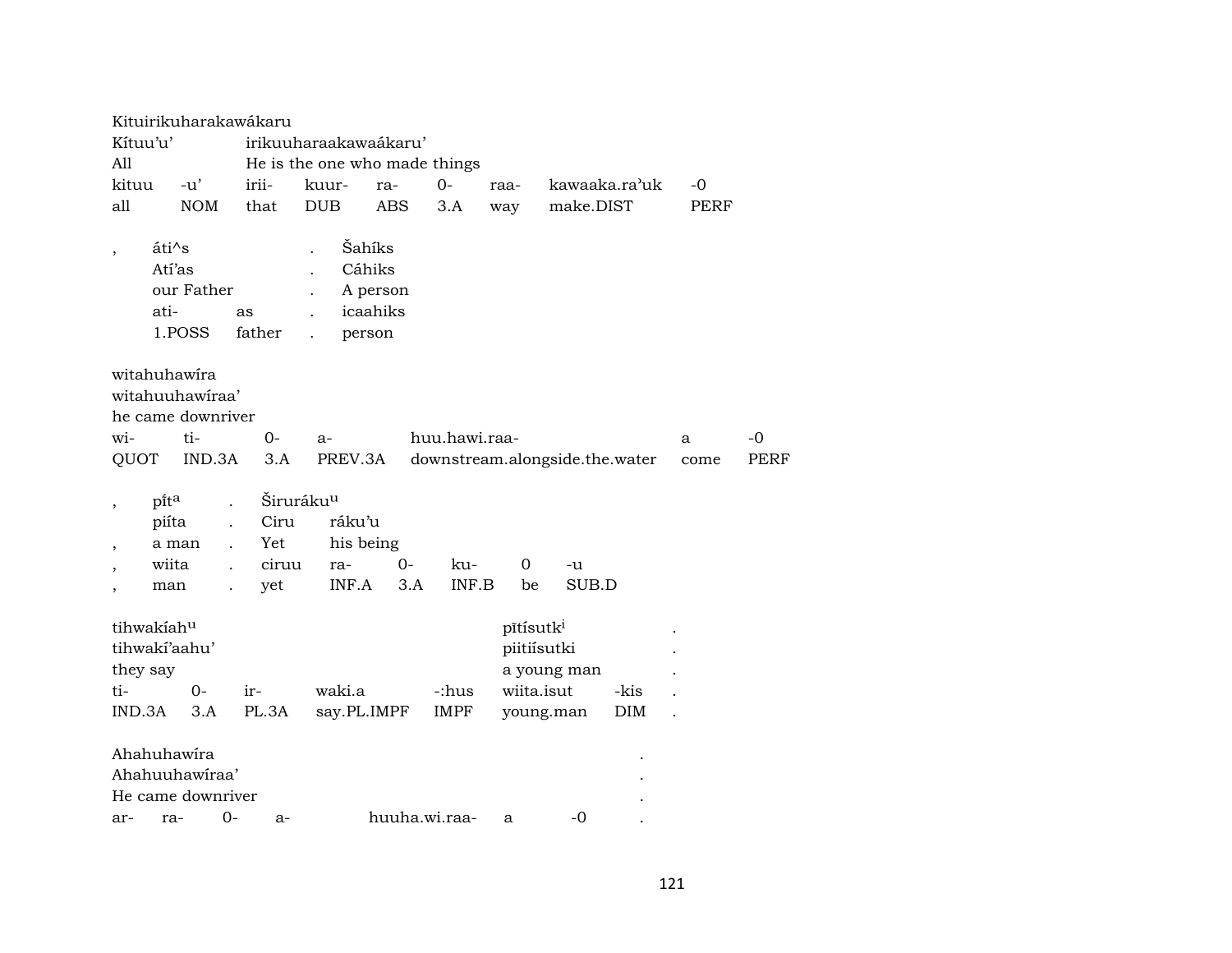| EV                     | <b>ABS</b>          | 3.A                            | PREV.3A | downstream  |             | come     | PERF                     |  |
|------------------------|---------------------|--------------------------------|---------|-------------|-------------|----------|--------------------------|--|
| Tihwakiahu<br>They say | Tihwaki'aahu'       |                                |         |             |             | ,        |                          |  |
| ti-                    | $O -$               | ir-                            | waki.a  |             | -:hus       |          |                          |  |
| IND.3A                 | 3.A                 | PL.3A                          |         | say.PL.IMPF | <b>IMPF</b> |          |                          |  |
|                        | irirutíhurarasaa    |                                |         |             |             |          | $\epsilon$               |  |
|                        | iriruutíhuraarasa'a |                                |         |             |             |          |                          |  |
|                        |                     | that was the name of the place |         |             |             |          |                          |  |
| irii-                  | ruu-                | ti-                            | $O -$   | huraar-     | asar        |          | $\overline{\phantom{0}}$ |  |
| that                   | then                | IND.3A                         | 3.A     | earth       |             | be.named | EX                       |  |
|                        | Nakiwíhkaku         |                                |         |             |             |          | П                        |  |
|                        | Rakiwihkaku         |                                |         |             |             |          |                          |  |
| Sandbank               |                     |                                |         |             |             |          |                          |  |
| ra-                    | $O -$               | kiwihk-                        | ka-     | kus         | -0          |          |                          |  |
| ABS                    | 3.A                 | sandbar                        | in      | be.sitting  |             | SUB.4    |                          |  |
| Kuháwiš <sup>a</sup>   |                     |                                |         |             |             |          |                          |  |
| Kuhaáwica'             |                     |                                |         |             |             |          |                          |  |
| He arrived             |                     |                                |         |             |             |          |                          |  |
| kuur-                  | ra-                 | $0-$                           | $a-$    | wic.a       | -0          |          |                          |  |
| <b>DUB</b>             | ABS                 | 3.A                            | PREV.3A | arrive      | PERF        |          |                          |  |
|                        |                     |                                |         |             |             |          |                          |  |
|                        | hiwitikuhauš        |                                |         |             |             |          |                          |  |
| hi                     |                     | witikuúha'uc                   |         |             |             |          |                          |  |
| and                    | he lay down         |                                |         |             |             |          |                          |  |
| hi                     | witi-               | kuur-                          | ra-     | $0-$        | uc          | $-0$     |                          |  |
| and                    | <b>REFL</b>         | <b>DUB</b>                     | ABS     | 3.A         | lie.down    | PERF     |                          |  |
| Wituhkíwiti            |                     |                                |         |             |             |          |                          |  |
|                        | Wituhkíwitti        |                                |         |             |             |          |                          |  |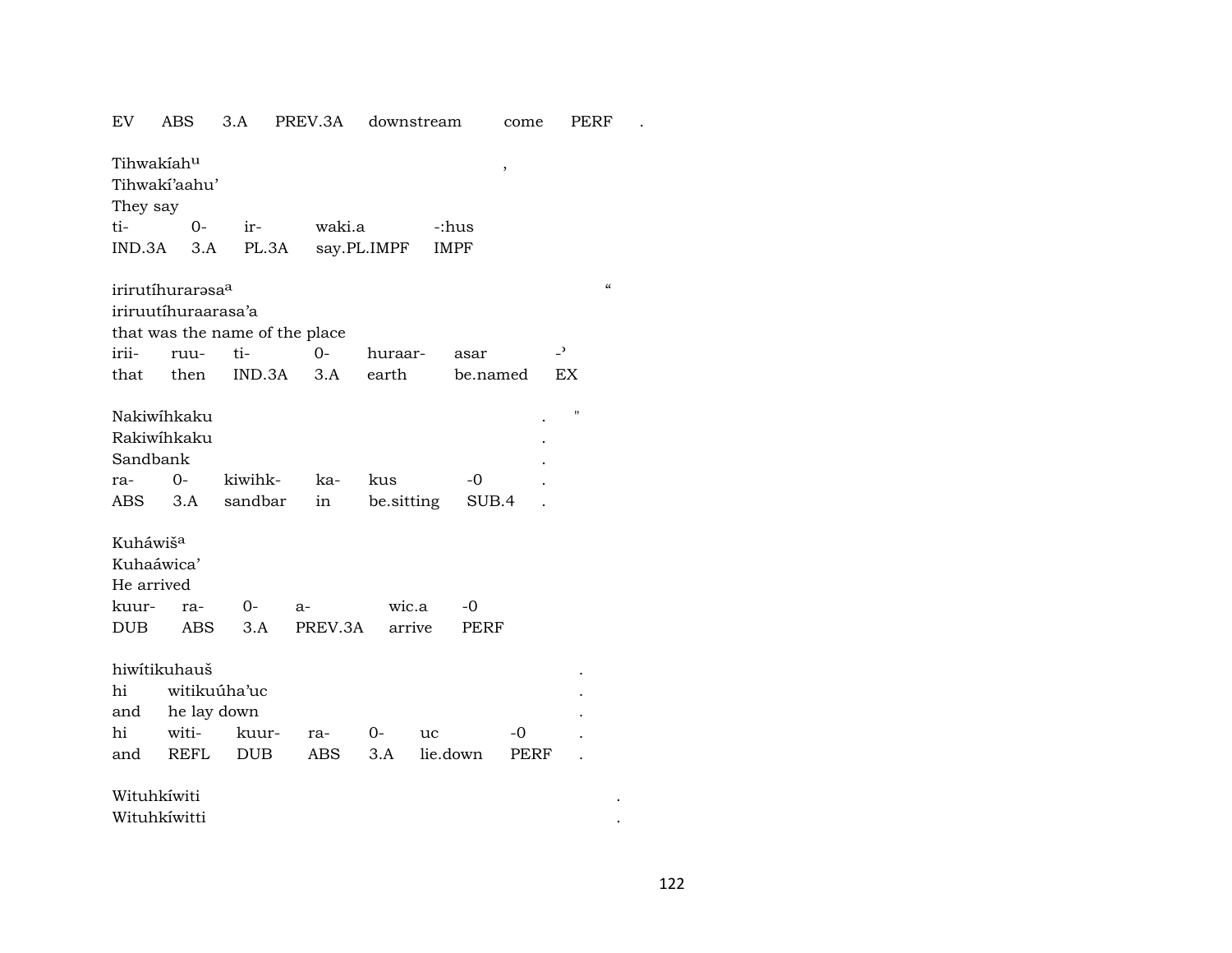|                      | It was a nice sandhill           |                                      |             |         |      |                      |       |     |            |      |
|----------------------|----------------------------------|--------------------------------------|-------------|---------|------|----------------------|-------|-----|------------|------|
| $W1-$                | ti-                              | 0-                                   | uur-        | kiwikt- |      | hiir                 | -0    |     |            |      |
| QUOT                 | IND.3A                           | 3.A                                  | <b>PREV</b> | sand    |      | be.good              | PERF  |     |            |      |
| Kiwitut <sup>i</sup> |                                  |                                      |             |         |      | $\bullet$            |       |     |            |      |
| Kíwittu'             |                                  | ti'                                  |             |         |      |                      |       |     |            |      |
| Sand                 |                                  | it was                               |             |         |      | $\bullet$            |       |     |            |      |
| kiwikt-              | $-u^{\prime}$                    | ti-                                  | $O -$       | 0       | -0   | $\ddot{\phantom{0}}$ |       |     |            |      |
| sand                 | <b>NOM</b>                       | IND.3A                               | 3.A         | be      | PERF | $\ddot{\phantom{0}}$ |       |     |            |      |
|                      | Narutiwahukatáwikak <sup>u</sup> |                                      |             |         |      |                      |       |     |            |      |
|                      |                                  | Raaruutiwaahuukatáwikaku             |             |         |      |                      |       |     |            |      |
|                      |                                  | There was a hill just along the bank |             |         |      |                      |       |     |            |      |
| raa-                 | ruu-                             | ti-                                  | 0-          | waa-    |      | huukata-             | -wi   | ka- | kus        | -0   |
| just                 | there                            | IND.3A                               | 3.A         | hill    |      | across.water         | SUB.L | on  | be.sitting | PERF |

| hiwitikuhahkitauš                            |                                 |  |  |  |  |                 |      |  |  |  |
|----------------------------------------------|---------------------------------|--|--|--|--|-----------------|------|--|--|--|
| hi witikuuhaahkita'uc                        |                                 |  |  |  |  |                 |      |  |  |  |
|                                              | and he lay down on top          |  |  |  |  |                 |      |  |  |  |
|                                              | hi witi- kuur- ra- 0- ar- kita- |  |  |  |  | $\overline{11}$ | $-0$ |  |  |  |
| and REFL DUB ABS 3.A EV on.top lie.down PERF |                                 |  |  |  |  |                 |      |  |  |  |

,

. . . . .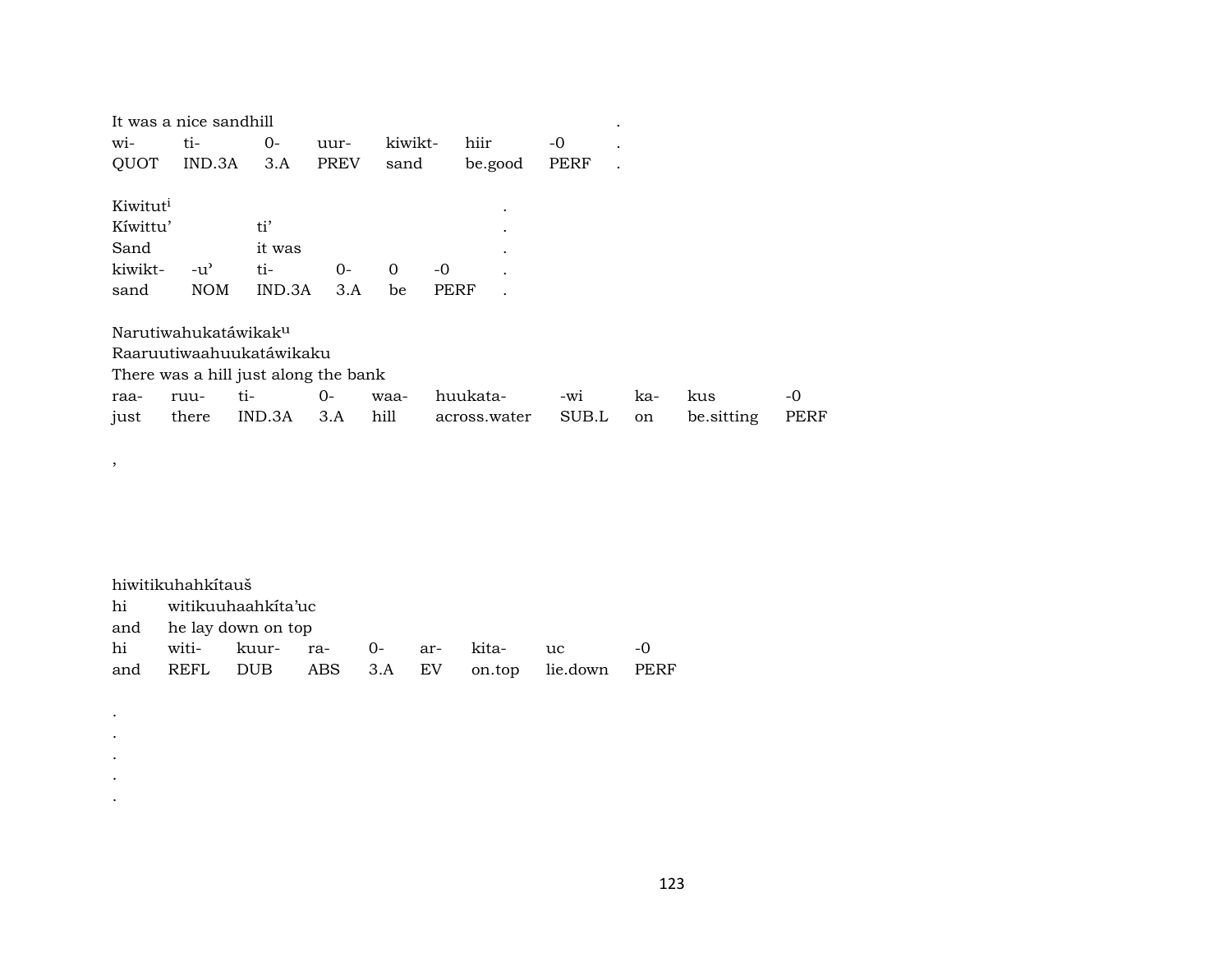| Irisikuhituhurahúru                    |            |                          |                                      |           |                                        |             |            |             |             |             |
|----------------------------------------|------------|--------------------------|--------------------------------------|-----------|----------------------------------------|-------------|------------|-------------|-------------|-------------|
| Iriisikuuhiituhurahúru'                |            |                          |                                      |           |                                        |             |            |             |             |             |
|                                        |            |                          | Whatever it was that they did to him |           |                                        |             |            |             |             |             |
| irii-                                  | $si-$      | kuur-                    | ra-                                  | $0 -$     | ir-                                    | ut-         | uhur-      | rahur.ra'uk | $-0$        |             |
| what                                   | DU         | <b>DUB</b>               | <b>ABS</b>                           | 3.A       | PL.3A                                  | <b>PREV</b> | now        | do.to       | PERF        |             |
| kuhátkasit <sup>i</sup> t <sup>n</sup> |            |                          |                                      |           |                                        |             |            |             |             |             |
| kuuhátkasitit                          |            |                          |                                      |           |                                        |             |            |             |             |             |
| he went to sleep                       |            |                          |                                      |           |                                        |             |            |             |             |             |
| kuur-                                  | ra-        | $0-$                     | itkas.itik                           | $-0$      |                                        |             |            |             |             |             |
| DUB                                    | <b>ABS</b> | 3.A                      | fall.sleep                           |           | <b>PERF</b>                            |             |            |             |             |             |
| Ahawáku                                |            |                          |                                      |           | $\epsilon$                             |             |            |             |             |             |
| Ahawáku'                               |            |                          |                                      |           | $\mathcal{C}$                          |             |            |             |             |             |
| He said                                |            |                          |                                      |           | $\boldsymbol{\zeta}\boldsymbol{\zeta}$ |             |            |             |             |             |
| ar-                                    | ra-        | $0-$                     | waka'u                               | $-0$      | $\pmb{\mathsf{H}}$                     |             |            |             |             |             |
| EV                                     | <b>ABS</b> | 3.A                      | say                                  | PERF      | $\pmb{\mathsf{H}}$                     |             |            |             |             |             |
| Pisšukstakirawáhis                     |            |                          |                                      |           |                                        |             |            |             |             |             |
| Pis                                    |            |                          | cukstaakiraawáhis                    |           |                                        |             |            |             |             |             |
| Quickly                                |            | make haste               |                                      |           |                                        |             |            |             |             |             |
| wis                                    | $i-$       |                          | $S-$                                 | ut-       | uks-                                   | raa-        | ikiraa-    | aar         | -wa         | -his        |
| quickly                                |            | CONT.1/2A                | 2.A                                  | PREV      | <b>JUSS</b>                            | way         | in.a.hurry | do          | <b>DIST</b> | <b>PERF</b> |
| åka <sup>a</sup>                       |            | Ţ                        |                                      |           |                                        |             |            |             |             |             |
| $\ddot{\phantom{0}}$                   | Aáka'a     |                          |                                      |           |                                        |             |            |             |             |             |
| Ţ                                      | Oh my      | $\overline{\phantom{a}}$ |                                      |           |                                        |             |            |             |             |             |
| aaka'a                                 |            | $\overline{\phantom{a}}$ |                                      |           |                                        |             |            |             |             |             |
| oh.my                                  |            | $\overline{\phantom{a}}$ |                                      |           |                                        |             |            |             |             |             |
| kakúhkaharawiri.                       |            |                          |                                      |           |                                        |             |            |             |             |             |
| kaakúhkahaarawiri                      |            |                          |                                      |           |                                        |             |            |             |             |             |
| he does not smell good                 |            |                          |                                      |           |                                        |             |            |             |             |             |
| kaaki-                                 |            | $0-$                     | uur-                                 | kahaa.ara | -wi                                    |             | hiir       | $-0$        |             |             |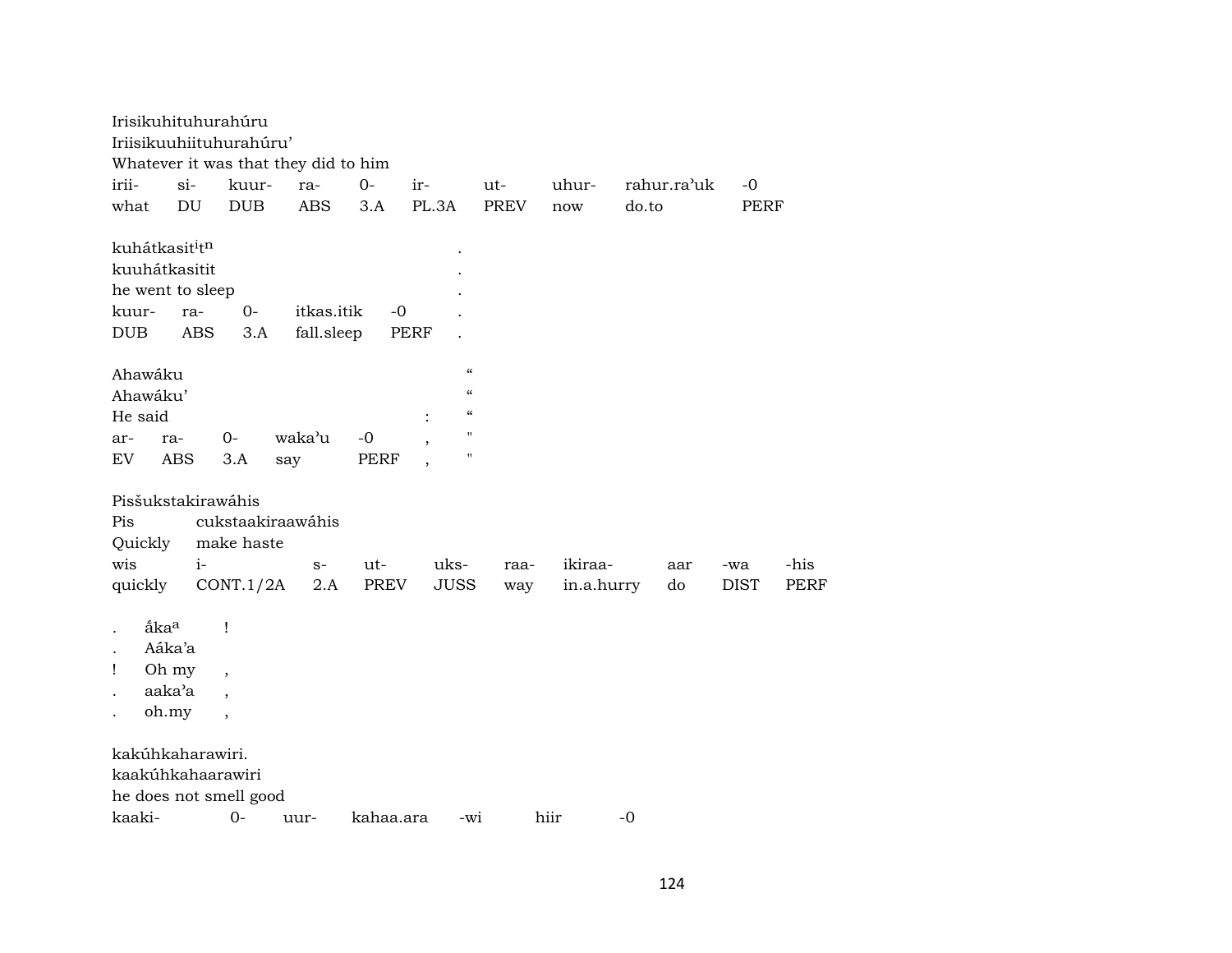|      |                    | NEG.IND.3A                                  | 3.A                      | <b>PREV</b>    |             | be.an.odor            |         | SUB.L        |            | be.good      |             | PERF                    |             |
|------|--------------------|---------------------------------------------|--------------------------|----------------|-------------|-----------------------|---------|--------------|------------|--------------|-------------|-------------------------|-------------|
|      | П                  |                                             | Hikuhahwíšəksa           |                |             |                       |         |              |            |              |             |                         |             |
|      | н                  | Hi                                          |                          | kuuhaahwicaksa |             |                       |         |              |            |              |             | $^\mathrm{^\mathrm{o}}$ |             |
|      | $\pmb{\mathsf{H}}$ | And                                         |                          | he revived     |             |                       |         |              |            |              |             |                         |             |
|      |                    |                                             |                          |                |             |                       |         |              |            |              |             |                         |             |
|      | Ħ                  | hi                                          | kuur-                    | ra-            |             | $0-$                  | ar-     |              | wicaks.aar |              | -0          |                         |             |
|      |                    | and                                         | <b>DUB</b>               |                | ABS         | 3.A                   | EV      |              |            | come.to.mind | <b>PERF</b> |                         |             |
|      |                    | hiwihirúahikak <sup>u</sup>                 |                          |                |             |                       |         |              |            |              |             |                         |             |
| hi   |                    | wihiru                                      |                          |                | ahiikaáku   |                       |         |              |            |              |             |                         |             |
| and  |                    | there                                       |                          |                |             | he sat inside a lodge |         |              |            |              |             |                         |             |
| hi   |                    | wii-                                        | hiruu                    | ar-            | ri-         |                       | 0-      |              | akaa-      |              | kus         |                         | -0          |
| and  |                    | now                                         | there                    | EV             |             | CONT.3A               |         | 3.A          | dwelling   |              | be.sitting  |                         | <b>PERF</b> |
|      |                    |                                             |                          |                |             |                       |         |              |            |              |             |                         |             |
|      |                    |                                             |                          |                |             |                       |         |              |            |              |             |                         |             |
|      |                    |                                             |                          |                |             |                       |         |              |            |              |             |                         |             |
|      |                    |                                             |                          |                |             |                       |         |              |            |              |             |                         |             |
|      |                    |                                             |                          |                |             |                       |         |              |            |              |             |                         |             |
|      |                    |                                             |                          |                |             |                       |         |              |            |              |             |                         |             |
|      |                    |                                             |                          |                |             |                       |         |              |            |              |             |                         |             |
|      |                    | Ruwitiakahparih <sup>i</sup> t <sup>n</sup> |                          |                |             |                       |         |              |            |              |             |                         |             |
|      |                    |                                             | Ruuwitií'akaahpárihit    |                |             |                       |         |              |            |              |             |                         |             |
|      |                    |                                             | It was such a fine lodge |                |             |                       |         |              |            |              |             |                         |             |
|      |                    |                                             |                          |                |             |                       |         |              |            |              |             |                         |             |
| ruu- |                    | wi-                                         | ti-                      |                | $0-$        | $i-$                  |         | akaar-       |            | parit.rik    |             | -0                      |             |
| then |                    | QUOT                                        | IND.3A                   |                | 3.A         | <b>SEQ</b>            |         | dwelling     |            | be.smooth    |             | PERF                    |             |
|      |                    |                                             | Hiruirirahíwaturu        |                |             |                       |         |              |            |              |             |                         |             |
|      | Hiru               |                                             | iriirahíwatuuru          |                |             |                       |         |              |            |              |             |                         |             |
| Ţ    |                    | There                                       | where the entrance was   |                |             |                       |         |              |            |              |             |                         |             |
|      |                    | hiruu                                       | irii-                    | ra-            | $0-$        |                       | hiwatur |              |            | -u           |             |                         |             |
|      |                    | there                                       | where                    | ABS            | 3.A         |                       |         | be.a.doorway |            | SUB.D        |             |                         |             |
|      |                    |                                             |                          |                |             |                       |         |              |            |              |             |                         |             |
|      |                    | hiwihirurikuahík <sup>u</sup>               |                          |                |             |                       |         |              |            |              |             |                         |             |
| hi   |                    | wihiru                                      |                          |                | riku'ahiíku |                       |         |              |            |              |             |                         |             |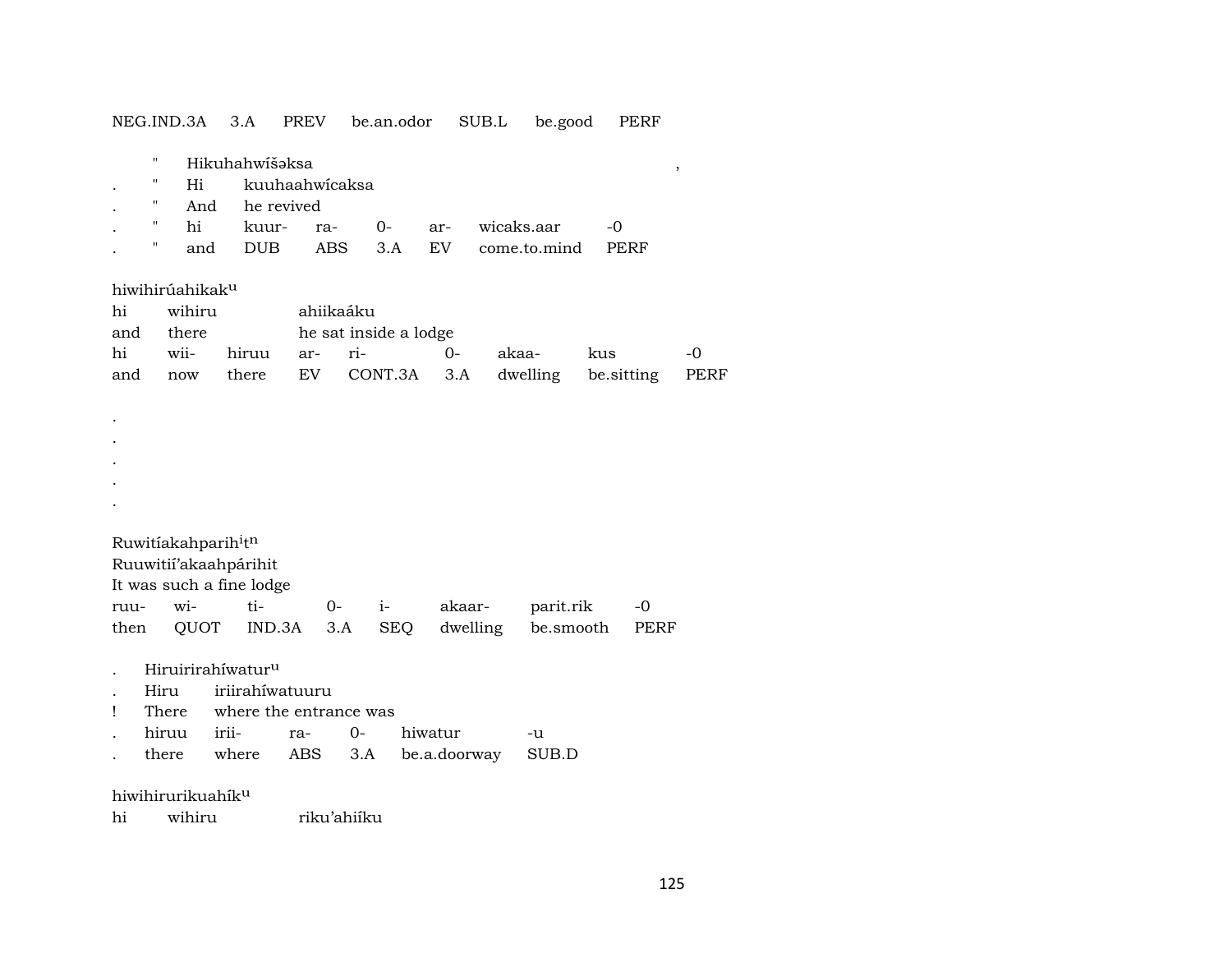| and        | there                       |                          |                               | that was the one sitting |             |                                      |                          |            |                          |
|------------|-----------------------------|--------------------------|-------------------------------|--------------------------|-------------|--------------------------------------|--------------------------|------------|--------------------------|
| hi         | wii-                        | hiruu                    | riku-                         | ar-                      | ri-         |                                      | $0-$                     | kus        | $-0$                     |
| and        | now                         | there                    | that.is                       | EV                       |             | CONT.3A                              | 3.A                      | be.sitting | PERF                     |
|            |                             |                          |                               |                          |             |                                      |                          |            |                          |
|            | Ahawáku                     |                          |                               |                          |             | $\pmb{\zeta}\pmb{\zeta}$             | Náwa                     |            |                          |
|            | Ahawáku'                    |                          |                               |                          |             | $\mathcal{C}$                        | Ráwa                     |            |                          |
|            | He said:                    |                          |                               |                          |             | $\epsilon\epsilon$<br>$\ddot{\cdot}$ | <b>Now</b>               |            |                          |
|            | ar-                         | $0-$<br>ra-              | waka'u                        | $-0$                     |             | $\pmb{\mathsf{H}}$                   | rawa                     |            |                          |
|            | EV                          | <b>ABS</b>               | 3.A<br>say                    |                          | <b>PERF</b> | $\pmb{\mathsf{H}}$                   | now                      |            |                          |
|            |                             |                          |                               |                          |             |                                      |                          |            |                          |
|            | wískuš <sup>u</sup>         |                          |                               |                          |             |                                      |                          |            |                          |
|            | wiskucu'                    |                          |                               |                          |             |                                      |                          |            |                          |
| hurry      |                             |                          | ı                             |                          |             |                                      |                          |            |                          |
| wis        |                             | -kucuu                   |                               |                          |             |                                      |                          |            |                          |
| hurry      | $\mathop{\rm AUG}\nolimits$ |                          |                               |                          |             |                                      |                          |            |                          |
|            |                             |                          |                               |                          |             |                                      |                          |            |                          |
|            | kakúhkaharawiri             |                          |                               |                          |             |                                      |                          |            |                          |
|            | Kaakúhkahaarawiri           |                          |                               |                          |             |                                      |                          |            |                          |
|            | He does not smell good      |                          |                               |                          |             |                                      |                          |            |                          |
| kaaki-     |                             | $O -$                    | uur-                          | kahaa.ara                |             | -wi                                  | hiir                     | $-0$       |                          |
|            | NEG.IND.3A                  | 3.A                      | PREV                          | be.an.odor               |             | SUB.L                                | be.good                  | PERF       |                          |
|            |                             |                          |                               |                          |             |                                      |                          |            |                          |
| Н          | Hiruukátatn                 |                          |                               | ahawáku                  |             |                                      |                          |            |                          |
| П          | Hiru                        | uúkatat                  |                               | ahawáku'                 |             |                                      |                          |            |                          |
| П          | There                       | in the west              |                               | he said                  |             |                                      |                          |            |                          |
| н          | hiruu                       | uukata-                  | $-t$                          | ar-                      | ra-         | $0 -$                                | waka'u                   | -0         | ,                        |
| П          | there                       | west                     | LOC                           | EV                       | ABS         | 3.A                                  | say                      | PERF       | $\overline{\phantom{a}}$ |
|            |                             |                          |                               |                          |             |                                      |                          |            |                          |
| "          | Náwatik <sup>i</sup> s      |                          | $\overline{\phantom{a}}$      | náwatik <sup>i</sup> s   |             |                                      | $\overline{\phantom{a}}$ |            |                          |
| "          | Ráwa                        |                          | tíkis                         | Ráwa                     | tíkis       |                                      |                          |            |                          |
| $\epsilon$ | <b>Now</b>                  | $\overline{\phantom{a}}$ | sonny<br>$\ddot{\phantom{0}}$ | Now                      |             | sonny                                |                          |            |                          |
| Н          | rawa                        | $\overline{\phantom{a}}$ | tikis                         | rawa                     | tikis       |                                      | $\overline{\phantom{a}}$ |            |                          |
| Н          | now                         |                          | sonny                         | now                      |             | sonny                                |                          |            |                          |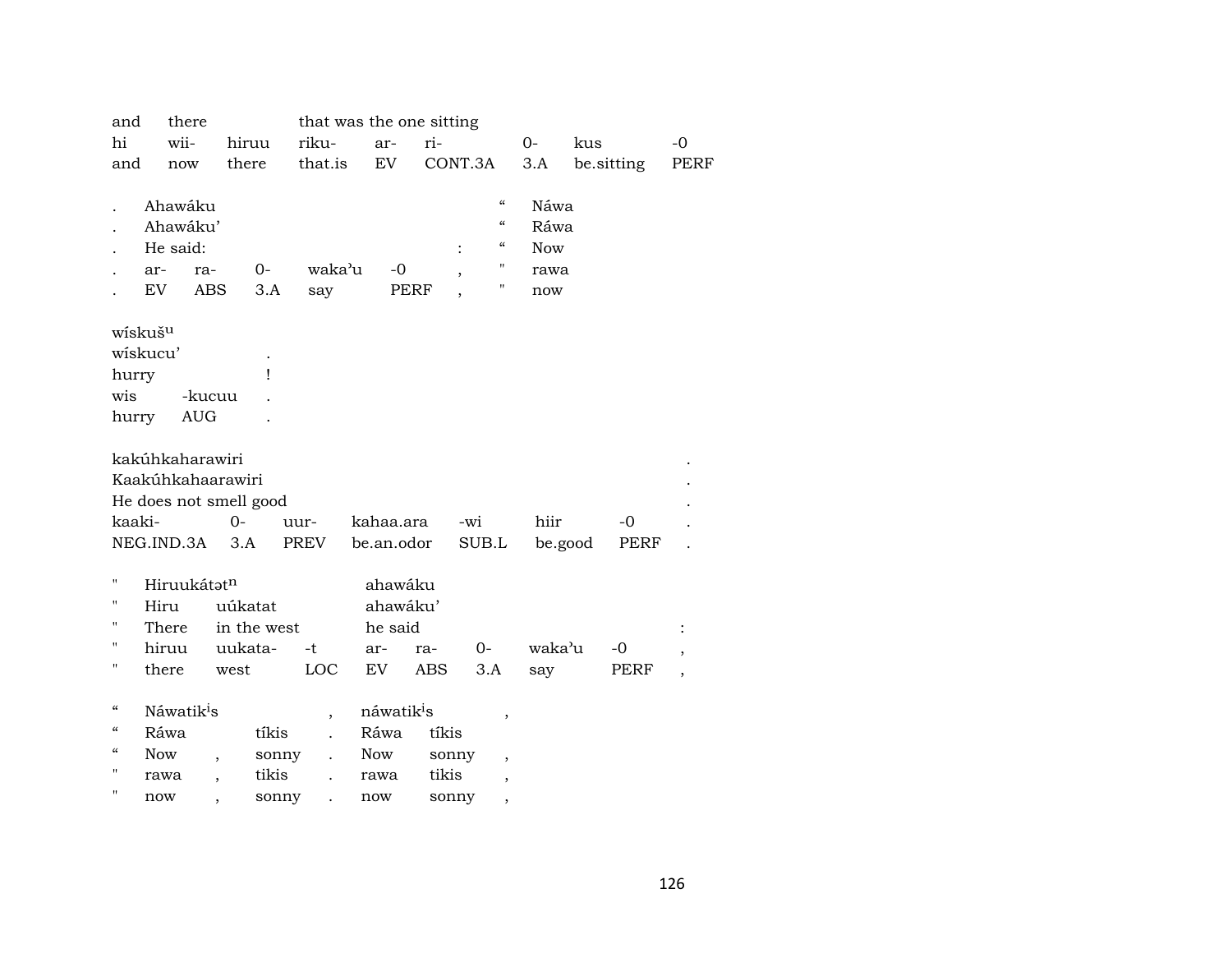| sitatarítasiksti                                                    | sitatariítaciksti'<br>we liked your thoughts |                                                  |                                                                                        |                                                                  |                                   |       |        |      |             |
|---------------------------------------------------------------------|----------------------------------------------|--------------------------------------------------|----------------------------------------------------------------------------------------|------------------------------------------------------------------|-----------------------------------|-------|--------|------|-------------|
| $si-$                                                               | ta-                                          | $t-$                                             | ir-                                                                                    | $a-$                                                             | ri-                               | ut-   | aciks- | tii  | $-0$        |
| $\mathop{\rm DU}\nolimits$                                          | IND.1/2A                                     | 1.A                                              | PREV.1/2A                                                                              | 2.P                                                              | PHYS.POSS                         | PREV  | mind   | like | <b>PERF</b> |
| tírasira<br>tírasiira<br>tii-<br>when                               | when you came<br>ra-<br>ABS                  | $S-$<br>2.A                                      | ir-<br>PREV.1/2A                                                                       | a<br>come                                                        | $-0$<br>SUB.4                     |       |        |      |             |
| Tahápišk <sup>a</sup><br>Tahápicka'<br>We wished<br>ta-<br>IND.1/2A | $t-$<br>1.A                                  | rak-                                             | wicka<br>$1/2$ .PL<br>want                                                             | $-0$<br><b>PERF</b>                                              |                                   |       |        |      |             |
| tírasira<br>tírasiira                                               | when you came                                |                                                  |                                                                                        |                                                                  |                                   |       |        |      |             |
| tii-                                                                | ra-                                          | $S-$                                             | ir-                                                                                    | a                                                                | $-0$                              |       |        |      |             |
| when                                                                | ABS                                          | 2.A                                              | PREV.1/2A                                                                              | $_{\rm{come}}$                                                   | SUB.4                             |       |        |      |             |
| nikúrasihku <sup>a</sup><br>rikúrasihku'a<br>riku-                  | for you to be the one to come<br>ra-         | $S-$                                             | ir-                                                                                    | ku-                                                              | a                                 | $-0$  | $\, ,$ |      |             |
| that.is                                                             | INF.A                                        | 2.A                                              | PREV.1/2A                                                                              | $\textsf{INF}.\textsf{B}$                                        | come                              | SUB.4 |        |      |             |
| ti̇̃taku<br>tiítaku<br>here<br>tii-                                 | -taku                                        | $\mathbf{A}$<br>$\ddot{\phantom{a}}$<br>$\rm{a}$ | Ah<br>itik <sup>i</sup> s<br>$\mathbf{I}$<br>iítikis<br>Ah<br>my son<br>$\overline{ }$ | $\overline{\phantom{a}}$<br>$\overline{\phantom{a}}$<br>uu.tikis | titaku<br>tiítaku<br>here<br>tii- | -taku |        |      |             |
|                                                                     |                                              |                                                  |                                                                                        |                                                                  |                                   |       |        |      |             |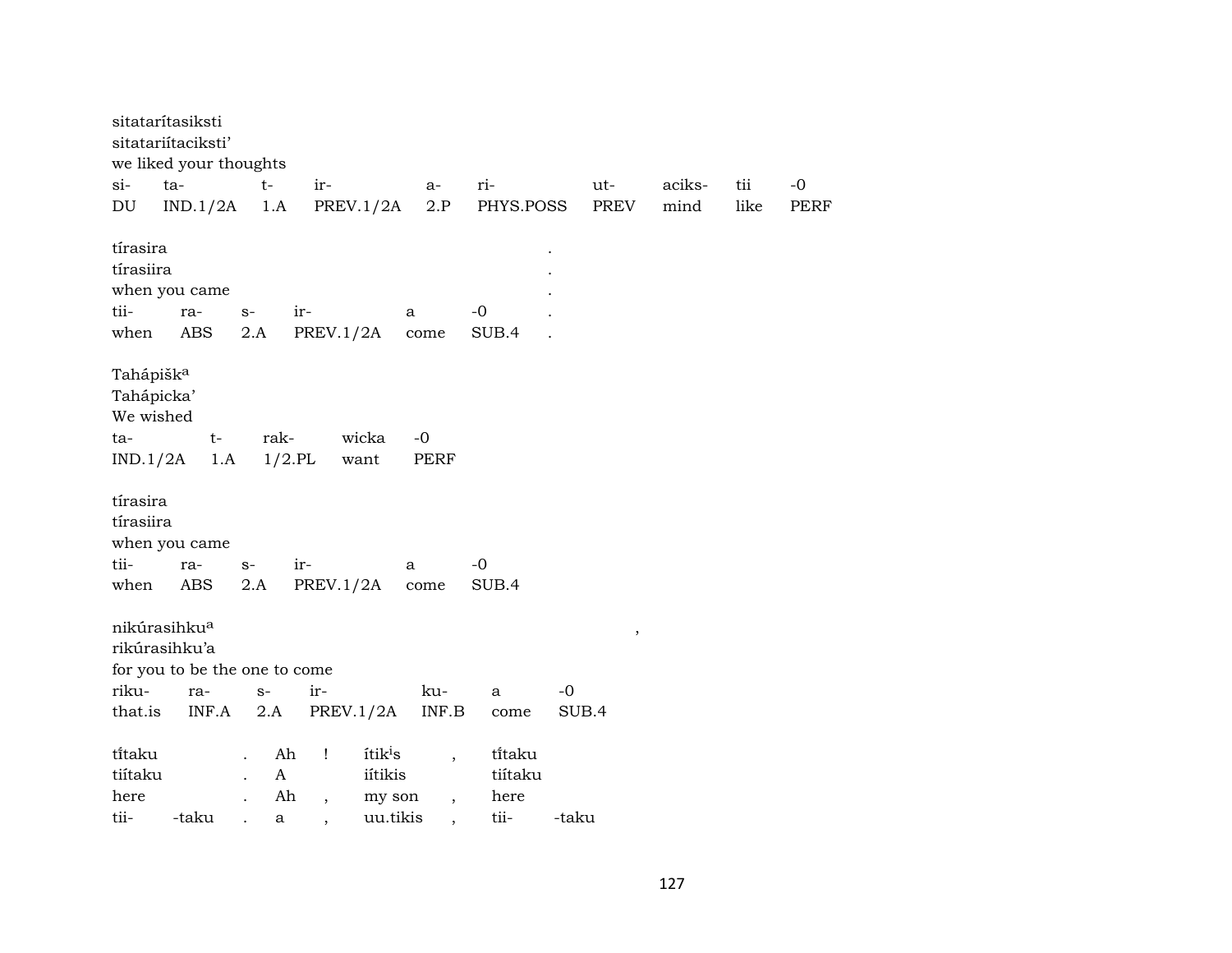| LOC<br>here                                                                                                           | ah                                                        |                              | sonny                                 | here<br>$\overline{\phantom{a}}$ |                    | LOC                                            |  |
|-----------------------------------------------------------------------------------------------------------------------|-----------------------------------------------------------|------------------------------|---------------------------------------|----------------------------------|--------------------|------------------------------------------------|--|
| rikuríhura <sup>a</sup><br>rikuriíhura'a<br>this is the place<br>riku-<br>rii-<br>that.is<br>ASSR                     | 0-<br>3.A                                                 | huraar<br>be earth           | $\overline{\phantom{0}}$<br><b>EX</b> | $\,$                             |                    |                                                |  |
| nahapíška<br>Rahapícka'<br>We wish<br>$t-$<br>ra-<br><b>ABS</b><br>1.A                                                | rak-<br>$1/2.$ PL                                         | wicka<br>want                | $-0$<br><b>PERF</b>                   |                                  |                    |                                                |  |
| tihakúsuši<br>tihaakuúsuci'<br>this is how it will be<br>tii-<br>haa-<br>this<br>here                                 | kuus-<br>POT.1/3A                                         | $O -$<br>3.A                 | ut-<br>PREV                           | $i-$<br><b>SEQ</b>               | $\Omega$<br>be     | $\, ,$<br>$-0$<br><b>PERF</b>                  |  |
| tíraspari<br>tíraspari<br>your living here<br>tii-<br>ra-<br>this<br>ABS                                              | $S-$<br>2.A                                               | warii<br>be.going.about.IMPF |                                       | -hus<br>IMPF.SUB                 |                    | Náw <sup>a</sup><br>Ráwa<br>Now<br>rawa<br>now |  |
| ítik <sup>i</sup> s<br>iítikis<br>my son<br>$\overline{\phantom{a}}$<br>uu.tikis<br>$\overline{\phantom{a}}$<br>sonny | wikakúutn<br>wikaakuú'ut<br>it is not thus<br>wii-<br>now | kaaki-<br>NEG.IND.3A         | $0-$<br>3.A                           | ut-<br><b>PREV</b>               | $\mathbf{O}$<br>be | $\,$<br>$\overline{\phantom{0}}$<br>EX         |  |
| iriratukstapíška <sup>a</sup><br>iriiratukstaapícka'a                                                                 |                                                           |                              |                                       |                                  |                    |                                                |  |

 $\overline{\phantom{a}}$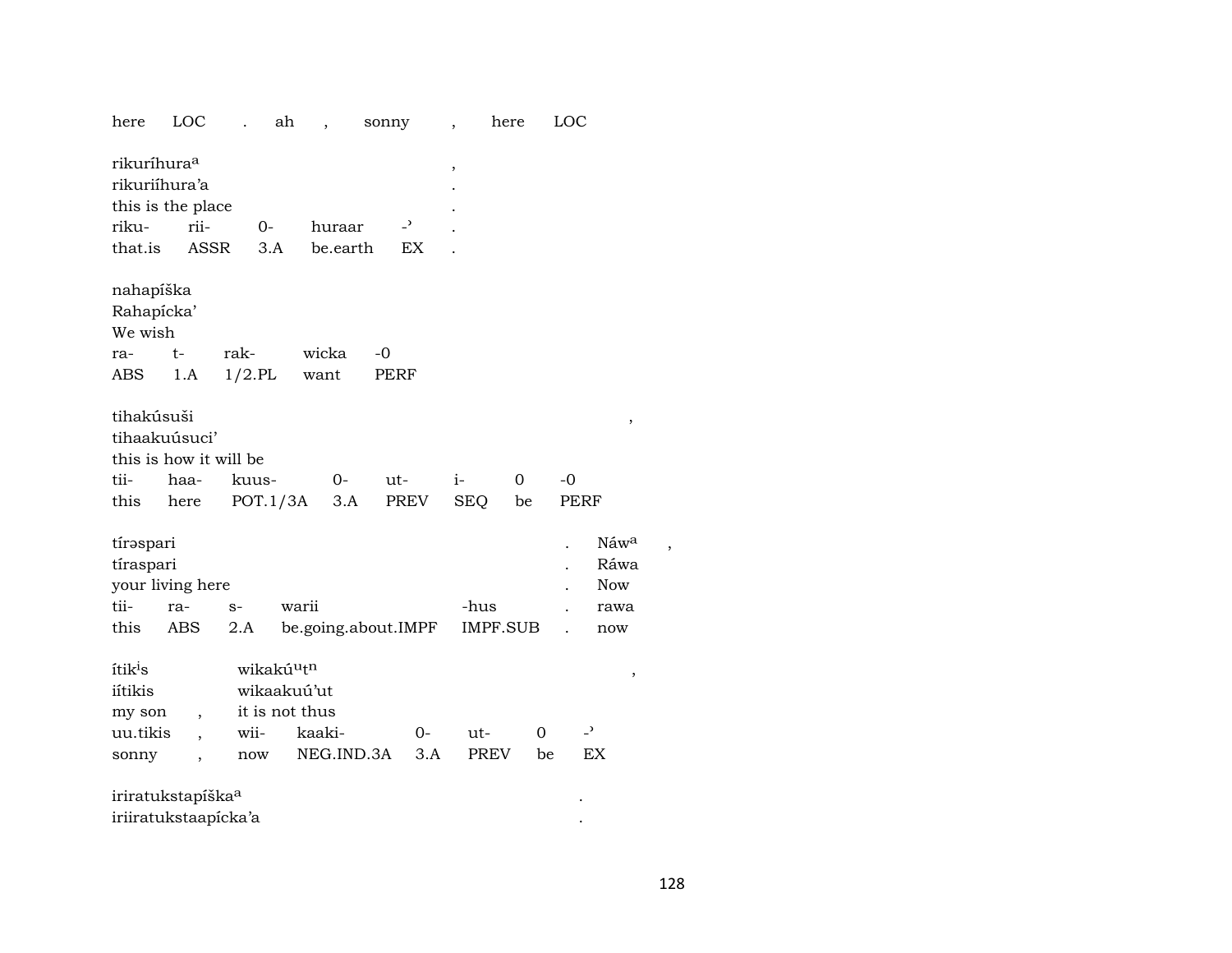|                        | what we wanted           |                          |                                    |             |                          |       |             |       |
|------------------------|--------------------------|--------------------------|------------------------------------|-------------|--------------------------|-------|-------------|-------|
| irii-                  | ra-                      | $t-$                     | uks-                               | rak-        | wicka                    | -a    |             |       |
| what                   | <b>ABS</b>               | 1.A                      | AOR                                | $1/2$ .PL   | want                     | SUB.1 |             |       |
|                        |                          |                          |                                    |             |                          |       |             |       |
| Náwatik <sup>i</sup> s |                          |                          | ,                                  |             |                          |       |             |       |
| Ráwa                   |                          | tíkis                    |                                    |             |                          |       |             |       |
| <b>Now</b>             | $\overline{ }$           | sonny                    |                                    |             |                          |       |             |       |
| rawa                   |                          | tikis                    |                                    |             |                          |       |             |       |
| now                    | $\overline{\phantom{a}}$ | sonny                    |                                    |             |                          |       |             |       |
|                        |                          |                          |                                    |             |                          |       |             |       |
|                        | kakasíhkaharawiri        |                          |                                    |             |                          |       |             |       |
|                        |                          | kaakasúhkahaarawiri      |                                    |             |                          |       |             |       |
|                        |                          | you do not smell good    |                                    |             |                          |       |             |       |
| kaaka-                 |                          | $S-$                     | uur-                               |             | kahaa.ara                | -wi   | hiir        | $-0$  |
|                        | NEG.ID.1/2A              | 2.A                      | PREV                               |             | have.an.odor             | SUB.L | be.good     | PERF  |
|                        |                          |                          |                                    |             |                          |       |             |       |
|                        | Nawahitik <sup>i</sup> s |                          | $\overline{\phantom{a}}$           | hã          | Ţ                        |       |             |       |
|                        | Ráwa                     |                          | iítikis                            | haá         |                          |       |             |       |
|                        | <b>Now</b>               | $\overline{\phantom{a}}$ | my son<br>$\overline{\phantom{a}}$ | ha          | Ţ                        |       |             |       |
|                        | rawa                     |                          | uu.tikis                           | haa         | $\overline{\phantom{a}}$ |       |             |       |
|                        | now                      | $\overline{\phantom{a}}$ | sonny                              | ha          | $\overline{\phantom{a}}$ |       |             |       |
|                        |                          |                          |                                    |             |                          |       |             |       |
| istiwáta               |                          |                          |                                    |             | $\,$                     |       |             |       |
| istiiwáta              |                          |                          |                                    |             |                          |       |             |       |
| look                   |                          |                          |                                    |             |                          |       |             |       |
| $i-$                   |                          | $S-$                     | riiwat.aar                         | $-0$        |                          |       |             |       |
|                        | CONT.1/2A                | 2.A                      | look.at                            | <b>PERF</b> |                          |       |             |       |
|                        |                          |                          |                                    |             |                          |       |             |       |
|                        |                          | tiraukátaharawahatn      |                                    |             |                          |       |             |       |
|                        |                          | tira'uukátahaarawaahat   |                                    |             |                          |       |             |       |
|                        | along this wall          |                          |                                    |             |                          |       |             |       |
| tii-                   | ra-                      | 0-                       | uukata.haar-                       |             | a.hak                    |       | -waa        | -0    |
| this                   | ABS                      | 3.A                      | interior.wall                      |             | extend.in.a.line         |       | <b>DIST</b> | SUB.4 |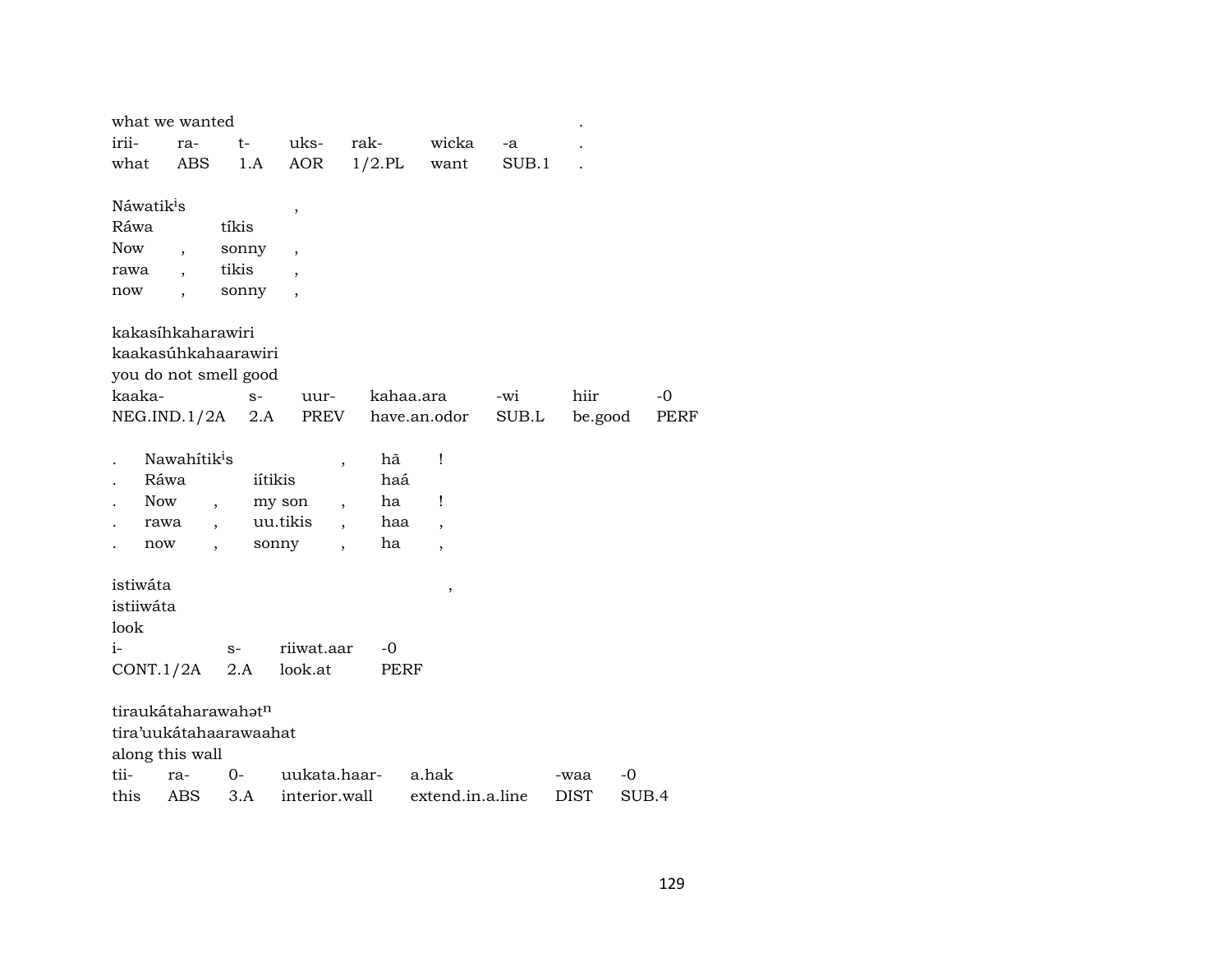$\mathcal{L}^{(n)}$  ,  $\frac{1}{1} \left( \begin{array}{cc} 0 \\ 0 \\ 0 \end{array} \right)$  $\begin{array}{cc} \ddots & \cdots & \cdots \\ \ddots & \cdots & \cdots \\ \ddots & \cdots & \cdots \end{array}$ 

 $\overline{\phantom{a}}$ 

|       | Hiruiriruahušiukátaharu <sup>a</sup> |      |     |     |       |                      |        |     |               |                 |       |
|-------|--------------------------------------|------|-----|-----|-------|----------------------|--------|-----|---------------|-----------------|-------|
| Hiru  | iriruu'ahuci'uukátahaaru'a           |      |     |     |       |                      |        |     |               |                 |       |
| There | where the wall of the lodge extended |      |     |     |       |                      |        |     |               |                 |       |
| hiruu | irii-                                | ruu- | ar- | ra- | 0- a- |                      | ut- i- |     | uukata.haar-  | u.a             | $-()$ |
| there | where                                | then | EV  |     |       | ABS 3.A PREV.3A PREV |        | SEQ | interior.wall | extend.this.way | SUB.4 |

|           |                           | hiwihiruwitahkárustarukat <sup>a</sup> |               |                       |      |     |         |       |                       |             |
|-----------|---------------------------|----------------------------------------|---------------|-----------------------|------|-----|---------|-------|-----------------------|-------------|
| hi        | wihiru                    |                                        |               | witaahkárustaaruukata |      |     |         |       |                       |             |
| and       | there                     |                                        |               | bags were hanging     |      |     |         |       |                       |             |
| hi        | wii-                      | hiruu                                  | wi-           | ti-                   | $0-$ | ar- | karuus- | raar- | uukata                | -0          |
| and       | now                       | there                                  | QUOT          | IND.3A                | 3.A  | EV  | bag     | PL    | hang.on.the.west.wall | <b>PERF</b> |
|           |                           |                                        |               |                       |      |     |         |       |                       |             |
| $\cdot$   | Kitapatkárus <sup>u</sup> |                                        |               | $\bullet$             |      |     |         |       |                       |             |
| $\bullet$ |                           | Kitaapatkáruusu'                       |               | $\bullet$             |      |     |         |       |                       |             |
| $\cdot$   | Otterskin bags            |                                        |               | $\cdot$               |      |     |         |       |                       |             |
| $\cdot$   | kitaapat                  | karuus-                                | $-u^{\prime}$ |                       |      |     |         |       |                       |             |
|           | otter                     | bag                                    | <b>NOM</b>    |                       |      |     |         |       |                       |             |
|           |                           |                                        |               |                       |      |     |         |       |                       |             |
|           |                           | Nahirarihuksurahkuhásik <sup>i</sup>   |               |                       |      |     |         |       |                       |             |
| Ráhiira'  |                           | ríhuksu'                               |               | raahkuhaásiki         |      |     |         |       |                       |             |
| Some      | only                      |                                        |               | their being ropes     |      |     |         |       |                       |             |

only then being topes<br>
rihuks -u' ra- 0- ar- ku- haas- 0 -ik -i rahiira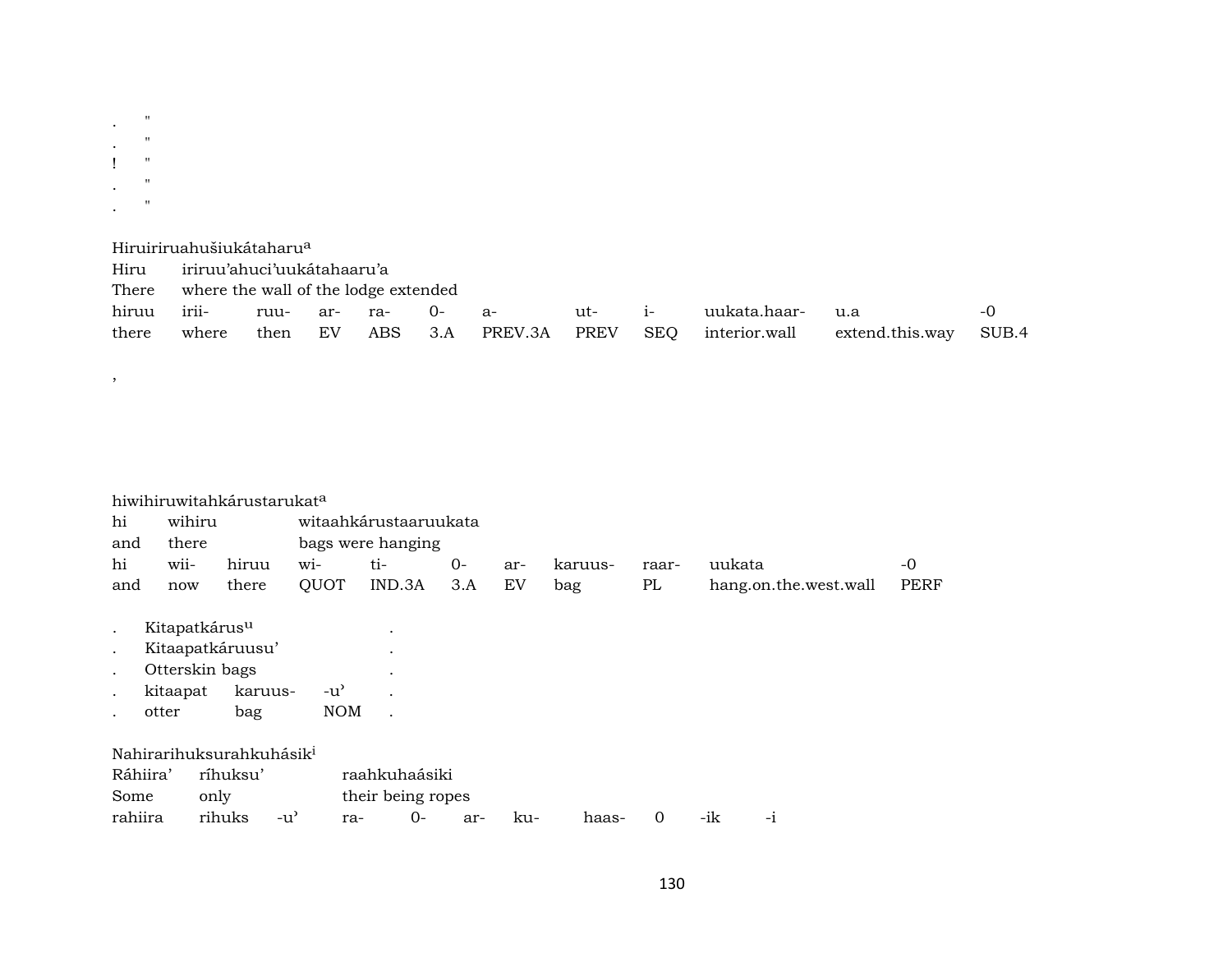| further                                                              |                                | alone                                                                            |                      | <b>NOM</b>                            | INF.A                          | 3.A                                                                                                          |       | EV                                                             | INF.B | rope                                              |     | be          | <b>DIST</b> | SUB.2          |             |
|----------------------------------------------------------------------|--------------------------------|----------------------------------------------------------------------------------|----------------------|---------------------------------------|--------------------------------|--------------------------------------------------------------------------------------------------------------|-------|----------------------------------------------------------------|-------|---------------------------------------------------|-----|-------------|-------------|----------------|-------------|
| $\,$<br>$\,$<br>$\cdot$                                              | ihi<br>ihi<br>uh<br>ihii<br>uh | $\overline{\phantom{a}}$<br>$\overline{\phantom{a}}$<br>$\overline{\phantom{a}}$ | haas-<br>rope        | háskatitn<br>háskaatit<br>black ropes | kaatiit<br>be.black            | $\overline{\phantom{a}}$<br>$\overline{\phantom{a}}$<br>$\overline{\phantom{a}}$<br>$\overline{\phantom{a}}$ |       | náruhuru<br>raruuhuúru'<br>a meteorite<br>raruuhuur-<br>meteor |       | $-u$ <sup><math>\prime</math></sup><br><b>NOM</b> |     |             |             |                |             |
| kirikurahkúštak <sup>u</sup><br>kíriku'<br>perhaps                   |                                |                                                                                  |                      | raahkúctaku<br>its hanging from it    |                                |                                                                                                              |       |                                                                |       |                                                   |     |             |             |                |             |
| kirikuu                                                              |                                | ra-                                                                              |                      | $0-$                                  | ar-                            | ku-                                                                                                          | ut-   |                                                                | ta    |                                                   |     | kus         | $-0$        |                |             |
| anything                                                             |                                | $\ensuremath{\mathsf{INF}}\xspace\text{-}\mathrm{A}\xspace$                      |                      | 3.A                                   | ${\rm EV}$                     | INF.B                                                                                                        |       | <b>PREV</b>                                                    |       | be.hanging                                        |     | be.sitting  | SUB.4       |                |             |
| $\bullet$                                                            |                                |                                                                                  |                      |                                       |                                |                                                                                                              |       |                                                                |       |                                                   |     |             |             |                |             |
| Hiatiraruwitarušítat^tn                                              |                                |                                                                                  |                      |                                       |                                |                                                                                                              |       |                                                                |       |                                                   |     |             |             |                |             |
| Hi                                                                   | Atíra'                         |                                                                                  |                      |                                       |                                | ruuwitarucítatat                                                                                             |       |                                                                |       |                                                   |     |             |             |                |             |
| And                                                                  | Mother                         |                                                                                  |                      |                                       |                                | there it would be attached to it                                                                             |       |                                                                |       |                                                   |     |             |             |                |             |
| hi                                                                   | ati-                           |                                                                                  | raa                  |                                       | ruu-                           | wi-                                                                                                          |       | ti-                                                            |       | $0-$                                              | ar- | ut-         | $i-$        | tatat          | $-0$        |
| and                                                                  |                                | 1.POSS                                                                           |                      | mother                                | there                          | QUOT                                                                                                         |       | IND.3A                                                         |       | 3.A                                               | EV  | <b>PREV</b> | <b>SEQ</b>  | be.attached.to | <b>PERF</b> |
| níksu<br>ríksu'<br>an arrow                                          |                                |                                                                                  | $\ddot{\phantom{a}}$ | $\mathbf{A}$<br>And                   | Aahíhwak <sup>i</sup>          | ahíhwaki'<br>they said                                                                                       |       |                                                                |       |                                                   |     |             |             |                |             |
| riiks-                                                               | $-u^{\prime}$                  |                                                                                  |                      | $\mathbf{a}$                          | ar-                            | ra-                                                                                                          | $O -$ |                                                                | ir-   | waki                                              |     | $-0$        |             |                |             |
| arrow                                                                |                                | <b>NOM</b>                                                                       |                      | and                                   | <b>EV</b>                      | <b>ABS</b>                                                                                                   | 3.A   |                                                                | PL.3A | say.PL                                            |     | <b>PERF</b> |             |                |             |
| $\boldsymbol{\mathcal{C}}$<br>$\boldsymbol{\zeta}\boldsymbol{\zeta}$ |                                | Náwa<br>Ráwa                                                                     |                      |                                       | náwatik <sup>i</sup> s<br>ráwa | tíkis                                                                                                        |       | $\,$                                                           |       |                                                   |     |             |             |                |             |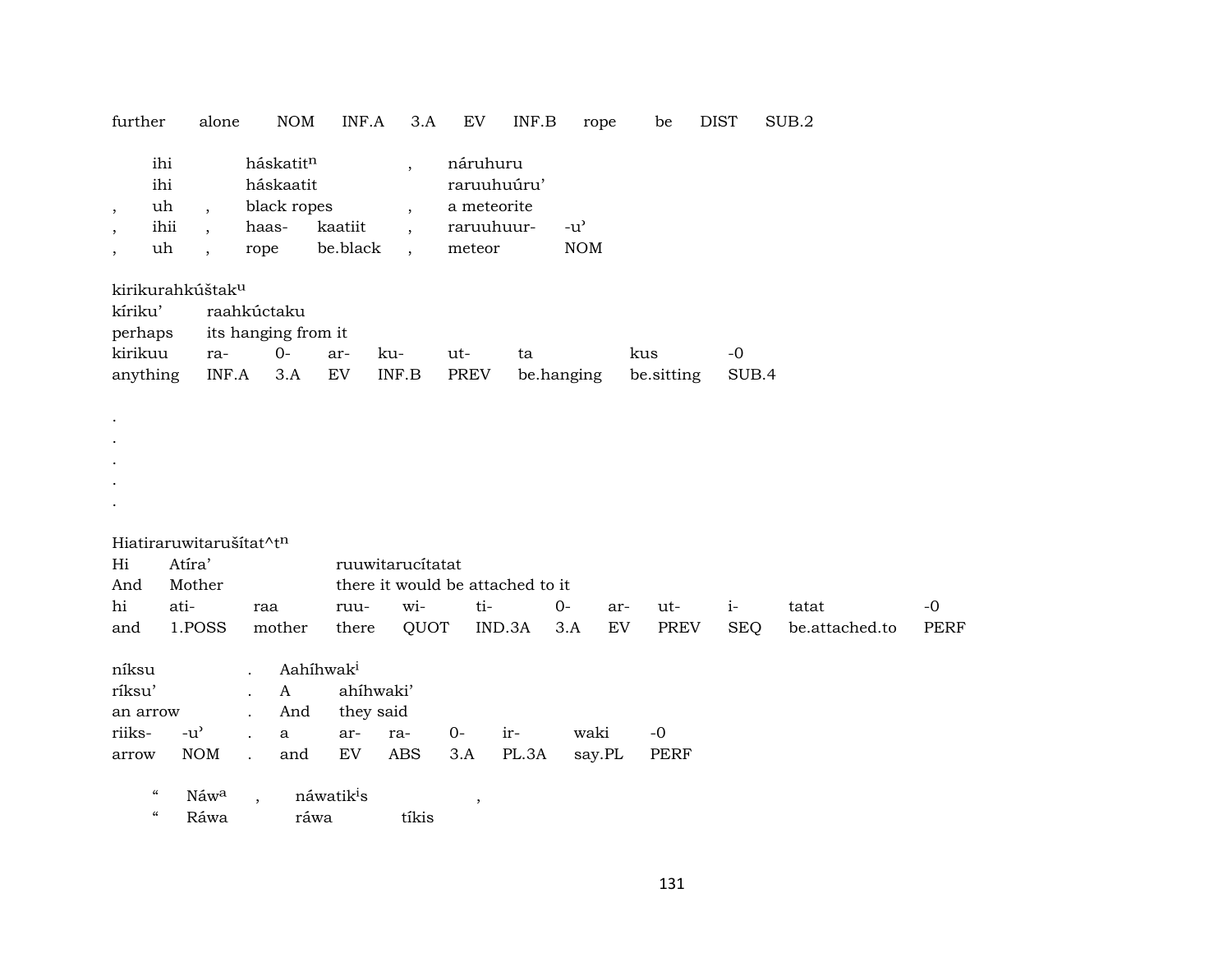|                                           | "    | Now                                                |                  | now                   | $\overline{\phantom{a}}$ | sonny       | $\overline{\phantom{a}}$ |                 |                               |                  |
|-------------------------------------------|------|----------------------------------------------------|------------------|-----------------------|--------------------------|-------------|--------------------------|-----------------|-------------------------------|------------------|
|                                           | "    | rawa                                               |                  | rawa                  |                          | tikis       |                          |                 |                               |                  |
|                                           | Π    | now                                                |                  | now                   |                          | sonny       |                          |                 |                               |                  |
| hirutásuht <sup>a</sup>                   |      |                                                    |                  |                       |                          |             |                          |                 |                               |                  |
| hiru                                      |      | tásuhta                                            |                  |                       |                          |             | ,                        |                 |                               |                  |
| there                                     |      |                                                    | you are to go    |                       |                          |             |                          |                 |                               |                  |
| hiruu                                     |      | ta-                                                |                  | $S-$                  | uh                       | -ta         |                          |                 |                               |                  |
| there                                     |      |                                                    | IND.1/2A         | 2.A                   | go.INT                   | <b>INT</b>  |                          |                 |                               |                  |
|                                           |      |                                                    |                  |                       |                          |             |                          |                 |                               |                  |
|                                           |      | Kišihawirisúhairitn                                |                  |                       |                          |             |                          |                 |                               | ,                |
| Kici                                      |      |                                                    |                  | haawiirisuúhaa'iirit  |                          |             |                          |                 |                               |                  |
| But                                       |      |                                                    |                  | here you have seen it |                          |             |                          |                 |                               |                  |
| kici                                      |      | haa-                                               | wii-             | rii-                  | $S-$                     | ut-         | raa-                     | iirik           | -0                            |                  |
| but                                       |      | here                                               | now              | <b>ASSR</b>           | 2.A                      | PREV        | way                      | see             | PERF                          |                  |
| titaku<br>tiítaku<br>here<br>tii-<br>here |      | -taku<br>LOC                                       |                  |                       |                          |             |                          |                 |                               |                  |
|                                           |      | nikutahákaka<br>rikutahaákaka<br>this is our lodge |                  |                       |                          |             |                          |                 | ,<br>$\overline{\phantom{a}}$ | ihi<br>ihi<br>uh |
| riku-                                     |      | $ta-$                                              |                  | t-                    | rak-                     | akaa        |                          | -0              |                               | ihii             |
| that.is                                   |      |                                                    | IND.1/2A         | 1.A                   | $1/2$ .PL                |             | be.a.dwelling            | PERF            |                               | uh               |
| ,                                         |      | tirastápakihu<br>tirastápakihu                     | this your saying |                       |                          |             |                          |                 | ,                             |                  |
| ,                                         | tii- |                                                    | ra-              | $S-$                  | rak-                     | waki.a      |                          | -hus            |                               |                  |
|                                           | this |                                                    | ABS              | $2.A$                 | $1/2$ .PL                | say.PL.IMPF |                          | <b>IMPF.SUB</b> |                               |                  |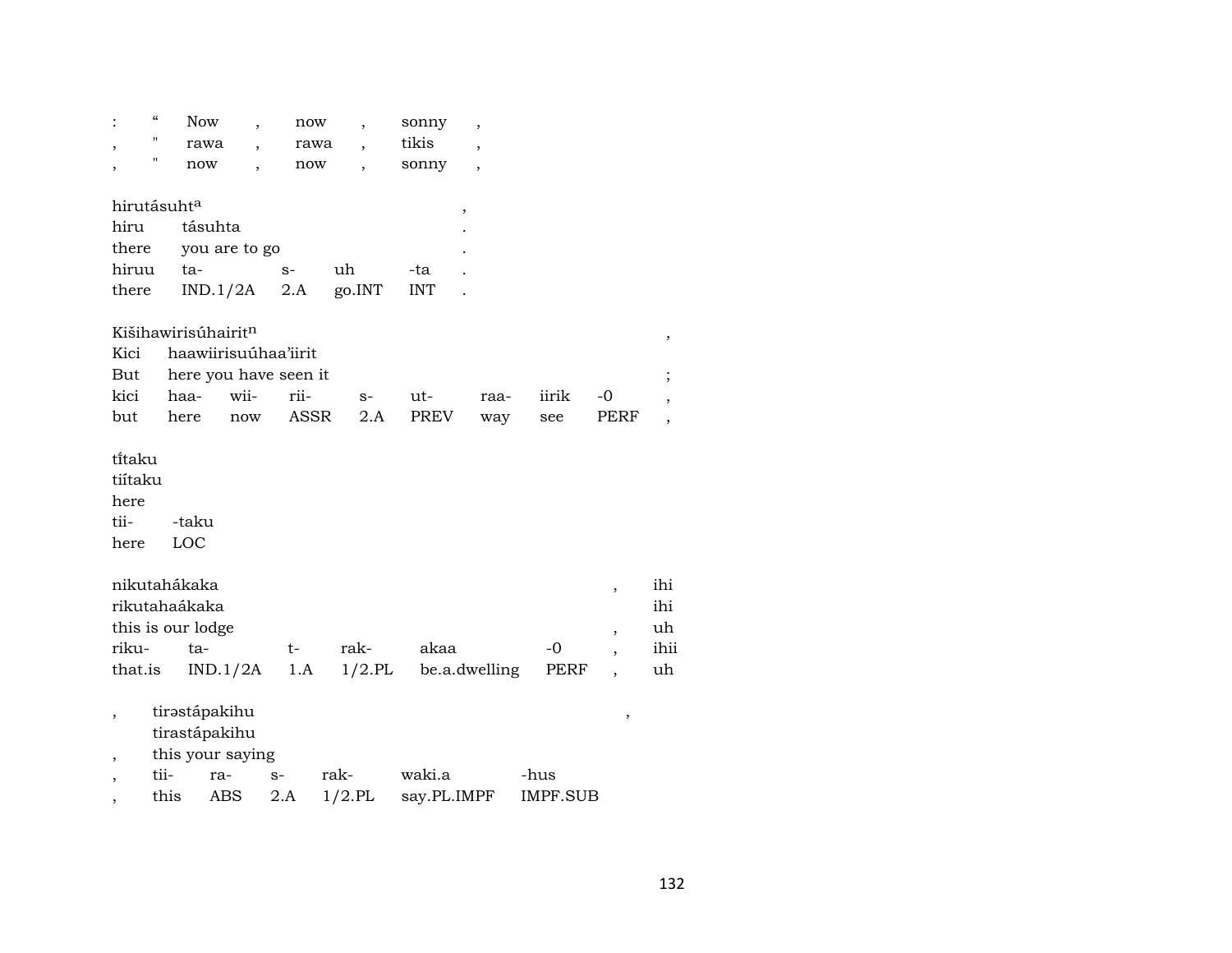|           | tirastákuriwaw <sup>i</sup> |                  |           |                                   |               |                     |              | ,                        |
|-----------|-----------------------------|------------------|-----------|-----------------------------------|---------------|---------------------|--------------|--------------------------|
|           | tirastákuriiwaawi           |                  |           |                                   |               |                     |              |                          |
|           | these of you living         |                  |           |                                   |               |                     |              |                          |
| tii-      | ra-                         | $S-$             | rak-      | hurii                             |               | -waa                | $-wi$        |                          |
| this      | ABS                         | 2.A              | $1/2$ .PL |                                   | go.around.PL  | <b>DIST</b>         | SUB.L        |                          |
|           | nawiráhis <sup>u</sup>      |                  |           |                                   |               |                     |              |                          |
|           | raawiiraáhisu'              |                  |           |                                   |               |                     |              |                          |
| warriors  |                             |                  |           |                                   |               |                     |              |                          |
|           | raawiir.aah.his             | $-u^{\prime}$    |           |                                   |               |                     |              |                          |
| warrior   |                             | <b>NOM</b>       |           |                                   |               |                     |              |                          |
|           | Hirikuritúhata <sup>a</sup> |                  |           |                                   |               |                     |              |                          |
| Hi        |                             | rikuriitúhatta'a |           |                                   |               |                     |              |                          |
| And       |                             |                  |           | we are the ones who are the cause |               |                     |              |                          |
| hi        | riku-                       | rii-             | t-        | ut-                               | rak-          | raar                |              | $\overline{\phantom{0}}$ |
| and       | that.is                     | ASSR             |           | PREV<br>1.A                       | $1/2$ .PL     |                     | be.the.cause | EX                       |
|           | nawiráhis <sup>u</sup>      |                  |           | nákuar <sup>a</sup>               |               |                     |              |                          |
|           | raawiiraáhisu'              |                  |           | ráku'aara                         |               |                     |              |                          |
| a warrior |                             |                  |           | to become                         |               |                     |              |                          |
|           | raawiir.aah.his             | $-u^{\prime}$    | ra-       | 0-                                | ku-           | aar                 | -a           |                          |
| warrior   |                             | <b>NOM</b>       |           | INF.A<br>3.P                      | INF.B         | become              | SUB.1        |                          |
|           | tihárahakakaw <sup>i</sup>  |                  |           |                                   |               |                     |              |                          |
|           | tihaárahaakakaawi           |                  |           |                                   |               |                     |              |                          |
|           | this lodge of ours          |                  |           |                                   |               |                     |              | $\pmb{\mathsf{H}}$       |
| tii-      | haa-                        | ra-              | t-        | rak-                              | akaa          |                     | -wi          | $\pmb{\mathsf{H}}$       |
| this      | here                        | ABS              | 1.A       | $1/2$ .PL                         | be.a.dwelling |                     | SUB.L        | п                        |
| Ahúta     |                             |                  |           |                                   |               | pírask <sup>i</sup> |              | ,                        |
| Ahuúta    |                             |                  |           |                                   |               | piíraski            |              |                          |
| He did it |                             |                  |           |                                   |               | the boy             |              |                          |
| ar-       | ri-                         | $0-$             | ut-       | aar                               | $-0$          | piiras-             | -kis         |                          |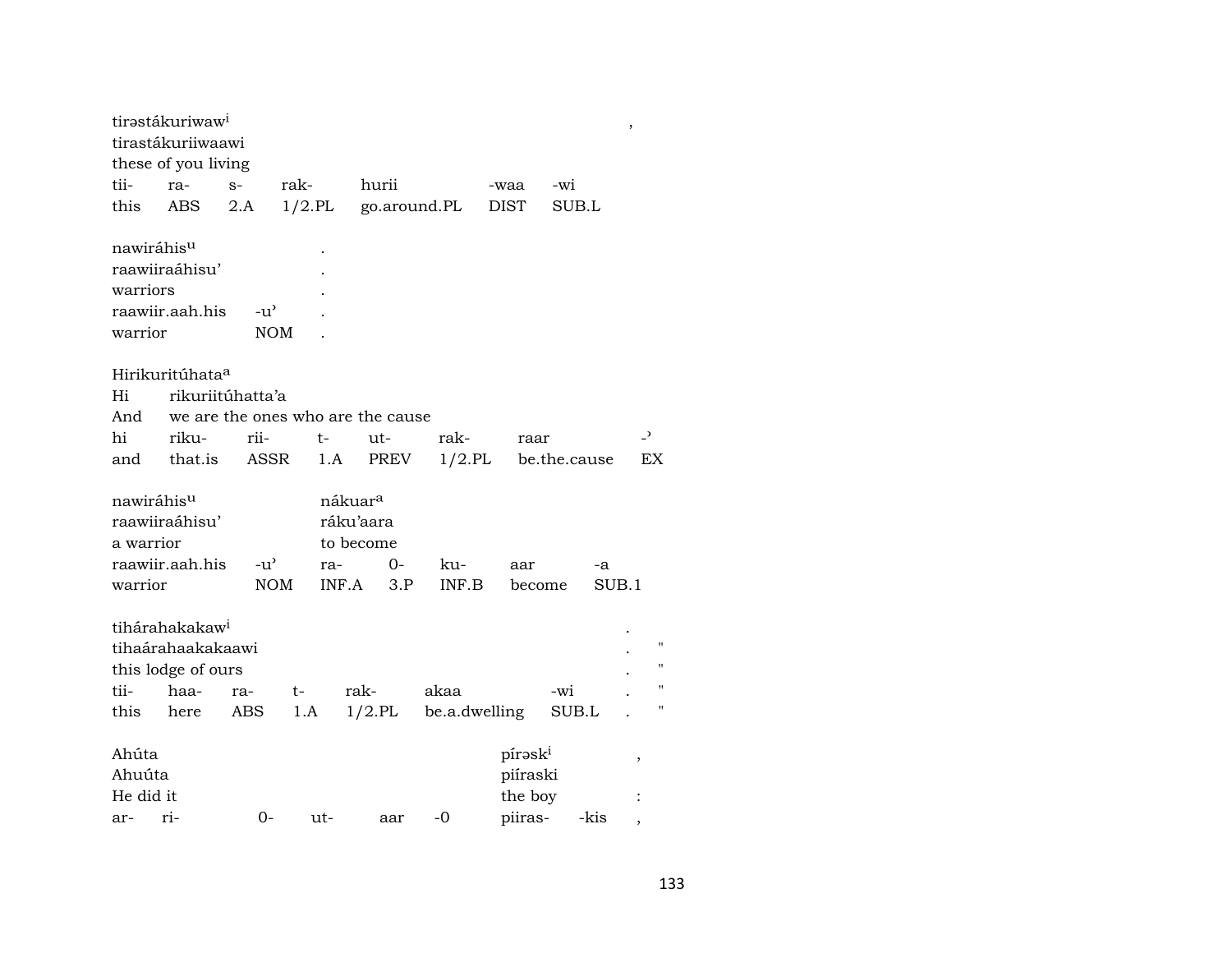| EV                       | CONT.3A                  |             | 3.A        | <b>PREV</b> | do                       | PERF       | boy         |                          | DIM                                    | $\overline{\phantom{a}}$ |       |             |             |
|--------------------------|--------------------------|-------------|------------|-------------|--------------------------|------------|-------------|--------------------------|----------------------------------------|--------------------------|-------|-------------|-------------|
|                          | irihawásikuhituhurahuru  |             |            |             |                          |            |             |                          |                                        |                          |       |             |             |
| irii                     | hawá                     |             |            |             | sikúhiituhurahúru'       |            |             |                          |                                        |                          |       |             |             |
| what                     | also                     |             |            |             | whatever they did to him |            |             |                          |                                        |                          |       |             |             |
| irii                     |                          | haawa       | $si-$      | kuur-       | ra-                      | $0-$       | ir-         | ut-                      |                                        | uhur-                    |       | rahur.ra'uk | $-0$        |
| what                     | also                     |             | DU         | <b>DUB</b>  | <b>ABS</b>               | 3.A        | PL.3A       |                          | <b>PREV</b>                            | now                      | do.to |             | <b>PERF</b> |
| $\overline{\phantom{a}}$ | hiahakírika <sup>a</sup> |             |            |             |                          |            |             |                          |                                        |                          |       |             |             |
|                          | hi                       | ahakírika'a |            |             |                          |            |             |                          |                                        |                          |       |             |             |
|                          | and                      | he awoke    |            |             |                          |            |             |                          |                                        |                          |       |             |             |
|                          | hi                       | ar-         | ra-        | $0-$        |                          | kirika.aar | $-0$        |                          |                                        |                          |       |             |             |
|                          | and                      | EV          | <b>ABS</b> | 3.A         | wake.up                  |            | <b>PERF</b> |                          |                                        |                          |       |             |             |
|                          |                          |             |            |             |                          |            |             |                          |                                        |                          |       |             |             |
|                          | Hiirihiwihiruahihi       |             |            |             |                          |            |             |                          |                                        |                          |       |             |             |
| Hi                       | irihii                   |             |            | wihiru      |                          | ahíhi'     |             |                          |                                        |                          |       |             |             |
| And                      |                          | that other  |            | there       |                          | it was     |             |                          |                                        |                          |       |             |             |
| hi                       | irii-                    | hii         |            | wii-        | hiruu                    | ar-        | ri-         | $0-$                     |                                        | ihii                     |       | $-0$        |             |
| and                      | that                     | other       |            | now         | there                    | EV         | CONT.3A     |                          | 3.A                                    | be.in.a.place            |       | PERF        |             |
| iríahas <sup>a</sup>     |                          |             |            |             |                          |            |             | kitaháhir <sup>i</sup>   |                                        |                          |       |             |             |
|                          | irií'ahaasa              |             |            |             |                          |            |             | kitahaáhiri'             |                                        |                          |       |             |             |
|                          | where he had lain        |             |            |             |                          |            |             | on top the hill          |                                        |                          |       |             |             |
| irii-                    | ar-                      | ra-         |            | $0-$        | sa                       | $-0$       | kita-       |                          | -haar                                  | -hiri <sup>3</sup>       |       |             |             |
| where                    | EV                       | <b>ABS</b>  |            | 3.A         | be.lying                 | SUB.3      | on.top      |                          | LOC                                    | LOC                      |       |             |             |
|                          |                          |             |            |             |                          |            |             |                          |                                        |                          |       |             |             |
|                          | Híruahiwiška<br>Hiru     | ahiwicka'   |            |             |                          |            |             | $\,$                     | $\boldsymbol{\zeta}\boldsymbol{\zeta}$ |                          |       |             |             |
|                          | Then                     |             | he thought |             |                          |            |             |                          | $\boldsymbol{\zeta}\boldsymbol{\zeta}$ |                          |       |             |             |
|                          | hiruu                    | ar-         | ri-        |             | $0 -$                    | wicka      | $-0$        |                          | 11                                     |                          |       |             |             |
|                          | then                     | EV          |            | CONT.3A     | 3.A                      | think      | <b>PERF</b> | $\overline{\phantom{a}}$ | П                                      |                          |       |             |             |
|                          |                          |             |            |             |                          |            |             | $\overline{\phantom{a}}$ |                                        |                          |       |             |             |
|                          | kirakírikirasu^tn        |             |            |             |                          |            |             | $\, ,$                   |                                        |                          |       |             |             |
|                          | Kíra kíriki rasuú'ut     |             |            |             |                          |            |             |                          |                                        |                          |       |             |             |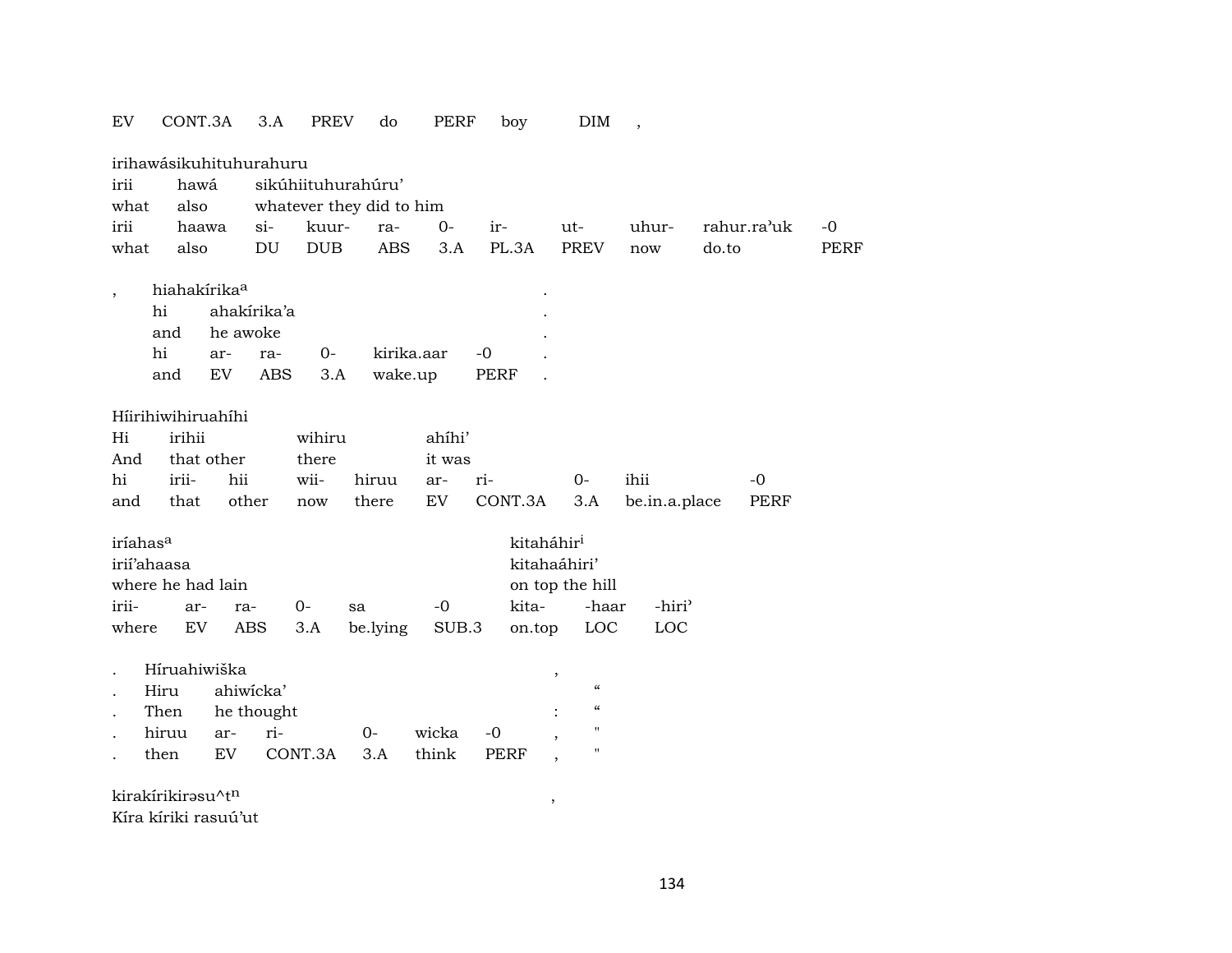| tikarahatúhkaharawirir <sup>a</sup>                                                                                                                                                                                                                   |             |
|-------------------------------------------------------------------------------------------------------------------------------------------------------------------------------------------------------------------------------------------------------|-------------|
| tikaraahatúhkahaarawiriira<br>this my not smelling good<br>tii-<br>kara-<br>kahaa.ara<br>hiir<br>ar-<br>-wi<br>$t-$<br>uur-<br>ra-<br>-a<br>this<br><b>NEG</b><br>EV<br><b>ABS</b><br><b>PREV</b><br>SUB.L<br>SUB.1<br>1.A<br>have.an.odor<br>be.good |             |
| 5                                                                                                                                                                                                                                                     |             |
| Hiširukukariritušíratihúruk <sup>u</sup>                                                                                                                                                                                                              |             |
| kukariiriitucíraatiihúruuku'<br>Hi<br>ciru                                                                                                                                                                                                            |             |
| I have not been with one (a woman)<br>And<br>yet                                                                                                                                                                                                      |             |
| hi<br>rii-<br>ciruu<br>karii-<br>tiihur.uu<br>ku-<br>$t-$<br>$i-$<br>-uk<br>ut-<br>raa-                                                                                                                                                               | -:hus       |
| <b>PREV</b><br><b>INDF</b><br>EMPH.NEG<br><b>ASSR</b><br><b>SEQ</b><br>be.around<br><b>DIST</b><br>1.A<br>and<br>yet<br>way                                                                                                                           | <b>IMPF</b> |
| Ah<br>Ţ                                                                                                                                                                                                                                               |             |
| $\mathbf{H}$<br>A                                                                                                                                                                                                                                     |             |
| $\pmb{\mathsf{H}}$<br>Ah<br>$\overline{\phantom{a}}$                                                                                                                                                                                                  |             |
| н<br>$\mathbf{a}$                                                                                                                                                                                                                                     |             |
| 11<br>ah<br>$\overline{\phantom{a}}$                                                                                                                                                                                                                  |             |
| hiwihiruahúšira <sup>a</sup>                                                                                                                                                                                                                          |             |
| hi<br>wihiru<br>ahúcira'a                                                                                                                                                                                                                             |             |
| it was the cause of it<br>and<br>there                                                                                                                                                                                                                |             |
| $\overline{\phantom{0}}$<br>wii-<br>hi<br>hiruu<br>$i-$<br>ut-<br>ar-<br>ra-<br>raar                                                                                                                                                                  |             |
| EV<br><b>ABS</b><br><b>PREV</b><br><b>SEQ</b><br>EX<br>there<br>be.the.cause<br>and<br>now                                                                                                                                                            |             |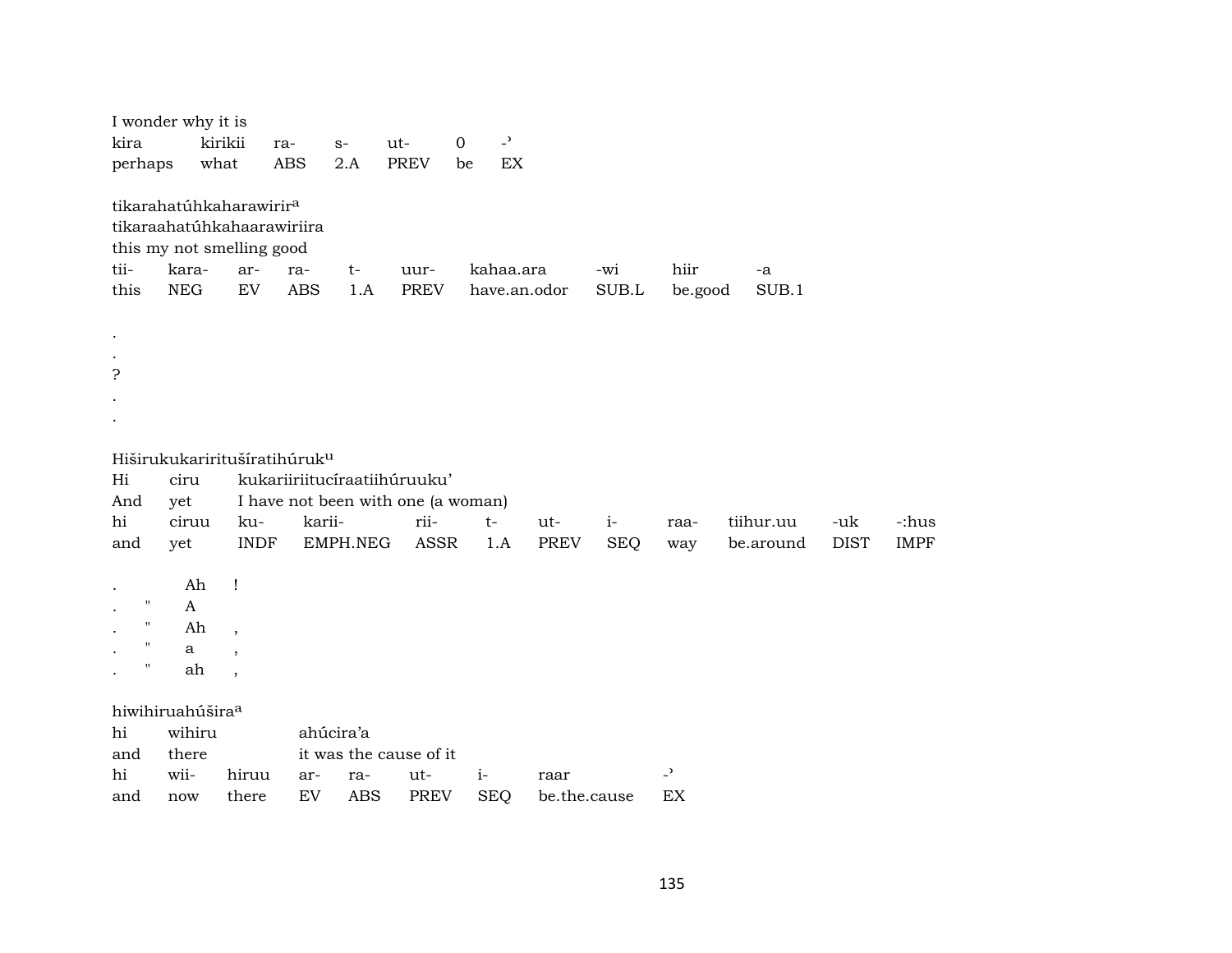| $\overline{\phantom{a}}$<br>, |                                                                                                           |                      |                          |                 |                      |             |      |              |                                       |             |              |
|-------------------------------|-----------------------------------------------------------------------------------------------------------|----------------------|--------------------------|-----------------|----------------------|-------------|------|--------------|---------------------------------------|-------------|--------------|
|                               | ahutarəsurikátak <sup>u</sup><br>ahuutarasurikátaku<br>he had food on himself                             |                      |                          |                 |                      |             |      |              |                                       |             |              |
| ar-                           | ra-                                                                                                       | 0-                   | $a-$                     | ut-             | aras-                |             |      | uri.kata.kus |                                       | $-0$        |              |
| EV                            | ABS                                                                                                       | 3.A                  | PREV.3A                  | <b>PREV</b>     |                      | cooked.food |      |              | carry.under.one's.arm                 | <b>PERF</b> |              |
| ;                             | tákask <sup>i</sup><br>taákaski<br>dried meat                                                             |                      | $\overline{\phantom{a}}$ | áiš<br>a<br>and | íc<br>potatoes<br>ic |             |      |              |                                       |             |              |
|                               | taakas<br>dried.meat                                                                                      |                      | -kis<br>DIM              | a<br>and        | wild.potato          |             |      |              |                                       |             |              |
|                               |                                                                                                           |                      |                          |                 |                      |             |      |              |                                       |             |              |
| ar-<br>EV                     | ahutarəstarurikatak <sup>u</sup><br>ahuutarastaarurikataku<br>he had food on himself<br>ra-<br><b>ABS</b> | $0-$<br>3.A          | $a-$<br>PREV.3A          | ut-<br>PREV     | aras-                | cooked.food |      | raar-<br>PL  | uri.kata.kus<br>carry.under.one's.arm |             | $-0$<br>PERF |
|                               | Hiruwiwitatn<br>Hiru<br>Then                                                                              | wiwiti'at<br>he went |                          |                 |                      |             |      |              |                                       |             |              |
|                               | hiruu                                                                                                     | wii-                 | wi-                      | ti-             | $0 -$                | at          | $-0$ |              |                                       |             |              |
|                               | then                                                                                                      | now                  | QUOT                     | IND.3A          | 3.A                  | go          | PERF |              |                                       |             |              |
| irii-                         | iríahakitkahak <sup>u</sup><br>irii'ahakitkahaahku<br>where the village was<br>ar-                        | ra-                  | $0-$                     | kitka.haar-     |                      |             | kus  |              | $-0$                                  |             |              |

: 100 million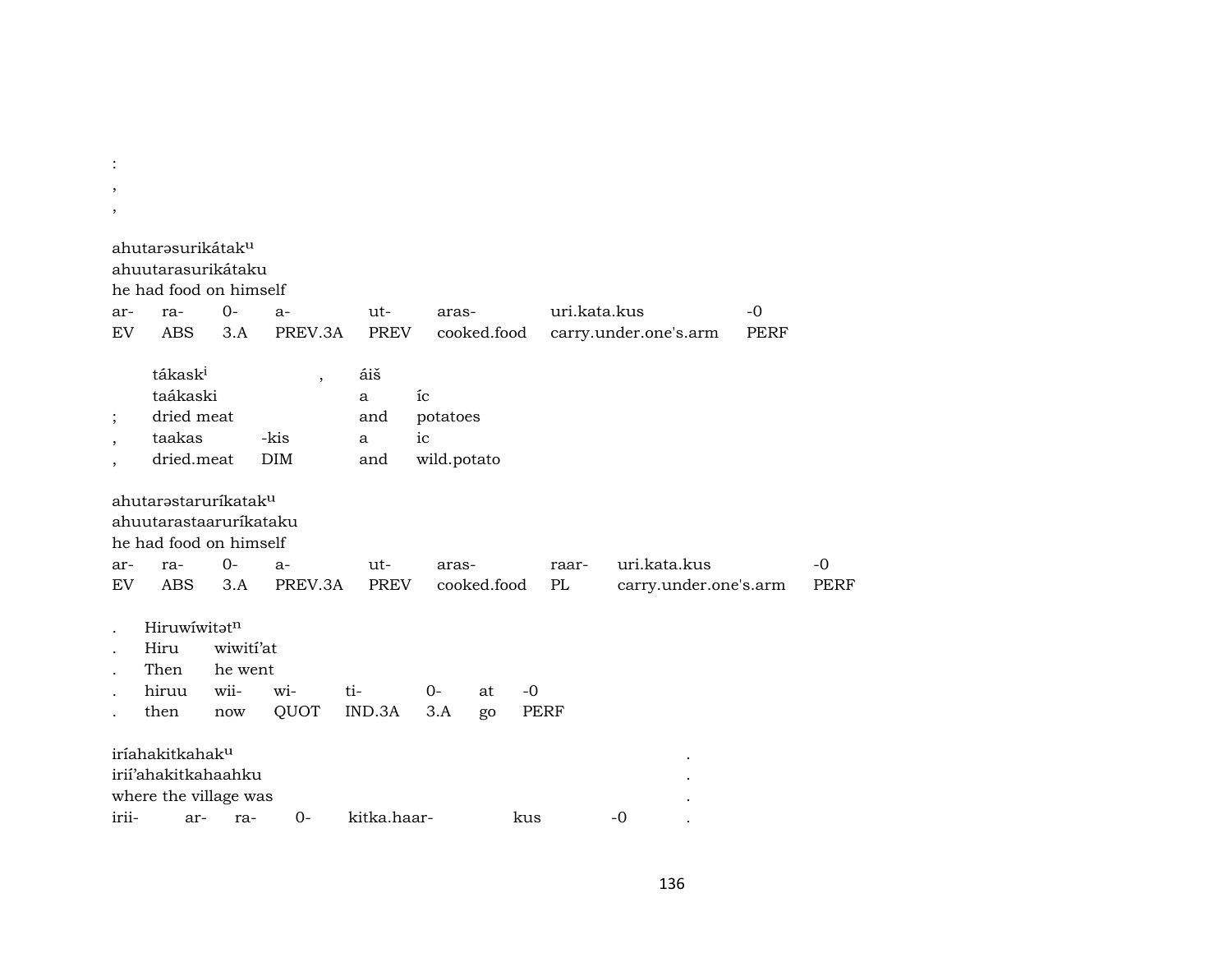where EV ABS 3.A earth.lodge.village be.sitting SUB.4 .

| Híruahušia           |                                        |                                       |        |                                      |            |             |             | $\, ,$                   |             |     |      |
|----------------------|----------------------------------------|---------------------------------------|--------|--------------------------------------|------------|-------------|-------------|--------------------------|-------------|-----|------|
| Hiru                 | ahúci'a                                |                                       |        |                                      |            |             |             |                          |             |     |      |
| Then                 | he did it                              |                                       |        |                                      |            |             |             |                          |             |     |      |
| hiruu                | ar-                                    | ra-                                   | $0-$   | ut-                                  | $i-$       | aar         | $-0$        |                          |             |     |      |
| then                 | EV                                     | <b>ABS</b>                            | 3.A    | PREV                                 | <b>SEQ</b> | do          | <b>PERF</b> | $\overline{\phantom{a}}$ |             |     |      |
|                      | aahárastuš <sup>i</sup> t <sup>n</sup> |                                       |        |                                      |            |             |             | $^\mathrm{^\mathrm{o}}$  |             |     |      |
| a                    |                                        | ahaárastuucit                         |        |                                      |            |             |             |                          |             |     |      |
| and                  |                                        | he took up the food                   |        |                                      |            |             |             | $\overline{\phantom{a}}$ |             |     |      |
| a                    | ar-                                    | ra-                                   | $0-$   | aras-                                |            | ruuci.ik    | $-0$        |                          |             |     |      |
| and                  | EV                                     | ABS                                   | 3.A    | cooked.food                          |            | pick.up     | PERF        |                          |             |     |      |
|                      |                                        | hiruwitararəstarawiháhka <sup>i</sup> |        |                                      |            |             |             |                          |             |     |      |
| hiru                 |                                        |                                       |        | witaararastaarawihaáhka'i            |            |             |             |                          |             |     |      |
| then                 |                                        |                                       |        | he threw the food down a bank yonder |            |             |             |                          |             |     |      |
| hiruu                | wi-                                    | ti-                                   |        | $O -$                                | ar-        | aras-       | raar-       | awi-                     | haahka-     | iir | $-0$ |
| then                 | QUOT                                   |                                       | IND.3A | 3.A                                  | EV         | cooked.food | PL          | image                    | in.a.ravine | put | PERF |
| $\bullet$            |                                        |                                       |        |                                      |            |             |             |                          |             |     |      |
|                      |                                        |                                       |        |                                      |            |             |             |                          |             |     |      |
|                      |                                        |                                       |        |                                      |            |             |             |                          |             |     |      |
|                      |                                        |                                       |        |                                      |            |             |             |                          |             |     |      |
|                      |                                        |                                       |        |                                      |            |             |             |                          |             |     |      |
|                      |                                        | Hiiriruahiwakarakáas                  |        |                                      |            |             |             |                          |             |     |      |
| Hi                   |                                        | iriruu'ahiwakaraahká'as               |        |                                      |            |             |             |                          |             |     |      |
| And                  |                                        | thereupon he cried                    |        |                                      |            |             |             |                          |             |     |      |
| hi                   | irii-                                  | ruu-                                  | ar-    | ri-                                  | 0-         |             | wakaraar-   | kaas                     | $-0$        |     |      |
| and                  | then                                   | then                                  | EV     | CONT.3A                              | 3.A        | voice       |             | break                    | PERF        |     |      |
| $\ddot{\phantom{0}}$ | Ahasákuh^tn                            |                                       |        |                                      |            |             |             |                          |             |     |      |

. Ahasákuhat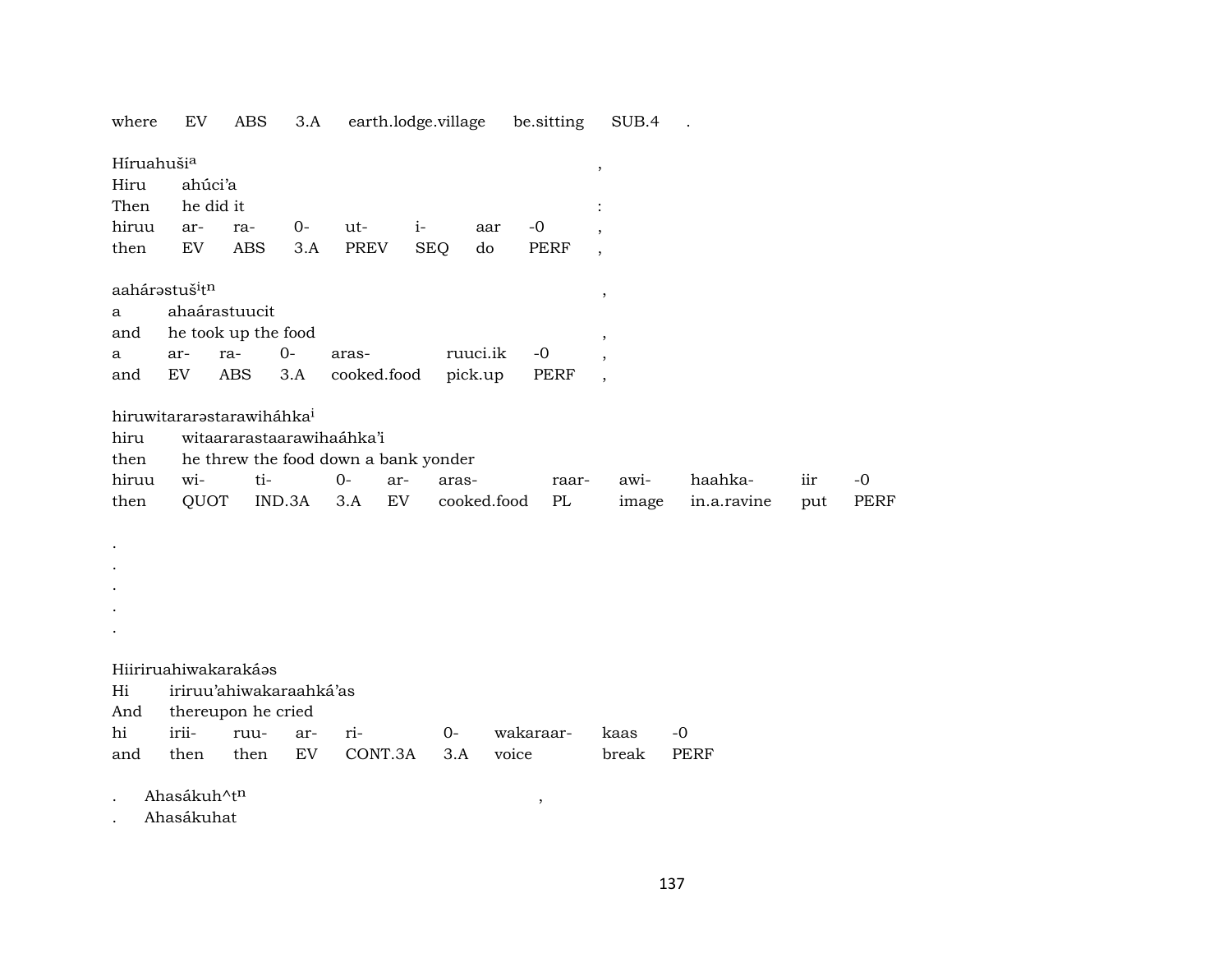|                       |                         | The sun passed by            |        |          |             |                 |             |         |               |             |            |
|-----------------------|-------------------------|------------------------------|--------|----------|-------------|-----------------|-------------|---------|---------------|-------------|------------|
|                       | ar-                     | ra-                          | $0-$   | sakur-   | hak         | $-0$            |             |         |               |             |            |
|                       | EV                      | ABS                          | 3.A    | sun      | pass.by     |                 | PERF        |         |               |             |            |
|                       | ahakitárik <sup>i</sup> |                              |        |          |             |                 |             |         |               |             |            |
|                       | ahakitaáriki            |                              |        |          |             |                 |             |         |               |             |            |
|                       |                         | while he was standing on top |        |          |             |                 |             |         |               |             |            |
| ar-                   | ra-                     | $O -$                        | kita-  | arik     |             | $-i$            |             |         |               |             |            |
| EV                    | ABS                     | 3.A                          | on.top |          | be.standing |                 | SUB.2       |         |               |             |            |
|                       |                         |                              |        |          |             |                 |             |         |               |             |            |
|                       |                         | Aahasakúris^t <sup>n</sup>   |        |          |             |                 |             |         | $^\mathrm{,}$ |             |            |
| A                     |                         | ahasakúriisat                |        |          |             |                 |             |         |               |             |            |
| And                   |                         | the sun went down            |        |          |             |                 |             |         |               |             |            |
| a                     | ar-                     | ra-                          | 0-     | sakur-   |             | iis.at          |             | -0      |               |             |            |
| and                   | EV                      | ABS                          | 3.A    | sun      |             | go.out.of.sight |             | PERF    |               |             |            |
|                       | híaharatk <sup>i</sup>  |                              |        |          |             |                 |             | $\, ,$  |               |             |            |
| hi                    |                         | aharátkii'a                  |        |          |             |                 |             |         |               |             |            |
| and                   |                         | it became night              |        |          |             |                 |             |         |               |             |            |
| hi                    | ar-                     | ra-                          | $0-$   | ratkii   |             | -aar            | -0          |         |               |             |            |
| and                   | EV                      | ABS                          | 3.A    | be.night |             | <b>INCH</b>     | <b>PERF</b> |         |               |             |            |
| híahar <sup>itn</sup> |                         |                              |        |          |             |                 |             |         |               |             |            |
| hi                    |                         | ahaárit                      |        |          |             |                 |             |         |               |             |            |
| and                   |                         | he stood                     |        |          |             |                 |             |         |               |             |            |
| hi                    | ar-                     | ra-                          | $0-$   | arik     |             | -0              |             |         |               |             |            |
| and                   | EV                      | ABS                          | 3.A    |          | be.standing | PERF            |             |         |               |             |            |
|                       |                         | Wiruwitahisáhista            |        |          |             |                 |             |         |               |             |            |
|                       |                         | Wiruuwitahiisáhista          |        |          |             |                 |             |         |               |             |            |
|                       |                         | Now it was going to be dawn  |        |          |             |                 |             |         |               |             |            |
| wii-                  | ruu-                    | wi-                          |        | ti-      | $0-$        | $a-$            |             | hiis-   | a             | -his        | -ta        |
| now                   | then                    |                              | QUOT   | IND.3A   | 3.A         | PREV.3A         |             | morning | come          | <b>PERF</b> | <b>INT</b> |
|                       |                         |                              |        |          |             |                 |             |         |               |             |            |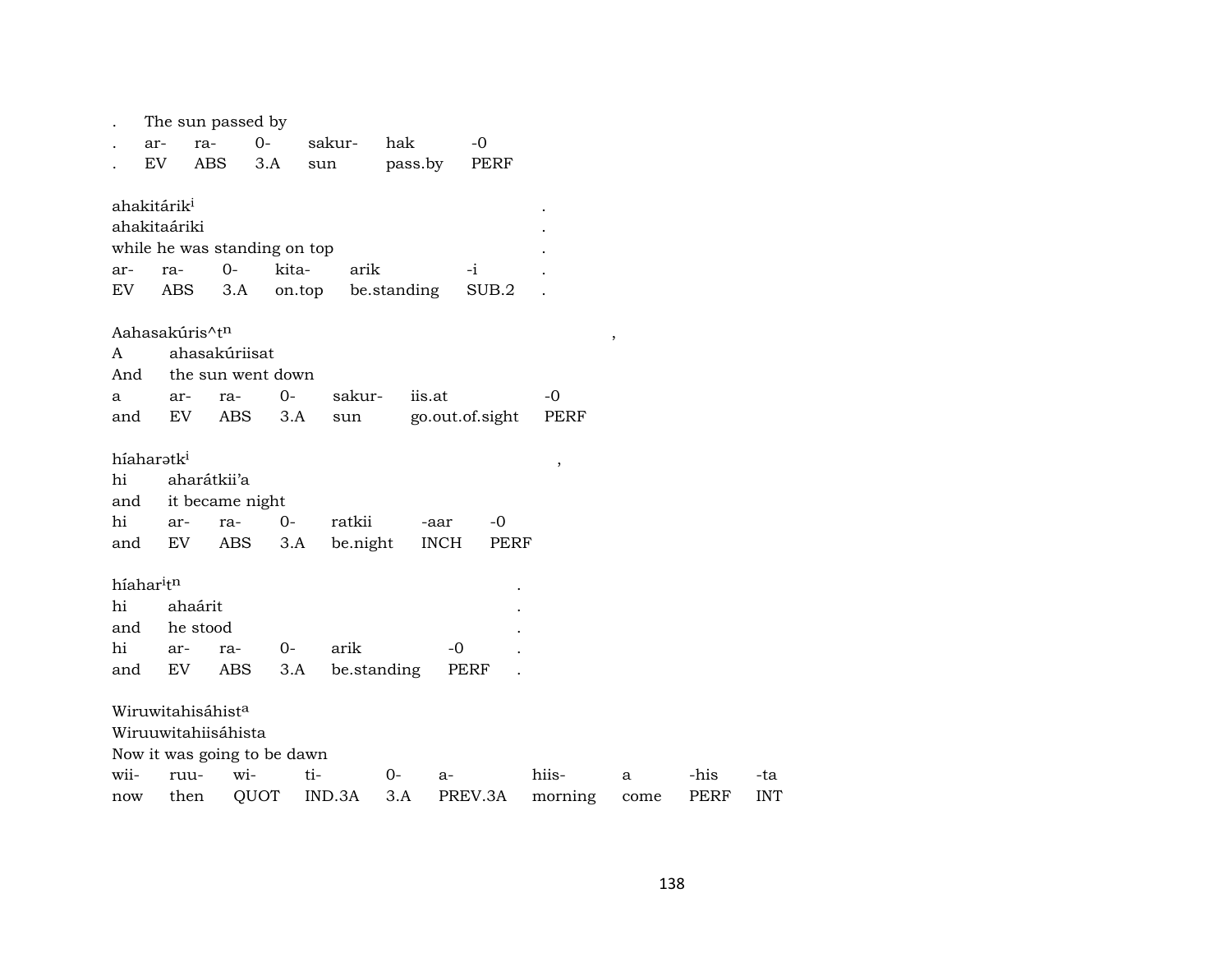| hiahíhwak <sup>i</sup>          |                 |                        |      |             |        |      |            |                          | $\mathcal{C}\mathcal{C}$               |
|---------------------------------|-----------------|------------------------|------|-------------|--------|------|------------|--------------------------|----------------------------------------|
| hi                              | ahíhwaki'       |                        |      |             |        |      |            |                          | $\boldsymbol{\zeta}\boldsymbol{\zeta}$ |
| and                             | they said       |                        |      |             |        |      |            | $\ddot{\cdot}$           | $\epsilon$                             |
| hi                              | ar-             | ra-                    | $O-$ | $ir-$       | waki   |      | -0         | $\overline{\phantom{a}}$ | $\blacksquare$                         |
| and                             | EV              | <b>ABS</b>             | 3.A  | PL.3A       | say.PL |      | PERF       |                          | $\pmb{\mathsf{H}}$                     |
|                                 |                 |                        |      |             |        |      |            |                          |                                        |
| Náwatik <sup>i</sup> s          |                 | ,                      |      |             |        |      |            |                          |                                        |
| Ráwa                            | tíkis           |                        |      |             |        |      |            |                          |                                        |
| Now<br>$\overline{\phantom{a}}$ | sonny           | ,                      |      |             |        |      |            |                          |                                        |
| rawa                            | tikis           |                        |      |             |        |      |            |                          |                                        |
| now                             | sonny           |                        |      |             |        |      |            |                          |                                        |
|                                 |                 |                        |      |             |        |      |            |                          |                                        |
| awikarirúši                     |                 |                        |      |             |        |      |            |                          |                                        |
| a                               | wikariirúci'    |                        |      |             |        |      |            |                          |                                        |
| and                             | it is not to be |                        |      |             |        |      |            |                          |                                        |
| wii-<br>a                       | karii-          |                        | ra-  |             | $O-$   | ut-  | $i$ -      | 0                        | -0                                     |
| and<br>now                      |                 | EMPH.NEG               | ABS  |             | 3.A    | PREV | <b>SEQ</b> | be                       | PERF                                   |
|                                 |                 |                        |      |             |        |      |            |                          |                                        |
| hirúšuksatn                     |                 |                        |      |             |        |      |            |                          |                                        |
| Hiru                            | súksat          |                        |      |             |        |      |            |                          |                                        |
| There                           | go on           |                        |      |             |        |      | ı          |                          |                                        |
| hiruu                           | $i-$            |                        | $S-$ | uks-        | at     | $-0$ |            |                          |                                        |
| there                           |                 | CONT.1/2A              | 2.A  | <b>JUSS</b> | go     |      | PERF       |                          |                                        |
|                                 |                 |                        |      |             |        |      |            |                          |                                        |
| Kišihawirisuháiritn             |                 |                        |      |             |        |      |            |                          | ,                                      |
| Kici                            |                 | haawiirisuuhaá'iirit   |      |             |        |      |            |                          |                                        |
| But                             |                 | now you have seen them |      |             |        |      |            |                          |                                        |
| kici<br>haa-                    | wii-            | rii-                   |      | $S-$        | ut-    | raa- | iirik      | -0                       |                                        |
| but<br>here                     | now             | ASSR                   |      | 2.A         | PREV   | way  | see        | PERF                     |                                        |
|                                 |                 |                        |      |             |        |      |            |                          |                                        |
| tírahakakaw <sup>i</sup>        |                 |                        |      |             |        |      |            |                          |                                        |
| tírahaakakaawi                  |                 |                        |      |             |        |      |            |                          |                                        |
| this lodge of ours              |                 |                        |      |             |        |      |            |                          |                                        |
|                                 |                 |                        |      |             |        |      |            |                          |                                        |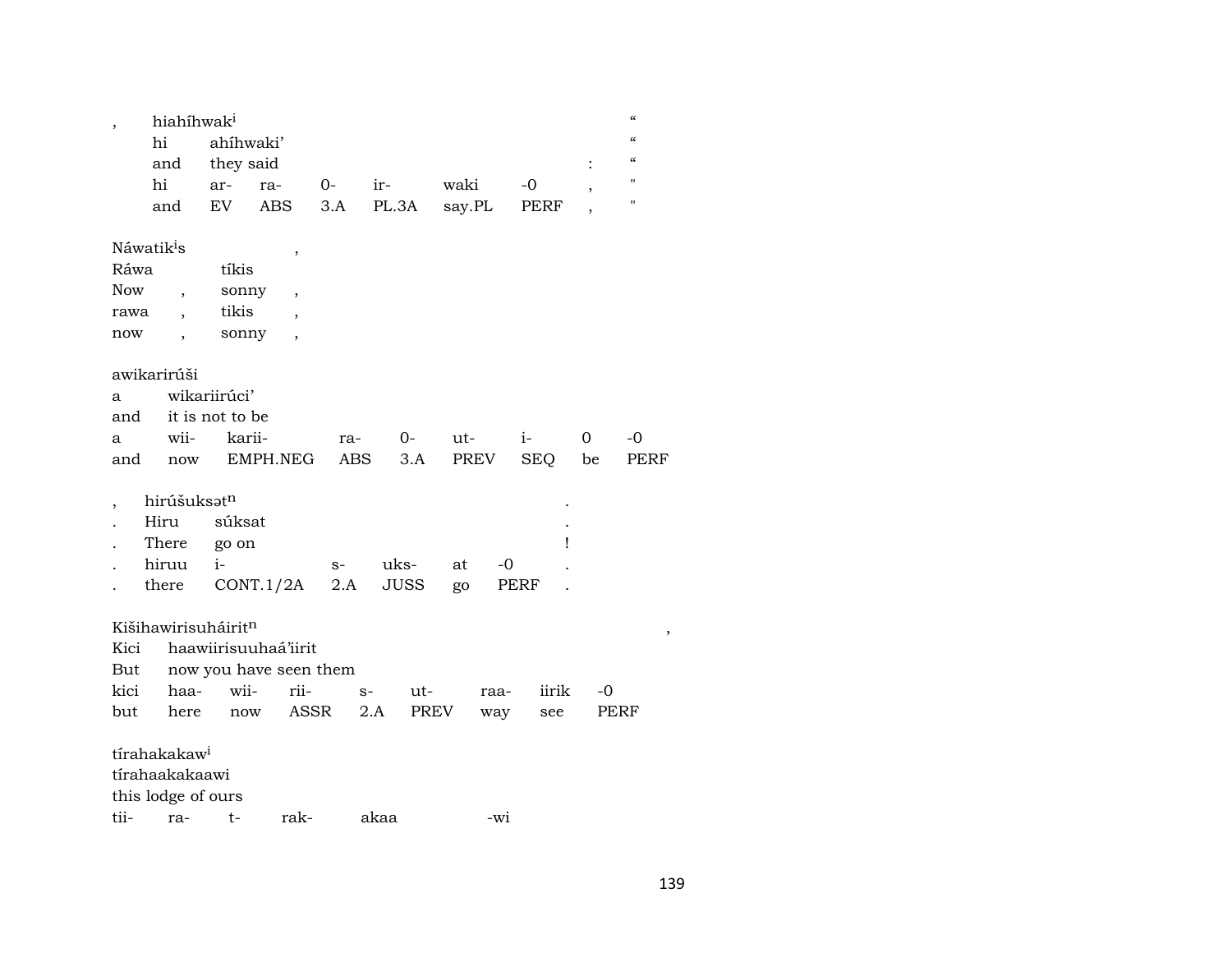| this        | ABS                                       | 1.A              |                      |      | $1/2$ .PL be.a.dwelling | SUB.L         |       |      |  |
|-------------|-------------------------------------------|------------------|----------------------|------|-------------------------|---------------|-------|------|--|
| nawiráhisu  |                                           |                  |                      |      |                         |               |       |      |  |
|             | raawiiraáhisu'                            |                  |                      |      |                         |               |       |      |  |
| warriors    |                                           |                  |                      |      |                         |               |       |      |  |
|             | raawiir.aah.his                           | $-u^{\prime}$    |                      |      |                         |               |       |      |  |
| warrior     |                                           |                  | <b>NOM</b>           |      |                         |               |       |      |  |
|             |                                           |                  |                      |      |                         |               |       |      |  |
| Hirukásiatn |                                           |                  |                      |      |                         | ,             |       |      |  |
| Hiru        | kaási'at                                  |                  |                      |      |                         |               |       |      |  |
| So          |                                           | you must go      |                      |      |                         |               |       |      |  |
| hiruu       | kaas-                                     | $S-$             | $i-$                 | at   | $-0$                    |               |       |      |  |
|             | then POT.2A                               |                  | 2.A                  | SEQ  | PERF<br>go              |               |       |      |  |
|             |                                           |                  |                      |      |                         |               |       |      |  |
|             | kišiwitasúhairitn                         |                  |                      |      |                         |               |       | ,    |  |
| Kici        |                                           | witasuúhaa'iirit |                      |      |                         |               |       |      |  |
|             | But you have seen it                      |                  |                      |      |                         |               |       |      |  |
| kici wii-   |                                           | ta-              |                      | $S-$ | ut-                     | iirik<br>raa- | $-0$  |      |  |
| but         | now                                       | IND.1/2A         |                      | 2.A  | PREV                    | way<br>see    | PERF  |      |  |
|             | áwiriskuhakir <sup>i</sup> t <sup>n</sup> |                  |                      |      |                         |               |       |      |  |
| a           |                                           | wiriskúhaakiirit |                      |      |                         |               |       |      |  |
| and         |                                           |                  | now you have seen us |      |                         |               |       |      |  |
| a           | wii-                                      | rii-             | $S-$                 | ku-  | $ut$ - $\qquad$         | rak-          | iirik | $-0$ |  |
| and         | now                                       | ASSR             | 2.A                  | 1.P  | PREV                    | $1/2$ .PL     | see   | PERF |  |
|             |                                           |                  |                      |      |                         |               |       |      |  |
| Ħ           |                                           |                  |                      |      |                         |               |       |      |  |
| 11          |                                           |                  |                      |      |                         |               |       |      |  |
| П           |                                           |                  |                      |      |                         |               |       |      |  |
| Ħ           |                                           |                  |                      |      |                         |               |       |      |  |
| 11          |                                           |                  |                      |      |                         |               |       |      |  |
|             |                                           |                  |                      |      |                         |               |       |      |  |
| Náwa        | $\,$                                      |                  |                      |      |                         |               |       |      |  |

Ráwa

 $\sim 100$  $\ddot{\phantom{a}}$  $\ddot{\phantom{a}}$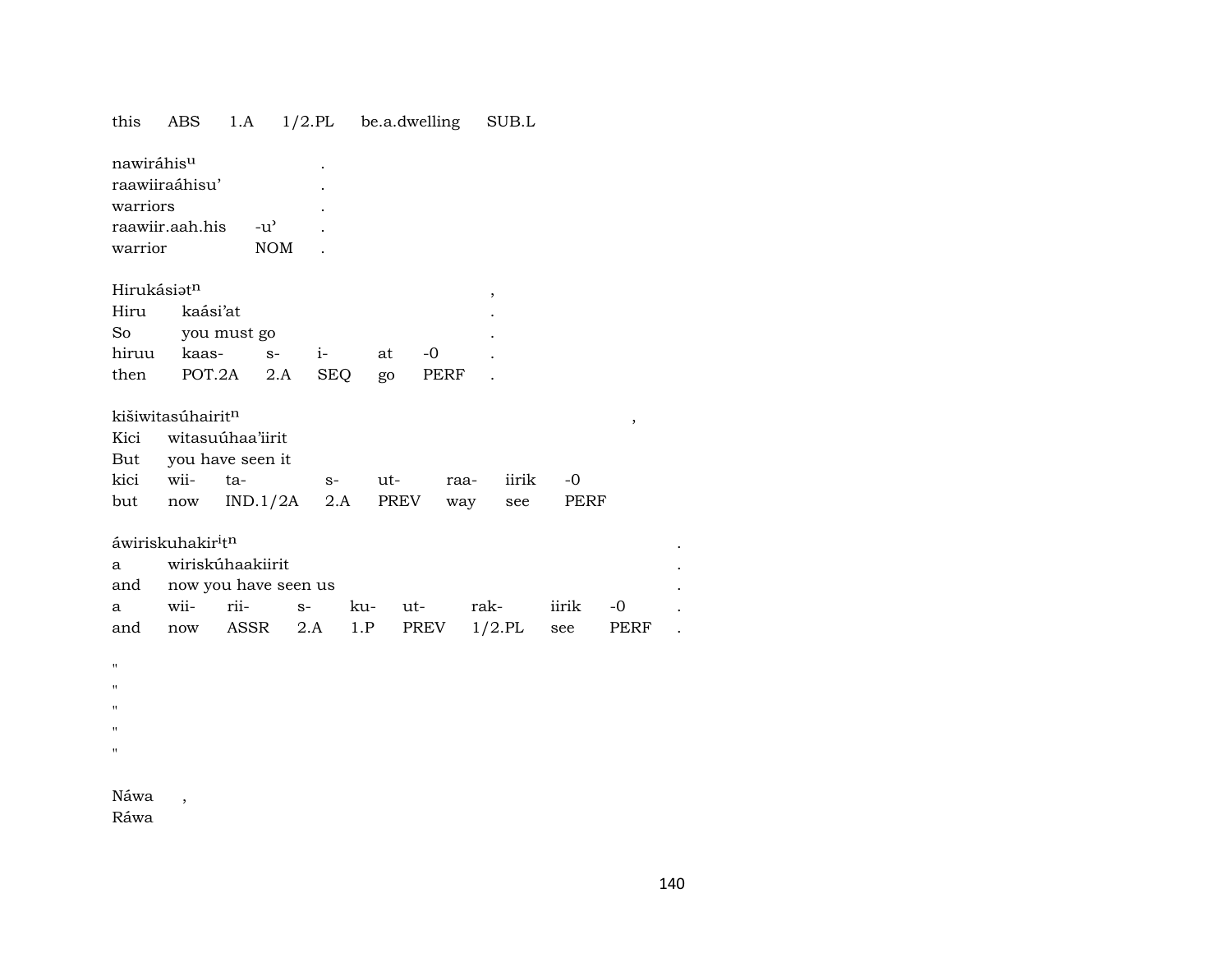| Now  | , |
|------|---|
| rawa | , |
| now  |   |

hiirirúaha

| hi iriiruú'ahaa'a'          |  |  |  |  |                                            |  |  |  |  |
|-----------------------------|--|--|--|--|--------------------------------------------|--|--|--|--|
| and then he came on         |  |  |  |  |                                            |  |  |  |  |
| hi irii- ruu- ar- ra- 0- a- |  |  |  |  | $\overline{a}$ and $\overline{a}$          |  |  |  |  |
|                             |  |  |  |  | and then then EV ABS 3.A PREV.3A come PERF |  |  |  |  |

| pírəsk <sup>i</sup> |      | wiaharahúrawit <sup>a</sup> |                              |       |               |       |   |
|---------------------|------|-----------------------------|------------------------------|-------|---------------|-------|---|
| piíraski            |      | wi'aharahuúrawiita          |                              |       |               |       |   |
| the boy             |      |                             | after he had ceased (crying) |       |               |       | ٠ |
| piiras-             | -kis | wii-                        | ar- ra-                      | $O -$ | rahuur.awi.at | -а    |   |
| boy                 | DIM. | when                        | EV ABS 3.A                   |       | cease         | SUB.1 |   |

|      | wiahasakuhkátawiš^t <sup>n</sup><br>Wi'ahasakuhkátawicat<br>The sun had climbed up to it |                                     |            |     |             |                  |       |                            |  |        |      |
|------|------------------------------------------------------------------------------------------|-------------------------------------|------------|-----|-------------|------------------|-------|----------------------------|--|--------|------|
| wii- | ar-                                                                                      | ra-                                 |            | 0-  |             | sakur-           | kata- |                            |  | wic.at | $-0$ |
| now  | EV                                                                                       | <b>ABS</b>                          |            | 3.A | sun         |                  |       | against.a.vertical.surface |  | arrive | PERF |
|      | Aaháwiš^t <sup>n</sup><br>A<br>And<br>a<br>and                                           | aháwicat<br>he arrived<br>ar-<br>EV | ra-<br>ABS |     | $0-$<br>3.A | wic.at<br>arrive |       | -0<br>PERF                 |  |        |      |

| Ikaruraíwət <sup>n</sup> |                               |  |  |  |                                        |  |  |  |
|--------------------------|-------------------------------|--|--|--|----------------------------------------|--|--|--|
|                          | I karuuraa'iiwat              |  |  |  |                                        |  |  |  |
|                          | And he did not tell the story |  |  |  |                                        |  |  |  |
| $\mathbf{i}$             |                               |  |  |  | ka- ra- 0- uur- raa.iiwaat -0          |  |  |  |
|                          |                               |  |  |  | and NEG ABS 3.A PREV tell.a.story PERF |  |  |  |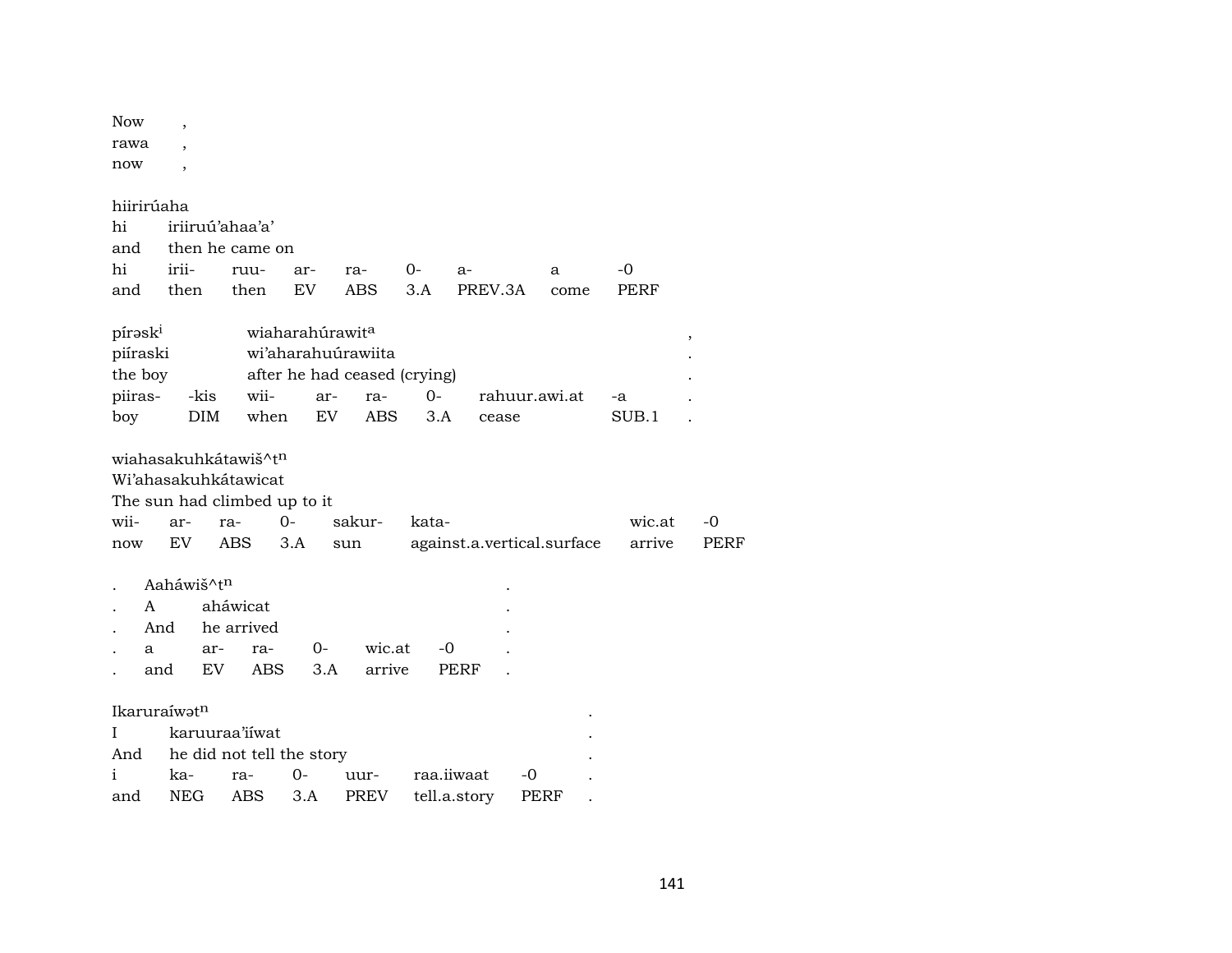Hirirəsáh^t<sup>n</sup> riirásahat Hi And he grew up riihi  $0$ rasahat  $-0$  $3.P$ PERF and ASSR grow.up wiráwari wiráwari as he went about wii- $O$ warii ra--hus be.going.about.IMPF **IMPF.SUB** when **ABS**  $3.A$ ráwirakur<sup>u</sup> Hiruríwiška  $\ddot{\phantom{a}}$ raáwiirakuuru' riíwicka' Hiru  $\ddot{\phantom{a}}$ (on) the warpath Then he thought  $\mathbb{R}^2$ raawiiraak.huur  $-u^{\prime}$ riihiruu  $0$ wicka  $-0$  $\ddot{\phantom{a}}$ think war.party then  $3.A$ **NOM** ASSR **PERF**  $\mathbf{r}$  $\alpha$ Náwa kirákatu  $\overline{\phantom{a}}$  $\overline{\phantom{a}}$  $\alpha$ Ráwa kíra kátu'  $\mathbf{r}$  $\boldsymbol{\mathcal{U}}$ **Now** let's see about it.  $\cdot$  $\mathbb{R}^2$ kira  $\mathbf{H}$ katuu rawa  $\ddot{\phantom{a}}$  $\cdot$  $\mathbf{H}$ perhaps oh.my now  $\ddot{\phantom{a}}$  $\overline{ }$ kirakírikirəsitašiksu Kíra kíriki rasiítaciksu' Let's see what you think about it kira kirikii iraciks ra- $S$ utperhaps what ABS  $2.A$  $PREV.1/2A$ PREV think.of

 $\mathbf{u}$  $\mathbf{u}$  $\boldsymbol{\mathcal{H}}$  -:hus

IMPF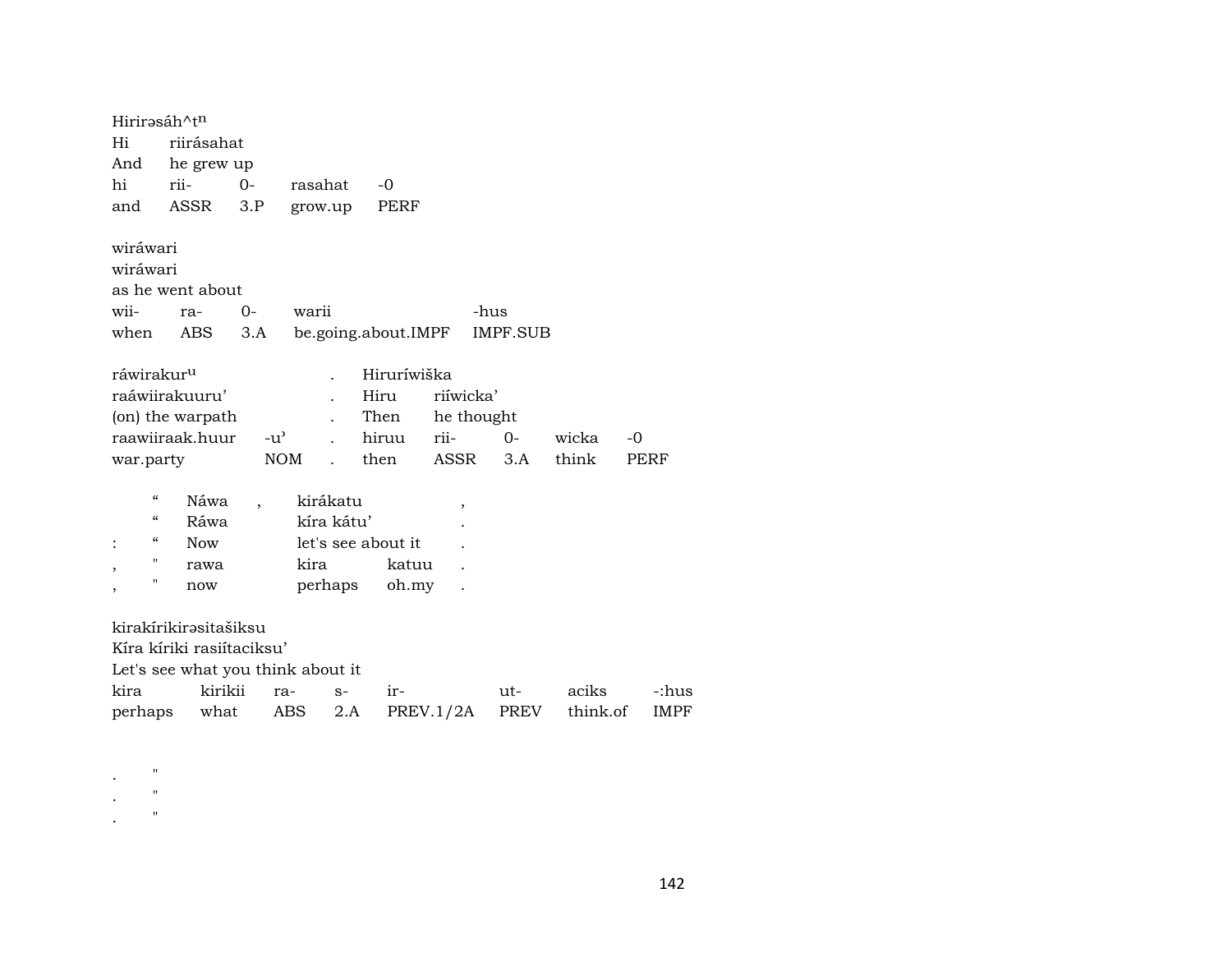| Hiruiriahuháirit <sup>n</sup><br>Hiru<br>Then                                |                                      | what he saw                        | irii'ahúhaa'iirit |                                                              |              |               |            |                  |                                                                            | $\,$              |               |
|------------------------------------------------------------------------------|--------------------------------------|------------------------------------|-------------------|--------------------------------------------------------------|--------------|---------------|------------|------------------|----------------------------------------------------------------------------|-------------------|---------------|
| hiruu                                                                        | irii-                                |                                    | ar-               | ra-                                                          | $0-$         | $ut-$         | raa-       | iirik            | $-0$                                                                       |                   |               |
| then                                                                         | what                                 |                                    | <b>EV</b>         | <b>ABS</b>                                                   | 3.A          | <b>PREV</b>   | way        | see              | SUB.4                                                                      |                   |               |
| nikuwitirarakárus <sup>u</sup><br>rikuwitírara<br>that is the one he carried |                                      |                                    |                   |                                                              |              |               |            |                  |                                                                            | káruusu'<br>a bag |               |
| riku-                                                                        | $\overline{w}$ <i>i</i> -            |                                    | ti-               | $O -$                                                        |              | raar-         | raah       | $-0$             |                                                                            | karuus            | $-u^{\prime}$ |
| that.is                                                                      |                                      | QUOT                               | IND.3A            | 3.A                                                          |              | 3PL.INAN.P    | have       |                  | PERF                                                                       | bag               | <b>NOM</b>    |
| Hiru<br>then                                                                 | Hiruaahariwispišatn<br>Then<br>hiruu | a<br>and<br>a<br>and               | ar-<br>EV         | ahaariwispicat<br>the war party arrived<br>ra-<br><b>ABS</b> | $O -$<br>3.A | iriwis-       | war.party  | wic.at<br>arrive | -0                                                                         | PERF              |               |
| Witikahurarukátasa                                                           |                                      |                                    |                   |                                                              |              |               |            |                  |                                                                            |                   |               |
| Witikáhuraarukátasa                                                          |                                      |                                    |                   |                                                              |              |               |            |                  |                                                                            |                   |               |
| Timber lay at the base                                                       |                                      |                                    |                   |                                                              |              |               |            |                  |                                                                            |                   |               |
| wi-                                                                          | $t_i$ -                              |                                    | $O -$             |                                                              | kahuraar-    | hukata        |            | sa               |                                                                            | $-0$              |               |
| QUOT                                                                         |                                      | IND.3A                             | 3.A               |                                                              | brushy.area  |               | be.a.curve | be.lying         |                                                                            | PERF              |               |
| Hiru<br>then                                                                 | híruahiwaku<br>Then<br>hiruu         | ahiwáku'<br>he said:<br>ar-<br>EV. | ri-               | CONT.3A                                                      | 0-<br>3.A    | waka'u<br>say | -0<br>PERF |                  | $\epsilon$<br>$\epsilon$<br>$\mathcal{C}\mathcal{C}$<br>$\mathbf{H}$<br>11 |                   |               |
|                                                                              |                                      |                                    |                   |                                                              |              |               |            |                  |                                                                            |                   |               |

Tihátaku

 $\mathbf{r} = \begin{bmatrix} 0 & \cdots & 0 \\ 0 & \cdots & 0 \end{bmatrix}$ 

Tihaátaku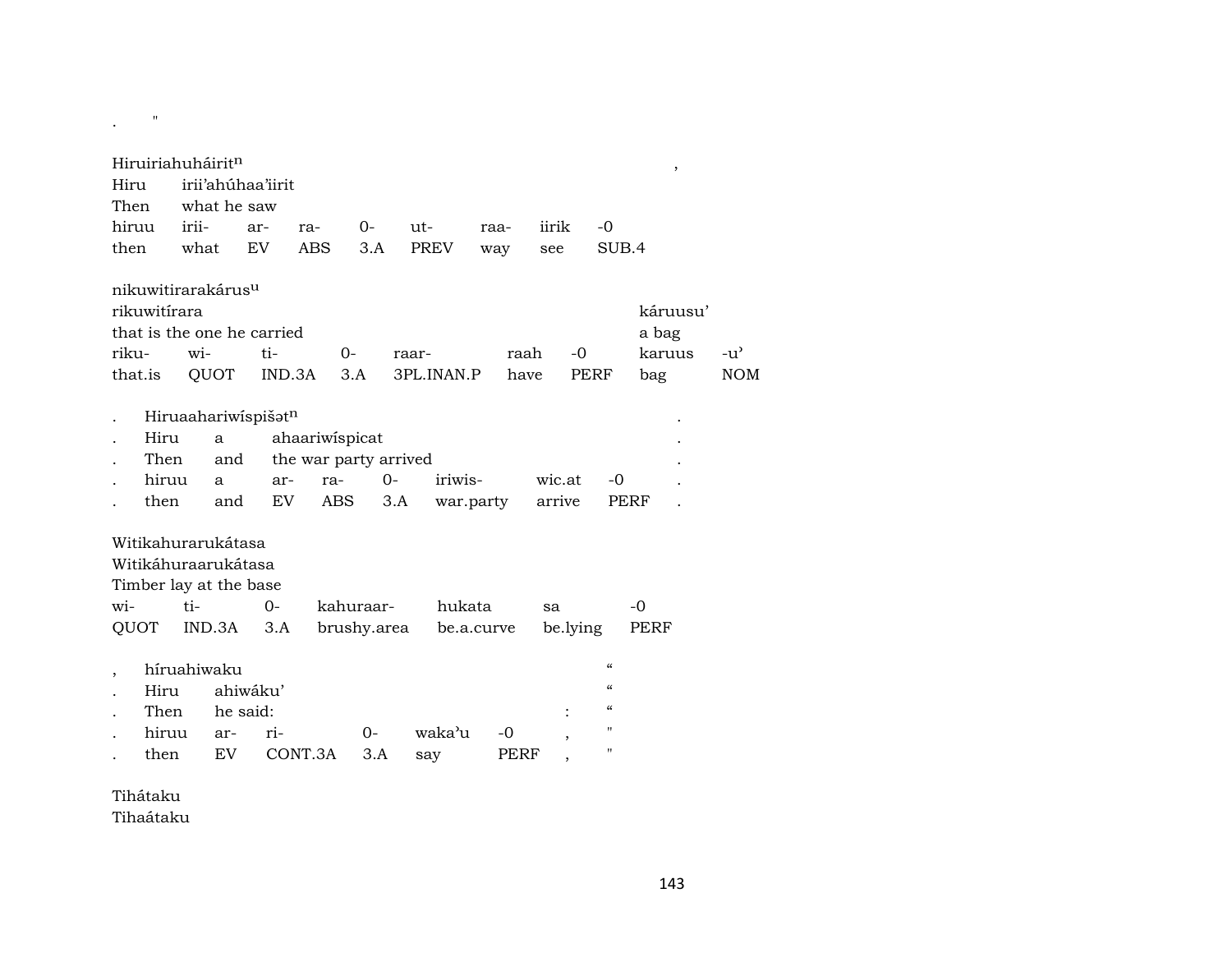| This place                                                                                 |             |                 |             |        |           |                             |      |                     |    |      |
|--------------------------------------------------------------------------------------------|-------------|-----------------|-------------|--------|-----------|-----------------------------|------|---------------------|----|------|
| tii-                                                                                       | haa-        | -taku           |             |        |           |                             |      |                     |    |      |
| here                                                                                       | here        | LOC             |             |        |           |                             |      |                     |    |      |
| kístatarušpaw <sup>u</sup><br>kistattarucpaáwu<br>you'll make fires<br>kii-<br><b>HORT</b> | $i-$        | CONT.1/2A       | $S-$<br>2.A | rak-   | $1/2$ .PL | ta.ra.uc.wuh<br>make.a.fire |      | -waa<br><b>DIST</b> | -0 | PERF |
| п                                                                                          |             |                 |             |        |           |                             |      |                     |    |      |
| $\mathbf{H}$                                                                               |             |                 |             |        |           |                             |      |                     |    |      |
| $\mathbf{H}$                                                                               |             |                 |             |        |           |                             |      |                     |    |      |
| п                                                                                          |             |                 |             |        |           |                             |      |                     |    |      |
| $\blacksquare$                                                                             |             |                 |             |        |           |                             |      |                     |    |      |
|                                                                                            |             |                 |             |        |           |                             |      |                     |    |      |
| Híruahikata^t <sup>n</sup>                                                                 |             |                 |             |        |           |                             |      |                     |    |      |
| Hiru                                                                                       |             | ahíkata'at      |             |        |           |                             |      |                     |    |      |
| Then                                                                                       |             | he went up      |             |        |           |                             |      |                     |    |      |
| hiruu                                                                                      | ar-         | ri-             |             | 0-     | kata-     |                             |      |                     | at | $-0$ |
| then                                                                                       | EV          |                 | CONT.3A     | 3.A    |           | against.a.vertical.surface  |      |                     | go | PERF |
| áahakitar <sup>i</sup> t <sup>n</sup>                                                      |             |                 |             |        |           |                             |      |                     |    |      |
| a                                                                                          | áhakitaarit |                 |             |        |           |                             |      | ,                   |    |      |
| and                                                                                        |             | he stood on top |             |        |           |                             |      |                     |    |      |
| a                                                                                          | ar-         | ra-             | $0 -$       | kita-  |           | arik                        | -0   |                     |    |      |
| and                                                                                        | EV          | ABS             | 3.A         | on.top |           | be.standing                 | PERF |                     |    |      |
|                                                                                            |             |                 |             |        |           |                             |      |                     |    |      |
| áahakitar <sup>i</sup> t <sup>n</sup>                                                      |             |                 |             |        |           |                             |      |                     |    |      |
| a                                                                                          | áhakitaarit |                 |             |        |           |                             |      |                     |    |      |
| and                                                                                        |             | he stood on top |             |        |           |                             |      |                     |    |      |
| a                                                                                          | ar-         | ra-             | 0-          | kita-  |           | arik                        | -0   |                     |    |      |
| and                                                                                        | EV          | ABS             | 3.A         | on.top |           | be.standing                 | PERF |                     |    |      |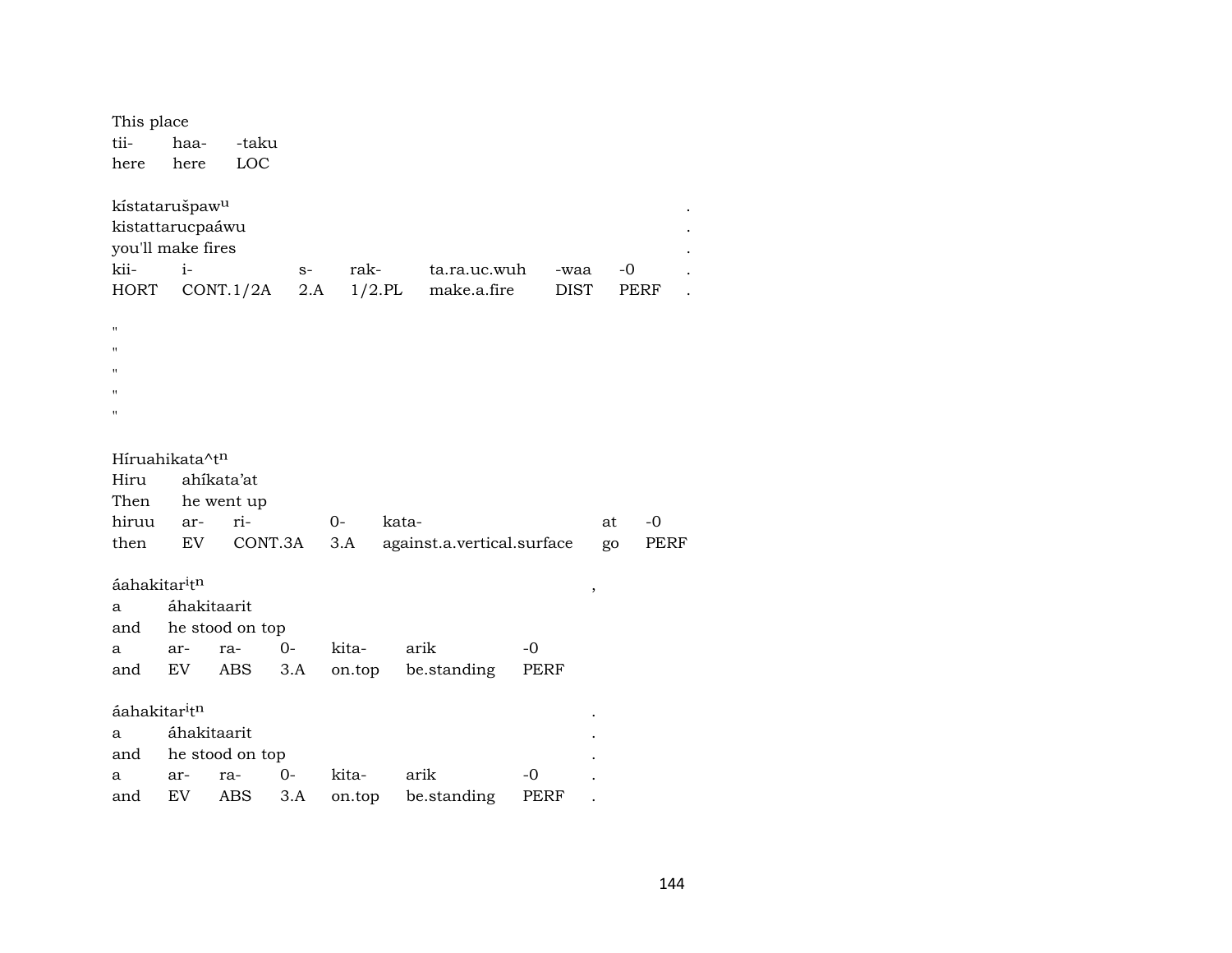| $\mathbf H$<br>waka'u<br>wi-<br>ti-<br>$0-$<br>$-0$<br>$\mathbf{H}$<br>QUOT<br>IND.3A<br>3.A<br>PERF<br>say<br>$\overline{\phantom{a}}$<br>Karisiriratarúša<br>Kariisiriiraattaaruúcaa'<br>Don't get up<br>kara-<br>rak-<br>$i-$<br>ir-<br>$S-$<br>$i-$<br>raar-<br>uca.a |                     |
|---------------------------------------------------------------------------------------------------------------------------------------------------------------------------------------------------------------------------------------------------------------------------|---------------------|
|                                                                                                                                                                                                                                                                           |                     |
|                                                                                                                                                                                                                                                                           |                     |
| $1/2$ .PL<br>NEG<br>CONT.1/2A<br>2.A<br>PREV.1/2A<br>SEQ<br>PL.INDV.A<br>get.up                                                                                                                                                                                           | $-0$<br><b>PERF</b> |
| $\pmb{\mathsf{H}}$<br>$n_{ka}$ a<br>1<br>$\pmb{\mathsf{H}}$<br>Iíka'a<br>$\pmb{\cdot}$<br>Oh my<br>$\overline{\phantom{a}}$<br>iika'a<br>$\overline{\phantom{a}}$<br>Η<br>oh.my<br>$\overline{\phantom{a}}$                                                               |                     |
| tuhúrari<br>$\, ,$<br>tuuhúrari<br>the place was nice<br>$O -$<br>ti-<br>hiir<br>huraar-<br>-0<br>uur-<br>$IND.3A$ $3.A$<br>PREV<br>earth<br>be.good<br>PERF                                                                                                              |                     |
| túhwãri<br>Túhwaari<br>The hill was nice<br>ti-<br>hiir<br>$0-$<br>$-0$<br>uur-<br>waa-<br>$IND.3A$ $3.A$<br>PREV<br>hill<br>PERF<br>be.good                                                                                                                              |                     |
| Áahakitar <sup>itn</sup><br>áhakitaarit<br>A<br>he stood on top<br>And<br>,<br>$0-$<br>kita-<br>arik<br>$-0$<br>ra-<br>ar-<br>а<br>$\cdot$                                                                                                                                |                     |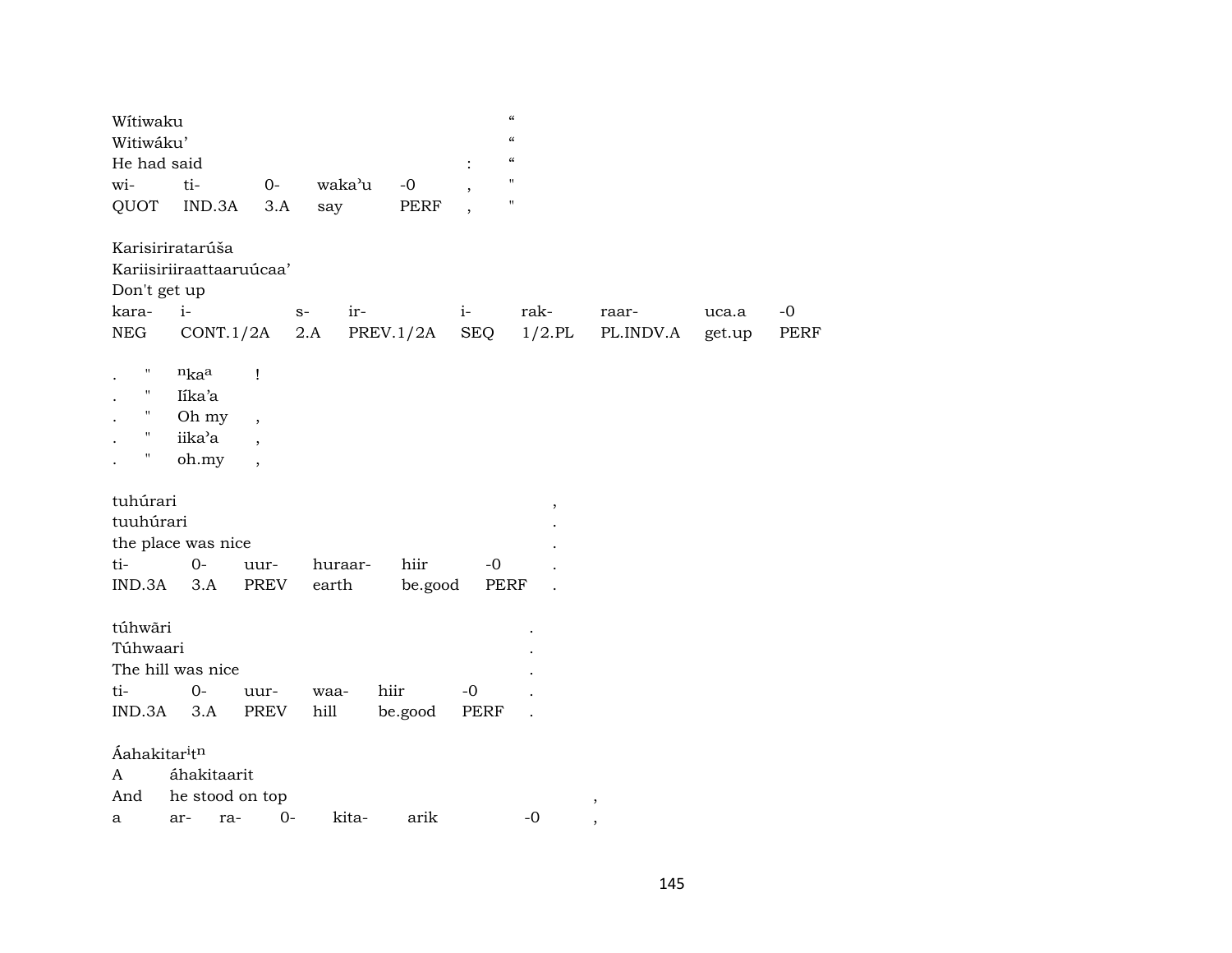and EV ABS 3.A on.top be.standing PERF ,

| a<br>and                                             | áahakitar <sup>i</sup> t <sup>n</sup> | áhakitaarit<br>he stood on top             |                             |                 |             |             |              |            | Náwa<br>Ráwa<br><b>Now</b> |             |             |
|------------------------------------------------------|---------------------------------------|--------------------------------------------|-----------------------------|-----------------|-------------|-------------|--------------|------------|----------------------------|-------------|-------------|
| a<br>and                                             | ar-<br>EV                             | ra-<br>ABS                                 | $0-$<br>3.A                 | kita-<br>on.top | arik        | be.standing | $-0$<br>PERF |            | rawa<br>now                |             |             |
| $\overline{\phantom{a}}$<br>$\overline{\phantom{a}}$ | aharətki <sup>a</sup><br>aharatkii'a  | it became night                            |                             |                 |             |             | $\, ,$       |            |                            |             |             |
| $\overline{\phantom{a}}$                             | ar-                                   | ra-                                        | $0-$                        | ratkii          | -aar        | $-0$        |              |            |                            |             |             |
| $\overline{\phantom{a}}$                             | EV                                    | ABS                                        | 3.A                         | be.night        | <b>INCH</b> | PERF        |              |            |                            |             |             |
| hi<br>and<br>hi<br>and                               | hiahatawira<br>ar-<br>EV              | ahaatawiraa'<br>he came down<br>ra-<br>ABS | $0-$<br>3.A                 | a-<br>PREV.3A   | down        | tawiraa-    | a<br>come    | -0<br>PERF |                            |             |             |
|                                                      |                                       | Nusiahirikárurukusititn                    |                             |                 |             |             |              |            |                            |             |             |
|                                                      |                                       |                                            | Ruusi'ahiriikaáruruukusitit |                 |             |             |              |            |                            |             |             |
|                                                      |                                       |                                            | Then they began feeding him |                 |             |             |              |            |                            |             |             |
| ruu-                                                 | $si-$                                 | ar-                                        | ra-                         | $0-$            | ir-         | $i-$        | kaaruur-     |            | ra'uk                      | -:hus       | -itik       |
| then                                                 | DU                                    | EV                                         | ABS                         | 3.A             | PL.3A       | <b>SEQ</b>  | meal         |            | make                       | <b>IMPF</b> | <b>INCH</b> |
| níhkit <sup>a</sup><br>ríhkita<br>rihkita<br>leader  | the leader                            |                                            |                             |                 |             |             |              |            |                            |             |             |

wisiwititpawáktikµ Wisiwititpaawáktiiku'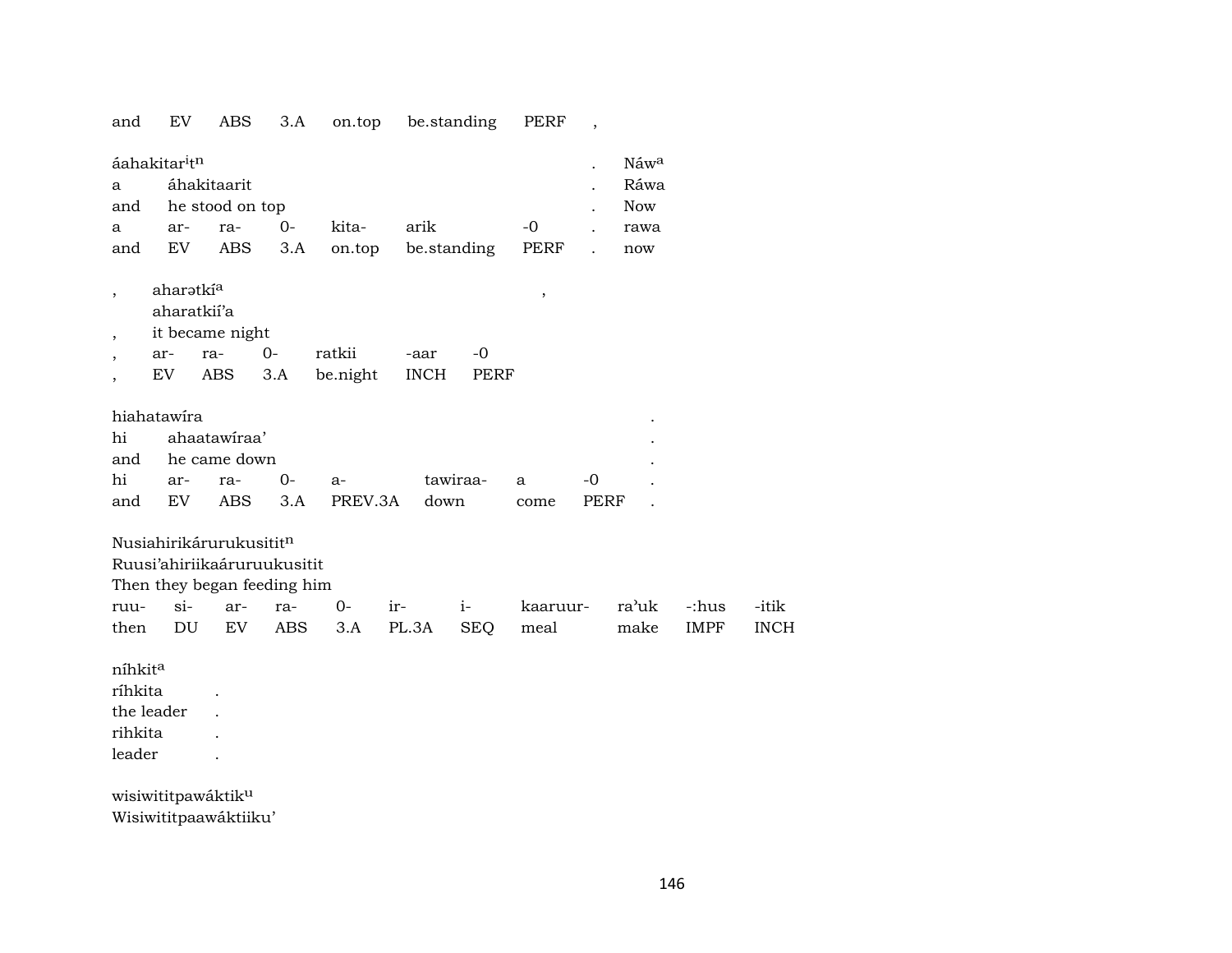|                        |                                | Now they were talking to him |               |       |        |                             |                         |               |  |
|------------------------|--------------------------------|------------------------------|---------------|-------|--------|-----------------------------|-------------------------|---------------|--|
| wii-                   | $si-$                          | wi-                          | ti-           | $O-$  | ir-    | ut-                         | waa.wak.tik             | -:hus         |  |
| now                    | $\mathop{\rm DU}\nolimits$     | QUOT                         | IND.3A        | 3.A   | PL.3A  | <b>BEN</b>                  | talk                    | <b>IMPF</b>   |  |
|                        |                                |                              |               |       |        |                             |                         |               |  |
|                        |                                |                              |               |       |        |                             |                         |               |  |
|                        |                                |                              |               |       |        |                             |                         |               |  |
|                        |                                |                              |               |       |        |                             |                         |               |  |
|                        |                                |                              |               |       |        |                             |                         |               |  |
|                        |                                |                              |               |       |        |                             |                         |               |  |
|                        |                                |                              |               |       |        |                             |                         |               |  |
| Náw <sup>a</sup>       |                                | wiritkasítitn                |               |       |        |                             |                         |               |  |
| Ráwa                   |                                | wiritkasítit                 |               |       |        |                             |                         |               |  |
| Now                    | $\overline{\phantom{a}}$       | he fell asleep               |               |       |        |                             |                         |               |  |
| rawa                   |                                | wii-                         | ri-           | $O -$ | itka   | -his                        | -itik                   |               |  |
| now                    | $\overline{\phantom{a}}$       | now                          | CONT.3A       | 3.A   | sleep  | PERF                        | <b>INCH</b>             |               |  |
|                        |                                |                              |               |       |        |                             |                         |               |  |
| níhkita                |                                | $\mathbf{r}$                 | Híritka       |       |        |                             |                         |               |  |
| ríhkita                |                                | Hi                           | rítka         |       |        |                             |                         |               |  |
| the leader             |                                | And<br>$\ddot{\phantom{0}}$  | he slept      |       |        |                             |                         |               |  |
| rihkita                |                                | hi<br>$\mathbf{r}$           | ra-           | $0-$  | itka   | $-0$                        |                         |               |  |
| leader                 |                                | and                          | ABS           | 3.A   | sleep  | PERF                        |                         |               |  |
|                        |                                |                              |               |       |        |                             |                         |               |  |
| híahihwak <sup>i</sup> |                                |                              |               |       |        |                             |                         |               |  |
| hi                     | ahíhwaki'                      |                              |               |       |        |                             | $^\mathrm{^\mathrm{o}}$ |               |  |
| and                    | they said                      |                              |               |       |        |                             |                         |               |  |
| hi                     | ar-                            | ra-                          | $0-$<br>ir-   |       | waki   | $-0$                        |                         |               |  |
| and                    | EV                             | ABS                          | 3.A           | PL.3A | say.PL | PERF                        |                         |               |  |
|                        |                                |                              |               |       |        |                             |                         |               |  |
|                        | tirakáwirawirahis <sup>u</sup> |                              |               |       |        |                             |                         |               |  |
| tirákaawi              |                                |                              |               |       |        | raawiiraáhisu'              |                         |               |  |
|                        |                                |                              |               |       |        |                             |                         |               |  |
| this lodge<br>tii-     |                                |                              |               |       |        | warriors<br>raawiir.aah.his |                         |               |  |
|                        | ra-                            | $0-$                         | akaa          |       | -wi    |                             |                         | $-u^{\prime}$ |  |
| this                   | ABS                            | 3.A                          | be.a.dwelling |       | SUB.L  | warrior                     |                         | <b>NOM</b>    |  |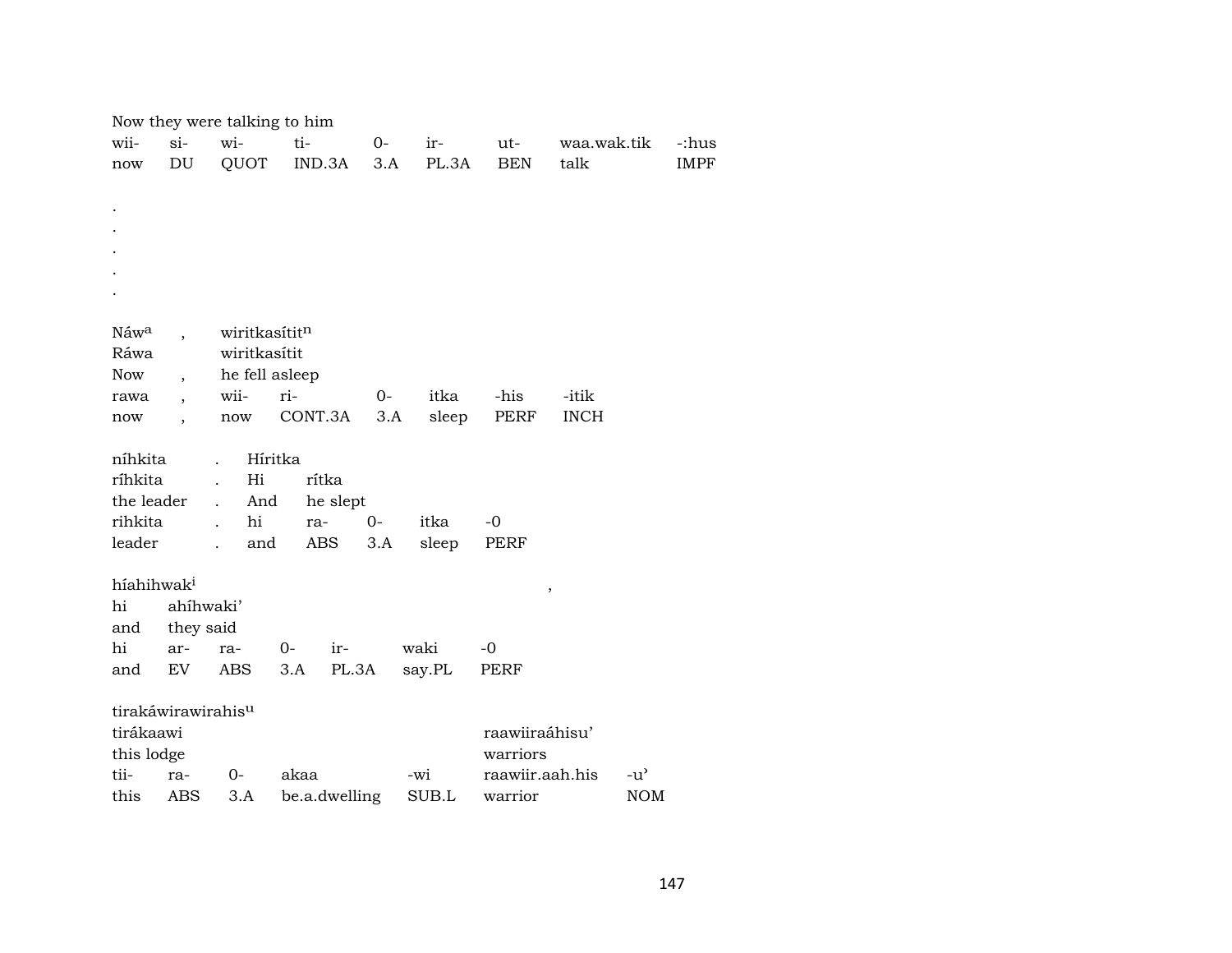| $\pmb{\zeta}\pmb{\zeta}$<br>$\overline{\phantom{a}}$ |                                                                                    | Nikutahápiška  |                             |      |                    |           |             |                                   | $\,$       |  |
|------------------------------------------------------|------------------------------------------------------------------------------------|----------------|-----------------------------|------|--------------------|-----------|-------------|-----------------------------------|------------|--|
| $\boldsymbol{\zeta}\boldsymbol{\zeta}$               |                                                                                    | Rikutahápicka' |                             |      |                    |           |             |                                   |            |  |
| $\boldsymbol{\varsigma} \boldsymbol{\varsigma}$      |                                                                                    |                | It is what we wanted        |      |                    |           |             |                                   |            |  |
| П<br>,                                               | riku-                                                                              |                | ta-                         | $t-$ | rak-               |           | wicka       | -0                                |            |  |
| П<br>$\overline{\phantom{a}}$                        | that.is                                                                            |                | IND.1/2A                    |      | $1.A$              | $1/2$ .PL | think       | PERF                              |            |  |
| tii-                                                 | tiiriwirasutara<br>ti'iriiwirasuutaara<br>this that you have done<br>irii-         | wii-           | ra-                         | $S-$ | ut-                | aar       | -a          |                                   | ,          |  |
| this                                                 | that                                                                               | now            | <b>ABS</b>                  | 2.A  | <b>PREV</b>        | do        | SUB.1       |                                   |            |  |
| riku-<br>that.is                                     | nikúrəskutar <sup>a</sup><br>rikuraskuutaára<br>for you to do that<br>ra-<br>INF.A | $S-$           | ku-<br>2.A<br>INF.B         |      | ut-<br><b>PREV</b> | aar<br>do | -a<br>SUB.1 |                                   |            |  |
| Náwahíru                                             |                                                                                    |                |                             |      |                    |           |             |                                   |            |  |
| Ráwa                                                 | híru'                                                                              |                |                             |      |                    |           |             |                                   |            |  |
| Now                                                  | go on                                                                              | Ţ              |                             |      |                    |           |             |                                   |            |  |
| rawa                                                 | hiru'                                                                              |                |                             |      |                    |           |             |                                   |            |  |
| now                                                  | go.on                                                                              |                |                             |      |                    |           |             |                                   |            |  |
|                                                      | hirurikutútast <sup>a</sup>                                                        |                |                             |      |                    |           |             |                                   |            |  |
| Hiru                                                 | rikutuútasta                                                                       |                |                             |      |                    |           |             |                                   |            |  |
| There                                                |                                                                                    |                | that is what is going to be |      |                    |           |             |                                   |            |  |
| hiruu                                                | riku-                                                                              |                | ti-                         | $0-$ | ut-                | 0         | -as         |                                   | -ta        |  |
| there                                                | that.is                                                                            |                | IND.3A                      | 3.A  | <b>PREV</b>        | be        | IMPF.IRR    |                                   | <b>INT</b> |  |
| irii-                                                | iriwirastáraspi<br>iriwirastaáraspi<br>that which you seek<br>wii-                 | ra-            | $S-$                        |      | raa.raspii         | -0        |             | н<br>"<br>"<br>$\pmb{\mathsf{H}}$ |            |  |
|                                                      |                                                                                    |                |                             |      |                    |           |             |                                   |            |  |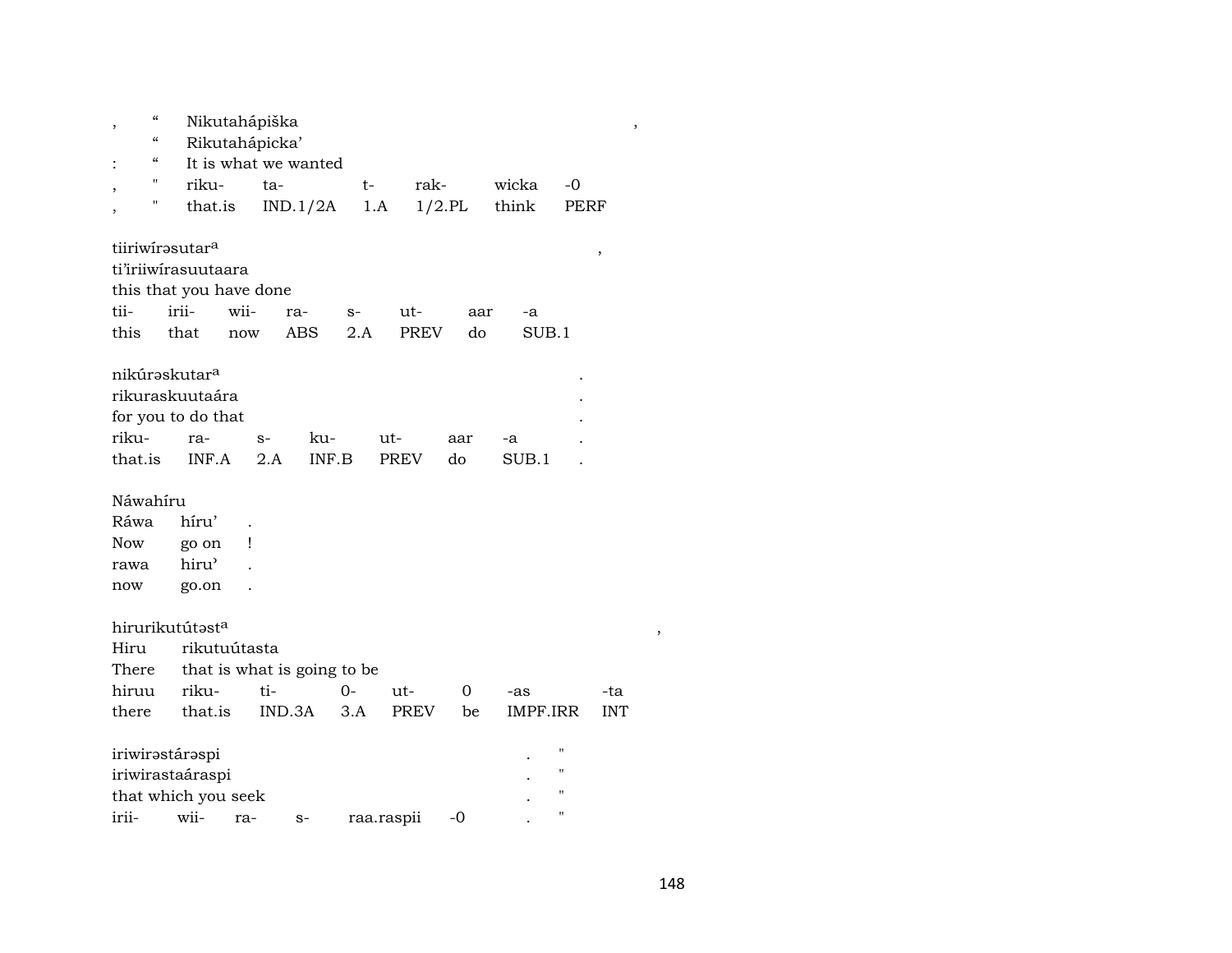| what                                | now                                                                    | ABS  |                       | 2.A                                | look.for |       | SUB.4   | 11          |              |         |              |             |
|-------------------------------------|------------------------------------------------------------------------|------|-----------------------|------------------------------------|----------|-------|---------|-------------|--------------|---------|--------------|-------------|
| Wiwititka<br>Wiwititka              | He was sleeping                                                        |      |                       |                                    |          |       | $\, ,$  |             |              |         |              |             |
| wii-                                | wi-                                                                    | ti-  |                       | $0-$                               | itka     | $-0$  |         |             |              |         |              |             |
| now                                 | QUOT                                                                   |      | IND.3A                | 3.A                                | sleep    | PERF  |         |             |              |         |              |             |
|                                     | hisiahiruharikáah <sup>u</sup>                                         |      |                       |                                    |          |       |         |             |              |         |              |             |
| hi                                  |                                                                        |      |                       | si'ahiiruuhaarikaá'aahu'           |          |       |         |             |              |         |              |             |
| and                                 |                                                                        |      | they were telling him |                                    |          |       |         |             |              |         |              |             |
| hi                                  | si-                                                                    | ar-  | ra-                   | $0-$                               | $a-$     |       | ir-     | ut-         | raa.ri.kaa.a |         | -:hus        |             |
| and                                 | DU                                                                     | EV   | <b>ABS</b>            | 3.A                                | PREV.3A  |       | PL.3A   | <b>PREV</b> | tell.to      |         | <b>IMPF</b>  |             |
| $\overline{\phantom{a}}$            | nawiráhisu<br>raawiiraáhisu'<br>warriors<br>raawiir.aah.his<br>warrior |      |                       | $-u^{\prime}$<br><b>NOM</b>        | $\, ,$   |       |         |             |              |         |              |             |
| tirákawi<br>tirákaawi<br>this lodge |                                                                        |      |                       |                                    |          |       |         |             |              |         |              |             |
| tii-                                | ra-                                                                    | $0-$ | akaa                  |                                    | -wi      |       |         |             |              |         |              |             |
| this                                | <b>ABS</b>                                                             | 3.A  |                       | be.a.dwelling                      |          | SUB.L |         |             |              |         |              |             |
|                                     | nikusiwitiruharikáahu<br>rikusiwitiiruuhaarikaá'aahu'                  |      |                       | that is what they were telling him |          |       |         |             |              |         |              |             |
| riku-                               | $si-$                                                                  | wi-  |                       | ti-                                | $0-$     | $a-$  |         | ir-         | ut-          |         | raa.ri.kaa.a | -:hus       |
| that.is                             | DU                                                                     |      | QUOT                  | IND.3A                             | 3.A      |       | PREV.3A | PL.3A       | <b>PREV</b>  | tell.to |              | <b>IMPF</b> |
|                                     | Náwa                                                                   |      |                       | hirúwirar^tn                       |          |       |         |             |              |         |              |             |
|                                     | Ráwa                                                                   |      | hiru                  | wiiraárat                          |          |       |         |             |              |         |              |             |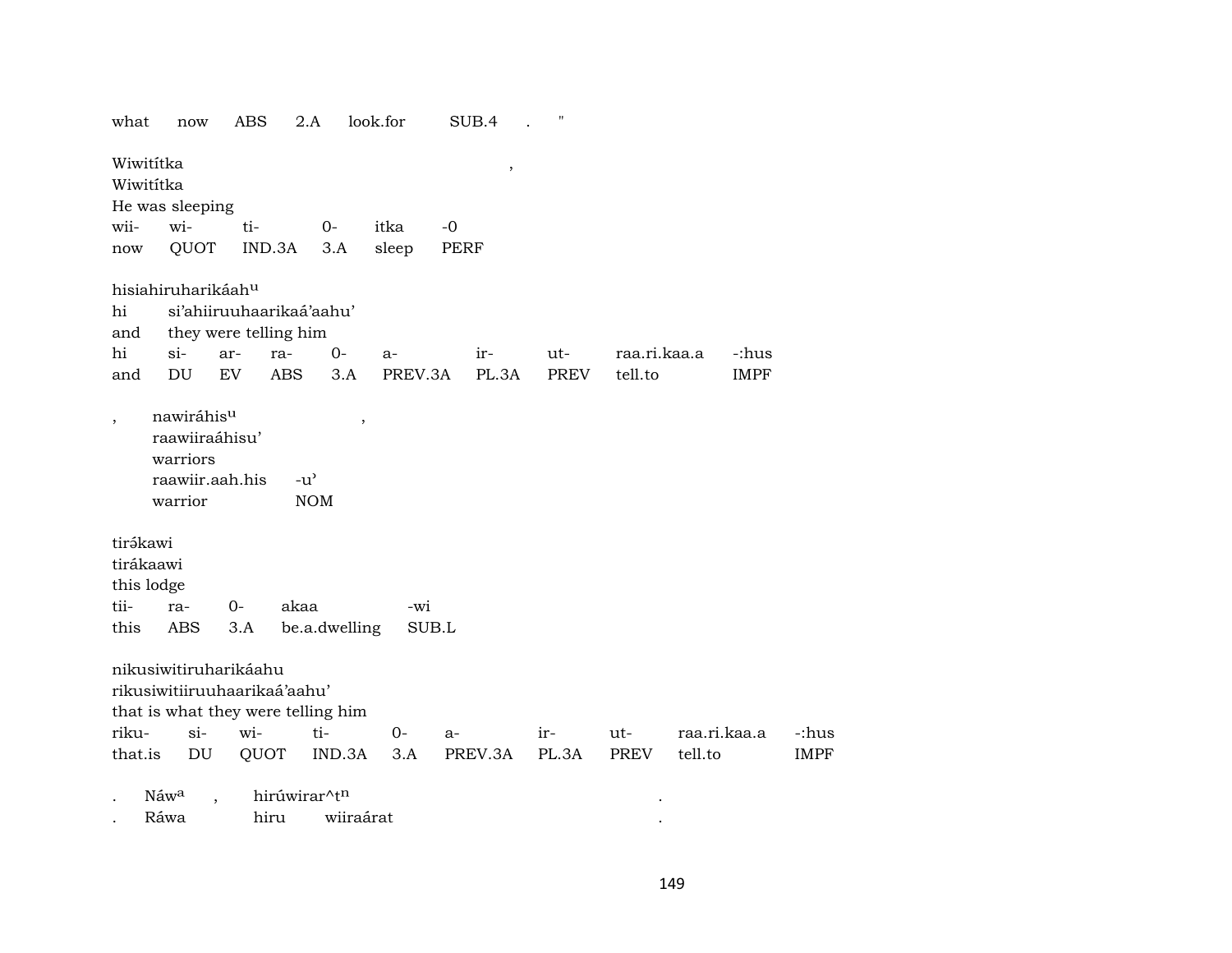|                  | <b>Now</b>                     |            | then                     |                      | now he went on |            |                 |             |          |             |                      |             |
|------------------|--------------------------------|------------|--------------------------|----------------------|----------------|------------|-----------------|-------------|----------|-------------|----------------------|-------------|
|                  | rawa                           |            | hiruu                    | wii-                 | ra-            | $0-$       |                 | ar-         | at       | $-0$        |                      |             |
|                  | now                            |            | then                     | $\operatorname{now}$ | <b>ABS</b>     |            | 3.A             | EV          | go       | <b>PERF</b> |                      |             |
|                  |                                |            |                          |                      |                |            |                 |             |          |             |                      |             |
| Náw <sup>a</sup> | $\ddot{\phantom{0}}$           |            | iríahihwaki <sup>a</sup> |                      |                |            |                 |             |          |             | $\, ,$               |             |
| Ráwa             |                                |            | irii'ahihwaki'a          |                      |                |            |                 |             |          |             |                      |             |
| <b>Now</b>       |                                |            | as they had said         |                      |                |            |                 |             |          |             |                      |             |
| rawa             |                                | irii-      | ar-                      | ra-                  | 0-             |            | ir-             |             | waki     | -a          |                      |             |
| now              |                                | when       | EV <sub></sub>           | <b>ABS</b>           |                | 3.A        | PL.3A           |             | say.PL   | SUB.1       |                      |             |
|                  |                                |            |                          |                      |                |            |                 |             |          |             |                      |             |
|                  | aahurarahuríruhš <sup>i</sup>  |            |                          |                      |                |            |                 |             |          |             |                      |             |
| a                |                                |            | ahuraarahuríruhci'       |                      |                |            |                 |             |          |             |                      |             |
| and              |                                |            | he took many of them     |                      |                |            |                 |             |          |             |                      |             |
| a                | ar-                            | ra-        | $0-$                     | uur-                 |                | raar-      |                 |             | rahuur-  | riruhci     |                      | -0          |
| and              | EV                             | <b>ABS</b> | 3.A                      | <b>PREV</b>          |                | 3PL.INAN.P |                 |             | carrying |             | be.numerous          | <b>PERF</b> |
|                  |                                |            |                          |                      |                |            |                 |             |          |             |                      |             |
|                  | arús <sup>a</sup>              |            |                          |                      |                |            |                 |             |          |             |                      |             |
|                  | aruúsa'                        |            |                          |                      |                |            |                 |             |          |             |                      |             |
|                  | horses                         |            |                          |                      |                |            |                 |             |          |             |                      |             |
|                  | aruusaa                        |            |                          |                      |                |            |                 |             |          |             |                      |             |
|                  | horse                          |            |                          |                      |                |            |                 |             |          |             |                      |             |
|                  |                                |            |                          |                      |                |            |                 |             |          |             |                      |             |
|                  | Hiahušahikstáhkuš <sup>u</sup> |            |                          |                      |                |            |                 |             |          |             |                      |             |
| Hi               | ahú'                           |            |                          |                      |                |            | cahikstaáhkucu' |             |          |             |                      |             |
|                  |                                |            |                          |                      |                |            |                 |             |          |             |                      |             |
| And              | it was                         |            |                          |                      |                |            | a large crowd   |             |          |             |                      |             |
| hi               | ar-                            | ra-        | $0-$                     | uu                   | $-0$           |            | icaahiks        |             | raar-    | -kucuu      |                      |             |
| and              | EV                             | <b>ABS</b> | 3.A                      | be                   | <b>PERF</b>    |            | person          |             | PL       | <b>AUG</b>  |                      |             |
|                  |                                |            |                          |                      |                |            |                 |             |          |             |                      |             |
|                  | Híruahiwiška                   |            |                          |                      |                |            |                 |             | níhkita  |             |                      |             |
|                  | Hiru                           | ahiwicka'  |                          |                      |                |            |                 |             | ríhkita  |             |                      |             |
|                  | Then                           |            | he thought               |                      |                |            |                 |             |          | the leader  | $\ddot{\phantom{a}}$ |             |
|                  | hiruu                          | ar-        | ri-                      |                      | $0-$           | wicka      | $-0$            |             | rihkita  |             |                      |             |
|                  | then                           | EV         | CONT.3A                  |                      | 3.A            | think      |                 | <b>PERF</b> | leader   |             | ,                    |             |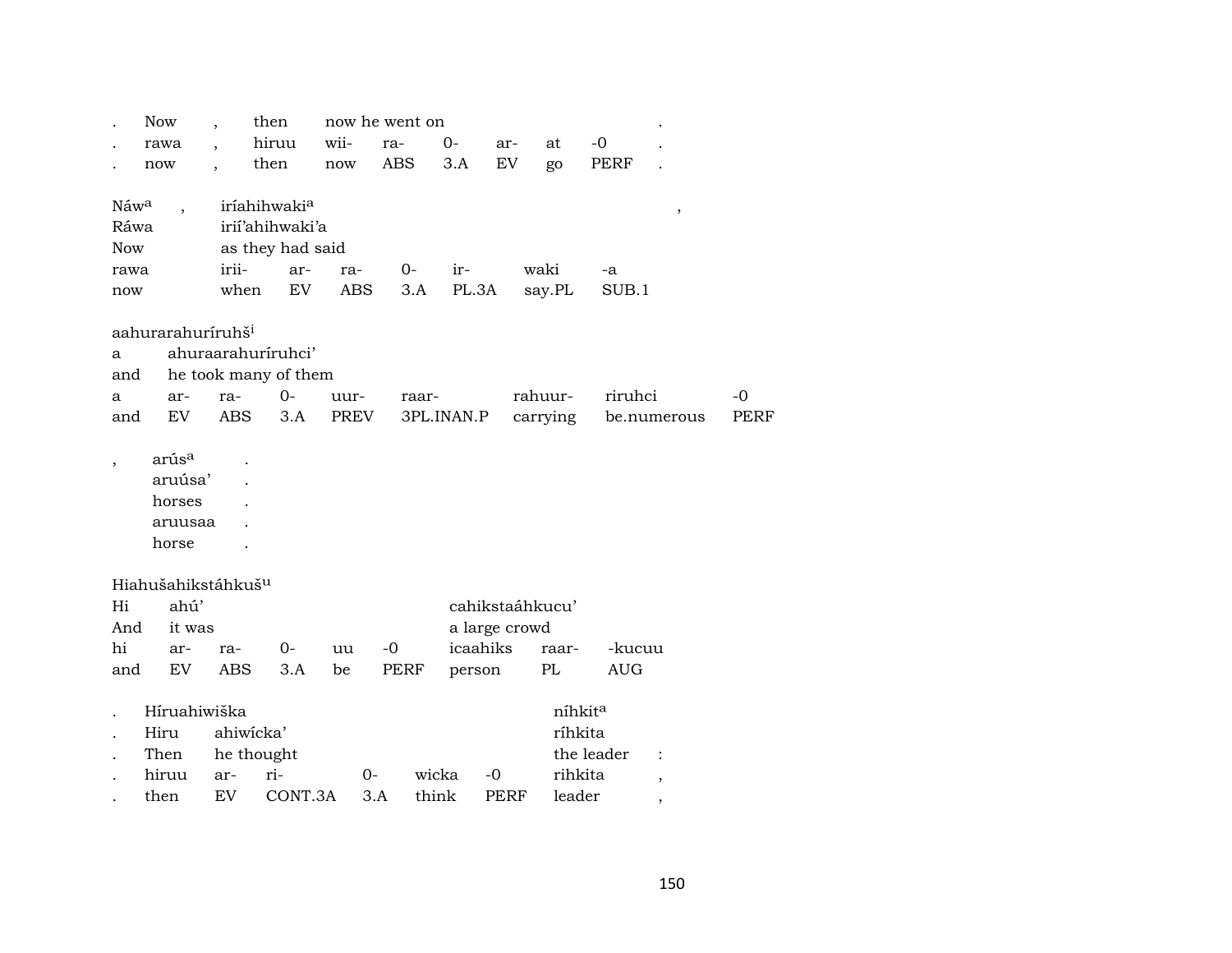| ári                   |                                  |                                                                                                                            |                                                                                                |                                                                                                                                                              |                                                                           |                                        |                               |                                         |                              |                     |             |
|-----------------------|----------------------------------|----------------------------------------------------------------------------------------------------------------------------|------------------------------------------------------------------------------------------------|--------------------------------------------------------------------------------------------------------------------------------------------------------------|---------------------------------------------------------------------------|----------------------------------------|-------------------------------|-----------------------------------------|------------------------------|---------------------|-------------|
| Ári'                  |                                  |                                                                                                                            |                                                                                                |                                                                                                                                                              |                                                                           |                                        |                               |                                         |                              |                     |             |
| Oh                    |                                  |                                                                                                                            |                                                                                                |                                                                                                                                                              |                                                                           |                                        |                               |                                         |                              |                     |             |
| arii                  |                                  |                                                                                                                            | riku-                                                                                          | rii-                                                                                                                                                         | $t-$                                                                      | ar-                                    | wicka                         | $-0$                                    |                              |                     |             |
| oh                    | $\ddot{\phantom{0}}$             |                                                                                                                            | that.is                                                                                        | <b>ASSR</b>                                                                                                                                                  | 1.A                                                                       | EV                                     | want                          | <b>PERF</b>                             |                              |                     |             |
|                       |                                  |                                                                                                                            |                                                                                                |                                                                                                                                                              |                                                                           |                                        |                               |                                         |                              |                     |             |
| A                     |                                  |                                                                                                                            |                                                                                                |                                                                                                                                                              |                                                                           |                                        |                               | $\pmb{\mathsf{H}}$                      |                              |                     |             |
| And                   |                                  |                                                                                                                            |                                                                                                |                                                                                                                                                              |                                                                           |                                        |                               | $\pmb{\shortparallel}$                  |                              |                     |             |
|                       |                                  |                                                                                                                            | $t-$                                                                                           | ar-                                                                                                                                                          | wicka                                                                     | $-0$                                   |                               | $\pmb{\mathsf{H}}$                      |                              |                     |             |
| and                   |                                  |                                                                                                                            |                                                                                                | EV                                                                                                                                                           | want                                                                      |                                        |                               | $\pmb{\mathsf{H}}$                      |                              |                     |             |
| Kitúarus <sup>a</sup> |                                  |                                                                                                                            |                                                                                                |                                                                                                                                                              |                                                                           |                                        |                               |                                         |                              |                     |             |
| Kítuu'u'              |                                  |                                                                                                                            |                                                                                                |                                                                                                                                                              |                                                                           |                                        |                               |                                         |                              |                     |             |
|                       |                                  |                                                                                                                            |                                                                                                |                                                                                                                                                              |                                                                           |                                        |                               |                                         |                              |                     |             |
|                       |                                  |                                                                                                                            |                                                                                                |                                                                                                                                                              |                                                                           |                                        |                               |                                         |                              |                     |             |
|                       |                                  |                                                                                                                            |                                                                                                |                                                                                                                                                              |                                                                           |                                        |                               |                                         |                              |                     |             |
|                       |                                  |                                                                                                                            |                                                                                                |                                                                                                                                                              |                                                                           |                                        |                               |                                         |                              |                     |             |
|                       |                                  |                                                                                                                            |                                                                                                |                                                                                                                                                              |                                                                           |                                        |                               |                                         |                              |                     |             |
|                       |                                  |                                                                                                                            |                                                                                                |                                                                                                                                                              |                                                                           |                                        |                               |                                         |                              |                     |             |
|                       |                                  |                                                                                                                            |                                                                                                |                                                                                                                                                              |                                                                           |                                        |                               |                                         |                              |                     |             |
|                       |                                  |                                                                                                                            |                                                                                                |                                                                                                                                                              |                                                                           |                                        |                               |                                         |                              |                     |             |
|                       |                                  |                                                                                                                            |                                                                                                |                                                                                                                                                              |                                                                           |                                        |                               |                                         |                              |                     |             |
|                       |                                  |                                                                                                                            |                                                                                                |                                                                                                                                                              |                                                                           |                                        |                               |                                         |                              |                     |             |
|                       |                                  |                                                                                                                            |                                                                                                |                                                                                                                                                              |                                                                           |                                        |                               |                                         |                              |                     |             |
|                       |                                  |                                                                                                                            |                                                                                                |                                                                                                                                                              |                                                                           |                                        |                               |                                         |                              |                     |             |
|                       |                                  |                                                                                                                            |                                                                                                |                                                                                                                                                              |                                                                           |                                        |                               |                                         |                              |                     | $-0$        |
|                       |                                  |                                                                                                                            |                                                                                                |                                                                                                                                                              |                                                                           |                                        |                               |                                         |                              |                     | <b>PERF</b> |
|                       |                                  |                                                                                                                            |                                                                                                |                                                                                                                                                              |                                                                           |                                        |                               |                                         |                              |                     |             |
|                       |                                  |                                                                                                                            |                                                                                                |                                                                                                                                                              |                                                                           |                                        |                               |                                         |                              |                     |             |
| súhuks                | $\overline{\phantom{a}}$         |                                                                                                                            | kuskíksapiš                                                                                    |                                                                                                                                                              |                                                                           |                                        |                               |                                         |                              |                     |             |
| súhuks                |                                  | ku                                                                                                                         |                                                                                                | ckíksaapic                                                                                                                                                   |                                                                           |                                        |                               |                                         |                              |                     |             |
| five                  |                                  | <b>or</b>                                                                                                                  | six                                                                                            |                                                                                                                                                              |                                                                           |                                        |                               |                                         |                              |                     |             |
|                       | aahatáru<br>ar-<br>EV<br>perhaps | riku-<br>that.is<br>$-u'$<br><b>NOM</b><br>ahaattáru<br>ra-<br>Kirakusikariráru<br>Kíra kusikariráru<br>ku-<br><b>INDF</b> | a<br>and<br>a<br>and<br>arikuritáwiška<br>horses<br>horse<br>$0-$<br><b>ABS</b><br>$si-$<br>DU | arikuritáwiška<br>rikuriitáwicka'<br>rii-<br><b>ASSR</b><br>aruúsa'<br>aruusaa<br>he gave them to them<br>ak-<br>3.A<br>They gave him about that many<br>ka- | rikuriitáwicka'<br>that is what I do want<br>1.A<br>PL.AN.3P<br>Y/N.INTER | that is what I do want<br>raar-<br>ri- | 3PL.INAN.P<br>$0-$<br>CONT.3A | <b>PERF</b><br>uh<br>give<br>ir-<br>3.A | $-0$<br><b>PERF</b><br>PL.3A | raar-<br>3PL.INAN.P | uh<br>give  |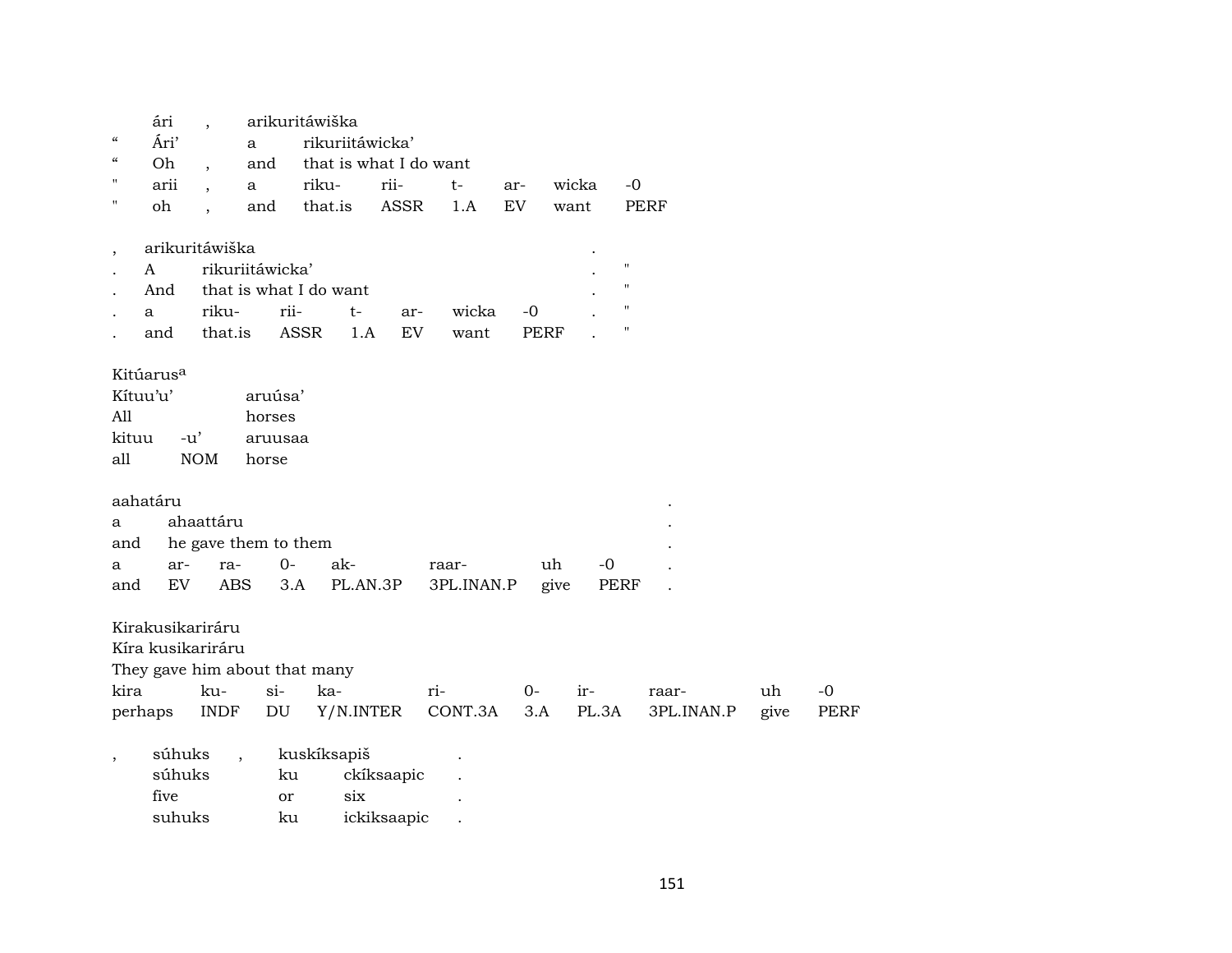|                          | five                   |         | <b>INDF</b>    | six          |       |        |                         |       |   |
|--------------------------|------------------------|---------|----------------|--------------|-------|--------|-------------------------|-------|---|
| Hitihíahuta              |                        |         |                |              |       |        |                         |       | , |
| Hi                       | tihii'ahuuta           |         |                |              |       |        |                         |       |   |
| And                      | its being another time |         |                |              |       |        |                         |       |   |
| hi                       | tii-                   | hii-    | ar-            | ra-          | $0-$  | ut-    | 0                       | -a    |   |
| and                      | here                   | other   | EV             | <b>ABS</b>   | 3.A   | PREV   | be                      | SUB.1 |   |
| tihíahaatn               |                        |         |                |              |       |        | ;                       |       |   |
| tihii'aha'at             |                        |         |                |              |       |        |                         |       |   |
|                          | he went this other way |         |                |              |       |        |                         |       |   |
| tii-                     | hii-                   | ar-     | ra-            | $0-$         | at    | $-0$   |                         |       |   |
| this                     | other                  | EV      | <b>ABS</b>     | 3.A          | go    | PERF   |                         |       |   |
| híruahiwišk <sup>a</sup> |                        |         |                |              |       |        |                         |       |   |
| Hiru                     | ahiwicka'              |         |                |              |       |        | ,<br>$\epsilon\epsilon$ |       |   |
| Then                     | he thought             |         |                |              |       |        | $\epsilon$              |       |   |
| hiruu                    | ar-                    | ri-     |                | $0-$         | wicka | $-0$   | $\blacksquare$          |       |   |
| then                     | EV                     | CONT.3A |                | 3.A          | think | PERF   | "                       |       |   |
|                          |                        |         |                |              |       |        |                         |       |   |
| kírahaw <sup>a</sup>     |                        |         |                |              |       |        |                         |       |   |
| Kíra                     |                        | haáwa'  | $\blacksquare$ |              |       |        |                         |       |   |
| Perhaps                  | also                   |         | "              |              |       |        |                         |       |   |
| kira                     |                        | haawa   | н              |              |       |        |                         |       |   |
| perhaps                  | also                   |         | $\blacksquare$ |              |       |        |                         |       |   |
|                          | Aharukíriwihu          |         |                |              |       |        |                         |       |   |
|                          | Aharuukíriwiihu'       |         |                |              |       |        |                         |       |   |
|                          | He changed the way     |         |                |              |       |        |                         |       |   |
| ar-                      | ra-                    | $0-$    | raa-           | ikiriwit     |       | -ra'uk | $-0$                    |       |   |
| EV                       | <b>ABS</b>             | 3.A     | way            | be.different |       | CAUS   | PERF                    |       |   |
|                          |                        |         |                |              |       |        |                         |       |   |

Híruahiət<sup>n</sup>

 $\hat{\rm ahi'at}$ Hiru

 $\mathcal{L}(\mathcal{L})$  and  $\mathcal{L}(\mathcal{L})$  . The  $\mathcal{L}(\mathcal{L})$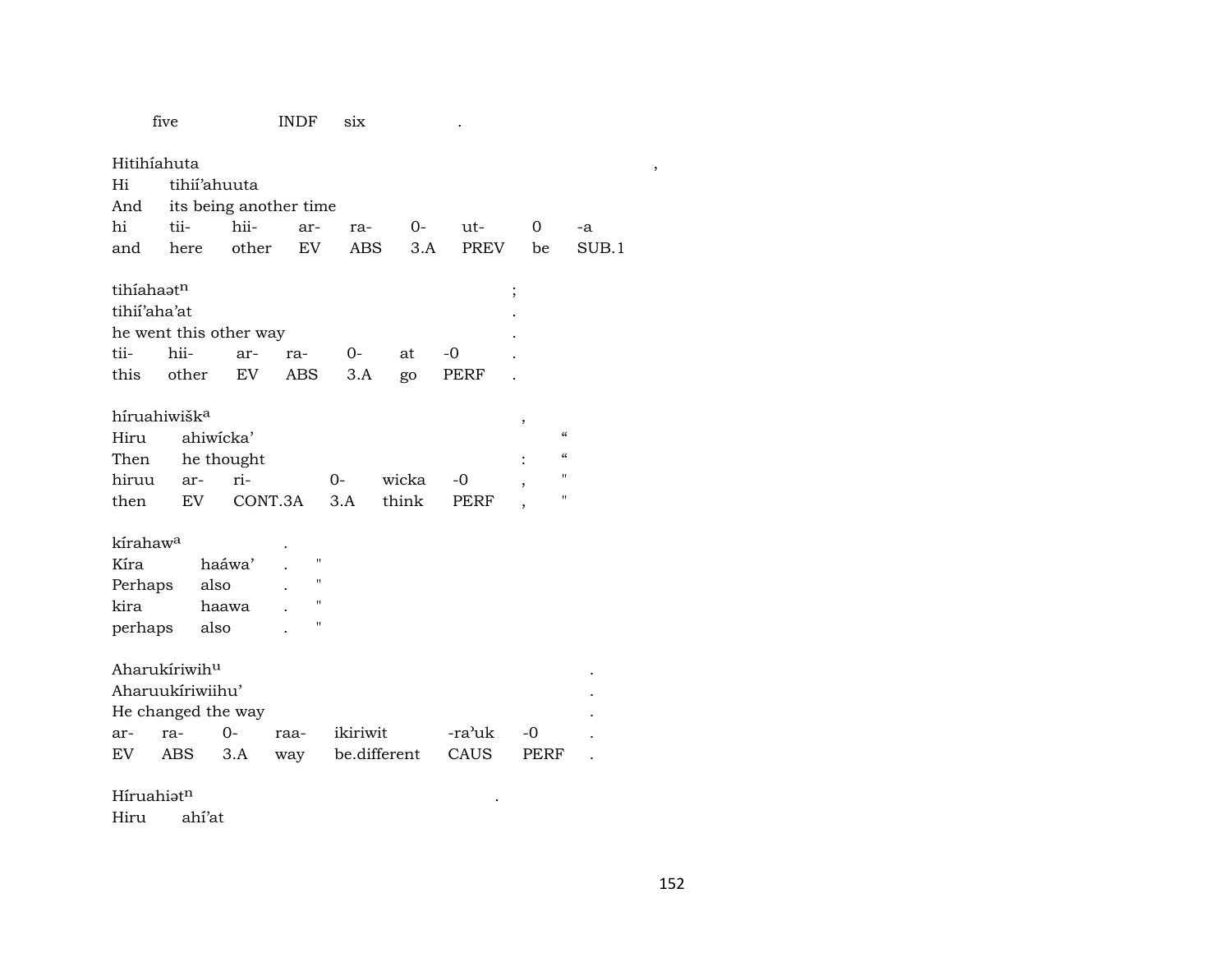| Then                                                                                                                       | he went                    |                    |                        |              |         |                                                                                                              |                        |          |               |             |
|----------------------------------------------------------------------------------------------------------------------------|----------------------------|--------------------|------------------------|--------------|---------|--------------------------------------------------------------------------------------------------------------|------------------------|----------|---------------|-------------|
| hiruu                                                                                                                      | ar-                        | ri-                | $0-$                   |              | at      | $-0$                                                                                                         |                        |          |               |             |
| then                                                                                                                       | $\mathop{\rm EV}\nolimits$ | CONT.3A            |                        | 3.A          | go      | PERF                                                                                                         |                        |          |               |             |
| Iríahawak <sup>a</sup><br>irii'ahawaaka<br>where he said<br>irii-<br>where<br>Áhawaku<br>Ahawáku'<br>He said<br>ar-<br>ra- | ar-<br>EV                  | ra-<br>ABS<br>$0-$ | $O -$<br>3.A<br>waka'u | waak<br>$-0$ | say.SUB | -a<br>SUB.1<br>$\boldsymbol{\mathcal{C}}$<br>$\mathcal{C}$<br>$\mathcal{C}\mathcal{C}$<br>$\pmb{\mathsf{H}}$ |                        |          |               |             |
| EV                                                                                                                         | ABS                        | 3.A                | say                    |              | PERF    | $\pmb{\mathsf{H}}$                                                                                           |                        |          |               |             |
| Iharakáhuraru <sup>a</sup><br>Ihaarakáhuraaru'a<br>That brush extending over there<br>ii-<br>that<br>$\, ,$                | haa-<br>here               | ra-<br>ABS         | $0-$<br>3.A            | a-           | PREV.3A | kahuraar-<br>brushy.area                                                                                     | u.a<br>extend.this.way |          | $-0$<br>SUB.4 |             |
| kístatahkaukatn                                                                                                            |                            |                    |                        |              |         |                                                                                                              |                        |          |               |             |
| kístattahka'uukut<br>you (pl) go into the brush                                                                            |                            |                    |                        |              |         |                                                                                                              |                        |          |               |             |
| kii-                                                                                                                       | $i-$                       |                    | $S-$                   | rak-         |         | raar-                                                                                                        | ka-                    | uukuk    |               | $-0$        |
| <b>HORT</b>                                                                                                                |                            | CONT.1/2A          | 2.A                    | $1/2$ .PL    |         | PL.INDV.A                                                                                                    | in.the.brush           | get.into |               | <b>PERF</b> |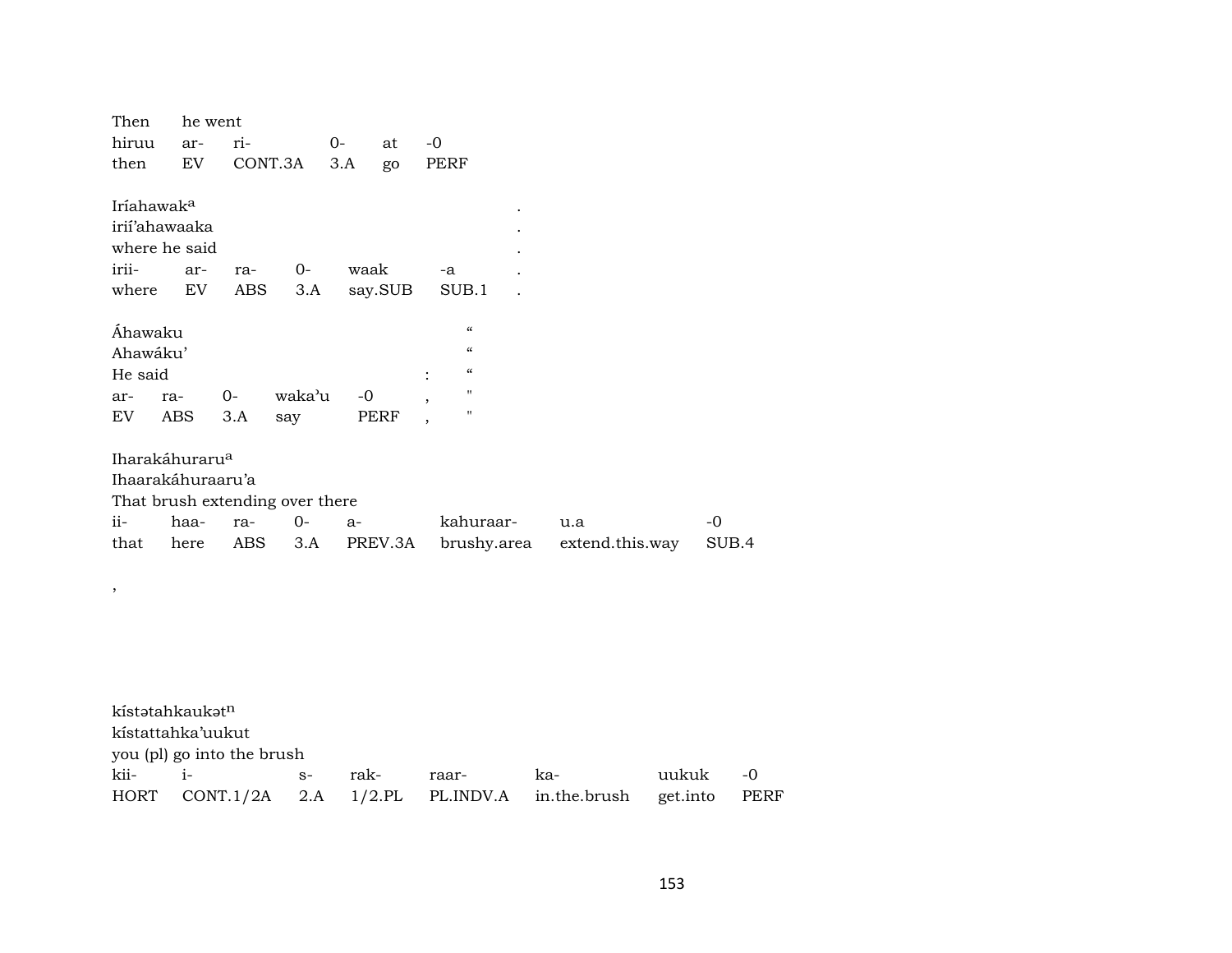| $\bullet$ |                |  |  |
|-----------|----------------|--|--|
| ٠         | $\blacksquare$ |  |  |
|           | $\mathbf{H}$   |  |  |
|           | $\mathbf{H}$   |  |  |
|           | 11             |  |  |

| Nuahiurír <sup>i</sup> t <sup>n</sup><br>ruu-<br>then | Ruu'ahi'uuriirit<br>Then he stopped<br>ar-<br>EV.                                 | ri-<br>CONT.3A                                                                  |                    | $O -$<br>3.A | uuri.arik<br>stop   |                 | $-0$<br>PERF | $\overline{ }$ | háw <sup>a</sup><br>haáwa'<br>also<br>haawa<br>also   |                                                                                |  |
|-------------------------------------------------------|-----------------------------------------------------------------------------------|---------------------------------------------------------------------------------|--------------------|--------------|---------------------|-----------------|--------------|----------------|-------------------------------------------------------|--------------------------------------------------------------------------------|--|
| irii-<br>there                                        | Iriwiahakik^t <sup>n</sup><br>Iriwi'ahakikat<br>There he now cried<br>wii-<br>now | ar-<br>EV.                                                                      | ra-<br>ABS         | 0-<br>3.A    | cry                 | kikak           | $-0$<br>PERF |                |                                                       |                                                                                |  |
| Aharətki <sup>a</sup><br>Aharatkií'a<br>ar-<br>EV.    | It became night<br>ra-<br>ABS                                                     | $0-$<br>3.A                                                                     | ratkii<br>be.night |              | -aar<br><b>INCH</b> | $-0$<br>PERF    |              |                |                                                       |                                                                                |  |
| aaháwiš <sup>a</sup><br>a<br>and<br>a<br>and          | ahaáwica'<br>ar-<br>EV.                                                           | he came back<br>ra-<br>ABS                                                      | 0-<br>3.A          | $a-$         | PREV.3A             | wic.a<br>arrive |              | -0<br>PERF     | Náw <sup>a</sup><br>Ráwa<br><b>Now</b><br>rawa<br>now | $\overline{ }$<br>$\overline{ }$<br>$\overline{ }$<br>$\overline{\phantom{a}}$ |  |
| hiru                                                  |                                                                                   | hirusiahišiwawaktíkusit <sup>i</sup> t <sup>n</sup><br>si'ahiiciwaawaktikusitit |                    |              |                     |                 |              |                |                                                       |                                                                                |  |

| then |  | they began talking to him |  |
|------|--|---------------------------|--|
|      |  |                           |  |

tnen tney-began-taiking-to-min<br>hiruu si- ar- ra- 0- ir-- ut- i- waa.wak.tik -:hus -itik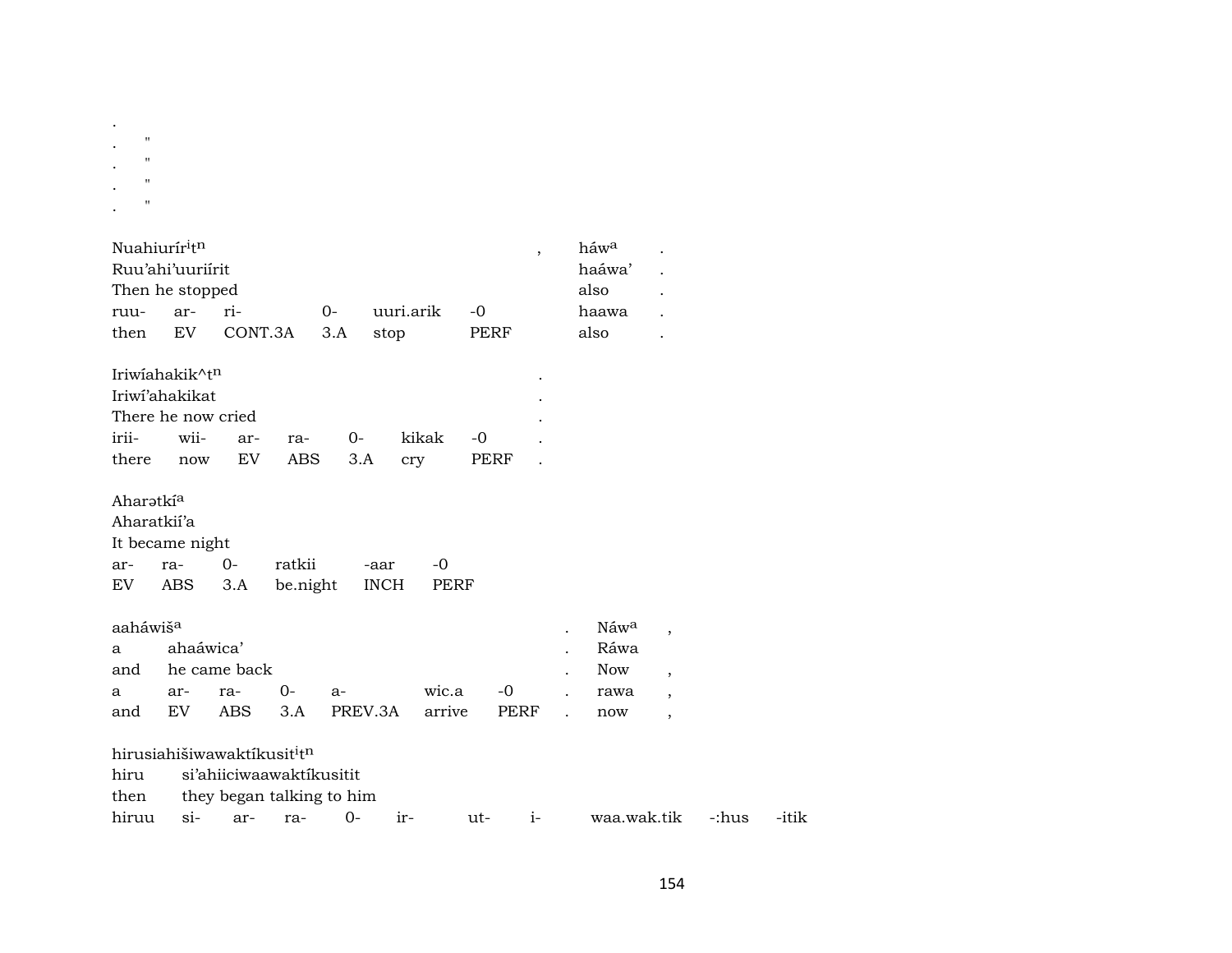| then               |                                                      | DU                       | EV                   | ABS        | 3.A             | PL.3A | <b>BEN</b>  | <b>SEQ</b>     | talk                                   |      | <b>IMPF</b> | <b>INCH</b> |
|--------------------|------------------------------------------------------|--------------------------|----------------------|------------|-----------------|-------|-------------|----------------|----------------------------------------|------|-------------|-------------|
|                    |                                                      | Híahawaku                |                      |            |                 |       |             |                | $\boldsymbol{\mathcal{C}}$             |      |             |             |
|                    | Hi                                                   |                          | ahawáku'             |            |                 |       |             |                | $\boldsymbol{\zeta}\boldsymbol{\zeta}$ |      |             |             |
|                    | And                                                  |                          | he said              |            |                 |       |             |                | $\boldsymbol{\zeta}\boldsymbol{\zeta}$ |      |             |             |
|                    | hi                                                   | ar-                      | ra-                  | $0-$       | waka'u          |       | $-0$        | $\overline{ }$ | $\pmb{\mathsf{H}}$                     |      |             |             |
|                    | and                                                  | EV                       | ABS                  | 3.A        | say             |       | PERF        | $\overline{ }$ | $\pmb{\mathsf{H}}$                     |      |             |             |
|                    |                                                      | Karistáraktaruša         |                      |            |                 |       |             |                |                                        |      |             |             |
|                    |                                                      |                          | Karistaraaktaarúcaa' |            |                 |       |             |                |                                        |      |             |             |
|                    |                                                      |                          |                      |            |                 |       |             |                |                                        |      |             |             |
| ka-                | You must not get up<br>rii-<br>rak-<br>$S-$<br>raar- |                          | uca.a                | $-0$       |                 |       |             |                |                                        |      |             |             |
| <b>NEG</b>         |                                                      | ASSR                     | 2.A                  |            | $1/2$ .PL       |       | PL.INDV.A   | get.up         | PERF                                   |      |             |             |
|                    |                                                      |                          |                      |            |                 |       |             |                |                                        |      |             |             |
| н                  | Náwa                                                 | $\overline{\phantom{a}}$ |                      | hirirátkia |                 |       |             |                |                                        |      |             |             |
| 11                 | Ráwa                                                 |                          | hi                   |            | riirátkii'a     |       |             |                |                                        |      |             |             |
| н                  | Now                                                  | $\overline{\phantom{a}}$ | and                  |            | it became night |       |             |                |                                        |      |             |             |
| п                  | rawa                                                 | $\overline{\phantom{a}}$ | hi                   | rii-       | $O -$           |       | ratkii      | -aar           | $-0$                                   |      |             |             |
| $\pmb{\mathsf{H}}$ | now                                                  | $\overline{\phantom{a}}$ | and                  | ASSR       |                 | 3.A   | be.night    | <b>INCH</b>    | PERF                                   |      |             |             |
|                    |                                                      | hiwitirirawáwauš         |                      |            |                 |       |             |                |                                        |      |             |             |
| hi                 |                                                      |                          | witiriirawaáwa'uc    |            |                 |       |             |                |                                        |      |             |             |
| and                |                                                      |                          | they each lay down   |            |                 |       |             |                |                                        |      |             |             |
| hi                 |                                                      | witi-                    | ra-                  | $0-$       | ir-             | ar-   | awaawa-     |                | uc                                     | $-0$ |             |             |
| and                |                                                      | REFL                     | ABS                  | 3.A        | PL.3A           | EV    | <b>DIST</b> |                | lie.down                               | PERF |             |             |
|                    |                                                      |                          |                      |            |                 |       |             |                |                                        |      |             |             |
|                    |                                                      |                          |                      |            |                 |       |             |                |                                        |      |             |             |
|                    |                                                      |                          |                      |            |                 |       |             |                |                                        |      |             |             |
|                    |                                                      |                          |                      |            |                 |       |             |                |                                        |      |             |             |

Hihawariruharíka

 $\mathcal{L}^{\pm}$  $\mathcal{L}_{\mathcal{A}}$  $\sim$ 

 $Hi$ hawá riruuhaaríkaa'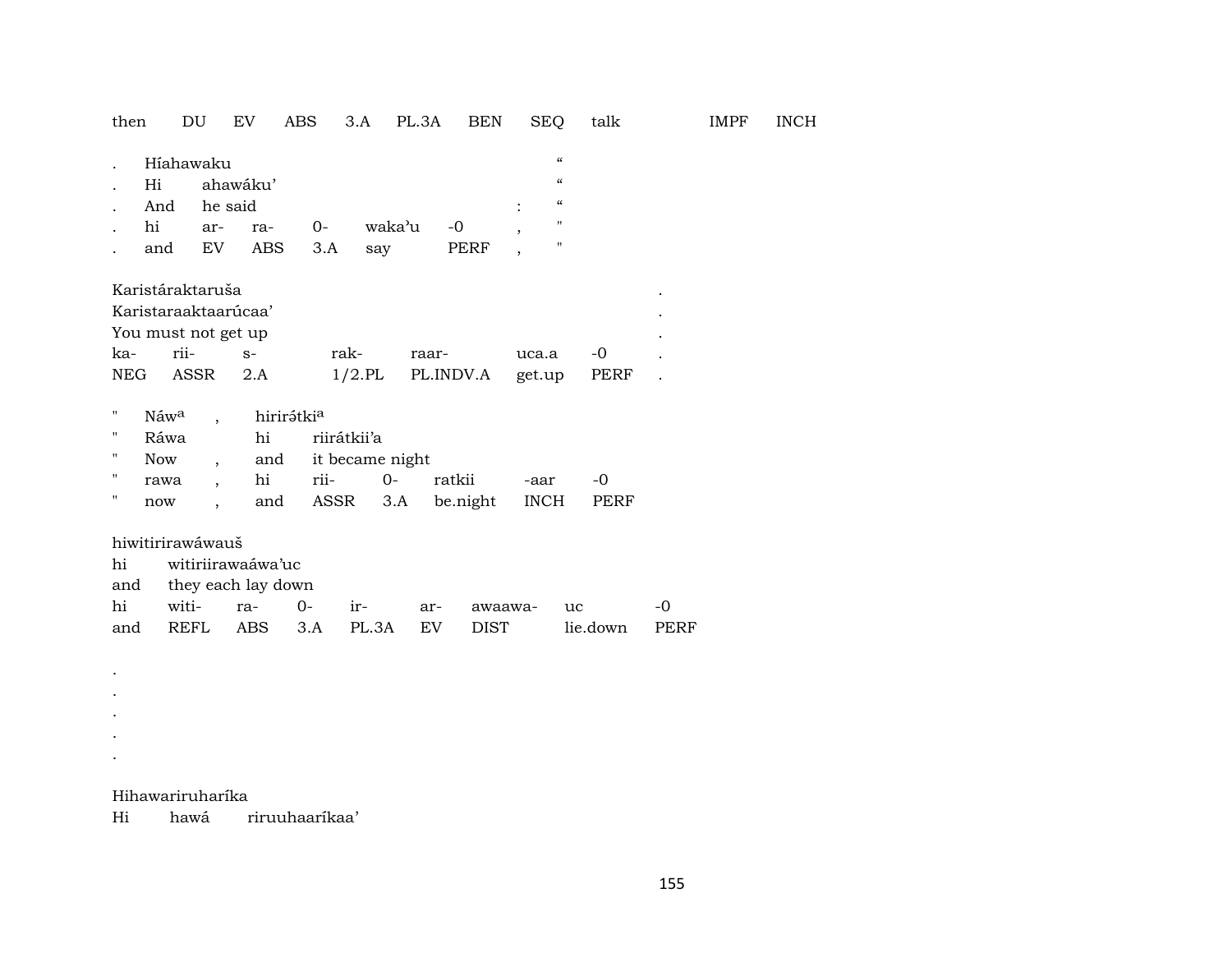| also<br>And   |           |                                                                                                |               | he told him            |                      |                       |                                                              |                                                                                                 |                                                       |                                                                                                              |             |
|---------------|-----------|------------------------------------------------------------------------------------------------|---------------|------------------------|----------------------|-----------------------|--------------------------------------------------------------|-------------------------------------------------------------------------------------------------|-------------------------------------------------------|--------------------------------------------------------------------------------------------------------------|-------------|
| hi            |           | haawa                                                                                          | ra-           | $0-$                   | $a-$                 |                       | ir-                                                          |                                                                                                 | ut-                                                   | raa.ri.kaa.a                                                                                                 | $-0$        |
| and           |           | also                                                                                           | <b>ABS</b>    | 3.A                    |                      | PREV.3A               | <b>OBV</b>                                                   |                                                                                                 | <b>PREV</b>                                           | tell.to                                                                                                      | <b>PERF</b> |
|               | ar-<br>EV | Ahawáku<br>Ahawáku'<br>He said<br>ra-<br><b>ABS</b>                                            | 0-<br>3.A     | say                    | waka'u               | $-0$<br><b>PERF</b>   | $\overline{\phantom{a}}$<br>$\ddot{\cdot}$<br>$\overline{ }$ | $\boldsymbol{\zeta}\boldsymbol{\zeta}$<br>$\mathcal{C}$<br>$\mathcal{C}\mathcal{C}$<br>11<br>11 | Náwa<br>Ráwa<br><b>Now</b><br>rawa<br>now             |                                                                                                              |             |
| wii-<br>now   |           | wirikututəst <sup>a</sup><br>wirikutuútasta<br>this time it is going to be<br>riku-<br>that.is | ti-<br>IND.3A |                        | $0-$<br>3.A          | $ut -$<br><b>PREV</b> | 0<br>be                                                      | -as                                                                                             | IMPF.IRR                                              | -ta<br><b>INT</b>                                                                                            |             |
| irii-<br>what |           | irirəstárəspi<br>iriirastaáraspi<br>what you are seeking<br>ra-<br>ABS                         | $S-$<br>2.A   | raa.raspii<br>look.for |                      | $-0$<br>SUB.4         |                                                              | 11<br>11<br>П<br>п<br>п                                                                         | Náw <sup>a</sup><br>Ráwa<br><b>Now</b><br>rawa<br>now | $\overline{\phantom{a}}$<br>$\overline{\phantom{a}}$<br>$\overline{\phantom{a}}$<br>$\overline{\phantom{a}}$ |             |
| wii-<br>now   |           | wiráririwistət <sup>n</sup><br>wiraáririwistat<br>he took the warriors<br>ra-<br>ABS           | 0-<br>3.A     | ar-<br>EV              | iriwis-<br>war.party |                       | ra-<br>PORT                                                  | at<br>go                                                                                        | $-0$<br>PERF                                          |                                                                                                              |             |

# Hiruríhira

Hi ruuríhiira'<br>And a short way

a short way off

hi ruurihiira'

and farther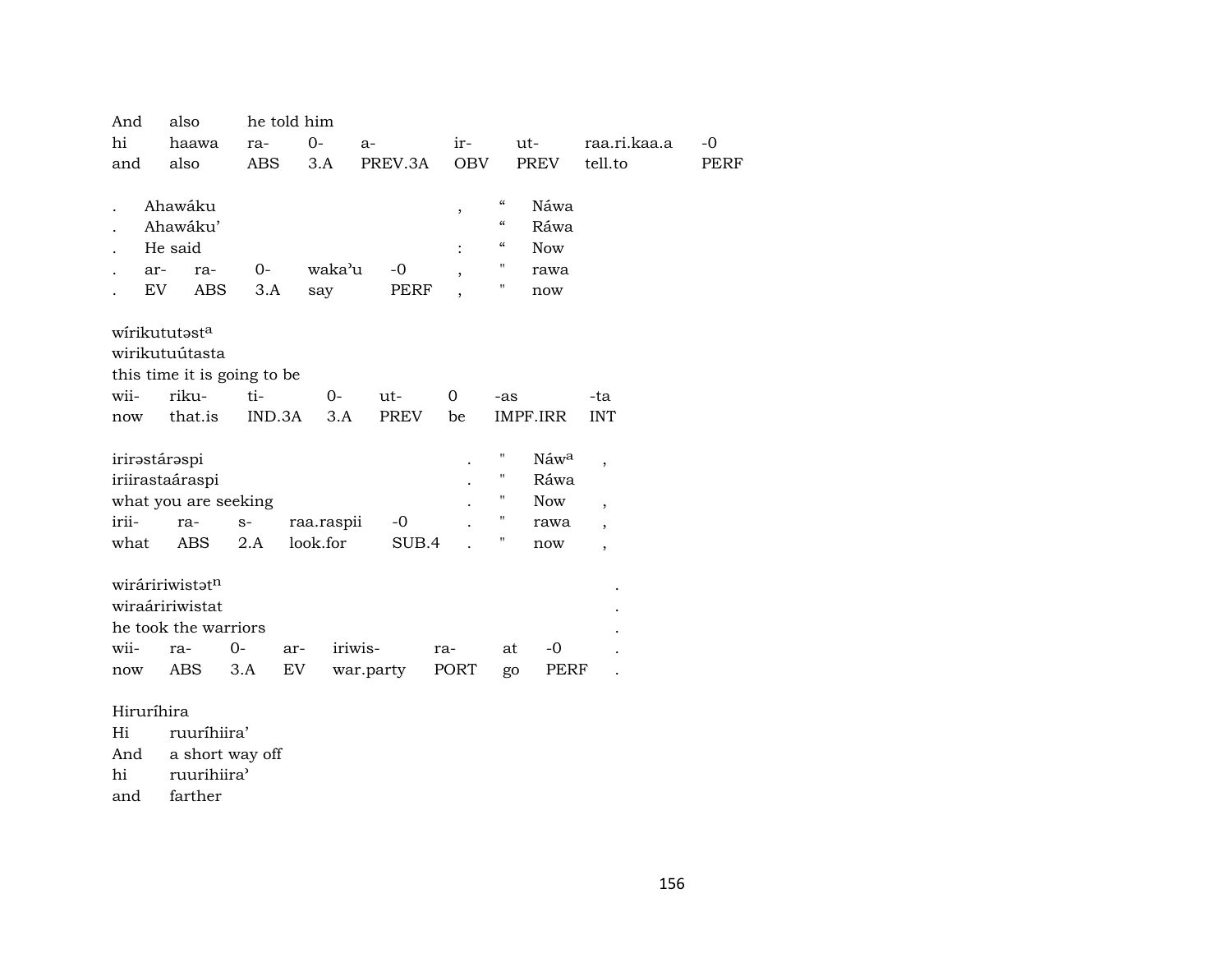| hisiahirá <sup>u</sup><br>hi<br>and | si'ahiraá'u  |                       |      | they gave him a way (ie power) |             |               |                                                                    |             |                          |
|-------------------------------------|--------------|-----------------------|------|--------------------------------|-------------|---------------|--------------------------------------------------------------------|-------------|--------------------------|
| hi                                  | $\sin$ -     | ar-                   | ra-  | $O -$                          | ir-         | raa-          | uh                                                                 | -0          |                          |
|                                     |              |                       |      |                                |             |               |                                                                    |             |                          |
| and                                 | DU           | EV                    | ABS  | 3.A                            | PL.3A       | way           | give                                                               | PERF        |                          |
| nakúrahir <sup>a</sup>              |              |                       |      |                                |             |               |                                                                    |             |                          |
| rakúraahiira                        |              |                       |      |                                |             |               |                                                                    |             |                          |
| its being a good way                |              |                       |      |                                |             |               |                                                                    |             |                          |
| ra-                                 | $O -$        | ku-                   |      | uur-                           | raa-        | hiir          | -a                                                                 |             |                          |
| INF.A                               | 3.A          | INF.B                 |      | <b>PREV</b>                    | way         | be.good       | SUB.1                                                              |             |                          |
|                                     |              |                       |      |                                |             |               |                                                                    |             |                          |
| Tihwakiah <sup>u</sup>              |              |                       |      |                                |             |               | $\boldsymbol{\zeta}\boldsymbol{\zeta}$<br>$\overline{\phantom{a}}$ | ikaa        | Ţ                        |
| Tihwaki'aahu'                       |              |                       |      |                                |             |               | $\boldsymbol{\mathcal{C}}$                                         | Iíka'a      |                          |
| They were saying                    |              |                       |      |                                |             |               | $\boldsymbol{\zeta}\boldsymbol{\zeta}$                             | Oh my       | $\overline{\phantom{a}}$ |
| ti-                                 | 0-           | ir-                   |      | waki.a                         |             | -:hus         | $\pmb{\mathsf{H}}$                                                 | iika'a      | $\overline{\phantom{a}}$ |
| IND.3A                              | 3.A<br>PL.3A |                       |      |                                | say.PL.IMPF | IMPF          | Η                                                                  | oh.my       | $\overline{\phantom{a}}$ |
|                                     |              |                       |      |                                |             |               |                                                                    |             |                          |
| kútatakuahu                         |              |                       |      |                                |             |               |                                                                    |             |                          |
| kútaattaku'aahu'                    |              |                       |      |                                |             |               |                                                                    |             | $\pmb{\mathsf{H}}$       |
| it seems a group is coming          |              |                       |      |                                |             |               |                                                                    |             | П                        |
| ku-                                 | ti-          |                       | 0-   | $a-$                           |             | aktaku-       | a                                                                  | -:hus       | н                        |
| <b>INDF</b>                         | IND.3A       |                       | 3.A  | PREV.3A                        | group       |               | come                                                               | <b>IMPF</b> | П                        |
|                                     |              |                       |      |                                |             |               |                                                                    |             |                          |
| Hirurihkutašikskapákis <sup>u</sup> |              |                       |      |                                |             |               |                                                                    |             |                          |
| Hiru                                |              | rihkuutacikskapaákisu |      |                                |             |               |                                                                    |             |                          |
| There                               |              |                       |      | the ones that had pitied him   |             |               |                                                                    |             |                          |
| hiruu                               | ra-          | $0 -$                 |      | ku-                            | ut-         |               | aciks.kaapaakis                                                    | -u          |                          |
| there                               | INF.A        |                       | 3.A  | INF.B                          | PREV        | feel.pity.for |                                                                    | SUB.D       |                          |
|                                     |              |                       |      |                                |             |               |                                                                    |             |                          |
| ahúkstahkawawi                      |              |                       |      |                                |             |               |                                                                    |             |                          |
| ahúkstaahkaawaawi                   |              |                       |      |                                |             |               |                                                                    |             |                          |
| the ones that had been inside       |              |                       |      |                                |             |               |                                                                    |             |                          |
| ar-                                 | ra-          | 0-                    | uks- | raar-                          |             | kaa           | -waa                                                               | $-wi$       |                          |

157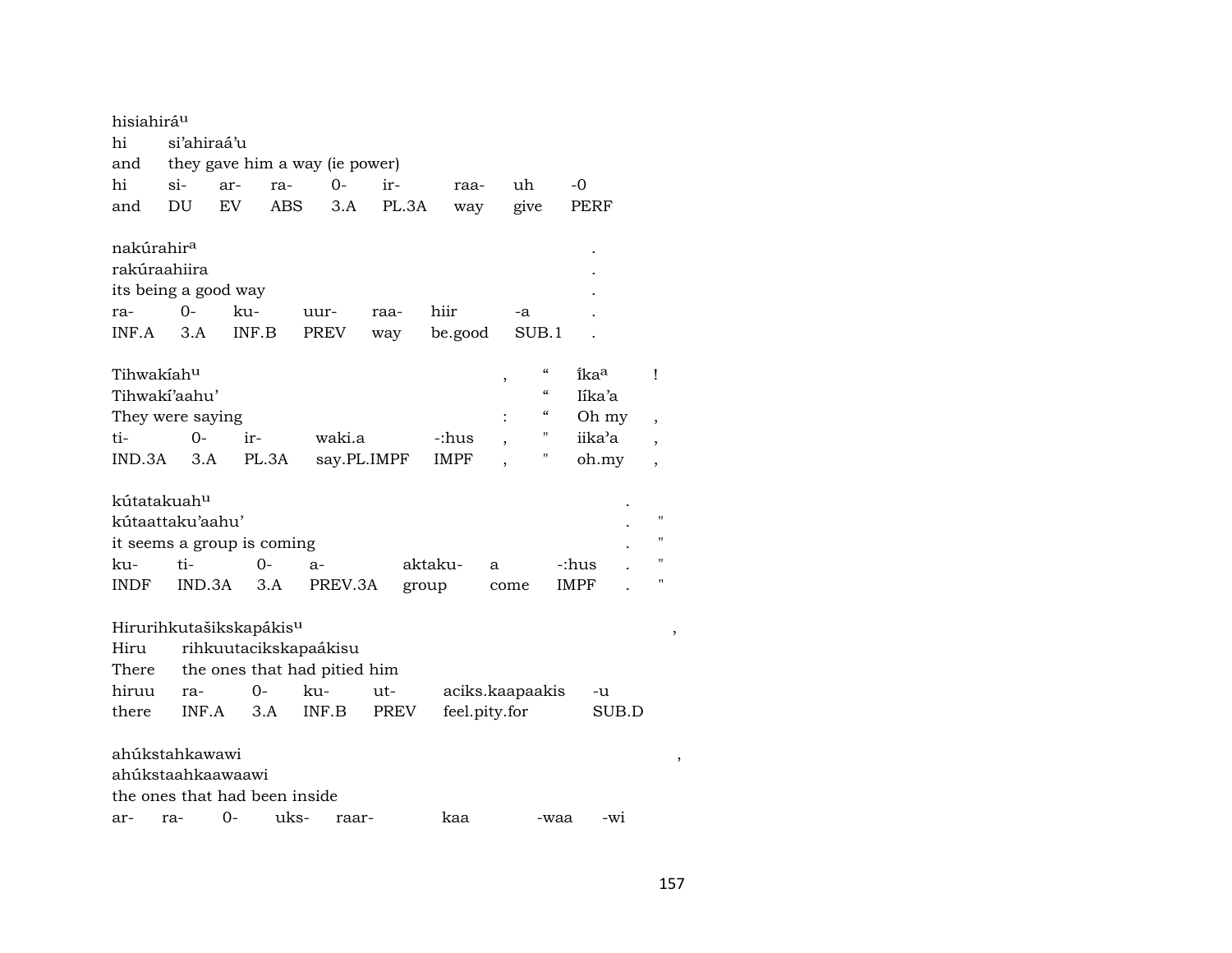iriwituráhi ,

iriwitúraahi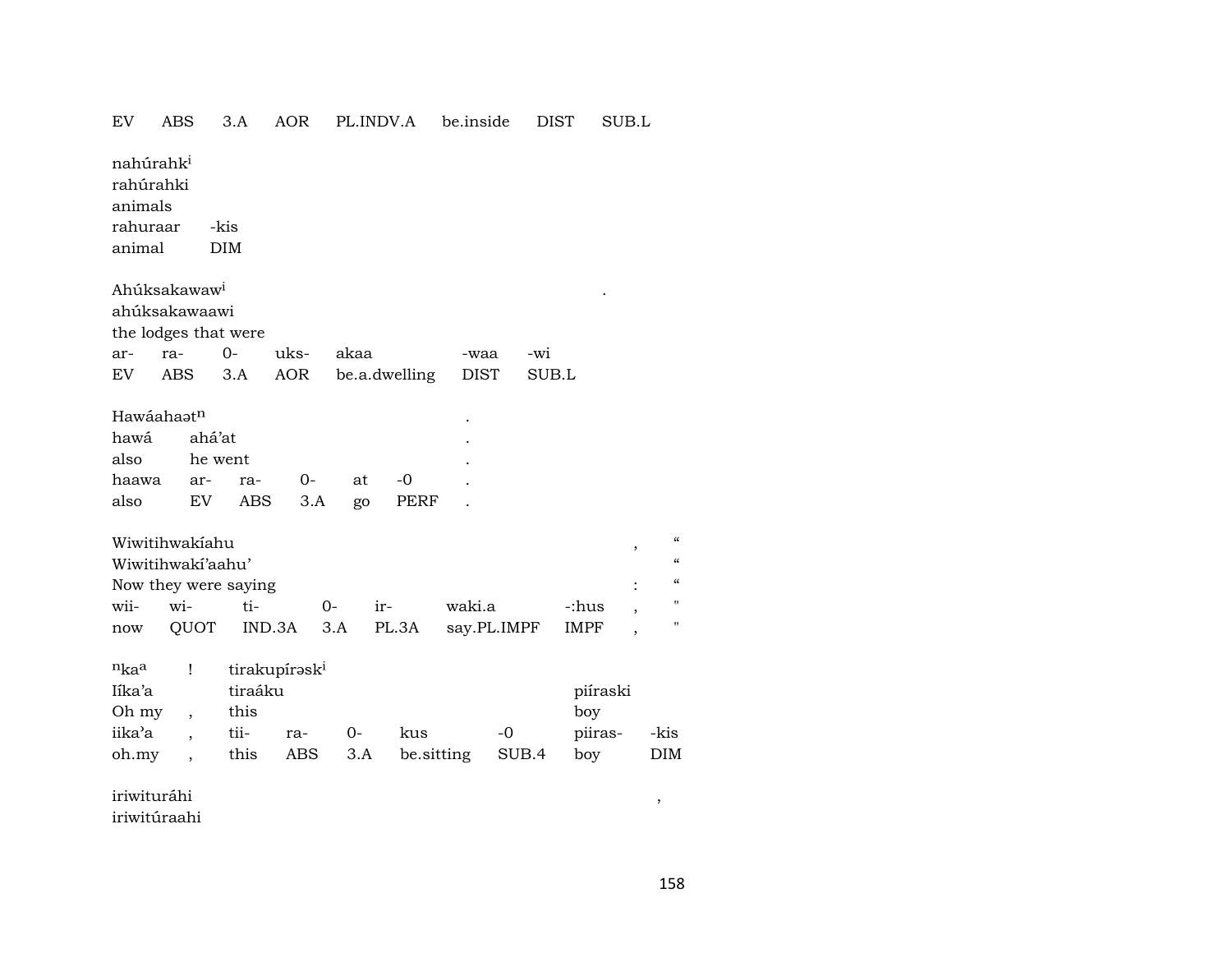| it is good    |                         |                           |                     |            |      |                 |         |                    |            |        |             |
|---------------|-------------------------|---------------------------|---------------------|------------|------|-----------------|---------|--------------------|------------|--------|-------------|
| irii-         | wi-                     | ti-                       | $0-$                |            | uur- | raa-            | hiir    | $-0$               |            |        |             |
| that          | QUOT                    | IND.3A                    | 3.A                 |            | PREV | way             | be.good | PERF               |            |        |             |
| tiráwari      |                         |                           |                     |            |      |                 |         |                    | Náwa       |        |             |
| tiráwari      |                         |                           |                     |            |      |                 |         | $\pmb{\mathsf{H}}$ | Ráwa       |        |             |
|               | this one going about    |                           |                     |            |      |                 |         | $\pmb{\mathsf{H}}$ | <b>Now</b> |        |             |
| tii-          | ra-                     | $0-$                      | warii               |            |      | -hus            |         | $\pmb{\mathsf{H}}$ | rawa       |        |             |
| this          | ABS                     | 3.A                       | be.going.about.IMPF |            |      | <b>IMPF.SUB</b> |         | Ħ                  | now        |        |             |
| $\, ,$        |                         |                           |                     |            |      |                 |         |                    |            |        |             |
|               |                         |                           |                     |            |      |                 |         |                    |            |        |             |
| $^\mathrm{,}$ |                         |                           |                     |            |      |                 |         |                    |            |        |             |
| $\, ,$        |                         |                           |                     |            |      |                 |         |                    |            |        |             |
| $\, ,$        |                         |                           |                     |            |      |                 |         |                    |            |        |             |
|               | pitkuwiwitákarikstiwiša |                           |                     |            |      |                 |         |                    |            |        |             |
| pítku         |                         | wiwitakarikstíwica'       |                     |            |      |                 |         |                    |            |        |             |
| two           |                         | he had brought herds back |                     |            |      |                 |         |                    |            |        |             |
| pitku         | wii-                    | wi-                       | ti-                 |            | $0-$ | a-              |         | kariiks-           | ri-        | wic.a  | $-0$        |
| two           | $\operatorname{now}$    | QUOT                      | IND.3A              |            | 3.A  | PREV.3A         | herd    |                    | PORT       | arrive | <b>PERF</b> |
|               |                         |                           |                     |            |      |                 |         |                    |            |        |             |
|               |                         |                           |                     |            |      |                 |         |                    |            |        |             |
|               |                         |                           |                     |            |      |                 |         |                    |            |        |             |
|               |                         |                           |                     |            |      |                 |         |                    |            |        |             |
|               |                         |                           |                     |            |      |                 |         |                    |            |        |             |
| hitihíaha^tn  |                         |                           |                     |            |      |                 |         | $\vdots$           |            |        |             |
| Hi            | tihii'aha'at            |                           |                     |            |      |                 |         |                    |            |        |             |
| And           |                         | he went another time      |                     |            |      |                 |         |                    |            |        |             |
| hi            | tii-                    | hii-                      | ar-                 | ra-        | 0-   | at              | $-0$    |                    |            |        |             |
| and           | this                    | other                     | EV                  | <b>ABS</b> | 3.A  | go              | PERF    |                    |            |        |             |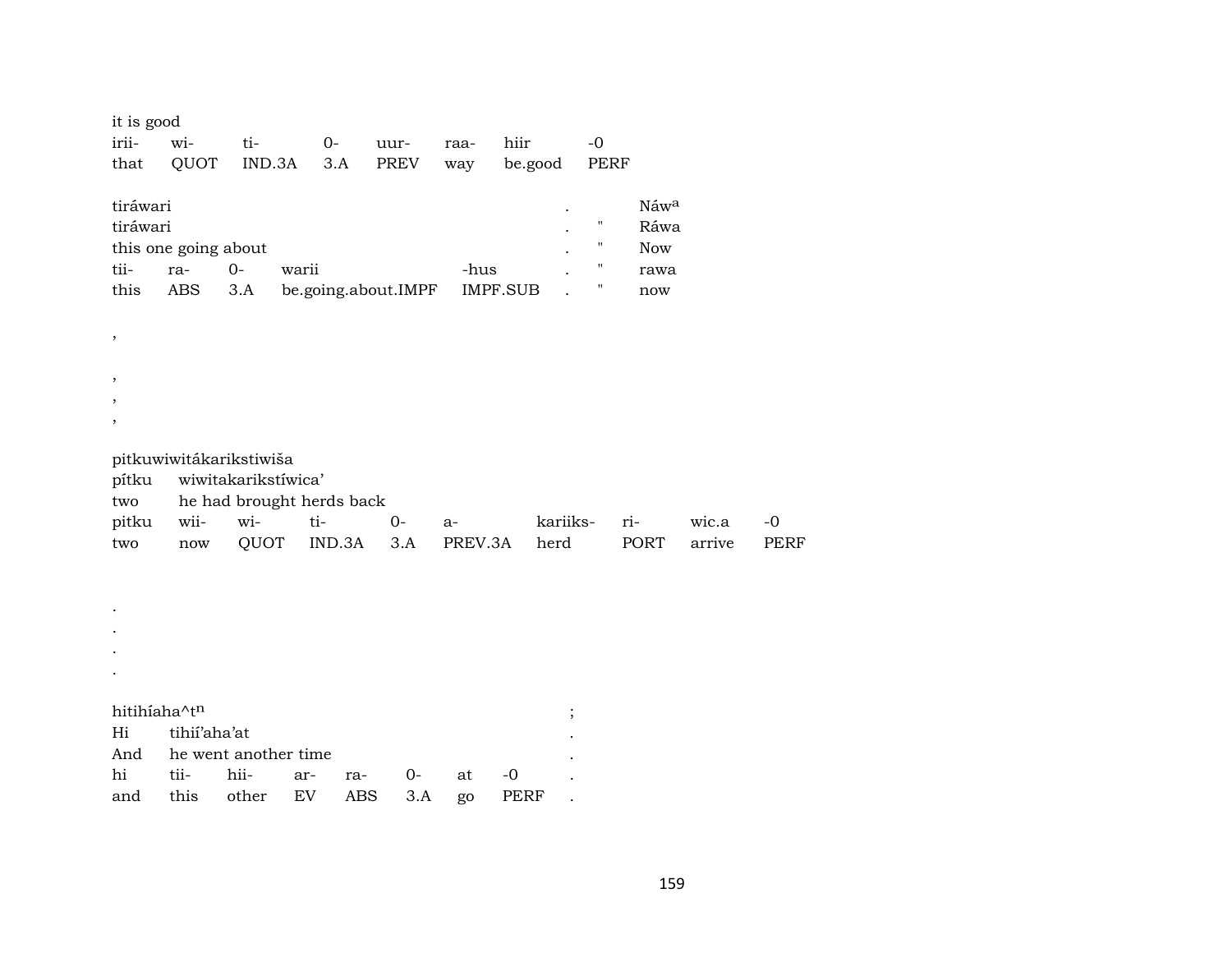| rúahiwiška          | Ruú'ahiwicka'                               |                                    |           |           |             |          | $\overline{\phantom{a}}$<br>$\boldsymbol{\zeta}\boldsymbol{\zeta}$ |                |            |
|---------------------|---------------------------------------------|------------------------------------|-----------|-----------|-------------|----------|--------------------------------------------------------------------|----------------|------------|
|                     | Then he thought                             |                                    |           |           |             |          | $\mathcal{C}$                                                      |                |            |
| ruu-                | ar-                                         | ri-                                | 0-        |           | wicka       | $-0$     | 11                                                                 |                |            |
| then                | <b>EV</b>                                   | CONT.3A                            |           | 3.A       | think       | PERF     | 11                                                                 |                |            |
|                     | kítarukiriwih <sup>u</sup>                  |                                    |           |           |             |          |                                                                    |                |            |
|                     | Kítaruukiriwiihu'                           |                                    |           |           |             |          |                                                                    |                |            |
|                     |                                             | Let me do it differently           |           |           |             |          |                                                                    |                |            |
| kii-<br><b>HORT</b> | $i-$                                        | CONT.1/2A                          | t-<br>1.A | ar-<br>EV | raa-<br>way | ikiriwit | be.different                                                       | -ra'uk<br>CAUS | -0<br>PERF |
|                     |                                             |                                    |           |           |             |          |                                                                    |                |            |
|                     |                                             |                                    |           |           |             |          |                                                                    |                |            |
| $\pmb{\mathsf{H}}$  |                                             |                                    |           |           |             |          |                                                                    |                |            |
| $\mathbf{H}$        |                                             |                                    |           |           |             |          |                                                                    |                |            |
| $^{\prime}$         |                                             |                                    |           |           |             |          |                                                                    |                |            |
| $\mathbf{H}$        |                                             |                                    |           |           |             |          |                                                                    |                |            |
|                     |                                             |                                    |           |           |             |          |                                                                    |                |            |
|                     | Hiruiriahuháwir <sup>i</sup> t <sup>n</sup> |                                    |           |           |             |          |                                                                    |                |            |
| Hiru                |                                             | irii'ahúhaawiirit                  |           |           |             |          |                                                                    |                |            |
|                     |                                             | There where he had seen the things |           |           |             |          |                                                                    |                |            |
| hiruu               | irii-                                       | ar-                                | ra-       | 0-        | ut-         | raa-     | wa-                                                                | iirik          | $-0$       |
| there               | where                                       | EV.                                | ABS       | 3.A       | <b>PREV</b> |          | way                                                                | DIST<br>see    | SUB.4      |
|                     |                                             |                                    |           |           |             |          |                                                                    |                |            |
|                     | síahirahukat <sup>a</sup>                   |                                    |           |           |             |          |                                                                    |                |            |
|                     | si'ahirahuukata                             |                                    |           |           |             |          |                                                                    |                |            |
|                     |                                             | where they had taken him inside    |           |           |             |          |                                                                    |                |            |
| $\sin$              | ar-                                         | ra-                                | $O -$     | ir-       | ra-         | huuk-    | at                                                                 | -a             |            |
| DU                  | EV                                          | <b>ABS</b>                         | 3.A       | PL.3A     | <b>PORT</b> | into     | go                                                                 | SUB.1          |            |
|                     | Aharukiriwihu                               |                                    |           |           |             |          |                                                                    |                |            |
|                     | aharuukiriwiihu'                            |                                    |           |           |             |          |                                                                    |                |            |
|                     |                                             | he was changing the way            |           |           |             |          |                                                                    |                |            |
| ar-                 | ra-                                         | $O -$                              | raa-      | ikiriwit  |             | -ra'uk   | $-0$                                                               |                |            |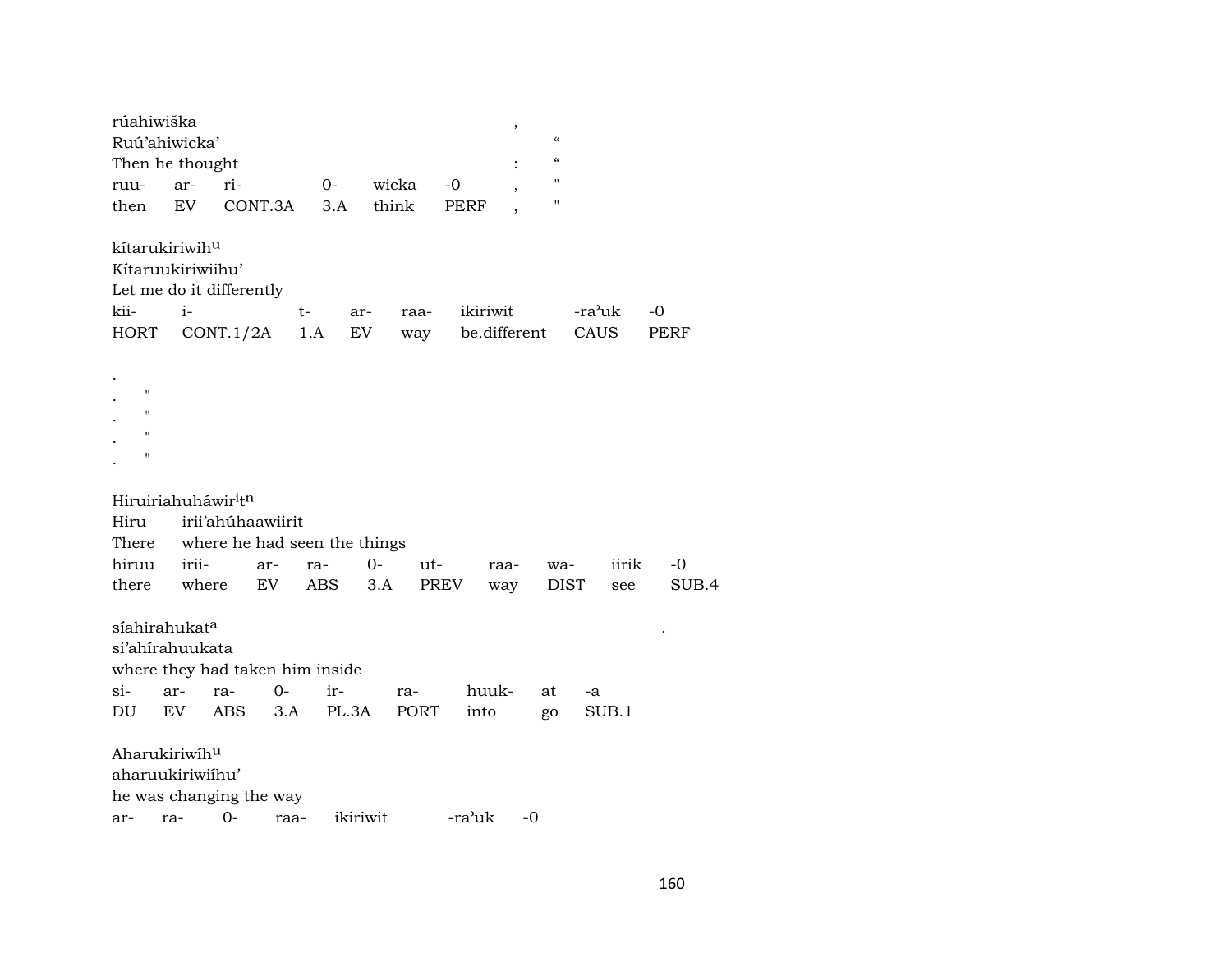## EV ABS 3.A way be.different CAUS PERF

| aharáruhkuk <sup>i</sup><br>٠  |      |     |            |           |                  |  |  |  |  |  |  |  |
|--------------------------------|------|-----|------------|-----------|------------------|--|--|--|--|--|--|--|
| aharaáruhkuuki<br>$\bullet$    |      |     |            |           |                  |  |  |  |  |  |  |  |
| the things he had<br>$\bullet$ |      |     |            |           |                  |  |  |  |  |  |  |  |
| ar-                            | ra-  | ()  | raar-      | ruhka'uk  | $-1$             |  |  |  |  |  |  |  |
| EV                             | ARS. | 3 A | 3PL INAN P | have.DIST | SUB <sub>2</sub> |  |  |  |  |  |  |  |

| Iríahawakahu        |     |            | $n_{ka}$ |       |                       |            |        |
|---------------------|-----|------------|----------|-------|-----------------------|------------|--------|
| Irii'ahawaákahu     |     | "          | Iíka'a   |       |                       |            |        |
| Where he was saying |     |            |          |       |                       | $\epsilon$ | Mv     |
| irii-               | ar- | ra-        | $() -$   | waaka | -hus                  |            | iika'a |
| where               |     | EV ABS 3.A |          |       | say.IMPF IMPF.SUB . " |            | oh.my  |

| Tuhkahúrari         |        |          |                          |      |       |  |  |  |  |  |  |  |  |
|---------------------|--------|----------|--------------------------|------|-------|--|--|--|--|--|--|--|--|
| tuhkáhuraari        |        |          |                          |      |       |  |  |  |  |  |  |  |  |
| it is nice woodland |        |          |                          |      |       |  |  |  |  |  |  |  |  |
| ti-                 | $()$ - | uur-     | kahuraar-                | hiir | $-()$ |  |  |  |  |  |  |  |  |
| IND.3A              |        | 3.A PREV | brushy.area be.good PERF |      |       |  |  |  |  |  |  |  |  |

| Tihwakíahu       |          |                  |                  |           |                          |            | ti̇̃taku |       |
|------------------|----------|------------------|------------------|-----------|--------------------------|------------|----------|-------|
| Tihwaki'aahu'    |          |                  |                  |           |                          | $\epsilon$ | Tiítaku  |       |
| They were saying |          |                  |                  |           | <b>Contract Contract</b> | $\epsilon$ | Here     |       |
| $t_{i-}$         | $\Omega$ | $-ir-$           | waki.a           | -:hus , " |                          |            | tii-     | -taku |
|                  |          | IND.3A 3.A PL.3A | say.PL.IMPF IMPF |           |                          |            | here     | LOC   |

nikuwitišiksakirihúsuku

rikuwitiiciksakiirihúsuuku'

it is where they always used to stay overnight

|  |  |  |  | riku- wi- ti- 0- ir- ut- i- uks- ak- hiir-i                                 | -:hus -uuku |
|--|--|--|--|-----------------------------------------------------------------------------|-------------|
|  |  |  |  | that.is QUOT IND.3A 3.A PL.3A PREV SEQ AOR PL.AN.3P stay.overnight IMPF HAB |             |

wirahkukitaúrir<sup>i</sup>t<sup>n</sup>

wiraahkukita'uúriirit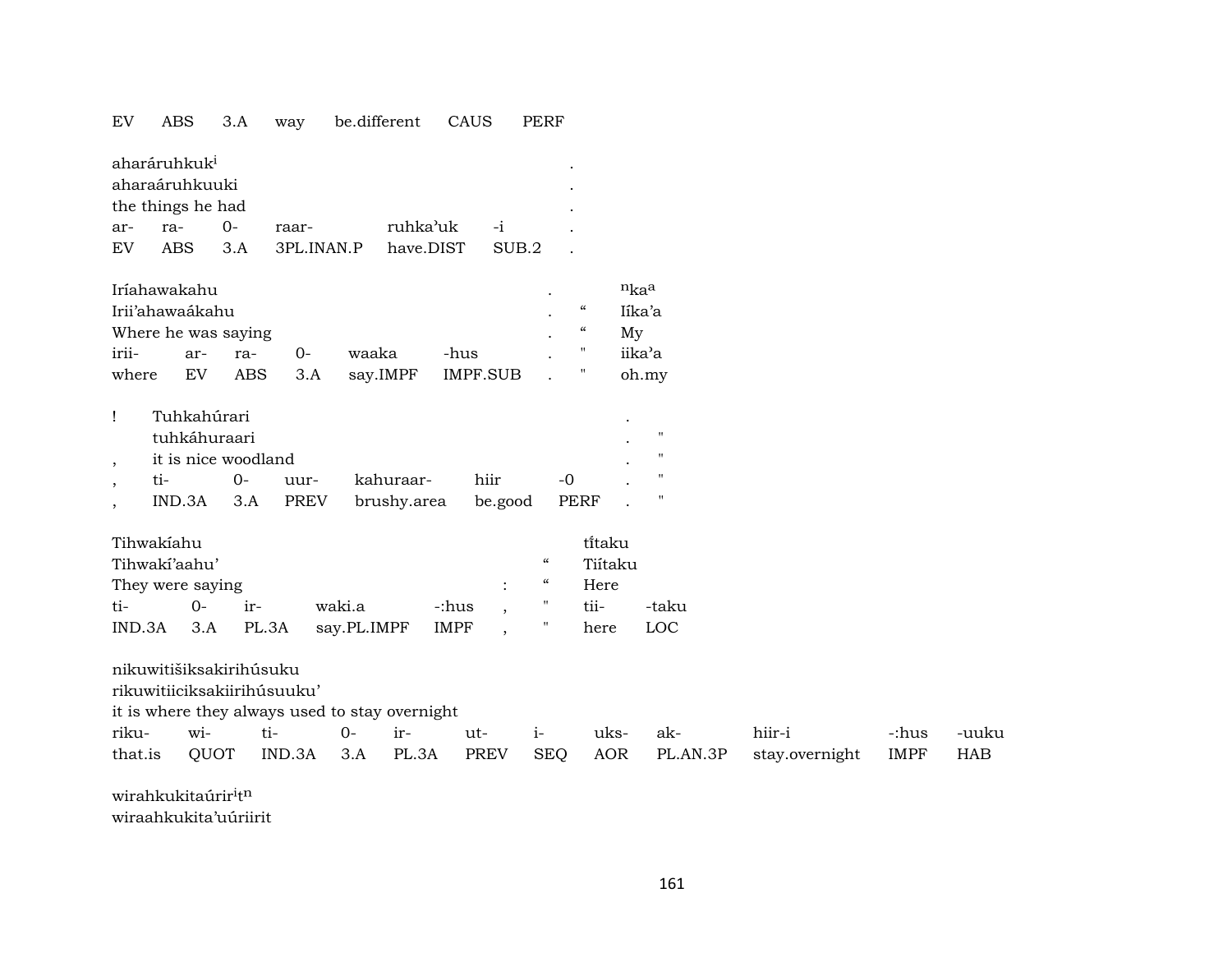| when he would stand on top (the hill)          |  |                                                                         |                                         |          |                             |                  |                        |        |      |           |          |                             |      |       |                    |
|------------------------------------------------|--|-------------------------------------------------------------------------|-----------------------------------------|----------|-----------------------------|------------------|------------------------|--------|------|-----------|----------|-----------------------------|------|-------|--------------------|
| wii-                                           |  | ra-                                                                     | $0-$                                    |          | ar-                         | ku-              |                        | kita-  |      | uuri.arik |          |                             | $-0$ |       |                    |
| when                                           |  | INF.A                                                                   |                                         | 3.A      | EV                          | INF.B            |                        | on.top |      |           |          | stand.upright               |      | SUB.4 |                    |
| $\overline{\phantom{a}}$                       |  | nawiráhisu<br>raawiiraáhisu'<br>a warrior<br>raawiir.aah.his<br>warrior |                                         |          | $-u^{\prime}$<br><b>NOM</b> | $\,$             |                        |        |      |           |          |                             |      |       |                    |
| wiahaar <sup>a</sup>                           |  |                                                                         |                                         |          |                             |                  |                        |        |      | píraski   |          |                             |      |       |                    |
| wi'aha'aara                                    |  |                                                                         |                                         |          |                             |                  |                        |        |      |           | piíraski |                             |      |       | $\pmb{\mathsf{H}}$ |
|                                                |  | when he became                                                          |                                         |          |                             |                  |                        |        |      | a boy     |          |                             |      |       | $\blacksquare$     |
| wii-                                           |  | ar-                                                                     | ra-                                     | 0-       |                             | aar              |                        | -a     |      | piiras-   |          | -kis                        |      |       | $\blacksquare$     |
| when                                           |  | EV                                                                      | <b>ABS</b>                              |          | 3.P                         | become           |                        | SUB.1  |      | boy       |          | <b>DIM</b>                  |      |       | $\pmb{\mathsf{H}}$ |
| Náwa<br>Ráwa<br>Now                            |  |                                                                         | irár <sup>i</sup><br>iraári'<br>brother |          |                             |                  |                        |        |      |           |          | $\,$<br>,                   |      |       |                    |
| rawa                                           |  |                                                                         | $i-$                                    |          |                             | -raar-           |                        |        | -ri' |           |          | ,                           |      |       |                    |
| now                                            |  |                                                                         |                                         | 3.POSS.A |                             | same.sex.sibling |                        |        |      | 3.POSS.B  |          | $\overline{\phantom{a}}$    |      |       |                    |
| níkuwituta<br>ríkuwituuta<br>riku-             |  | that is what he did<br>wi-                                              |                                         | ti-      |                             | $O-$             | ut-                    |        | aar  | $-0$      |          | $\vdots$                    |      |       |                    |
| that.is                                        |  | QUOT                                                                    |                                         | IND.3A   |                             | 3.A              | <b>PREV</b>            |        | do   |           | PERF     |                             |      |       |                    |
| tirátpari<br>tirátpari<br>when I lived<br>tii- |  | ra-                                                                     | t-                                      | warii    |                             |                  |                        |        | -hus |           |          | kîši<br>kici<br>but<br>kici |      |       |                    |
| this<br><b>ABS</b><br>1.A                      |  |                                                                         |                                         |          | be.going.about.IMPF         |                  | <b>IMPF.SUB</b><br>but |        |      |           |          |                             |      |       |                    |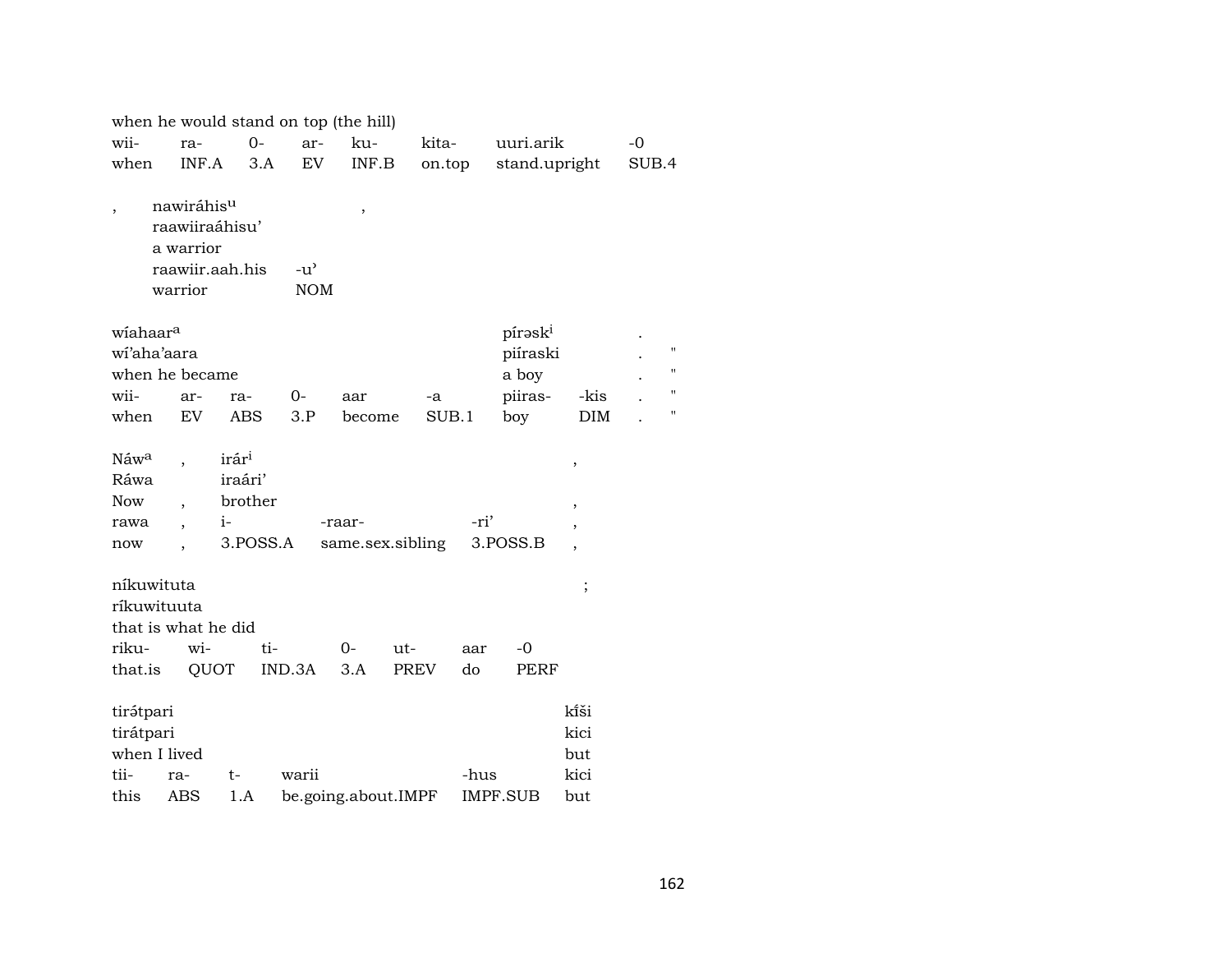| šahiksíšahiks            |     |             |                                    | $\overline{\phantom{a}}$ |                              |            |               |                 |              |        |  |
|--------------------------|-----|-------------|------------------------------------|--------------------------|------------------------------|------------|---------------|-----------------|--------------|--------|--|
| cahiksícahiks            |     |             |                                    |                          |                              |            |               |                 |              |        |  |
| Indians                  |     |             |                                    |                          |                              |            |               |                 |              |        |  |
| icaahiks                 |     |             | icaahiks                           |                          |                              |            |               |                 |              |        |  |
| person                   |     |             | person                             |                          |                              |            |               |                 |              |        |  |
| witikúhar <sup>u</sup>   |     |             |                                    |                          |                              |            |               |                 |              | $\, ,$ |  |
| witikuúhaaru'            |     |             |                                    |                          |                              |            |               |                 |              |        |  |
|                          |     |             | He made the way for me             |                          |                              |            |               |                 |              |        |  |
| wi-                      |     | ti-         |                                    | $0-$                     | ku-                          | ut-        | raa-          | ra'uk           | -0           |        |  |
| QUOT                     |     | IND.3A      |                                    | 3.A                      | 1.P                          | <b>BEN</b> | way           | make            | PERF         |        |  |
|                          |     |             |                                    |                          |                              |            |               |                 |              |        |  |
| nakətka                  |     |             |                                    |                          |                              |            | ,             |                 |              |        |  |
| rakútka                  |     |             |                                    |                          |                              |            |               |                 |              |        |  |
| to sleep                 |     |             |                                    |                          |                              |            |               |                 |              |        |  |
| ra-                      |     | $0-$        | ku-                                |                          | itka                         | -0         |               |                 |              |        |  |
| INF.A                    |     | 3.A         | INF.B                              |                          | sleep                        | SUB.4      |               |                 |              |        |  |
|                          |     |             |                                    |                          |                              |            |               |                 |              |        |  |
|                          |     |             | hiwitirutašikskápak <sup>i</sup> s |                          |                              |            |               |                 |              | ,      |  |
| hi                       |     |             | witíruutacikskápaakis              |                          |                              |            |               |                 |              |        |  |
| and                      |     |             |                                    |                          | it was feeling sorry for him |            |               |                 |              |        |  |
| hi                       |     | witi-       | ra-                                |                          | $0-$                         | ut-        |               | aciks.kaapaakis | -0           |        |  |
| and                      |     | <b>REFL</b> | <b>ABS</b>                         |                          | 3.A                          | PREV       | feel.pity.for |                 | PERF         |        |  |
|                          |     |             |                                    |                          |                              |            |               |                 |              |        |  |
| nihkuharíka <sup>a</sup> |     |             |                                    |                          |                              |            |               |                 |              |        |  |
| rihkuuhaaríkaa'a         |     |             |                                    |                          |                              |            |               |                 |              |        |  |
|                          |     |             | when it revealed it to him         |                          |                              |            |               |                 |              |        |  |
| ra-                      |     | 0-          | $a-$                               |                          | ir-                          | ku-        |               | ut-             | raa.ri.kaa.a | -0     |  |
| INF.A                    |     | 3.A         |                                    | PREV.3A                  | <b>OBV</b>                   |            | INF.B         | <b>PREV</b>     | reveal.to    | SUB.4  |  |
|                          |     |             |                                    |                          |                              |            |               |                 |              |        |  |
|                          |     | nahkútka    |                                    |                          |                              |            |               |                 |              |        |  |
|                          |     | raahkútka   |                                    |                          |                              |            |               |                 |              |        |  |
|                          |     |             | when he slept                      |                          |                              |            |               |                 |              |        |  |
|                          | ra- |             | $O -$                              | ar-                      | ku-                          | itka       |               | $-0$            |              |        |  |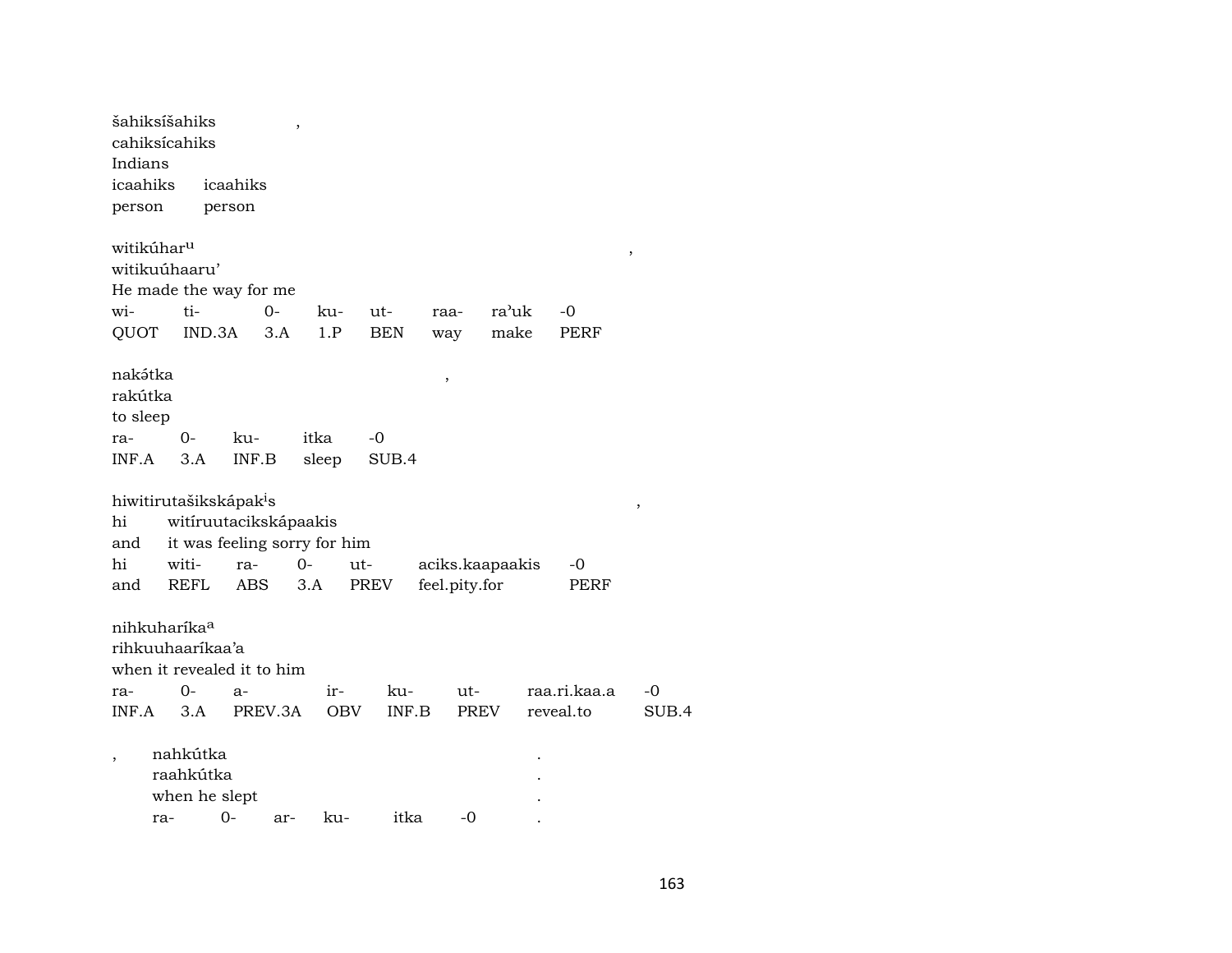|              | INF.A                                                                             | 3.A                                                                          | ${\rm EV}$                                       | INF.B       | sleep   | SUB.4      | $\ddot{\phantom{a}}$ |             |                          |      |       |             |
|--------------|-----------------------------------------------------------------------------------|------------------------------------------------------------------------------|--------------------------------------------------|-------------|---------|------------|----------------------|-------------|--------------------------|------|-------|-------------|
| Hiru<br>Then | Hiruiriwikuwitirátawi                                                             |                                                                              | iriwikuwitiraátawi'<br>that was the way among us |             |         |            |                      |             |                          |      |       |             |
| hiruu        | irii-                                                                             | wii-                                                                         | ku-                                              |             | wi-     | ti-        | $0-$                 | raa-        | tawi                     |      | $-0$  |             |
| then         | that                                                                              | $\operatorname{now}$                                                         |                                                  | <b>INDF</b> | QUOT    | IND.3A     | 3.A                  | way         | be.among                 |      | PERF  |             |
| $\vdots$     | irikuhikuhatáwištu<br>Irikuuhikuuhaattáwictu'<br>That was one picked out among us |                                                                              |                                                  |             |         |            |                      |             |                          |      |       |             |
| irii-        | kuur-                                                                             | ri-                                                                          |                                                  | $0-$        | ku-     | ut-        | rak-                 | tawi        |                          | -his | ra'uk | $-0$        |
| that         | <b>DUB</b>                                                                        |                                                                              | CONT.3A                                          | 3.A         | $1.P$   | <b>BEN</b> | $1/2$ .PL            | be.among    |                          | PERF | make  | <b>PERF</b> |
| $\cdot$      | $k$ is <sup>i</sup><br>kiici'<br>but<br>kici<br>but                               | $\overline{\phantom{a}}$<br>$\ddot{\phantom{0}}$<br>$\overline{\phantom{a}}$ |                                                  |             |         |            |                      |             |                          |      |       |             |
|              | Hihawáruahiwiška                                                                  |                                                                              |                                                  |             |         |            |                      |             |                          |      |       |             |
| hi           | hawá                                                                              |                                                                              | ruú'ahiwicka'                                    |             |         |            |                      |             | $^\mathrm{^\mathrm{o}}$  |      |       |             |
| and          | also                                                                              |                                                                              | then he thought                                  |             |         |            |                      |             |                          |      |       |             |
| hi           | haawa                                                                             |                                                                              | ruu-                                             | ar-         | ri-     | $0-$       | wicka                | $-0$        | $\overline{\phantom{a}}$ |      |       |             |
| and          | also                                                                              |                                                                              | then                                             | EV          | CONT.3A | 3.A        | think                | <b>PERF</b> | ,                        |      |       |             |

 $\pmb{\mathfrak{c}}\pmb{\mathfrak{c}}$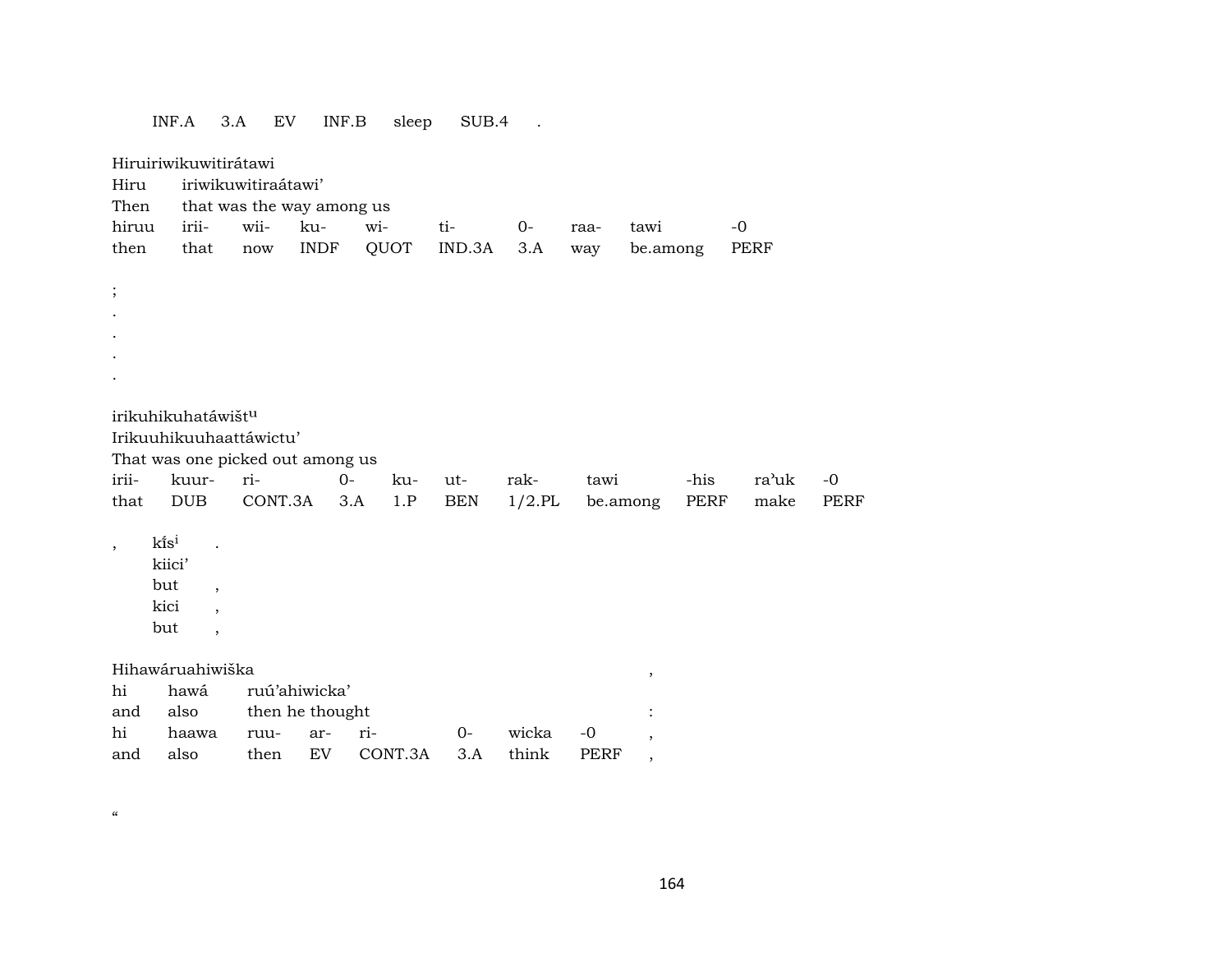$\epsilon\epsilon$ 

 $\mathbf{u}^{\top}$ 

 $\mathbf{u}^{\pm}$ 

|                          | kírahawaihukiriwih <sup>u</sup>        |                          |           |           |                   |        |      |
|--------------------------|----------------------------------------|--------------------------|-----------|-----------|-------------------|--------|------|
| Kíra                     | hawá                                   | ihuukiriwiihu'           |           |           |                   |        |      |
| Now                      | again                                  | I'll change the way      |           |           |                   |        |      |
| kira                     | haawa                                  | $i-$                     | $t-$      | raa-      | ikiriwit          | -ra'uk | $-0$ |
| perhaps                  | also                                   | CONT.1/2A                | 1.A       | way       | be.different      | CAUS   | PERF |
|                          |                                        |                          |           |           |                   |        |      |
|                          | Náwa<br>$\overline{\phantom{a}}$       |                          |           |           |                   |        |      |
| 11                       | Ráwa                                   |                          |           |           |                   |        |      |
|                          | <b>Now</b><br>$\overline{\phantom{a}}$ |                          |           |           |                   |        |      |
| 11                       | rawa<br>$\overline{\phantom{a}}$       |                          |           |           |                   |        |      |
| п                        | now<br>$\overline{\phantom{a}}$        |                          |           |           |                   |        |      |
|                          |                                        |                          |           |           |                   |        |      |
|                          | hawáwiraririwist^tn                    |                          |           |           |                   |        |      |
| hawá                     | wiiraáririwistat                       |                          |           |           |                   |        |      |
| again                    |                                        | now he took warriors out |           |           |                   |        |      |
| haawa                    | wii-<br>ra-                            | $0-$                     | iriwis-   | ra-       | $-0$<br>at        |        |      |
| also                     | now                                    | ABS<br>3.A               | war.party | PORT      | go                | PERF   |      |
|                          |                                        |                          |           |           |                   |        |      |
|                          | Hawáwiwitirukiwi                       |                          |           |           |                   |        |      |
| Hawá                     | wiwitiruúkiwi                          |                          |           |           |                   |        |      |
| Also                     |                                        | now it was different     |           |           |                   |        |      |
| haawa                    | wii-<br>wi-                            | ti-                      | $0-$      | raa-      | ikiwir            | $-0$   |      |
| also                     | now                                    | QUOT<br>IND.3A           | 3.A       | way       | be.different      | PERF   |      |
|                          |                                        |                          |           |           |                   |        |      |
| $\overline{\phantom{a}}$ | aháraruhkuk <sup>i</sup>               |                          |           |           |                   | $\,$   |      |
|                          | aháraaruhkuuki                         |                          |           |           |                   |        |      |
|                          | the things he carried                  |                          |           |           |                   |        |      |
| ar-                      | ra-                                    | $0-$<br>raar-            |           | ruhka'uk  | $-i$              |        |      |
| EV                       | <b>ABS</b>                             | 3.A<br>3PL.INAN.P        |           | have.DIST | SUB <sub>.2</sub> |        |      |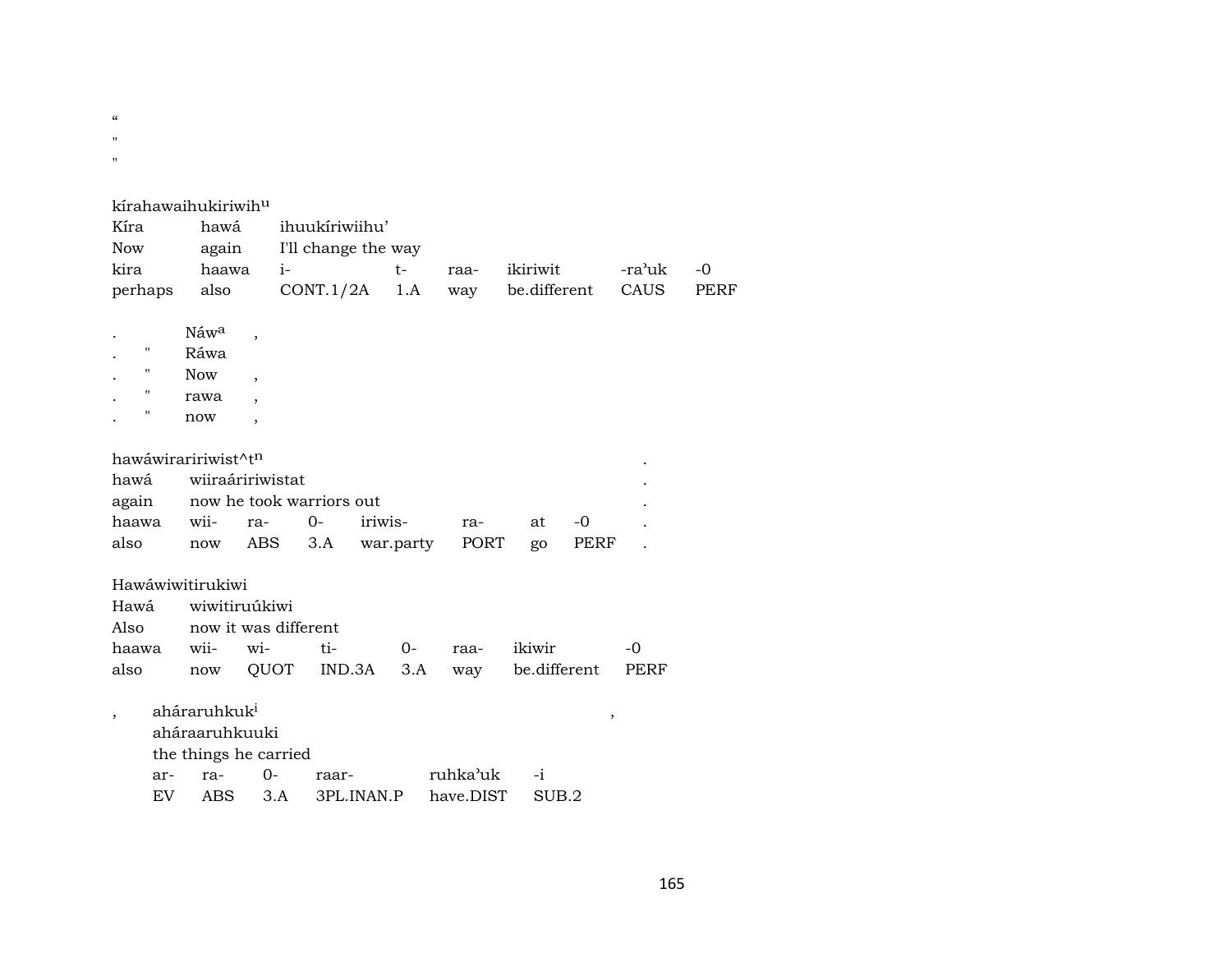|                                                               | iríahuhawir <sup>i</sup> t <sup>n</sup>                                           |                   |               |              |      |                                                                         |                                           |       |          |   |      |
|---------------------------------------------------------------|-----------------------------------------------------------------------------------|-------------------|---------------|--------------|------|-------------------------------------------------------------------------|-------------------------------------------|-------|----------|---|------|
|                                                               | irii'ahúhaawiirit                                                                 |                   |               |              |      |                                                                         |                                           |       |          |   |      |
|                                                               | the things he had seen                                                            |                   |               |              |      |                                                                         |                                           |       |          |   |      |
| irii-                                                         | ar-                                                                               | ra-               | $0-$          | ut-          | raa- | wa-                                                                     | iirik                                     | $-0$  |          |   |      |
| that                                                          | EV                                                                                | <b>ABS</b>        | 3.A           | PREV         | way  | <b>DIST</b>                                                             | see                                       | SUB.4 |          |   |      |
| Áhawaku<br>Ahawáku'<br>He said<br>ar-<br>EV                   | ra-<br>ABS                                                                        | $0-$<br>3.A       | waka'u<br>say | $-0$<br>PERF | :    | $\mathcal{C}$<br>$\boldsymbol{\zeta}\boldsymbol{\zeta}$<br>"<br>11<br>Ħ | Náwa<br>Ráwa<br><b>Now</b><br>rawa<br>now | ,     |          |   |      |
| nátaku<br>rátaku<br>here                                      |                                                                                   |                   |               |              |      |                                                                         | $\,$                                      |       |          |   |      |
| ra-                                                           | $O -$                                                                             | ta                |               | kus          | $-0$ |                                                                         |                                           |       |          |   |      |
| ABS                                                           | 3.A                                                                               |                   | be.hanging    | be.sitting   |      | SUB.4                                                                   |                                           |       |          |   |      |
|                                                               | sukstakiriwispít <sup>i</sup> tn<br>sukstaákiriwispiitit<br>you warriors sit down |                   |               |              |      |                                                                         |                                           |       |          | Ţ |      |
| $i-$                                                          |                                                                                   | $S-$              | uks-          | rak-         |      | iriwis-                                                                 | wi.itik                                   |       | $-0$     |   |      |
|                                                               | CONT.1/2A                                                                         | 2.A               | JUSS          | $1/2$ .PL    |      | war.party                                                               | sit.down                                  |       | PERF     |   |      |
| П<br>$\blacksquare$<br>$^{\prime\prime}$<br>$\mathbf{H}$<br>П |                                                                                   |                   |               |              |      |                                                                         |                                           |       |          |   |      |
|                                                               | Kīšiwisiwitiráit <sup>a</sup>                                                     |                   |               |              |      |                                                                         |                                           |       |          |   |      |
| Kici                                                          |                                                                                   | wisiwitiiraá'iita |               |              |      |                                                                         |                                           |       |          |   |      |
| But                                                           |                                                                                   | they now knew     |               |              |      |                                                                         |                                           |       |          |   |      |
| kici                                                          | wii-                                                                              | $si$ -            | wi-           | ti-          | $0-$ | a-                                                                      |                                           | ir-   | raa.iita |   | $-0$ |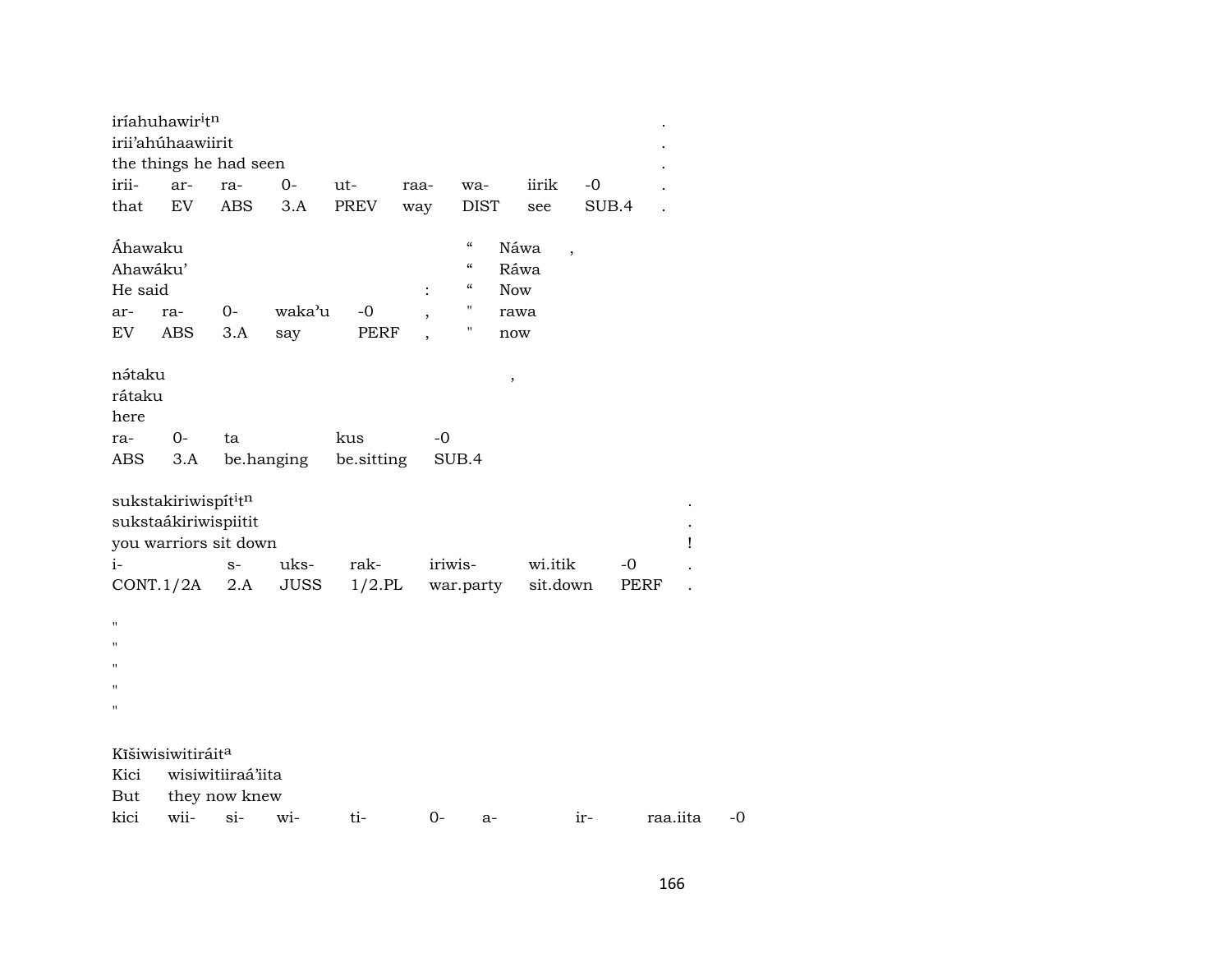but now DU QUOT IND.3A 3.A PREV.3A PL.3A know PERF

| ahakitaúrir <sup>i</sup> t <sup>n</sup> |  |
|-----------------------------------------|--|
|                                         |  |

- . Ahakita'uúriirit
- . He stood on a hill

| ar- | ra- |  | 0- kita- uuri.arik                   | $-\Omega$ |
|-----|-----|--|--------------------------------------|-----------|
|     |     |  | EV ABS 3.A on.top stand.upright PERF |           |

| iriahakitárikih            |  |  |                                           |      |  |
|----------------------------|--|--|-------------------------------------------|------|--|
| irii'ahakitaáriki          |  |  |                                           |      |  |
| where he stood on the hill |  |  |                                           |      |  |
| irii- ar- ra- 0- kita-     |  |  | arik                                      | $-i$ |  |
|                            |  |  | where EV ABS 3.A on.top be.standing SUB.2 |      |  |

| Náw <sup>a</sup> , aahatawirá^t <sup>n</sup> |  |                 |                                    |      |  |
|----------------------------------------------|--|-----------------|------------------------------------|------|--|
| Ráwa                                         |  | a ahatawiraá'at |                                    |      |  |
| Now , and he went down                       |  |                 |                                    |      |  |
|                                              |  |                 | rawa , a ar- ra- 0- tawiraa- at -0 |      |  |
| now                                          |  |                 | and EV ABS 3.A down go             | PERF |  |

# ${\hbox{Wivitin5tki}^a} \hspace{2cm} ,$

Wiwitirátkii'a

| It now became night |  |  |                                        |  |  |  |  |  |  |  |
|---------------------|--|--|----------------------------------------|--|--|--|--|--|--|--|
|                     |  |  | wii- wi- ti- 0- ratkii -aar -0         |  |  |  |  |  |  |  |
|                     |  |  | now QUOT IND.3A 3.A be.night INCH PERF |  |  |  |  |  |  |  |

| híahawiš^t <sup>n</sup> |  | . Nawa , |                                |                          |     |  |
|-------------------------|--|----------|--------------------------------|--------------------------|-----|--|
| hi ahawicat             |  |          |                                | Ráwa                     |     |  |
| and he arrived          |  |          | . Now                          | $\overline{\phantom{a}}$ |     |  |
|                         |  |          | hi ar- ra- 0- wic.at -0 . rawa |                          |     |  |
| and EV                  |  |          | ABS 3.A arrive PERF .          |                          | now |  |

kírikirutarišt° , kíriki ruutárista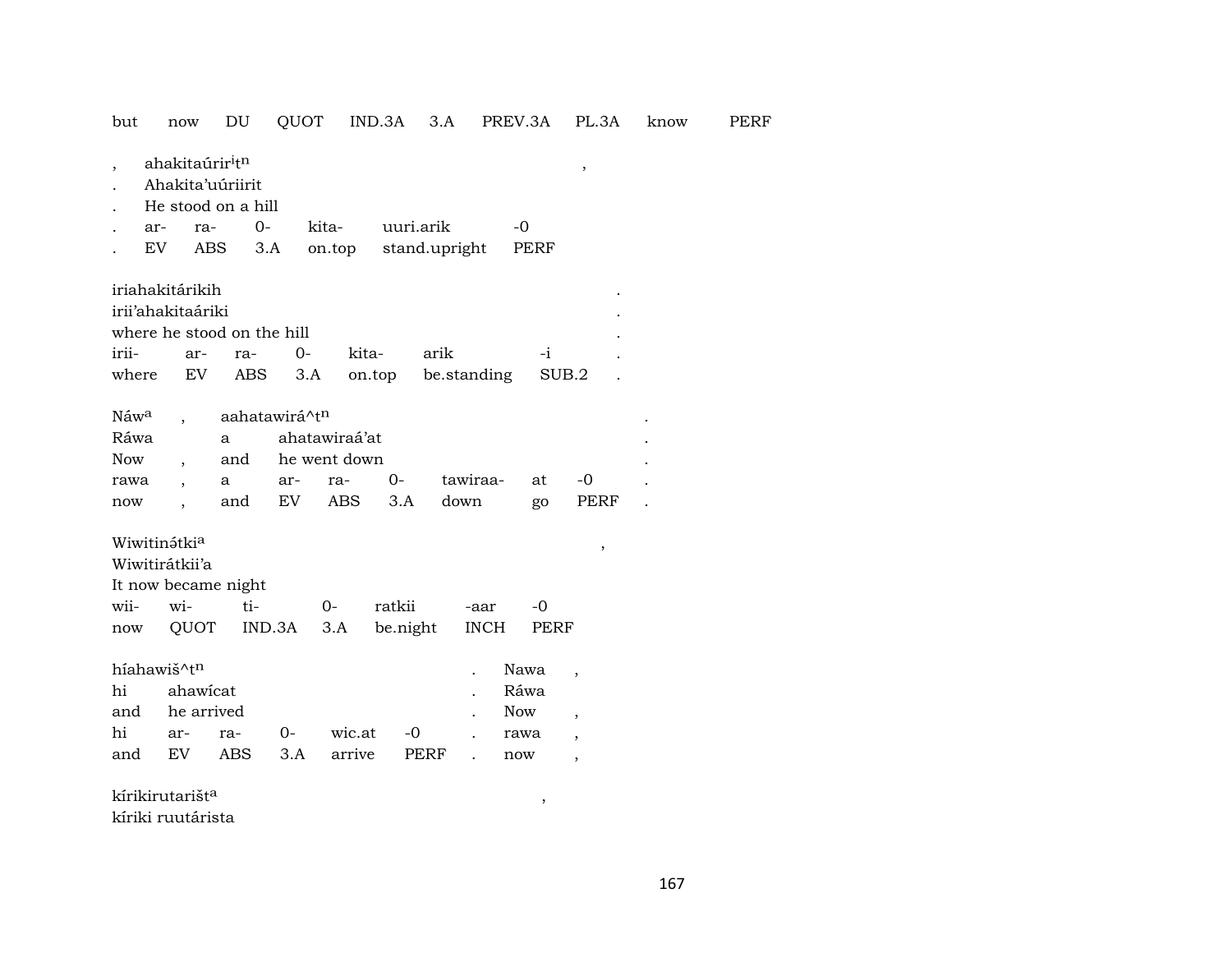|         | what was he to do               |                         |         |             |      |            |            |            |             |          |  |  |
|---------|---------------------------------|-------------------------|---------|-------------|------|------------|------------|------------|-------------|----------|--|--|
| kirikii |                                 | ra-                     | $O -$   | ut-         | aar  | -his       |            | -ta        |             |          |  |  |
| what    |                                 | ABS                     | 3.A     | <b>PREV</b> | do   | PERF       |            | <b>INT</b> |             |          |  |  |
|         |                                 |                         |         |             |      |            |            |            |             |          |  |  |
|         | sikaraišiwawáktiku              |                         |         |             |      |            |            |            |             |          |  |  |
|         | sikara'iiciwaawáktiku           |                         |         |             |      |            |            |            |             |          |  |  |
|         | when they would not talk to him |                         |         |             |      |            |            |            |             |          |  |  |
| $\sin$  |                                 | kara-                   | $ii-$   | ir-         |      | ut-        | $i-$       |            | waa.wak.tik | -hus     |  |  |
| DU      | <b>NEG</b>                      |                         | SUBJ.3A | PL.3A       |      | <b>BEN</b> | <b>SEQ</b> | talk       |             | IMPF.SUB |  |  |
|         |                                 |                         |         |             |      |            |            |            |             |          |  |  |
|         |                                 |                         |         |             |      |            |            |            |             |          |  |  |
|         |                                 | Wiwitiráit <sup>a</sup> |         |             |      |            |            |            |             |          |  |  |
|         |                                 | Wiwitiiraá'iita         |         |             |      |            |            |            |             |          |  |  |
|         |                                 | They now knew           |         |             |      |            |            |            |             |          |  |  |
|         | wii-                            | wi-                     | ti-     |             | $0-$ | $a-$       |            | $ir-$      | raa.iita    | $-0$     |  |  |
|         | now                             | QUOT                    |         | IND.3A      | 3.A  | PREV.3A    |            | PL.3A      | know        | PERF     |  |  |

 $\,$  ,

|     | hiwiwitaru rišahikstariruhš <sup>i</sup>  |             |          |        |    |                   |        |           |       |             |      |
|-----|-------------------------------------------|-------------|----------|--------|----|-------------------|--------|-----------|-------|-------------|------|
| hi  | wiwitaruuricahikstaariruhci'              |             |          |        |    |                   |        |           |       |             |      |
| and | now he had a great many people (with him) |             |          |        |    |                   |        |           |       |             |      |
| h1  | wii-                                      | $W1-$       | $t_{1-}$ | $() -$ | а- | $r_{1}$ -         | uur-   | icaahiks- | raar- | riruhci     | $-0$ |
| and | now                                       | <b>OUOT</b> | IND.3A   | 3.A    |    | POSS.3A PHYS.POSS | POSS.A | person    | PL    | be.numerous | PERF |

 $\overline{\phantom{a}}$ 

- . Aah<sub>á</sub>tka
- ahaátka  $\cdot$  A
- And he slept  $\mathcal{L}^{\pm}$
- $\mbox{-}0$  $\mathbf{a}$ ar- ra- $0$ itka  $\mathcal{L}^{\pm}$
- and EV ABS 3.A sleep PERF  $\mathcal{L}^{\pm}$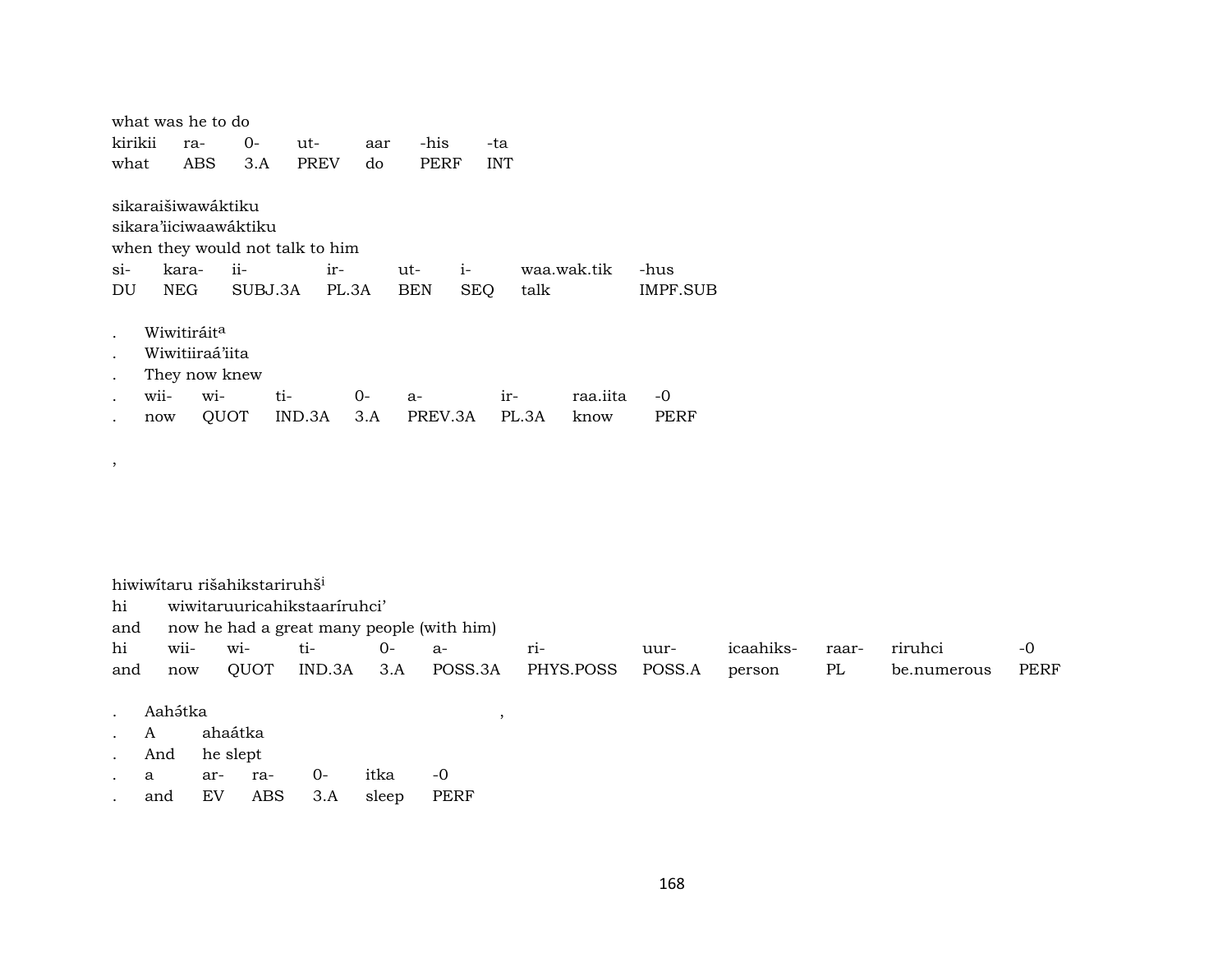| witikúhauš<br>witikuúha'uc<br>after he lay down<br>witi-                                                       | kuur-<br>ra-                                               | $0-$                                              | uc                     | $-0$                                                                      | $\, ,$                                                                        |                     |                            |                     |
|----------------------------------------------------------------------------------------------------------------|------------------------------------------------------------|---------------------------------------------------|------------------------|---------------------------------------------------------------------------|-------------------------------------------------------------------------------|---------------------|----------------------------|---------------------|
| <b>REFL</b>                                                                                                    | <b>ABS</b><br><b>DUB</b>                                   | 3.A                                               | lie.down               | <b>PERF</b>                                                               |                                                                               |                     |                            |                     |
| hiahiriraíwatn<br>hi<br>and<br>hi<br>ar-<br>and<br>EV                                                          | ahiriiraa'iiwat<br>he was told things<br>ra-<br><b>ABS</b> | $0-$<br>a-<br>3.A                                 | PREV.3A                | ir-<br>3.INDF                                                             | ri-<br>PHYS.POSS                                                              | uur-<br><b>PREV</b> | raa.iiwaat<br>tell.a.story | $-0$<br><b>PERF</b> |
| Nawirahisú<br>The warrior<br>warrior                                                                           | Raawiiraáhisu'<br>raawiir.aah.his                          | $-u$ <sup><math>\prime</math></sup><br><b>NOM</b> | $\, ,$                 |                                                                           |                                                                               |                     |                            |                     |
| irikuhakítaw <sup>i</sup><br>iriikuuhakítawi'<br>the one who was leader<br>irii-<br>kuur-<br>who<br><b>DUB</b> | ra-<br><b>ABS</b>                                          | $0-$<br>3.A                                       | kita.wi<br>be.a.leader | $-0$<br><b>PERF</b>                                                       | $\, ,$                                                                        |                     |                            |                     |
| tiahákawi<br>ti'ahákaawi<br>this lodge<br>tii-<br>ar-<br>this<br>EV                                            | ra-<br><b>ABS</b>                                          | $0-$<br>3.A                                       | akaa<br>be.a.dwelling  | -wi<br>SUB.L                                                              |                                                                               |                     |                            |                     |
| Ahawáku<br>ahawáku'<br>he said<br>ar-<br>ra-                                                                   | $O -$                                                      | waka'u                                            | $-0$                   | $\mathcal{C}$<br>$\epsilon$<br>$\boldsymbol{\mathcal{C}}$<br>$\mathbf{H}$ | Náwa<br>$\, ,$<br>Ráwa<br><b>Now</b><br>$\overline{\phantom{a}}$<br>rawa<br>, |                     |                            |                     |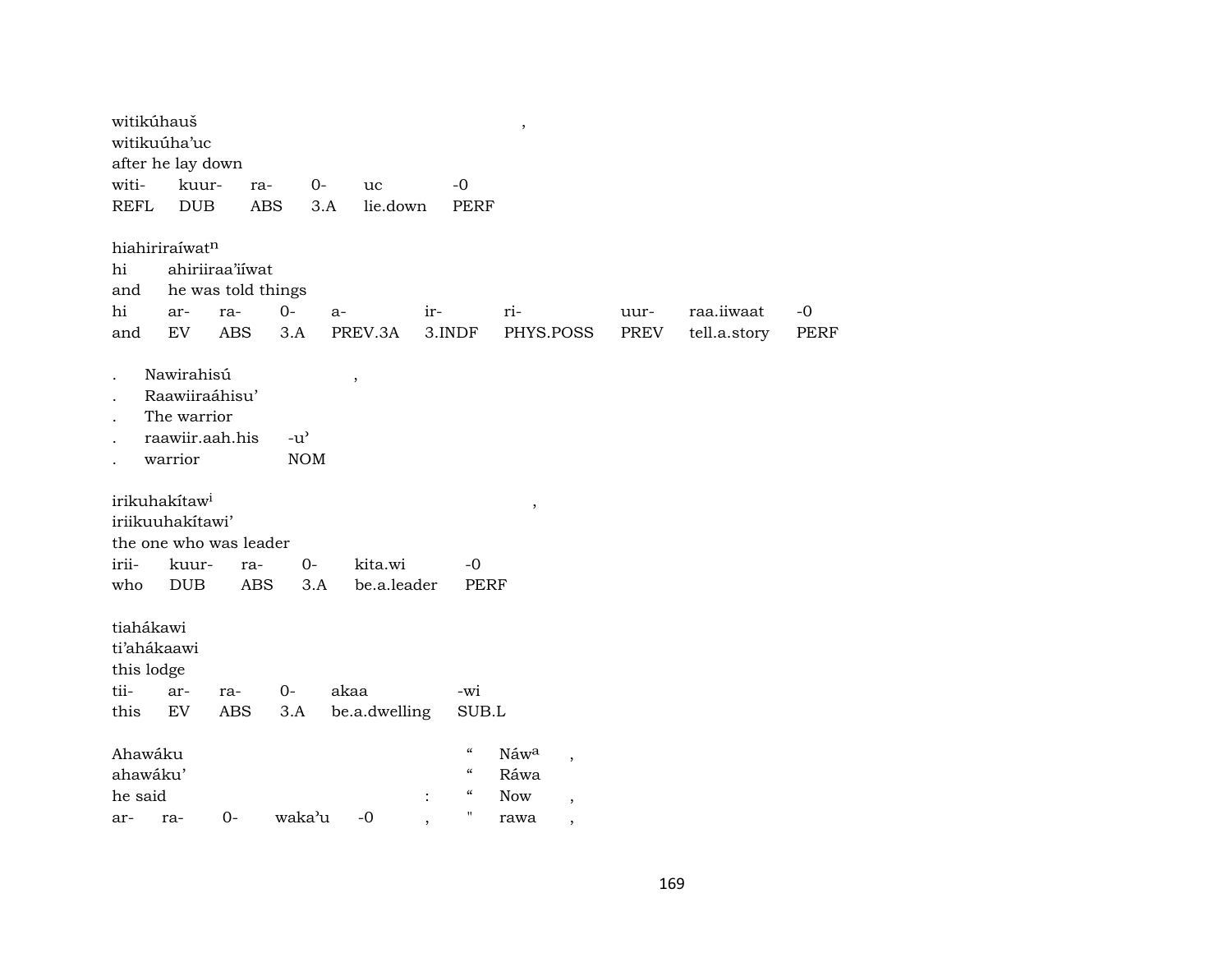| EV                      | ABS                         | 3.A   | say    |             | PERF        | $\overline{\phantom{a}}$ | н | now                      | $\overline{\phantom{a}}$               |                          |  |
|-------------------------|-----------------------------|-------|--------|-------------|-------------|--------------------------|---|--------------------------|----------------------------------------|--------------------------|--|
| irirasíška <sup>a</sup> |                             |       |        |             |             |                          |   |                          |                                        |                          |  |
|                         | iriirasícka'a               |       |        |             |             |                          |   |                          |                                        |                          |  |
|                         | what you want               |       |        |             |             |                          |   |                          |                                        |                          |  |
| irii-                   | ra-                         | $S-$  |        | wicka       | -a          |                          |   |                          |                                        |                          |  |
| what                    | <b>ABS</b>                  | 2.A   |        | want        | SUB.1       |                          |   |                          |                                        |                          |  |
|                         |                             |       |        |             |             |                          |   |                          |                                        |                          |  |
| nákuta                  |                             |       |        |             |             |                          |   |                          | Náwa                                   | $\overline{\phantom{a}}$ |  |
| rákuuta                 |                             |       |        |             |             |                          |   |                          | ráwa                                   |                          |  |
| for it to be            |                             |       |        |             |             |                          |   | $\overline{\phantom{a}}$ | now                                    |                          |  |
| ra-                     | $O -$                       | ku-   |        | ut-         | 0           | -a                       |   | $\overline{\phantom{a}}$ | rawa                                   |                          |  |
| INF.A                   | 3.A                         | INF.B |        | <b>PREV</b> | be          | SUB.1                    |   |                          | now                                    |                          |  |
|                         |                             |       |        |             |             |                          |   |                          |                                        |                          |  |
|                         | wirikututasta               |       |        |             |             |                          |   |                          |                                        |                          |  |
|                         | wirikutuútasta              |       |        |             |             |                          |   |                          |                                        |                          |  |
|                         | that is what is going to be |       |        |             |             |                          |   |                          |                                        |                          |  |
| wii-                    | riku-                       | ti-   |        | 0-          | ut-         | 0                        |   | -as                      |                                        | -ta                      |  |
| now                     | that.is                     |       | IND.3A | 3.A         | <b>PREV</b> | be                       |   |                          | IMPF.IRR                               | <b>INT</b>               |  |
|                         |                             |       |        |             |             |                          |   |                          |                                        |                          |  |
| Nawahíru                |                             |       | Π      | Náwa        |             |                          |   |                          |                                        |                          |  |
| Ráwa                    | híru'                       |       | 11     | Ráwa        |             |                          |   |                          |                                        |                          |  |
| Now                     | go on                       | Ţ     | Ħ      | <b>Now</b>  |             |                          |   |                          |                                        |                          |  |
| rawa                    | hiru'                       |       | 11     | rawa        |             |                          |   |                          |                                        |                          |  |
| now                     | go.on                       |       | 11     | now         |             |                          |   |                          |                                        |                          |  |
|                         |                             |       |        |             |             |                          |   |                          |                                        |                          |  |
| tihwakíahu              |                             |       |        |             |             |                          |   | ,                        | $\boldsymbol{\zeta}\boldsymbol{\zeta}$ |                          |  |
|                         | tihwakí'aahu'               |       |        |             |             |                          |   |                          | $\epsilon$                             |                          |  |
|                         | they were saying            |       |        |             |             |                          |   |                          | $\epsilon\epsilon$                     |                          |  |
| ti-                     | $0 -$                       | ir-   |        | waki.a      |             | -:hus                    |   |                          | "                                      |                          |  |
| IND.3A                  | 3.A                         | PL.3A |        |             | say.PL.IMPF | IMPF                     |   | $\overline{\phantom{a}}$ | н                                      |                          |  |
|                         |                             |       |        |             |             |                          |   |                          |                                        |                          |  |
|                         |                             |       |        |             |             |                          |   |                          |                                        |                          |  |
|                         | Wiraririwist^tn             |       |        |             |             |                          |   |                          |                                        | $\, ,$                   |  |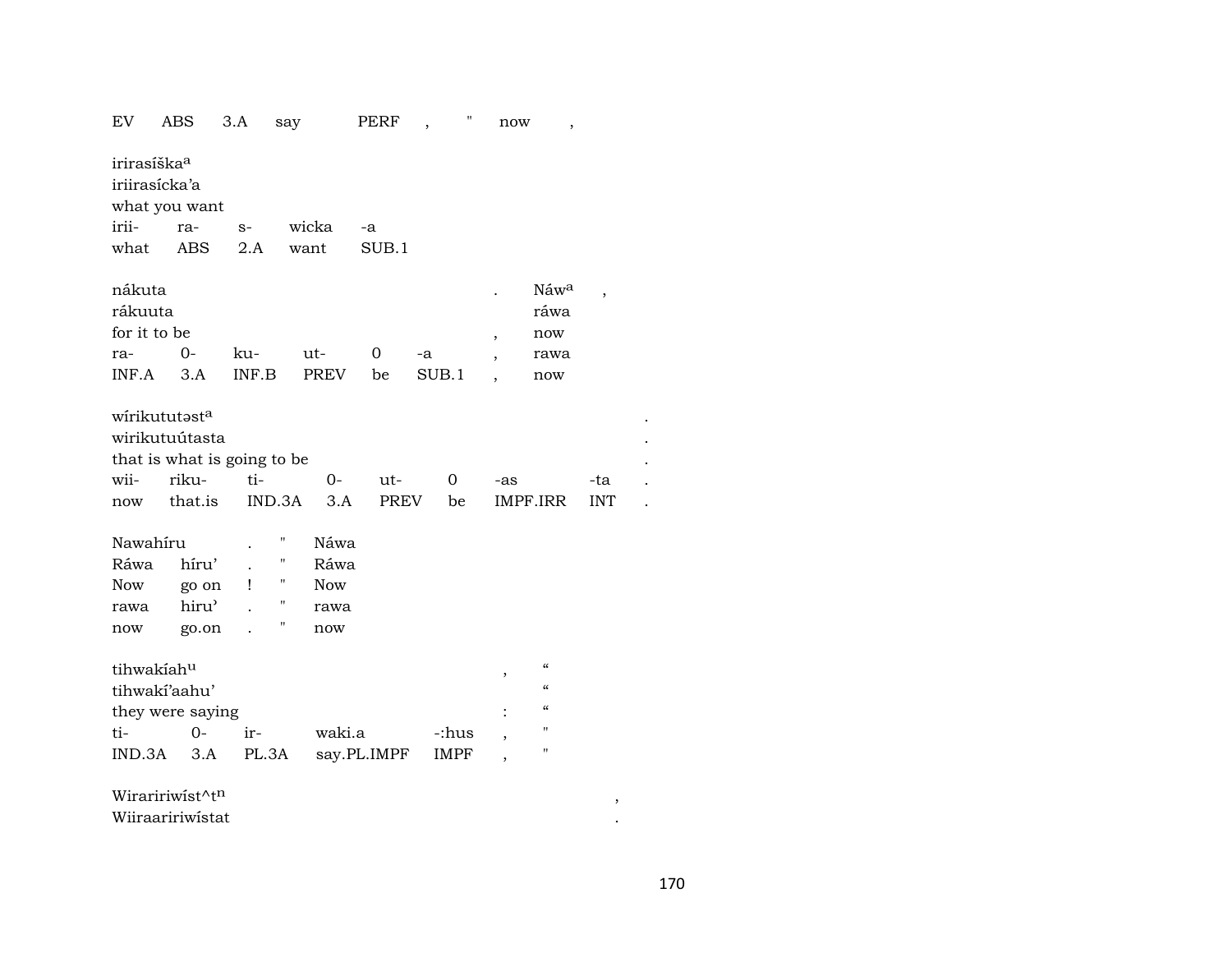|                    |                             | Now he took the warriors |       |                                 |             |           |             |                          |               |             |
|--------------------|-----------------------------|--------------------------|-------|---------------------------------|-------------|-----------|-------------|--------------------------|---------------|-------------|
| wii-               | ra-                         | $O -$                    | ar-   | iriwis-                         |             | ra-       | at          | $-0$                     |               |             |
| now                | ABS                         | 3.A                      | EV    | war.party                       |             | PORT      | go          | PERF                     |               |             |
|                    |                             |                          |       |                                 |             |           |             |                          |               |             |
|                    | hiruwiraririwist^tn         |                          |       |                                 |             |           |             |                          |               |             |
| Hiru               |                             | wiiraaririwistat         |       |                                 |             |           |             |                          |               |             |
| There              |                             | he now took the warriors |       |                                 |             |           |             |                          |               |             |
| hiruu              | wii-                        | ra-                      | $0 -$ | ar-                             | iriwis-     |           | ra-         | at                       | $-0$          |             |
| there              | now                         | <b>ABS</b>               | 3.A   | EV                              |             | war.party | PORT        | go                       | PERF          |             |
|                    |                             |                          |       |                                 |             |           |             | $\pmb{\zeta}\pmb{\zeta}$ |               |             |
| П                  | Tihwakiahu<br>Tihwaki'aahu' |                          |       |                                 |             |           |             | $\epsilon\epsilon$       |               |             |
| н                  |                             | They were saying         |       |                                 |             |           |             | $\epsilon\epsilon$       |               |             |
| н                  | ti-                         | $0-$                     | ir-   | waki.a                          |             |           | -:hus       | $\pmb{\mathsf{H}}$       |               |             |
| н                  | IND.3A                      | 3.A                      | PL.3A |                                 | say.PL.IMPF |           | <b>IMPF</b> | $\pmb{\mathsf{H}}$       |               |             |
|                    |                             |                          |       |                                 |             |           |             |                          |               |             |
|                    |                             | Hiruirikuhuhaíwiš^tn     |       |                                 |             |           |             |                          |               |             |
| Hiru               |                             | iriikúhuuhaa'iíwicat     |       |                                 |             |           |             |                          |               |             |
| There              |                             |                          |       | wherever it was he came upon it |             |           |             |                          |               |             |
| hiruu              | irii-                       |                          | kuur- | ra-                             | $0-$        | ut-       | raa-        |                          | raa.ii.wic.at | $-0$        |
| there              | where                       | <b>DUB</b>               |       | <b>ABS</b>                      | 3.A         | PREV      | way         |                          | come.upon     | PERF        |
|                    |                             |                          |       |                                 |             |           |             |                          |               |             |
|                    |                             |                          |       |                                 |             |           |             |                          |               |             |
| $\pmb{\mathsf{H}}$ |                             |                          |       |                                 |             |           |             |                          |               |             |
| $\mathbf H$        |                             |                          |       |                                 |             |           |             |                          |               |             |
| $\mathbf{H}$       |                             |                          |       |                                 |             |           |             |                          |               |             |
| $\pmb{\mathsf{H}}$ |                             |                          |       |                                 |             |           |             |                          |               |             |
|                    | hiwihiruahátakuahu          |                          |       |                                 |             |           |             |                          |               |             |
| Hi                 | wihiru                      |                          |       | ahaáttaku'aahu'                 |             |           |             |                          |               |             |
| And                | there                       |                          |       | a group was coming              |             |           |             |                          |               |             |
| hi                 | wii-                        | hiruu                    | ar-   | ra-                             | $0-$        | $a-$      |             | aktaku-                  | a             | -:hus       |
| and                | now                         | there                    | EV    | <b>ABS</b>                      | 3.A         |           | PREV.3A     | group                    | come          | <b>IMPF</b> |
|                    |                             |                          |       |                                 |             |           |             |                          |               |             |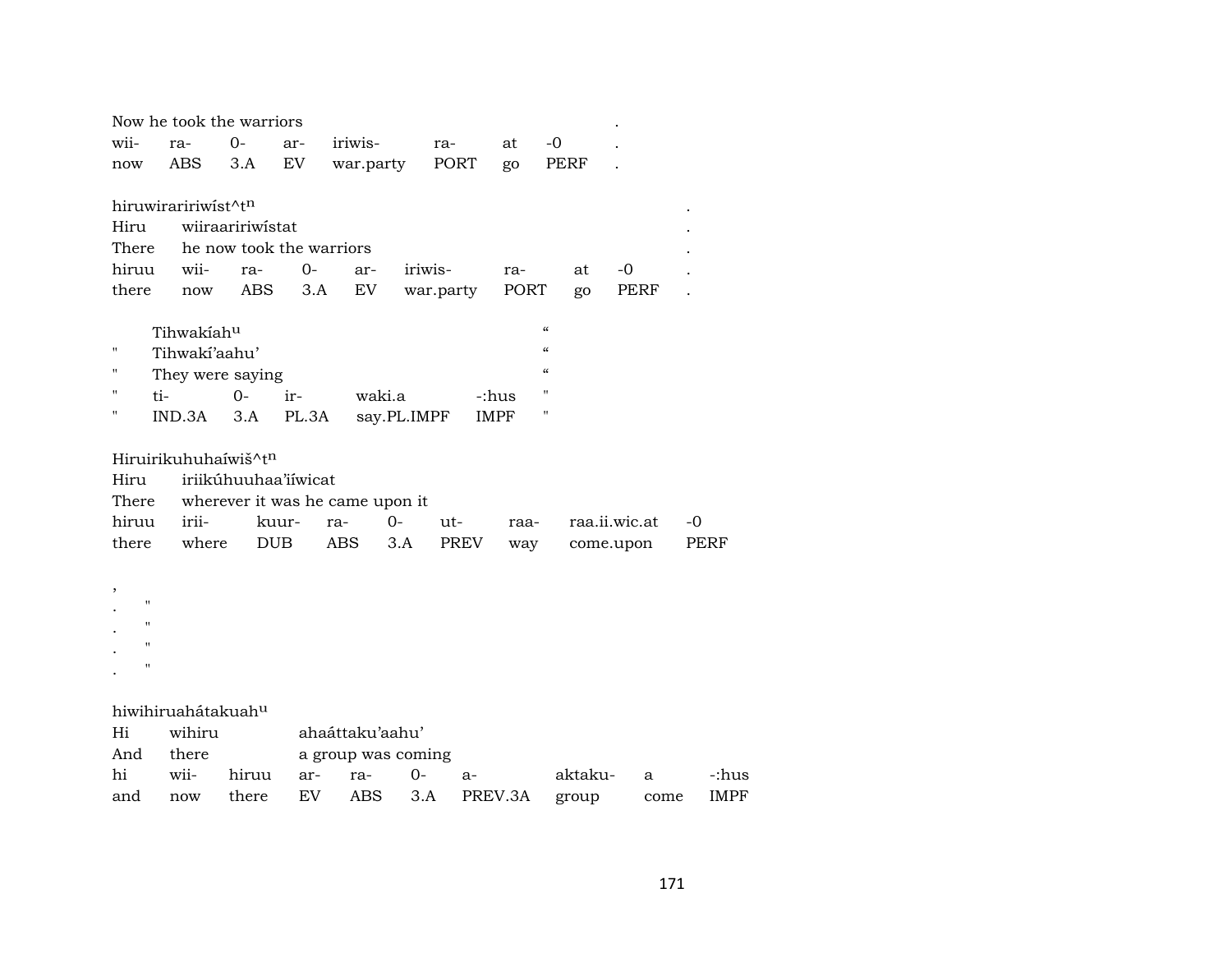|                                                | Irár <sup>i</sup><br>$i-$ | Iraári'<br><b>Brother</b><br>3.POSS.A                     | -raar-                                                    | same.sex.sibling                 |              | -ri'<br>3.POSS.B | ,<br>$\,$       |                   |              |   |
|------------------------------------------------|---------------------------|-----------------------------------------------------------|-----------------------------------------------------------|----------------------------------|--------------|------------------|-----------------|-------------------|--------------|---|
| híahirəs<br>hi<br>and<br>hi<br>and             |                           | ahiíras<br>they ran<br>ar-<br>EV                          | ra-<br><b>ABS</b>                                         | $0-$<br>3.A                      | ir-<br>PL.3A | uur-<br>PREV     | as-i<br>run     | -0<br><b>PERF</b> | $\vdots$     |   |
| ásiahiraki<br>a<br>and<br>a<br>and             |                           | si'ahiiraki'<br>$si-$<br>DU                               | they struck them<br>ar-<br>EV                             | ra-<br><b>ABS</b>                | $0-$<br>3.A  | ir-<br>PL.3A     | ak-<br>PL.AN.3P | kii<br>strike     | $-0$<br>PERF |   |
| $n_{ka}$<br>Iíka'a<br>Oh my<br>iika'a<br>oh.my |                           | Ţ<br>$\overline{\phantom{a}}$<br>$\overline{\phantom{a}}$ |                                                           |                                  |              |                  |                 |                   |              |   |
| ráhwa<br>captives<br>rahwa<br>captive          |                           | wi-                                                       | nahwawituraríruhš <sup>i</sup><br>wituraaríruhci'<br>QUOT | there were many<br>ti-<br>IND.3A | $O-$<br>3.A  | uur-<br>PREV     | raa.riruhci     | be.dangerous      | $-0$<br>PERF | Ţ |
| Iríahau<br>Irii'aha'u<br>irii-                 |                           | Its being the one<br>ar-                                  | ra-                                                       | $0-$                             | 0            | -u               |                 |                   |              |   |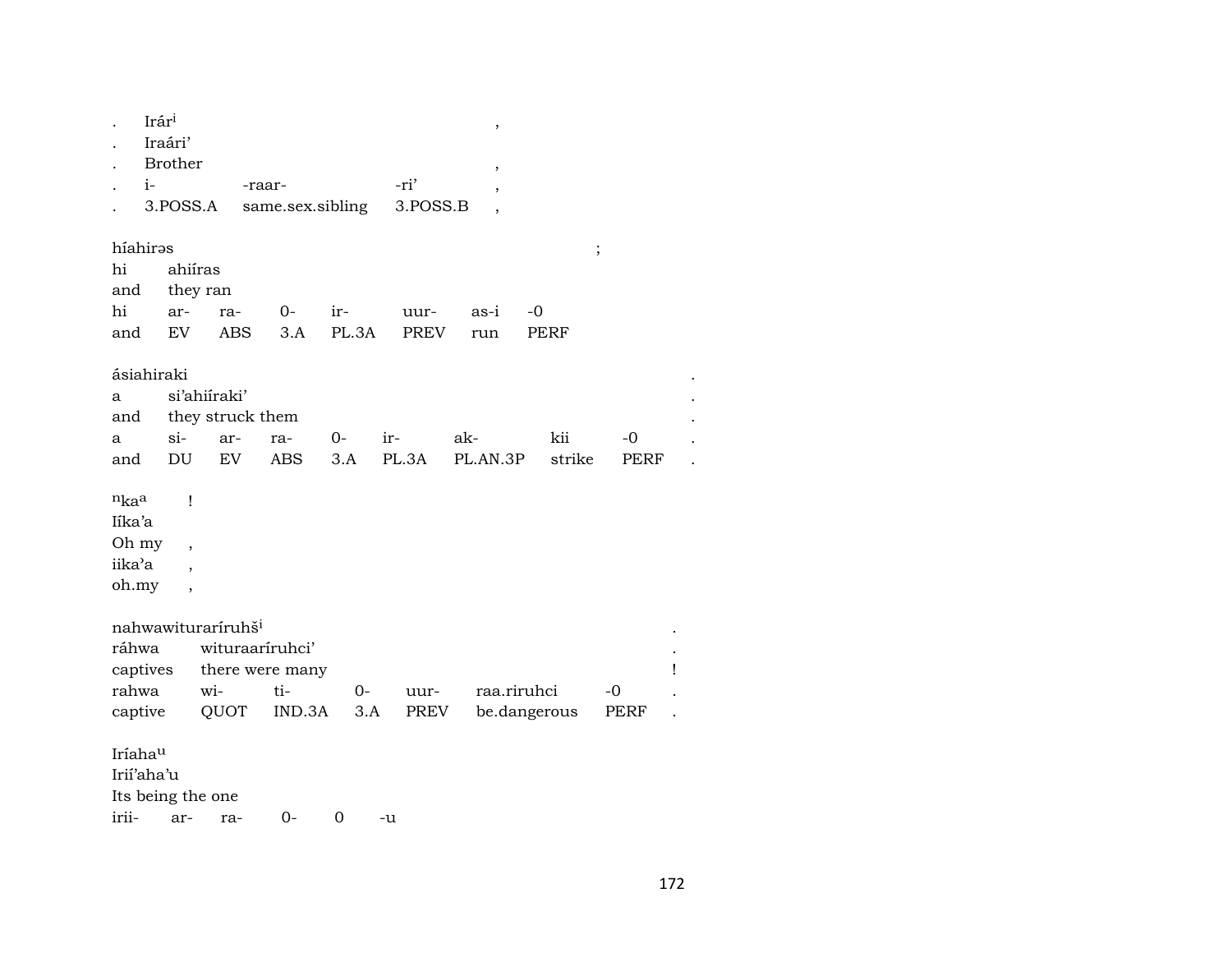that EV ABS 3.A be SUB.D

|            | nakuwíška <sup>a</sup><br>raahkuwicka'a<br>his thinking |         |                                   |                    |       | ,                                | $\mathcal{C}\mathcal{C}$<br>$\epsilon$<br>$\epsilon$ |       |                          |
|------------|---------------------------------------------------------|---------|-----------------------------------|--------------------|-------|----------------------------------|------------------------------------------------------|-------|--------------------------|
| ra-        | $0 -$                                                   | ar-     | ku-                               | wicka              | $-a$  |                                  | $\mathbf{H}$                                         |       |                          |
| INF.A      | 3.A                                                     | EV      | INF.B                             | want               | SUB.1 |                                  | п.                                                   |       |                          |
| Kiratitaku |                                                         |         |                                   | $\pmb{\mathsf{H}}$ |       |                                  |                                                      |       |                          |
| Kíra       |                                                         | tiítaku | $\cdot$                           | $\pmb{\mathsf{H}}$ |       |                                  |                                                      |       |                          |
| Perhaps    |                                                         | here    | $\overline{ }$                    | п                  |       |                                  |                                                      |       |                          |
| kira       | tii-                                                    |         | -taku<br>$\overline{\phantom{a}}$ | п                  |       |                                  |                                                      |       |                          |
| perhaps    |                                                         | here    | LOC<br>$\overline{ }$             | $\blacksquare$     |       |                                  |                                                      |       |                          |
|            | Ahitašikskapákis <sup>u</sup>                           |         |                                   |                    |       |                                  |                                                      |       | $\overline{\phantom{a}}$ |
|            | ahiitacikskapaákisu                                     |         |                                   |                    |       |                                  |                                                      |       |                          |
|            |                                                         |         |                                   |                    |       |                                  |                                                      |       |                          |
|            |                                                         |         |                                   |                    |       |                                  |                                                      |       |                          |
| ar-        | when he was pitied<br>ra-                               | $0-$    | ir-                               | ut-                |       |                                  |                                                      | -u    |                          |
| EV         | ABS                                                     | 3.A     | 3.INDF                            | <b>PREV</b>        |       | aciks.kaapaakis<br>feel.pity.for |                                                      | SUB.D |                          |
|            | ahurakukatarawiráhis <sup>u</sup>                       |         |                                   |                    |       |                                  |                                                      |       |                          |
|            | ahuurakuúkata                                           |         |                                   |                    |       |                                  |                                                      |       | raawiiraáhisu'           |
|            | when he went in theirs                                  |         |                                   |                    |       |                                  |                                                      |       | the warriors             |
| ar-        | ra-                                                     | 0-      | uur-                              | ak-                |       | huuk-                            | at                                                   | $-a$  | raawiir.aah.his          |

Wíriratakuahu Wiriirattaku'aahu'

 $\sim$  $\ddot{\phantom{a}}$  $\langle \cdot \rangle$  $\mathcal{L}^{\pm}$  $\sim$   $-u^{\prime}$  $\rm{NOM}$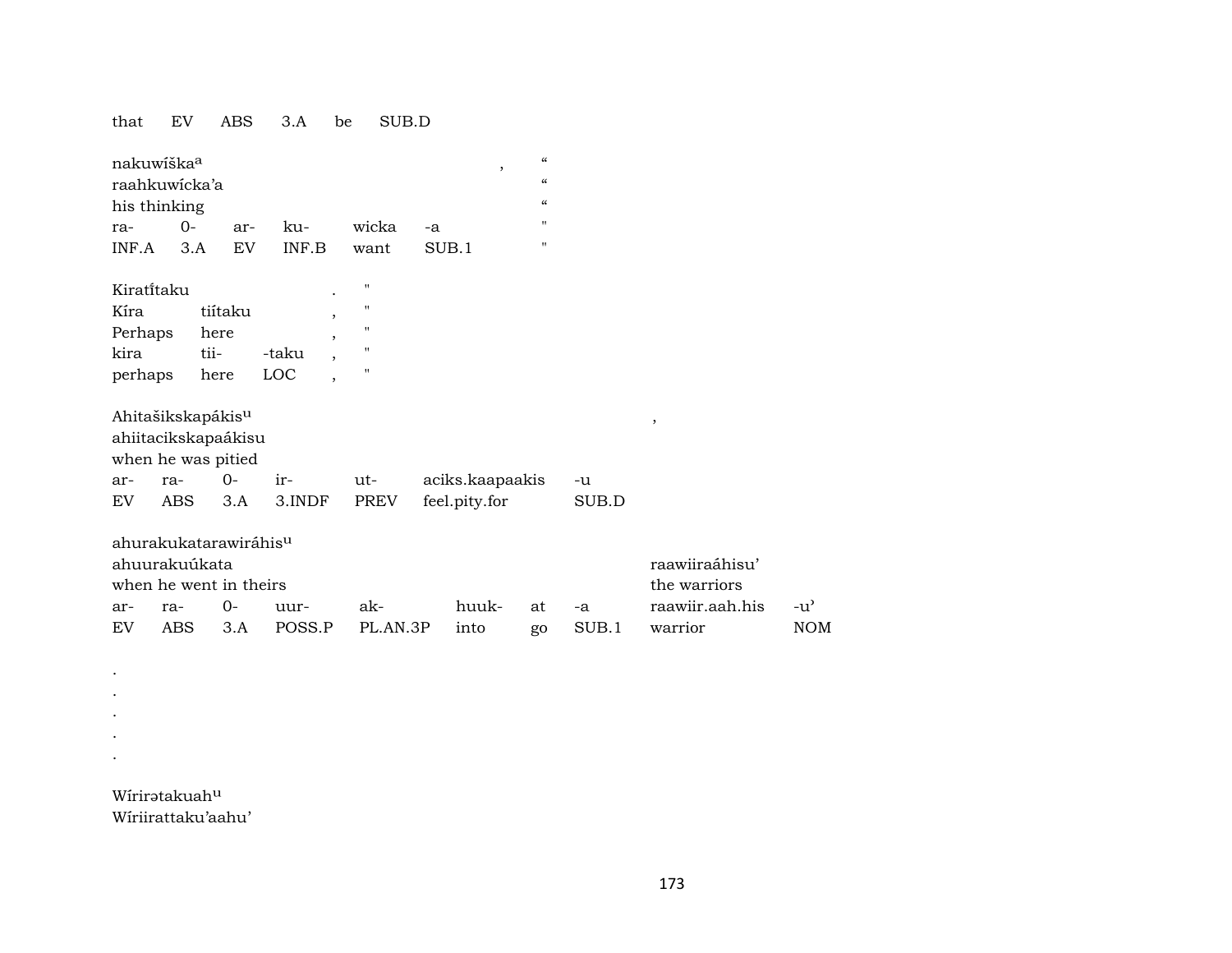|                          | Now the group was coming                         |      |         |               |                        |              |               |        |             |
|--------------------------|--------------------------------------------------|------|---------|---------------|------------------------|--------------|---------------|--------|-------------|
| wii-                     | ri-                                              | $0-$ | $a-$    | ir-           | aktaku-                | a            | -:hus         |        |             |
| now                      | CONT.3A                                          | 3.A  | PREV.3A | PL.3A         | group                  | come         | <b>IMPF</b>   |        |             |
|                          |                                                  |      |         |               |                        |              |               |        |             |
| $\vdots$                 |                                                  |      |         |               |                        |              |               |        |             |
|                          |                                                  |      |         |               |                        |              |               |        |             |
| $\vdots$                 |                                                  |      |         |               |                        |              |               |        |             |
| $\overline{\phantom{a}}$ |                                                  |      |         |               |                        |              |               |        |             |
| $\overline{\phantom{a}}$ |                                                  |      |         |               |                        |              |               |        |             |
|                          | wírirakušir <sup>a</sup>                         |      |         |               |                        |              |               |        |             |
|                          | wiiriiraakusiira'                                |      |         |               |                        |              |               |        |             |
|                          | now the party came                               |      |         |               |                        |              |               |        |             |
| wii-                     | ri-                                              | $0-$ | $a-$    | ir-           | raa-                   | kusiir-      |               | a      | $-0$        |
| now                      | CONT.3A                                          | 3.A  | PREV.3A | PL.3A         | way                    | group.to.run |               | come   | PERF        |
|                          |                                                  |      |         |               |                        |              |               |        |             |
| $\vdots$                 |                                                  |      |         |               |                        |              |               |        |             |
|                          |                                                  |      |         |               |                        |              |               |        |             |
| $\vdots$                 |                                                  |      |         |               |                        |              |               |        |             |
| $\,$                     |                                                  |      |         |               |                        |              |               |        |             |
| $\,$                     |                                                  |      |         |               |                        |              |               |        |             |
|                          | wirirakusíhwiš <sup>a</sup>                      |      |         |               |                        |              |               |        |             |
|                          | wiriiraakusíhwica'                               |      |         |               |                        |              |               |        |             |
|                          | now the party arrived                            |      |         |               |                        |              |               |        |             |
| wii-                     | ri-                                              | $0-$ | $a-$    | ir-           | raa-                   | kusiir-      |               | wic.a  | $-0$        |
| now                      | CONT.3A                                          | 3.A  | PREV.3A | PL.3A         | way                    | group.to.run |               | arrive | <b>PERF</b> |
|                          |                                                  |      |         |               | áskuhurar <sup>u</sup> |              |               |        |             |
| $\ddot{\phantom{0}}$     | Kitkahahpákuht <sup>u</sup><br>Kitkahaahpákuhtu' |      |         |               | áskuhuraaru'           |              |               |        |             |
|                          | Old Village                                      |      |         |               | the same place         |              |               |        |             |
|                          | kitka.haar-                                      |      | pakuht  | $-u^{\prime}$ | asku                   | huraar-      | $-u^{\prime}$ |        |             |
|                          | earth.lodge.village                              |      | be.old  | <b>NOM</b>    | one                    | earth        | <b>NOM</b>    |        |             |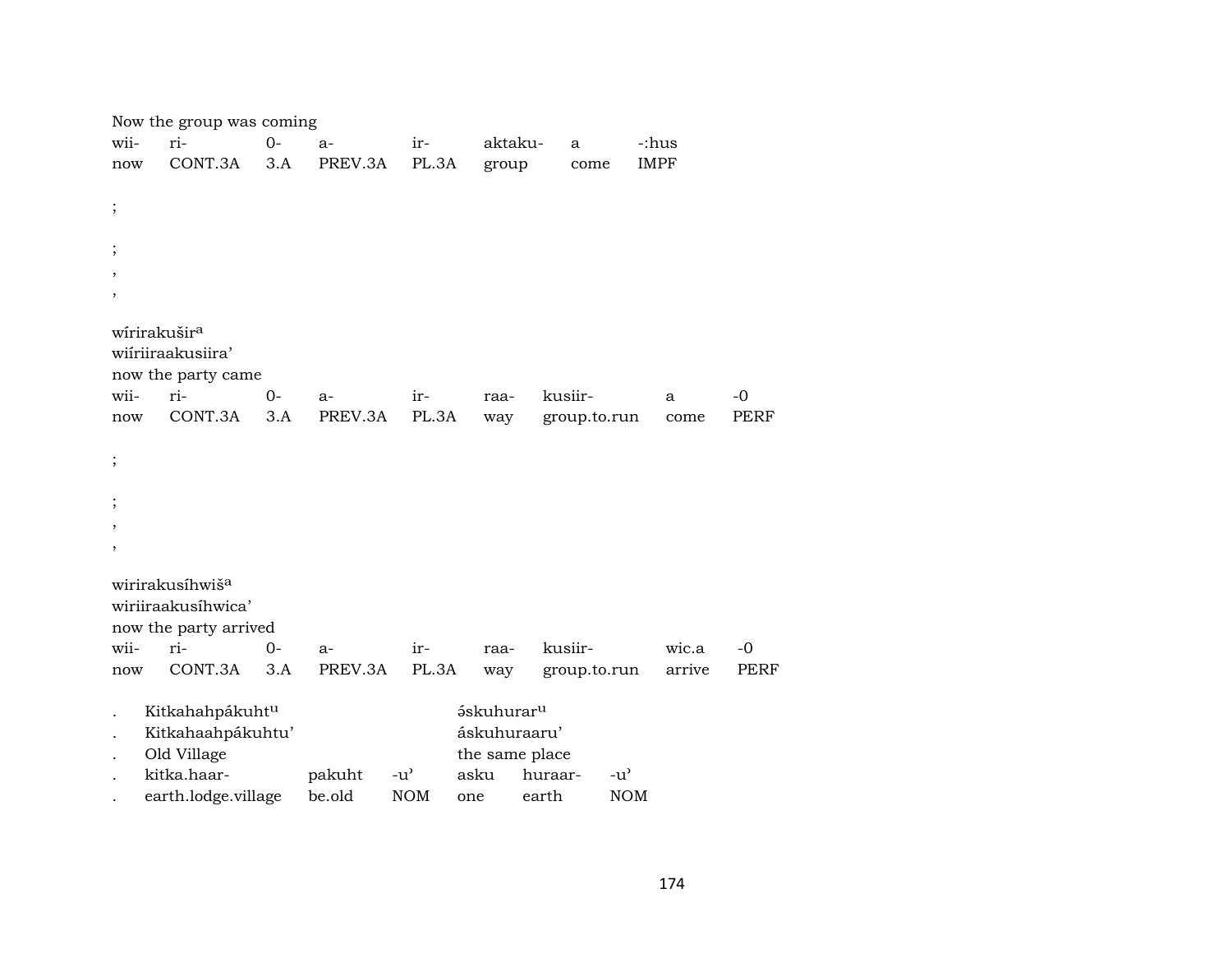|            | hirurikuwituháhurawa        |                                   |              |                                         |          |             |             |                          |             |      |
|------------|-----------------------------|-----------------------------------|--------------|-----------------------------------------|----------|-------------|-------------|--------------------------|-------------|------|
| hiru       |                             | rikuwituhaáhurahwa                |              |                                         |          |             |             |                          |             |      |
| there      |                             |                                   |              | that is where everything had its origin |          |             |             |                          |             |      |
| hiruu      | riku-                       | wi-                               | ti-          | $0 -$                                   | ut-      | raa-        | hurar       |                          | -waa        | $-0$ |
| there      | that.is                     | QUOT                              | IND.3A       | 3.A                                     | PREV     | way         |             | be.where.one.comes.from  | <b>DIST</b> | PERF |
|            |                             |                                   |              |                                         |          |             |             |                          |             |      |
|            |                             |                                   |              |                                         |          |             |             |                          |             |      |
|            |                             |                                   |              |                                         |          |             |             |                          |             |      |
|            |                             |                                   |              |                                         |          |             |             |                          |             |      |
|            |                             |                                   |              |                                         |          |             |             |                          |             |      |
|            |                             |                                   |              |                                         |          |             |             |                          |             |      |
|            |                             |                                   |              |                                         |          |             |             |                          |             |      |
| Náwa       | $\overline{ }$              |                                   |              |                                         |          |             |             |                          |             |      |
| Ráwa       |                             |                                   |              |                                         |          |             |             |                          |             |      |
| <b>Now</b> | $\overline{\phantom{a}}$    |                                   |              |                                         |          |             |             |                          |             |      |
| rawa       |                             |                                   |              |                                         |          |             |             |                          |             |      |
| now        | $\overline{\phantom{a}}$    |                                   |              |                                         |          |             |             |                          |             |      |
|            |                             |                                   |              |                                         |          |             |             |                          |             |      |
|            | hihawasistúruriatn          |                                   |              |                                         |          |             |             |                          |             |      |
| hi         | hawá                        | sístu                             | ruurii'at    |                                         |          |             |             |                          |             |      |
| and        | also                        | again                             | then he went |                                         |          |             |             |                          |             |      |
| hi         | haawa                       | sistu                             | ruu-         | ri-                                     | $0-$     | at          | $-0$        |                          |             |      |
| and        | also                        | again                             | there        | CONT.3A                                 | 3.A      | go          | <b>PERF</b> |                          |             |      |
|            |                             |                                   |              |                                         |          |             |             |                          |             |      |
|            | Karurirataháriwa            |                                   |              |                                         |          |             |             |                          |             |      |
|            | Karuuriraatahaáriwa         |                                   |              |                                         |          |             |             |                          |             |      |
|            |                             | The times were not close together |              |                                         |          |             |             | $^\mathrm{,}$            |             |      |
| ka-        | ruu-                        | ri-                               | $O -$        | raa-                                    | tahaari  | -waa        | $-0$        | $\overline{ }$           |             |      |
| <b>NEG</b> | then                        | CONT.3A                           | 3.A          | way                                     | be.close | <b>DIST</b> | <b>PERF</b> | $\overline{\phantom{a}}$ |             |      |
|            |                             |                                   |              |                                         |          |             |             |                          |             |      |
|            | Kîširahkúrakir <sup>u</sup> |                                   |              |                                         |          |             | ,           |                          |             |      |
| kici       | raahkúraakiiru              |                                   |              |                                         |          |             |             |                          |             |      |
| but        |                             | its being a long time             |              |                                         |          |             | ,           |                          |             |      |
| kici       | ra-                         | $0-$<br>ar-                       | ku-          | raa.kiir                                | -u       |             |             |                          |             |      |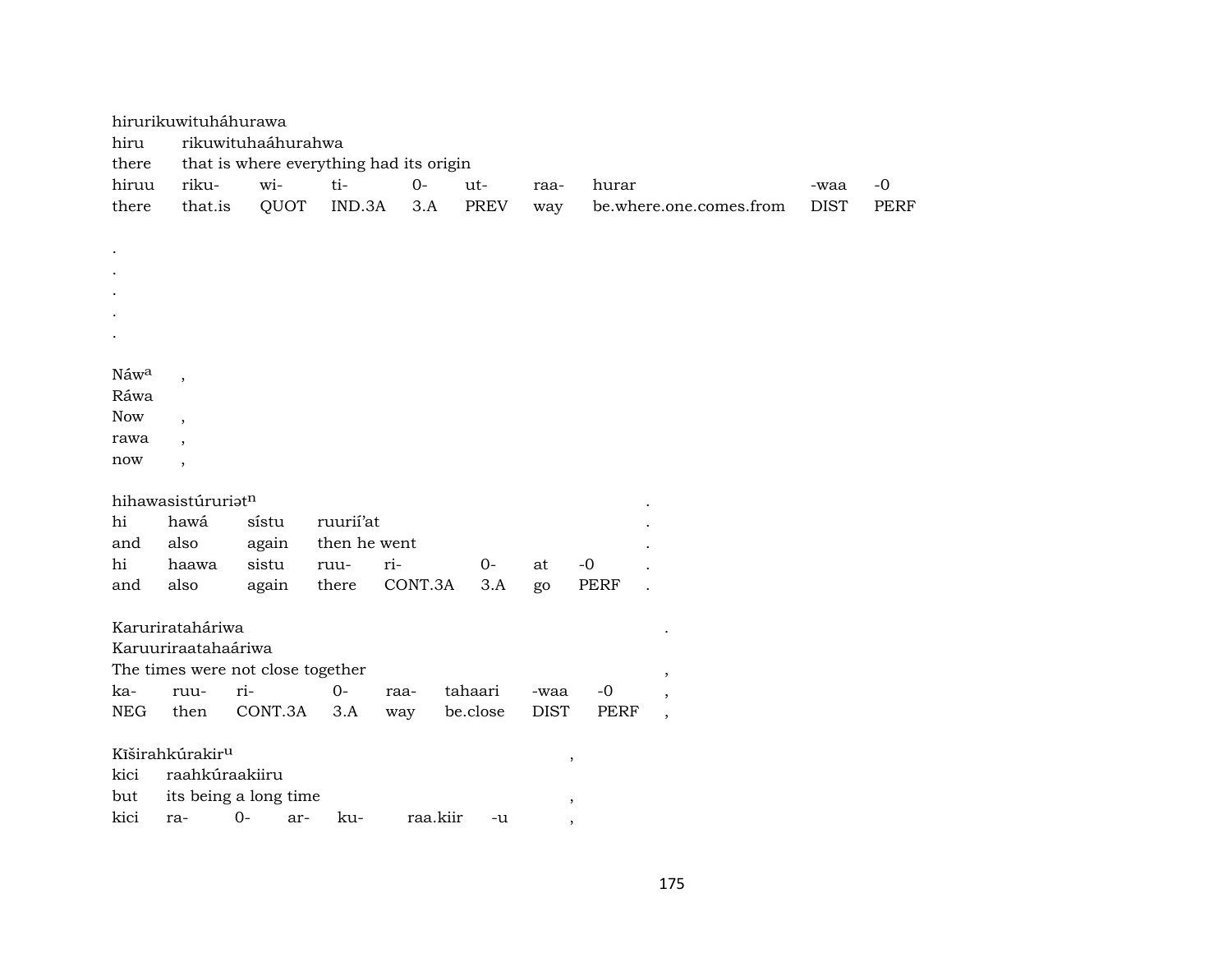## but INF.A 3.A EV INF.B be.long SUB.D ,

| nahkúrakir <sup>u</sup> |        |     |     |          |       | ۰ |  |  |  |  |
|-------------------------|--------|-----|-----|----------|-------|---|--|--|--|--|
| raahkúraakiiru          |        |     |     |          |       |   |  |  |  |  |
| its being a long time   |        |     |     |          |       |   |  |  |  |  |
| ra-                     | $()$ - | ar- | ku- | raa.kiir | -11   |   |  |  |  |  |
| $INF.A$ 3.A EV $INF.B$  |        |     |     | be.long  | SUB.D |   |  |  |  |  |

#### Hawasistúrikuahuta

|                                            | Hawá sístu ríku'ahuuta |                                |  |  |  |  |  |  |  |  |
|--------------------------------------------|------------------------|--------------------------------|--|--|--|--|--|--|--|--|
|                                            |                        | Also again that is what he did |  |  |  |  |  |  |  |  |
| haawa sistu riku- ar- ra- 0- ut- aar -0    |                        |                                |  |  |  |  |  |  |  |  |
| also again that.is EV ABS 3.A PREV do PERF |                        |                                |  |  |  |  |  |  |  |  |

| iríahutari    |                        |                      |     |          |  |
|---------------|------------------------|----------------------|-----|----------|--|
| irií'ahuutári |                        |                      |     |          |  |
|               | what he had been doing |                      |     |          |  |
|               | irii- ar- ra- 0-       | $\mathbf{u}$         | aar |          |  |
|               |                        | what EV ABS 3.A PREV | do. | IMPF.SUB |  |

| hiruwítitaruš   |                        |                     |  |         |                                  |       |  |  |  |
|-----------------|------------------------|---------------------|--|---------|----------------------------------|-------|--|--|--|
| Hiru wititaaruc |                        |                     |  |         |                                  |       |  |  |  |
|                 | Then he would lie down |                     |  |         |                                  |       |  |  |  |
|                 |                        | hiruu witi- ti-  0- |  | ar- 11C |                                  | $-()$ |  |  |  |
|                 |                        |                     |  |         | then REFL IND.3A 3.A EV lie.down | PERF  |  |  |  |

#### Hiwitiriruraíwat<sup>n</sup>

Hi witiiriruuraa'iíwat

And he was told by them

|  |  |  | hi wi- ti- 0- a- ir- ri- - ri-                                               |  | uur- raa.iiwaat -0 |  |
|--|--|--|------------------------------------------------------------------------------|--|--------------------|--|
|  |  |  | and QUOT IND.3A 3.A PREV.3A PL.3A PHYS.POSS PHYS.POSS PREV tell.a.story PERF |  |                    |  |

, hirúrahkətk $a$  " hiru raahkútka "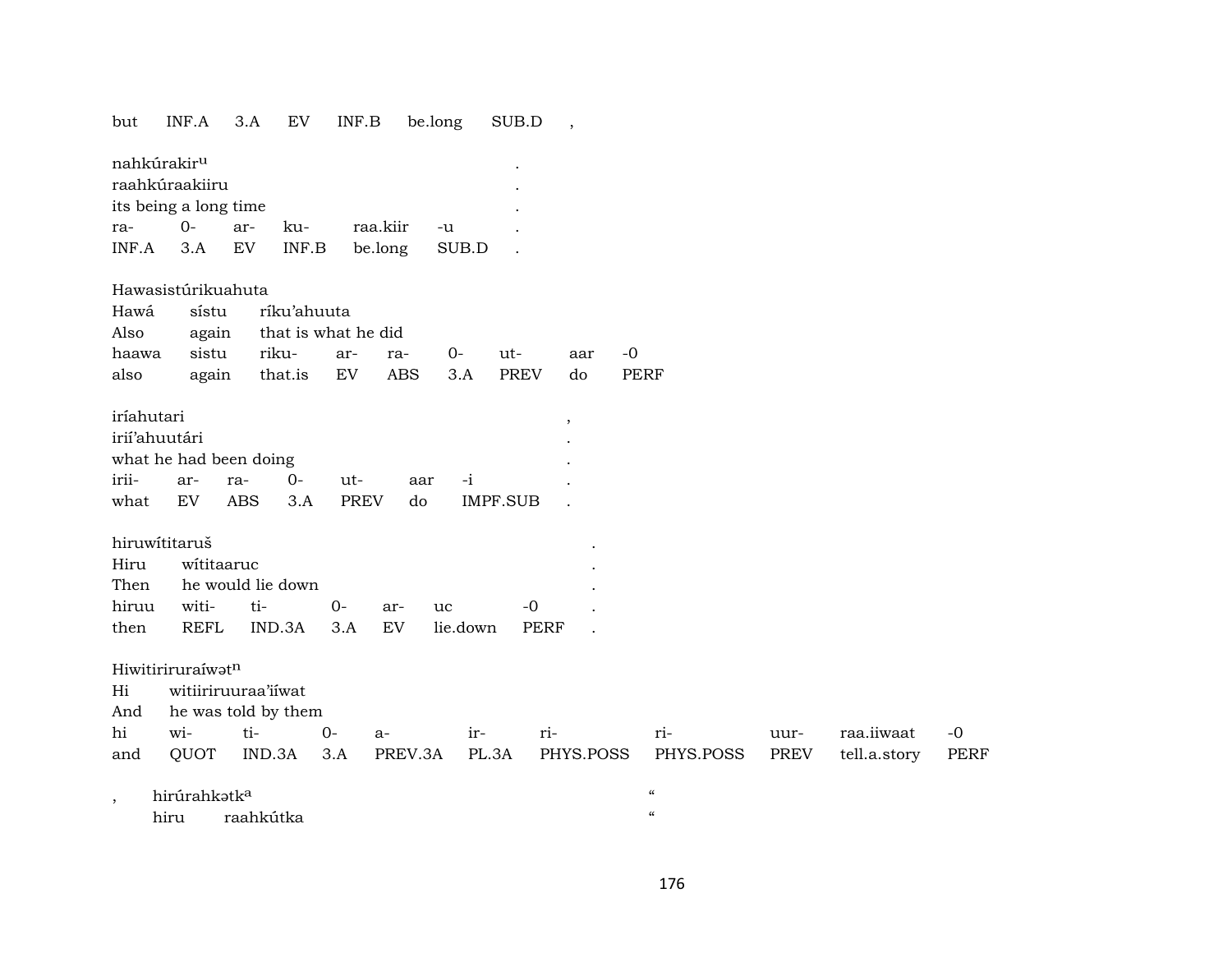| then       |                          | when he slept                    |              |      |                  |       |             |             | $\boldsymbol{\varsigma}\boldsymbol{\varsigma}$ |      |            |                    |             |
|------------|--------------------------|----------------------------------|--------------|------|------------------|-------|-------------|-------------|------------------------------------------------|------|------------|--------------------|-------------|
|            | hiruu                    | ra-                              | $O -$        | ar-  | ku-              |       | itka        |             | -0                                             |      |            | н                  |             |
|            | then                     | INF.A                            | 3.A          | EV   | INF.B            |       | sleep       |             | SUB.4                                          |      |            | $\pmb{\mathsf{H}}$ |             |
|            |                          |                                  |              |      |                  |       |             |             |                                                |      |            |                    |             |
| Náwa       | $\overline{\phantom{a}}$ |                                  |              |      |                  |       |             |             |                                                |      |            |                    |             |
| Ráwa       |                          |                                  |              |      |                  |       |             |             |                                                |      |            |                    |             |
| <b>Now</b> | $\overline{ }$           |                                  |              |      |                  |       |             |             |                                                |      |            |                    |             |
| rawa       |                          |                                  |              |      |                  |       |             |             |                                                |      |            |                    |             |
| now        | ,                        |                                  |              |      |                  |       |             |             |                                                |      |            |                    |             |
|            | hirúrikututasta          |                                  |              |      |                  |       |             |             |                                                |      |            |                    |             |
| hiru       |                          | rikutuútasta                     |              |      |                  |       |             |             |                                                |      |            |                    |             |
| then       |                          | this is what is going to be      |              |      |                  |       |             |             |                                                |      |            |                    |             |
| hiruu      | riku-                    | ti-                              |              | $0-$ | ut-              |       | $\mathbf 0$ | -as         |                                                |      | -ta        |                    |             |
| then       | that.is                  |                                  | IND.3A       | 3.A  | <b>PREV</b>      |       | be          |             | IMPF.IRR                                       |      | <b>INT</b> |                    |             |
|            |                          |                                  |              |      |                  |       |             |             |                                                |      |            |                    |             |
|            | irirəstárəspi            |                                  |              |      |                  |       |             | П           |                                                |      |            |                    |             |
|            | iriirastaáraspi          |                                  |              |      |                  |       |             | н           |                                                |      |            |                    |             |
|            | what you seek            |                                  |              |      |                  |       |             | н           |                                                |      |            |                    |             |
| irii-      | ra-                      | $S-$                             | raa.raspii   |      | -0               |       |             | П           |                                                |      |            |                    |             |
| what       | <b>ABS</b>               | 2.A                              | look.for     |      | SUB.4            |       |             | П           |                                                |      |            |                    |             |
|            |                          |                                  |              |      |                  |       |             |             |                                                |      |            |                    |             |
|            |                          | Hihawawihiruahiitatn             |              |      |                  |       |             |             |                                                |      |            |                    |             |
| Hi         | hawá                     | wihiru                           |              |      | ahi'itat         |       |             |             |                                                |      |            |                    |             |
| And        | also                     | there                            |              |      | it was a village |       |             |             |                                                |      |            |                    |             |
| hi         | haawa                    | wii-                             | hiruu        |      | ar-              | ri-   |             |             | $0 -$                                          | itak |            |                    | -0          |
| and        | also                     | now                              | there        |      | EV               |       | CONT.3A     |             | 3.A                                            |      | be.a.camp  |                    | <b>PERF</b> |
|            | Náwa                     |                                  | wirirúras    |      |                  |       |             |             |                                                |      |            |                    |             |
|            | Ráwa                     |                                  | wiiríruuras  |      |                  |       |             |             |                                                |      |            |                    |             |
|            | <b>Now</b>               | $\overline{\phantom{a}}$         | now they ran |      |                  |       |             |             |                                                |      |            |                    |             |
|            | rawa                     | wii-<br>$\overline{\phantom{a}}$ | ra-          |      | 0-               | ir-   |             | uur-        |                                                | as-i | -0         |                    |             |
|            | now                      | now<br>$\cdot$                   | ABS          |      | 3.A              | PL.3A |             | <b>PREV</b> |                                                | run  |            | <b>PERF</b>        |             |
|            |                          |                                  |              |      |                  |       |             |             |                                                |      |            |                    |             |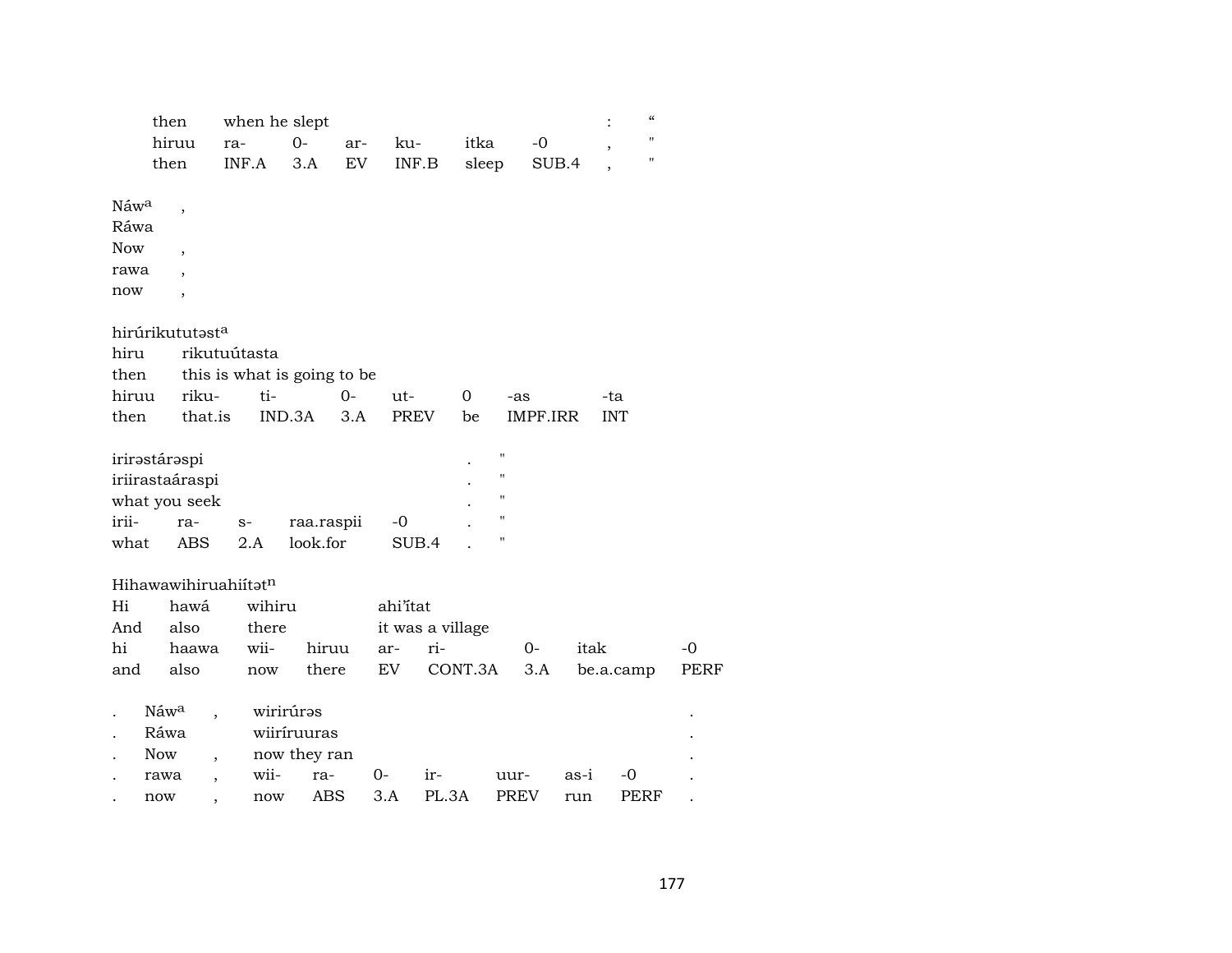| Sikúhiirattaáwacitit                                                                                                                                                             |              |
|----------------------------------------------------------------------------------------------------------------------------------------------------------------------------------|--------------|
|                                                                                                                                                                                  |              |
| They ran them out of it<br>$si-$<br>kuur-<br>$0-$<br>ak-<br>awacitik<br>$-0$<br>ir-<br>ra-<br>ra-                                                                                |              |
| DU<br><b>DUB</b><br><b>ABS</b><br>PL.3A<br>3.A<br>PL.AN.3P<br><b>PORT</b><br>go.out<br><b>PERF</b>                                                                               |              |
|                                                                                                                                                                                  |              |
| $\, ,$                                                                                                                                                                           |              |
|                                                                                                                                                                                  |              |
| $\,$                                                                                                                                                                             |              |
| $\cdot$<br>$\cdot$                                                                                                                                                               |              |
|                                                                                                                                                                                  |              |
| wisirirurakituratn                                                                                                                                                               |              |
| wisiriiruuraakiturat                                                                                                                                                             |              |
| they took the village from them                                                                                                                                                  |              |
| $si-$<br>wii-<br>$O -$<br>ir-<br>ra-<br>ak-<br>ituur-<br>ar-<br>uur-<br>ra-<br>at<br><b>ABS</b><br>PL.3A<br>DU<br>3.A<br><b>EV</b><br><b>PREV</b><br>PL.AN.3P<br>village<br>PORT | $-0$<br>PERF |
| now<br>go                                                                                                                                                                        |              |
|                                                                                                                                                                                  |              |
|                                                                                                                                                                                  |              |
|                                                                                                                                                                                  |              |
|                                                                                                                                                                                  |              |
|                                                                                                                                                                                  |              |
| Akitakukukakikáwari                                                                                                                                                              |              |
| Aki<br>táku' kukaakikaáwari'                                                                                                                                                     |              |
| And here<br>there were not any in it                                                                                                                                             |              |
| ki<br>taku<br>ku-<br>kaaki-<br>$0-$<br>kaa-<br>warii<br>a-                                                                                                                       | -:hus        |
| there<br><b>INDF</b><br>NEG.IND.3A<br>and<br>3.A<br>inside<br>be.going.about.IMPF<br>someone                                                                                     | <b>IMPF</b>  |
|                                                                                                                                                                                  |              |
| $n_{ka}$ a<br>šápatn<br>pi̇̃ta<br>Ţ<br>÷.<br>$\overline{\phantom{a}}$                                                                                                            |              |
| piíta<br>Iíka'a<br>cápaat<br>$\ddot{\phantom{0}}$                                                                                                                                |              |
| Oh my<br>women<br>men<br>$\overline{ }$<br>iika'a<br>wiita<br>icapaak                                                                                                            |              |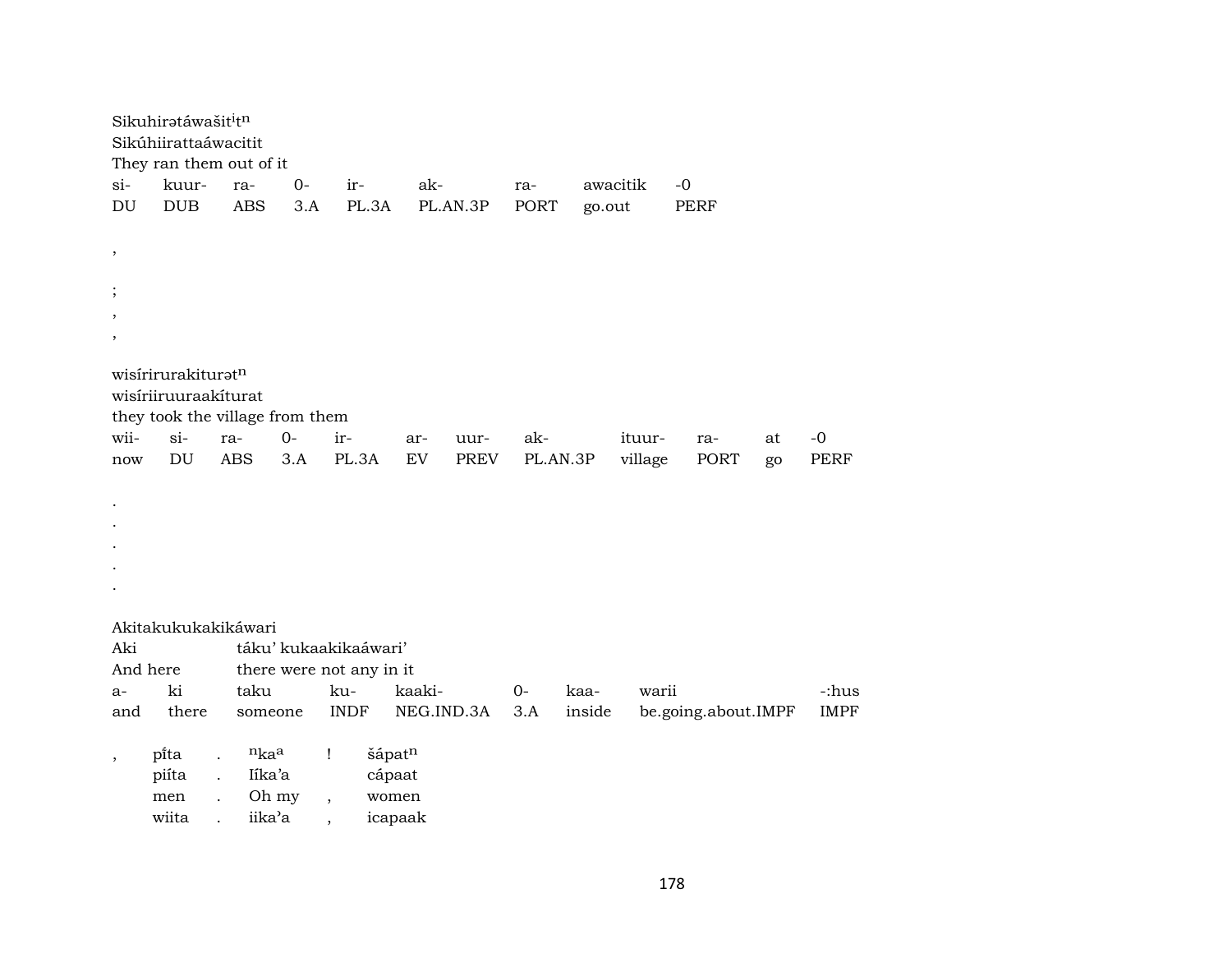#### man . oh.my , woman

| wituráriruhši   |           |  |  |                                          |  |  | Náw <sup>a</sup> |  |  |
|-----------------|-----------|--|--|------------------------------------------|--|--|------------------|--|--|
| wituraariruhci' |           |  |  |                                          |  |  |                  |  |  |
| there were many |           |  |  |                                          |  |  |                  |  |  |
| $W$ i-          | $t_{i-1}$ |  |  | 0- uur- raa.riruhci -0                   |  |  | rawa             |  |  |
|                 |           |  |  | QUOT IND.3A 3.A PREV be.dangerous PERF . |  |  | now              |  |  |

| $\, ,$                  |                          |      |      |      |                       |              |      |             |
|-------------------------|--------------------------|------|------|------|-----------------------|--------------|------|-------------|
|                         |                          |      |      |      |                       |              |      |             |
| $^\mathrm{^\mathrm{o}}$ |                          |      |      |      |                       |              |      |             |
| $\, ,$                  |                          |      |      |      |                       |              |      |             |
| $\, ,$                  |                          |      |      |      |                       |              |      |             |
|                         | wirirákusir <sup>a</sup> |      |      |      |                       |              |      |             |
|                         | wiiriiraahkúsiira'       |      |      |      |                       |              |      |             |
|                         | now the party came       |      |      |      |                       |              |      |             |
| wii-                    | ri-                      | $0-$ | $a-$ | $i-$ | raar-                 | kusiir-      | a    | $-0$        |
|                         | now CONT.3A 3.A          |      |      |      | PREV.3A SEQ PL.INDV.A | group.to.run | come | <b>PERF</b> |
|                         |                          |      |      |      |                       |              |      |             |
| $\bullet$               |                          |      |      |      |                       |              |      |             |
| $\bullet$               |                          |      |      |      |                       |              |      |             |
| $\bullet$               |                          |      |      |      |                       |              |      |             |
| $\ddot{\phantom{0}}$    |                          |      |      |      |                       |              |      |             |
| $\bullet$               |                          |      |      |      |                       |              |      |             |
|                         |                          |      |      |      |                       |              |      |             |
|                         | Wirirakusíhwiša          |      |      |      |                       |              |      |             |
|                         | Wiiriiraahkusíhwica'     |      |      |      |                       |              |      |             |
|                         | Now the party arrived    |      |      |      |                       |              |      |             |

|         | $1.0.7$ and $1.0.7$ and $1.0.04$ |        |                                   |       |          |                                                |        |       |  |  |  |  |
|---------|----------------------------------|--------|-----------------------------------|-------|----------|------------------------------------------------|--------|-------|--|--|--|--|
| wii-    | $ri-$                            | $()$ - | $a-$                              | $1 -$ | raar-    | kusiir-                                        | wic.a  | $-()$ |  |  |  |  |
| now     |                                  |        |                                   |       |          | CONT.3A 3.A PREV.3A SEQ PL.INDV.A group.to.run | arrive | PERF  |  |  |  |  |
|         |                                  |        |                                   |       |          |                                                |        |       |  |  |  |  |
| Ahawáku |                                  |        | $\epsilon$<br>pírəsk <sup>i</sup> |       |          |                                                |        |       |  |  |  |  |
|         | Ahawáku'                         |        |                                   |       | piíraski | $\epsilon$                                     |        |       |  |  |  |  |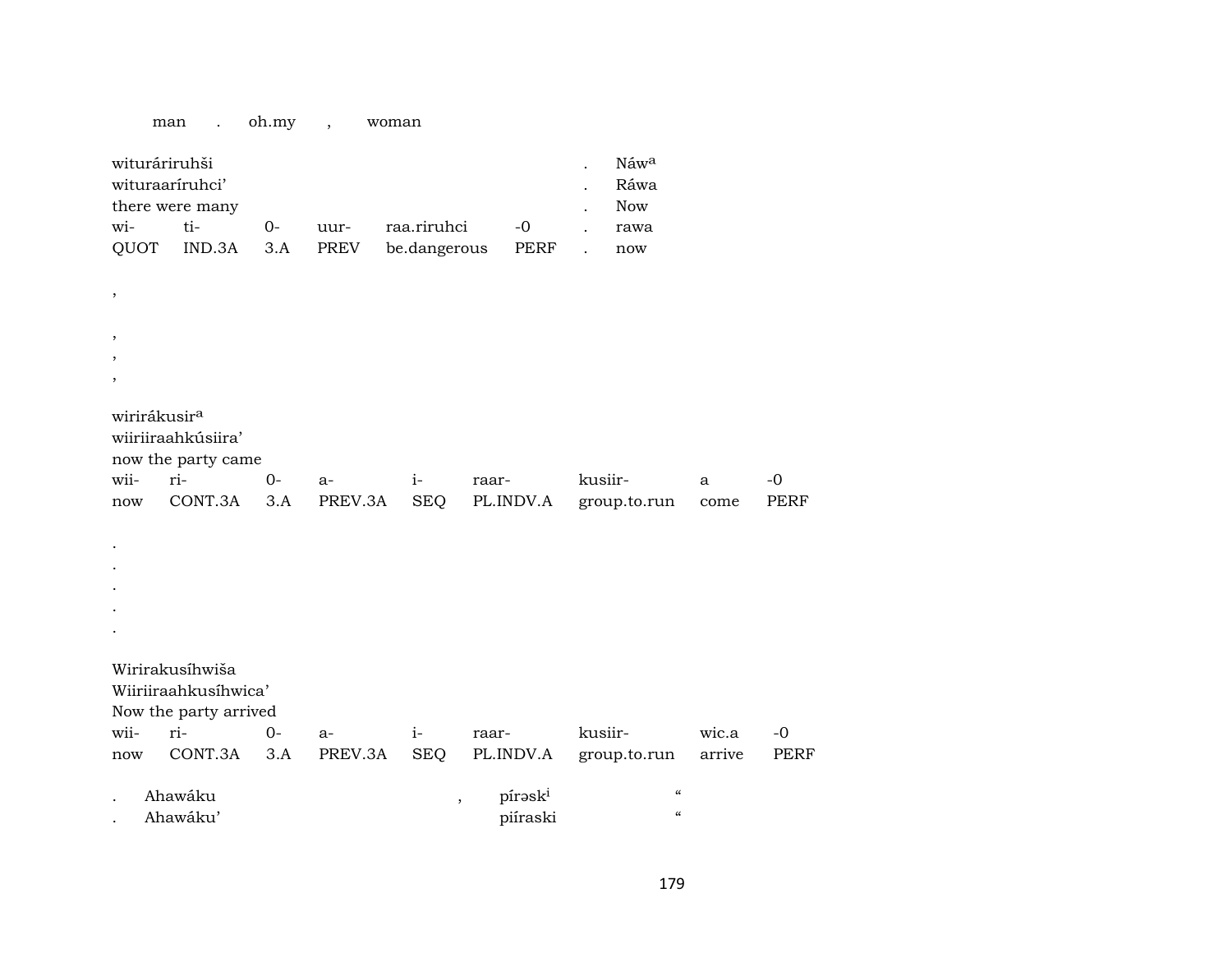|                                                       | He said                                               |                                                          |             |                     | the boy                                                  |            |                          | $\boldsymbol{\mathcal{C}}$ |
|-------------------------------------------------------|-------------------------------------------------------|----------------------------------------------------------|-------------|---------------------|----------------------------------------------------------|------------|--------------------------|----------------------------|
| ar-                                                   | ra-                                                   | $0-$                                                     | waka'u      | $-0$                | piiras-                                                  | -kis       | $\overline{\phantom{a}}$ | $\pmb{\mathsf{H}}$         |
| EV                                                    | ABS                                                   | 3.A                                                      | say         | PERF                | boy                                                      | DIM        |                          | $\pmb{\mathsf{H}}$         |
| Náw <sup>a</sup><br>Ráwa<br><b>Now</b><br>rawa<br>now | $\overline{ }$<br>$\overline{\phantom{a}}$            | skítiiks<br>kskiíti'iks<br>four<br>iks.kiiti'iks<br>four |             |                     |                                                          |            |                          |                            |
|                                                       | nikutatútawarist <sup>a</sup>                         |                                                          |             |                     |                                                          |            |                          |                            |
|                                                       | rikutatuútawaarista                                   |                                                          |             |                     |                                                          |            |                          |                            |
|                                                       |                                                       | that is what I was going to do                           |             |                     |                                                          |            |                          |                            |
| riku-                                                 | ta-                                                   | $t-$                                                     | ut-         | aar                 | -his<br>-waa                                             | -ta        |                          |                            |
| that.is                                               |                                                       | IND.1/2A                                                 | 1.A         | PREV<br>do          | DIST<br>PERF                                             | <b>INT</b> |                          |                            |
| hiituraíwatn<br>hi<br>and<br>hi                       | itúraa'iiwat<br>$i-$                                  | then I'll tell of it<br>t-                               | uur-        | raa.iiwaat          | $-0$                                                     |            |                          |                            |
| and                                                   | CONT.1/2A                                             |                                                          | PREV<br>1.A |                     | tell.a.story<br>PERF                                     |            |                          |                            |
| tii-<br>here                                          | Tiiriratpítiku<br>ti'iriiratpiitiku<br>irii-<br>where | here where I was sitting down<br>ra-<br>ABS              | $t-$<br>1.A | wi.itik<br>sit.down | ,<br>-hus<br><b>IMPF.SUB</b><br>$\overline{\phantom{a}}$ |            |                          |                            |
|                                                       | tiháiriratpítiku                                      |                                                          |             |                     |                                                          | ,          |                          |                            |
|                                                       | tihaá'iriiratpiítiku                                  | here where I was sitting down                            |             |                     |                                                          |            |                          |                            |
| tii-                                                  | haa-                                                  | irii-                                                    | ra-         | wi.itik<br>t-       | -hus                                                     |            |                          |                            |
| here                                                  | here                                                  | where                                                    | ABS         | 1.A                 | IMPF.SUB<br>sit.down                                     |            |                          |                            |